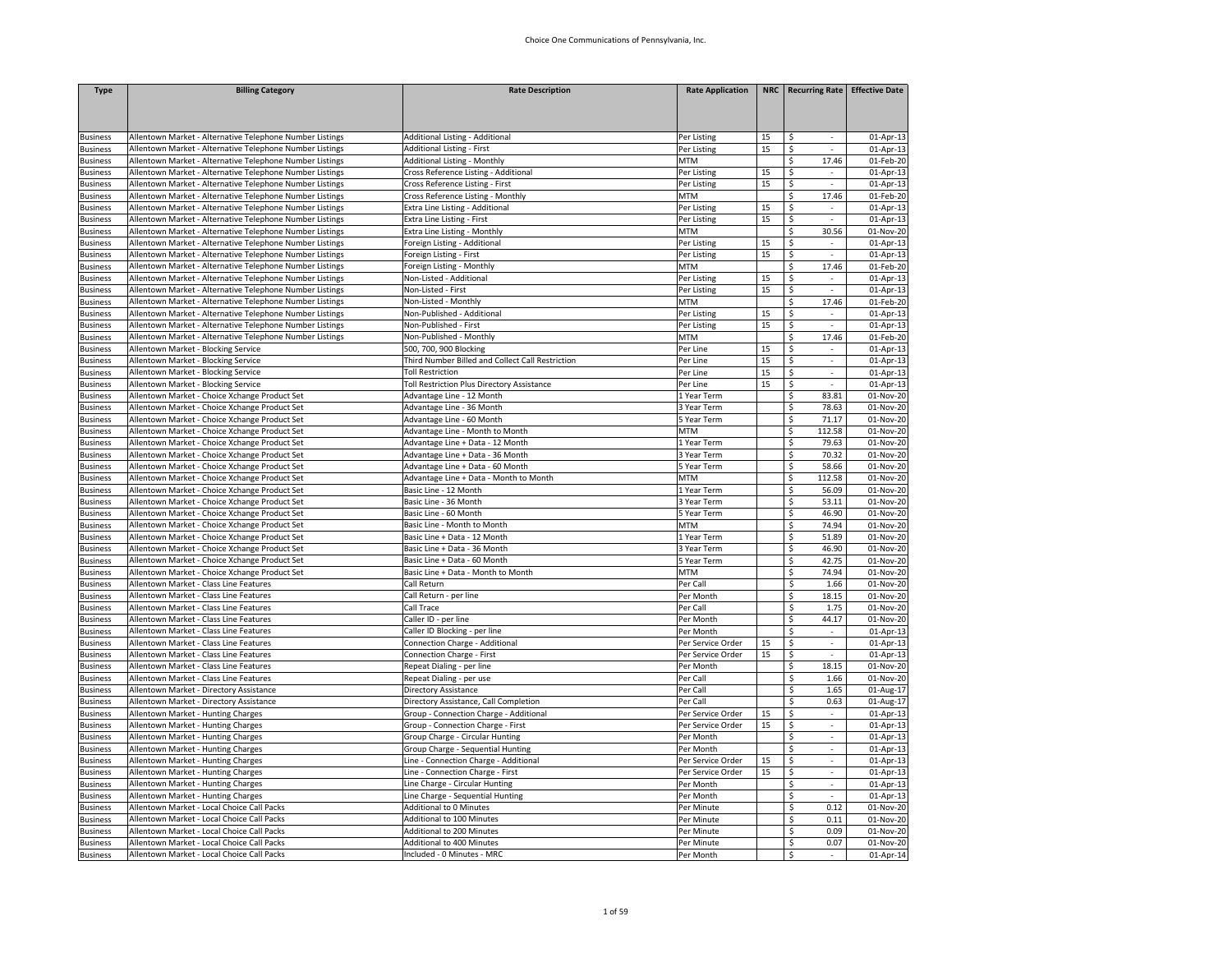| <b>Type</b>                        | <b>Billing Category</b>                                                                              | <b>Rate Description</b>                                                                                                                     | <b>Rate Application</b>    |     | NRC   Recurring Rate   Effective Date |                           |
|------------------------------------|------------------------------------------------------------------------------------------------------|---------------------------------------------------------------------------------------------------------------------------------------------|----------------------------|-----|---------------------------------------|---------------------------|
|                                    |                                                                                                      |                                                                                                                                             |                            |     |                                       |                           |
|                                    |                                                                                                      |                                                                                                                                             |                            |     |                                       |                           |
| <b>Business</b>                    | Allentown Market - Local Choice Call Packs                                                           | Included - 100 Minutes - MRC                                                                                                                | Per Month                  |     | 32.74<br>\$                           | 01-Nov-20                 |
| <b>Business</b>                    | Allentown Market - Local Choice Call Packs                                                           | Included - 200 Minutes - MRC                                                                                                                | Per Month                  |     | \$<br>54.58                           | 01-Nov-20                 |
| <b>Business</b>                    | Allentown Market - Local Choice Call Packs                                                           | Included - 400 Minutes - MRC                                                                                                                | Per Month                  |     | \$<br>87.27                           | 01-Nov-20                 |
| <b>Business</b>                    | Allentown Market - Operator Service Charges                                                          | <b>Billed to Third Party</b>                                                                                                                | Per Call                   |     | \$<br>1.93                            | 01-Aug-17                 |
| <b>Business</b>                    | Allentown Market - Operator Service Charges                                                          | <b>Busy Line Interrupt</b>                                                                                                                  | Per Call                   |     | \$<br>17.48                           | 01-Nov-20                 |
| <b>Business</b>                    | Allentown Market - Operator Service Charges                                                          | <b>Busy Line Verification</b>                                                                                                               | Per Call                   |     | \$<br>17.48                           | 01-Nov-20                 |
| Business                           | Allentown Market - Operator Service Charges                                                          | Customer Dialed                                                                                                                             | Per Call                   |     | $\overline{\varsigma}$<br>1.93        | 01-Aug-17                 |
| <b>Business</b>                    | Allentown Market - Operator Service Charges                                                          | Person-to-Person Collect                                                                                                                    | Per Call                   |     | \$<br>3.85                            | 01-Aug-17                 |
| <b>Business</b>                    | Allentown Market - Operator Service Charges                                                          | Station-to-Station                                                                                                                          | Per Call                   |     | \$<br>1.93                            | 01-Aug-17                 |
| <b>Business</b>                    | Allentown Market - Point to Point Service                                                            | Charge per Circuit                                                                                                                          | Per Line/Trunk             | 500 | \$<br>1,854.46                        | 01-Feb-20                 |
| <b>Business</b>                    | Allentown Market - Ultra T-1 Product Set Pricing                                                     | Dedicated Internet (per channel) - 1.024M - 12 Month Term                                                                                   | 1 Year Term                |     | \$<br>1,429.24                        | $01$ -Feb-20              |
| <b>Business</b>                    | Allentown Market - Ultra T-1 Product Set Pricing                                                     | Dedicated Internet (per channel) - 1.024M - 36 Month Term                                                                                   | 3 Year Term                |     | \$<br>1,131.50                        | 01-Feb-20                 |
| <b>Business</b>                    | Allentown Market - Ultra T-1 Product Set Pricing                                                     | Dedicated Internet (per channel) - 1.024M - 60 Month Term                                                                                   | 5 Year Term                |     | 1,071.96<br>Ś                         | 01-Feb-20                 |
| Business                           | Allentown Market - Ultra T-1 Product Set Pricing                                                     | Dedicated Internet (per channel) - 1.024M - Month to Month Term                                                                             | <b>MTM</b>                 |     | \$<br>1,870.02                        | 01-Feb-20                 |
| Business                           | Allentown Market - Ultra T-1 Product Set Pricing                                                     | Dedicated Internet (per channel) - 1.54M - 12 Month Term                                                                                    | 1 Year Term                |     | \$<br>1,667.44                        | 01-Feb-20                 |
| <b>Business</b>                    | Allentown Market - Ultra T-1 Product Set Pricing                                                     | Dedicated Internet (per channel) - 1.54M - 36 Month Term                                                                                    | 3 Year Term                |     | 1,310.15<br>\$                        | 01-Feb-20                 |
| <b>Business</b>                    | Allentown Market - Ultra T-1 Product Set Pricing                                                     | Dedicated Internet (per channel) - 1.54M - 60 Month Term                                                                                    | 5 Year Term                |     | 1,191.05<br>\$                        | 01-Feb-20                 |
| <b>Business</b>                    | Allentown Market - Ultra T-1 Product Set Pricing                                                     | Dedicated Internet (per channel) - 1.54M - Month to Month Term                                                                              | <b>MTM</b>                 |     | \$<br>2,181.70                        | 01-Feb-20                 |
| <b>Business</b>                    | Allentown Market - Ultra T-1 Product Set Pricing                                                     | Dedicated Internet (per channel) - 768K - 12 Month Term                                                                                     | 1 Year Term                |     | \$<br>1,310.15                        | 01-Feb-20                 |
| <b>Business</b>                    | Allentown Market - Ultra T-1 Product Set Pricing                                                     | Dedicated Internet (per channel) - 768K - 36 Month Term                                                                                     | 3 Year Term                |     | 1,012.37<br>\$                        | 01-Feb-20                 |
| <b>Business</b>                    | Allentown Market - Ultra T-1 Product Set Pricing                                                     | Dedicated Internet (per channel) - 768K - 60 Month Term                                                                                     | 5 Year Term                |     | \$<br>952.82                          | 01-Feb-20                 |
| <b>Business</b>                    | Allentown Market - Ultra T-1 Product Set Pricing                                                     | Dedicated Internet (per channel) - 768K - Month to Month Term                                                                               | MTM                        |     | \$<br>1,712.70                        | 01-Feb-20                 |
| <b>Business</b>                    | Allentown Market - Ultra T-1 Product Set Pricing                                                     | Dedicated Voice Fractional T-1 (per channel) - Voice Channel - 12 Month                                                                     | 1 Year Term                |     | \$<br>64.31                           | 01-Feb-20                 |
| Business                           | Allentown Market - Ultra T-1 Product Set Pricing                                                     | Dedicated Voice Fractional T-1 (per channel) - Voice Channel - 36 Month                                                                     | 3 Year Term                |     | \$<br>47.63                           | 01-Feb-20                 |
| <b>Business</b>                    | Allentown Market - Ultra T-1 Product Set Pricing                                                     | Dedicated Voice Fractional T-1 (per channel) - Voice Channel - 60 Month                                                                     | S Year Term                |     | \$<br>42.88                           | 01-Feb-20                 |
| <b>Business</b>                    | Allentown Market - Ultra T-1 Product Set Pricing                                                     | Dedicated Voice Fractional T-1 (per channel) - Voice Channel - Month to                                                                     | <b>MTM</b>                 |     | \$<br>84.14                           | 01-Feb-20                 |
| <b>Business</b>                    | Allentown Market - Ultra T-1 Product Set Pricing                                                     | Dedicated Voice Full T-1 (per channel) - Voice Channel - 12 Month Term                                                                      | 1 Year Term                |     | \$<br>66.70                           | 01-Feb-20                 |
| <b>Business</b>                    | Allentown Market - Ultra T-1 Product Set Pricing                                                     | Dedicated Voice Full T-1 (per channel) - Voice Channel - 36 Month Term                                                                      | 3 Year Term                |     | 52.40<br>\$                           | 01-Feb-20                 |
| <b>Business</b>                    | Allentown Market - Ultra T-1 Product Set Pricing                                                     | Dedicated Voice Full T-1 (per channel) - Voice Channel - 60 Month Term                                                                      | 5 Year Term                |     | \$<br>47.63                           | 01-Feb-20                 |
| <b>Business</b>                    | Allentown Market - Ultra T-1 Product Set Pricing                                                     | Dedicated Voice Full T-1 (per channel) - Voice Channel - Month to Month                                                                     | <b>MTM</b>                 |     | \$<br>87.28                           | 01-Feb-20                 |
| <b>Business</b>                    | Allentown Market - Ultra T-1 Product Set Pricing                                                     | Integrated T-1 (per channel) - Data Point to Point - 12 Month Term                                                                          | 1 Year Term                |     | \$<br>78.60                           | 01-Feb-20                 |
| <b>Business</b>                    | Allentown Market - Ultra T-1 Product Set Pricing                                                     | Integrated T-1 (per channel) - Data Point to Point - 36 Month Term                                                                          | 3 Year Term                |     | \$<br>61.97                           | 01-Feb-20<br>$01$ -Feb-20 |
| <b>Business</b>                    | Allentown Market - Ultra T-1 Product Set Pricing                                                     | Integrated T-1 (per channel) - Data Point to Point - 60 Month Term                                                                          | 5 Year Term                |     | \$<br>57.14                           |                           |
| <b>Business</b>                    | Allentown Market - Ultra T-1 Product Set Pricing<br>Allentown Market - Ultra T-1 Product Set Pricing | Integrated T-1 (per channel) - Data Point to Point - Month to Month Term<br>Integrated T-1 (per channel) - Internet Channel - 12 Month Term | <b>MTM</b>                 |     | \$<br>102.85<br>\$<br>78.60           | 01-Feb-20<br>01-Feb-20    |
| Business                           | Allentown Market - Ultra T-1 Product Set Pricing                                                     | Integrated T-1 (per channel) - Internet Channel - 36 Month Term                                                                             | L Year Term<br>3 Year Term |     | $\overline{\mathsf{S}}$<br>61.97      | 01-Feb-20                 |
| <b>Business</b><br><b>Business</b> | Allentown Market - Ultra T-1 Product Set Pricing                                                     | Integrated T-1 (per channel) - Internet Channel - 60 Month Term                                                                             | S Year Term                |     | Ś<br>57.14                            | 01-Feb-20                 |
| <b>Business</b>                    | Allentown Market - Ultra T-1 Product Set Pricing                                                     | Integrated T-1 (per channel) - Internet Channel - Month to Month Term                                                                       | <b>MTM</b>                 |     | \$<br>102.85                          | 01-Feb-20                 |
| <b>Business</b>                    | Allentown Market - Ultra T-1 Product Set Pricing                                                     | Integrated T-1 (per channel) - Voice Channel - 12 Month Term                                                                                | 1 Year Term                |     | \$<br>78.60                           | 01-Feb-20                 |
| <b>Business</b>                    | Allentown Market - Ultra T-1 Product Set Pricing                                                     | Integrated T-1 (per channel) - Voice Channel - 36 Month Term                                                                                | 3 Year Term                |     | \$<br>61.97                           | 01-Feb-20                 |
| <b>Business</b>                    | Allentown Market - Ultra T-1 Product Set Pricing                                                     | Integrated T-1 (per channel) - Voice Channel - 60 Month Term                                                                                | 5 Year Term                |     | \$<br>57.14                           | 01-Feb-20                 |
| <b>Business</b>                    | Allentown Market - Ultra T-1 Product Set Pricing                                                     | Integrated T-1 (per channel) - Voice Channel - Month to Month Term                                                                          | <b>MTM</b>                 |     | \$<br>102.85                          | 01-Feb-20                 |
| <b>Business</b>                    | Allentown Market - Ultra T-1 Product Set Pricing                                                     | <b>SND PRI Option (per circuit) - Allentown Market</b>                                                                                      | Per Month                  |     | \$<br>165.89                          | 01-Feb-20                 |
| <b>Business</b>                    | Allentown Market - Ultra T-1 Product Set Pricing                                                     | T-1 Installation Charge - 12 Month Term                                                                                                     | 1 Year Term                | 500 | \$<br>$\overline{\phantom{a}}$        | 01-Apr-13                 |
| <b>Business</b>                    | Allentown Market - Ultra T-1 Product Set Pricing                                                     | T-1 Installation Charge - 36 Month Term                                                                                                     | 3 Year Term                | 500 | \$<br>$\sim$                          | 01-Apr-13                 |
| <b>Business</b>                    | Allentown Market - Ultra T-1 Product Set Pricing                                                     | T-1 Installation Charge - 60 Month Term                                                                                                     | 5 Year Term                | 500 | \$                                    | 01-Apr-13                 |
| <b>Business</b>                    | Allentown Market Misc. Rates and Charges                                                             | <b>CHOICEINVOICE Service</b>                                                                                                                | Per Month                  | 15  | \$<br>59.35                           | 01-Feb-20                 |
| <b>Business</b>                    | Allentown Market Misc. Rates and Charges                                                             | Office to Office Calling                                                                                                                    | Per Line                   | 15  | \$<br>12.42                           | 01-Feb-20                 |
| <b>Business</b>                    | Allentown Market Misc. Rates and Charges                                                             | Vanity Number Service                                                                                                                       | Per Line                   | 15  | \$<br>15.56                           | 01-Feb-20                 |
| <b>Business</b>                    | Allentown Market Service Charges                                                                     | Primary Interexchange Carrier Change Charge (PICC)                                                                                          | Per PIC Change             | 5   | \$                                    | 01-Apr-13                 |
| <b>Business</b>                    | Allentown Market Service Charges                                                                     | Restoral of Service - Additional                                                                                                            | Per Service Order          | 100 | \$                                    | 01-Nov-19                 |
| <b>Business</b>                    | Allentown Market Service Charges                                                                     | Restoral of Service - First                                                                                                                 | Per Service Order          | 100 | \$<br>$\overline{\phantom{a}}$        | 01-Nov-19                 |
| <b>Business</b>                    | Allentown Market Service Charges                                                                     | Service Activation Fee                                                                                                                      | Per Service Order          | 70  | \$<br>ä,                              | 01-Apr-13                 |
| <b>Business</b>                    | Allentown Market Service Charges                                                                     | Time and Materials - Additional 30 minutes increments                                                                                       | Per Time Period            | 16  | \$<br>÷                               | 01-Apr-13                 |
| Business                           | Allentown Market Service Charges                                                                     | Time and Materials - First 60 minutes                                                                                                       | Per Time Period            | 42  | \$                                    | 01-Apr-13                 |
| <b>Business</b>                    | Allentown Market Service Charges                                                                     | Unpaid Balance \$0 - \$50                                                                                                                   | Per Service Order          |     | \$<br>10.00                           | 01-Nov-19                 |
| <b>Business</b>                    | Allentown Market Service Charges                                                                     | Unpaid Balance \$1000.01 - \$3000                                                                                                           | Per Service Order          |     | \$<br>30.00                           | 01-Nov-19                 |
| <b>Business</b>                    | Allentown Market Service Charges                                                                     | Unpaid Balance \$150.01 - \$350                                                                                                             | Per Service Order          |     | \$<br>15.00                           | 01-Nov-19                 |
| <b>Business</b>                    | Allentown Market Service Charges                                                                     | Unpaid Balance \$3000.01 - \$5000                                                                                                           | Per Service Order          |     | \$<br>40.00                           | 01-Nov-19                 |
| <b>Business</b>                    | Allentown Market Service Charges                                                                     | Unpaid Balance \$350.01 - \$500                                                                                                             | Per Service Order          |     | \$<br>20.00                           | 01-Nov-19                 |
| <b>Business</b>                    | Allentown Market Service Charges                                                                     | Unpaid Balance \$50.01 - \$150                                                                                                              | Per Service Order          |     | \$<br>12.50                           | 01-Nov-19                 |
| <b>Business</b>                    | Allentown Market Service Charges                                                                     | Unpaid Balance \$500.01 - \$1000                                                                                                            | Per Service Order          |     | \$<br>25.00                           | 01-Nov-19                 |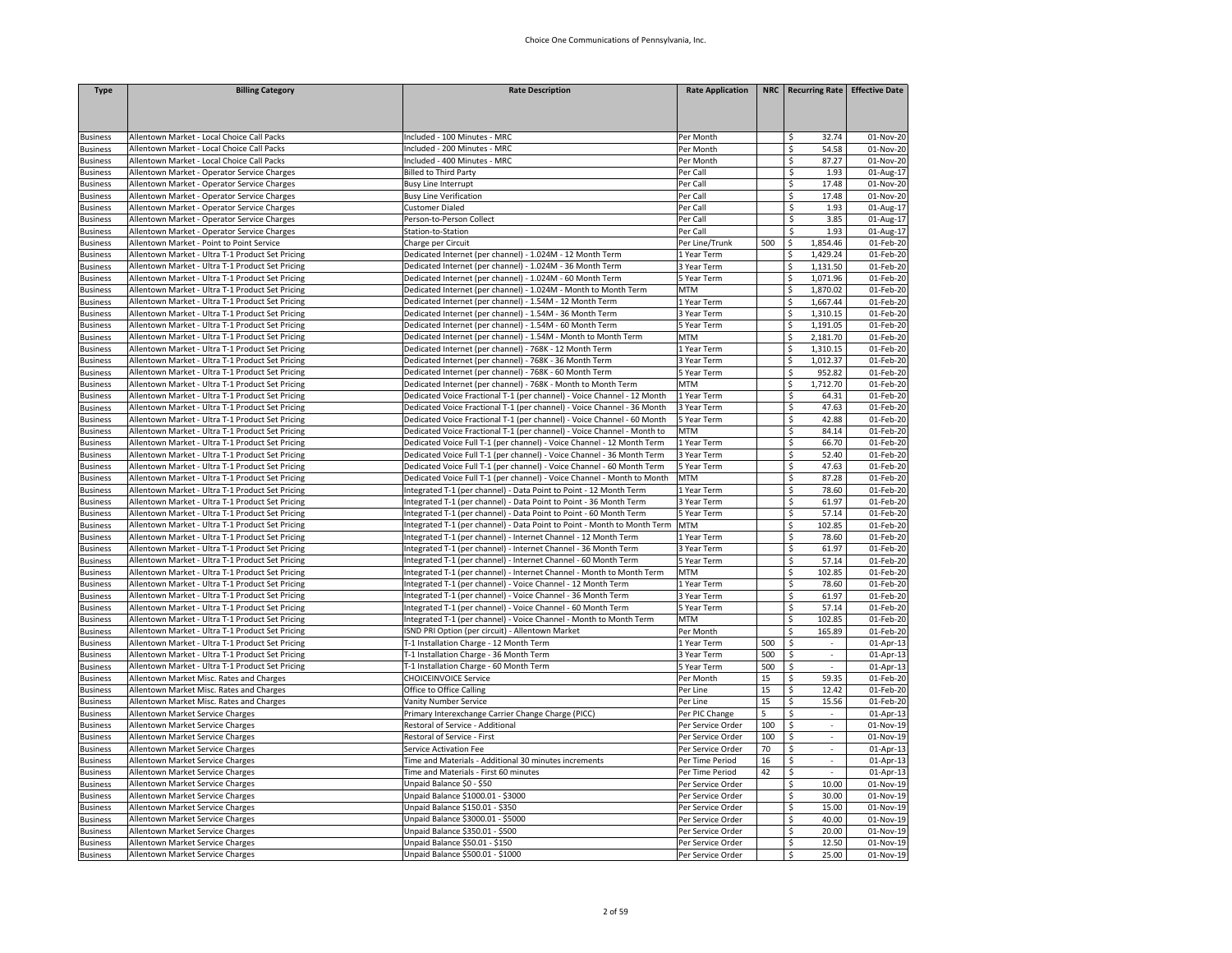| <b>Type</b>                        | <b>Billing Category</b>                                                                          | <b>Rate Description</b>                                                                                                                        | <b>Rate Application</b>    |     | NRC   Recurring Rate   Effective Date |                         |
|------------------------------------|--------------------------------------------------------------------------------------------------|------------------------------------------------------------------------------------------------------------------------------------------------|----------------------------|-----|---------------------------------------|-------------------------|
|                                    |                                                                                                  |                                                                                                                                                |                            |     |                                       |                         |
|                                    |                                                                                                  |                                                                                                                                                |                            |     |                                       |                         |
| <b>Business</b>                    | Allentown Market Service Charges                                                                 | Unpaid Balance Over \$5000                                                                                                                     | Per Service Order          |     | 55.00<br>\$                           | 01-Nov-19               |
| <b>Business</b>                    | Altoona Market - Choice Xchange Product Set                                                      | Advantage Line - 12 Month                                                                                                                      | 1 Year Term                |     | \$<br>102.92                          | 01-Nov-20               |
| <b>Business</b>                    | Altoona Market - Choice Xchange Product Set                                                      | Advantage Line - 36 Month                                                                                                                      | 3 Year Term                |     | \$<br>96.29                           | 01-Nov-20               |
| <b>Business</b>                    | Altoona Market - Choice Xchange Product Set                                                      | Advantage Line - 60 Month                                                                                                                      | 5 Year Term                |     | \$<br>86.87                           | $\overline{01}$ -Nov-20 |
| <b>Business</b>                    | Altoona Market - Choice Xchange Product Set                                                      | Advantage Line - Month to Month                                                                                                                | MTM                        |     | \$<br>138.30                          | 01-Nov-20               |
| <b>Business</b>                    | Altoona Market - Choice Xchange Product Set                                                      | Advantage Line + Data - 12 Month                                                                                                               | 1 Year Term                |     | \$<br>98.70                           | 01-Nov-20               |
| <b>Business</b>                    | Altoona Market - Choice Xchange Product Set                                                      | Advantage Line + Data - 36 Month                                                                                                               | 3 Year Term                |     | \$<br>87.97                           | 01-Nov-20               |
| <b>Business</b>                    | Altoona Market - Choice Xchange Product Set                                                      | Advantage Line + Data - 60 Month                                                                                                               | 5 Year Term                |     | \$<br>74.43                           | 01-Nov-20               |
| <b>Business</b>                    | Altoona Market - Choice Xchange Product Set                                                      | Advantage Line + Data - Month to Month                                                                                                         | MTM                        |     | \$<br>138.30                          | 01-Nov-20               |
| <b>Business</b>                    | Altoona Market - Choice Xchange Product Set                                                      | Basic Line - 12 Month                                                                                                                          | 1 Year Term                |     | \$<br>70.68                           | 01-Nov-20               |
| <b>Business</b>                    | Altoona Market - Choice Xchange Product Set                                                      | Basic Line - 36 Month                                                                                                                          | 3 Year Term                |     | \$<br>68.37                           | 01-Nov-20               |
| <b>Business</b>                    | Altoona Market - Choice Xchange Product Set                                                      | Basic Line - 60 Month                                                                                                                          | 5 Year Term                |     | \$<br>61.30                           | 01-Nov-20               |
| <b>Business</b>                    | Altoona Market - Choice Xchange Product Set                                                      | Basic Line - Month to Month                                                                                                                    | <b>MTM</b>                 |     | \$<br>94.71                           | 01-Nov-20               |
| <b>Business</b>                    | Altoona Market - Choice Xchange Product Set                                                      | Basic Line + Data - 12 Month                                                                                                                   | Year Term                  |     | \$<br>66.54                           | 01-Nov-20               |
| <b>Business</b>                    | Altoona Market - Choice Xchange Product Set                                                      | Basic Line + Data - 36 Month                                                                                                                   | 3 Year Term                |     | \$<br>60.55                           | 01-Nov-20               |
| <b>Business</b>                    | Altoona Market - Choice Xchange Product Set                                                      | Basic Line + Data - 60 Month                                                                                                                   | S Year Term                |     | \$<br>57.05                           | 01-Nov-20               |
| <b>Business</b>                    | Altoona Market - Choice Xchange Product Set                                                      | Basic Line + Data - Month to Month                                                                                                             | MTM                        |     | \$<br>94.71                           | 01-Nov-20               |
| <b>Business</b>                    | Altoona Market - Local Choice Call Packs                                                         | <b>Additional to 0 Minutes</b>                                                                                                                 | Per Minute                 |     | \$<br>0.12                            | 01-Nov-20               |
| <b>Business</b>                    | Altoona Market - Local Choice Call Packs                                                         | Additional to 100 Minutes                                                                                                                      | Per Minute                 |     | \$<br>0.11                            | 01-Nov-20               |
| <b>Business</b>                    | Altoona Market - Local Choice Call Packs                                                         | Additional to 200 Minutes                                                                                                                      | Per Minute                 |     | \$<br>0.09                            | 01-Nov-20               |
| <b>Business</b>                    | Altoona Market - Local Choice Call Packs                                                         | Additional to 400 Minutes                                                                                                                      | Per Minute                 |     | \$<br>0.07                            | 01-Nov-20               |
| <b>Business</b>                    | Altoona Market - Local Choice Call Packs                                                         | Included - 0 Minutes - MRC                                                                                                                     | Per Month                  |     | \$                                    | 01-Apr-14               |
| <b>Business</b>                    | Altoona Market - Local Choice Call Packs                                                         | Included - 100 Minutes - MRC                                                                                                                   | Per Month                  |     | \$<br>32.74                           | 01-Nov-20               |
| <b>Business</b>                    | Altoona Market - Local Choice Call Packs                                                         | Included - 200 Minutes - MRC                                                                                                                   | Per Month                  |     | $\mathsf{\hat{S}}$<br>54.58           | 01-Nov-20               |
| <b>Business</b>                    | Altoona Market - Local Choice Call Packs                                                         | Included - 400 Minutes - MRC                                                                                                                   | Per Month                  |     | \$<br>87.27                           | 01-Nov-20               |
| <b>Business</b>                    | Altoona Market - Point to Point Service                                                          | Charge per Circuit                                                                                                                             | Per Line/Trunk             | 500 | \$<br>1,854.46                        | 01-Feb-20               |
| <b>Business</b>                    | Altoona Market - Ultra T-1 Product Set Pricing                                                   | Dedicated Internet (per channel) - 1.024M - 12 Month Term                                                                                      | 1 Year Term                |     | \$<br>1,429.24                        | 01-Feb-20               |
| <b>Business</b>                    | Altoona Market - Ultra T-1 Product Set Pricing                                                   | Dedicated Internet (per channel) - 1.024M - 36 Month Term                                                                                      | 3 Year Term                |     | \$<br>1,131.50                        | 01-Feb-20               |
| <b>Business</b>                    | Altoona Market - Ultra T-1 Product Set Pricing                                                   | Dedicated Internet (per channel) - 1.024M - 60 Month Term                                                                                      | SYear Term                 |     | \$<br>1,071.96                        | 01-Feb-20               |
| <b>Business</b>                    | Altoona Market - Ultra T-1 Product Set Pricing                                                   | Dedicated Internet (per channel) - 1.024M - Month to Month Term                                                                                | MTM                        |     | \$<br>1,870.02                        | 01-Feb-20               |
| <b>Business</b>                    | Altoona Market - Ultra T-1 Product Set Pricing                                                   | Dedicated Internet (per channel) - 1.54M - 12 Month Term                                                                                       | 1 Year Term                |     | \$<br>1,667.44                        | 01-Feb-20               |
| <b>Business</b>                    | Altoona Market - Ultra T-1 Product Set Pricing                                                   | Dedicated Internet (per channel) - 1.54M - 36 Month Term                                                                                       | 3 Year Term                |     | \$<br>1,310.15                        | 01-Feb-20               |
| <b>Business</b>                    | Altoona Market - Ultra T-1 Product Set Pricing                                                   | Dedicated Internet (per channel) - 1.54M - 60 Month Term                                                                                       | 5 Year Term                |     | \$<br>1,191.05                        | 01-Feb-20               |
| <b>Business</b>                    | Altoona Market - Ultra T-1 Product Set Pricing                                                   | Dedicated Internet (per channel) - 1.54M - Month to Month Term                                                                                 | MTM                        |     | 2,181.70<br>\$                        | 01-Feb-20               |
| <b>Business</b>                    | Altoona Market - Ultra T-1 Product Set Pricing                                                   | Dedicated Internet (per channel) - 768K - 12 Month Term                                                                                        | 1 Year Term                |     | \$<br>1,310.15                        | 01-Feb-20               |
| <b>Business</b>                    | Altoona Market - Ultra T-1 Product Set Pricing                                                   | Dedicated Internet (per channel) - 768K - 36 Month Term                                                                                        | 3 Year Term                |     | \$<br>1,012.37                        | 01-Feb-20               |
| <b>Business</b>                    | Altoona Market - Ultra T-1 Product Set Pricing                                                   | Dedicated Internet (per channel) - 768K - 60 Month Term                                                                                        | Year Term                  |     | \$<br>952.82                          | 01-Feb-20               |
| <b>Business</b>                    | Altoona Market - Ultra T-1 Product Set Pricing                                                   | Dedicated Internet (per channel) - 768K - Month to Month Term                                                                                  | MTM                        |     | \$<br>1,714.21                        | 01-Feb-20               |
| <b>Business</b>                    | Altoona Market - Ultra T-1 Product Set Pricing                                                   | Dedicated Voice Fractional T-1 (per channel) - Voice Channel - 12 Month                                                                        | 1 Year Term                |     | \$<br>69.08                           | 01-Feb-20               |
| <b>Business</b>                    | Altoona Market - Ultra T-1 Product Set Pricing                                                   | Dedicated Voice Fractional T-1 (per channel) - Voice Channel - 36 Month                                                                        | 3 Year Term                |     | \$<br>54.80                           | 01-Feb-20               |
| <b>Business</b>                    | Altoona Market - Ultra T-1 Product Set Pricing                                                   | Dedicated Voice Fractional T-1 (per channel) - Voice Channel - 60 Month                                                                        | 5 Year Term                |     | \$<br>50.03                           | 01-Feb-20               |
| <b>Business</b>                    | Altoona Market - Ultra T-1 Product Set Pricing                                                   | Dedicated Voice Fractional T-1 (per channel) - Voice Channel - Month to                                                                        | <b>MTM</b>                 |     | \$<br>90.37                           | 01-Feb-20               |
| <b>Business</b>                    | Altoona Market - Ultra T-1 Product Set Pricing                                                   | Dedicated Voice Full T-1 (per channel) - Voice Channel - 12 Month Term                                                                         | Year Term                  |     | \$<br>71.50                           | 01-Feb-20               |
| <b>Business</b>                    | Altoona Market - Ultra T-1 Product Set Pricing                                                   | Dedicated Voice Full T-1 (per channel) - Voice Channel - 36 Month Term                                                                         | 3 Year Term                |     | \$<br>57.14                           | 01-Feb-20               |
| <b>Business</b>                    | Altoona Market - Ultra T-1 Product Set Pricing                                                   | Dedicated Voice Full T-1 (per channel) - Voice Channel - 60 Month Term                                                                         | 5 Year Term                |     | \$<br>52.40<br>$\mathsf{\hat{S}}$     | 01-Feb-20               |
| <b>Business</b>                    | Altoona Market - Ultra T-1 Product Set Pricing                                                   | Dedicated Voice Full T-1 (per channel) - Voice Channel - Month to Month                                                                        | <b>MTM</b>                 |     | 93.53                                 | 01-Feb-20               |
| <b>Business</b>                    | Altoona Market - Ultra T-1 Product Set Pricing                                                   | Integrated T-1 (per channel) - Data Point to Point - 12 Month Term                                                                             | LYear Term                 |     | \$<br>83.38                           | 01-Feb-20               |
| <b>Business</b>                    | Altoona Market - Ultra T-1 Product Set Pricing                                                   | Integrated T-1 (per channel) - Data Point to Point - 36 Month Term                                                                             | 3 Year Term                |     | \$<br>66.70                           | 01-Feb-20               |
| <b>Business</b>                    | Altoona Market - Ultra T-1 Product Set Pricing<br>Altoona Market - Ultra T-1 Product Set Pricing | Integrated T-1 (per channel) - Data Point to Point - 60 Month Term<br>Integrated T-1 (per channel) - Data Point to Point - Month to Month Term | 5 Year Term<br><b>MTM</b>  |     | \$<br>61.97<br>\$<br>109.09           | 01-Feb-20<br>01-Feb-20  |
| <b>Business</b><br><b>Business</b> | Altoona Market - Ultra T-1 Product Set Pricing                                                   | Integrated T-1 (per channel) - Internet Channel - 12 Month Term                                                                                | L Year Term                |     | \$<br>83.38                           | 01-Feb-20               |
|                                    |                                                                                                  |                                                                                                                                                |                            |     | \$<br>66.70                           | 01-Feb-20               |
| <b>Business</b>                    | Altoona Market - Ultra T-1 Product Set Pricing<br>Altoona Market - Ultra T-1 Product Set Pricing | Integrated T-1 (per channel) - Internet Channel - 36 Month Term<br>Integrated T-1 (per channel) - Internet Channel - 60 Month Term             | 3 Year Term<br>5 Year Term |     | \$<br>61.97                           | 01-Feb-20               |
| <b>Business</b><br><b>Business</b> | Altoona Market - Ultra T-1 Product Set Pricing                                                   | Integrated T-1 (per channel) - Internet Channel - Month to Month Term                                                                          | MTM                        |     | $\overline{\mathsf{S}}$<br>109.09     | 01-Feb-20               |
|                                    | Altoona Market - Ultra T-1 Product Set Pricing                                                   | Integrated T-1 (per channel) - Voice Channel - 12 Month Term                                                                                   | LYear Term                 |     | \$<br>83.38                           | 01-Feb-20               |
| <b>Business</b><br><b>Business</b> | Altoona Market - Ultra T-1 Product Set Pricing                                                   | Integrated T-1 (per channel) - Voice Channel - 36 Month Term                                                                                   | 3 Year Term                |     | \$<br>66.70                           | 01-Feb-20               |
| <b>Business</b>                    | Altoona Market - Ultra T-1 Product Set Pricing                                                   | Integrated T-1 (per channel) - Voice Channel - 60 Month Term                                                                                   | 5 Year Term                |     | \$<br>61.97                           | $01$ -Feb-20            |
| <b>Business</b>                    | Altoona Market - Ultra T-1 Product Set Pricing                                                   | Integrated T-1 (per channel) - Voice Channel - Month to Month Term                                                                             | MTM                        |     | \$<br>109.09                          | 01-Feb-20               |
| <b>Business</b>                    | Altoona Market - Ultra T-1 Product Set Pricing                                                   | <b>ISND PRI Option (per circuit) - Allentown Market</b>                                                                                        | Per Month                  |     | \$<br>166.96                          | 01-Feb-20               |
| <b>Business</b>                    | Altoona Market - Ultra T-1 Product Set Pricing                                                   | T-1 Installation Charge - 12 Month Term                                                                                                        | 1 Year Term                | 500 | \$                                    | 01-Apr-13               |
| <b>Business</b>                    | Altoona Market - Ultra T-1 Product Set Pricing                                                   | T-1 Installation Charge - 36 Month Term                                                                                                        | 3 Year Term                | 500 | \$<br>$\mathcal{L}_{\mathcal{A}}$     | 01-Apr-13               |
| <b>Business</b>                    | Altoona Market - Ultra T-1 Product Set Pricing                                                   | T-1 Installation Charge - 60 Month Term                                                                                                        | 5 Year Term                | 500 | \$                                    | 01-Apr-13               |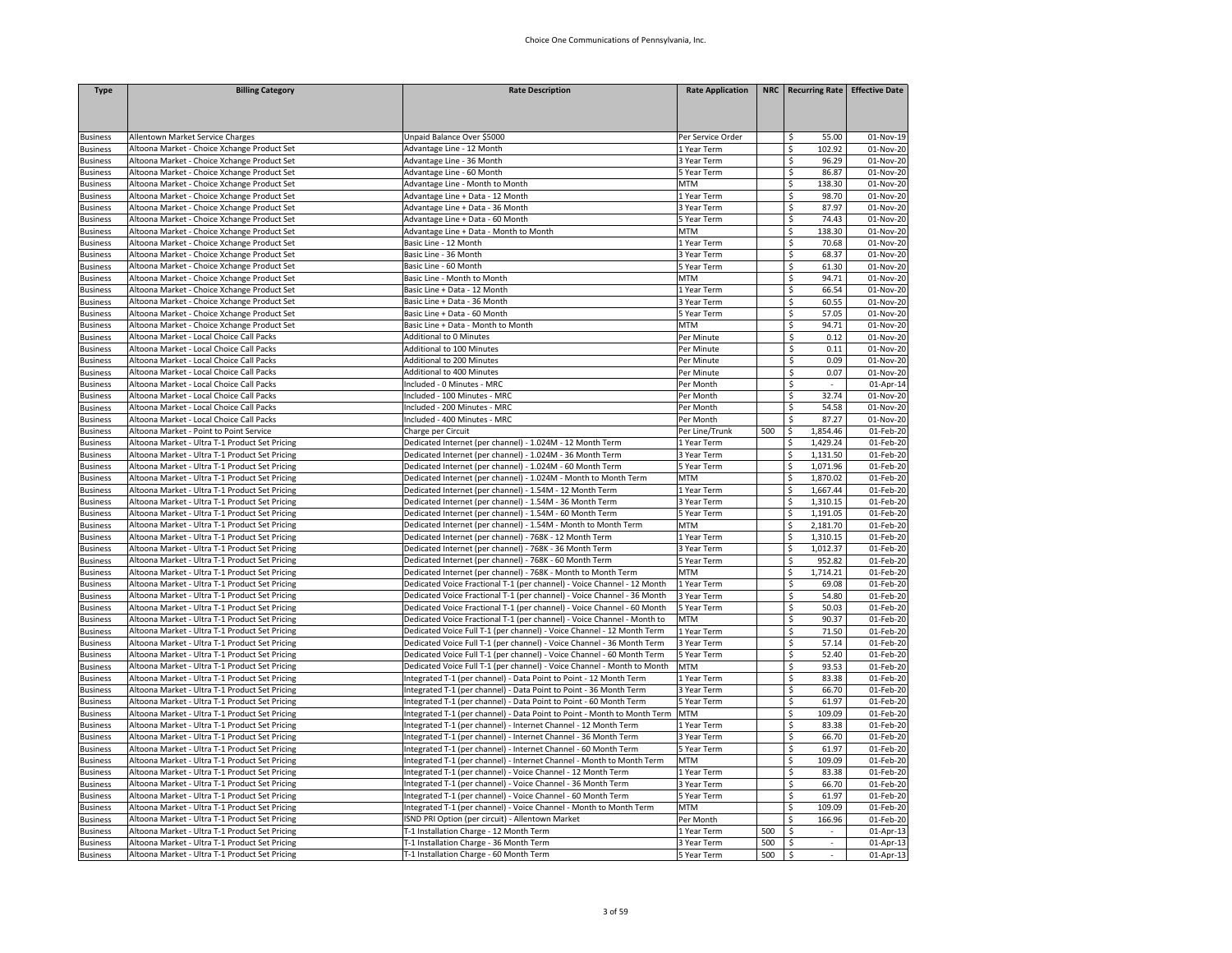| <b>Type</b>                        | <b>Billing Category</b>                                                                                                                          | <b>Rate Description</b>                                                                | <b>Rate Application</b>   |    | NRC   Recurring Rate   Effective Date |                         |
|------------------------------------|--------------------------------------------------------------------------------------------------------------------------------------------------|----------------------------------------------------------------------------------------|---------------------------|----|---------------------------------------|-------------------------|
|                                    |                                                                                                                                                  |                                                                                        |                           |    |                                       |                         |
| <b>Business</b>                    | Altoona Market Misc. Rates and Charges                                                                                                           | Office to Office Calling                                                               | Per Line                  | 15 | 12.42<br>\$                           | 01-Feb-20               |
| <b>Business</b>                    | Choice Xchange Advantage Unlimited Line                                                                                                          | Allentown Market 1 Year Service Plan                                                   | 1 Year Term               |    | \$<br>303.22                          | 01-Nov-20               |
| <b>Business</b>                    | Choice Xchange Advantage Unlimited Line                                                                                                          | Allentown Market 3 Year Service Plan                                                   | 3 Year Term               |    | 197.82<br>\$                          | 01-Nov-20               |
| <b>Business</b>                    | Choice Xchange Advantage Unlimited Line                                                                                                          | Allentown Market 5 Year Service Plan                                                   | 5 Year Term               |    | 193.69<br>\$                          | 01-Nov-20               |
| <b>Business</b>                    | Choice Xchange Advantage Unlimited Line                                                                                                          | Allentown Market Month to Month Service Plan                                           | MTM                       |    | \$<br>322.33                          | 01-Nov-20               |
| <b>Business</b>                    | Choice Xchange Advantage Unlimited Line                                                                                                          | Altoona Market 1 Year Service Plan                                                     | 1 Year Term               |    | \$<br>303.22                          | 01-Nov-20               |
| <b>Business</b>                    | Choice Xchange Advantage Unlimited Line                                                                                                          | Altoona Market 3 Year Service Plan                                                     | 3 Year Term               |    | \$<br>212.21                          | 01-Nov-20               |
| <b>Business</b>                    | Choice Xchange Advantage Unlimited Line                                                                                                          | Altoona Market 5 Year Service Plan                                                     | 5 Year Term               |    | \$<br>208.02                          | 01-Nov-20               |
| <b>Business</b>                    | Choice Xchange Advantage Unlimited Line                                                                                                          | Altoona Market Month to Month Service Plan                                             | <b>MTM</b>                |    | \$<br>322.33                          | 01-Nov-20               |
| <b>Business</b>                    | Choice Xchange Advantage Unlimited Line                                                                                                          | Erie I Market 1 Year Service Plan                                                      | 1 Year Term               |    | \$<br>303.22                          | 01-Nov-20               |
| <b>Business</b>                    | Choice Xchange Advantage Unlimited Line                                                                                                          | Erie I Market 3 Year Service Plan                                                      | 3 Year Term               |    | \$<br>197.82                          | 01-Nov-20               |
| <b>Business</b>                    | Choice Xchange Advantage Unlimited Line                                                                                                          | Erie I Market 5 Year Service Plan                                                      | 5 Year Term               |    | \$<br>193.69                          | 01-Nov-20               |
| <b>Business</b>                    | Choice Xchange Advantage Unlimited Line                                                                                                          | Erie I Market Month to Month Service Plan                                              | <b>MTM</b>                |    | Ŝ.<br>322.33                          | 01-Nov-20               |
| Business                           | Choice Xchange Advantage Unlimited Line                                                                                                          | Erie II Market 1 Year Service Plan                                                     | 1 Year Term               |    | \$<br>303.22                          | 01-Nov-20               |
| Business                           | Choice Xchange Advantage Unlimited Line                                                                                                          | Erie II Market 3 Year Service Plan                                                     | 3 Year Term               |    | \$<br>212.21                          | $\overline{01}$ -Nov-20 |
| <b>Business</b>                    | Choice Xchange Advantage Unlimited Line                                                                                                          | Erie II Market 5 Year Service Plan                                                     | 5 Year Term               |    | \$<br>208.02                          | 01-Nov-20               |
| <b>Business</b>                    | Choice Xchange Advantage Unlimited Line                                                                                                          | Erie II Market Month to Month Service Plan                                             | MTM                       |    | \$<br>322.33                          | 01-Nov-20               |
| <b>Business</b>                    | Choice Xchange Advantage Unlimited Line                                                                                                          | Harrisburg and Scranton Market 1 Year Service Plan                                     | 1 Year Term               |    | \$<br>303.22                          | 01-Nov-20               |
| <b>Business</b>                    | Choice Xchange Advantage Unlimited Line                                                                                                          | Harrisburg and Scranton Market 3 Year Service Plan                                     | 3 Year Term               |    | \$<br>197.82                          | 01-Nov-20               |
| <b>Business</b>                    | Choice Xchange Advantage Unlimited Line                                                                                                          | Harrisburg and Scranton Market 5 Year Service Plan                                     | 5 Year Term               |    | Ŝ.<br>193.69                          | 01-Nov-20               |
| Business                           | Choice Xchange Advantage Unlimited Line                                                                                                          | Harrisburg and Scranton Market Month to Month Service Plan                             | MTM                       |    | \$<br>322.33                          | 01-Nov-20               |
| <b>Business</b>                    | Choice Xchange Advantage Unlimited Line                                                                                                          | Pittsburgh I Market 1 Year Service Plan                                                | 1 Year Term               |    | \$<br>303.22                          | $\overline{01}$ -Nov-20 |
| <b>Business</b>                    | Choice Xchange Advantage Unlimited Line                                                                                                          | Pittsburgh I Market 3 Year Service Plan                                                | 3 Year Term               |    | \$<br>197.82                          | 01-Nov-20               |
| <b>Business</b>                    | Choice Xchange Advantage Unlimited Line                                                                                                          | Pittsburgh I Market 5 Year Service Plan                                                | 5 Year Term               |    | \$<br>193.69                          | 01-Nov-20               |
| <b>Business</b>                    | Choice Xchange Advantage Unlimited Line                                                                                                          | Pittsburgh I Market Month to Month Service Plan                                        | MTM                       |    | \$<br>322.33                          | 01-Nov-20               |
| <b>Business</b>                    | Choicexchange Bundled Service Plans - Three Product Bundle - Flat Rate                                                                           | Customers with 1 - 10 Lines - 12 Month Term                                            | 1 Year Term               |    | \$<br>139.84                          | $\overline{01}$ -Nov-20 |
| <b>Business</b>                    | Choicexchange Bundled Service Plans - Three Product Bundle - Flat Rate                                                                           | Customers with 1 - 10 Lines - 24 Month Term                                            | 2 Year Term               |    | \$<br>130.22                          | 01-Nov-20               |
| <b>Business</b>                    | Choicexchange Bundled Service Plans - Three Product Bundle - Flat Rate                                                                           | Customers with 1 - 10 Lines - 36 Month Term                                            | 3 Year Term               |    | \$<br>120.61                          | 01-Nov-20               |
| <b>Business</b>                    | Choicexchange Bundled Service Plans - Three Product Bundle - Flat Rate                                                                           | Customers with 1 - 10 Lines - 48 Month Term                                            | 4 Year Term               |    | \$<br>120.61                          | 01-Nov-20               |
| <b>Business</b>                    | Choicexchange Bundled Service Plans - Three Product Bundle - Flat Rate                                                                           | Customers with 1 - 10 Lines - 60 Month Term                                            | 5 Year Term               |    | \$<br>120.61                          | 01-Nov-20               |
| <b>Business</b>                    | Choicexchange Bundled Service Plans - Three Product Bundle - Flat Rate                                                                           | Customers with 1 - 10 Lines - Month to Month Term                                      | MTM                       |    | \$<br>182.93                          | 01-Nov-20               |
| <b>Business</b>                    | Choicexchange Bundled Service Plans - Three Product Bundle - Flat Rate                                                                           | Customers with 11 + Lines - 12 Month Term                                              | 1 Year Term               |    | \$<br>132.34                          | 01-Nov-20               |
| <b>Business</b>                    | Choicexchange Bundled Service Plans - Three Product Bundle - Flat Rate                                                                           | Customers with 11 + Lines - 24 Month Term                                              | 2 Year Term               |    | \$<br>124.81                          | 01-Nov-20               |
| <b>Business</b>                    | Choicexchange Bundled Service Plans - Three Product Bundle - Flat Rate                                                                           | Customers with 11 + Lines - 36 Month Term                                              | 3 Year Term               |    | \$<br>115.69                          | 01-Nov-20               |
| <b>Business</b>                    | Choicexchange Bundled Service Plans - Three Product Bundle - Flat Rate                                                                           | Customers with 11 + Lines - 48 Month Term                                              | 4 Year Term               |    | \$<br>115.69                          | 01-Nov-20               |
| <b>Business</b>                    | Choicexchange Bundled Service Plans - Three Product Bundle - Flat Rate                                                                           | Customers with 11 + Lines - 60 Month Term                                              | 5 Year Term               |    | \$<br>115.69                          | 01-Nov-20               |
| <b>Business</b>                    | Choicexchange Bundled Service Plans - Three Product Bundle - Flat Rate                                                                           | Customers with 11 + Lines - Month to Month Term                                        | MTM                       |    | \$<br>173.11                          | 01-Nov-20               |
| <b>Business</b>                    | Choicexchange Bundled Service Plans - Three Product Bundle - Flat Rate                                                                           | Customers with 1 - 10 Lines - 12 Month Term                                            | 1 Year Term               |    | Ŝ.<br>139.84                          | 01-Nov-20               |
| <b>Business</b>                    | Choicexchange Bundled Service Plans - Three Product Bundle - Flat Rate                                                                           | Customers with 1 - 10 Lines - 24 Month Term                                            | 2 Year Term               |    | \$<br>131.48                          | 01-Nov-20               |
| <b>Business</b>                    | Choicexchange Bundled Service Plans - Three Product Bundle - Flat Rate                                                                           | Customers with 1 - 10 Lines - 36 Month Term                                            | 3 Year Term               |    | \$<br>120.61                          | 01-Nov-20               |
| <b>Business</b>                    | Choicexchange Bundled Service Plans - Three Product Bundle - Flat Rate                                                                           | Customers with 1 - 10 Lines - 48 Month Term                                            | 4 Year Term               |    | \$<br>120.61                          | 01-Nov-20               |
| Business                           | Choicexchange Bundled Service Plans - Three Product Bundle - Flat Rate                                                                           | Customers with 1 - 10 Lines - 60 Month Term                                            | 5 Year Term               |    | \$<br>120.61                          | 01-Nov-20               |
| <b>Business</b>                    | Choicexchange Bundled Service Plans - Three Product Bundle - Flat Rate                                                                           | Customers with 1 - 10 Lines - Month to Month Term                                      | MTM                       |    | \$<br>182.93                          | 01-Nov-20               |
| Business                           | Choicexchange Bundled Service Plans - Three Product Bundle - Flat Rate                                                                           | Customers with 11 + Lines - 12 Month Term                                              | 1 Year Term               |    | \$<br>113.54                          | $\overline{01}$ -Nov-20 |
| <b>Business</b>                    | Choicexchange Bundled Service Plans - Three Product Bundle - Flat Rate                                                                           | Customers with 11 + Lines - 24 Month Term                                              | 2 Year Term               |    | \$<br>105.28                          | 01-Nov-20               |
| <b>Business</b>                    | Choicexchange Bundled Service Plans - Three Product Bundle - Flat Rate                                                                           | Customers with 11 + Lines - 36 Month Term                                              | 3 Year Term               |    | \$<br>96.88                           | 01-Nov-20               |
| <b>Business</b>                    | Choicexchange Bundled Service Plans - Three Product Bundle - Flat Rate                                                                           | Customers with 11 + Lines - 48 Month Term                                              | 4 Year Term               |    | \$<br>96.88                           | 01-Nov-20               |
| <b>Business</b>                    | Choicexchange Bundled Service Plans - Three Product Bundle - Flat Rate                                                                           | Customers with 11 + Lines - 60 Month Term                                              | 5 Year Term               |    | \$<br>96.88                           | 01-Nov-20               |
| <b>Business</b>                    | Choicexchange Bundled Service Plans - Three Product Bundle - Flat Rate                                                                           | Customers with 11 + Lines - Month to Month Term                                        | <b>MTM</b>                |    | \$<br>148.59                          | 01-Nov-20               |
| <b>Business</b>                    | Choicexchange Bundled Service Plans - Three Product Bundle - Flat Rate                                                                           | Customers with 1 - 10 Lines - 12 Month Term                                            | 1 Year Term               |    | \$<br>144.80                          | 01-Nov-20               |
| <b>Business</b>                    | Choicexchange Bundled Service Plans - Three Product Bundle - Flat Rate                                                                           | Customers with 1 - 10 Lines - 24 Month Term                                            | 2 Year Term               |    | \$<br>136.52                          | 01-Nov-20               |
| <b>Business</b>                    | Choicexchange Bundled Service Plans - Three Product Bundle - Flat Rate                                                                           | Customers with 1 - 10 Lines - 36 Month Term                                            | 3 Year Term               |    | \$<br>128.17                          | 01-Nov-20               |
| <b>Business</b>                    | Choicexchange Bundled Service Plans - Three Product Bundle - Flat Rate                                                                           | Customers with 1 - 10 Lines - 48 Month Term                                            | 4 Year Term               |    | \$<br>128.17                          | 01-Nov-20               |
| <b>Business</b>                    | Choicexchange Bundled Service Plans - Three Product Bundle - Flat Rate                                                                           | Customers with 1 - 10 Lines - 60 Month Term                                            | 5 Year Term               |    | \$<br>128.17                          | 01-Nov-20               |
| <b>Business</b>                    | Choicexchange Bundled Service Plans - Three Product Bundle - Flat Rate                                                                           | Customers with 1 - 10 Lines - Month to Month Term                                      | MTM                       |    | \$<br>189.49                          | 01-Nov-20               |
| <b>Business</b>                    | Choicexchange Bundled Service Plans - Three Product Bundle - Flat Rate                                                                           | Customers with 11 + Lines - 12 Month Term                                              | 1 Year Term               |    | \$<br>137.95                          | 01-Nov-20               |
| <b>Business</b>                    | Choicexchange Bundled Service Plans - Three Product Bundle - Flat Rate                                                                           | Customers with 11 + Lines - 24 Month Term                                              | 2 Year Term               |    | \$<br>130.03<br>122.08                | 01-Nov-20               |
| <b>Business</b>                    | Choicexchange Bundled Service Plans - Three Product Bundle - Flat Rate                                                                           | Customers with 11 + Lines - 36 Month Term                                              | 3 Year Term               |    | \$                                    | 01-Nov-20               |
| <b>Business</b>                    | Choicexchange Bundled Service Plans - Three Product Bundle - Flat Rate<br>Choicexchange Bundled Service Plans - Three Product Bundle - Flat Rate | Customers with 11 + Lines - 48 Month Term<br>Customers with 11 + Lines - 60 Month Term | 4 Year Term               |    | \$<br>122.08<br>\$                    | 01-Nov-20               |
| <b>Business</b><br><b>Business</b> | Choicexchange Bundled Service Plans - Three Product Bundle - Flat Rate                                                                           | Customers with 11 + Lines - Month to Month Term                                        | 5 Year Term<br><b>MTM</b> |    | 122.08<br>\$<br>180.48                | 01-Nov-20<br>01-Nov-20  |
| <b>Business</b>                    | Choicexchange Bundled Service Plans - Two Product Bundle - Flat Rate                                                                             | Customers with 1 - 10 Lines - 12 Month Term                                            | 1 Year Term               |    | \$<br>158.97                          | 01-Nov-20               |
|                                    |                                                                                                                                                  |                                                                                        |                           |    |                                       |                         |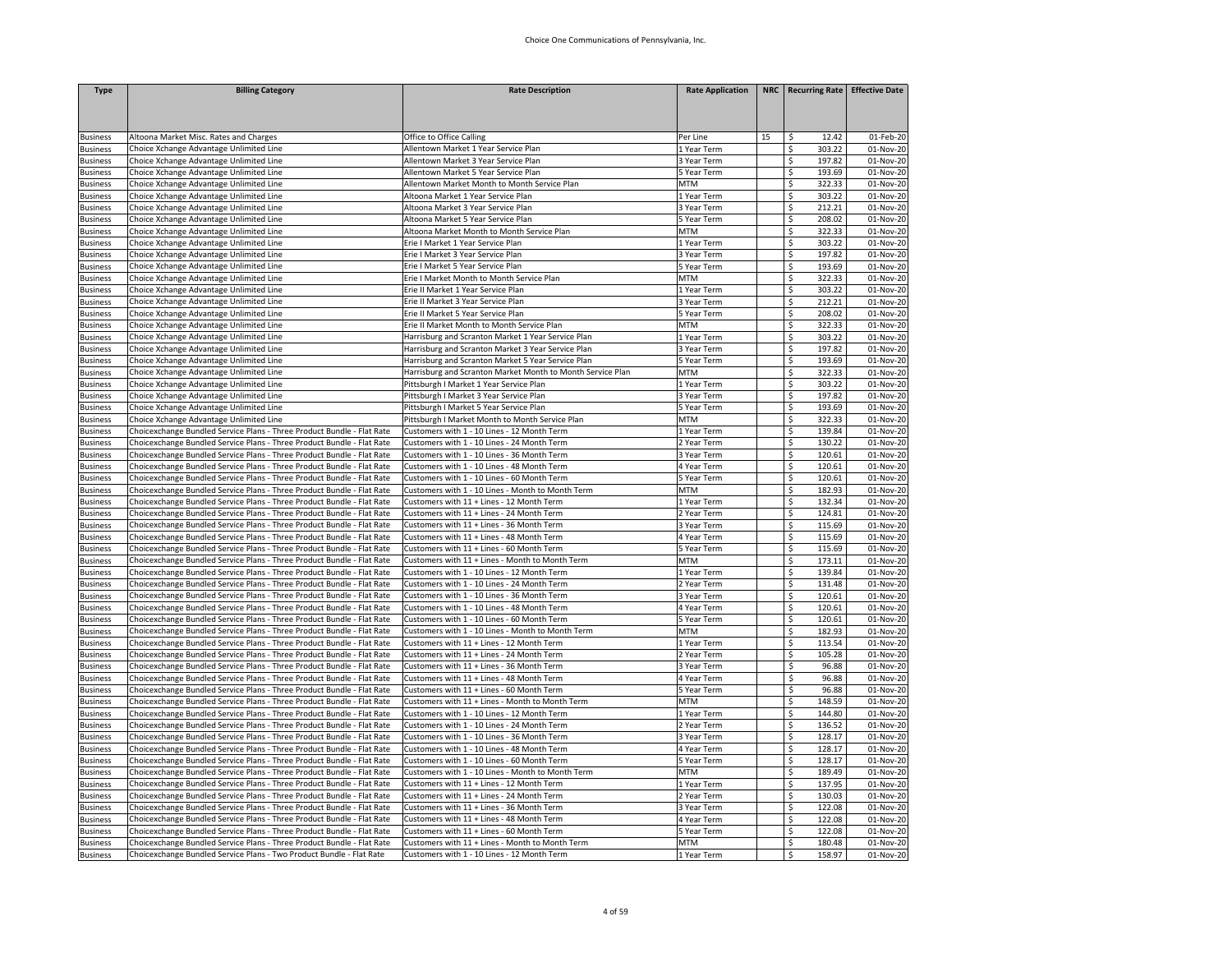| <b>Type</b>     | <b>Billing Category</b>                                              | <b>Rate Description</b>                                                              | <b>Rate Application</b> |       | NRC   Recurring Rate   Effective Date |                 |
|-----------------|----------------------------------------------------------------------|--------------------------------------------------------------------------------------|-------------------------|-------|---------------------------------------|-----------------|
|                 |                                                                      |                                                                                      |                         |       |                                       |                 |
|                 |                                                                      |                                                                                      |                         |       |                                       |                 |
|                 |                                                                      |                                                                                      |                         |       |                                       |                 |
| <b>Business</b> | Choicexchange Bundled Service Plans - Two Product Bundle - Flat Rate | Customers with 1 - 10 Lines - 24 Month Term                                          | 2 Year Term             |       | 149.42<br>Ŝ                           | 01-Nov-20       |
| <b>Business</b> | Choicexchange Bundled Service Plans - Two Product Bundle - Flat Rate | Customers with 1 - 10 Lines - 36 Month Term                                          | 3 Year Term             |       | \$<br>139.84                          | 01-Nov-20       |
| <b>Business</b> | Choicexchange Bundled Service Plans - Two Product Bundle - Flat Rate | Customers with 1 - 10 Lines - 48 Month Term                                          | 4 Year Term             |       | \$<br>139.84                          | 01-Nov-20       |
| <b>Business</b> | Choicexchange Bundled Service Plans - Two Product Bundle - Flat Rate | Customers with 1 - 10 Lines - 60 Month Term                                          | 5 Year Term             |       | \$<br>139.84                          | 01-Nov-20       |
| <b>Business</b> | Choicexchange Bundled Service Plans - Two Product Bundle - Flat Rate | Customers with 1 - 10 Lines - Month to Month Term                                    | <b>MTM</b>              |       | 208.02<br>\$                          | 01-Nov-20       |
| <b>Business</b> | Choicexchange Bundled Service Plans - Two Product Bundle - Flat Rate | Customers with 11 + Lines - 12 Month Term                                            | 1 Year Term             |       | \$<br>140.60                          | 01-Nov-20       |
| <b>Business</b> | Choicexchange Bundled Service Plans - Two Product Bundle - Flat Rate | Customers with 11 + Lines - 24 Month Term                                            | 2 Year Term             |       | \$<br>132.34                          | 01-Nov-20       |
| <b>Business</b> | Choicexchange Bundled Service Plans - Two Product Bundle - Flat Rate | Customers with 11 + Lines - 36 Month Term                                            | 3 Year Term             |       | \$<br>124.01                          | 01-Nov-20       |
| <b>Business</b> | Choicexchange Bundled Service Plans - Two Product Bundle - Flat Rate | Customers with 11 + Lines - 48 Month Term                                            | 4 Year Term             |       | \$<br>124.01                          | 01-Nov-20       |
| <b>Business</b> | Choicexchange Bundled Service Plans - Two Product Bundle - Flat Rate | Customers with 11 + Lines - 60 Month Term                                            | 5 Year Term             |       | \$<br>124.01                          | 01-Nov-20       |
| <b>Business</b> | Choicexchange Bundled Service Plans - Two Product Bundle - Flat Rate | Customers with 11 + Lines - Month to Month Term                                      | <b>MTM</b>              |       | \$<br>184.03                          | 01-Nov-20       |
| <b>Business</b> | Choicexchange Bundled Service Plans - Two Product Bundle - Flat Rate | Customers with 1 - 10 Lines - 12 Month Term                                          | 1 Year Term             |       | \$<br>158.97                          | 01-Nov-20       |
| <b>Business</b> | Choicexchange Bundled Service Plans - Two Product Bundle - Flat Rate | Customers with 1 - 10 Lines - 24 Month Term                                          | 2 Year Term             |       | \$<br>149.42                          | 01-Nov-20       |
| <b>Business</b> | Choicexchange Bundled Service Plans - Two Product Bundle - Flat Rate | Customers with 1 - 10 Lines - 36 Month Term                                          | 3 Year Term             |       | \$<br>139.84                          | 01-Nov-20       |
| <b>Business</b> | Choicexchange Bundled Service Plans - Two Product Bundle - Flat Rate | Customers with 1 - 10 Lines - 48 Month Term                                          | 4 Year Term             |       | \$<br>139.84                          | 01-Nov-20       |
| <b>Business</b> | Choicexchange Bundled Service Plans - Two Product Bundle - Flat Rate | Customers with 1 - 10 Lines - 60 Month Term                                          | 5 Year Term             |       | Ŝ.<br>139.84                          | 01-Nov-20       |
| <b>Business</b> | Choicexchange Bundled Service Plans - Two Product Bundle - Flat Rate | Customers with 1 - 10 Lines - Month to Month Term                                    | <b>MTM</b>              |       | \$<br>208.02                          | 01-Nov-20       |
| <b>Business</b> | Choicexchange Bundled Service Plans - Two Product Bundle - Flat Rate | Customers with 11 + Lines - 12 Month Term                                            | 1 Year Term             |       | 121.92<br>\$                          | 01-Nov-20       |
| <b>Business</b> | Choicexchange Bundled Service Plans - Two Product Bundle - Flat Rate | Customers with 11 + Lines - 24 Month Term                                            | 2 Year Term             |       | \$<br>113.54                          | 01-Nov-20       |
| <b>Business</b> | Choicexchange Bundled Service Plans - Two Product Bundle - Flat Rate | Customers with 11 + Lines - 36 Month Term                                            | 3 Year Term             |       | \$<br>105.28                          | 01-Nov-20       |
| <b>Business</b> | Choicexchange Bundled Service Plans - Two Product Bundle - Flat Rate | Customers with 11 + Lines - 48 Month Term                                            | 4 Year Term             |       | \$<br>105.28                          | 01-Nov-20       |
| <b>Business</b> | Choicexchange Bundled Service Plans - Two Product Bundle - Flat Rate | Customers with 11 + Lines - 60 Month Term                                            | 5 Year Term             |       | \$<br>105.28                          | 01-Nov-20       |
| <b>Business</b> | Choicexchange Bundled Service Plans - Two Product Bundle - Flat Rate | Customers with 11 + Lines - Month to Month Term                                      | <b>MTM</b>              |       | \$<br>159.50                          | 01-Nov-20       |
| <b>Business</b> | Choicexchange Bundled Service Plans - Two Product Bundle - Flat Rate | Customers with 1 - 10 Lines - 12 Month Term                                          | 1 Year Term             |       | \$<br>155.30                          | 01-Nov-20       |
| <b>Business</b> | Choicexchange Bundled Service Plans - Two Product Bundle - Flat Rate | Customers with 1 - 10 Lines - 24 Month Term                                          | 2 Year Term             |       | \$<br>145.92                          | 01-Nov-20       |
| <b>Business</b> | Choicexchange Bundled Service Plans - Two Product Bundle - Flat Rate | Customers with 1 - 10 Lines - 36 Month Term                                          | 3 Year Term             |       | \$<br>136.52                          | 01-Nov-20       |
| <b>Business</b> | Choicexchange Bundled Service Plans - Two Product Bundle - Flat Rate | Customers with 1 - 10 Lines - 48 Month Term                                          | 4 Year Term             |       | 136.52<br>\$                          | 01-Nov-20       |
| <b>Business</b> | Choicexchange Bundled Service Plans - Two Product Bundle - Flat Rate | Customers with 1 - 10 Lines - 60 Month Term                                          | 5 Year Term             |       | \$<br>136.52                          | 01-Nov-20       |
| <b>Business</b> | Choicexchange Bundled Service Plans - Two Product Bundle - Flat Rate | Customers with 1 - 10 Lines - Month to Month Term                                    | <b>MTM</b>              |       | \$<br>203.16                          | 01-Nov-20       |
| <b>Business</b> | Choicexchange Bundled Service Plans - Two Product Bundle - Flat Rate | Customers with 11 + Lines - 12 Month Term                                            | 1 Year Term             |       | \$<br>145.88                          | 01-Nov-20       |
| <b>Business</b> | Choicexchange Bundled Service Plans - Two Product Bundle - Flat Rate | Customers with 11 + Lines - 24 Month Term                                            | 2 Year Term             |       | \$<br>137.95                          | 01-Nov-20       |
| <b>Business</b> | Choicexchange Bundled Service Plans - Two Product Bundle - Flat Rate | Customers with 11 + Lines - 36 Month Term                                            | 3 Year Term             |       | \$<br>130.03                          | 01-Nov-20       |
| <b>Business</b> | Choicexchange Bundled Service Plans - Two Product Bundle - Flat Rate | Customers with 11 + Lines - 48 Month Term                                            | 4 Year Term             |       | \$<br>130.03                          | 01-Nov-20       |
| <b>Business</b> | Choicexchange Bundled Service Plans - Two Product Bundle - Flat Rate | Customers with 11 + Lines - 60 Month Term                                            | 5 Year Term             |       | 130.03<br>\$                          | 01-Nov-20       |
| <b>Business</b> | Choicexchange Bundled Service Plans - Two Product Bundle - Flat Rate | Customers with 11 + Lines - Month to Month Term                                      | MTM                     |       | Ś<br>190.86                           | 01-Nov-20       |
| <b>Business</b> | EarthLink Complete Voice Access Methods                              | DS3                                                                                  | Per Month               | 10000 | \$<br>104,998.95                      | $01$ -Jan-14    |
| <b>Business</b> | EarthLink Complete Voice Access Methods                              | DSL                                                                                  | Per Month               | 600   | 1,048.95<br>\$                        | $01$ -Jan- $14$ |
| <b>Business</b> | EarthLink Complete Voice Access Methods                              | Ethernet                                                                             | Per Month               | 2000  | 10.498.95<br>\$                       | $01$ -Jan-14    |
| <b>Business</b> | EarthLink Complete Voice Access Methods                              | $T1 - 1.5M$                                                                          | Per Month               | 6000  | \$<br>10,498.95                       | 01-Jan-14       |
| <b>Business</b> | EarthLink Complete Voice Hosted Service Bundle                       | EarthLink Complete Voice Hosted Service Bundle (per service package) - 2 2 Year Term |                         |       | 106.73<br>\$                          | 07-Mar-15       |
| <b>Business</b> | EarthLink Complete Voice Hosted Service Bundle                       | EarthLink Complete Voice Hosted Service Bundle (per service package) - 3 3 Year Term |                         |       | 101.12<br>\$                          | 07-Mar-15       |
| <b>Business</b> | EarthLink Complete Voice Hosted Service Bundle                       | EarthLink Complete Voice Hosted Service Bundle (per service package) - 4 4 Year Term |                         |       | \$<br>95.50                           | 07-Mar-15       |
| <b>Business</b> | EarthLink Complete Voice Hosted Service Bundle                       | EarthLink Complete Voice Hosted Service Bundle (per service package) - 5 S Year Term |                         |       | \$<br>89.88                           | 07-Mar-15       |
| <b>Business</b> | EarthLink Complete Voice Hosted Service Bundle                       | EarthLink Complete Voice Hosted Service Bundle (per service package) -               | MTM                     |       | \$<br>139.65                          | 01-Feb-14       |
| <b>Business</b> | EarthLink Complete Voice Line Side Services                          | EarthLink Complete Voice Line Side Service Line Charge (per line) - 2 Year           | 2 Year Term             |       | \$<br>28.02                           | 01-Nov-20       |
| <b>Business</b> | EarthLink Complete Voice Line Side Services                          | EarthLink Complete Voice Line Side Service Line Charge (per line) - 3 Year           | 3 Year Term             |       | \$<br>26.53                           | 01-Nov-20       |
| <b>Business</b> | EarthLink Complete Voice Line Side Services                          | EarthLink Complete Voice Line Side Service Line Charge (per line) - 4 Year           | 4 Year Term             |       | \$<br>25.06                           | 01-Nov-20       |
| <b>Business</b> | EarthLink Complete Voice Line Side Services                          | EarthLink Complete Voice Line Side Service Line Charge (per line) - 5 Year           | 5 Year Term             |       | \$<br>23.59                           | 01-Nov-20       |
| <b>Business</b> | EarthLink Complete Voice Line Side Services                          | EarthLink Complete Voice Line Side Service Line Charge (per line) - Month            | <b>MTM</b>              |       | \$<br>36.65                           | 01-Nov-20       |
| <b>Business</b> | EarthLink Complete Voice Line Side Services                          | EarthLink Complete Voice Line Side Service, (per service package) - 2 Year           | 2 Year Term             |       | \$<br>186.78                          | 01-Nov-20       |
| <b>Business</b> | EarthLink Complete Voice Line Side Services                          | EarthLink Complete Voice Line Side Service, (per service package) - 3 Year           | 3 Year Term             |       | \$<br>176.96                          | 01-Nov-20       |
| <b>Business</b> | EarthLink Complete Voice Line Side Services                          | EarthLink Complete Voice Line Side Service, (per service package) - 4 Year           | 4 Year Term             |       | \$<br>167.13                          | 01-Nov-20       |
| <b>Business</b> | EarthLink Complete Voice Line Side Services                          | EarthLink Complete Voice Line Side Service, (per service package) - 5 Year           | 5 Year Term             |       | Ś<br>157.29                           | 01-Nov-20       |
| <b>Business</b> | EarthLink Complete Voice Line Side Services                          | EarthLink Complete Voice Line Side Service, (per service package) - Month MTM        |                         |       | \$<br>244.39                          | 01-Nov-20       |
| <b>Business</b> | EarthLink Complete Voice Optional Features                           | Analog Fax and Modem Lines                                                           | Per Month               |       | 27.56<br>\$                           | 01-Nov-20       |
| <b>Business</b> | EarthLink Complete Voice Optional Features                           | Auto Re-Route                                                                        | Per Service Order       | 100   | \$                                    | 01-Apr-13       |
| <b>Business</b> | EarthLink Complete Voice Optional Features                           | DID Number Blocks - per block of 20 or fraction thereof                              | Per Number Group        |       | \$<br>18.38                           | 01-Nov-20       |
| <b>Business</b> | EarthLink Complete Voice Optional Features                           | Idle DID                                                                             | Per Number              |       | \$<br>0.82                            | 01-Nov-20       |
| <b>Business</b> | EarthLink Complete Voice Optional Features                           | Load Balancing                                                                       | Per Service Order       | 100   | \$<br>$\sim$                          | 01-Apr-13       |
| <b>Business</b> | EarthLink Complete Voice Optional Features                           | Multi Appearance Directory Number                                                    | Per Number              |       | Ś<br>9.19                             | 01-Nov-20       |
| <b>Business</b> | EarthLink Complete Voice Optional Features                           | Multiline Hunt Group                                                                 | Per Month               |       | \$<br>9.19                            | 01-Nov-20       |
| <b>Business</b> | EarthLink Complete Voice PRI Services                                | EarthLink Complete Voice PRI Service - Additional PRI Channels Charge                | <b>MTM</b>              |       | \$<br>9.50                            | 01-Feb-14       |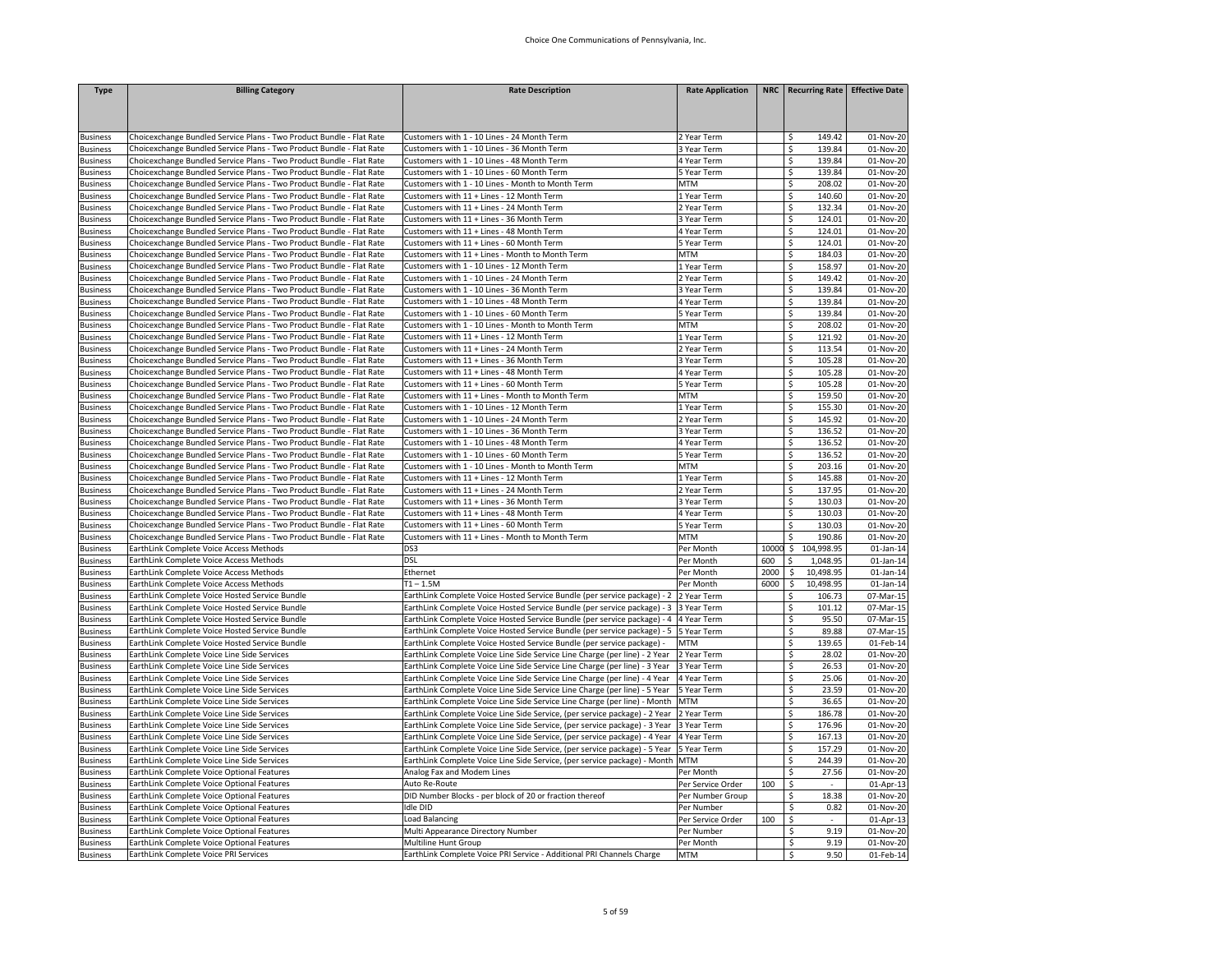| <b>Type</b>     | <b>Billing Category</b>                       | <b>Rate Description</b>                                                     | <b>Rate Application</b> |     | NRC   Recurring Rate   Effective Date |             |
|-----------------|-----------------------------------------------|-----------------------------------------------------------------------------|-------------------------|-----|---------------------------------------|-------------|
|                 |                                               |                                                                             |                         |     |                                       |             |
|                 |                                               |                                                                             |                         |     |                                       |             |
| Business        | EarthLink Complete Voice PRI Services         | EarthLink Complete Voice PRI Service (per T1 equivalent) Month to Month MTM |                         |     | 213.75<br>\$                          | 01-Feb-14   |
| <b>Business</b> | EarthLink Complete Voice PRI Services         | Rate Groups - All                                                           | Per Month               |     | \$<br>10.11                           | 07-Mar-15   |
| <b>Business</b> | EarthLink Complete Voice PRI Services         | Rate Groups - All                                                           | Per Month               |     | \$<br>240.14                          | 07-Mar-15   |
| <b>Business</b> | EarthLink Complete Voice PRI Services         | Rate Groups - All                                                           | Per Month               |     | \$<br>227.50                          | $07-Mar-15$ |
| <b>Business</b> | EarthLink Complete Voice PRI Services         | Rate Groups - All                                                           | Per Month               |     | \$<br>214.87                          | 07-Mar-15   |
| <b>Business</b> | EarthLink Complete Voice PRI Services         | Rate Groups - All                                                           | Per Month               |     | \$<br>10.67                           | 07-Mar-15   |
| <b>Business</b> | EarthLink Complete Voice PRI Services         | Rate Groups - All                                                           | Per Month               |     | \$<br>9.54                            | 07-Mar-15   |
| <b>Business</b> | EarthLink Complete Voice PRI Services         | Rate Groups - All                                                           | Per Month               |     | \$<br>8.99                            | 07-Mar-15   |
| <b>Business</b> | EarthLink Complete Voice PRI Services         | Rate Groups - All                                                           | Per Month               |     | \$<br>202.23                          | 07-Mar-15   |
| <b>Business</b> | Erie I Market - Choice Xchange Product Set    | Advantage Line - 12 Month                                                   | 1 Year Term             |     | \$<br>102.92                          | 01-Nov-20   |
| <b>Business</b> | Erie I Market - Choice Xchange Product Set    | Advantage Line - 36 Month                                                   | 3 Year Term             |     | \$<br>96.29                           | 01-Nov-20   |
| <b>Business</b> | Erie I Market - Choice Xchange Product Set    | Advantage Line - 60 Month                                                   | 5 Year Term             |     | \$<br>86.87                           | 01-Nov-20   |
| <b>Business</b> | Erie I Market - Choice Xchange Product Set    | Advantage Line - Month to Month                                             | <b>MTM</b>              |     | \$<br>138.30                          | 01-Nov-20   |
| Business        | Erie I Market - Choice Xchange Product Set    | Advantage Line + Data - 12 Month                                            | Year Term               |     | \$<br>98.70                           | 01-Nov-20   |
| Business        | Erie I Market - Choice Xchange Product Set    | Advantage Line + Data - 36 Month                                            | 3 Year Term             |     | \$<br>87.97                           | 01-Nov-20   |
| <b>Business</b> | Erie I Market - Choice Xchange Product Set    | Advantage Line + Data - 60 Month                                            | S Year Term             |     | \$<br>74.43                           | 01-Nov-20   |
| <b>Business</b> | Erie I Market - Choice Xchange Product Set    | Advantage Line + Data - Month to Month                                      | MTM                     |     | \$<br>138.30                          | 01-Nov-20   |
| <b>Business</b> | Erie I Market - Choice Xchange Product Set    | Basic Line - 12 Month                                                       | 1 Year Term             |     | \$<br>70.68                           | 01-Nov-20   |
| <b>Business</b> | Erie I Market - Choice Xchange Product Set    | Basic Line - 36 Month                                                       | 3 Year Term             |     | \$<br>66.96                           | 01-Nov-20   |
| <b>Business</b> | Erie I Market - Choice Xchange Product Set    | Basic Line - 60 Month                                                       | 5 Year Term             |     | \$<br>61.22                           | 01-Nov-20   |
| Business        | Erie I Market - Choice Xchange Product Set    | Basic Line - Month to Month                                                 | MTM                     |     | \$<br>94.71                           | 01-Nov-20   |
| <b>Business</b> | Erie I Market - Choice Xchange Product Set    | Basic Line + Data - 12 Month                                                | Year Term               |     | \$<br>66.54                           | 01-Nov-20   |
| <b>Business</b> | Erie I Market - Choice Xchange Product Set    | Basic Line + Data - 36 Month                                                | 3 Year Term             |     | \$<br>60.55                           | 01-Nov-20   |
| <b>Business</b> | Erie I Market - Choice Xchange Product Set    | Basic Line + Data - 60 Month                                                | S Year Term             |     | \$<br>57.05                           | 01-Nov-20   |
| <b>Business</b> | Erie I Market - Choice Xchange Product Set    | Basic Line + Data - Month to Month                                          | MTM                     |     | \$<br>94.71                           | 01-Nov-20   |
| <b>Business</b> | Erie I Market - Local Choice Call Packs       | <b>Additional to 0 Minutes</b>                                              | Per Minute              |     | \$<br>0.12                            | 01-Nov-20   |
| <b>Business</b> | Erie I Market - Local Choice Call Packs       | <b>Additional to 100 Minutes</b>                                            | Per Minute              |     | \$<br>0.11                            | 01-Nov-20   |
| <b>Business</b> | Erie I Market - Local Choice Call Packs       | <b>Additional to 200 Minutes</b>                                            | Per Minute              |     | \$<br>0.09                            | 01-Nov-20   |
| <b>Business</b> | Erie I Market - Local Choice Call Packs       | <b>Additional to 400 Minutes</b>                                            | Per Minute              |     | \$<br>0.07                            | 01-Nov-20   |
| <b>Business</b> | Erie I Market - Local Choice Call Packs       | Included - 0 Minutes - MRC                                                  | Per Month               |     | \$<br>$\sim$                          | 01-Apr-14   |
| <b>Business</b> | Erie I Market - Local Choice Call Packs       | Included - 100 Minutes - MRC                                                | Per Month               |     | \$<br>32.74                           | 01-Nov-20   |
| <b>Business</b> | Erie I Market - Local Choice Call Packs       | Included - 200 Minutes - MRC                                                | Per Month               |     | \$<br>54.58                           | 01-Nov-20   |
| <b>Business</b> | Erie I Market - Local Choice Call Packs       | Included - 400 Minutes - MRC                                                | Per Month               |     | \$<br>87.27                           | 01-Nov-20   |
| <b>Business</b> | Erie I Market - Point to Point Service        | Charge per Circuit                                                          | Per Line/Trunk          | 500 | \$<br>1,854.46                        | 01-Feb-20   |
| <b>Business</b> | Erie I Market - Ultra T-1 Product Set Pricing | Dedicated Internet (per channel) - 1.024M - 12 Month Term                   | l Year Term             |     | \$<br>1,429.24                        | 01-Feb-20   |
| <b>Business</b> | Erie I Market - Ultra T-1 Product Set Pricing | Dedicated Internet (per channel) - 1.024M - 36 Month Term                   | 3 Year Term             |     | \$<br>1,131.50                        | 01-Feb-20   |
| <b>Business</b> | Erie I Market - Ultra T-1 Product Set Pricing | Dedicated Internet (per channel) - 1.024M - 60 Month Term                   | 5 Year Term             |     | 1,071.96<br>\$                        | 01-Feb-20   |
| <b>Business</b> | Erie I Market - Ultra T-1 Product Set Pricing | Dedicated Internet (per channel) - 1.024M - Month to Month Term             | MTM                     |     | 1,870.02<br>\$                        | 01-Feb-20   |
| <b>Business</b> | Erie I Market - Ultra T-1 Product Set Pricing | Dedicated Internet (per channel) - 1.54M - 12 Month Term                    | Year Term               |     | \$<br>1,667.44                        | 01-Feb-20   |
| <b>Business</b> | Erie I Market - Ultra T-1 Product Set Pricing | Dedicated Internet (per channel) - 1.54M - 36 Month Term                    | 3 Year Term             |     | \$<br>1,310.15                        | 01-Feb-20   |
| <b>Business</b> | Erie I Market - Ultra T-1 Product Set Pricing | Dedicated Internet (per channel) - 1.54M - 60 Month Term                    | S Year Term             |     | \$<br>1,191.05                        | 01-Feb-20   |
| <b>Business</b> | Erie I Market - Ultra T-1 Product Set Pricing | Dedicated Internet (per channel) - 1.54M - Month to Month Term              | <b>MTM</b>              |     | \$<br>2,181.70                        | 01-Feb-20   |
| <b>Business</b> | Erie I Market - Ultra T-1 Product Set Pricing | Dedicated Internet (per channel) - 768K - 12 Month Term                     | Year Term               |     | \$<br>1,310.15                        | 01-Feb-20   |
| <b>Business</b> | Erie I Market - Ultra T-1 Product Set Pricing | Dedicated Internet (per channel) - 768K - 36 Month Term                     | 3 Year Term             |     | \$<br>1,012.37                        | 01-Feb-20   |
| <b>Business</b> | Erie I Market - Ultra T-1 Product Set Pricing | Dedicated Internet (per channel) - 768K - 60 Month Term                     | S Year Term             |     | \$<br>952.82                          | 01-Feb-20   |
| <b>Business</b> | Erie I Market - Ultra T-1 Product Set Pricing | Dedicated Internet (per channel) - 768K - Month to Month Term               | MTM                     |     | \$<br>1,714.21                        | 01-Feb-20   |
| <b>Business</b> | Erie I Market - Ultra T-1 Product Set Pricing | Dedicated Voice Fractional T-1 (per channel) - Voice Channel - 12 Month     | 1 Year Term             |     | \$<br>66.70                           | 01-Feb-20   |
| <b>Business</b> | Erie I Market - Ultra T-1 Product Set Pricing | Dedicated Voice Fractional T-1 (per channel) - Voice Channel - 36 Month     | 3 Year Term             |     | \$<br>52.40                           | 01-Feb-20   |
| <b>Business</b> | Erie I Market - Ultra T-1 Product Set Pricing | Dedicated Voice Fractional T-1 (per channel) - Voice Channel - 60 Month     | 5 Year Term             |     | \$<br>47.63                           | 01-Feb-20   |
| <b>Business</b> | Erie I Market - Ultra T-1 Product Set Pricing | Dedicated Voice Fractional T-1 (per channel) - Voice Channel - Month to     | MTM                     |     | \$<br>87.28                           | 01-Feb-20   |
| <b>Business</b> | Erie I Market - Ultra T-1 Product Set Pricing | Dedicated Voice Full T-1 (per channel) - Voice Channel - 12 Month Term      | 1 Year Term             |     | \$<br>66.70                           | 01-Feb-20   |
| <b>Business</b> | Erie I Market - Ultra T-1 Product Set Pricing | Dedicated Voice Full T-1 (per channel) - Voice Channel - 36 Month Term      | 3 Year Term             |     | \$<br>52.40                           | 01-Feb-20   |
| <b>Business</b> | Erie I Market - Ultra T-1 Product Set Pricing | Dedicated Voice Full T-1 (per channel) - Voice Channel - 60 Month Term      | 5 Year Term             |     | \$<br>47.63                           | 01-Feb-20   |
| <b>Business</b> | Erie I Market - Ultra T-1 Product Set Pricing | Dedicated Voice Full T-1 (per channel) - Voice Channel - Month to Month     | MTM                     |     | \$<br>87.28                           | 01-Feb-20   |
| <b>Business</b> | Erie I Market - Ultra T-1 Product Set Pricing | Integrated T-1 (per channel) - Data Point to Point - 12 Month Term          | 1 Year Term             |     | \$<br>78.60                           | 01-Feb-20   |
| <b>Business</b> | Erie I Market - Ultra T-1 Product Set Pricing | Integrated T-1 (per channel) - Data Point to Point - 36 Month Term          | 3 Year Term             |     | \$<br>61.97                           | 01-Feb-20   |
| Business        | Erie I Market - Ultra T-1 Product Set Pricing | ntegrated T-1 (per channel) - Data Point to Point - 60 Month Term           | 5 Year Term             |     | \$<br>57.14                           | 01-Feb-20   |
| <b>Business</b> | Erie I Market - Ultra T-1 Product Set Pricing | Integrated T-1 (per channel) - Data Point to Point - Month to Month Term    | <b>MTM</b>              |     | \$<br>102.85                          | 01-Feb-20   |
| <b>Business</b> | Erie I Market - Ultra T-1 Product Set Pricing | Integrated T-1 (per channel) - Internet Channel - 12 Month Term             | Year Term               |     | \$<br>78.60                           | 01-Feb-20   |
| <b>Business</b> | Erie I Market - Ultra T-1 Product Set Pricing | Integrated T-1 (per channel) - Internet Channel - 36 Month Term             | 3 Year Term             |     | \$<br>61.97                           | 01-Feb-20   |
| <b>Business</b> | Erie I Market - Ultra T-1 Product Set Pricing | Integrated T-1 (per channel) - Internet Channel - 60 Month Term             | 5 Year Term             |     | \$<br>57.14                           | 01-Feb-20   |
| <b>Business</b> | Erie I Market - Ultra T-1 Product Set Pricing | Integrated T-1 (per channel) - Internet Channel - Month to Month Term       | <b>MTM</b>              |     | \$<br>102.85                          | 01-Feb-20   |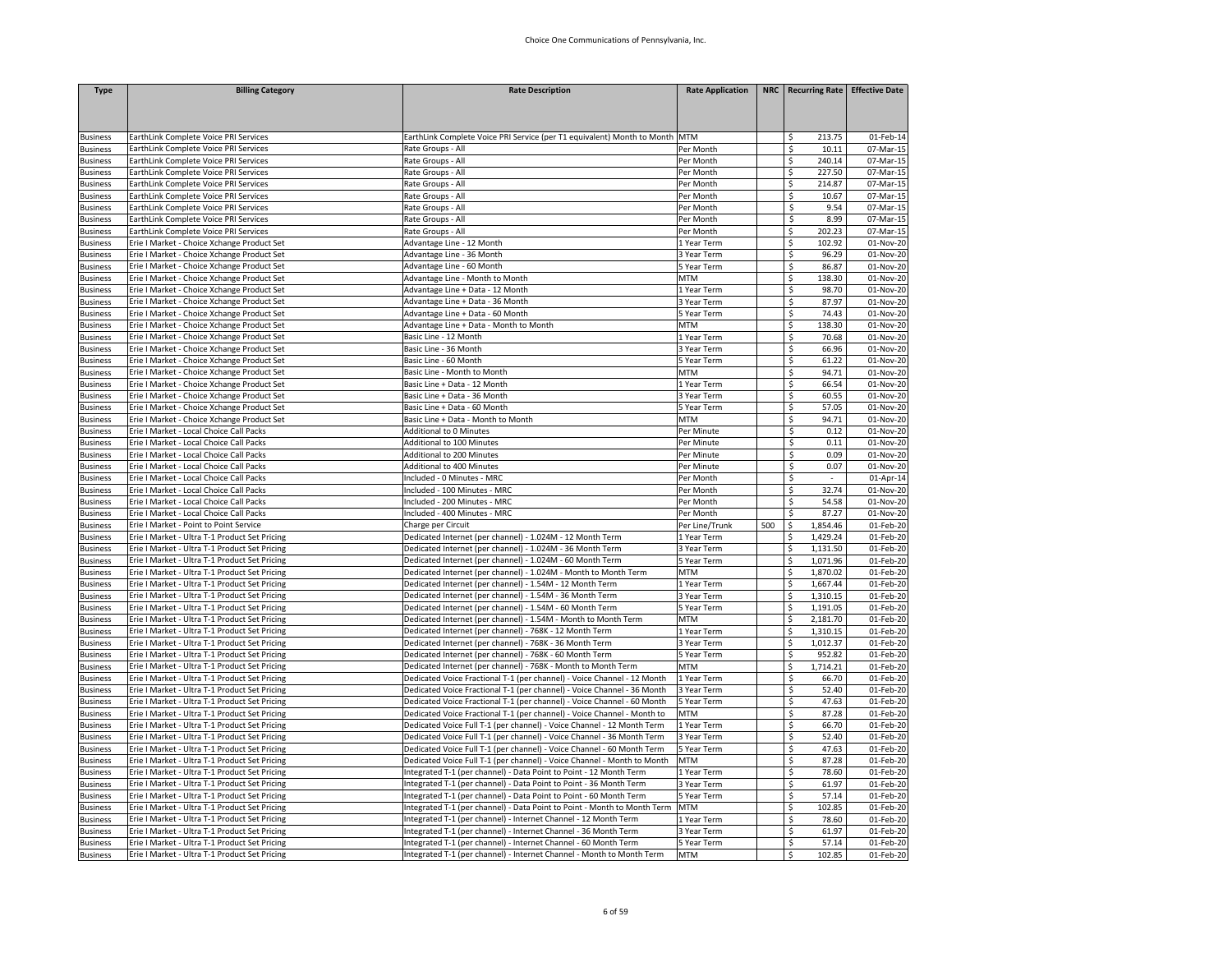| <b>Type</b>     | <b>Billing Category</b>                        | <b>Rate Description</b>                                                       | <b>Rate Application</b> |     | NRC   Recurring Rate   Effective Date |              |
|-----------------|------------------------------------------------|-------------------------------------------------------------------------------|-------------------------|-----|---------------------------------------|--------------|
|                 |                                                |                                                                               |                         |     |                                       |              |
|                 |                                                |                                                                               |                         |     |                                       |              |
| <b>Business</b> | Erie I Market - Ultra T-1 Product Set Pricing  | ntegrated T-1 (per channel) - Voice Channel - 12 Month Term                   | 1 Year Term             |     | \$<br>78.60                           | 01-Feb-20    |
| <b>Business</b> | Erie I Market - Ultra T-1 Product Set Pricing  | ntegrated T-1 (per channel) - Voice Channel - 36 Month Term                   | 3 Year Term             |     | \$<br>61.97                           | 01-Feb-20    |
| <b>Business</b> | Erie I Market - Ultra T-1 Product Set Pricing  | ntegrated T-1 (per channel) - Voice Channel - 60 Month Term                   | S Year Term             |     | \$<br>57.14                           | 01-Feb-20    |
| <b>Business</b> | Erie I Market - Ultra T-1 Product Set Pricing  | ntegrated T-1 (per channel) - Voice Channel - Month to Month Term             | MTM                     |     | \$<br>102.85                          | $01$ -Feb-20 |
| <b>Business</b> | Erie I Market - Ultra T-1 Product Set Pricing  | <b>ISND PRI Option (per circuit) - Allentown Market</b>                       | Per Month               |     | \$<br>166.96                          | 01-Feb-20    |
| <b>Business</b> | Erie I Market - Ultra T-1 Product Set Pricing  | T-1 Installation Charge - 12 Month Term                                       | 1 Year Term             | 500 | \$                                    | 01-Apr-13    |
| <b>Business</b> | Erie I Market - Ultra T-1 Product Set Pricing  | F-1 Installation Charge - 36 Month Term                                       | 3 Year Term             | 500 | \$<br>÷.                              | 01-Apr-13    |
| <b>Business</b> | Erie I Market - Ultra T-1 Product Set Pricing  | T-1 Installation Charge - 60 Month Term                                       | 5 Year Term             | 500 | \$                                    | 01-Apr-13    |
| <b>Business</b> | Erie I Market Misc. Rates and Charges          | Office to Office Calling                                                      | Per Line                | 15  | \$<br>12.42                           | 01-Feb-20    |
| <b>Business</b> | Erie II Market - Choice Xchange Product Set    | Advantage Line - 12 Month                                                     | 1 Year Term             |     | \$<br>92.79                           | 01-Nov-20    |
| <b>Business</b> | Erie II Market - Choice Xchange Product Set    | Advantage Line - 36 Month                                                     | 3 Year Term             |     | \$<br>91.07                           | 01-Nov-20    |
| <b>Business</b> | Erie II Market - Choice Xchange Product Set    | Advantage Line - 60 Month                                                     | 5 Year Term             |     | \$<br>78.51                           | 01-Nov-20    |
| <b>Business</b> | Erie II Market - Choice Xchange Product Set    | Advantage Line - Month to Month                                               | <b>MTM</b>              |     | \$<br>124.64                          | 01-Nov-20    |
| <b>Business</b> | Erie II Market - Choice Xchange Product Set    | Advantage Line + Data - 12 Month                                              | L Year Term             |     | $\overline{\mathsf{S}}$<br>88.60      | 01-Nov-20    |
| <b>Business</b> | Erie II Market - Choice Xchange Product Set    | Advantage Line + Data - 36 Month                                              | 3 Year Term             |     | \$<br>78.52                           | 01-Nov-20    |
| <b>Business</b> | Erie II Market - Choice Xchange Product Set    | Advantage Line + Data - 60 Month                                              | S Year Term             |     | \$<br>65.98                           | 01-Nov-20    |
| <b>Business</b> | Erie II Market - Choice Xchange Product Set    | Advantage Line + Data - Month to Month                                        | <b>MTM</b>              |     | \$<br>124.64                          | 01-Nov-20    |
| <b>Business</b> | Erie II Market - Choice Xchange Product Set    | Basic Line - 12 Month                                                         | 1 Year Term             |     | \$<br>60.50                           | 01-Nov-20    |
| <b>Business</b> | Erie II Market - Choice Xchange Product Set    | Basic Line - 36 Month                                                         | 3 Year Term             |     | \$<br>57.30                           | 01-Nov-20    |
| <b>Business</b> | Erie II Market - Choice Xchange Product Set    | Basic Line - 60 Month                                                         | 5 Year Term             |     | \$<br>55.23                           | 01-Nov-20    |
| <b>Business</b> | Erie II Market - Choice Xchange Product Set    | Basic Line - Month to Month                                                   | MTM                     |     | \$<br>75.53                           | 01-Nov-20    |
| <b>Business</b> | Erie II Market - Choice Xchange Product Set    | Basic Line + Data - 12 Month                                                  | 1 Year Term             |     | \$<br>58.47                           | 01-Nov-20    |
| <b>Business</b> | Erie II Market - Choice Xchange Product Set    | Basic Line + Data - 36 Month                                                  | 3 Year Term             |     | \$<br>53.11                           | 01-Nov-20    |
| <b>Business</b> | Erie II Market - Choice Xchange Product Set    | Basic Line + Data - 60 Month                                                  | 5 Year Term             |     | \$<br>48.95                           | 01-Nov-20    |
| <b>Business</b> | Erie II Market - Choice Xchange Product Set    | Basic Line + Data - Month to Month                                            | MTM                     |     | \$<br>80.97                           | 01-Nov-20    |
| <b>Business</b> | Erie II Market - Local Choice Call Packs       | <b>Additional to 0 Minutes</b>                                                | Per Minute              |     | \$<br>0.03                            | 01-Nov-20    |
| <b>Business</b> | Erie II Market - Local Choice Call Packs       | Additional to 1000 Minutes                                                    | Per Minute              |     | \$<br>0.02                            | 01-Nov-20    |
| <b>Business</b> | Erie II Market - Local Choice Call Packs       | <b>Additional to 2000 Minutes</b>                                             | Per Minute              |     | \$<br>0.02                            | 01-Nov-20    |
| <b>Business</b> | Erie II Market - Local Choice Call Packs       | <b>Additional to 300 Minutes</b>                                              | Per Minute              |     | \$<br>0.02                            | 01-Nov-20    |
| <b>Business</b> | Erie II Market - Local Choice Call Packs       | <b>Additional to 500 Minutes</b>                                              | Per Minute              |     | \$<br>0.02                            | 01-Nov-20    |
| <b>Business</b> | Erie II Market - Local Choice Call Packs       | Additional to 700 Minutes                                                     | Per Minute              |     | \$<br>0.02                            | 01-Nov-20    |
| <b>Business</b> | Erie II Market - Local Choice Call Packs       | Included - 0 Minutes - MRC                                                    | Per Month               |     | \$<br>$\sim$                          | 01-Apr-14    |
| <b>Business</b> | Erie II Market - Local Choice Call Packs       | ncluded - 1000 Minutes - MRC                                                  | Per Month               |     | \$<br>59.99                           | 01-Nov-20    |
| <b>Business</b> | Erie II Market - Local Choice Call Packs       | Included - 2000 Minutes - MRC                                                 | Per Month               |     | \$<br>109.10                          | 01-Nov-20    |
| <b>Business</b> | Erie II Market - Local Choice Call Packs       | ncluded - 300 Minutes - MRC                                                   | Per Month               |     | \$<br>22.89                           | 01-Nov-20    |
| <b>Business</b> | Erie II Market - Local Choice Call Packs       | ncluded - 500 Minutes - MRC                                                   | Per Month               |     | $\ddot{\mathsf{s}}$<br>35.40          | 01-Nov-20    |
| <b>Business</b> | Erie II Market - Local Choice Call Packs       | Included - 700 Minutes - MRC                                                  | Per Month               |     | \$<br>45.78                           | 01-Nov-20    |
| <b>Business</b> | Erie II Market - Point to Point Service        | Charge per Circuit                                                            | Per Line/Trunk          | 500 | \$<br>1,854.46                        | 01-Feb-20    |
| <b>Business</b> | Erie II Market - Ultra T-1 Product Set Pricing | Dedicated Internet (per channel) - 1.024M - 12 Month Term                     | L Year Term             |     | \$<br>1,429.24                        | 01-Feb-20    |
| <b>Business</b> | Erie II Market - Ultra T-1 Product Set Pricing | Dedicated Internet (per channel) - 1.024M - 36 Month Term                     | 3 Year Term             |     | \$<br>1,131.50                        | 01-Feb-20    |
| <b>Business</b> | Erie II Market - Ultra T-1 Product Set Pricing | Dedicated Internet (per channel) - 1.024M - 60 Month Term                     | S Year Term             |     | \$<br>1,071.96                        | 01-Feb-20    |
| <b>Business</b> | Erie II Market - Ultra T-1 Product Set Pricing | Dedicated Internet (per channel) - 1.024M - Month to Month Term               | <b>MTM</b>              |     | \$<br>1,870.02                        | 01-Feb-20    |
| <b>Business</b> | Erie II Market - Ultra T-1 Product Set Pricing | Dedicated Internet (per channel) - 1.54M - 12 Month Term                      | L Year Term             |     | \$<br>1,667.44                        | 01-Feb-20    |
| <b>Business</b> | Erie II Market - Ultra T-1 Product Set Pricing | Dedicated Internet (per channel) - 1.54M - 36 Month Term                      | 3 Year Term             |     | \$<br>1,310.15                        | 01-Feb-20    |
| <b>Business</b> | Erie II Market - Ultra T-1 Product Set Pricing | Dedicated Internet (per channel) - 1.54M - 60 Month Term                      | S Year Term             |     | \$<br>1,191.05                        | 01-Feb-20    |
| <b>Business</b> | Erie II Market - Ultra T-1 Product Set Pricing | Dedicated Internet (per channel) - 1.54M - Month to Month Term                | <b>MTM</b>              |     | \$<br>2,181.70                        | 01-Feb-20    |
| <b>Business</b> | Erie II Market - Ultra T-1 Product Set Pricing | Dedicated Internet (per channel) - 768K - 12 Month Term                       | 1 Year Term             |     | \$<br>1,310.15                        | 01-Feb-20    |
| <b>Business</b> | Erie II Market - Ultra T-1 Product Set Pricing | Dedicated Internet (per channel) - 768K - 36 Month Term                       | 3 Year Term             |     | 1,012.37<br>\$                        | 01-Feb-20    |
| <b>Business</b> | Erie II Market - Ultra T-1 Product Set Pricing | Dedicated Internet (per channel) - 768K - 60 Month Term                       | 5 Year Term             |     | \$<br>952.82                          | 01-Feb-20    |
| <b>Business</b> | Erie II Market - Ultra T-1 Product Set Pricing | Dedicated Internet (per channel) - 768K - Month to Month Term                 | MTM                     |     | \$<br>1,714.21                        | 01-Feb-20    |
| <b>Business</b> | Erie II Market - Ultra T-1 Product Set Pricing | Dedicated Voice Fractional T-1 (per channel) - Voice Channel - 12 Month       | 1 Year Term             |     | \$<br>66.70                           | 01-Feb-20    |
| <b>Business</b> | Erie II Market - Ultra T-1 Product Set Pricing | Dedicated Voice Fractional T-1 (per channel) - Voice Channel - 36 Month       | 3 Year Term             |     | \$<br>50.03                           | 01-Feb-20    |
| <b>Business</b> | Erie II Market - Ultra T-1 Product Set Pricing | Dedicated Voice Fractional T-1 (per channel) - Voice Channel - 60 Month       | 5 Year Term             |     | \$<br>45.26                           | 01-Feb-20    |
| <b>Business</b> | Erie II Market - Ultra T-1 Product Set Pricing | Dedicated Voice Fractional T-1 (per channel) - Voice Channel - Month to       | <b>MTM</b>              |     | \$<br>87.25                           | 01-Feb-20    |
| <b>Business</b> | Erie II Market - Ultra T-1 Product Set Pricing | Dedicated Voice Full T-1 (per channel) - Voice Channel - 12 Month Term        | 1 Year Term             |     | \$<br>66.70                           | 01-Feb-20    |
| <b>Business</b> | Erie II Market - Ultra T-1 Product Set Pricing | Dedicated Voice Full T-1 (per channel) - Voice Channel - 36 Month Term        | 3 Year Term             |     | \$<br>52.40                           | 01-Feb-20    |
| <b>Business</b> | Erie II Market - Ultra T-1 Product Set Pricing | Dedicated Voice Full T-1 (per channel) - Voice Channel - 60 Month Term        | 5 Year Term             |     | $\overline{\mathsf{S}}$<br>47.63      | 01-Feb-20    |
| <b>Business</b> | Erie II Market - Ultra T-1 Product Set Pricing | Dedicated Voice Full T-1 (per channel) - Voice Channel - Month to Month       | <b>MTM</b>              |     | \$<br>87.25                           | 01-Feb-20    |
| <b>Business</b> | Erie II Market - Ultra T-1 Product Set Pricing | Integrated T-1 (per channel) - Data Point to Point - 12 Month Term            | 1 Year Term             |     | \$<br>78.60                           | 01-Feb-20    |
| <b>Business</b> | Erie II Market - Ultra T-1 Product Set Pricing | Integrated T-1 (per channel) - Data Point to Point - 36 Month Term            | 3 Year Term             |     | \$<br>61.97                           | 01-Feb-20    |
| <b>Business</b> | Erie II Market - Ultra T-1 Product Set Pricing | Integrated T-1 (per channel) - Data Point to Point - 60 Month Term            | 5 Year Term             |     | $\ddot{\mathsf{S}}$<br>57.14          | 01-Feb-20    |
| <b>Business</b> | Erie II Market - Ultra T-1 Product Set Pricing | Integrated T-1 (per channel) - Data Point to Point - Month to Month Term IMTM |                         |     | \$<br>102.85                          | 01-Feb-20    |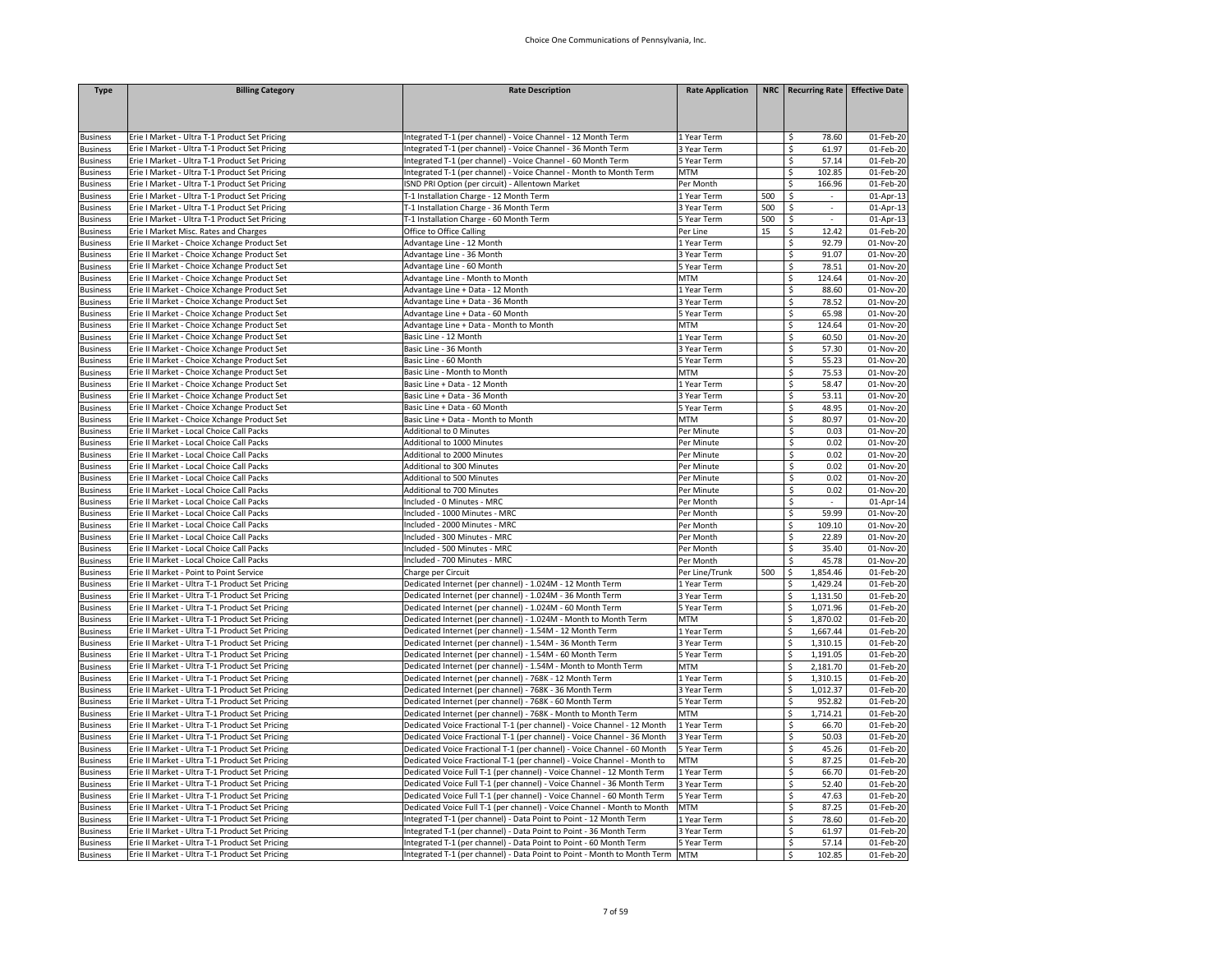| <b>Type</b>                        | <b>Billing Category</b>                                                                          | <b>Rate Description</b>                                                                                                            | <b>Rate Application</b>    |     | NRC   Recurring Rate   Effective Date |                         |
|------------------------------------|--------------------------------------------------------------------------------------------------|------------------------------------------------------------------------------------------------------------------------------------|----------------------------|-----|---------------------------------------|-------------------------|
|                                    |                                                                                                  |                                                                                                                                    |                            |     |                                       |                         |
|                                    |                                                                                                  |                                                                                                                                    |                            |     |                                       |                         |
|                                    |                                                                                                  |                                                                                                                                    |                            |     |                                       |                         |
| <b>Business</b>                    | Erie II Market - Ultra T-1 Product Set Pricing<br>Erie II Market - Ultra T-1 Product Set Pricing | Integrated T-1 (per channel) - Internet Channel - 12 Month Term<br>Integrated T-1 (per channel) - Internet Channel - 36 Month Term | L Year Term<br>3 Year Term |     | \$<br>78.60<br>\$<br>61.97            | 01-Feb-20<br>01-Feb-20  |
| <b>Business</b>                    | Erie II Market - Ultra T-1 Product Set Pricing                                                   | Integrated T-1 (per channel) - Internet Channel - 60 Month Term                                                                    |                            |     | \$<br>57.14                           | 01-Feb-20               |
| <b>Business</b><br><b>Business</b> | Erie II Market - Ultra T-1 Product Set Pricing                                                   | Integrated T-1 (per channel) - Internet Channel - Month to Month Term                                                              | S Year Term<br>MTM         |     | \$<br>102.85                          | $\overline{01}$ -Feb-20 |
| <b>Business</b>                    | Erie II Market - Ultra T-1 Product Set Pricing                                                   | Integrated T-1 (per channel) - Voice Channel - 12 Month Term                                                                       | 1 Year Term                |     | \$<br>78.60                           | 01-Feb-20               |
| <b>Business</b>                    | Erie II Market - Ultra T-1 Product Set Pricing                                                   | Integrated T-1 (per channel) - Voice Channel - 36 Month Term                                                                       | 3 Year Term                |     | \$<br>61.97                           | 01-Feb-20               |
| Business                           | Erie II Market - Ultra T-1 Product Set Pricing                                                   | ntegrated T-1 (per channel) - Voice Channel - 60 Month Term                                                                        | 5 Year Term                |     | \$<br>57.14                           | 01-Feb-20               |
| <b>Business</b>                    | Erie II Market - Ultra T-1 Product Set Pricing                                                   | Integrated T-1 (per channel) - Voice Channel - Month to Month Term                                                                 | <b>MTM</b>                 |     | \$<br>102.85                          | 01-Feb-20               |
| <b>Business</b>                    | Erie II Market - Ultra T-1 Product Set Pricing                                                   | ISND PRI Option (per circuit) - Allentown Market                                                                                   | Per Month                  |     | \$<br>166.96                          | 01-Feb-20               |
| <b>Business</b>                    | Erie II Market - Ultra T-1 Product Set Pricing                                                   | T-1 Installation Charge - 12 Month Term                                                                                            | L Year Term                | 500 | \$<br>÷                               | 01-Apr-13               |
| <b>Business</b>                    | Erie II Market - Ultra T-1 Product Set Pricing                                                   | T-1 Installation Charge - 36 Month Term                                                                                            | 3 Year Term                | 500 | \$<br>$\sim$                          | 01-Apr-13               |
| <b>Business</b>                    | Erie II Market - Ultra T-1 Product Set Pricing                                                   | T-1 Installation Charge - 60 Month Term                                                                                            | 5 Year Term                | 500 | \$<br>$\sim$                          | 01-Apr-13               |
| <b>Business</b>                    | Erie II Market Misc. Rates and Charges                                                           | Office to Office Calling                                                                                                           | Per Line                   | 15  | \$<br>12.42                           | 01-Feb-20               |
| <b>Business</b>                    | Grandfathered - Choicexchange Flat Rate Basic Line Service - Allentown                           | Three Product Bundle - 12 Month                                                                                                    | Year Term                  |     | \$<br>157.31                          | 01-Nov-20               |
| <b>Business</b>                    | Grandfathered - Choicexchange Flat Rate Basic Line Service - Allentown                           | Three Product Bundle - 24 Month                                                                                                    | Year Term                  |     | \$<br>149.01                          | 01-Nov-20               |
| <b>Business</b>                    | Grandfathered - Choicexchange Flat Rate Basic Line Service - Allentown                           | Three Product Bundle - 36 Month                                                                                                    | Year Term                  |     | \$<br>140.60                          | 01-Nov-20               |
| <b>Business</b>                    | Grandfathered - Choicexchange Flat Rate Basic Line Service - Allentown                           | Three Product Bundle - 48 Month                                                                                                    | 4 Year Term                |     | \$<br>132.34                          | 01-Nov-20               |
| <b>Business</b>                    | Grandfathered - Choicexchange Flat Rate Basic Line Service - Allentown                           | Three Product Bundle - 60 Month                                                                                                    | 5 Year Term                |     | \$<br>124.01                          | 01-Nov-20               |
| <b>Business</b>                    | Grandfathered - Choicexchange Flat Rate Basic Line Service - Allentown                           | Three Product Bundle - Month to Month                                                                                              | <b>MTM</b>                 |     | \$<br>205.87                          | 01-Nov-20               |
| <b>Business</b>                    | Grandfathered - Choicexchange Flat Rate Basic Line Service - Allentown                           | Two Product Bundle - 12 Month                                                                                                      | 1 Year Term                |     | \$<br>165.67                          | 01-Nov-20               |
| <b>Business</b>                    | Grandfathered - Choicexchange Flat Rate Basic Line Service - Allentown                           | Two Product Bundle - 24 Month                                                                                                      | 2 Year Term                |     | \$<br>157.31                          | 01-Nov-20               |
| <b>Business</b>                    | Grandfathered - Choicexchange Flat Rate Basic Line Service - Allentown                           | Two Product Bundle - 36 Month                                                                                                      | 3 Year Term                |     | \$<br>149.01                          | 01-Nov-20               |
| <b>Business</b>                    | Grandfathered - Choicexchange Flat Rate Basic Line Service - Allentown                           | Two Product Bundle - 48 Month                                                                                                      | 4 Year Term                |     | \$<br>140.60                          | 01-Nov-20               |
| <b>Business</b>                    | Grandfathered - Choicexchange Flat Rate Basic Line Service - Allentown                           | Two Product Bundle - 60 Month                                                                                                      | 5 Year Term                |     | \$<br>132.34                          | 01-Nov-20               |
| <b>Business</b>                    | Grandfathered - Choicexchange Flat Rate Basic Line Service - Allentown                           | Two Product Bundle - Month to Month                                                                                                | MTM                        |     | \$<br>216.76                          | 01-Nov-20               |
| <b>Business</b>                    | Grandfathered - Choicexchange Flat Rate Basic Line Service - Harrisburg                          | Three Product Bundle - 12 Month                                                                                                    | 1 Year Term                |     | \$<br>136.52                          | 01-Nov-20               |
| <b>Business</b>                    | Grandfathered - Choicexchange Flat Rate Basic Line Service - Harrisburg                          | Three Product Bundle - 24 Month                                                                                                    | 2 Year Term                |     | \$<br>128.17                          | 01-Nov-20               |
| <b>Business</b>                    | Grandfathered - Choicexchange Flat Rate Basic Line Service - Harrisburg                          | Three Product Bundle - 36 Month                                                                                                    | 3 Year Term                |     | \$<br>110.88                          | 01-Nov-20               |
| <b>Business</b>                    | Grandfathered - Choicexchange Flat Rate Basic Line Service - Harrisburg                          | Three Product Bundle - 48 Month                                                                                                    | 4 Year Term                |     | \$<br>111.48                          | 01-Nov-20               |
| <b>Business</b>                    | Grandfathered - Choicexchange Flat Rate Basic Line Service - Harrisburg                          | Three Product Bundle - 60 Month                                                                                                    | 5 Year Term                |     | \$<br>103.18                          | 01-Nov-20               |
| <b>Business</b>                    | Grandfathered - Choicexchange Flat Rate Basic Line Service - Harrisburg                          | Three Product Bundle - Month to Month                                                                                              | MTM                        |     | \$<br>189.49                          | 01-Nov-20               |
| <b>Business</b>                    | Grandfathered - Choicexchange Flat Rate Basic Line Service - Harrisburg                          | Two Product Bundle - 12 Month                                                                                                      | Year Term                  |     | \$<br>144.80                          | 01-Nov-20               |
| <b>Business</b>                    | Grandfathered - Choicexchange Flat Rate Basic Line Service - Harrisburg                          | Two Product Bundle - 24 Month                                                                                                      | 2 Year Term                |     | \$<br>136.52                          | 01-Nov-20               |
| <b>Business</b>                    | Grandfathered - Choicexchange Flat Rate Basic Line Service - Harrisburg                          | Two Product Bundle - 36 Month                                                                                                      | 3 Year Term                |     | \$<br>128.17                          | 01-Nov-20               |
| <b>Business</b>                    | Grandfathered - Choicexchange Flat Rate Basic Line Service - Harrisburg                          | Two Product Bundle - 48 Month                                                                                                      | 4 Year Term                |     | \$<br>119.82                          | 01-Nov-20               |
| <b>Business</b>                    | Grandfathered - Choicexchange Flat Rate Basic Line Service - Harrisburg                          | Two Product Bundle - 60 Month                                                                                                      | S Year Term                |     | \$<br>111.48                          | 01-Nov-20               |
| <b>Business</b>                    | Grandfathered - Choicexchange Flat Rate Basic Line Service - Harrisburg                          | Two Product Bundle - Month to Month                                                                                                | MTM                        |     | \$<br>189.49                          | 01-Nov-20               |
| <b>Business</b>                    | Grandfathered - Choicexchange Flat Rate Basic Line Service - Pittsburgh                          | Three Product Bundle - 12 Month                                                                                                    | 1 Year Term                |     | \$<br>157.31                          | 01-Nov-20               |
| <b>Business</b>                    | Grandfathered - Choicexchange Flat Rate Basic Line Service - Pittsburgh                          | Three Product Bundle - 24 Month                                                                                                    | 2 Year Term                |     | \$<br>149.01                          | 01-Nov-20               |
| <b>Business</b>                    | Grandfathered - Choicexchange Flat Rate Basic Line Service - Pittsburgh                          | Three Product Bundle - 36 Month                                                                                                    | 3 Year Term                |     | \$<br>140.60                          | 01-Nov-20               |
| <b>Business</b>                    | Grandfathered - Choicexchange Flat Rate Basic Line Service - Pittsburgh                          | Three Product Bundle - 48 Month                                                                                                    | 4 Year Term                |     | \$<br>132.34                          | 01-Nov-20               |
| <b>Business</b>                    | Grandfathered - Choicexchange Flat Rate Basic Line Service - Pittsburgh                          | Three Product Bundle - 60 Month                                                                                                    | 5 Year Term                |     | \$<br>124.01                          | 01-Nov-20               |
| <b>Business</b>                    | Grandfathered - Choicexchange Flat Rate Basic Line Service - Pittsburgh                          | Three Product Bundle - Month to Month                                                                                              | MTM                        |     | \$<br>205.87                          | 01-Nov-20               |
| <b>Business</b>                    | Grandfathered - Choicexchange Flat Rate Basic Line Service - Pittsburgh                          | Two Product Bundle - 12 Month                                                                                                      | 1 Year Term                |     | \$<br>165.67                          | 01-Nov-20               |
| <b>Business</b>                    | Grandfathered - Choicexchange Flat Rate Basic Line Service - Pittsburgh                          | Two Product Bundle - 24 Month                                                                                                      | 2 Year Term                |     | \$<br>157.31                          | 01-Nov-20               |
| <b>Business</b>                    | Grandfathered - Choicexchange Flat Rate Basic Line Service - Pittsburgh                          | Two Product Bundle - 36 Month                                                                                                      | 3 Year Term                |     | \$<br>149.01                          | 01-Nov-20               |
| <b>Business</b>                    | Grandfathered - Choicexchange Flat Rate Basic Line Service - Pittsburgh                          | Two Product Bundle - 48 Month                                                                                                      | 4 Year Term                |     | \$<br>140.60                          | 01-Nov-20               |
| <b>Business</b>                    | Grandfathered - Choicexchange Flat Rate Basic Line Service - Pittsburgh                          | Two Product Bundle - 60 Month                                                                                                      | 5 Year Term                |     | \$<br>132.34                          | 01-Nov-20               |
| <b>Business</b>                    | Grandfathered - Choicexchange Flat Rate Basic Line Service - Pittsburgh                          | Two Product Bundle - Month to Month                                                                                                | <b>MTM</b>                 |     | \$<br>216.76                          | 01-Nov-20               |
| <b>Business</b>                    | Grandfathered - Choicexchange Measured Rate Basic Line Service                                   | Three Product Bundle - 12 Month - Per Call                                                                                         | Year Term                  |     | \$<br>0.10                            | 01-Nov-20               |
| <b>Business</b>                    | Grandfathered - Choicexchange Measured Rate Basic Line Service -                                 | Three Product Bundle - 12 Month - Per Minute                                                                                       | 1 Year Term                |     | \$<br>0.02                            | 01-Nov-20               |
| <b>Business</b>                    | Grandfathered - Choicexchange Measured Rate Basic Line Service -                                 | Three Product Bundle - 12 Month - Per Month                                                                                        | Year Term                  |     | \$<br>61.44                           | 01-Nov-20               |
| <b>Business</b>                    | Grandfathered - Choicexchange Measured Rate Basic Line Service -                                 | Three Product Bundle - 24 Month - Per Call                                                                                         | Year Term                  |     | \$<br>0.09                            | 01-Nov-20               |
| <b>Business</b>                    | Grandfathered - Choicexchange Measured Rate Basic Line Service -                                 | Three Product Bundle - 24 Month - Per Minute                                                                                       | Year Term                  |     | \$<br>0.02                            | 01-Nov-20               |
| <b>Business</b>                    | Grandfathered - Choicexchange Measured Rate Basic Line Service -                                 | Three Product Bundle - 24 Month - Per Month                                                                                        | 2 Year Term                |     | \$<br>59.43                           | 01-Nov-20               |
| <b>Business</b>                    | Grandfathered - Choicexchange Measured Rate Basic Line Service -                                 | Three Product Bundle - 36 Month - Per Call                                                                                         | 3 Year Term                |     | \$<br>0.09                            | 01-Nov-20               |
| <b>Business</b>                    | Grandfathered - Choicexchange Measured Rate Basic Line Service -                                 | Three Product Bundle - 36 Month - Per Minute                                                                                       | 3 Year Term                |     | \$<br>0.02                            | 01-Nov-20               |
| <b>Business</b>                    | Grandfathered - Choicexchange Measured Rate Basic Line Service -                                 | Three Product Bundle - 36 Month - Per Month                                                                                        | 3 Year Term                |     | \$<br>57.30                           | 01-Nov-20               |
| <b>Business</b>                    | Grandfathered - Choicexchange Measured Rate Basic Line Service -                                 | Three Product Bundle - 48 Month - Per Call                                                                                         | 4 Year Term                |     | \$<br>0.08                            | 01-Nov-20               |
| <b>Business</b>                    | Grandfathered - Choicexchange Measured Rate Basic Line Service -                                 | Three Product Bundle - 48 Month - Per Minute                                                                                       | 4 Year Term                |     | \$<br>0.02                            | 01-Nov-20               |
| <b>Business</b>                    | Grandfathered - Choicexchange Measured Rate Basic Line Service -                                 | Three Product Bundle - 48 Month - Per Month<br>Three Product Bundle - 60 Month - Per Call                                          | 4 Year Term                |     | \$<br>55.23<br>\$<br>0.08             | 01-Nov-20               |
| <b>Business</b>                    | Grandfathered - Choicexchange Measured Rate Basic Line Service -                                 |                                                                                                                                    | 5 Year Term                |     |                                       | 01-Nov-20               |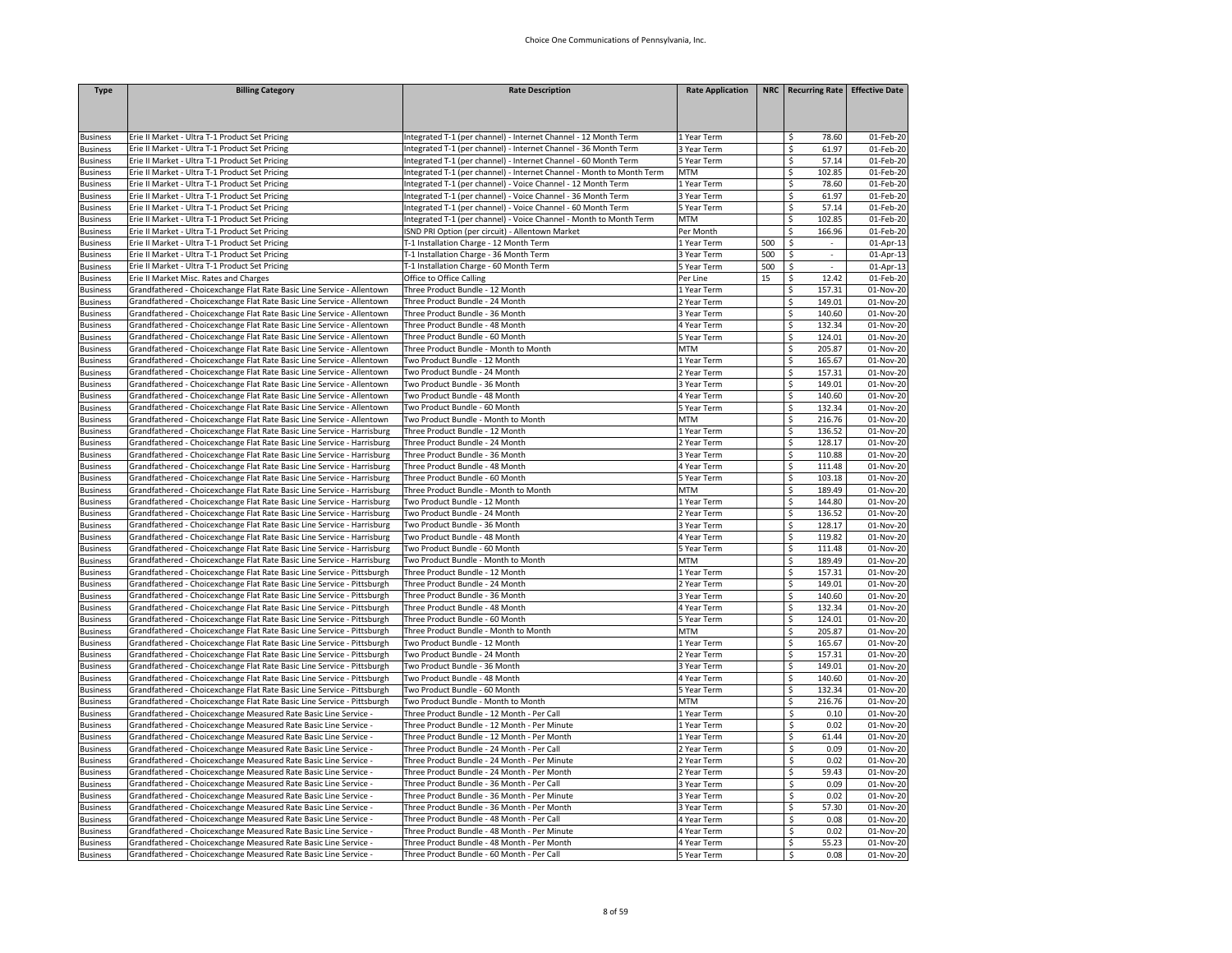| <b>Type</b>     | <b>Billing Category</b>                                          | <b>Rate Description</b>                            | <b>Rate Application</b> | NRC   Recurring Rate   Effective Date |           |
|-----------------|------------------------------------------------------------------|----------------------------------------------------|-------------------------|---------------------------------------|-----------|
|                 |                                                                  |                                                    |                         |                                       |           |
|                 |                                                                  |                                                    |                         |                                       |           |
|                 |                                                                  |                                                    |                         |                                       |           |
| <b>Business</b> | Grandfathered - Choicexchange Measured Rate Basic Line Service - | Three Product Bundle - 60 Month - Per Minute       | 5 Year Term             | 0.02<br>Ŝ                             | 01-Nov-20 |
| <b>Business</b> | Grandfathered - Choicexchange Measured Rate Basic Line Service - | Three Product Bundle - 60 Month - Per Month        | 5 Year Term             | \$<br>53.11                           | 01-Nov-20 |
| <b>Business</b> | Grandfathered - Choicexchange Measured Rate Basic Line Service - | Three Product Bundle - Month to Month - Per Call   | <b>MTM</b>              | \$<br>0.10                            | 01-Nov-20 |
| <b>Business</b> | Grandfathered - Choicexchange Measured Rate Basic Line Service - | Three Product Bundle - Month to Month - Per Minute | <b>MTM</b>              | 0.02<br>\$                            | 01-Nov-20 |
| <b>Business</b> | Grandfathered - Choicexchange Measured Rate Basic Line Service - | Three Product Bundle - Month to Month - Per Month  | <b>MTM</b>              | 80.40<br>\$                           | 01-Nov-20 |
| <b>Business</b> | Grandfathered - Choicexchange Measured Rate Basic Line Service - | Two Product Bundle - 12 Month - Per Call           | 1 Year Term             | \$<br>0.10                            | 01-Nov-20 |
| <b>Business</b> | Grandfathered - Choicexchange Measured Rate Basic Line Service - | Two Product Bundle - 12 Month - Per Minute         | 1 Year Term             | \$<br>0.02                            | 01-Nov-20 |
| <b>Business</b> | Grandfathered - Choicexchange Measured Rate Basic Line Service - | Two Product Bundle - 12 Month - Per Month          | 1 Year Term             | \$<br>63.56                           | 01-Nov-20 |
| <b>Business</b> | Grandfathered - Choicexchange Measured Rate Basic Line Service - | Two Product Bundle - 24 Month - Per Call           | 2 Year Term             | \$<br>0.10                            | 01-Nov-20 |
| <b>Business</b> | Grandfathered - Choicexchange Measured Rate Basic Line Service - | Two Product Bundle - 24 Month - Per Minute         | 2 Year Term             | \$<br>0.02                            | 01-Nov-20 |
| <b>Business</b> | Grandfathered - Choicexchange Measured Rate Basic Line Service - | Two Product Bundle - 24 Month - Per Month          | 2 Year Term             | \$<br>61.44                           | 01-Nov-20 |
| <b>Business</b> | Grandfathered - Choicexchange Measured Rate Basic Line Service - | Two Product Bundle - 36 Month - Per Call           | 3 Year Term             | \$<br>0.09                            | 01-Nov-20 |
| <b>Business</b> | Grandfathered - Choicexchange Measured Rate Basic Line Service - | Two Product Bundle - 36 Month - Per Minute         | 3 Year Term             | \$<br>0.02                            | 01-Nov-20 |
| <b>Business</b> | Grandfathered - Choicexchange Measured Rate Basic Line Service - | Two Product Bundle - 36 Month - Per Month          | 3 Year Term             | \$<br>59.43                           | 01-Nov-20 |
| <b>Business</b> | Grandfathered - Choicexchange Measured Rate Basic Line Service - | Two Product Bundle - 48 Month - Per Call           | 4 Year Term             | 0.09<br>\$                            | 01-Nov-20 |
| <b>Business</b> | Grandfathered - Choicexchange Measured Rate Basic Line Service - | Two Product Bundle - 48 Month - Per Minute         | 4 Year Term             | 0.02<br>\$                            | 01-Nov-20 |
| <b>Business</b> | Grandfathered - Choicexchange Measured Rate Basic Line Service - | Two Product Bundle - 48 Month - Per Month          | 4 Year Term             | \$<br>57.30                           | 01-Nov-20 |
| <b>Business</b> | Grandfathered - Choicexchange Measured Rate Basic Line Service - | Two Product Bundle - 60 Month - Per Call           | 5 Year Term             | \$<br>0.08                            | 01-Nov-20 |
| <b>Business</b> | Grandfathered - Choicexchange Measured Rate Basic Line Service - | Two Product Bundle - 60 Month - Per Minute         | 5 Year Term             | 0.02<br>\$                            | 01-Nov-20 |
| <b>Business</b> | Grandfathered - Choicexchange Measured Rate Basic Line Service - | Two Product Bundle - 60 Month - Per Month          | 5 Year Term             | \$<br>55.23                           | 01-Nov-20 |
| <b>Business</b> | Grandfathered - Choicexchange Measured Rate Basic Line Service - | Two Product Bundle - Month to Month - Per Call     | <b>MTM</b>              | \$<br>0.10                            | 01-Nov-20 |
| <b>Business</b> | Grandfathered - Choicexchange Measured Rate Basic Line Service - | Two Product Bundle - Month to Month - Per Minute   | <b>MTM</b>              | \$<br>0.02                            | 01-Nov-20 |
| <b>Business</b> | Grandfathered - Choicexchange Measured Rate Basic Line Service - | Two Product Bundle - Month to Month - Per Month    | <b>MTM</b>              | \$<br>83.14                           | 01-Nov-20 |
| <b>Business</b> | Grandfathered - Choicexchange Measured Rate Basic Line Service - | Three Product Bundle - 12 Month - Per Call         | 1 Year Term             | Ś<br>0.10                             | 01-Nov-20 |
| <b>Business</b> | Grandfathered - Choicexchange Measured Rate Basic Line Service - | Three Product Bundle - 12 Month - Per Minute       | 1 Year Term             | \$<br>0.02                            | 01-Nov-20 |
| <b>Business</b> | Grandfathered - Choicexchange Measured Rate Basic Line Service - | Three Product Bundle - 12 Month - Per Month        | 1 Year Term             | 61.44<br>\$                           | 01-Nov-20 |
| <b>Business</b> | Grandfathered - Choicexchange Measured Rate Basic Line Service   | Three Product Bundle - 24 Month - Per Call         | 2 Year Term             | 0.09<br>\$                            | 01-Nov-20 |
| <b>Business</b> | Grandfathered - Choicexchange Measured Rate Basic Line Service - | Three Product Bundle - 24 Month - Per Minute       | Year Term               | \$<br>0.02                            | 01-Nov-20 |
| <b>Business</b> | Grandfathered - Choicexchange Measured Rate Basic Line Service - | Three Product Bundle - 24 Month - Per Month        | 2 Year Term             | \$<br>59.43                           | 01-Nov-20 |
| <b>Business</b> | Grandfathered - Choicexchange Measured Rate Basic Line Service - | Three Product Bundle - 36 Month - Per Call         | 3 Year Term             | 0.09<br>\$                            | 01-Nov-20 |
| <b>Business</b> | Grandfathered - Choicexchange Measured Rate Basic Line Service - | Three Product Bundle - 36 Month - Per Minute       | 3 Year Term             | Ś<br>0.02                             | 01-Nov-20 |
| <b>Business</b> | Grandfathered - Choicexchange Measured Rate Basic Line Service - | Three Product Bundle - 36 Month - Per Month        | 3 Year Term             | \$<br>57.30                           | 01-Nov-20 |
| <b>Business</b> | Grandfathered - Choicexchange Measured Rate Basic Line Service - | Three Product Bundle - 48 Month - Per Call         | 4 Year Term             | \$<br>0.08                            | 01-Nov-20 |
| <b>Business</b> | Grandfathered - Choicexchange Measured Rate Basic Line Service - | Three Product Bundle - 48 Month - Per Minute       | 4 Year Term             | \$<br>0.02                            | 01-Nov-20 |
| <b>Business</b> | Grandfathered - Choicexchange Measured Rate Basic Line Service - | Three Product Bundle - 48 Month - Per Month        | 4 Year Term             | \$<br>55.23                           | 01-Nov-20 |
| <b>Business</b> | Grandfathered - Choicexchange Measured Rate Basic Line Service - | Three Product Bundle - 60 Month - Per Call         | 5 Year Term             | \$<br>0.08                            | 01-Nov-20 |
| <b>Business</b> | Grandfathered - Choicexchange Measured Rate Basic Line Service - | Three Product Bundle - 60 Month - Per Minute       | 5 Year Term             | 0.02<br>\$                            | 01-Nov-20 |
| <b>Business</b> | Grandfathered - Choicexchange Measured Rate Basic Line Service - | Three Product Bundle - 60 Month - Per Month        | 5 Year Term             | 53.11<br>\$                           | 01-Nov-20 |
| <b>Business</b> | Grandfathered - Choicexchange Measured Rate Basic Line Service - | Three Product Bundle - Month to Month - Per Call   | <b>MTM</b>              | \$<br>0.10                            | 01-Nov-20 |
| <b>Business</b> | Grandfathered - Choicexchange Measured Rate Basic Line Service - | Three Product Bundle - Month to Month - Per Minute | <b>MTM</b>              | \$<br>0.02                            | 01-Nov-20 |
| <b>Business</b> | Grandfathered - Choicexchange Measured Rate Basic Line Service - | Three Product Bundle - Month to Month - Per Month  | <b>MTM</b>              | \$<br>79.66                           | 01-Nov-20 |
| <b>Business</b> | Grandfathered - Choicexchange Measured Rate Basic Line Service - | Two Product Bundle - 12 Month - Per Call           | 1 Year Term             | \$<br>0.10                            | 01-Nov-20 |
| <b>Business</b> | Grandfathered - Choicexchange Measured Rate Basic Line Service - | Two Product Bundle - 12 Month - Per Minute         | 1 Year Term             | \$<br>0.02                            | 01-Nov-20 |
| <b>Business</b> | Grandfathered - Choicexchange Measured Rate Basic Line Service - | Two Product Bundle - 12 Month - Per Month          | 1 Year Term             | \$<br>63.56                           | 01-Nov-20 |
| <b>Business</b> | Grandfathered - Choicexchange Measured Rate Basic Line Service - | Two Product Bundle - 24 Month - Per Call           | 2 Year Term             | \$<br>0.10                            | 01-Nov-20 |
| <b>Business</b> | Grandfathered - Choicexchange Measured Rate Basic Line Service - | Two Product Bundle - 24 Month - Per Minute         | 2 Year Term             | Ś<br>0.02                             | 01-Nov-20 |
| <b>Business</b> | Grandfathered - Choicexchange Measured Rate Basic Line Service - | Two Product Bundle - 24 Month - Per Month          | 2 Year Term             | \$<br>61.44                           | 01-Nov-20 |
| <b>Business</b> | Grandfathered - Choicexchange Measured Rate Basic Line Service - | Two Product Bundle - 36 Month - Per Call           | 3 Year Term             | 0.09<br>\$                            | 01-Nov-20 |
| <b>Business</b> | Grandfathered - Choicexchange Measured Rate Basic Line Service - | Two Product Bundle - 36 Month - Per Minute         | 3 Year Term             | 0.02<br>\$                            | 01-Nov-20 |
| <b>Business</b> | Grandfathered - Choicexchange Measured Rate Basic Line Service - | Two Product Bundle - 36 Month - Per Month          | 3 Year Term             | \$<br>59.43                           | 01-Nov-20 |
| <b>Business</b> | Grandfathered - Choicexchange Measured Rate Basic Line Service - | Two Product Bundle - 48 Month - Per Call           | 4 Year Term             | \$<br>0.09                            | 01-Nov-20 |
| <b>Business</b> | Grandfathered - Choicexchange Measured Rate Basic Line Service - | Two Product Bundle - 48 Month - Per Minute         | 4 Year Term             | 0.02<br>\$                            | 01-Nov-20 |
| <b>Business</b> | Grandfathered - Choicexchange Measured Rate Basic Line Service - | Two Product Bundle - 48 Month - Per Month          | 4 Year Term             | \$<br>57.30                           | 01-Nov-20 |
| <b>Business</b> | Grandfathered - Choicexchange Measured Rate Basic Line Service - | Two Product Bundle - 60 Month - Per Call           | 5 Year Term             | \$<br>0.08                            | 01-Nov-20 |
| <b>Business</b> | Grandfathered - Choicexchange Measured Rate Basic Line Service - | Two Product Bundle - 60 Month - Per Minute         | 5 Year Term             | \$<br>0.02                            | 01-Nov-20 |
| <b>Business</b> | Grandfathered - Choicexchange Measured Rate Basic Line Service   | Two Product Bundle - 60 Month - Per Month          | 5 Year Term             | \$<br>55.23                           | 01-Nov-20 |
| <b>Business</b> | Grandfathered - Choicexchange Measured Rate Basic Line Service - | Two Product Bundle - Month to Month - Per Call     | <b>MTM</b>              | Ś<br>0.10                             | 01-Nov-20 |
| <b>Business</b> | Grandfathered - Choicexchange Measured Rate Basic Line Service - | Two Product Bundle - Month to Month - Per Minute   | <b>MTM</b>              | \$<br>0.02                            | 01-Nov-20 |
| <b>Business</b> | Grandfathered - Choicexchange Measured Rate Basic Line Service - | Two Product Bundle - Month to Month - Per Month    | <b>MTM</b>              | \$<br>83.14                           | 01-Nov-20 |
| <b>Business</b> | Grandfathered - Choicexchange Measured Rate Basic Line Service - | Three Product Bundle - 12 Month - Per Call         | 1 Year Term             | Ś<br>0.10                             | 01-Nov-20 |
| <b>Business</b> | Grandfathered - Choicexchange Measured Rate Basic Line Service - | Three Product Bundle - 12 Month - Per Minute       | 1 Year Term             | \$<br>0.02                            | 01-Nov-20 |
| <b>Business</b> | Grandfathered - Choicexchange Measured Rate Basic Line Service - | Three Product Bundle - 12 Month - Per Month        | 1 Year Term             | Ŝ.<br>61.44                           | 01-Nov-20 |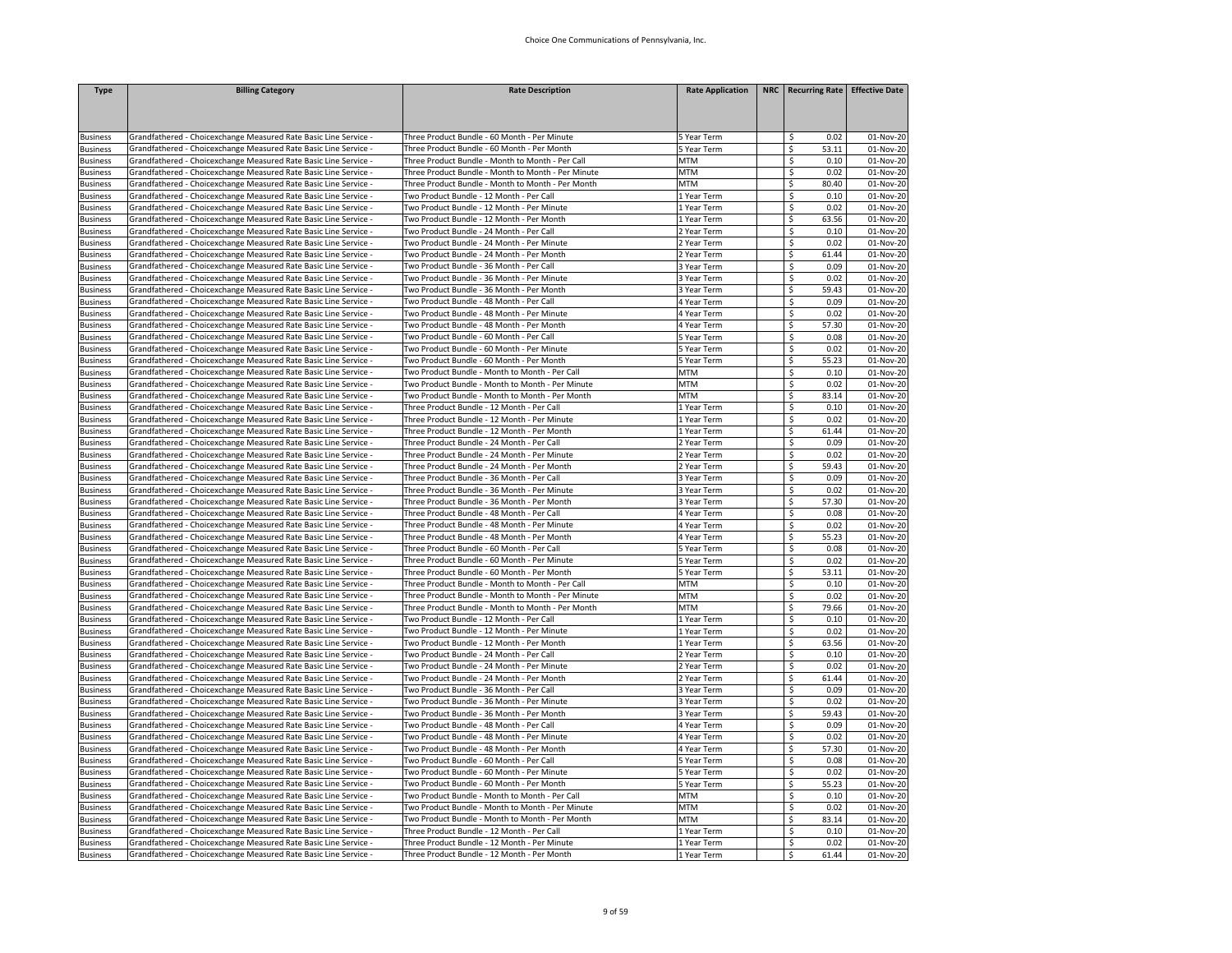| <b>Type</b>                        | <b>Billing Category</b>                                                                                                              | <b>Rate Description</b>                                                                   | <b>Rate Application</b>    |           | NRC   Recurring Rate   Effective Date |                        |
|------------------------------------|--------------------------------------------------------------------------------------------------------------------------------------|-------------------------------------------------------------------------------------------|----------------------------|-----------|---------------------------------------|------------------------|
|                                    |                                                                                                                                      |                                                                                           |                            |           |                                       |                        |
|                                    |                                                                                                                                      |                                                                                           |                            |           |                                       |                        |
| <b>Business</b>                    | Grandfathered - Choicexchange Measured Rate Basic Line Service -                                                                     | Three Product Bundle - 24 Month - Per Call                                                | 2 Year Term                |           | 0.09<br>Ŝ                             | 01-Nov-20              |
| <b>Business</b>                    | Grandfathered - Choicexchange Measured Rate Basic Line Service -                                                                     | Three Product Bundle - 24 Month - Per Minute                                              | 2 Year Term                |           | \$<br>0.02                            | 01-Nov-20              |
| <b>Business</b>                    | Grandfathered - Choicexchange Measured Rate Basic Line Service -                                                                     | Three Product Bundle - 24 Month - Per Month                                               | 2 Year Term                |           | \$<br>59.43                           | 01-Nov-20              |
| <b>Business</b>                    | Grandfathered - Choicexchange Measured Rate Basic Line Service -                                                                     | Three Product Bundle - 36 Month - Per Call                                                | 3 Year Term                |           | \$<br>0.09                            | 01-Nov-20              |
| <b>Business</b>                    | Grandfathered - Choicexchange Measured Rate Basic Line Service -                                                                     | Three Product Bundle - 36 Month - Per Minute                                              | 3 Year Term                |           | 0.02<br>\$<br>\$                      | 01-Nov-20              |
| <b>Business</b><br><b>Business</b> | Grandfathered - Choicexchange Measured Rate Basic Line Service -<br>Grandfathered - Choicexchange Measured Rate Basic Line Service - | Three Product Bundle - 36 Month - Per Month<br>Three Product Bundle - 48 Month - Per Call | 3 Year Term<br>4 Year Term |           | 57.30<br>\$<br>0.08                   | 01-Nov-20<br>01-Nov-20 |
| <b>Business</b>                    | Grandfathered - Choicexchange Measured Rate Basic Line Service -                                                                     | Three Product Bundle - 48 Month - Per Minute                                              | 4 Year Term                |           | 0.02<br>\$                            | 01-Nov-20              |
| <b>Business</b>                    | Grandfathered - Choicexchange Measured Rate Basic Line Service -                                                                     | Three Product Bundle - 48 Month - Per Month                                               | 4 Year Term                |           | \$<br>55.23                           | 01-Nov-20              |
| <b>Business</b>                    | Grandfathered - Choicexchange Measured Rate Basic Line Service -                                                                     | Three Product Bundle - 60 Month - Per Call                                                | S Year Term                |           | \$<br>0.08                            | 01-Nov-20              |
| <b>Business</b>                    | Grandfathered - Choicexchange Measured Rate Basic Line Service -                                                                     | Three Product Bundle - 60 Month - Per Minute                                              | 5 Year Term                |           | \$<br>0.02                            | 01-Nov-20              |
| <b>Business</b>                    | Grandfathered - Choicexchange Measured Rate Basic Line Service -                                                                     | Three Product Bundle - 60 Month - Per Month                                               | 5 Year Term                |           | \$<br>53.11                           | 01-Nov-20              |
| <b>Business</b>                    | Grandfathered - Choicexchange Measured Rate Basic Line Service                                                                       | Three Product Bundle - Month to Month - Per Call                                          | <b>MTM</b>                 |           | \$<br>0.10                            | 01-Nov-20              |
| Business                           | Grandfathered - Choicexchange Measured Rate Basic Line Service -                                                                     | Three Product Bundle - Month to Month - Per Minute                                        | MTM                        |           | \$<br>0.02                            | 01-Nov-20              |
| <b>Business</b>                    | Grandfathered - Choicexchange Measured Rate Basic Line Service -                                                                     | Three Product Bundle - Month to Month - Per Month                                         | MTM                        |           | \$<br>80.47                           | 01-Nov-20              |
| <b>Business</b>                    | Grandfathered - Choicexchange Measured Rate Basic Line Service -                                                                     | Two Product Bundle - 12 Month - Per Call                                                  | 1 Year Term                |           | 0.10<br>Ŝ.                            | 01-Nov-20              |
| <b>Business</b>                    | Grandfathered - Choicexchange Measured Rate Basic Line Service                                                                       | Two Product Bundle - 12 Month - Per Minute                                                | 1 Year Term                |           | \$<br>0.02                            | 01-Nov-20              |
| <b>Business</b>                    | Grandfathered - Choicexchange Measured Rate Basic Line Service -                                                                     | Iwo Product Bundle - 12 Month - Per Month                                                 | 1 Year Term                |           | \$<br>63.56                           | 01-Nov-20              |
| <b>Business</b>                    | Grandfathered - Choicexchange Measured Rate Basic Line Service -                                                                     | Two Product Bundle - 24 Month - Per Call                                                  | 2 Year Term                |           | \$<br>0.10                            | 01-Nov-20              |
| <b>Business</b>                    | Grandfathered - Choicexchange Measured Rate Basic Line Service -                                                                     | Two Product Bundle - 24 Month - Per Minute                                                | 2 Year Term                |           | \$<br>0.02                            | 01-Nov-20              |
| <b>Business</b>                    | Grandfathered - Choicexchange Measured Rate Basic Line Service -                                                                     | wo Product Bundle - 24 Month - Per Month                                                  | Year Term                  |           | \$<br>60.52                           | 01-Nov-20              |
| <b>Business</b>                    | Grandfathered - Choicexchange Measured Rate Basic Line Service -                                                                     | Two Product Bundle - 36 Month - Per Call                                                  | 3 Year Term                |           | \$<br>0.09                            | 01-Nov-20              |
| <b>Business</b>                    | Grandfathered - Choicexchange Measured Rate Basic Line Service -                                                                     | wo Product Bundle - 36 Month - Per Minute                                                 | 3 Year Term                |           | \$<br>0.02                            | 01-Nov-20              |
| <b>Business</b>                    | Grandfathered - Choicexchange Measured Rate Basic Line Service -                                                                     | Two Product Bundle - 36 Month - Per Month                                                 | 3 Year Term                |           | \$<br>58.56                           | 01-Nov-20              |
| <b>Business</b>                    | Grandfathered - Choicexchange Measured Rate Basic Line Service -                                                                     | wo Product Bundle - 48 Month - Per Call                                                   | 4 Year Term                |           | \$<br>0.09                            | 01-Nov-20              |
| <b>Business</b>                    | Grandfathered - Choicexchange Measured Rate Basic Line Service -                                                                     | Two Product Bundle - 48 Month - Per Minute                                                | 4 Year Term                |           | \$<br>0.02                            | 01-Nov-20              |
| <b>Business</b>                    | Grandfathered - Choicexchange Measured Rate Basic Line Service                                                                       | Two Product Bundle - 48 Month - Per Month                                                 | 4 Year Term                |           | \$<br>56.58                           | 01-Nov-20              |
| <b>Business</b>                    | Grandfathered - Choicexchange Measured Rate Basic Line Service -                                                                     | Two Product Bundle - 60 Month - Per Call                                                  | 5 Year Term                |           | \$<br>0.08                            | 01-Nov-20              |
| <b>Business</b>                    | Grandfathered - Choicexchange Measured Rate Basic Line Service -                                                                     | wo Product Bundle - 60 Month - Per Minute                                                 | 5 Year Term                |           | \$<br>0.02                            | 01-Nov-20              |
| <b>Business</b>                    | Grandfathered - Choicexchange Measured Rate Basic Line Service -                                                                     | Iwo Product Bundle - 60 Month - Per Month                                                 | 5 Year Term                |           | \$<br>54.58                           | 01-Nov-20              |
| <b>Business</b>                    | Grandfathered - Choicexchange Measured Rate Basic Line Service -                                                                     | Two Product Bundle - Month to Month - Per Call                                            | <b>MTM</b>                 |           | \$<br>0.10                            | 01-Nov-20              |
| <b>Business</b>                    | Grandfathered - Choicexchange Measured Rate Basic Line Service -                                                                     | Iwo Product Bundle - Month to Month - Per Minute                                          | <b>MTM</b>                 |           | \$<br>0.02                            | 01-Nov-20              |
| <b>Business</b>                    | Grandfathered - Choicexchange Measured Rate Basic Line Service -                                                                     | Two Product Bundle - Month to Month - Per Month                                           | MTM                        |           | \$<br>83.14                           | 01-Nov-20              |
| <b>Business</b>                    | Grandfathered - DS1 Trunk Service -Allentown Market                                                                                  | 12 Month Term                                                                             | 1 Year Term                | 400       | \$<br>1,012.37                        | 01-Feb-20              |
| <b>Business</b>                    | Grandfathered - DS1 Trunk Service -Allentown Market                                                                                  | 12 Month Term - Per Channel (DSO) -10 Channel                                             | 1 Year Term                | 50        | 42.88<br>\$                           | 01-Feb-20              |
| Business                           | Grandfathered - DS1 Trunk Service -Allentown Market                                                                                  | !4 Month Term                                                                             | Year Term                  | 400       | \$<br>964.74                          | 01-Feb-20              |
| <b>Business</b>                    | Grandfathered - DS1 Trunk Service -Allentown Market                                                                                  | 24 Month Term - Per Channel (DSO) -10 Channel                                             | 2 Year Term                | 50        | \$<br>41.69                           | 01-Feb-20              |
| <b>Business</b>                    | Grandfathered - DS1 Trunk Service -Allentown Market                                                                                  | 36 Month Term                                                                             | 3 Year Term                | 400       | \$<br>917.08<br>\$<br>40.49           | 01-Feb-20              |
| <b>Business</b>                    | Grandfathered - DS1 Trunk Service -Allentown Market                                                                                  | 36 Month Term - Per Channel (DSO) -10 Channel                                             | 3 Year Term                | 50<br>400 | \$<br>917.08                          | 01-Feb-20              |
| <b>Business</b>                    | Grandfathered - DS1 Trunk Service -Allentown Market<br>Grandfathered - DS1 Trunk Service -Allentown Market                           | 48 Month Term<br>48 Month Term - Per Channel (DSO) -10 Channel                            | 4 Year Term                |           | 40.49                                 | 01-Feb-20              |
| <b>Business</b><br><b>Business</b> | Grandfathered - DS1 Trunk Service -Allentown Market                                                                                  | 60 Month Term                                                                             | 4 Year Term<br>5 Year Term | 50<br>400 | \$<br>917.08<br>\$                    | 01-Feb-20<br>01-Feb-20 |
| <b>Business</b>                    | Grandfathered - DS1 Trunk Service -Allentown Market                                                                                  | 60 Month Term - Per Channel (DSO) -10 Channel                                             | 5 Year Term                | 50        | \$<br>40.49                           | 01-Feb-20              |
| <b>Business</b>                    | Grandfathered - DS1 Trunk Service -Allentown Market                                                                                  | DID 20 Numbers Block                                                                      | Per Line/Trunk             | 10        | \$<br>17.46                           | 01-Feb-20              |
| <b>Business</b>                    | Grandfathered - DS1 Trunk Service -Allentown Market                                                                                  | Month to Month Term                                                                       | MTM                        | 400       | \$<br>1,502.71                        | 01-Feb-20              |
| <b>Business</b>                    | Grandfathered - DS1 Trunk Service -Allentown Market                                                                                  | Month to Month Term - Per Channel (DSO) -10 Channel                                       | <b>MTM</b>                 | 50        | \$<br>59.23                           | 01-Feb-20              |
| <b>Business</b>                    | Grandfathered - DS1 Trunk Service -Harrisburg and Scranton Market                                                                    | 12 Month Term                                                                             | 1 Year Term                | 400       | \$<br>1,012.37                        | 01-Feb-20              |
| <b>Business</b>                    | Grandfathered - DS1 Trunk Service -Harrisburg and Scranton Market                                                                    | 12 Month Term - Per Channel (DSO) -10 Channel                                             | 1 Year Term                | 50        | \$<br>42.88                           | 01-Feb-20              |
| <b>Business</b>                    | Grandfathered - DS1 Trunk Service -Harrisburg and Scranton Market                                                                    | 24 Month Term                                                                             | 2 Year Term                | 400       | \$<br>964.74                          | 01-Feb-20              |
| <b>Business</b>                    | Grandfathered - DS1 Trunk Service -Harrisburg and Scranton Market                                                                    | 24 Month Term - Per Channel (DSO) -10 Channel                                             | 2 Year Term                | 50        | Ŝ.<br>41.69                           | 01-Feb-20              |
| <b>Business</b>                    | Grandfathered - DS1 Trunk Service -Harrisburg and Scranton Market                                                                    | 36 Month Term                                                                             | 3 Year Term                | 400       | \$<br>917.08                          | 01-Feb-20              |
| <b>Business</b>                    | Grandfathered - DS1 Trunk Service -Harrisburg and Scranton Market                                                                    | 36 Month Term - Per Channel (DSO) -10 Channel                                             | 3 Year Term                | 50        | \$<br>40.49                           | 01-Feb-20              |
| <b>Business</b>                    | Grandfathered - DS1 Trunk Service -Harrisburg and Scranton Market                                                                    | 48 Month Term                                                                             | 4 Year Term                | 400       | Ŝ.<br>917.08                          | 01-Feb-20              |
| <b>Business</b>                    | Grandfathered - DS1 Trunk Service -Harrisburg and Scranton Market                                                                    | 48 Month Term - Per Channel (DSO) -10 Channel                                             | 4 Year Term                | 50        | \$<br>40.49                           | 01-Feb-20              |
| <b>Business</b>                    | Grandfathered - DS1 Trunk Service -Harrisburg and Scranton Market                                                                    | 60 Month Term                                                                             | 5 Year Term                | 400       | \$<br>917.08                          | 01-Feb-20              |
| <b>Business</b>                    | Grandfathered - DS1 Trunk Service -Harrisburg and Scranton Market                                                                    | 60 Month Term - Per Channel (DSO) -10 Channel                                             | 5 Year Term                | 50        | 40.49<br>\$                           | 01-Feb-20              |
| <b>Business</b>                    | Grandfathered - DS1 Trunk Service -Harrisburg and Scranton Market                                                                    | DID 20 Numbers Block                                                                      | Per Line/Trunk             | 10        | Ŝ.<br>17.46                           | 01-Feb-20              |
| <b>Business</b>                    | Grandfathered - DS1 Trunk Service -Harrisburg and Scranton Market                                                                    | Month to Month Term                                                                       | MTM                        | 400       | \$<br>1,502.71                        | 01-Feb-20              |
| <b>Business</b>                    | Grandfathered - DS1 Trunk Service -Harrisburg and Scranton Market                                                                    | Month to Month Term - Per Channel (DSO) -10 Channel                                       | <b>MTM</b>                 | 50        | \$<br>59.23                           | 01-Feb-20              |
| <b>Business</b>                    | Grandfathered - DS1 Trunk Service -Pittsburgh Market                                                                                 | 12 Month Term                                                                             | 1 Year Term                | 400       | \$<br>1,012.37                        | 01-Feb-20              |
| <b>Business</b>                    | Grandfathered - DS1 Trunk Service -Pittsburgh Market                                                                                 | 12 Month Term - Per Channel (DSO) -10 Channel                                             | 1 Year Term                | 50        | Ŝ.<br>42.88                           | 01-Feb-20              |
| <b>Business</b>                    | Grandfathered - DS1 Trunk Service -Pittsburgh Market                                                                                 | 24 Month Term                                                                             | 2 Year Term                | 400       | Ŝ.<br>964.74                          | 01-Feb-20              |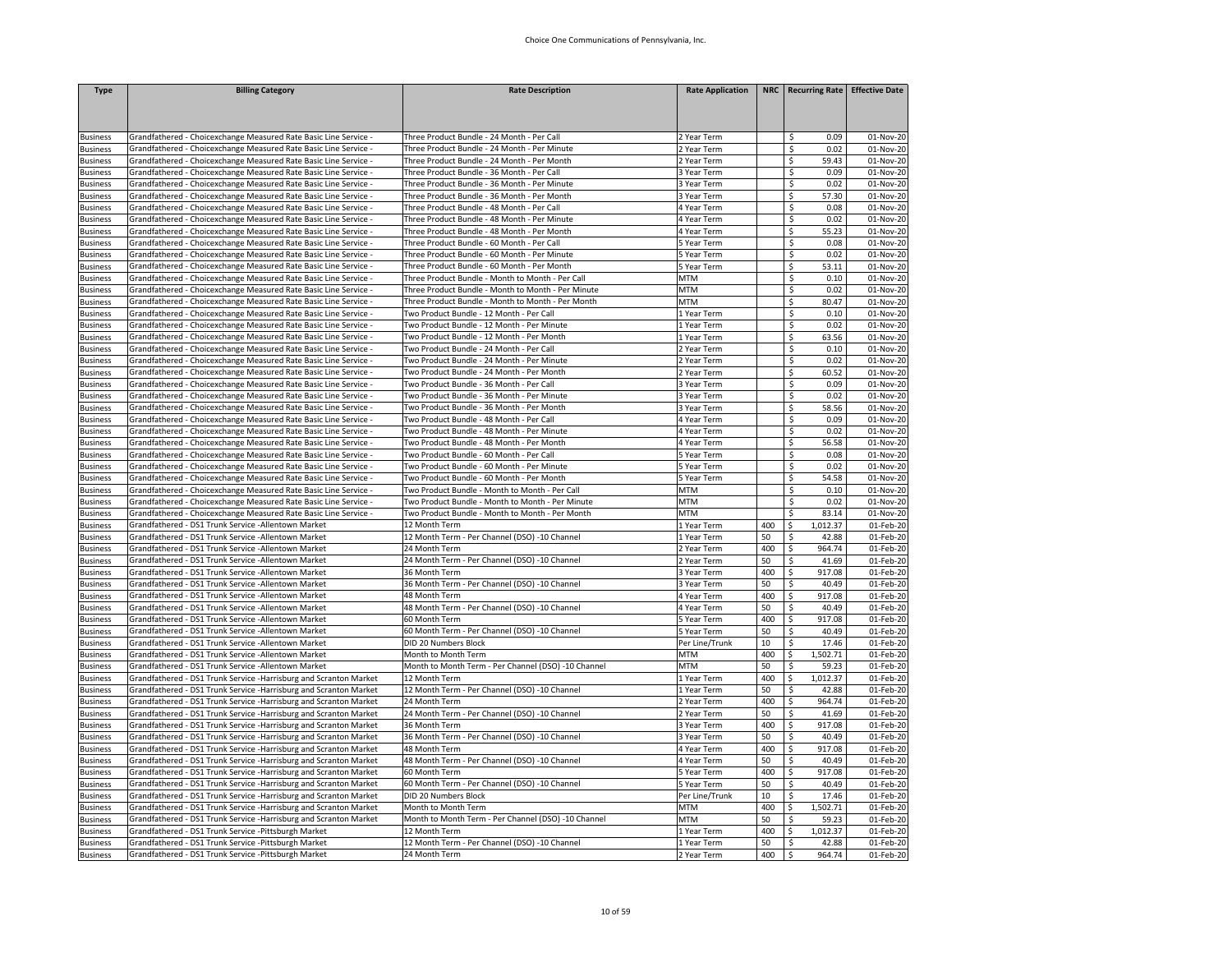| <b>Type</b>                        | <b>Billing Category</b>                                                                                                              | <b>Rate Description</b>                                                    | <b>Rate Application</b>    |            | NRC   Recurring Rate   Effective Date |                         |
|------------------------------------|--------------------------------------------------------------------------------------------------------------------------------------|----------------------------------------------------------------------------|----------------------------|------------|---------------------------------------|-------------------------|
|                                    |                                                                                                                                      |                                                                            |                            |            |                                       |                         |
|                                    |                                                                                                                                      |                                                                            |                            |            |                                       |                         |
|                                    |                                                                                                                                      |                                                                            |                            |            |                                       |                         |
| <b>Business</b>                    | Grandfathered - DS1 Trunk Service -Pittsburgh Market                                                                                 | 24 Month Term - Per Channel (DSO) -10 Channel                              | 2 Year Term                | 50         | \$<br>41.69                           | 01-Feb-20               |
| <b>Business</b>                    | Grandfathered - DS1 Trunk Service -Pittsburgh Market                                                                                 | 36 Month Term                                                              | 3 Year Term                | 400        | \$<br>917.08                          | 01-Feb-20               |
| <b>Business</b>                    | Grandfathered - DS1 Trunk Service -Pittsburgh Market                                                                                 | 36 Month Term - Per Channel (DSO) -10 Channel                              | 3 Year Term                | 50         | \$<br>41.88                           | 01-Feb-20               |
| <b>Business</b>                    | Grandfathered - DS1 Trunk Service -Pittsburgh Market                                                                                 | 48 Month Term                                                              | 4 Year Term                | 400        | \$<br>917.08                          | 01-Feb-20               |
| Business                           | Grandfathered - DS1 Trunk Service -Pittsburgh Market                                                                                 | 48 Month Term - Per Channel (DSO) -10 Channel                              | 4 Year Term                | 50         | \$<br>41.88                           | 01-Feb-20               |
| <b>Business</b>                    | Grandfathered - DS1 Trunk Service -Pittsburgh Market                                                                                 | 60 Month Term                                                              | 5 Year Term                | 400        | \$<br>917.08<br>41.88                 | 01-Feb-20               |
| Business                           | Grandfathered - DS1 Trunk Service -Pittsburgh Market                                                                                 | 60 Month Term - Per Channel (DSO) -10 Channel<br>DID 20 Numbers Block      | S Year Term                | 50<br>10   | \$<br>\$<br>17.46                     | 01-Feb-20               |
| <b>Business</b>                    | Grandfathered - DS1 Trunk Service -Pittsburgh Market                                                                                 |                                                                            | Per Line/Trunk             |            |                                       | 01-Feb-20               |
| <b>Business</b>                    | Grandfathered - DS1 Trunk Service -Pittsburgh Market<br>Grandfathered - DS1 Trunk Service -Pittsburgh Market                         | Month to Month Term<br>Month to Month Term - Per Channel (DSO) -10 Channel | <b>MTM</b><br><b>MTM</b>   | 400<br>50  | \$<br>1,502.71<br>\$<br>59.23         | 01-Feb-20               |
| <b>Business</b>                    | Grandfathered - Freeway Service                                                                                                      | Voice Path T-1, per T-1                                                    | Per Month                  |            | \$<br>13.22                           | 01-Feb-20<br>01-Feb-20  |
| <b>Business</b>                    |                                                                                                                                      |                                                                            | Per Month                  |            | \$<br>3.85                            | 01-Nov-20               |
| <b>Business</b><br><b>Business</b> | Grandfathered - Freeway Service<br>Grandfathered - Freeway Service II                                                                | Xchange Line, per line<br>Voice Path T-1, per T-1                          | Per Line/Trunk             |            | \$<br>13.22                           | 01-Feb-20               |
| <b>Business</b>                    | Grandfathered - Freeway Service II                                                                                                   | Xchange Line, per line                                                     | Per Line/Trunk             |            | \$<br>3.85                            | 01-Nov-20               |
| Business                           | Grandfathered - Integrated Services Digital Network Primary Rate                                                                     | T1 Service - 12 Month Term                                                 | 1 Year Term                | 500        | \$<br>1,875.93                        | 01-Nov-20               |
|                                    | Grandfathered - Integrated Services Digital Network Primary Rate                                                                     | T1 Service - 24 Month Term                                                 |                            | 500        | \$<br>1,792.56                        | 01-Nov-20               |
| <b>Business</b>                    | Grandfathered - Integrated Services Digital Network Primary Rate                                                                     | T1 Service - 36 Month Term                                                 | 2 Year Term<br>3 Year Term | 500        | \$<br>1,709.16                        | 01-Nov-20               |
| <b>Business</b>                    |                                                                                                                                      |                                                                            |                            | 500        | \$<br>1,709.16                        | 01-Nov-20               |
| <b>Business</b>                    | Grandfathered - Integrated Services Digital Network Primary Rate<br>Grandfathered - Integrated Services Digital Network Primary Rate | T1 Service - 48 Month Term<br>T1 Service - 60 Month Term                   | 4 Year Term<br>5 Year Term | 500        | \$<br>1,709.16                        | 01-Nov-20               |
| <b>Business</b>                    |                                                                                                                                      |                                                                            | MTM                        | 500        | \$                                    | 01-Nov-20               |
| <b>Business</b>                    | Grandfathered - Integrated Services Digital Network Primary Rate<br>Grandfathered - Integrated Services Digital Network Primary Rate | T1 Service - Month to Month Term<br>T1 Service - 12 Month Term             |                            |            | 2,727.13<br>\$<br>1,875.93            |                         |
| Business                           | Grandfathered - Integrated Services Digital Network Primary Rate                                                                     | T1 Service - 24 Month Term                                                 | 1 Year Term                | 500<br>500 | 1,792.56                              | 01-Nov-20<br>01-Nov-20  |
| <b>Business</b>                    | Grandfathered - Integrated Services Digital Network Primary Rate                                                                     |                                                                            | 2 Year Term                |            | \$<br>\$<br>1,709.16                  | 01-Nov-20               |
| <b>Business</b><br><b>Business</b> | Grandfathered - Integrated Services Digital Network Primary Rate                                                                     | T1 Service - 36 Month Term<br>T1 Service - 48 Month Term                   | 3 Year Term<br>4 Year Term | 500<br>500 | \$<br>1,709.16                        | 01-Nov-20               |
| <b>Business</b>                    | Grandfathered - Integrated Services Digital Network Primary Rate                                                                     | T1 Service - 60 Month Term                                                 | 5 Year Term                | 500        | \$<br>1,709.16                        | 01-Nov-20               |
| <b>Business</b>                    | Grandfathered - Integrated Services Digital Network Primary Rate                                                                     | T1 Service - Month to Month Term                                           | MTM                        | 500        | \$<br>2,727.13                        | 01-Nov-20               |
| <b>Business</b>                    | Grandfathered - Integrated Services Digital Network Primary Rate                                                                     | T1 Service - 12 Month Term                                                 | 1 Year Term                | 500        | \$<br>1,875.93                        | 01-Nov-20               |
|                                    | Grandfathered - Integrated Services Digital Network Primary Rate                                                                     | T1 Service - 24 Month Term                                                 | 2 Year Term                | 500        | \$<br>1,792.56                        | 01-Nov-20               |
| Business                           | Grandfathered - Integrated Services Digital Network Primary Rate                                                                     | T1 Service - 36 Month Term                                                 | 3 Year Term                | 500        | \$<br>1,709.16                        | 01-Nov-20               |
| Business                           | Grandfathered - Integrated Services Digital Network Primary Rate                                                                     | T1 Service - 48 Month Term                                                 | 4 Year Term                | 500        | \$<br>1,625.80                        | 01-Nov-20               |
| Business<br><b>Business</b>        | Grandfathered - Integrated Services Digital Network Primary Rate                                                                     | T1 Service - 60 Month Term                                                 | 5 Year Term                | 500        | \$<br>1,542.42                        | 01-Nov-20               |
| <b>Business</b>                    | Grandfathered - Integrated Services Digital Network Primary Rate                                                                     | T1 Service - Month to Month Term                                           | <b>MTM</b>                 | 500        | \$<br>2,727.13                        | 01-Nov-20               |
| <b>Business</b>                    | Grandfathered - Local Calling Charges - Harrisburg and Scranton Market                                                               | Flat Rate - 12 Months                                                      | 1 Year Term                |            | \$<br>137.55                          | 01-Nov-20               |
| <b>Business</b>                    | Grandfathered - Local Calling Charges - Harrisburg and Scranton Market                                                               | Flat Rate - 24 Months                                                      | 2 Year Term                |            | \$<br>133.44                          | 01-Nov-20               |
| <b>Business</b>                    | Grandfathered - Local Calling Charges - Harrisburg and Scranton Market                                                               | Flat Rate - 36 Months                                                      | 3 Year Term                |            | \$<br>125.13                          | 01-Nov-20               |
| Business                           | Grandfathered - Local Calling Charges - Harrisburg and Scranton Market                                                               | Flat Rate - 48 Months                                                      | 4 Year Term                |            | \$<br>116.73                          | 01-Nov-20               |
| <b>Business</b>                    | Grandfathered - Local Calling Charges - Harrisburg and Scranton Market                                                               | Flat Rate - 60 Months                                                      | S Year Term                |            | \$<br>108.45                          | 01-Nov-20               |
| <b>Business</b>                    | Grandfathered - Local Calling Charges - Harrisburg and Scranton Market                                                               | Flat Rate - Month to Month                                                 | MTM                        |            | \$<br>129.87                          | 01-Nov-20               |
| <b>Business</b>                    | Grandfathered - Local Calling Charges - Harrisburg and Scranton Market                                                               | Measured - 12 Months - Additional                                          | 1 Year Term                |            | \$<br>0.03                            | 01-Nov-20               |
| <b>Business</b>                    | Grandfathered - Local Calling Charges - Harrisburg and Scranton Market                                                               | Measured - 12 Months - First                                               | 1 Year Term                |            | \$<br>0.03                            | 01-Nov-20               |
| <b>Business</b>                    | Grandfathered - Local Calling Charges - Harrisburg and Scranton Market                                                               | Measured - 24 Months - Additional                                          | 2 Year Term                |            | \$<br>0.02                            | 01-Nov-20               |
| <b>Business</b>                    | Grandfathered - Local Calling Charges - Harrisburg and Scranton Market                                                               | Measured - 24 Months - First                                               | 2 Year Term                |            | \$<br>0.02                            | 01-Nov-20               |
| <b>Business</b>                    | Grandfathered - Local Calling Charges - Harrisburg and Scranton Market                                                               | Measured - 36 Months - Additional                                          | 3 Year Term                |            | \$<br>0.02                            | 01-Nov-20               |
| <b>Business</b>                    | Grandfathered - Local Calling Charges - Harrisburg and Scranton Market                                                               | Measured - 36 Months - First                                               | 3 Year Term                |            | \$<br>0.02                            | 01-Nov-20               |
| <b>Business</b>                    | Grandfathered - Local Calling Charges - Harrisburg and Scranton Market                                                               | Measured - 48 Months - Additional                                          | 4 Year Term                |            | \$<br>0.02                            | 01-Nov-20               |
| <b>Business</b>                    | Grandfathered - Local Calling Charges - Harrisburg and Scranton Market                                                               | Measured - 48 Months - First                                               | 4 Year Term                |            | \$<br>0.02                            | 01-Nov-20               |
| <b>Business</b>                    | Grandfathered - Local Calling Charges - Harrisburg and Scranton Market                                                               | Measured - 60 Months - Additional                                          | S Year Term                |            | \$<br>0.02                            | 01-Nov-20               |
| <b>Business</b>                    | Grandfathered - Local Calling Charges - Harrisburg and Scranton Market                                                               | Measured - 60 Months - First                                               | 5 Year Term                |            | \$<br>0.02                            | 01-Nov-20               |
| <b>Business</b>                    | Grandfathered - Local Calling Charges - Harrisburg and Scranton Market                                                               | Measured - Month to Month - Additional                                     | <b>MTM</b>                 |            | \$<br>0.03                            | 01-Nov-20               |
| Business                           | Grandfathered - Local Calling Charges - Harrisburg and Scranton Market                                                               | Measured - Month to Month - First                                          | <b>MTM</b>                 |            | \$<br>0.03                            | $\overline{01}$ -Nov-20 |
| Business                           | Grandfathered - Local Calling Charges - Harrisburg and Scranton Market                                                               | Message - 12 Months                                                        | 1 Year Term                |            | \$<br>0.11                            | 01-Nov-20               |
| Business                           | Grandfathered - Local Calling Charges - Harrisburg and Scranton Market                                                               | Message - 24 Months                                                        | 2 Year Term                |            | \$<br>0.10                            | $01-Nov-20$             |
| <b>Business</b>                    | Grandfathered - Local Calling Charges - Harrisburg and Scranton Market                                                               | Message - 36 Months                                                        | 3 Year Term                |            | \$<br>0.10                            | 01-Nov-20               |
| Business                           | Grandfathered - Local Calling Charges - Harrisburg and Scranton Market                                                               | Message - 48 Months                                                        | 4 Year Term                |            | \$<br>0.09                            | 01-Nov-20               |
| <b>Business</b>                    | Grandfathered - Local Calling Charges - Harrisburg and Scranton Market                                                               | Message - 60 Months                                                        | 5 Year Term                |            | \$<br>0.09                            | 01-Nov-20               |
| <b>Business</b>                    | Grandfathered - Local Calling Charges - Harrisburg and Scranton Market                                                               | Message - Month to Month                                                   | <b>MTM</b>                 |            | \$<br>0.11                            | 01-Nov-20               |
| <b>Business</b>                    | Grandfathered - Local Calling Charges - Pittsburgh Market                                                                            | Flat Rate - 11+ Lines - 12 Months                                          | 1 Year Term                |            | \$<br>161.49                          | 01-Nov-20               |
| <b>Business</b>                    | Grandfathered - Local Calling Charges - Pittsburgh Market                                                                            | Flat Rate - 11+ Lines - 24 Months                                          | 2 Year Term                |            | \$<br>153.16                          | 01-Nov-20               |
| <b>Business</b>                    | Grandfathered - Local Calling Charges - Pittsburgh Market                                                                            | Flat Rate - 11+ Lines - 36 Months                                          | 3 Year Term                |            | \$<br>144.80                          | 01-Nov-20               |
| <b>Business</b>                    | Grandfathered - Local Calling Charges - Pittsburgh Market                                                                            | Flat Rate - 11+ Lines - 48 Months                                          | 4 Year Term                |            | \$<br>144.80                          | 01-Nov-20               |
| <b>Business</b>                    | Grandfathered - Local Calling Charges - Pittsburgh Market                                                                            | Flat Rate - 11+ Lines - 60 Months                                          | 5 Year Term                |            | \$<br>144.80                          | 01-Nov-20               |
| <b>Business</b>                    | Grandfathered - Local Calling Charges - Pittsburgh Market                                                                            | Flat Rate - 11+ Lines - Month to Month                                     | <b>MTM</b>                 |            | $\overline{\mathcal{S}}$<br>158.73    | 01-Nov-20               |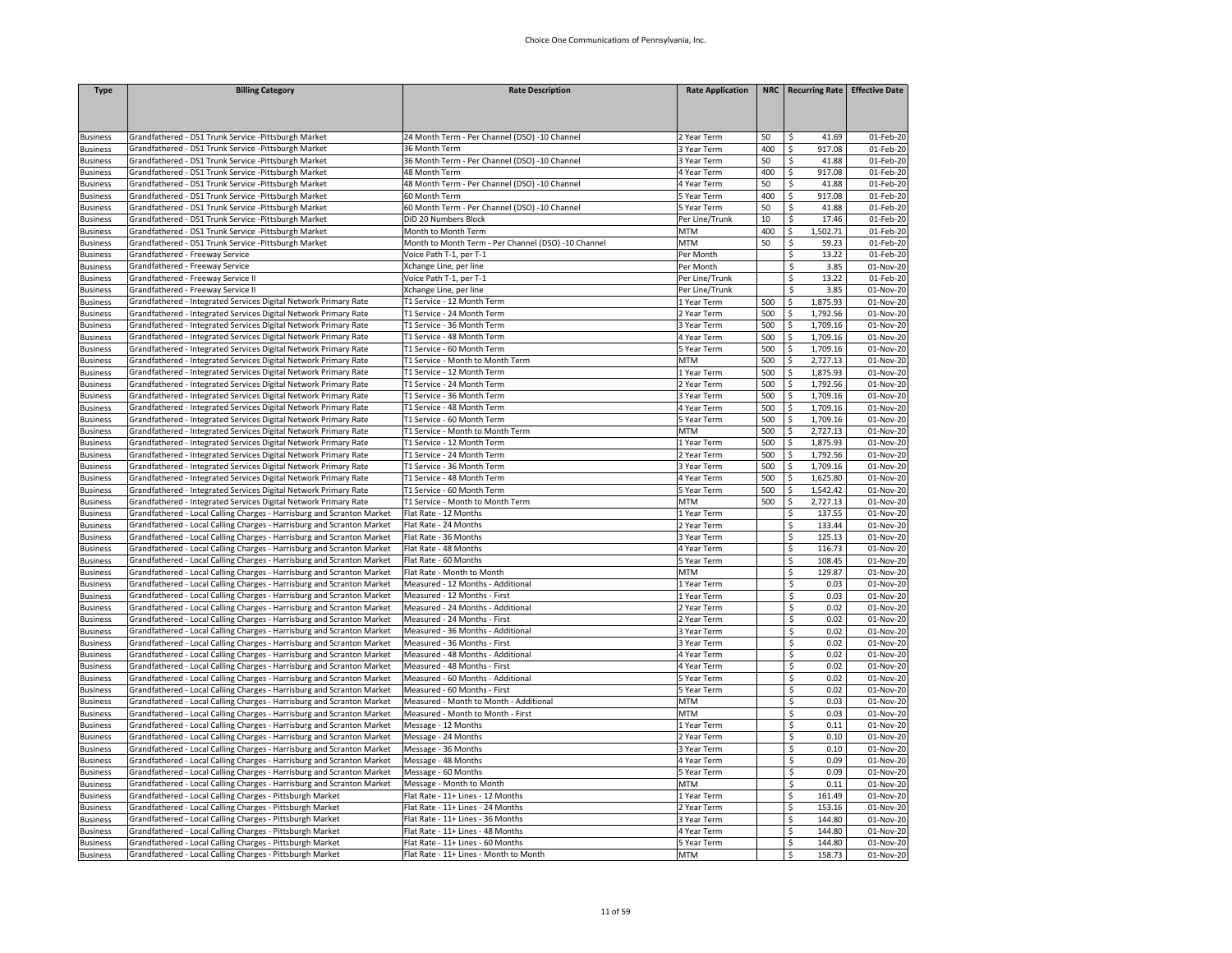| <b>Type</b>                        | <b>Billing Category</b>                                                                                                | <b>Rate Description</b>                             | <b>Rate Application</b>    | NRC   Recurring Rate   Effective Date |                         |
|------------------------------------|------------------------------------------------------------------------------------------------------------------------|-----------------------------------------------------|----------------------------|---------------------------------------|-------------------------|
|                                    |                                                                                                                        |                                                     |                            |                                       |                         |
|                                    |                                                                                                                        |                                                     |                            |                                       |                         |
| <b>Business</b>                    | Grandfathered - Local Calling Charges - Pittsburgh Market                                                              | Flat Rate - 1-10 Lines - 12 Months                  | 1 Year Term                | 166.50<br>Ŝ.                          | 01-Nov-20               |
| <b>Business</b>                    | Grandfathered - Local Calling Charges - Pittsburgh Market                                                              | Flat Rate - 1-10 Lines - 24 Months                  | 2 Year Term                | \$<br>160.95                          | 01-Nov-20               |
| <b>Business</b>                    | Grandfathered - Local Calling Charges - Pittsburgh Market                                                              | Flat Rate - 1-10 Lines - 36 Months                  | 3 Year Term                | \$<br>155.30                          | 01-Nov-20               |
| <b>Business</b>                    | Grandfathered - Local Calling Charges - Pittsburgh Market                                                              | Flat Rate - 1-10 Lines - 48 Months                  | 4 Year Term                | \$<br>155.30                          | 01-Nov-20               |
| <b>Business</b>                    | Grandfathered - Local Calling Charges - Pittsburgh Market                                                              | Flat Rate - 1-10 Lines - 60 Months                  | 5 Year Term                | 155.30<br>\$                          | 01-Nov-20               |
| <b>Business</b>                    | Grandfathered - Local Calling Charges - Pittsburgh Market                                                              | Flat Rate - 1-10 Lines - Month to Month             | MTM                        | Ś<br>160.88                           | 01-Nov-20               |
| <b>Business</b>                    | Grandfathered - Local Calling Charges - Pittsburgh Market                                                              | Flat Rate - 12 Months                               | 1 Year Term                | \$<br>154.86<br>146.88                | 01-Nov-20<br>01-Nov-20  |
| <b>Business</b>                    | Grandfathered - Local Calling Charges - Pittsburgh Market                                                              | Flat Rate - 24 Months<br>Flat Rate - 36 Months      | 2 Year Term                | \$<br>Ś<br>138.93                     |                         |
| <b>Business</b>                    | Grandfathered - Local Calling Charges - Pittsburgh Market<br>Grandfathered - Local Calling Charges - Pittsburgh Market | Flat Rate - 48 Months                               | 3 Year Term                |                                       | 01-Nov-20               |
| <b>Business</b>                    | Grandfathered - Local Calling Charges - Pittsburgh Market                                                              | Flat Rate - 60 Months                               | 4 Year Term<br>5 Year Term | \$<br>131.04<br>\$<br>123.10          | 01-Nov-20<br>01-Nov-20  |
| <b>Business</b><br><b>Business</b> | Grandfathered - Local Calling Charges - Pittsburgh Market                                                              | Flat Rate - Month to Month                          | Per Line                   | 152.13<br>Ŝ                           | 01-Nov-20               |
| <b>Business</b>                    | Grandfathered - Local Calling Charges - Pittsburgh Market                                                              | Measured - 11+ Lines - 12 Months - Additional       | 1 Year Term                | \$<br>0.03                            | 01-Nov-20               |
| <b>Business</b>                    | Grandfathered - Local Calling Charges - Pittsburgh Market                                                              | Measured - 11+ Lines - 12 Months - First            | 1 Year Term                | \$<br>0.03                            | 01-Nov-20               |
| <b>Business</b>                    | Grandfathered - Local Calling Charges - Pittsburgh Market                                                              | Measured - 11+ Lines - 24 Months - Additional       | 2 Year Term                | \$<br>0.02                            | 01-Nov-20               |
| <b>Business</b>                    | Grandfathered - Local Calling Charges - Pittsburgh Market                                                              | Measured - 11+ Lines - 24 Months - First            | 2 Year Term                | \$<br>0.02                            | 01-Nov-20               |
| <b>Business</b>                    | Grandfathered - Local Calling Charges - Pittsburgh Market                                                              | Measured - 11+ Lines - 36 Months - Additional       | 3 Year Term                | \$<br>0.02                            | 01-Nov-20               |
| <b>Business</b>                    | Grandfathered - Local Calling Charges - Pittsburgh Market                                                              | Measured - 11+ Lines - 36 Months - First            | 3 Year Term                | \$<br>0.02                            | 01-Nov-20               |
| <b>Business</b>                    | Grandfathered - Local Calling Charges - Pittsburgh Market                                                              | Measured - 11+ Lines - 48 Months - Additional       | 4 Year Term                | 0.02<br>\$                            | 01-Nov-20               |
| <b>Business</b>                    | Grandfathered - Local Calling Charges - Pittsburgh Market                                                              | Measured - 11+ Lines - 48 Months - First            | 4 Year Term                | \$<br>0.02                            | 01-Nov-20               |
| <b>Business</b>                    | Grandfathered - Local Calling Charges - Pittsburgh Market                                                              | Measured - 11+ Lines - 60 Months - Additional       | 5 Year Term                | \$<br>0.02                            | 01-Nov-20               |
| <b>Business</b>                    | Grandfathered - Local Calling Charges - Pittsburgh Market                                                              | Measured - 11+ Lines - 60 Months - First            | 5 Year Term                | 0.02<br>\$                            | 01-Nov-20               |
| <b>Business</b>                    | Grandfathered - Local Calling Charges - Pittsburgh Market                                                              | Measured - 11+ Lines - Month to Month - Additional  | <b>MTM</b>                 | \$<br>0.03                            | 01-Nov-20               |
| <b>Business</b>                    | Grandfathered - Local Calling Charges - Pittsburgh Market                                                              | Measured - 11+ Lines - Month to Month - First       | MTM                        | \$<br>0.03                            | 01-Nov-20               |
| <b>Business</b>                    | Grandfathered - Local Calling Charges - Pittsburgh Market                                                              | Measured - 1-10 Lines - 12 Months - Additional      | 1 Year Term                | \$<br>0.03                            | 01-Nov-20               |
| <b>Business</b>                    | Grandfathered - Local Calling Charges - Pittsburgh Market                                                              | Measured - 1-10 Lines - 12 Months - First           | 1 Year Term                | 0.03<br>\$                            | 01-Nov-20               |
| <b>Business</b>                    | Grandfathered - Local Calling Charges - Pittsburgh Market                                                              | Measured - 1-10 Lines - 24 Months - Additional      | 2 Year Term                | 0.03<br>\$                            | 01-Nov-20               |
| <b>Business</b>                    | Grandfathered - Local Calling Charges - Pittsburgh Market                                                              | Measured - 1-10 Lines - 24 Months - First           | 2 Year Term                | \$<br>0.03                            | 01-Nov-20               |
| <b>Business</b>                    | Grandfathered - Local Calling Charges - Pittsburgh Market                                                              | Measured - 1-10 Lines - 36 Months - Additional      | 3 Year Term                | \$<br>0.02                            | 01-Nov-20               |
| <b>Business</b>                    | Grandfathered - Local Calling Charges - Pittsburgh Market                                                              | Measured - 1-10 Lines - 36 Months - First           | 3 Year Term                | \$<br>0.02                            | 01-Nov-20               |
| <b>Business</b>                    | Grandfathered - Local Calling Charges - Pittsburgh Market                                                              | Measured - 1-10 Lines - 48 Months - Additional      | 4 Year Term                | \$<br>0.02                            | 01-Nov-20               |
| <b>Business</b>                    | Grandfathered - Local Calling Charges - Pittsburgh Market                                                              | Measured - 1-10 Lines - 48 Months - First           | 4 Year Term                | \$<br>0.02                            | 01-Nov-20               |
| <b>Business</b>                    | Grandfathered - Local Calling Charges - Pittsburgh Market                                                              | Measured - 1-10 Lines - 60 Months - Additional      | 5 Year Term                | \$<br>0.02                            | 01-Nov-20               |
| <b>Business</b>                    | Grandfathered - Local Calling Charges - Pittsburgh Market                                                              | Measured - 1-10 Lines - 60 Months - First           | 5 Year Term                | 0.02<br>\$                            | $\overline{01}$ -Nov-20 |
| Business                           | Grandfathered - Local Calling Charges - Pittsburgh Market                                                              | Measured - 1-10 Lines - Month to Month - Additional | MTM                        | \$<br>0.03                            | 01-Nov-20               |
| <b>Business</b>                    | Grandfathered - Local Calling Charges - Pittsburgh Market                                                              | Measured - 1-10 Lines - Month to Month - First      | MTM                        | \$<br>0.03                            | 01-Nov-20               |
| <b>Business</b>                    | Grandfathered - Local Calling Charges - Pittsburgh Market                                                              | Measured - 12 Months - Additional                   | 1 Year Term                | \$<br>0.03                            | 01-Nov-20               |
| <b>Business</b>                    | Grandfathered - Local Calling Charges - Pittsburgh Market                                                              | Measured - 12 Months - First                        | 1 Year Term                | \$<br>0.03                            | 01-Nov-20               |
| <b>Business</b>                    | Grandfathered - Local Calling Charges - Pittsburgh Market                                                              | Measured - 24 Months - Additional                   | 2 Year Term                | \$<br>0.02                            | 01-Nov-20               |
| <b>Business</b>                    | Grandfathered - Local Calling Charges - Pittsburgh Market                                                              | Measured - 24 Months - First                        | 2 Year Term                | \$<br>0.02                            | 01-Nov-20               |
| <b>Business</b>                    | Grandfathered - Local Calling Charges - Pittsburgh Market                                                              | Measured - 36 Months - Additional                   | 3 Year Term                | 0.02<br>\$                            | 01-Nov-20               |
| <b>Business</b>                    | Grandfathered - Local Calling Charges - Pittsburgh Market                                                              | Measured - 36 Months - First                        | 3 Year Term                | \$<br>0.02                            | 01-Nov-20               |
| <b>Business</b>                    | Grandfathered - Local Calling Charges - Pittsburgh Market                                                              | Measured - 48 Months - Additional                   | 4 Year Term                | \$<br>0.02                            | 01-Nov-20               |
| <b>Business</b>                    | Grandfathered - Local Calling Charges - Pittsburgh Market                                                              | Measured - 48 Months - First                        | 4 Year Term                | 0.02<br>Ś                             | 01-Nov-20               |
| <b>Business</b>                    | Grandfathered - Local Calling Charges - Pittsburgh Market                                                              | Measured - 60 Months - Additional                   | 5 Year Term                | \$<br>0.02                            | 01-Nov-20               |
| <b>Business</b>                    | Grandfathered - Local Calling Charges - Pittsburgh Market                                                              | Measured - 60 Months - First                        | S Year Term                | \$<br>0.02                            | 01-Nov-20               |
| <b>Business</b>                    | Grandfathered - Local Calling Charges - Pittsburgh Market                                                              | Measured - Month to Month - Additional              | MTM                        | \$<br>0.03                            | 01-Nov-20               |
| <b>Business</b>                    | Grandfathered - Local Calling Charges - Pittsburgh Market                                                              | Measured - Month to Month - First                   | MTM                        | \$<br>0.03                            | 01-Nov-20               |
| <b>Business</b>                    | Grandfathered - Local Calling Charges - Pittsburgh Market                                                              | Message - 11+ Lines - 12 Months                     | 1 Year Term                | \$<br>0.11                            | 01-Nov-20               |
| <b>Business</b>                    | Grandfathered - Local Calling Charges - Pittsburgh Market                                                              | Message - 11+ Lines - 24 Months                     | 2 Year Term                | \$<br>0.11                            | 01-Nov-20               |
| <b>Business</b>                    | Grandfathered - Local Calling Charges - Pittsburgh Market                                                              | Message - 11+ Lines - 36 Months                     | 3 Year Term                | \$<br>0.11                            | 01-Nov-20               |
| <b>Business</b>                    | Grandfathered - Local Calling Charges - Pittsburgh Market                                                              | Message - 11+ Lines - 48 Months                     | 4 Year Term                | \$<br>0.11                            | 01-Nov-20               |
| <b>Business</b>                    | Grandfathered - Local Calling Charges - Pittsburgh Market                                                              | Message - 11+ Lines - 60 Months                     | 5 Year Term                | Ś<br>0.11                             | 01-Nov-20               |
| <b>Business</b>                    | Grandfathered - Local Calling Charges - Pittsburgh Market                                                              | Message - 11+ Lines - Month to Month                | MTM                        | \$<br>0.12                            | 01-Nov-20               |
| <b>Business</b>                    | Grandfathered - Local Calling Charges - Pittsburgh Market                                                              | Message - 1-10 Lines - 12 Months                    | 1 Year Term                | 0.11<br>\$                            | 01-Nov-20               |
| <b>Business</b>                    | Grandfathered - Local Calling Charges - Pittsburgh Market                                                              | Message - 1-10 Lines - 24 Months                    | 2 Year Term                | 0.11<br>\$                            | 01-Nov-20               |
| Business                           | Grandfathered - Local Calling Charges - Pittsburgh Market                                                              | Message - 1-10 Lines - 36 Months                    | 3 Year Term                | \$<br>0.11                            | 01-Nov-20               |
| <b>Business</b>                    | Grandfathered - Local Calling Charges - Pittsburgh Market                                                              | Message - 1-10 Lines - 48 Months                    | 4 Year Term                | \$<br>0.11                            | 01-Nov-20               |
| <b>Business</b>                    | Grandfathered - Local Calling Charges - Pittsburgh Market                                                              | Message - 1-10 Lines - 60 Months                    | 5 Year Term                | \$<br>0.11                            | 01-Nov-20               |
| <b>Business</b>                    | Grandfathered - Local Calling Charges - Pittsburgh Market                                                              | Message - 1-10 Lines - Month to Month               | MTM                        | \$<br>0.12                            | 01-Nov-20               |
| <b>Business</b>                    | Grandfathered - Local Calling Charges - Pittsburgh Market                                                              | Message - 12 Months                                 | 1 Year Term                | \$<br>0.11                            | 01-Nov-20               |
| <b>Business</b>                    | Grandfathered - Local Calling Charges - Pittsburgh Market                                                              | Message - 24 Months                                 | 2 Year Term                | 0.10                                  | 01-Nov-20               |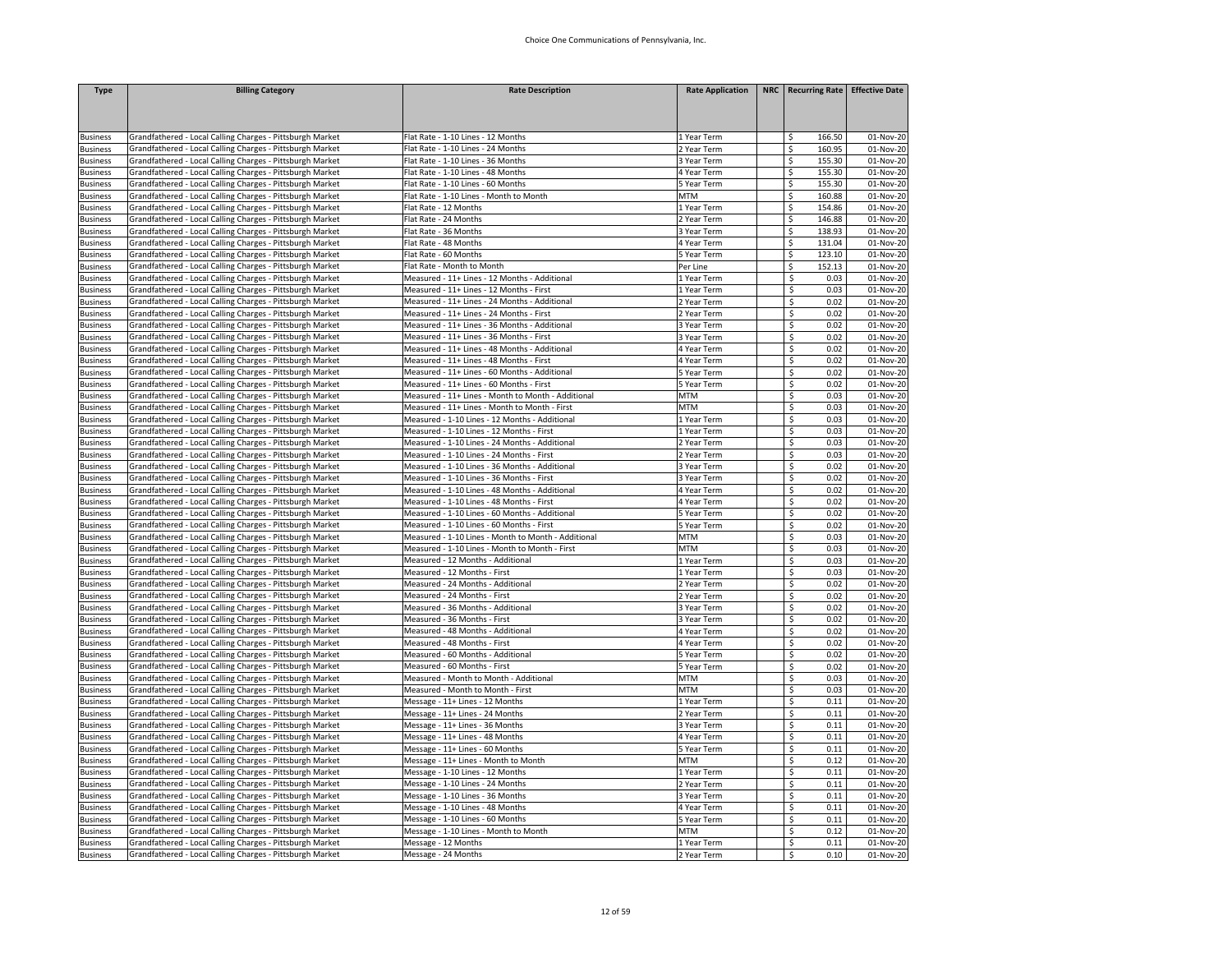| <b>Type</b>                        | <b>Billing Category</b>                                                                                                | <b>Rate Description</b>                                                                   | <b>Rate Application</b>    | NRC   Recurring Rate   Effective Date |                         |
|------------------------------------|------------------------------------------------------------------------------------------------------------------------|-------------------------------------------------------------------------------------------|----------------------------|---------------------------------------|-------------------------|
|                                    |                                                                                                                        |                                                                                           |                            |                                       |                         |
|                                    |                                                                                                                        |                                                                                           |                            |                                       |                         |
|                                    |                                                                                                                        |                                                                                           |                            |                                       |                         |
| <b>Business</b><br><b>Business</b> | Grandfathered - Local Calling Charges - Pittsburgh Market<br>Grandfathered - Local Calling Charges - Pittsburgh Market | Message - 36 Months<br>Message - 48 Months                                                | 3 Year Term<br>4 Year Term | 0.10<br>Ŝ.<br>0.09<br>\$              | 01-Nov-20<br>01-Nov-20  |
| <b>Business</b>                    | Grandfathered - Local Calling Charges - Pittsburgh Market                                                              | Message - 60 Months                                                                       | S Year Term                | \$<br>0.09                            | 01-Nov-20               |
| <b>Business</b>                    | Grandfathered - Local Calling Charges - Pittsburgh Market                                                              | Message - Month to Month                                                                  | <b>MTM</b>                 | \$<br>0.11                            | 01-Nov-20               |
| <b>Business</b>                    | Grandfathered - Local Calling Charges -Allentown Market                                                                | Flat Rate - 11+ Lines - 12 Months                                                         | 1 Year Term                | \$<br>149.01                          | 01-Nov-20               |
| <b>Business</b>                    | Grandfathered - Local Calling Charges -Allentown Market                                                                | Flat Rate - 11+ Lines - 24 Months                                                         | 2 Year Term                | \$<br>140.60                          | 01-Nov-20               |
| <b>Business</b>                    | Grandfathered - Local Calling Charges - Allentown Market                                                               | Flat Rate - 11+ Lines - 36 Months                                                         | 3 Year Term                | \$<br>132.34                          | 01-Nov-20               |
| <b>Business</b>                    | Grandfathered - Local Calling Charges -Allentown Market                                                                | Flat Rate - 11+ Lines - 48 Months                                                         | 4 Year Term                | \$<br>132.34                          | 01-Nov-20               |
| <b>Business</b>                    | Grandfathered - Local Calling Charges - Allentown Market                                                               | Flat Rate - 11+ Lines - 60 Months                                                         | 5 Year Term                | \$<br>132.34                          | $\overline{01}$ -Nov-20 |
| <b>Business</b>                    | Grandfathered - Local Calling Charges -Allentown Market                                                                | Flat Rate - 11+ Lines - Month to Month                                                    | MTM                        | \$<br>147.02                          | 01-Nov-20               |
| <b>Business</b>                    | Grandfathered - Local Calling Charges -Allentown Market                                                                | Flat Rate - 1-10 Lines - 12 Months                                                        | 1 Year Term                | \$<br>170.50                          | 01-Nov-20               |
| <b>Business</b>                    | Grandfathered - Local Calling Charges -Allentown Market                                                                | Flat Rate - 1-10 Lines - 24 Months                                                        | 2 Year Term                | \$<br>164.89                          | 01-Nov-20               |
| <b>Business</b>                    | Grandfathered - Local Calling Charges -Allentown Market                                                                | Flat Rate - 1-10 Lines - 36 Months                                                        | 3 Year Term                | 158.97<br>\$                          | 01-Nov-20               |
| <b>Business</b>                    | Grandfathered - Local Calling Charges -Allentown Market                                                                | Flat Rate - 1-10 Lines - 48 Months                                                        | 4 Year Term                | \$<br>158.97                          | 01-Nov-20               |
| <b>Business</b>                    | Grandfathered - Local Calling Charges - Allentown Market                                                               | Flat Rate - 1-10 Lines - 60 Months                                                        | 5 Year Term                | \$<br>158.97                          | 01-Nov-20               |
| <b>Business</b>                    | Grandfathered - Local Calling Charges - Allentown Market                                                               | Flat Rate - 1-10 Lines - Month to Month                                                   | <b>MTM</b>                 | \$<br>164.61                          | 01-Nov-20               |
| <b>Business</b>                    | Grandfathered - Local Calling Charges - Allentown Market                                                               | Flat Rate - 12 Months                                                                     | 1 Year Term                | \$<br>154.86                          | 01-Nov-20               |
| <b>Business</b>                    | Grandfathered - Local Calling Charges - Allentown Market                                                               | Flat Rate - 24 Months                                                                     | 2 Year Term                | \$<br>146.88                          | 01-Nov-20               |
| <b>Business</b>                    | Grandfathered - Local Calling Charges - Allentown Market                                                               | Flat Rate - 36 Months                                                                     | 3 Year Term                | \$<br>138.93                          | 01-Nov-20               |
| <b>Business</b>                    | Grandfathered - Local Calling Charges - Allentown Market                                                               | Flat Rate - 48 Months                                                                     | 4 Year Term                | \$<br>131.04                          | 01-Nov-20               |
| <b>Business</b>                    | Grandfathered - Local Calling Charges - Allentown Market                                                               | Flat Rate - 60 Months                                                                     | S Year Term                | \$<br>123.10                          | 01-Nov-20               |
| <b>Business</b>                    | Grandfathered - Local Calling Charges -Allentown Market                                                                | Flat Rate - Month to Month                                                                | <b>MTM</b>                 | \$<br>152.13                          | 01-Nov-20               |
| <b>Business</b>                    | Grandfathered - Local Calling Charges -Allentown Market                                                                | Measured - 11+ Lines - 12 Months - Additional                                             | L Year Term                | 0.03<br>\$                            | 01-Nov-20               |
| <b>Business</b>                    | Grandfathered - Local Calling Charges -Allentown Market                                                                | Measured - 11+ Lines - 12 Months - First                                                  | LYear Term                 | \$<br>0.03                            | 01-Nov-20               |
| <b>Business</b>                    | Grandfathered - Local Calling Charges - Allentown Market                                                               | Measured - 11+ Lines - 24 Months - Additional                                             | Year Term                  | \$<br>0.02<br>\$<br>0.02              | 01-Nov-20               |
| <b>Business</b>                    | Grandfathered - Local Calling Charges -Allentown Market                                                                | Measured - 11+ Lines - 24 Months - First                                                  | 2 Year Term                | 0.02                                  | 01-Nov-20               |
| <b>Business</b>                    | Grandfathered - Local Calling Charges -Allentown Market<br>Grandfathered - Local Calling Charges -Allentown Market     | Measured - 11+ Lines - 36 Months - Additional<br>Measured - 11+ Lines - 36 Months - First | 3 Year Term                | \$<br>Ś<br>0.02                       | 01-Nov-20               |
| <b>Business</b><br><b>Business</b> | Grandfathered - Local Calling Charges - Allentown Market                                                               | Measured - 11+ Lines - 48 Months - Additional                                             | 3 Year Term<br>4 Year Term | \$<br>0.02                            | 01-Nov-20<br>01-Nov-20  |
| <b>Business</b>                    | Grandfathered - Local Calling Charges -Allentown Market                                                                | Measured - 11+ Lines - 48 Months - First                                                  | 4 Year Term                | 0.02<br>\$                            | 01-Nov-20               |
| <b>Business</b>                    | Grandfathered - Local Calling Charges -Allentown Market                                                                | Measured - 11+ Lines - 60 Months - Additional                                             | 5 Year Term                | 0.02<br>\$                            | $\overline{01}$ -Nov-20 |
| <b>Business</b>                    | Grandfathered - Local Calling Charges - Allentown Market                                                               | Measured - 11+ Lines - 60 Months - First                                                  | 5 Year Term                | \$<br>0.02                            | 01-Nov-20               |
| <b>Business</b>                    | Grandfathered - Local Calling Charges -Allentown Market                                                                | Measured - 11+ Lines - Month to Month - Additional                                        | MTM                        | \$<br>0.03                            | 01-Nov-20               |
| <b>Business</b>                    | Grandfathered - Local Calling Charges -Allentown Market                                                                | Measured - 11+ Lines - Month to Month - First                                             | <b>MTM</b>                 | 0.03<br>\$                            | 01-Nov-20               |
| <b>Business</b>                    | Grandfathered - Local Calling Charges -Allentown Market                                                                | Measured - 1-10 Lines - 12 Months - Additional                                            | 1 Year Term                | \$<br>0.03                            | 01-Nov-20               |
| <b>Business</b>                    | Grandfathered - Local Calling Charges -Allentown Market                                                                | Measured - 1-10 Lines - 12 Months - First                                                 | 1 Year Term                | \$<br>0.03                            | 01-Nov-20               |
| <b>Business</b>                    | Grandfathered - Local Calling Charges -Allentown Market                                                                | Measured - 1-10 Lines - 24 Months - Additional                                            | 2 Year Term                | 0.03<br>\$                            | 01-Nov-20               |
| <b>Business</b>                    | Grandfathered - Local Calling Charges -Allentown Market                                                                | Measured - 1-10 Lines - 24 Months - First                                                 | Year Term                  | \$<br>0.03                            | 01-Nov-20               |
| <b>Business</b>                    | Grandfathered - Local Calling Charges - Allentown Market                                                               | Measured - 1-10 Lines - 36 Months - Additional                                            | 3 Year Term                | \$<br>0.02                            | 01-Nov-20               |
| <b>Business</b>                    | Grandfathered - Local Calling Charges - Allentown Market                                                               | Measured - 1-10 Lines - 36 Months - First                                                 | 3 Year Term                | \$<br>0.02                            | 01-Nov-20               |
| <b>Business</b>                    | Grandfathered - Local Calling Charges -Allentown Market                                                                | Measured - 1-10 Lines - 48 Months - Additional                                            | 4 Year Term                | 0.02<br>\$                            | 01-Nov-20               |
| <b>Business</b>                    | Grandfathered - Local Calling Charges - Allentown Market                                                               | Measured - 1-10 Lines - 48 Months - First                                                 | 4 Year Term                | \$<br>0.02                            | 01-Nov-20               |
| <b>Business</b>                    | Grandfathered - Local Calling Charges - Allentown Market                                                               | Measured - 1-10 Lines - 60 Months - Additional                                            | S Year Term                | \$<br>0.02                            | 01-Nov-20               |
| <b>Business</b>                    | Grandfathered - Local Calling Charges -Allentown Market                                                                | Measured - 1-10 Lines - 60 Months - First                                                 | S Year Term                | \$<br>0.02                            | 01-Nov-20               |
| <b>Business</b>                    | Grandfathered - Local Calling Charges -Allentown Market                                                                | Measured - 1-10 Lines - Month to Month - Additional                                       | MTM                        | 0.03<br>\$                            | 01-Nov-20               |
| <b>Business</b>                    | Grandfathered - Local Calling Charges - Allentown Market                                                               | Measured - 1-10 Lines - Month to Month - First                                            | <b>MTM</b>                 | \$<br>0.03                            | 01-Nov-20               |
| <b>Business</b>                    | Grandfathered - Local Calling Charges -Allentown Market                                                                | Measured - 12 Months - Additional                                                         | 1 Year Term                | \$<br>0.03                            | 01-Nov-20               |
| <b>Business</b>                    | Grandfathered - Local Calling Charges - Allentown Market                                                               | Measured - 12 Months - First                                                              | 1 Year Term                | 0.03<br>\$                            | 01-Nov-20               |
| <b>Business</b>                    | Grandfathered - Local Calling Charges - Allentown Market                                                               | Measured - 24 Months - Additional                                                         | 2 Year Term                | \$<br>0.02                            | 01-Nov-20               |
| <b>Business</b>                    | Grandfathered - Local Calling Charges -Allentown Market                                                                | Measured - 24 Months - First                                                              | Year Term                  | \$<br>0.02                            | 01-Nov-20               |
| <b>Business</b>                    | Grandfathered - Local Calling Charges -Allentown Market                                                                | Measured - 36 Months - Additional                                                         | 3 Year Term                | \$<br>0.02                            | 01-Nov-20               |
| <b>Business</b>                    | Grandfathered - Local Calling Charges -Allentown Market                                                                | Measured - 36 Months - First                                                              | 3 Year Term                | 0.02<br>\$                            | 01-Nov-20               |
| <b>Business</b>                    | Grandfathered - Local Calling Charges -Allentown Market                                                                | Measured - 48 Months - Additional                                                         | 4 Year Term                | \$<br>0.02                            | 01-Nov-20               |
| <b>Business</b>                    | Grandfathered - Local Calling Charges -Allentown Market                                                                | Measured - 48 Months - First                                                              | 4 Year Term                | \$<br>0.02                            | 01-Nov-20               |
| <b>Business</b>                    | Grandfathered - Local Calling Charges -Allentown Market                                                                | Measured - 60 Months - Additional                                                         | 5 Year Term                | \$<br>0.02                            | 01-Nov-20               |
| <b>Business</b>                    | Grandfathered - Local Calling Charges - Allentown Market                                                               | Measured - 60 Months - First                                                              | 5 Year Term                | 0.02<br>\$                            | 01-Nov-20               |
| <b>Business</b>                    | Grandfathered - Local Calling Charges -Allentown Market                                                                | Measured - Month to Month - Additional                                                    | <b>MTM</b>                 | \$<br>0.03                            | 01-Nov-20               |
| <b>Business</b>                    | Grandfathered - Local Calling Charges - Allentown Market                                                               | Measured - Month to Month - First                                                         | <b>MTM</b>                 | \$<br>0.03                            | 01-Nov-20               |
| <b>Business</b>                    | Grandfathered - Local Calling Charges -Allentown Market<br>Grandfathered - Local Calling Charges -Allentown Market     | Message - 11+ Lines - 12 Months<br>Message - 11+ Lines - 24 Months                        | 1 Year Term                | 0.11<br>\$<br>0.11<br>\$              | 01-Nov-20               |
| <b>Business</b>                    | Grandfathered - Local Calling Charges -Allentown Market                                                                | Message - 11+ Lines - 36 Months                                                           | 2 Year Term<br>3 Year Term | \$<br>0.11                            | 01-Nov-20<br>01-Nov-20  |
| <b>Business</b><br><b>Business</b> | Grandfathered - Local Calling Charges - Allentown Market                                                               | Message - 11+ Lines - 48 Months                                                           | 4 Year Term                | \$<br>0.11                            | 01-Nov-20               |
|                                    |                                                                                                                        |                                                                                           |                            |                                       |                         |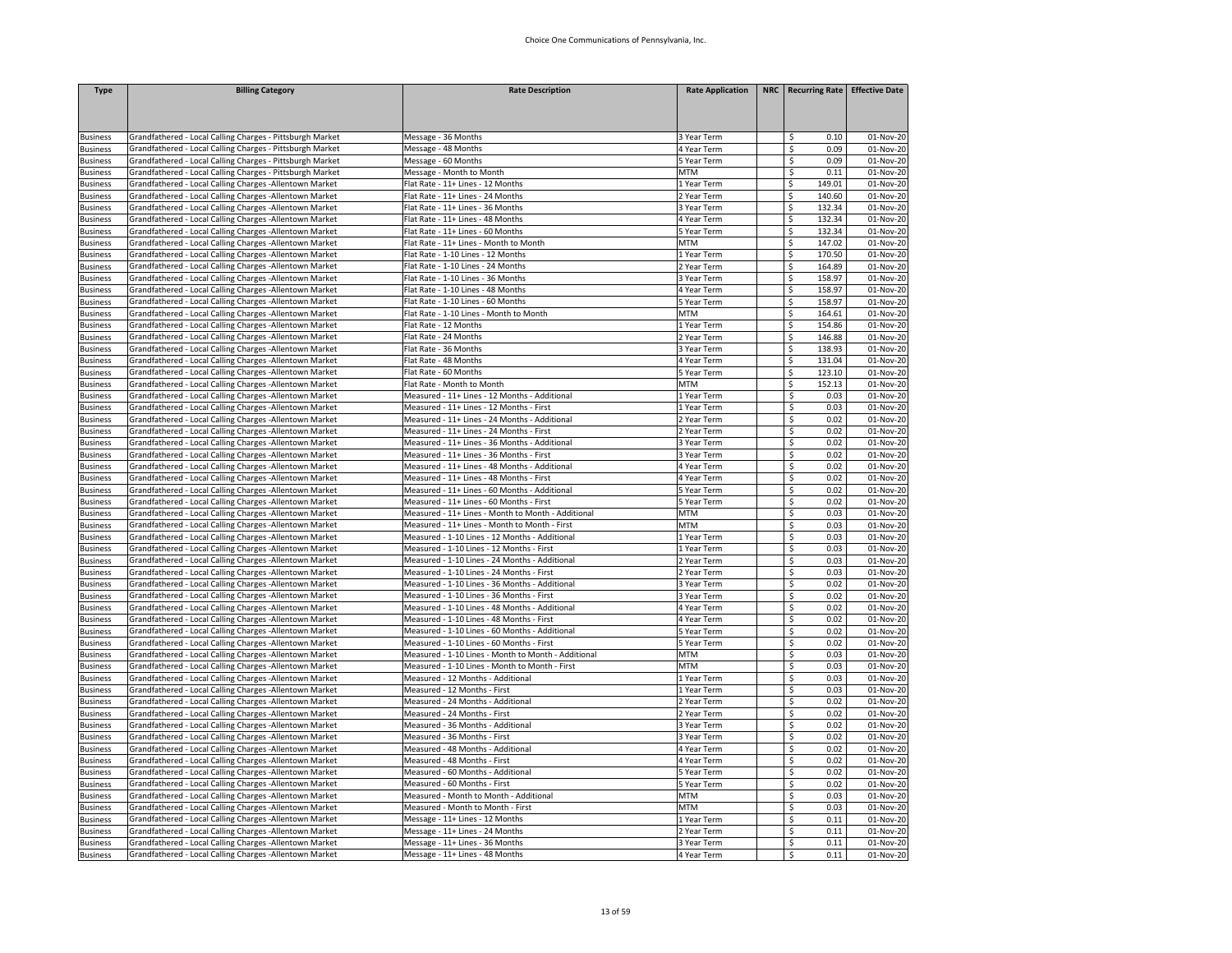| <b>Type</b>                        | <b>Billing Category</b>                                                | <b>Rate Description</b>                                                                         | <b>Rate Application</b> | NRC   Recurring Rate   Effective Date |                         |
|------------------------------------|------------------------------------------------------------------------|-------------------------------------------------------------------------------------------------|-------------------------|---------------------------------------|-------------------------|
|                                    |                                                                        |                                                                                                 |                         |                                       |                         |
|                                    |                                                                        |                                                                                                 |                         |                                       |                         |
|                                    |                                                                        |                                                                                                 |                         |                                       |                         |
| <b>Business</b>                    | Grandfathered - Local Calling Charges -Allentown Market                | Message - 11+ Lines - 60 Months                                                                 | 5 Year Term             | 0.11<br>Ŝ.                            | 01-Nov-20               |
| <b>Business</b>                    | Grandfathered - Local Calling Charges - Allentown Market               | Message - 11+ Lines - Month to Month                                                            | <b>MTM</b>              | \$<br>0.12                            | 01-Nov-20               |
| <b>Business</b>                    | Grandfathered - Local Calling Charges -Allentown Market                | Message - 1-10 Lines - 12 Months                                                                | 1 Year Term             | \$<br>0.11                            | 01-Nov-20               |
| <b>Business</b>                    | Grandfathered - Local Calling Charges - Allentown Market               | Message - 1-10 Lines - 24 Months                                                                | 2 Year Term             | \$<br>0.11                            | 01-Nov-20               |
| <b>Business</b>                    | Grandfathered - Local Calling Charges - Allentown Market               | Message - 1-10 Lines - 36 Months                                                                | 3 Year Term             | \$<br>0.11                            | 01-Nov-20               |
| <b>Business</b>                    | Grandfathered - Local Calling Charges - Allentown Market               | Message - 1-10 Lines - 48 Months                                                                | 4 Year Term             | $\overline{\mathsf{s}}$<br>0.11       | 01-Nov-20               |
| <b>Business</b>                    | Grandfathered - Local Calling Charges - Allentown Market               | Message - 1-10 Lines - 60 Months                                                                | 5 Year Term             | \$<br>0.11                            | 01-Nov-20               |
| <b>Business</b>                    | Grandfathered - Local Calling Charges - Allentown Market               | Message - 1-10 Lines - Month to Month                                                           | MTM                     | \$<br>0.12                            | 01-Nov-20               |
| <b>Business</b>                    | Grandfathered - Local Calling Charges -Allentown Market                | Message - 12 Months                                                                             | 1 Year Term             | \$<br>0.11                            | 01-Nov-20               |
| <b>Business</b>                    | Grandfathered - Local Calling Charges - Allentown Market               | Message - 24 Months                                                                             | 2 Year Term             | \$<br>0.10                            | 01-Nov-20               |
| <b>Business</b>                    | Grandfathered - Local Calling Charges -Allentown Market                | Message - 36 Months                                                                             | 3 Year Term             | \$<br>0.10                            | 01-Nov-20               |
| <b>Business</b>                    | Grandfathered - Local Calling Charges - Allentown Market               | Message - 48 Months                                                                             | 4 Year Term             | \$<br>0.09                            | 01-Nov-20               |
| <b>Business</b>                    | Grandfathered - Local Calling Charges -Allentown Market                | Message - 60 Months                                                                             | 5 Year Term             | \$<br>0.09                            | 01-Nov-20               |
| <b>Business</b>                    | Grandfathered - Local Calling Charges - Allentown Market               | Message - Month to Month                                                                        | MTM                     | \$<br>0.11                            | 01-Nov-20               |
| <b>Business</b>                    | Grandfathered - Local Calling Charges -Harrisburg and Scranton Market  | Flat Rate - 11+ Lines - 12 Months                                                               | 1 Year Term             | \$<br>114.59                          | 01-Nov-20               |
| <b>Business</b>                    | Grandfathered - Local Calling Charges -Harrisburg and Scranton Market  | Flat Rate - 11+ Lines - 24 Months                                                               | 2 Year Term             | Ŝ.<br>110.46                          | 01-Nov-20               |
| <b>Business</b>                    | Grandfathered - Local Calling Charges -Harrisburg and Scranton Market  | Flat Rate - 11+ Lines - 36 Months                                                               | 3 Year Term             | \$<br>102.13                          | 01-Nov-20               |
| <b>Business</b>                    | Grandfathered - Local Calling Charges -Harrisburg and Scranton Market  | Flat Rate - 11+ Lines - 48 Months                                                               | 4 Year Term             | \$<br>102.13                          | 01-Nov-20               |
| <b>Business</b>                    | Grandfathered - Local Calling Charges - Harrisburg and Scranton Market | Flat Rate - 11+ Lines - 60 Months                                                               | 5 Year Term             | 102.13<br>Ŝ.                          | 01-Nov-20               |
| <b>Business</b>                    | Grandfathered - Local Calling Charges - Harrisburg and Scranton Market | Flat Rate - 11+ Lines - Month to Month                                                          | <b>MTM</b>              | \$<br>138.29                          | 01-Nov-20               |
| <b>Business</b>                    | Grandfathered - Local Calling Charges - Harrisburg and Scranton Market | Flat Rate - 1-10 Lines - 12 Months                                                              | 1 Year Term             | \$<br>158.97                          | 01-Nov-20               |
| <b>Business</b>                    | Grandfathered - Local Calling Charges -Harrisburg and Scranton Market  | Flat Rate - 1-10 Lines - 24 Months                                                              | 2 Year Term             | \$<br>153.39                          | 01-Nov-20               |
| <b>Business</b>                    | Grandfathered - Local Calling Charges - Harrisburg and Scranton Market | Flat Rate - 1-10 Lines - 36 Months                                                              | 3 Year Term             | \$<br>147.56                          | 01-Nov-20               |
| <b>Business</b>                    | Grandfathered - Local Calling Charges -Harrisburg and Scranton Market  | Flat Rate - 1-10 Lines - 48 Months                                                              | 4 Year Term             | \$<br>147.56                          | 01-Nov-20               |
| <b>Business</b>                    | Grandfathered - Local Calling Charges - Harrisburg and Scranton Market | Flat Rate - 1-10 Lines - 60 Months                                                              | 5 Year Term             | \$<br>71.47                           | 01-Nov-20               |
| <b>Business</b>                    | Grandfathered - Local Calling Charges - Harrisburg and Scranton Market | Flat Rate - 1-10 Lines - Month to Month                                                         | MTM                     | \$<br>154.05                          | 01-Nov-20               |
| <b>Business</b>                    | Grandfathered - Local Calling Charges - Harrisburg and Scranton Market | Measured - 11+ Lines - 12 Months - Additional                                                   | 1 Year Term             | \$<br>0.03                            | 01-Nov-20               |
| <b>Business</b>                    | Grandfathered - Local Calling Charges -Harrisburg and Scranton Market  | Measured - 11+ Lines - 12 Months - First                                                        | 1 Year Term             | \$<br>0.03                            | 01-Nov-20               |
| <b>Business</b>                    | Grandfathered - Local Calling Charges - Harrisburg and Scranton Market | Measured - 11+ Lines - 24 Months - Additional                                                   | 2 Year Term             | \$<br>0.02                            | $\overline{01}$ -Nov-20 |
| <b>Business</b>                    | Grandfathered - Local Calling Charges - Harrisburg and Scranton Market | Measured - 11+ Lines - 24 Months - First                                                        | 2 Year Term             | \$<br>0.02                            | 01-Nov-20               |
| <b>Business</b>                    | Grandfathered - Local Calling Charges -Harrisburg and Scranton Market  | Measured - 11+ Lines - 36 Months - Additional                                                   | 3 Year Term             | \$<br>0.02                            | 01-Nov-20               |
| <b>Business</b>                    | Grandfathered - Local Calling Charges - Harrisburg and Scranton Market | Measured - 11+ Lines - 36 Months - First                                                        | 3 Year Term             | \$<br>0.02                            | 01-Nov-20               |
|                                    | Grandfathered - Local Calling Charges -Harrisburg and Scranton Market  | Measured - 11+ Lines - 48 Months - Additional                                                   | 4 Year Term             | \$<br>0.02                            | 01-Nov-20               |
| <b>Business</b><br><b>Business</b> | Grandfathered - Local Calling Charges - Harrisburg and Scranton Market | Measured - 11+ Lines - 48 Months - First                                                        | 4 Year Term             | \$<br>0.02                            | 01-Nov-20               |
|                                    | Grandfathered - Local Calling Charges -Harrisburg and Scranton Market  | Measured - 11+ Lines - 60 Months - Additional                                                   | 5 Year Term             | \$<br>0.02                            | 01-Nov-20               |
| Business<br><b>Business</b>        | Grandfathered - Local Calling Charges -Harrisburg and Scranton Market  | Measured - 11+ Lines - 60 Months - First                                                        | 5 Year Term             | \$<br>0.02                            | 01-Nov-20               |
|                                    |                                                                        | Measured - 11+ Lines - Month to Month - Additional                                              | MTM                     | \$<br>0.03                            | 01-Nov-20               |
| <b>Business</b>                    | Grandfathered - Local Calling Charges -Harrisburg and Scranton Market  |                                                                                                 | <b>MTM</b>              | \$<br>0.03                            |                         |
| <b>Business</b>                    | Grandfathered - Local Calling Charges -Harrisburg and Scranton Market  | Measured - 11+ Lines - Month to Month - First<br>Measured - 1-10 Lines - 12 Months - Additional | 1 Year Term             | \$<br>0.03                            | 01-Nov-20<br>01-Nov-20  |
| <b>Business</b>                    | Grandfathered - Local Calling Charges -Harrisburg and Scranton Market  |                                                                                                 |                         | 0.03                                  |                         |
| <b>Business</b>                    | Grandfathered - Local Calling Charges -Harrisburg and Scranton Market  | Measured - 1-10 Lines - 12 Months - First                                                       | 1 Year Term             | \$                                    | 01-Nov-20               |
| <b>Business</b>                    | Grandfathered - Local Calling Charges - Harrisburg and Scranton Market | Measured - 1-10 Lines - 24 Months - Additional                                                  | 2 Year Term             | \$<br>0.03                            | 01-Nov-20               |
| <b>Business</b>                    | Grandfathered - Local Calling Charges - Harrisburg and Scranton Market | Measured - 1-10 Lines - 24 Months - First                                                       | 2 Year Term             | \$<br>0.03                            | 01-Nov-20               |
| <b>Business</b>                    | Grandfathered - Local Calling Charges -Harrisburg and Scranton Market  | Measured - 1-10 Lines - 36 Months - Additional                                                  | 3 Year Term             | \$<br>0.02                            | 01-Nov-20               |
| <b>Business</b>                    | Grandfathered - Local Calling Charges - Harrisburg and Scranton Market | Measured - 1-10 Lines - 36 Months - First                                                       | 3 Year Term             | \$<br>0.02                            | 01-Nov-20               |
| <b>Business</b>                    | Grandfathered - Local Calling Charges - Harrisburg and Scranton Market | Measured - 1-10 Lines - 48 Months - Additional                                                  | 4 Year Term             | \$<br>0.02                            | 01-Nov-20               |
| <b>Business</b>                    | Grandfathered - Local Calling Charges -Harrisburg and Scranton Market  | Measured - 1-10 Lines - 48 Months - First                                                       | 4 Year Term             | \$<br>0.02                            | 01-Nov-20               |
| <b>Business</b>                    | Grandfathered - Local Calling Charges -Harrisburg and Scranton Market  | Measured - 1-10 Lines - 60 Months - Additional                                                  | 5 Year Term             | \$<br>0.02                            | 01-Nov-20               |
| <b>Business</b>                    | Grandfathered - Local Calling Charges - Harrisburg and Scranton Market | Measured - 1-10 Lines - 60 Months - First                                                       | 5 Year Term             | 0.02<br>\$                            | 01-Nov-20               |
| <b>Business</b>                    | Grandfathered - Local Calling Charges - Harrisburg and Scranton Market | Measured - 1-10 Lines - Month to Month - Additional                                             | MTM                     | \$<br>0.03                            | 01-Nov-20               |
| <b>Business</b>                    | Grandfathered - Local Calling Charges - Harrisburg and Scranton Market | Measured - 1-10 Lines - Month to Month - First                                                  | MTM                     | \$<br>0.03                            | 01-Nov-20               |
| <b>Business</b>                    | Grandfathered - Local Calling Charges -Harrisburg and Scranton Market  | Message - 11+ Lines - 12 Months                                                                 | 1 Year Term             | \$<br>0.11                            | $\overline{01}$ -Nov-20 |
| <b>Business</b>                    | Grandfathered - Local Calling Charges - Harrisburg and Scranton Market | Message - 11+ Lines - 24 Months                                                                 | 2 Year Term             | \$<br>0.11                            | 01-Nov-20               |
| <b>Business</b>                    | Grandfathered - Local Calling Charges -Harrisburg and Scranton Market  | Message - 11+ Lines - 36 Months                                                                 | 3 Year Term             | \$<br>0.11                            | 01-Nov-20               |
| <b>Business</b>                    | Grandfathered - Local Calling Charges -Harrisburg and Scranton Market  | Message - 11+ Lines - 48 Months                                                                 | 4 Year Term             | \$<br>0.11                            | 01-Nov-20               |
| <b>Business</b>                    | Grandfathered - Local Calling Charges -Harrisburg and Scranton Market  | Message - 11+ Lines - 60 Months                                                                 | 5 Year Term             | \$<br>0.11                            | 01-Nov-20               |
| <b>Business</b>                    | Grandfathered - Local Calling Charges -Harrisburg and Scranton Market  | Message - 11+ Lines - Month to Month                                                            | <b>MTM</b>              | \$<br>0.12                            | 01-Nov-20               |
| Business                           | Grandfathered - Local Calling Charges -Harrisburg and Scranton Market  | Message - 1-10 Lines - 12 Months                                                                | 1 Year Term             | \$<br>0.11                            | 01-Nov-20               |
| <b>Business</b>                    | Grandfathered - Local Calling Charges - Harrisburg and Scranton Market | Message - 1-10 Lines - 24 Months                                                                | 2 Year Term             | \$<br>0.11                            | 01-Nov-20               |
| <b>Business</b>                    | Grandfathered - Local Calling Charges - Harrisburg and Scranton Market | Message - 1-10 Lines - 36 Months                                                                | 3 Year Term             | \$<br>0.11                            | 01-Nov-20               |
| <b>Business</b>                    | Grandfathered - Local Calling Charges -Harrisburg and Scranton Market  | Message - 1-10 Lines - 48 Months                                                                | 4 Year Term             | \$<br>0.11                            | 01-Nov-20               |
| <b>Business</b>                    | Grandfathered - Local Calling Charges -Harrisburg and Scranton Market  | Message - 1-10 Lines - 60 Months                                                                | 5 Year Term             | \$<br>0.11                            | 01-Nov-20               |
| <b>Business</b>                    | Grandfathered - Local Calling Charges -Harrisburg and Scranton Market  | Message - 1-10 Lines - Month to Month                                                           | <b>MTM</b>              | \$<br>0.12                            | 01-Nov-20               |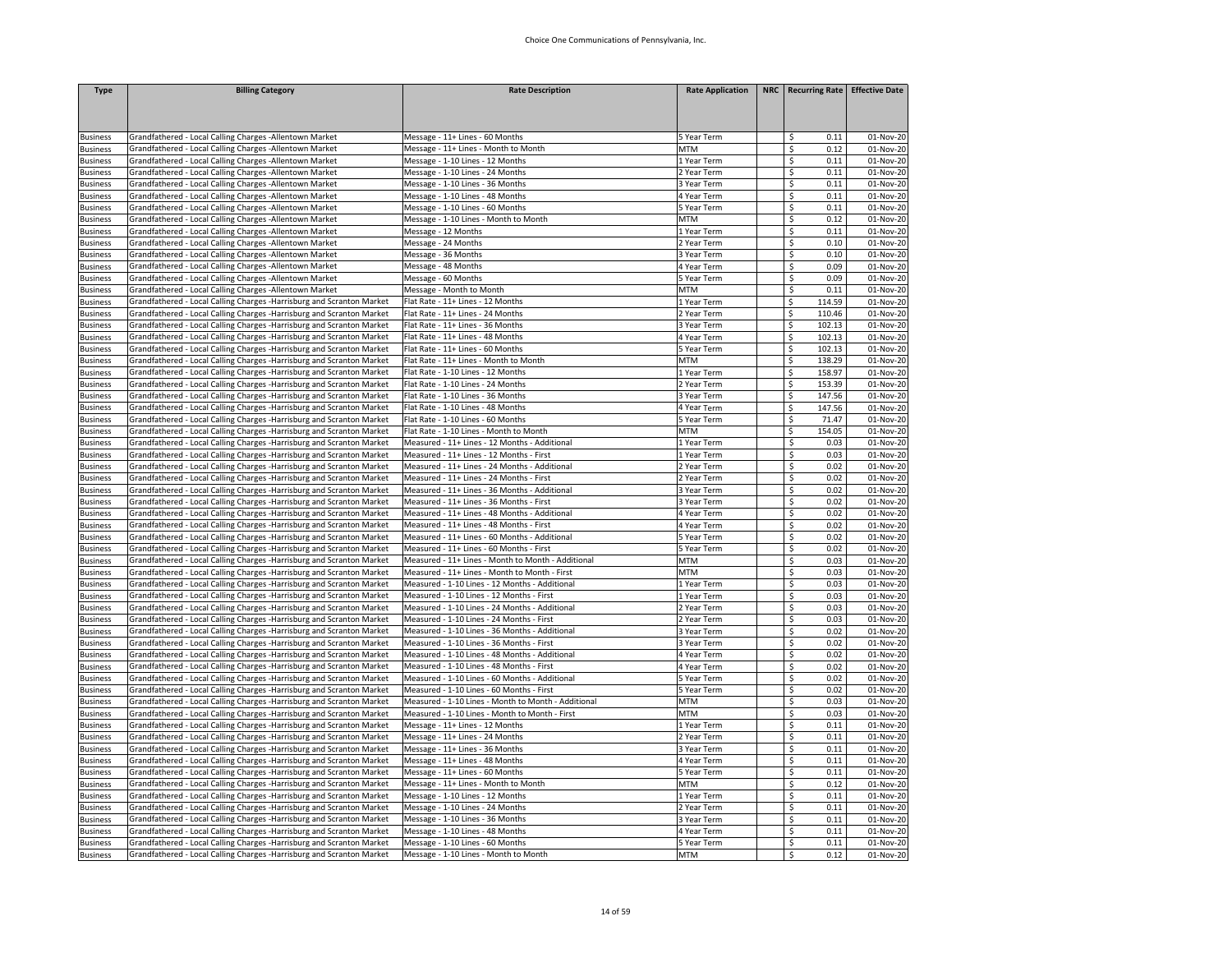| <b>Type</b>     | <b>Billing Category</b>                                             | <b>Rate Description</b>                            | <b>Rate Application</b> |    | NRC   Recurring Rate   Effective Date |           |
|-----------------|---------------------------------------------------------------------|----------------------------------------------------|-------------------------|----|---------------------------------------|-----------|
|                 |                                                                     |                                                    |                         |    |                                       |           |
|                 |                                                                     |                                                    |                         |    |                                       |           |
|                 |                                                                     |                                                    |                         |    |                                       |           |
| <b>Business</b> | Grandfathered - Network Switched Services - Allentown Market        | <b>Connection Charge</b>                           | Per Service Order       | 75 | $\sim$<br>Ŝ.                          | 01-Apr-13 |
| <b>Business</b> | Grandfathered - Network Switched Services - Allentown Market        | Each Base Service Line - 11+ Lines 12 Months       | 1 Year Term             |    | \$<br>44.77                           | 01-Nov-20 |
| <b>Business</b> | Grandfathered - Network Switched Services - Allentown Market        | Each Base Service Line - 11+ Lines 24 Months       | 2 Year Term             |    | \$<br>42.75                           | 01-Nov-20 |
| <b>Business</b> | Grandfathered - Network Switched Services - Allentown Market        | Each Base Service Line - 11+ Lines 36 Months       | 3 Year Term             |    | \$<br>40.60                           | 01-Nov-20 |
| <b>Business</b> | Grandfathered - Network Switched Services - Allentown Market        | Each Base Service Line - 11+ Lines 48 Months       | 4 Year Term             |    | 40.60<br>\$                           | 01-Nov-20 |
| <b>Business</b> | Grandfathered - Network Switched Services - Allentown Market        | Each Base Service Line - 11+ Lines 60 Months       | 5 Year Term             |    | \$<br>40.60                           | 01-Nov-20 |
| <b>Business</b> | Grandfathered - Network Switched Services - Allentown Market        | Each Base Service Line - 11+ Lines Month-to-Month  | MTM                     |    | \$<br>66.82                           | 01-Nov-20 |
| <b>Business</b> | Grandfathered - Network Switched Services - Allentown Market        | Each Base Service Line - 1-10 Lines 12 Months      | 1 Year Term             |    | 69.00<br>\$                           | 01-Nov-20 |
| <b>Business</b> | Grandfathered - Network Switched Services - Allentown Market        | Each Base Service Line - 1-10 Lines 24 Months      | 2 Year Term             |    | \$<br>66.27                           | 01-Nov-20 |
| <b>Business</b> | Grandfathered - Network Switched Services - Allentown Market        | Each Base Service Line - 1-10 Lines 36 Months      | 3 Year Term             |    | \$<br>67.94                           | 01-Nov-20 |
| <b>Business</b> | Grandfathered - Network Switched Services - Allentown Market        | Each Base Service Line - 1-10 Lines 48 Months      | 4 Year Term             |    | \$<br>67.94                           | 01-Nov-20 |
| <b>Business</b> | Grandfathered - Network Switched Services - Allentown Market        | Each Base Service Line - 1-10 Lines 60 Months      | 5 Year Term             |    | \$<br>67.94                           | 01-Nov-20 |
| <b>Business</b> | Grandfathered - Network Switched Services - Allentown Market        | Each Base Service Line - 1-10 Lines Month-to-Month | MTM                     |    | Ś<br>93.52                            | 01-Nov-20 |
| <b>Business</b> | Grandfathered - Network Switched Services - Allentown Market        | Each Base Service Line - 12 Months                 | 1 Year Term             |    | \$<br>62.51                           | 01-Nov-20 |
| <b>Business</b> | Grandfathered - Network Switched Services - Allentown Market        | Each Base Service Line - 24 Months                 | 2 Year Term             |    | \$<br>60.52                           | 01-Nov-20 |
| <b>Business</b> | Grandfathered - Network Switched Services - Allentown Market        | Each Base Service Line - 36 Months                 | 3 Year Term             |    | \$<br>58.56                           | 01-Nov-20 |
| <b>Business</b> | Grandfathered - Network Switched Services - Allentown Market        | Each Base Service Line - 48 Months                 | 4 Year Term             |    | \$<br>56.58                           | 01-Nov-20 |
| <b>Business</b> | Grandfathered - Network Switched Services - Allentown Market        | Each Base Service Line - 60 Months                 | 5 Year Term             |    | \$<br>54.58                           | 01-Nov-20 |
| <b>Business</b> | Grandfathered - Network Switched Services - Allentown Market        | Each Base Service Line - Month-to-Month            | MTM                     |    | 64.03<br>\$                           | 01-Nov-20 |
| <b>Business</b> | Grandfathered - Network Switched Services - Harrisburg and Scranton | <b>Connection Charge</b>                           | Per Service Order       | 75 | \$                                    | 01-Apr-13 |
| <b>Business</b> | Grandfathered - Network Switched Services - Harrisburg and Scranton | Each Base Service Line - 11+ Lines 12 Months       | 1 Year Term             |    | \$<br>44.77                           | 01-Nov-20 |
| <b>Business</b> | Grandfathered - Network Switched Services - Harrisburg and Scranton | Each Base Service Line - 11+ Lines 24 Months       | 2 Year Term             |    | 42.75<br>\$                           | 01-Nov-20 |
| <b>Business</b> | Grandfathered - Network Switched Services - Harrisburg and Scranton | Each Base Service Line - 11+ Lines 36 Months       | 3 Year Term             |    | 40.60<br>\$                           | 01-Nov-20 |
| <b>Business</b> | Grandfathered - Network Switched Services - Harrisburg and Scranton | Each Base Service Line - 11+ Lines 48 Months       | 4 Year Term             |    | Ś<br>40.60                            | 01-Nov-20 |
| <b>Business</b> | Grandfathered - Network Switched Services - Harrisburg and Scranton | Each Base Service Line - 11+ Lines 60 Months       | 5 Year Term             |    | \$<br>40.60                           | 01-Nov-20 |
| <b>Business</b> | Grandfathered - Network Switched Services - Harrisburg and Scranton | Each Base Service Line - 11+ Lines Month-to-Month  | MTM                     |    | \$<br>66.82                           | 01-Nov-20 |
| <b>Business</b> | Grandfathered - Network Switched Services - Harrisburg and Scranton | Each Base Service Line - 1-10 Lines 12 Months      | 1 Year Term             |    | 64.79<br>\$                           | 01-Nov-20 |
| <b>Business</b> | Grandfathered - Network Switched Services - Harrisburg and Scranton | Each Base Service Line - 1-10 Lines 24 Months      | 2 Year Term             |    | \$<br>66.27                           | 01-Nov-20 |
| <b>Business</b> | Grandfathered - Network Switched Services - Harrisburg and Scranton | Each Base Service Line - 1-10 Lines 36 Months      | 3 Year Term             |    | \$<br>63.75                           | 01-Nov-20 |
| <b>Business</b> | Grandfathered - Network Switched Services - Harrisburg and Scranton | Each Base Service Line - 1-10 Lines 48 Months      | 4 Year Term             |    | \$<br>63.75                           | 01-Nov-20 |
| <b>Business</b> | Grandfathered - Network Switched Services - Harrisburg and Scranton | Each Base Service Line - 1-10 Lines 60 Months      | 5 Year Term             |    | \$<br>63.75                           | 01-Nov-20 |
| Business        | Grandfathered - Network Switched Services - Harrisburg and Scranton | Each Base Service Line - 1-10 Lines Month-to-Month | MTM                     |    | \$<br>93.52                           | 01-Nov-20 |
| <b>Business</b> | Grandfathered - Network Switched Services - Harrisburg and Scranton | Each Base Service Line - 12 Months                 | 1 Year Term             |    | \$<br>62.51                           | 01-Nov-20 |
| <b>Business</b> | Grandfathered - Network Switched Services - Harrisburg and Scranton | Each Base Service Line - 24 Months                 | 2 Year Term             |    | 60.52<br>\$                           | 01-Nov-20 |
| <b>Business</b> | Grandfathered - Network Switched Services - Harrisburg and Scranton | Each Base Service Line - 36 Months                 | 3 Year Term             |    | Ś<br>58.56                            | 01-Nov-20 |
| <b>Business</b> | Grandfathered - Network Switched Services - Harrisburg and Scranton | Each Base Service Line - 48 Months                 | 4 Year Term             |    | \$<br>56.58                           | 01-Nov-20 |
| <b>Business</b> | Grandfathered - Network Switched Services - Harrisburg and Scranton | Each Base Service Line - 60 Months                 | 5 Year Term             |    | 54.58<br>\$                           | 01-Nov-20 |
| <b>Business</b> | Grandfathered - Network Switched Services - Harrisburg and Scranton | Each Base Service Line - Month-to-Month            | <b>MTM</b>              |    | \$<br>64.03                           | 01-Nov-20 |
| <b>Business</b> | Grandfathered - Network Switched Services - Pittsburgh Market       | Connection Charge                                  | Per Service Order       | 75 | \$<br>$\sim$                          | 01-Apr-13 |
| <b>Business</b> | Grandfathered - Network Switched Services - Pittsburgh Market       | Each Base Service Line - 11+ Lines 12 Months       | 1 Year Term             |    | 53.11<br>Ś                            | 01-Nov-20 |
| <b>Business</b> | Grandfathered - Network Switched Services - Pittsburgh Market       | Each Base Service Line - 11+ Lines 24 Months       | 2 Year Term             |    | 51.07<br>\$                           | 01-Nov-20 |
| <b>Business</b> | Grandfathered - Network Switched Services - Pittsburgh Market       | Each Base Service Line - 11+ Lines 36 Months       | 3 Year Term             |    | \$<br>48.95                           | 01-Nov-20 |
| <b>Business</b> | Grandfathered - Network Switched Services - Pittsburgh Market       | Each Base Service Line - 11+ Lines 48 Months       | 4 Year Term             |    | \$<br>48.95                           | 01-Nov-20 |
| <b>Business</b> | Grandfathered - Network Switched Services - Pittsburgh Market       | Each Base Service Line - 11+ Lines 60 Months       | 5 Year Term             |    | 48.95<br>Ś                            | 01-Nov-20 |
| <b>Business</b> | Grandfathered - Network Switched Services - Pittsburgh Market       | Each Base Service Line - 11+ Lines Month-to-Month  | MTM                     |    | 55.53<br>\$                           | 01-Nov-20 |
| <b>Business</b> | Grandfathered - Network Switched Services - Pittsburgh Market       | Each Base Service Line - 1-10 Lines 12 Months      | Year Term               |    | \$<br>58.57                           | 01-Nov-20 |
| <b>Business</b> | Grandfathered - Network Switched Services - Pittsburgh Market       | Each Base Service Line - 1-10 Lines 24 Months      | 2 Year Term             |    | \$<br>56.25                           | 01-Nov-20 |
| <b>Business</b> | Grandfathered - Network Switched Services - Pittsburgh Market       | Each Base Service Line - 1-10 Lines 36 Months      | 3 Year Term             |    | \$<br>53.95                           | 01-Nov-20 |
| <b>Business</b> | Grandfathered - Network Switched Services - Pittsburgh Market       | Each Base Service Line - 1-10 Lines 48 Months      | 4 Year Term             |    | \$<br>53.95                           | 01-Nov-20 |
| <b>Business</b> | Grandfathered - Network Switched Services - Pittsburgh Market       | Each Base Service Line - 1-10 Lines 60 Months      | 5 Year Term             |    | \$<br>53.95                           | 01-Nov-20 |
| <b>Business</b> | Grandfathered - Network Switched Services - Pittsburgh Market       | Each Base Service Line - 1-10 Lines Month-to-Month | <b>MTM</b>              |    | \$<br>56.88                           | 01-Nov-20 |
| <b>Business</b> | Grandfathered - Network Switched Services - Pittsburgh Market       | Each Base Service Line - 12 Months                 | 1 Year Term             |    | \$<br>65.66                           | 01-Nov-20 |
| <b>Business</b> | Grandfathered - Network Switched Services - Pittsburgh Market       | Each Base Service Line - 24 Months                 | 2 Year Term             |    | Ś<br>63.56                            | 01-Nov-20 |
| <b>Business</b> | Grandfathered - Network Switched Services - Pittsburgh Market       | Each Base Service Line - 36 Months                 | 3 Year Term             |    | \$<br>61.44                           | 01-Nov-20 |
| <b>Business</b> | Grandfathered - Network Switched Services - Pittsburgh Market       | Each Base Service Line - 48 Months                 | 4 Year Term             |    | \$<br>59.43                           | 01-Nov-20 |
| <b>Business</b> | Grandfathered - Network Switched Services - Pittsburgh Market       | Each Base Service Line - 60 Months                 | 5 Year Term             |    | 57.30<br>\$                           | 01-Nov-20 |
| Business        | Grandfathered - Network Switched Services - Pittsburgh Market       | Each Base Service Line - Month-to-Month            | MTM                     |    | \$<br>64.03                           | 01-Nov-20 |
| <b>Business</b> | Grandfathered - Three Product Bundle - Integrated Digital Network   | 12 Month Term Local Calling - Monthly Charge       | 1 Year Term             |    | 1,375.69<br>\$                        | 01-Nov-20 |
| <b>Business</b> | Grandfathered - Three Product Bundle - Integrated Digital Network   | 12 Month Term Local Calling - per call             | 1 Year Term             |    | \$<br>0.08                            | 01-Nov-20 |
| <b>Business</b> | Grandfathered - Three Product Bundle - Integrated Digital Network   | 12 Month Term Local Calling - per min              | 1 Year Term             |    | \$<br>0.02                            | 01-Nov-20 |
| <b>Business</b> | Grandfathered - Three Product Bundle - Integrated Digital Network   | 24 Month Term Local Calling - Monthly Charge       | 2 Year Term             |    | Ŝ.<br>1,292.27                        | 01-Nov-20 |
| <b>Business</b> | Grandfathered - Three Product Bundle - Integrated Digital Network   | 24 Month Term Local Calling - per call             | 2 Year Term             |    | 0.08                                  | 01-Nov-20 |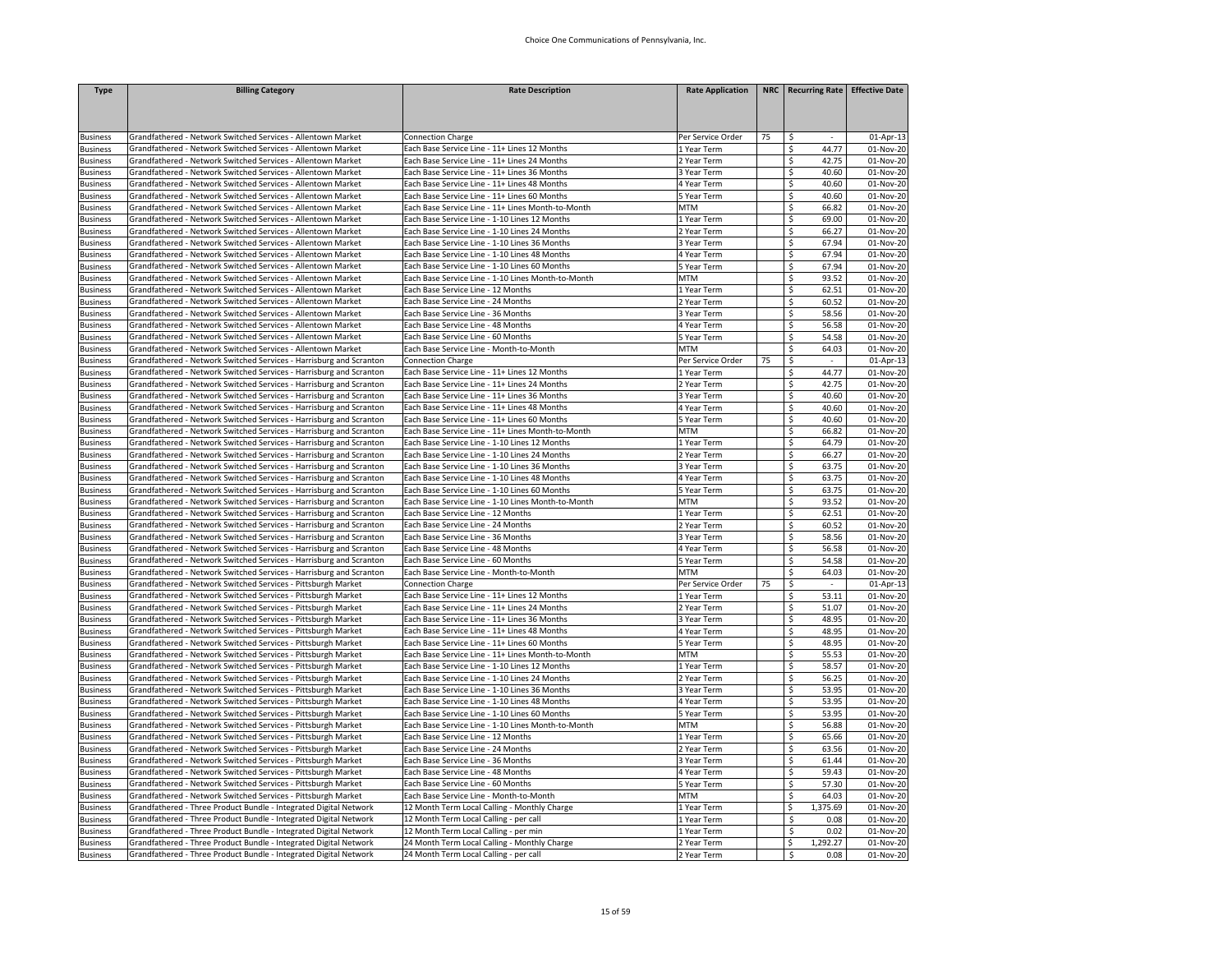| <b>Type</b>                        | <b>Billing Category</b>                                                                                                                                                                                                               | <b>Rate Description</b>                                                                     | <b>Rate Application</b>    | NRC   Recurring Rate   Effective Date |                        |
|------------------------------------|---------------------------------------------------------------------------------------------------------------------------------------------------------------------------------------------------------------------------------------|---------------------------------------------------------------------------------------------|----------------------------|---------------------------------------|------------------------|
|                                    |                                                                                                                                                                                                                                       |                                                                                             |                            |                                       |                        |
|                                    |                                                                                                                                                                                                                                       |                                                                                             |                            |                                       |                        |
| <b>Business</b>                    | Grandfathered - Three Product Bundle - Integrated Digital Network                                                                                                                                                                     | 24 Month Term Local Calling - per min                                                       | 2 Year Term                | \$<br>0.02                            | 01-Nov-20              |
| <b>Business</b>                    | Grandfathered - Three Product Bundle - Integrated Digital Network                                                                                                                                                                     | 36 Month Term Local Calling - Monthly Charge                                                | 3 Year Term                | \$<br>1,208.90                        | 01-Nov-20              |
| <b>Business</b>                    | Grandfathered - Three Product Bundle - Integrated Digital Network                                                                                                                                                                     | 36 Month Term Local Calling - per call                                                      | 3 Year Term                | \$<br>0.07                            | 01-Nov-20              |
| <b>Business</b>                    | Grandfathered - Three Product Bundle - Integrated Digital Network                                                                                                                                                                     | 36 Month Term Local Calling - per min                                                       | 3 Year Term                | \$<br>0.02                            | 01-Nov-20              |
| <b>Business</b>                    | Grandfathered - Three Product Bundle - Integrated Digital Network                                                                                                                                                                     | 48 Month Term Local Calling - Monthly Charge                                                | 4 Year Term                | \$<br>1,208.90                        | 01-Nov-20              |
| <b>Business</b>                    | Grandfathered - Three Product Bundle - Integrated Digital Network                                                                                                                                                                     | 48 Month Term Local Calling - per call                                                      | 4 Year Term                | \$<br>0.07                            | 01-Nov-20              |
| <b>Business</b>                    | Grandfathered - Three Product Bundle - Integrated Digital Network                                                                                                                                                                     | 48 Month Term Local Calling - per min                                                       | 4 Year Term                | \$<br>0.02                            | 01-Nov-20              |
| <b>Business</b>                    | Grandfathered - Three Product Bundle - Integrated Digital Network                                                                                                                                                                     | 60 Month Term Local Calling - Monthly Charge                                                | 5 Year Term                | \$<br>1,208.90                        | 01-Nov-20              |
| <b>Business</b>                    | Grandfathered - Three Product Bundle - Integrated Digital Network                                                                                                                                                                     | 60 Month Term Local Calling - per call                                                      | 5 Year Term                | \$<br>0.07                            | 01-Nov-20              |
| <b>Business</b>                    | Grandfathered - Three Product Bundle - Integrated Digital Network                                                                                                                                                                     | 60 Month Term Local Calling - per min                                                       | 5 Year Term                | \$<br>0.02                            | 01-Nov-20              |
| <b>Business</b>                    | Grandfathered - Three Product Bundle - Integrated Digital Network                                                                                                                                                                     | Month to Month Term Local Calling - Monthly Charge                                          | <b>MTM</b>                 | \$<br>1,799.95                        | 01-Nov-20              |
| <b>Business</b>                    | Grandfathered - Three Product Bundle - Integrated Digital Network                                                                                                                                                                     | Month to Month Term Local Calling - per call                                                | MTM                        | \$<br>0.08                            | 01-Nov-20              |
| <b>Business</b>                    | Grandfathered - Three Product Bundle - Integrated Digital Network                                                                                                                                                                     | Month to Month Term Local Calling - per min                                                 | <b>MTM</b>                 | \$<br>0.02                            | 01-Nov-20              |
| <b>Business</b>                    | Grandfathered - Three Product Bundle - Integrated Digital Network                                                                                                                                                                     | 12 Month Term Local Calling - Monthly Charge                                                | 1 Year Term                | \$<br>1,375.69                        | 01-Nov-20              |
| <b>Business</b>                    | Grandfathered - Three Product Bundle - Integrated Digital Network                                                                                                                                                                     | 12 Month Term Local Calling - per call                                                      | 1 Year Term                | 0.08<br>\$                            | 01-Nov-20              |
| <b>Business</b>                    | Grandfathered - Three Product Bundle - Integrated Digital Network                                                                                                                                                                     | 12 Month Term Local Calling - per min                                                       | 1 Year Term                | \$<br>0.02                            | 01-Nov-20              |
| <b>Business</b>                    | Grandfathered - Three Product Bundle - Integrated Digital Network                                                                                                                                                                     | 24 Month Term Local Calling - Monthly Charge                                                | 2 Year Term                | \$<br>1,292.27                        | 01-Nov-20              |
| <b>Business</b>                    | Grandfathered - Three Product Bundle - Integrated Digital Network                                                                                                                                                                     | 24 Month Term Local Calling - per call                                                      | 2 Year Term                | \$<br>0.08                            | 01-Nov-20              |
| <b>Business</b>                    | Grandfathered - Three Product Bundle - Integrated Digital Network                                                                                                                                                                     | 24 Month Term Local Calling - per min                                                       | 2 Year Term                | \$<br>0.02                            | 01-Nov-20              |
| <b>Business</b>                    | Grandfathered - Three Product Bundle - Integrated Digital Network                                                                                                                                                                     | 36 Month Term Local Calling - Monthly Charge                                                | 3 Year Term                | 1,208.90<br>\$                        | 01-Nov-20              |
| <b>Business</b>                    | Grandfathered - Three Product Bundle - Integrated Digital Network                                                                                                                                                                     | 36 Month Term Local Calling - per call                                                      | 3 Year Term                | \$<br>0.07                            | 01-Nov-20              |
| <b>Business</b>                    | Grandfathered - Three Product Bundle - Integrated Digital Network                                                                                                                                                                     | 36 Month Term Local Calling - per min                                                       | 3 Year Term                | $\zeta$<br>0.02                       | 01-Nov-20              |
| <b>Business</b>                    | Grandfathered - Three Product Bundle - Integrated Digital Network                                                                                                                                                                     | 48 Month Term Local Calling - Monthly Charge                                                | 4 Year Term                | \$<br>1,208.90                        | 01-Nov-20              |
| <b>Business</b>                    | Grandfathered - Three Product Bundle - Integrated Digital Network                                                                                                                                                                     | 48 Month Term Local Calling - per call                                                      | 4 Year Term                | \$<br>0.07                            | 01-Nov-20              |
| <b>Business</b>                    | Grandfathered - Three Product Bundle - Integrated Digital Network                                                                                                                                                                     | 48 Month Term Local Calling - per min                                                       | 4 Year Term                | \$<br>0.02                            | 01-Nov-20              |
| <b>Business</b>                    | Grandfathered - Three Product Bundle - Integrated Digital Network                                                                                                                                                                     | 60 Month Term Local Calling - Monthly Charge                                                | 5 Year Term                | \$<br>1,208.90                        | 01-Nov-20              |
| <b>Business</b>                    | Grandfathered - Three Product Bundle - Integrated Digital Network                                                                                                                                                                     | 60 Month Term Local Calling - per call                                                      | 5 Year Term                | \$<br>0.07                            | 01-Nov-20              |
| <b>Business</b><br><b>Business</b> | Grandfathered - Three Product Bundle - Integrated Digital Network<br>Grandfathered - Three Product Bundle - Integrated Digital Network                                                                                                | 60 Month Term Local Calling - per min<br>Month to Month Term Local Calling - Monthly Charge | 5 Year Term<br><b>MTM</b>  | \$<br>0.02<br>\$<br>1,799.95          | 01-Nov-20<br>01-Nov-20 |
| <b>Business</b>                    | Grandfathered - Three Product Bundle - Integrated Digital Network                                                                                                                                                                     | Month to Month Term Local Calling - per call                                                | MTM                        | 0.08<br>\$                            | 01-Nov-20              |
| <b>Business</b>                    | Grandfathered - Three Product Bundle - Integrated Digital Network                                                                                                                                                                     | Month to Month Term Local Calling - per min                                                 | <b>MTM</b>                 | \$<br>0.02                            | 01-Nov-20              |
| <b>Business</b>                    | Grandfathered - Three Product Bundle - Integrated Digital Network                                                                                                                                                                     | 12 Month Term Local Calling - Monthly Charge                                                | 1 Year Term                | \$<br>1,375.69                        | 01-Nov-20              |
| <b>Business</b>                    | Grandfathered - Three Product Bundle - Integrated Digital Network                                                                                                                                                                     | 12 Month Term Local Calling - per call                                                      | 1 Year Term                | \$<br>0.08                            | 01-Nov-20              |
| <b>Business</b>                    | Grandfathered - Three Product Bundle - Integrated Digital Network                                                                                                                                                                     | 12 Month Term Local Calling - per min                                                       | 1 Year Term                | \$<br>0.02                            | 01-Nov-20              |
| <b>Business</b>                    | Grandfathered - Three Product Bundle - Integrated Digital Network                                                                                                                                                                     | 24 Month Term Local Calling - Monthly Charge                                                | 2 Year Term                | \$<br>1,292.27                        | 01-Nov-20              |
| <b>Business</b>                    | Grandfathered - Three Product Bundle - Integrated Digital Network                                                                                                                                                                     | 24 Month Term Local Calling - per call                                                      | 2 Year Term                | \$<br>0.08                            | 01-Nov-20              |
| <b>Business</b>                    | Grandfathered - Three Product Bundle - Integrated Digital Network                                                                                                                                                                     | 24 Month Term Local Calling - per min                                                       | 2 Year Term                | \$<br>0.02                            | 01-Nov-20              |
| <b>Business</b>                    | Grandfathered - Three Product Bundle - Integrated Digital Network                                                                                                                                                                     | 36 Month Term Local Calling - Monthly Charge                                                | 3 Year Term                | \$<br>1,208.90                        | 01-Nov-20              |
| <b>Business</b>                    | Grandfathered - Three Product Bundle - Integrated Digital Network                                                                                                                                                                     | 36 Month Term Local Calling - per call                                                      | 3 Year Term                | \$<br>0.07                            | 01-Nov-20              |
| <b>Business</b>                    | Grandfathered - Three Product Bundle - Integrated Digital Network                                                                                                                                                                     | 36 Month Term Local Calling - per min                                                       | 3 Year Term                | \$<br>0.02                            | 01-Nov-20              |
| <b>Business</b>                    | Grandfathered - Three Product Bundle - Integrated Digital Network                                                                                                                                                                     | 48 Month Term Local Calling - Monthly Charge                                                | 4 Year Term                | 1,208.90<br>\$                        | 01-Nov-20              |
| <b>Business</b>                    | Grandfathered - Three Product Bundle - Integrated Digital Network                                                                                                                                                                     | 48 Month Term Local Calling - per call                                                      | 4 Year Term                | \$<br>0.07                            | 01-Nov-20              |
| <b>Business</b>                    | Grandfathered - Three Product Bundle - Integrated Digital Network                                                                                                                                                                     | 48 Month Term Local Calling - per min                                                       | 4 Year Term                | \$<br>0.02                            | 01-Nov-20              |
| <b>Business</b>                    | Grandfathered - Three Product Bundle - Integrated Digital Network                                                                                                                                                                     | 60 Month Term Local Calling - Monthly Charge                                                | 5 Year Term                | \$<br>1,208.90                        | 01-Nov-20              |
| <b>Business</b>                    | Grandfathered - Three Product Bundle - Integrated Digital Network                                                                                                                                                                     | 60 Month Term Local Calling - per call                                                      | 5 Year Term                | \$<br>0.07                            | 01-Nov-20              |
| <b>Business</b>                    | Grandfathered - Three Product Bundle - Integrated Digital Network                                                                                                                                                                     | 60 Month Term Local Calling - per min                                                       | 5 Year Term                | \$<br>0.02                            | 01-Nov-20              |
| <b>Business</b>                    | Grandfathered - Three Product Bundle - Integrated Digital Network                                                                                                                                                                     | Month to Month Term Local Calling - Monthly Charge                                          | <b>MTM</b>                 | \$<br>1,799.95                        | 01-Nov-20              |
| <b>Business</b>                    | Grandfathered - Three Product Bundle - Integrated Digital Network                                                                                                                                                                     | Month to Month Term Local Calling - per call                                                | <b>MTM</b>                 | \$<br>0.08                            | 01-Nov-20              |
| <b>Business</b>                    | Grandfathered - Three Product Bundle - Integrated Digital Network                                                                                                                                                                     | Month to Month Term Local Calling - per min                                                 | <b>MTM</b>                 | \$<br>0.02                            | 01-Nov-20              |
| <b>Business</b>                    | Grandfathered - Two Product Bundle - Integrated Digital Network Primary                                                                                                                                                               | 12 Month Term Local Calling - Monthly Charge                                                | 1 Year Term                | \$<br>1,709.16                        | 01-Nov-20              |
| <b>Business</b>                    | Grandfathered - Two Product Bundle - Integrated Digital Network Primary                                                                                                                                                               | 12 Month Term Local Calling - per call                                                      | 1 Year Term                | \$<br>0.10                            | 01-Nov-20              |
| <b>Business</b>                    | Grandfathered - Two Product Bundle - Integrated Digital Network Primary                                                                                                                                                               | 12 Month Term Local Calling - per min                                                       | 1 Year Term                | \$<br>0.02                            | 01-Nov-20              |
| <b>Business</b>                    | Grandfathered - Two Product Bundle - Integrated Digital Network Primary                                                                                                                                                               | 24 Month Term Local Calling - Monthly Charge                                                | 2 Year Term                | \$<br>1,625.80                        | 01-Nov-20              |
| <b>Business</b>                    | Grandfathered - Two Product Bundle - Integrated Digital Network Primary                                                                                                                                                               | 24 Month Term Local Calling - per call                                                      | 2 Year Term                | \$<br>0.10                            | 01-Nov-20              |
| <b>Business</b>                    | Grandfathered - Two Product Bundle - Integrated Digital Network Primary                                                                                                                                                               | 24 Month Term Local Calling - per min                                                       | 2 Year Term                | $\zeta$<br>0.02                       | 01-Nov-20              |
| <b>Business</b>                    | Grandfathered - Two Product Bundle - Integrated Digital Network Primary                                                                                                                                                               | 36 Month Term Local Calling - Monthly Charge                                                | 3 Year Term                | \$<br>1,542.42                        | 01-Nov-20              |
| <b>Business</b>                    | Grandfathered - Two Product Bundle - Integrated Digital Network Primary                                                                                                                                                               | 36 Month Term Local Calling - per call                                                      | 3 Year Term                | \$<br>0.09                            | 01-Nov-20              |
| <b>Business</b>                    | Grandfathered - Two Product Bundle - Integrated Digital Network Primary                                                                                                                                                               | 36 Month Term Local Calling - per min                                                       | 3 Year Term                | \$<br>0.02                            | 01-Nov-20              |
| <b>Business</b>                    | Grandfathered - Two Product Bundle - Integrated Digital Network Primary<br>Grandfathered - Two Product Bundle - Integrated Digital Network Primary                                                                                    | 48 Month Term Local Calling - Monthly Charge                                                | 4 Year Term                | \$<br>1,542.42<br>0.09                | 01-Nov-20              |
| <b>Business</b>                    |                                                                                                                                                                                                                                       | 48 Month Term Local Calling - per call                                                      | 4 Year Term                | \$<br>\$<br>0.02                      | 01-Nov-20<br>01-Nov-20 |
| <b>Business</b><br><b>Business</b> | Grandfathered - Two Product Bundle - Integrated Digital Network Primary 48 Month Term Local Calling - per min<br>Grandfathered - Two Product Bundle - Integrated Digital Network Primary 60 Month Term Local Calling - Monthly Charge |                                                                                             | 4 Year Term<br>5 Year Term | \$<br>1,542.42                        | 01-Nov-20              |
|                                    |                                                                                                                                                                                                                                       |                                                                                             |                            |                                       |                        |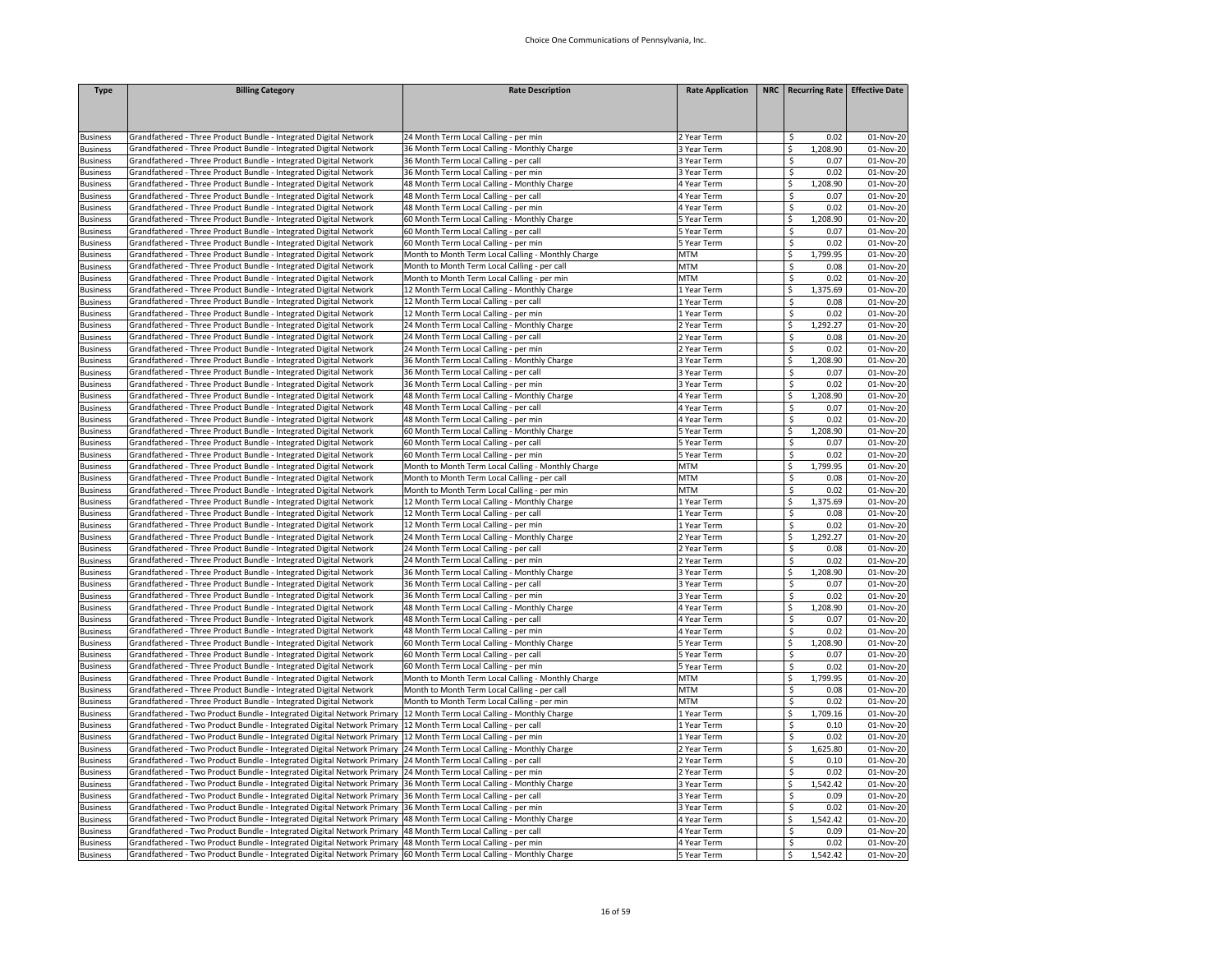| <b>Type</b>     | <b>Billing Category</b>                                                                                                      | <b>Rate Description</b>                              | <b>Rate Application</b> | NRC   Recurring Rate   Effective Date |                         |
|-----------------|------------------------------------------------------------------------------------------------------------------------------|------------------------------------------------------|-------------------------|---------------------------------------|-------------------------|
|                 |                                                                                                                              |                                                      |                         |                                       |                         |
|                 |                                                                                                                              |                                                      |                         |                                       |                         |
|                 |                                                                                                                              |                                                      |                         |                                       |                         |
| <b>Business</b> | Grandfathered - Two Product Bundle - Integrated Digital Network Primary 60 Month Term Local Calling - per call               |                                                      | 5 Year Term             | 0.09<br>Ŝ.                            | 01-Nov-20               |
| <b>Business</b> | Grandfathered - Two Product Bundle - Integrated Digital Network Primary 60 Month Term Local Calling - per min                |                                                      | 5 Year Term             | \$<br>0.02                            | 01-Nov-20               |
| <b>Business</b> | Grandfathered - Two Product Bundle - Integrated Digital Network Primary   Month to Month Term Local Calling - Monthly Charge |                                                      | <b>MTM</b>              | \$<br>2,236.27                        | 01-Nov-20               |
| <b>Business</b> | Grandfathered - Two Product Bundle - Integrated Digital Network Primary Month to Month Term Local Calling - per call         |                                                      | <b>MTM</b>              | \$<br>0.10                            | 01-Nov-20               |
| <b>Business</b> | Grandfathered - Two Product Bundle - Integrated Digital Network Primary Month to Month Term Local Calling - per min          |                                                      | <b>MTM</b>              | \$<br>0.02                            | 01-Nov-20               |
| <b>Business</b> | Grandfathered - Two Product Bundle - Integrated Digital Network Primary 12 Month Term Local Calling - Monthly Charge         |                                                      | 1 Year Term             | \$<br>1,709.16                        | 01-Nov-20               |
| <b>Business</b> | Grandfathered - Two Product Bundle - Integrated Digital Network Primary 12 Month Term Local Calling - per call               |                                                      | 1 Year Term             | \$<br>0.10                            | 01-Nov-20               |
| <b>Business</b> | Grandfathered - Two Product Bundle - Integrated Digital Network Primary 12 Month Term Local Calling - per min                |                                                      | Year Term               | \$<br>0.02                            | 01-Nov-20               |
| <b>Business</b> | Grandfathered - Two Product Bundle - Integrated Digital Network Primary                                                      | 24 Month Term Local Calling - Monthly Charge         | 2 Year Term             | \$<br>1,625.80                        | 01-Nov-20               |
| <b>Business</b> | Grandfathered - Two Product Bundle - Integrated Digital Network Primary                                                      | 24 Month Term Local Calling - per call               | Year Term               | \$<br>0.10                            | 01-Nov-20               |
| <b>Business</b> | Grandfathered - Two Product Bundle - Integrated Digital Network Primary 24 Month Term Local Calling - per min                |                                                      | 2 Year Term             | \$<br>0.02                            | 01-Nov-20               |
| <b>Business</b> | Grandfathered - Two Product Bundle - Integrated Digital Network Primary                                                      | 36 Month Term Local Calling - Monthly Charge         | 3 Year Term             | \$<br>1,542.42                        | 01-Nov-20               |
| <b>Business</b> | Grandfathered - Two Product Bundle - Integrated Digital Network Primary                                                      | 36 Month Term Local Calling - per call               | 3 Year Term             | \$<br>0.09                            | $\overline{01}$ -Nov-20 |
| <b>Business</b> | Grandfathered - Two Product Bundle - Integrated Digital Network Primary                                                      | 36 Month Term Local Calling - per min                | 3 Year Term             | \$<br>0.02                            | 01-Nov-20               |
| <b>Business</b> | Grandfathered - Two Product Bundle - Integrated Digital Network Primary  48 Month Term Local Calling - Monthly Charge        |                                                      | 4 Year Term             | \$<br>1,542.42                        | 01-Nov-20               |
| <b>Business</b> | Grandfathered - Two Product Bundle - Integrated Digital Network Primary 48 Month Term Local Calling - per call               |                                                      | 4 Year Term             | \$<br>0.09                            | 01-Nov-20               |
| <b>Business</b> | Grandfathered - Two Product Bundle - Integrated Digital Network Primary                                                      | 48 Month Term Local Calling - per min                | 4 Year Term             | $\overline{\mathsf{S}}$<br>0.02       | 01-Nov-20               |
| <b>Business</b> | Grandfathered - Two Product Bundle - Integrated Digital Network Primary                                                      | 60 Month Term Local Calling - Monthly Charge         | 5 Year Term             | \$<br>1,542.42                        | 01-Nov-20               |
| <b>Business</b> | Grandfathered - Two Product Bundle - Integrated Digital Network Primary                                                      | 60 Month Term Local Calling - per call               | 5 Year Term             | \$<br>0.09                            | 01-Nov-20               |
| <b>Business</b> | Grandfathered - Two Product Bundle - Integrated Digital Network Primary                                                      | 60 Month Term Local Calling - per min                | 5 Year Term             | \$<br>0.02                            | 01-Nov-20               |
| <b>Business</b> | Grandfathered - Two Product Bundle - Integrated Digital Network Primary                                                      | Month to Month Term Local Calling - Monthly Charge   | <b>MTM</b>              | \$<br>2,234.63                        | 01-Nov-20               |
| <b>Business</b> | Grandfathered - Two Product Bundle - Integrated Digital Network Primary Month to Month Term Local Calling - per call         |                                                      | <b>MTM</b>              | \$<br>0.10                            | 01-Nov-20               |
| <b>Business</b> | Grandfathered - Two Product Bundle - Integrated Digital Network Primary                                                      | Month to Month Term Local Calling - per min          | <b>MTM</b>              | \$<br>0.02                            | 01-Nov-20               |
| <b>Business</b> | Grandfathered - Two Product Bundle - Integrated Digital Network Primary 12 Month Term Local Calling - Monthly Charge         |                                                      | 1 Year Term             | \$<br>1,709.16                        | 01-Nov-20               |
| <b>Business</b> | Grandfathered - Two Product Bundle - Integrated Digital Network Primary                                                      | 12 Month Term Local Calling - per call               | LYear Term              | \$<br>0.10                            | 01-Nov-20               |
| <b>Business</b> | Grandfathered - Two Product Bundle - Integrated Digital Network Primary 12 Month Term Local Calling - per min                |                                                      | L Year Term             | \$<br>0.02                            | 01-Nov-20               |
| <b>Business</b> | Grandfathered - Two Product Bundle - Integrated Digital Network Primary 24 Month Term Local Calling - Monthly Charge         |                                                      | 2 Year Term             | \$<br>1,625.80                        | 01-Nov-20               |
| <b>Business</b> | Grandfathered - Two Product Bundle - Integrated Digital Network Primary                                                      | 24 Month Term Local Calling - per call               | Year Term               | \$<br>0.10                            | 01-Nov-20               |
| <b>Business</b> | Grandfathered - Two Product Bundle - Integrated Digital Network Primary                                                      | 24 Month Term Local Calling - per min                | Year Term               | \$<br>0.02                            | 01-Nov-20               |
| <b>Business</b> | Grandfathered - Two Product Bundle - Integrated Digital Network Primary 36 Month Term Local Calling - Monthly Charge         |                                                      | 3 Year Term             | \$<br>1,542.42                        | 01-Nov-20               |
| <b>Business</b> | Grandfathered - Two Product Bundle - Integrated Digital Network Primary                                                      | 36 Month Term Local Calling - per call               | 3 Year Term             | \$<br>0.09                            | 01-Nov-20               |
| <b>Business</b> | Grandfathered - Two Product Bundle - Integrated Digital Network Primary                                                      | 36 Month Term Local Calling - per min                | 3 Year Term             | \$<br>0.02                            | 01-Nov-20               |
| <b>Business</b> | Grandfathered - Two Product Bundle - Integrated Digital Network Primary                                                      | 48 Month Term Local Calling - Monthly Charge         | 4 Year Term             | \$<br>1,542.42                        | 01-Nov-20               |
| <b>Business</b> | Grandfathered - Two Product Bundle - Integrated Digital Network Primary                                                      | 48 Month Term Local Calling - per call               | 4 Year Term             | \$<br>0.09                            | 01-Nov-20               |
| <b>Business</b> | Grandfathered - Two Product Bundle - Integrated Digital Network Primary                                                      | 48 Month Term Local Calling - per min                | 4 Year Term             | \$<br>0.02                            | 01-Nov-20               |
| <b>Business</b> | Grandfathered - Two Product Bundle - Integrated Digital Network Primary                                                      | 60 Month Term Local Calling - Monthly Charge         | S Year Term             | \$<br>1,542.42                        | 01-Nov-20               |
| <b>Business</b> | Grandfathered - Two Product Bundle - Integrated Digital Network Primary 60 Month Term Local Calling - per call               |                                                      | 5 Year Term             | \$<br>0.09                            | 01-Nov-20               |
| <b>Business</b> | Grandfathered - Two Product Bundle - Integrated Digital Network Primary                                                      | 60 Month Term Local Calling - per min                | 5 Year Term             | \$<br>0.02                            | 01-Nov-20               |
| <b>Business</b> | Grandfathered - Two Product Bundle - Integrated Digital Network Primary                                                      | Month to Month Term Local Calling - Monthly Charge   | <b>MTM</b>              | \$<br>2,236.27                        | 01-Nov-20               |
| <b>Business</b> | Grandfathered - Two Product Bundle - Integrated Digital Network Primary                                                      | Month to Month Term Local Calling - per call         | <b>MTM</b>              | \$<br>0.10                            | 01-Nov-20               |
| <b>Business</b> | Grandfathered - Two Product Bundle - Integrated Digital Network Primary                                                      | Month to Month Term Local Calling - per min          | <b>MTM</b>              | \$<br>0.02                            | 01-Nov-20               |
| <b>Business</b> | Grandfathered CHOICE PATH Data T-1 - Allentown Market                                                                        | 12 Month Term - 1.0M Data On Integrated T-1          | 1 Year Term             | \$<br>1,453.07                        | 01-Feb-20               |
| <b>Business</b> | Grandfathered CHOICE PATH Data T-1 - Allentown Market                                                                        | 12 Month Term - 1.0M Data Only T-1                   | Year Term               | \$<br>1,548.36                        | 01-Feb-20               |
| <b>Business</b> | Grandfathered CHOICE PATH Data T-1 - Allentown Market                                                                        | 12 Month Term - 1.0M Data Only T-1 w/ Voice and Data | Year Term               | \$<br>1,453.07                        | 01-Feb-20               |
| <b>Business</b> | Grandfathered CHOICE PATH Data T-1 - Allentown Market                                                                        | 12 Month Term - 1.2M Data On Integrated T-1          | Year Term               | \$<br>1,607.90                        | 01-Feb-20               |
| <b>Business</b> | Grandfathered CHOICE PATH Data T-1 - Allentown Market                                                                        | 12 Month Term - 1.2M Data Only T-1                   | Year Term               | \$<br>1,703.17                        | 01-Feb-20               |
| <b>Business</b> | Grandfathered CHOICE PATH Data T-1 - Allentown Market                                                                        | 12 Month Term - 1.2M Data Only T-1 w/ Voice and Data | 1 Year Term             | \$<br>1,607.90                        | 01-Feb-20               |
| <b>Business</b> | Grandfathered CHOICE PATH Data T-1 - Allentown Market                                                                        | 12 Month Term - 1.5M Data Only T-1                   | 1 Year Term             | 1,846.09<br>\$                        | 01-Feb-20               |
| <b>Business</b> | Grandfathered CHOICE PATH Data T-1 - Allentown Market                                                                        | 12 Month Term - 1.5M Data Only T-1 w/ Voice and Data | 1 Year Term             | 1,750.81<br>\$                        | 01-Feb-20               |
| <b>Business</b> | Grandfathered CHOICE PATH Data T-1 - Allentown Market                                                                        | 12 Month Term - 128K Data On Integrated T-1          | Year Term               | \$<br>381.13                          | 01-Feb-20               |
| <b>Business</b> | Grandfathered CHOICE PATH Data T-1 - Allentown Market                                                                        | 12 Month Term - 128K Data Only T-1                   | 1 Year Term             | \$<br>797.98                          | 01-Feb-20               |
| <b>Business</b> | Grandfathered CHOICE PATH Data T-1 - Allentown Market                                                                        | 12 Month Term - 128K Data Only T-1 w/ Voice and Data | L Year Term             | \$<br>750.35                          | 01-Feb-20               |
| <b>Business</b> | Grandfathered CHOICE PATH Data T-1 - Allentown Market                                                                        | 12 Month Term - 256K Data On Integrated T-1          | LYear Term              | \$<br>595.51                          | 01-Feb-20               |
| <b>Business</b> | Grandfathered CHOICE PATH Data T-1 - Allentown Market                                                                        | 12 Month Term - 256K Data Only T-1                   | Year Term               | \$<br>952.82                          | 01-Feb-20               |
| <b>Business</b> | Grandfathered CHOICE PATH Data T-1 - Allentown Market                                                                        | 12 Month Term - 256K Data Only T-1 w/ Voice and Data | Year Term               | \$<br>893.28                          | 01-Feb-20               |
| <b>Business</b> | Grandfathered CHOICE PATH Data T-1 - Allentown Market                                                                        | 12 Month Term - 384K Data On Integrated T-1          | 1 Year Term             | \$<br>797.98                          | 01-Feb-20               |
| <b>Business</b> | Grandfathered CHOICE PATH Data T-1 - Allentown Market                                                                        | 12 Month Term - 384K Data Only T-1                   | Year Term               | \$<br>1,071.96                        | $01$ -Feb-20            |
| <b>Business</b> | Grandfathered CHOICE PATH Data T-1 - Allentown Market                                                                        | 12 Month Term - 384K Data Only T-1 w/ Voice and Data | LYear Term              | \$<br>1,012.37                        | 01-Feb-20               |
| <b>Business</b> | Grandfathered CHOICE PATH Data T-1 - Allentown Market                                                                        | 12 Month Term - 512K Data On Integrated T-1          | Year Term               | \$<br>988.57                          | 01-Feb-20               |
| <b>Business</b> | Grandfathered CHOICE PATH Data T-1 - Allentown Market                                                                        | 12 Month Term - 512K Data Only T-1                   | 1 Year Term             | \$<br>1,191.05                        | 01-Feb-20               |
| <b>Business</b> | Grandfathered CHOICE PATH Data T-1 - Allentown Market                                                                        | 12 Month Term - 512K Data Only T-1 w/ Voice and Data | l Year Term             | \$<br>1,119.56                        | 01-Feb-20               |
| <b>Business</b> | Grandfathered CHOICE PATH Data T-1 - Allentown Market                                                                        | 12 Month Term - 640K Data On Integrated T-1          | 1 Year Term             | \$<br>1,143.38                        | 01-Feb-20               |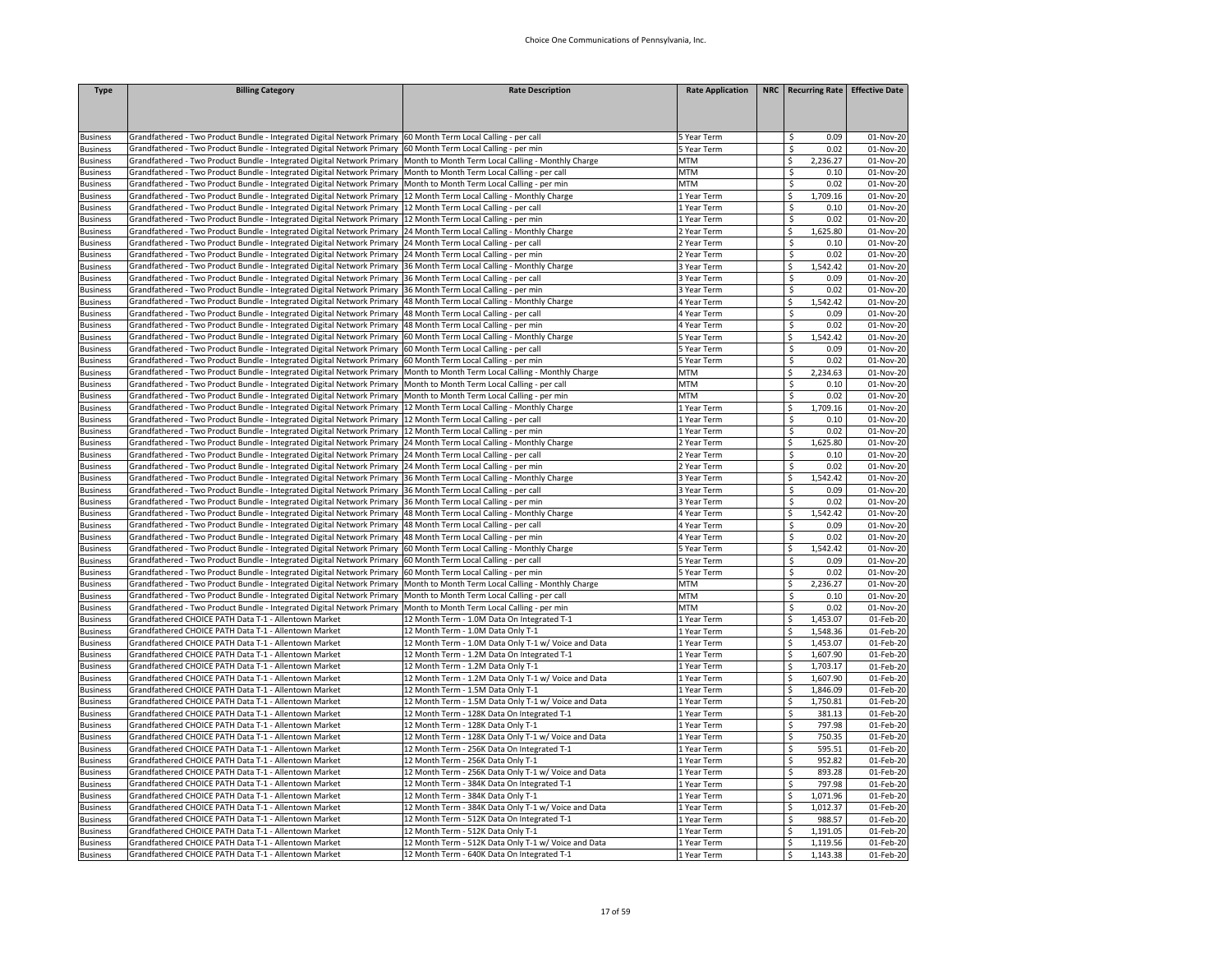| <b>Type</b>                        | <b>Billing Category</b>                                                                                        | <b>Rate Description</b>                                                           | <b>Rate Application</b>    | NRC   Recurring Rate   Effective Date |                        |
|------------------------------------|----------------------------------------------------------------------------------------------------------------|-----------------------------------------------------------------------------------|----------------------------|---------------------------------------|------------------------|
|                                    |                                                                                                                |                                                                                   |                            |                                       |                        |
|                                    |                                                                                                                |                                                                                   |                            |                                       |                        |
| <b>Business</b>                    | Grandfathered CHOICE PATH Data T-1 - Allentown Market                                                          | 12 Month Term - 640K Data Only T-1                                                | 1 Year Term                | 1,286.30<br>\$                        | 01-Feb-20              |
| <b>Business</b>                    | Grandfathered CHOICE PATH Data T-1 - Allentown Market                                                          | 12 Month Term - 640K Data Only T-1 w/ Voice and Data                              | 1 Year Term                | \$<br>1,214.86                        | 01-Feb-20              |
| <b>Business</b>                    | Grandfathered CHOICE PATH Data T-1 - Allentown Market                                                          | 12 Month Term - 768K Data On Integrated T-1                                       | 1 Year Term                | \$<br>1,298.21                        | 01-Feb-20              |
| <b>Business</b>                    | Grandfathered CHOICE PATH Data T-1 - Allentown Market                                                          | 12 Month Term - 768K Data Only T-1                                                | 1 Year Term                | \$<br>1,381.60                        | 01-Feb-20              |
| <b>Business</b>                    | Grandfathered CHOICE PATH Data T-1 - Allentown Market                                                          | 12 Month Term - 768K Data Only T-1 w/ Voice and Data                              | 1 Year Term                | \$<br>1,298.21                        | 01-Feb-20              |
| <b>Business</b>                    | Grandfathered CHOICE PATH Data T-1 - Allentown Market                                                          | 36 Month Term - 1.0M Data On Integrated T-1                                       | 3 Year Term                | \$<br>1,381.60                        | 01-Feb-20              |
| <b>Business</b>                    | Grandfathered CHOICE PATH Data T-1 - Allentown Market                                                          | 36 Month Term - 1.0M Data Only T-1                                                | 3 Year Term                | $\overline{\xi}$<br>1,453.07          | 01-Feb-20              |
| <b>Business</b>                    | Grandfathered CHOICE PATH Data T-1 - Allentown Market                                                          | 36 Month Term - 1.0M Data Only T-1 w/ Voice and Data                              | 3 Year Term                | \$<br>1,381.60                        | 01-Feb-20              |
| <b>Business</b>                    | Grandfathered CHOICE PATH Data T-1 - Allentown Market                                                          | 36 Month Term - 1.2M Data On Integrated T-1                                       | 3 Year Term                | \$<br>1,524.52                        | 01-Feb-20              |
| <b>Business</b>                    | Grandfathered CHOICE PATH Data T-1 - Allentown Market                                                          | 36 Month Term - 1.2M Data Only T-1                                                | 3 Year Term                | \$<br>1,607.90                        | 01-Feb-20              |
| <b>Business</b>                    | Grandfathered CHOICE PATH Data T-1 - Allentown Market                                                          | 36 Month Term - 1.2M Data Only T-1 w/ Voice and Data                              | 3 Year Term                | \$<br>1,524.52                        | 01-Feb-20              |
| <b>Business</b>                    | Grandfathered CHOICE PATH Data T-1 - Allentown Market                                                          | 36 Month Term - 1.5M Data Only T-1                                                | 3 Year Term                | \$<br>1,750.81                        | 01-Feb-20              |
| <b>Business</b>                    | Grandfathered CHOICE PATH Data T-1 - Allentown Market                                                          | 36 Month Term - 1.5M Data Only T-1 w/ Voice and Data                              | 3 Year Term                | 1,655.54<br>\$                        | 01-Feb-20              |
| <b>Business</b>                    | Grandfathered CHOICE PATH Data T-1 - Allentown Market<br>Grandfathered CHOICE PATH Data T-1 - Allentown Market | 36 Month Term - 128K Data On Integrated T-1<br>36 Month Term - 128K Data Only T-1 | 3 Year Term                | \$<br>345.40<br>750.35                | 01-Feb-20              |
| <b>Business</b>                    | Grandfathered CHOICE PATH Data T-1 - Allentown Market                                                          | 36 Month Term - 128K Data Only T-1 w/ Voice and Data                              | 3 Year Term                | \$                                    | 01-Feb-20              |
| <b>Business</b>                    | Grandfathered CHOICE PATH Data T-1 - Allentown Market                                                          | 36 Month Term - 256K Data On Integrated T-1                                       | 3 Year Term<br>3 Year Term | \$<br>702.71<br>\$<br>559.80          | 01-Feb-20<br>01-Feb-20 |
| <b>Business</b><br><b>Business</b> | Grandfathered CHOICE PATH Data T-1 - Allentown Market                                                          | 36 Month Term - 256K Data Only T-1                                                | 3 Year Term                | \$<br>893.28                          | 01-Feb-20              |
| <b>Business</b>                    | Grandfathered CHOICE PATH Data T-1 - Allentown Market                                                          | 36 Month Term - 256K Data Only T-1 w/ Voice and Data                              | 3 Year Term                | \$<br>833.72                          | 01-Feb-20              |
| <b>Business</b>                    | Grandfathered CHOICE PATH Data T-1 - Allentown Market                                                          | 36 Month Term - 384K Data On Integrated T-1                                       | 3 Year Term                | \$<br>750.35                          | 01-Feb-20              |
| <b>Business</b>                    | Grandfathered CHOICE PATH Data T-1 - Allentown Market                                                          | 36 Month Term - 384K Data Only T-1                                                | 3 Year Term                | \$<br>1,012.37                        | 01-Feb-20              |
| <b>Business</b>                    | Grandfathered CHOICE PATH Data T-1 - Allentown Market                                                          | 36 Month Term - 384K Data Only T-1 w/ Voice and Data                              | 3 Year Term                | \$<br>952.82                          | 01-Feb-20              |
| <b>Business</b>                    | Grandfathered CHOICE PATH Data T-1 - Allentown Market                                                          | 36 Month Term - 512K Data On Integrated T-1                                       | 3 Year Term                | \$<br>940.90                          | 01-Feb-20              |
| <b>Business</b>                    | Grandfathered CHOICE PATH Data T-1 - Allentown Market                                                          | 36 Month Term - 512K Data Only T-1                                                | 3 Year Term                | \$<br>1,119.56                        | 01-Feb-20              |
| <b>Business</b>                    | Grandfathered CHOICE PATH Data T-1 - Allentown Market                                                          | 36 Month Term - 512K Data Only T-1 w/ Voice and Data                              | 3 Year Term                | \$<br>1,060.01                        | 01-Feb-20              |
| <b>Business</b>                    | Grandfathered CHOICE PATH Data T-1 - Allentown Market                                                          | 36 Month Term - 640K Data On Integrated T-1                                       | 3 Year Term                | \$<br>1,095.74                        | 01-Feb-20              |
| <b>Business</b>                    | Grandfathered CHOICE PATH Data T-1 - Allentown Market                                                          | 36 Month Term - 640K Data Only T-1                                                | 3 Year Term                | \$<br>1,214.86                        | 01-Feb-20              |
| <b>Business</b>                    | Grandfathered CHOICE PATH Data T-1 - Allentown Market                                                          | 36 Month Term - 640K Data Only T-1 w/ Voice and Data                              | 3 Year Term                | $\overline{\mathsf{s}}$<br>1,155.30   | 01-Feb-20              |
| <b>Business</b>                    | Grandfathered CHOICE PATH Data T-1 - Allentown Market                                                          | 36 Month Term - 768K Data On Integrated T-1                                       | 3 Year Term                | \$<br>1,238.68                        | 01-Feb-20              |
| <b>Business</b>                    | Grandfathered CHOICE PATH Data T-1 - Allentown Market                                                          | 36 Month Term - 768K Data Only T-1                                                | 3 Year Term                | \$<br>1,298.21                        | 01-Feb-20              |
| <b>Business</b>                    | Grandfathered CHOICE PATH Data T-1 - Allentown Market                                                          | 36 Month Term - 768K Data Only T-1 w/ Voice and Data                              | 3 Year Term                | \$<br>1,238.68                        | 01-Feb-20              |
| <b>Business</b>                    | Grandfathered CHOICE PATH Data T-1 - Allentown Market                                                          | 60 Month Term - 1.0M Data On Integrated T-1                                       | 5 Year Term                | \$<br>1,322.05                        | 01-Feb-20              |
| <b>Business</b>                    | Grandfathered CHOICE PATH Data T-1 - Allentown Market                                                          | 60 Month Term - 1.0M Data Only T-1                                                | 5 Year Term                | \$<br>1,381.60                        | 01-Feb-20              |
| <b>Business</b>                    | Grandfathered CHOICE PATH Data T-1 - Allentown Market                                                          | 60 Month Term - 1.0M Data Only T-1 w/ Voice and Data                              | 5 Year Term                | 1,322.05<br>\$                        | 01-Feb-20              |
| <b>Business</b>                    | Grandfathered CHOICE PATH Data T-1 - Allentown Market                                                          | 60 Month Term - 1.2M Data On Integrated T-1                                       | 5 Year Term                | \$<br>1,429.24                        | 01-Feb-20              |
| <b>Business</b>                    | Grandfathered CHOICE PATH Data T-1 - Allentown Market                                                          | 60 Month Term - 1.2M Data Only T-1                                                | S Year Term                | \$<br>1,524.52                        | 01-Feb-20              |
| <b>Business</b>                    | Grandfathered CHOICE PATH Data T-1 - Allentown Market                                                          | 60 Month Term - 1.2M Data Only T-1 w/ Voice and Data                              | SYear Term                 | \$<br>1,429.24                        | 01-Feb-20              |
| <b>Business</b>                    | Grandfathered CHOICE PATH Data T-1 - Allentown Market                                                          | 60 Month Term - 1.5M Data Only T-1                                                | S Year Term                | \$<br>1,655.54                        | 01-Feb-20              |
| <b>Business</b>                    | Grandfathered CHOICE PATH Data T-1 - Allentown Market                                                          | 60 Month Term - 1.5M Data Only T-1 w/ Voice and Data                              | 5 Year Term                | \$<br>1,560.25                        | 01-Feb-20              |
| <b>Business</b>                    | Grandfathered CHOICE PATH Data T-1 - Allentown Market                                                          | 60 Month Term - 128K Data On Integrated T-1                                       | 5 Year Term                | \$<br>321.56                          | 01-Feb-20              |
| <b>Business</b>                    | Grandfathered CHOICE PATH Data T-1 - Allentown Market                                                          | 60 Month Term - 128K Data Only T-1                                                | 5 Year Term                | \$<br>702.71                          | 01-Feb-20              |
| <b>Business</b>                    | Grandfathered CHOICE PATH Data T-1 - Allentown Market                                                          | 60 Month Term - 128K Data Only T-1 w/ Voice and Data                              | S Year Term                | \$<br>655.09                          | 01-Feb-20              |
| <b>Business</b>                    | Grandfathered CHOICE PATH Data T-1 - Allentown Market                                                          | 60 Month Term - 256K Data On Integrated T-1                                       | Year Term                  | \$<br>524.04                          | 01-Feb-20              |
| <b>Business</b>                    | Grandfathered CHOICE PATH Data T-1 - Allentown Market                                                          | 50 Month Term - 256K Data Only T-1                                                | S Year Term                | \$<br>833.72                          | 01-Feb-20              |
| <b>Business</b>                    | Grandfathered CHOICE PATH Data T-1 - Allentown Market                                                          | 60 Month Term - 256K Data Only T-1 w/ Voice and Data                              | S Year Term                | \$<br>774.17                          | 01-Feb-20              |
| <b>Business</b>                    | Grandfathered CHOICE PATH Data T-1 - Allentown Market                                                          | 60 Month Term - 384K Data On Integrated T-1                                       | 5 Year Term                | \$<br>714.64                          | 01-Feb-20              |
| <b>Business</b>                    | Grandfathered CHOICE PATH Data T-1 - Allentown Market                                                          | 60 Month Term - 384K Data Only T-1                                                | 5 Year Term                | \$<br>952.82<br>\$                    | 01-Feb-20              |
| <b>Business</b>                    | Grandfathered CHOICE PATH Data T-1 - Allentown Market<br>Grandfathered CHOICE PATH Data T-1 - Allentown Market | 60 Month Term - 384K Data Only T-1 w/ Voice and Data                              | 5 Year Term                | 893.28<br>893.28                      | 01-Feb-20<br>01-Feb-20 |
| <b>Business</b>                    | Grandfathered CHOICE PATH Data T-1 - Allentown Market                                                          | 60 Month Term - 512K Data On Integrated T-1<br>60 Month Term - 512K Data Only T-1 | 5 Year Term                | \$<br>\$<br>1,060.01                  | 01-Feb-20              |
| <b>Business</b><br><b>Business</b> | Grandfathered CHOICE PATH Data T-1 - Allentown Market                                                          | 60 Month Term - 512K Data Only T-1 w/ Voice and Data                              | S Year Term<br>5 Year Term | $\overline{\xi}$<br>1,000.44          | 01-Feb-20              |
| <b>Business</b>                    | Grandfathered CHOICE PATH Data T-1 - Allentown Market                                                          | 60 Month Term - 640K Data On Integrated T-1                                       | 5 Year Term                | \$<br>1,036.20                        | 01-Feb-20              |
| <b>Business</b>                    | Grandfathered CHOICE PATH Data T-1 - Allentown Market                                                          | 60 Month Term - 640K Data Only T-1                                                | 5 Year Term                | \$<br>1,155.30                        | 01-Feb-20              |
| <b>Business</b>                    | Grandfathered CHOICE PATH Data T-1 - Allentown Market                                                          | 60 Month Term - 640K Data Only T-1 w/ Voice and Data                              | 5 Year Term                | $\overline{\mathsf{S}}$<br>1,095.74   | 01-Feb-20              |
| <b>Business</b>                    | Grandfathered CHOICE PATH Data T-1 - Allentown Market                                                          | 60 Month Term - 768K Data On Integrated T-1                                       | 5 Year Term                | \$<br>1,179.11                        | 01-Feb-20              |
| <b>Business</b>                    | Grandfathered CHOICE PATH Data T-1 - Allentown Market                                                          | 60 Month Term - 768K Data Only T-1                                                | 5 Year Term                | \$<br>1,238.68                        | 01-Feb-20              |
| <b>Business</b>                    | Grandfathered CHOICE PATH Data T-1 - Allentown Market                                                          | 60 Month Term - 768K Data Only T-1 w/ Voice and Data                              | 5 Year Term                | \$<br>1,179.11                        | 01-Feb-20              |
| <b>Business</b>                    | Grandfathered CHOICE PATH Data T-1 - Allentown Market                                                          | Month to Month Term - 1.0M Data Only T-1                                          | <b>MTM</b>                 | \$<br>2,025.86                        | 01-Feb-20              |
| <b>Business</b>                    | Grandfathered CHOICE PATH Data T-1 - Allentown Market                                                          | Month to Month Term - 1.2M Data Only T-1                                          | <b>MTM</b>                 | \$<br>2,228.44                        | 01-Feb-20              |
| <b>Business</b>                    | Grandfathered CHOICE PATH Data T-1 - Allentown Market                                                          | Month to Month Term - 1.5M Data Only T-1                                          | <b>MTM</b>                 | 2,415.44<br>\$                        | 01-Feb-20              |
| <b>Business</b>                    | Grandfathered CHOICE PATH Data T-1 - Allentown Market                                                          | Month to Month Term - 128K Data Only T-1                                          | <b>MTM</b>                 | \$<br>1,044.11                        | 01-Feb-20              |
| <b>Business</b>                    | Grandfathered CHOICE PATH Data T-1 - Allentown Market                                                          | Month to Month Term - 256K Data Only T-1                                          | <b>MTM</b>                 | $\mathsf{\hat{S}}$<br>1,231.10        | 01-Feb-20              |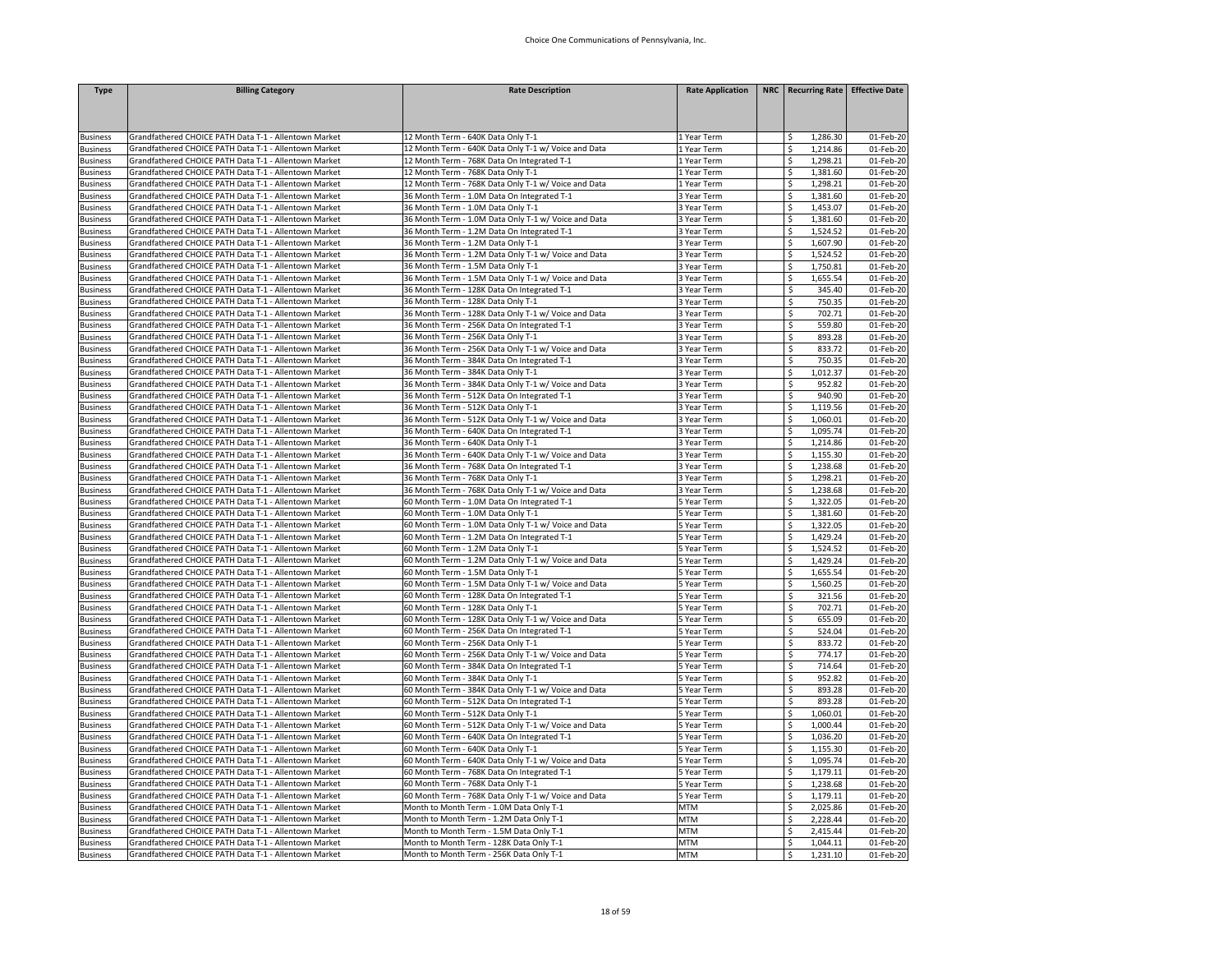| <b>Type</b>                        | <b>Billing Category</b>                                                                                        | <b>Rate Description</b>                                                                                         | <b>Rate Application</b>  | NRC   Recurring Rate   Effective Date |                        |
|------------------------------------|----------------------------------------------------------------------------------------------------------------|-----------------------------------------------------------------------------------------------------------------|--------------------------|---------------------------------------|------------------------|
|                                    |                                                                                                                |                                                                                                                 |                          |                                       |                        |
|                                    |                                                                                                                |                                                                                                                 |                          |                                       |                        |
| <b>Business</b>                    | Grandfathered CHOICE PATH Data T-1 - Allentown Market                                                          | Month to Month Term - 384K Data Only T-1                                                                        | <b>MTM</b>               | 1,418.08<br>\$                        | 01-Feb-20              |
| <b>Business</b>                    | Grandfathered CHOICE PATH Data T-1 - Allentown Market                                                          | Month to Month Term - 512K Data Only T-1                                                                        | <b>MTM</b>               | \$<br>1,605.11                        | 01-Feb-20              |
| <b>Business</b>                    | Grandfathered CHOICE PATH Data T-1 - Allentown Market                                                          | Month to Month Term - 640K Data Only T-1                                                                        | <b>MTM</b>               | \$<br>1,792.10                        | 01-Feb-20              |
| <b>Business</b>                    | Grandfathered CHOICE PATH Data T-1 - Allentown Market                                                          | Month to Month Term - 768K Data Only T-1                                                                        | <b>MTM</b>               | \$<br>1,807.70                        | 01-Feb-20              |
| <b>Business</b>                    | Grandfathered CHOICE PATH Data T-1 - Allentown Market                                                          | Month-to-Month Term - 1.0M Data On Integrated T-1                                                               | <b>MTM</b>               | \$<br>1,491.58                        | 01-Feb-20              |
| <b>Business</b>                    | Grandfathered CHOICE PATH Data T-1 - Allentown Market                                                          | Month-to-Month Term - 1.0M Data Only T-1 w/ Voice and Data                                                      | <b>MTM</b><br><b>MTM</b> | \$<br>1,491.58<br>\$                  | 01-Feb-20<br>01-Feb-20 |
| <b>Business</b>                    | Grandfathered CHOICE PATH Data T-1 - Allentown Market<br>Grandfathered CHOICE PATH Data T-1 - Allentown Market | Month-to-Month Term - 1.2M Data On Integrated T-1<br>Month-to-Month Term - 1.2M Data Only T-1 w/ Voice and Data | <b>MTM</b>               | 1,636.28<br>\$<br>1,636.28            | 01-Feb-20              |
| <b>Business</b><br><b>Business</b> | Grandfathered CHOICE PATH Data T-1 - Allentown Market                                                          | Month-to-Month Term - 1.5M Data Only T-1 w/ Voice and Data                                                      | <b>MTM</b>               | \$<br>1,780.97                        | 01-Feb-20              |
| <b>Business</b>                    | Grandfathered CHOICE PATH Data T-1 - Allentown Market                                                          | Month-to-Month Term - 128K Data On Integrated T-1                                                               | <b>MTM</b>               | $\overline{\mathsf{S}}$<br>434.12     | 01-Feb-20              |
| <b>Business</b>                    | Grandfathered CHOICE PATH Data T-1 - Allentown Market                                                          | Month-to-Month Term - 128K Data Only T-1 w/ Voice and Data                                                      | <b>MTM</b>               | \$<br>801.43                          | 01-Feb-20              |
| <b>Business</b>                    | Grandfathered CHOICE PATH Data T-1 - Allentown Market                                                          | Month-to-Month Term - 256K Data On Integrated T-1                                                               | <b>MTM</b>               | \$<br>645.60                          | 01-Feb-20              |
| <b>Business</b>                    | Grandfathered CHOICE PATH Data T-1 - Allentown Market                                                          | Month-to-Month Term - 256K Data Only T-1 w/ Voice and Data                                                      | <b>MTM</b>               | 946.14<br>\$                          | 01-Feb-20              |
| <b>Business</b>                    | Grandfathered CHOICE PATH Data T-1 - Allentown Market                                                          | Month-to-Month Term - 384K Data On Integrated T-1                                                               | <b>MTM</b>               | \$<br>845.96                          | 01-Feb-20              |
| <b>Business</b>                    | Grandfathered CHOICE PATH Data T-1 - Allentown Market                                                          | Month-to-Month Term - 384K Data Only T-1 w/ Voice and Data                                                      | <b>MTM</b>               | \$<br>1,057.46                        | 01-Feb-20              |
| <b>Business</b>                    | Grandfathered CHOICE PATH Data T-1 - Allentown Market                                                          | Month-to-Month Term - 512K Data On Integrated T-1                                                               | <b>MTM</b>               | \$<br>1,046.34                        | 01-Feb-20              |
| <b>Business</b>                    | Grandfathered CHOICE PATH Data T-1 - Allentown Market                                                          | Month-to-Month Term - 512K Data Only T-1 w/ Voice and Data                                                      | <b>MTM</b>               | \$<br>1,168.76                        | 01-Feb-20              |
| <b>Business</b>                    | Grandfathered CHOICE PATH Data T-1 - Allentown Market                                                          | Month-to-Month Term - 640K Data On Integrated T-1                                                               | <b>MTM</b>               | \$<br>1,191.05                        | 01-Feb-20              |
| <b>Business</b>                    | Grandfathered CHOICE PATH Data T-1 - Allentown Market                                                          | Month-to-Month Term - 640K Data Only T-1 w/ Voice and Data                                                      | <b>MTM</b>               | \$<br>1,257.82                        | 01-Feb-20              |
| <b>Business</b>                    | Grandfathered CHOICE PATH Data T-1 - Allentown Market                                                          | Month-to-Month Term - 768K Data On Integrated T-1                                                               | <b>MTM</b>               | \$<br>1,335.73                        | 01-Feb-20              |
| <b>Business</b>                    | Grandfathered CHOICE PATH Data T-1 - Allentown Market                                                          | Month-to-Month Term - 768K Data Only T-1 w/ Voice and Data                                                      | <b>MTM</b>               | \$<br>1,335.73                        | 01-Feb-20              |
| <b>Business</b>                    | Grandfathered CHOICE PATH Data T-1 - Altoona Market                                                            | 12 Month Term - 1.0M Data On Integrated T-1                                                                     | L Year Term              | \$<br>1,357.76                        | 01-Feb-20              |
| <b>Business</b>                    | Grandfathered CHOICE PATH Data T-1 - Altoona Market                                                            | 12 Month Term - 1.0M Data Only T-1                                                                              | Year Term                | \$<br>1,572.17                        | 01-Feb-20              |
| <b>Business</b>                    | Grandfathered CHOICE PATH Data T-1 - Altoona Market                                                            | 12 Month Term - 1.0M Data Only T-1 w/ Voice and Data                                                            | Year Term                | \$<br>1,512.62                        | 01-Feb-20              |
| <b>Business</b>                    | Grandfathered CHOICE PATH Data T-1 - Altoona Market                                                            | 12 Month Term - 1.2M Data On Integrated T-1                                                                     | Year Term                | \$<br>1,476.88                        | 01-Feb-20              |
| <b>Business</b>                    | Grandfathered CHOICE PATH Data T-1 - Altoona Market                                                            | 12 Month Term - 1.2M Data Only T-1                                                                              | L Year Term              | \$<br>1,786.55                        | 01-Feb-20              |
| <b>Business</b>                    | Grandfathered CHOICE PATH Data T-1 - Altoona Market                                                            | 12 Month Term - 1.2M Data Only T-1 w/ Voice and Data                                                            | 1 Year Term              | \$<br>1,726.99                        | 01-Feb-20              |
| <b>Business</b>                    | Grandfathered CHOICE PATH Data T-1 - Altoona Market                                                            | 12 Month Term - 1.5M Data Only T-1                                                                              | Year Term                | 2,000.93<br>\$                        | 01-Feb-20              |
| <b>Business</b>                    | Grandfathered CHOICE PATH Data T-1 - Altoona Market                                                            | 12 Month Term - 1.5M Data Only T-1 w/ Voice and Data                                                            | 1 Year Term              | \$<br>1,941.40                        | 01-Feb-20              |
| <b>Business</b>                    | Grandfathered CHOICE PATH Data T-1 - Altoona Market                                                            | 12 Month Term - 128K Data On Integrated T-1                                                                     | Year Term                | \$<br>393.02                          | 01-Feb-20              |
| <b>Business</b>                    | Grandfathered CHOICE PATH Data T-1 - Altoona Market                                                            | 12 Month Term - 128K Data Only T-1                                                                              | 1 Year Term              | \$<br>797.98                          | 01-Feb-20              |
| <b>Business</b>                    | Grandfathered CHOICE PATH Data T-1 - Altoona Market                                                            | 12 Month Term - 128K Data Only T-1 w/ Voice and Data                                                            | Year Term                | \$<br>750.35                          | 01-Feb-20              |
| <b>Business</b>                    | Grandfathered CHOICE PATH Data T-1 - Altoona Market                                                            | 12 Month Term - 256K Data On Integrated T-1                                                                     | 1 Year Term              | \$<br>619.34                          | 01-Feb-20              |
| <b>Business</b>                    | Grandfathered CHOICE PATH Data T-1 - Altoona Market                                                            | 12 Month Term - 256K Data Only T-1                                                                              | 1 Year Term              | \$<br>917.08                          | 01-Feb-20              |
| <b>Business</b>                    | Grandfathered CHOICE PATH Data T-1 - Altoona Market                                                            | 12 Month Term - 256K Data Only T-1 w/ Voice and Data                                                            | Year Term                | \$<br>869.46                          | 01-Feb-20              |
| <b>Business</b>                    | Grandfathered CHOICE PATH Data T-1 - Altoona Market                                                            | 12 Month Term - 384K Data On Integrated T-1                                                                     | Year Term                | \$<br>797.98                          | 01-Feb-20              |
| <b>Business</b>                    | Grandfathered CHOICE PATH Data T-1 - Altoona Market                                                            | 12 Month Term - 384K Data Only T-1                                                                              | Year Term                | \$<br>1,036.20                        | 01-Feb-20              |
| <b>Business</b>                    | Grandfathered CHOICE PATH Data T-1 - Altoona Market                                                            | 12 Month Term - 384K Data Only T-1 w/ Voice and Data                                                            | 1 Year Term              | \$<br>976.66                          | 01-Feb-20              |
| <b>Business</b>                    | Grandfathered CHOICE PATH Data T-1 - Altoona Market                                                            | 12 Month Term - 512K Data On Integrated T-1                                                                     | Year Term                | \$<br>964.74                          | 01-Feb-20              |
| <b>Business</b>                    | Grandfathered CHOICE PATH Data T-1 - Altoona Market                                                            | 12 Month Term - 512K Data Only T-1                                                                              | 1 Year Term              | \$<br>1,143.38                        | 01-Feb-20              |
| <b>Business</b>                    | Grandfathered CHOICE PATH Data T-1 - Altoona Market                                                            | 12 Month Term - 512K Data Only T-1 w/ Voice and Data                                                            | Year Term                | \$<br>1,083.84                        | 01-Feb-20              |
| <b>Business</b>                    | Grandfathered CHOICE PATH Data T-1 - Altoona Market                                                            | 12 Month Term - 640K Data On Integrated T-1                                                                     | LYear Term               | \$<br>1,095.74<br>\$                  | 01-Feb-20              |
| <b>Business</b><br><b>Business</b> | Grandfathered CHOICE PATH Data T-1 - Altoona Market<br>Grandfathered CHOICE PATH Data T-1 - Altoona Market     | 12 Month Term - 640K Data Only T-1<br>12 Month Term - 640K Data Only T-1 w/ Voice and Data                      | Year Term<br>Year Term   | 1,250.58<br>\$<br>1,191.05            | 01-Feb-20<br>01-Feb-20 |
| <b>Business</b>                    | Grandfathered CHOICE PATH Data T-1 - Altoona Market                                                            | 12 Month Term - 768K Data On Integrated T-1                                                                     | Year Term                | 1,226.76<br>\$                        | 01-Feb-20              |
| <b>Business</b>                    | Grandfathered CHOICE PATH Data T-1 - Altoona Market                                                            | 12 Month Term - 768K Data Only T-1                                                                              | Year Term                | \$<br>1,357.76                        | 01-Feb-20              |
| <b>Business</b>                    | Grandfathered CHOICE PATH Data T-1 - Altoona Market                                                            | 12 Month Term - 768K Data Only T-1 w/ Voice and Data                                                            | 1 Year Term              | \$<br>1,298.21                        | 01-Feb-20              |
| <b>Business</b>                    | Grandfathered CHOICE PATH Data T-1 - Altoona Market                                                            | 36 Month Term - 1.0M Data On Integrated T-1                                                                     | 3 Year Term              | \$<br>1,298.21                        | 01-Feb-20              |
| <b>Business</b>                    | Grandfathered CHOICE PATH Data T-1 - Altoona Market                                                            | 36 Month Term - 1.0M Data Only T-1                                                                              | 3 Year Term              | \$<br>1,512.62                        | 01-Feb-20              |
| <b>Business</b>                    | Grandfathered CHOICE PATH Data T-1 - Altoona Market                                                            | 36 Month Term - 1.0M Data Only T-1 w/ Voice and Data                                                            | 3 Year Term              | 1,417.33<br>\$                        | 01-Feb-20              |
| <b>Business</b>                    | Grandfathered CHOICE PATH Data T-1 - Altoona Market                                                            | 36 Month Term - 1.2M Data On Integrated T-1                                                                     | 3 Year Term              | \$<br>1,393.51                        | 01-Feb-20              |
| <b>Business</b>                    | Grandfathered CHOICE PATH Data T-1 - Altoona Market                                                            | 36 Month Term - 1.2M Data Only T-1                                                                              | 3 Year Term              | \$<br>1,726.99                        | 01-Feb-20              |
| <b>Business</b>                    | Grandfathered CHOICE PATH Data T-1 - Altoona Market                                                            | 36 Month Term - 1.2M Data Only T-1 w/ Voice and Data                                                            | 3 Year Term              | \$<br>1,607.90                        | 01-Feb-20              |
| <b>Business</b>                    | Grandfathered CHOICE PATH Data T-1 - Altoona Market                                                            | 36 Month Term - 1.5M Data Only T-1                                                                              | Year Term                | \$<br>1,941.40                        | 01-Feb-20              |
| <b>Business</b>                    | Grandfathered CHOICE PATH Data T-1 - Altoona Market                                                            | 36 Month Term - 1.5M Data Only T-1 w/ Voice and Data                                                            | 3 Year Term              | \$<br>1,798.48                        | 01-Feb-20              |
| <b>Business</b>                    | Grandfathered CHOICE PATH Data T-1 - Altoona Market                                                            | 36 Month Term - 128K Data On Integrated T-1                                                                     | 3 Year Term              | \$<br>345.40                          | 01-Feb-20              |
| <b>Business</b>                    | Grandfathered CHOICE PATH Data T-1 - Altoona Market                                                            | 36 Month Term - 128K Data Only T-1                                                                              | Year Term                | \$<br>750.35                          | 01-Feb-20              |
| <b>Business</b>                    | Grandfathered CHOICE PATH Data T-1 - Altoona Market                                                            | 36 Month Term - 128K Data Only T-1 w/ Voice and Data                                                            | Year Term                | \$<br>702.71                          | 01-Feb-20              |
| <b>Business</b>                    | Grandfathered CHOICE PATH Data T-1 - Altoona Market                                                            | 36 Month Term - 256K Data On Integrated T-1                                                                     | 3 Year Term              | \$<br>571.70                          | 01-Feb-20              |
| <b>Business</b>                    | Grandfathered CHOICE PATH Data T-1 - Altoona Market                                                            | 36 Month Term - 256K Data Only T-1                                                                              | 3 Year Term              | \$<br>869.46                          | 01-Feb-20              |
| <b>Business</b>                    | Grandfathered CHOICE PATH Data T-1 - Altoona Market                                                            | 36 Month Term - 256K Data Only T-1 w/ Voice and Data                                                            | 3 Year Term              | \$<br>821.82                          | 01-Feb-20              |
| <b>Business</b>                    | Grandfathered CHOICE PATH Data T-1 - Altoona Market                                                            | 36 Month Term - 384K Data On Integrated T-1                                                                     | 3 Year Term              | \$<br>750.35                          | 01-Feb-20              |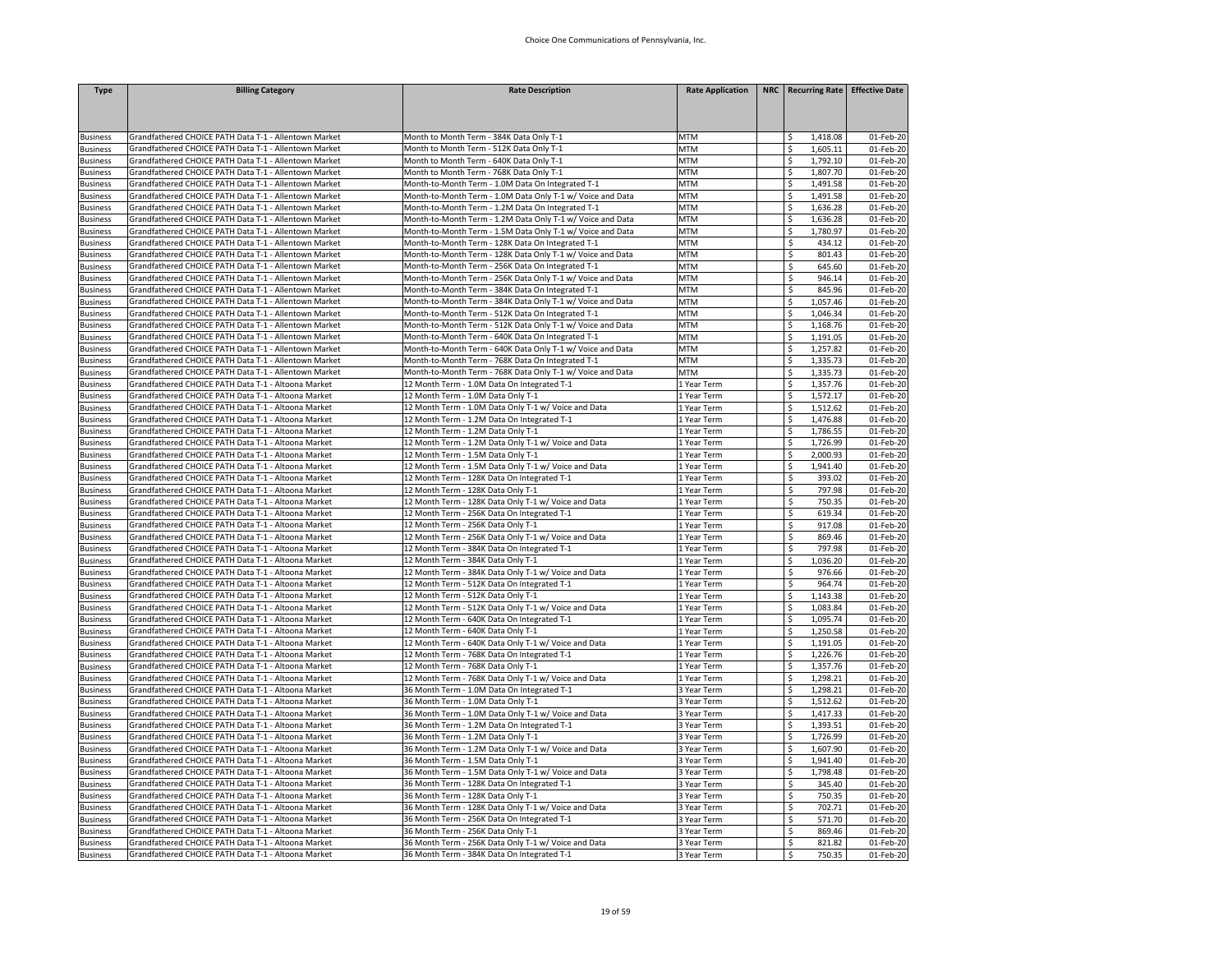| <b>Type</b>                        | <b>Billing Category</b>                                                                                    | <b>Rate Description</b>                                                                                         | <b>Rate Application</b> | NRC   Recurring Rate   Effective Date        |                         |
|------------------------------------|------------------------------------------------------------------------------------------------------------|-----------------------------------------------------------------------------------------------------------------|-------------------------|----------------------------------------------|-------------------------|
|                                    |                                                                                                            |                                                                                                                 |                         |                                              |                         |
| <b>Business</b>                    | Grandfathered CHOICE PATH Data T-1 - Altoona Market                                                        | 36 Month Term - 384K Data Only T-1                                                                              | 3 Year Term             | \$<br>976.66                                 | 01-Feb-20               |
| <b>Business</b>                    | Grandfathered CHOICE PATH Data T-1 - Altoona Market                                                        | 36 Month Term - 384K Data Only T-1 w/ Voice and Data                                                            | 3 Year Term             | 929.03<br>\$                                 | 01-Feb-20               |
| <b>Business</b>                    | Grandfathered CHOICE PATH Data T-1 - Altoona Market                                                        | 36 Month Term - 512K Data On Integrated T-1                                                                     | 3 Year Term             | \$<br>929.03                                 | 01-Feb-20               |
| <b>Business</b>                    | Grandfathered CHOICE PATH Data T-1 - Altoona Market                                                        | 36 Month Term - 512K Data Only T-1                                                                              | 3 Year Term             | \$<br>1,083.84                               | 01-Feb-20               |
| <b>Business</b>                    | Grandfathered CHOICE PATH Data T-1 - Altoona Market                                                        | 36 Month Term - 512K Data Only T-1 w/ Voice and Data                                                            | 3 Year Term             | \$<br>1,024.32                               | 01-Feb-20               |
| <b>Business</b>                    | Grandfathered CHOICE PATH Data T-1 - Altoona Market                                                        | 36 Month Term - 640K Data On Integrated T-1                                                                     | 3 Year Term             | \$<br>1,060.01                               | 01-Feb-20               |
| Business                           | Grandfathered CHOICE PATH Data T-1 - Altoona Market                                                        | 36 Month Term - 640K Data Only T-1                                                                              | 3 Year Term             | \$<br>1,191.05                               | 01-Feb-20               |
| <b>Business</b>                    | Grandfathered CHOICE PATH Data T-1 - Altoona Market                                                        | 36 Month Term - 640K Data Only T-1 w/ Voice and Data                                                            | 3 Year Term             | \$<br>1,119.56                               | 01-Feb-20               |
| <b>Business</b>                    | Grandfathered CHOICE PATH Data T-1 - Altoona Market                                                        | 36 Month Term - 768K Data On Integrated T-1                                                                     | 3 Year Term             | \$<br>1,179.11                               | 01-Feb-20               |
| <b>Business</b>                    | Grandfathered CHOICE PATH Data T-1 - Altoona Market                                                        | 36 Month Term - 768K Data Only T-1                                                                              | 3 Year Term             | \$<br>1,298.21                               | 01-Feb-20               |
| <b>Business</b>                    | Grandfathered CHOICE PATH Data T-1 - Altoona Market                                                        | 36 Month Term - 768K Data Only T-1 w/ Voice and Data                                                            | 3 Year Term             | \$<br>1,214.86                               | 01-Feb-20               |
| <b>Business</b>                    | Grandfathered CHOICE PATH Data T-1 - Altoona Market                                                        | 60 Month Term - 1.0M Data On Integrated T-1                                                                     | 5 Year Term             | \$<br>1,262.51                               | 01-Feb-20               |
| <b>Business</b>                    | Grandfathered CHOICE PATH Data T-1 - Altoona Market                                                        | 60 Month Term - 1.0M Data Only T-1                                                                              | 5 Year Term             | 1,417.33<br>\$                               | $\overline{01}$ -Feb-20 |
| Business                           | Grandfathered CHOICE PATH Data T-1 - Altoona Market                                                        | 60 Month Term - 1.0M Data Only T-1 w/ Voice and Data                                                            | 5 Year Term             | \$<br>1,369.69                               | 01-Feb-20               |
| <b>Business</b>                    | Grandfathered CHOICE PATH Data T-1 - Altoona Market                                                        | 60 Month Term - 1.2M Data On Integrated T-1                                                                     | Year Term               | \$<br>1,357.76                               | 01-Feb-20               |
| <b>Business</b>                    | Grandfathered CHOICE PATH Data T-1 - Altoona Market                                                        | 60 Month Term - 1.2M Data Only T-1                                                                              | S Year Term             | \$<br>1,607.90                               | 01-Feb-20               |
| <b>Business</b>                    | Grandfathered CHOICE PATH Data T-1 - Altoona Market                                                        | 60 Month Term - 1.2M Data Only T-1 w/ Voice and Data                                                            | S Year Term             | \$<br>1,560.25                               | 01-Feb-20               |
| <b>Business</b>                    | Grandfathered CHOICE PATH Data T-1 - Altoona Market                                                        | 60 Month Term - 1.5M Data Only T-1                                                                              | 5 Year Term             | $\overline{\mathcal{S}}$<br>1,798.48         | 01-Feb-20               |
| <b>Business</b>                    | Grandfathered CHOICE PATH Data T-1 - Altoona Market                                                        | 60 Month Term - 1.5M Data Only T-1 w/ Voice and Data                                                            | 5 Year Term             | 1,750.81<br>\$                               | 01-Feb-20               |
| <b>Business</b>                    | Grandfathered CHOICE PATH Data T-1 - Altoona Market                                                        | 60 Month Term - 128K Data On Integrated T-1                                                                     | 5 Year Term             | 321.56<br>\$                                 | 01-Feb-20               |
| <b>Business</b>                    | Grandfathered CHOICE PATH Data T-1 - Altoona Market                                                        | 60 Month Term - 128K Data Only T-1                                                                              | Year Term               | \$<br>702.71                                 | 01-Feb-20               |
| <b>Business</b>                    | Grandfathered CHOICE PATH Data T-1 - Altoona Market                                                        | 60 Month Term - 128K Data Only T-1 w/ Voice and Data                                                            | Year Term               | \$<br>655.09                                 | 01-Feb-20<br>01-Feb-20  |
| <b>Business</b>                    | Grandfathered CHOICE PATH Data T-1 - Altoona Market<br>Grandfathered CHOICE PATH Data T-1 - Altoona Market | 60 Month Term - 256K Data On Integrated T-1<br>60 Month Term - 256K Data Only T-1                               | Year Term<br>Year Term  | \$<br>535.96<br>\$<br>821.82                 | 01-Feb-20               |
| <b>Business</b><br><b>Business</b> | Grandfathered CHOICE PATH Data T-1 - Altoona Market                                                        | 60 Month Term - 256K Data Only T-1 w/ Voice and Data                                                            | S Year Term             | \$<br>786.11                                 | 01-Feb-20               |
| <b>Business</b>                    | Grandfathered CHOICE PATH Data T-1 - Altoona Market                                                        | 60 Month Term - 384K Data On Integrated T-1                                                                     | 5 Year Term             | \$<br>714.64                                 | 01-Feb-20               |
| <b>Business</b>                    | Grandfathered CHOICE PATH Data T-1 - Altoona Market                                                        | 60 Month Term - 384K Data Only T-1                                                                              | 5 Year Term             | \$<br>929.03                                 | 01-Feb-20               |
| <b>Business</b>                    | Grandfathered CHOICE PATH Data T-1 - Altoona Market                                                        | 60 Month Term - 384K Data Only T-1 w/ Voice and Data                                                            | S Year Term             | 893.28<br>\$                                 | 01-Feb-20               |
| <b>Business</b>                    | Grandfathered CHOICE PATH Data T-1 - Altoona Market                                                        | 60 Month Term - 512K Data On Integrated T-1                                                                     | 5 Year Term             | \$<br>893.28                                 | 01-Feb-20               |
| Business                           | Grandfathered CHOICE PATH Data T-1 - Altoona Market                                                        | 60 Month Term - 512K Data Only T-1                                                                              | 5 Year Term             | \$<br>1,024.32                               | 01-Feb-20               |
| <b>Business</b>                    | Grandfathered CHOICE PATH Data T-1 - Altoona Market                                                        | 60 Month Term - 512K Data Only T-1 w/ Voice and Data                                                            | 5 Year Term             | \$<br>988.57                                 | 01-Feb-20               |
| <b>Business</b>                    | Grandfathered CHOICE PATH Data T-1 - Altoona Market                                                        | 60 Month Term - 640K Data On Integrated T-1                                                                     | 5 Year Term             | \$<br>1,024.32                               | 01-Feb-20               |
| <b>Business</b>                    | Grandfathered CHOICE PATH Data T-1 - Altoona Market                                                        | 60 Month Term - 640K Data Only T-1                                                                              | 5 Year Term             | \$<br>1,119.56                               | 01-Feb-20               |
| <b>Business</b>                    | Grandfathered CHOICE PATH Data T-1 - Altoona Market                                                        | 60 Month Term - 640K Data Only T-1 w/ Voice and Data                                                            | 5 Year Term             | \$<br>1,083.84                               | 01-Feb-20               |
| <b>Business</b>                    | Grandfathered CHOICE PATH Data T-1 - Altoona Market                                                        | 60 Month Term - 768K Data On Integrated T-1                                                                     | S Year Term             | \$<br>1,143.38                               | 01-Feb-20               |
| <b>Business</b>                    | Grandfathered CHOICE PATH Data T-1 - Altoona Market                                                        | 60 Month Term - 768K Data Only T-1                                                                              | Year Term               | $\overline{\mathsf{S}}$<br>1,214.86          | 01-Feb-20               |
| <b>Business</b>                    | Grandfathered CHOICE PATH Data T-1 - Altoona Market                                                        | 60 Month Term - 768K Data Only T-1 w/ Voice and Data                                                            | S Year Term             | \$<br>1,179.11                               | 01-Feb-20               |
| <b>Business</b>                    | Grandfathered CHOICE PATH Data T-1 - Altoona Market                                                        | Month to Month Term - 1.0M Data Only T-1                                                                        | MTM                     | \$<br>2,057.03                               | 01-Feb-20               |
| <b>Business</b>                    | Grandfathered CHOICE PATH Data T-1 - Altoona Market                                                        | Month to Month Term - 1.2M Data Only T-1                                                                        | <b>MTM</b>              | \$<br>2,337.54                               | 01-Feb-20               |
| <b>Business</b>                    | Grandfathered CHOICE PATH Data T-1 - Altoona Market                                                        | Month to Month Term - 1.5M Data Only T-1                                                                        | <b>MTM</b>              | \$<br>2,618.04                               | 01-Feb-20               |
| <b>Business</b>                    | Grandfathered CHOICE PATH Data T-1 - Altoona Market                                                        | Month to Month Term - 128K Data Only T-1                                                                        | <b>MTM</b>              | \$<br>1,044.11                               | 01-Feb-20               |
| <b>Business</b>                    | Grandfathered CHOICE PATH Data T-1 - Altoona Market                                                        | Month to Month Term - 256K Data Only T-1                                                                        | <b>MTM</b>              | 1,199.95<br>\$                               | 01-Feb-20               |
| <b>Business</b>                    | Grandfathered CHOICE PATH Data T-1 - Altoona Market                                                        | Month to Month Term - 384K Data Only T-1                                                                        | <b>MTM</b>              | \$<br>1,355.75                               | 01-Feb-20               |
| <b>Business</b>                    | Grandfathered CHOICE PATH Data T-1 - Altoona Market                                                        | Month to Month Term - 512K Data Only T-1                                                                        | <b>MTM</b>              | \$<br>1,496.03                               | 01-Feb-20               |
| <b>Business</b>                    | Grandfathered CHOICE PATH Data T-1 - Altoona Market                                                        | Month to Month Term - 640K Data Only T-1                                                                        | <b>MTM</b>              | \$<br>1,636.28                               | 01-Feb-20               |
| <b>Business</b>                    | Grandfathered CHOICE PATH Data T-1 - Altoona Market                                                        | Month to Month Term - 768K Data Only T-1                                                                        | <b>MTM</b>              | \$<br>1,776.53                               | 01-Feb-20               |
| <b>Business</b>                    | Grandfathered CHOICE PATH Data T-1 - Altoona Market                                                        | Month-to-Month Term - 1.0M Data On Integrated T-1                                                               | <b>MTM</b>              | \$<br>1,413.67                               | 01-Feb-20               |
| <b>Business</b>                    | Grandfathered CHOICE PATH Data T-1 - Altoona Market                                                        | Month-to-Month Term - 1.0M Data Only T-1 w/ Voice and Data                                                      | <b>MTM</b>              | \$<br>1,491.58                               | 01-Feb-20               |
| <b>Business</b>                    | Grandfathered CHOICE PATH Data T-1 - Altoona Market                                                        | Month-to-Month Term - 1.2M Data On Integrated T-1                                                               | <b>MTM</b>              | \$<br>1,547.23                               | 01-Feb-20               |
| <b>Business</b>                    | Grandfathered CHOICE PATH Data T-1 - Altoona Market                                                        | Month-to-Month Term - 1.2M Data Only T-1 w/ Voice and Data                                                      | <b>MTM</b>              | Ś<br>1,691.94                                | 01-Feb-20               |
| <b>Business</b>                    | Grandfathered CHOICE PATH Data T-1 - Altoona Market                                                        | Month-to-Month Term - 1.5M Data Only T-1 w/ Voice and Data                                                      | <b>MTM</b>              | \$<br>1,892.32                               | 01-Feb-20               |
| <b>Business</b>                    | Grandfathered CHOICE PATH Data T-1 - Altoona Market                                                        | Month-to-Month Term - 128K Data On Integrated T-1                                                               | <b>MTM</b>              | \$<br>434.12                                 | 01-Feb-20               |
| <b>Business</b>                    | Grandfathered CHOICE PATH Data T-1 - Altoona Market                                                        | Month-to-Month Term - 128K Data Only T-1 w/ Voice and Data<br>Month-to-Month Term - 256K Data On Integrated T-1 | <b>MTM</b>              | \$<br>801.43                                 | 01-Feb-20               |
| <b>Business</b>                    | Grandfathered CHOICE PATH Data T-1 - Altoona Market                                                        |                                                                                                                 | MTM<br><b>MTM</b>       | $\overline{\mathcal{S}}$<br>645.60<br>912.76 | 01-Feb-20               |
| <b>Business</b>                    | Grandfathered CHOICE PATH Data T-1 - Altoona Market                                                        | Month-to-Month Term - 256K Data Only T-1 w/ Voice and Data                                                      | <b>MTM</b>              | \$                                           | 01-Feb-20               |
| <b>Business</b>                    | Grandfathered CHOICE PATH Data T-1 - Altoona Market<br>Grandfathered CHOICE PATH Data T-1 - Altoona Market | Month-to-Month Term - 384K Data On Integrated T-1<br>Month-to-Month Term - 384K Data Only T-1 w/ Voice and Data | <b>MTM</b>              | \$<br>823.73<br>\$<br>1,024.06               | 01-Feb-20<br>01-Feb-20  |
| <b>Business</b><br><b>Business</b> | Grandfathered CHOICE PATH Data T-1 - Altoona Market                                                        | Month-to-Month Term - 512K Data On Integrated T-1                                                               | <b>MTM</b>              | \$<br>990.67                                 | 01-Feb-20               |
| <b>Business</b>                    | Grandfathered CHOICE PATH Data T-1 - Altoona Market                                                        | Month-to-Month Term - 512K Data Only T-1 w/ Voice and Data                                                      | <b>MTM</b>              | \$<br>1,113.12                               | 01-Feb-20               |
| <b>Business</b>                    | Grandfathered CHOICE PATH Data T-1 - Altoona Market                                                        | Month-to-Month Term - 640K Data On Integrated T-1                                                               | <b>MTM</b>              | \$<br>1,146.52                               | 01-Feb-20               |
| <b>Business</b>                    | Grandfathered CHOICE PATH Data T-1 - Altoona Market                                                        | Month-to-Month Term - 640K Data Only T-1 w/ Voice and Data                                                      | <b>MTM</b>              | \$<br>1,202.18                               | 01-Feb-20               |
| <b>Business</b>                    | Grandfathered CHOICE PATH Data T-1 - Altoona Market                                                        | Month-to-Month Term - 768K Data On Integrated T-1                                                               | <b>MTM</b>              | Ŝ.<br>1,280.09                               | 01-Feb-20               |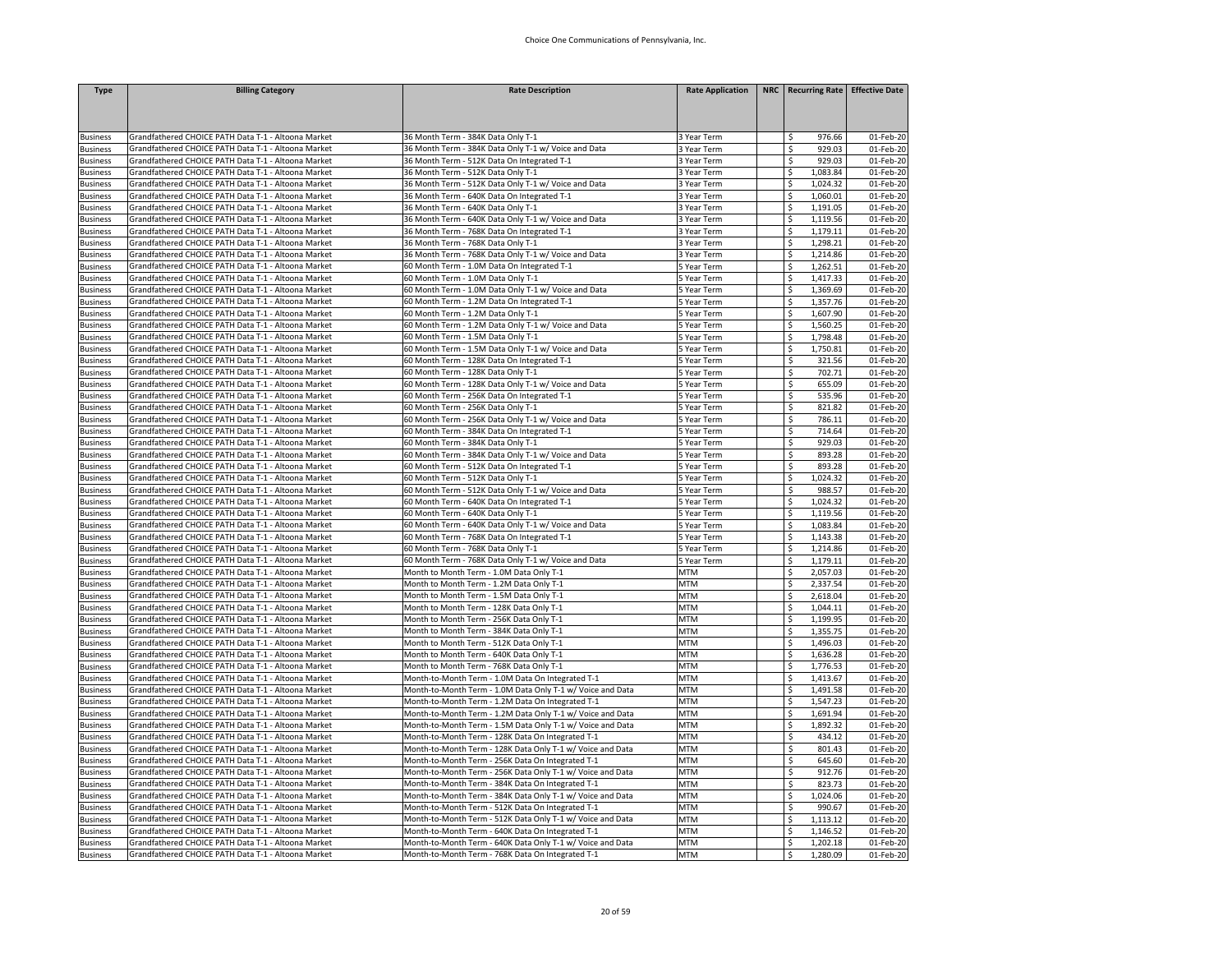| <b>Type</b>                        | <b>Billing Category</b>                                                                                   | <b>Rate Description</b>                                                                                   | <b>Rate Application</b>    | NRC   Recurring Rate   Effective Date |                        |
|------------------------------------|-----------------------------------------------------------------------------------------------------------|-----------------------------------------------------------------------------------------------------------|----------------------------|---------------------------------------|------------------------|
|                                    |                                                                                                           |                                                                                                           |                            |                                       |                        |
|                                    |                                                                                                           |                                                                                                           |                            |                                       |                        |
|                                    |                                                                                                           |                                                                                                           |                            |                                       |                        |
| <b>Business</b>                    | Grandfathered CHOICE PATH Data T-1 - Altoona Market<br>Grandfathered CHOICE PATH Data T-1 - Erie I Market | Month-to-Month Term - 768K Data Only T-1 w/ Voice and Data<br>12 Month Term - 1.0M Data On Integrated T-1 | MTM<br>1 Year Term         | 1,291.21<br>\$<br>\$<br>1,357.76      | 01-Feb-20<br>01-Feb-20 |
| <b>Business</b>                    | Grandfathered CHOICE PATH Data T-1 - Erie I Market                                                        | 12 Month Term - 1.0M Data Only T-1                                                                        |                            | \$<br>1,572.17                        | 01-Feb-20              |
| <b>Business</b><br><b>Business</b> | Grandfathered CHOICE PATH Data T-1 - Erie I Market                                                        | 12 Month Term - 1.0M Data Only T-1 w/ Voice and Data                                                      | 1 Year Term<br>1 Year Term | \$<br>1,512.62                        | 01-Feb-20              |
| <b>Business</b>                    | Grandfathered CHOICE PATH Data T-1 - Erie I Market                                                        | 12 Month Term - 1.2M Data On Integrated T-1                                                               | 1 Year Term                | \$<br>1,476.88                        | 01-Feb-20              |
| <b>Business</b>                    | Grandfathered CHOICE PATH Data T-1 - Erie I Market                                                        | 12 Month Term - 1.2M Data Only T-1                                                                        | 1 Year Term                | 1,786.55<br>\$                        | 01-Feb-20              |
| <b>Business</b>                    | Grandfathered CHOICE PATH Data T-1 - Erie I Market                                                        | 12 Month Term - 1.2M Data Only T-1 w/ Voice and Data                                                      | L Year Term                | \$<br>1,726.99                        | 01-Feb-20              |
| <b>Business</b>                    | Grandfathered CHOICE PATH Data T-1 - Erie I Market                                                        | 12 Month Term - 1.5M Data Only T-1                                                                        | 1 Year Term                | \$<br>2.000.93                        | 01-Feb-20              |
| <b>Business</b>                    | Grandfathered CHOICE PATH Data T-1 - Erie I Market                                                        | 12 Month Term - 1.5M Data Only T-1 w/ Voice and Data                                                      | 1 Year Term                | \$<br>1,941.40                        | 01-Feb-20              |
| <b>Business</b>                    | Grandfathered CHOICE PATH Data T-1 - Erie I Market                                                        | 12 Month Term - 128K Data On Integrated T-1                                                               | 1 Year Term                | \$<br>393.02                          | 01-Feb-20              |
| <b>Business</b>                    | Grandfathered CHOICE PATH Data T-1 - Erie I Market                                                        | 12 Month Term - 128K Data Only T-1                                                                        | 1 Year Term                | \$<br>745.79                          | 01-Feb-20              |
| <b>Business</b>                    | Grandfathered CHOICE PATH Data T-1 - Erie I Market                                                        | 12 Month Term - 128K Data Only T-1 w/ Voice and Data                                                      | 1 Year Term                | \$<br>750.35                          | 01-Feb-20              |
| <b>Business</b>                    | Grandfathered CHOICE PATH Data T-1 - Erie I Market                                                        | 12 Month Term - 256K Data On Integrated T-1                                                               | 1 Year Term                | \$<br>619.34                          | 01-Feb-20              |
| <b>Business</b>                    | Grandfathered CHOICE PATH Data T-1 - Erie I Market                                                        | 12 Month Term - 256K Data Only T-1                                                                        | 1 Year Term                | \$<br>917.08                          | 01-Feb-20              |
| <b>Business</b>                    | Grandfathered CHOICE PATH Data T-1 - Erie I Market                                                        | 12 Month Term - 256K Data Only T-1 w/ Voice and Data                                                      | LYear Term                 | \$<br>869.46                          | 01-Feb-20              |
| <b>Business</b>                    | Grandfathered CHOICE PATH Data T-1 - Erie I Market                                                        | 12 Month Term - 384K Data On Integrated T-1                                                               | L Year Term                | 797.98<br>\$                          | 01-Feb-20              |
| <b>Business</b>                    | Grandfathered CHOICE PATH Data T-1 - Erie I Market                                                        | 12 Month Term - 384K Data Only T-1                                                                        | Year Term                  | \$<br>1,036.20                        | 01-Feb-20              |
| <b>Business</b>                    | Grandfathered CHOICE PATH Data T-1 - Erie I Market                                                        | 12 Month Term - 384K Data Only T-1 w/ Voice and Data                                                      | 1 Year Term                | \$<br>976.66                          | 01-Feb-20              |
| <b>Business</b>                    | Grandfathered CHOICE PATH Data T-1 - Erie I Market                                                        | 12 Month Term - 512K Data On Integrated T-1                                                               | 1 Year Term                | \$<br>964.74                          | 01-Feb-20              |
| <b>Business</b>                    | Grandfathered CHOICE PATH Data T-1 - Erie I Market                                                        | 12 Month Term - 512K Data Only T-1                                                                        | 1 Year Term                | \$<br>1,143.38                        | 01-Feb-20              |
| <b>Business</b>                    | Grandfathered CHOICE PATH Data T-1 - Erie I Market                                                        | 12 Month Term - 512K Data Only T-1 w/ Voice and Data                                                      | 1 Year Term                | \$<br>1,083.84                        | 01-Feb-20              |
| <b>Business</b>                    | Grandfathered CHOICE PATH Data T-1 - Erie I Market                                                        | 12 Month Term - 640K Data On Integrated T-1                                                               | 1 Year Term                | \$<br>1,095.74                        | 01-Feb-20              |
| <b>Business</b>                    | Grandfathered CHOICE PATH Data T-1 - Erie I Market                                                        | 12 Month Term - 640K Data Only T-1                                                                        | 1 Year Term                | 1,250.58<br>\$                        | 01-Feb-20              |
| <b>Business</b>                    | Grandfathered CHOICE PATH Data T-1 - Erie I Market                                                        | 12 Month Term - 640K Data Only T-1 w/ Voice and Data                                                      | 1 Year Term                | \$<br>1,191.05                        | 01-Feb-20              |
| <b>Business</b>                    | Grandfathered CHOICE PATH Data T-1 - Erie I Market                                                        | 12 Month Term - 768K Data On Integrated T-1                                                               | 1 Year Term                | \$<br>1,226.76                        | 01-Feb-20              |
| <b>Business</b>                    | Grandfathered CHOICE PATH Data T-1 - Erie I Market                                                        | 12 Month Term - 768K Data Only T-1                                                                        | 1 Year Term                | \$<br>1,357.76                        | 01-Feb-20              |
| <b>Business</b>                    | Grandfathered CHOICE PATH Data T-1 - Erie I Market                                                        | 12 Month Term - 768K Data Only T-1 w/ Voice and Data                                                      | 1 Year Term                | 1,298.21<br>\$                        | 01-Feb-20              |
| <b>Business</b>                    | Grandfathered CHOICE PATH Data T-1 - Erie I Market                                                        | 36 Month Term - 1.0M Data On Integrated T-1                                                               | 3 Year Term                | \$<br>1,298.21                        | 01-Feb-20              |
| <b>Business</b>                    | Grandfathered CHOICE PATH Data T-1 - Erie I Market                                                        | 36 Month Term - 1.0M Data Only T-1                                                                        | 3 Year Term                | \$<br>1,512.62                        | 01-Feb-20              |
| <b>Business</b>                    | Grandfathered CHOICE PATH Data T-1 - Erie I Market                                                        | 36 Month Term - 1.0M Data Only T-1 w/ Voice and Data                                                      | 3 Year Term                | \$<br>1,417.33                        | 01-Feb-20              |
| <b>Business</b>                    | Grandfathered CHOICE PATH Data T-1 - Erie I Market                                                        | 36 Month Term - 1.2M Data On Integrated T-1                                                               | 3 Year Term                | \$<br>1,393.51                        | 01-Feb-20              |
| <b>Business</b>                    | Grandfathered CHOICE PATH Data T-1 - Erie I Market                                                        | 36 Month Term - 1.2M Data Only T-1                                                                        | 3 Year Term                | \$<br>1,726.99                        | 01-Feb-20              |
| <b>Business</b>                    | Grandfathered CHOICE PATH Data T-1 - Erie I Market                                                        | 36 Month Term - 1.2M Data Only T-1 w/ Voice and Data                                                      | 3 Year Term                | \$<br>1,607.90                        | 01-Feb-20              |
| <b>Business</b>                    | Grandfathered CHOICE PATH Data T-1 - Erie I Market                                                        | 36 Month Term - 1.5M Data Only T-1                                                                        | 3 Year Term                | 1,941.40<br>\$                        | 01-Feb-20              |
| <b>Business</b>                    | Grandfathered CHOICE PATH Data T-1 - Erie I Market                                                        | 36 Month Term - 1.5M Data Only T-1 w/ Voice and Data                                                      | 3 Year Term                | \$<br>1,798.48                        | 01-Feb-20              |
| <b>Business</b>                    | Grandfathered CHOICE PATH Data T-1 - Erie I Market<br>Grandfathered CHOICE PATH Data T-1 - Erie I Market  | 36 Month Term - 128K Data On Integrated T-1<br>36 Month Term - 128K Data Only T-1                         | 3 Year Term<br>3 Year Term | \$<br>345.40<br>\$<br>701.26          | 01-Feb-20<br>01-Feb-20 |
| <b>Business</b>                    | Grandfathered CHOICE PATH Data T-1 - Erie I Market                                                        | 36 Month Term - 128K Data Only T-1 w/ Voice and Data                                                      |                            | 702.71                                |                        |
| <b>Business</b><br><b>Business</b> | Grandfathered CHOICE PATH Data T-1 - Erie I Market                                                        | 36 Month Term - 256K Data On Integrated T-1                                                               | 3 Year Term<br>3 Year Term | \$<br>\$<br>571.70                    | 01-Feb-20<br>01-Feb-20 |
| <b>Business</b>                    | Grandfathered CHOICE PATH Data T-1 - Erie I Market                                                        | 36 Month Term - 256K Data Only T-1                                                                        | 3 Year Term                | \$<br>869.46                          | 01-Feb-20              |
| <b>Business</b>                    | Grandfathered CHOICE PATH Data T-1 - Erie I Market                                                        | 36 Month Term - 256K Data Only T-1 w/ Voice and Data                                                      | 3 Year Term                | \$<br>821.82                          | 01-Feb-20              |
| <b>Business</b>                    | Grandfathered CHOICE PATH Data T-1 - Erie I Market                                                        | 36 Month Term - 384K Data On Integrated T-1                                                               | 3 Year Term                | 750.35<br>\$                          | $01$ -Feb-20           |
| <b>Business</b>                    | Grandfathered CHOICE PATH Data T-1 - Erie I Market                                                        | 36 Month Term - 384K Data Only T-1                                                                        | 3 Year Term                | \$<br>976.66                          | 01-Feb-20              |
| <b>Business</b>                    | Grandfathered CHOICE PATH Data T-1 - Erie I Market                                                        | 86 Month Term - 384K Data Only T-1 w/ Voice and Data                                                      | 3 Year Term                | 929.03<br>\$                          | 01-Feb-20              |
| <b>Business</b>                    | Grandfathered CHOICE PATH Data T-1 - Erie I Market                                                        | 36 Month Term - 512K Data On Integrated T-1                                                               | 3 Year Term                | \$<br>929.03                          | 01-Feb-20              |
| <b>Business</b>                    | Grandfathered CHOICE PATH Data T-1 - Erie I Market                                                        | 36 Month Term - 512K Data Only T-1                                                                        | 3 Year Term                | \$<br>1,083.84                        | 01-Feb-20              |
| <b>Business</b>                    | Grandfathered CHOICE PATH Data T-1 - Erie I Market                                                        | 36 Month Term - 512K Data Only T-1 w/ Voice and Data                                                      | 3 Year Term                | $\overline{\xi}$<br>1,024.32          | 01-Feb-20              |
| <b>Business</b>                    | Grandfathered CHOICE PATH Data T-1 - Erie I Market                                                        | 36 Month Term - 640K Data On Integrated T-1                                                               | 3 Year Term                | \$<br>1,060.01                        | 01-Feb-20              |
| <b>Business</b>                    | Grandfathered CHOICE PATH Data T-1 - Erie I Market                                                        | 36 Month Term - 640K Data Only T-1                                                                        | 3 Year Term                | \$<br>1,191.05                        | 01-Feb-20              |
| <b>Business</b>                    | Grandfathered CHOICE PATH Data T-1 - Erie I Market                                                        | 36 Month Term - 640K Data Only T-1 w/ Voice and Data                                                      | 3 Year Term                | \$<br>1,119.56                        | 01-Feb-20              |
| <b>Business</b>                    | Grandfathered CHOICE PATH Data T-1 - Erie I Market                                                        | 36 Month Term - 768K Data On Integrated T-1                                                               | 3 Year Term                | \$<br>1,179.11                        | 01-Feb-20              |
| <b>Business</b>                    | Grandfathered CHOICE PATH Data T-1 - Erie I Market                                                        | 36 Month Term - 768K Data Only T-1                                                                        | 3 Year Term                | \$<br>1,298.21                        | 01-Feb-20              |
| <b>Business</b>                    | Grandfathered CHOICE PATH Data T-1 - Erie I Market                                                        | 36 Month Term - 768K Data Only T-1 w/ Voice and Data                                                      | 3 Year Term                | \$<br>1,214.86                        | 01-Feb-20              |
| <b>Business</b>                    | Grandfathered CHOICE PATH Data T-1 - Erie I Market                                                        | 60 Month Term - 1.0M Data On Integrated T-1                                                               | 5 Year Term                | $\overline{\xi}$<br>1,262.51          | 01-Feb-20              |
| <b>Business</b>                    | Grandfathered CHOICE PATH Data T-1 - Erie I Market                                                        | 60 Month Term - 1.0M Data Only T-1                                                                        | 5 Year Term                | \$<br>1,417.33                        | 01-Feb-20              |
| <b>Business</b>                    | Grandfathered CHOICE PATH Data T-1 - Erie I Market                                                        | 60 Month Term - 1.0M Data Only T-1 w/ Voice and Data                                                      | 5 Year Term                | \$<br>1,369.69                        | 01-Feb-20              |
| <b>Business</b>                    | Grandfathered CHOICE PATH Data T-1 - Erie I Market                                                        | 60 Month Term - 1.2M Data On Integrated T-1                                                               | 5 Year Term                | \$<br>1,357.76                        | 01-Feb-20              |
| <b>Business</b>                    | Grandfathered CHOICE PATH Data T-1 - Erie I Market                                                        | 60 Month Term - 1.2M Data Only T-1                                                                        | 5 Year Term                | \$<br>1,607.90                        | 01-Feb-20              |
| <b>Business</b>                    | Grandfathered CHOICE PATH Data T-1 - Erie I Market                                                        | 60 Month Term - 1.2M Data Only T-1 w/ Voice and Data                                                      | 5 Year Term                | \$<br>1,560.25                        | 01-Feb-20              |
| <b>Business</b>                    | Grandfathered CHOICE PATH Data T-1 - Erie I Market                                                        | 60 Month Term - 1.5M Data Only T-1                                                                        | 5 Year Term                | 1,798.48<br>\$                        | 01-Feb-20              |
| <b>Business</b>                    | Grandfathered CHOICE PATH Data T-1 - Erie I Market                                                        | 60 Month Term - 1.5M Data Only T-1 w/ Voice and Data                                                      | 5 Year Term                | \$<br>1,750.81                        | 01-Feb-20              |
| <b>Business</b>                    | Grandfathered CHOICE PATH Data T-1 - Erie I Market                                                        | 60 Month Term - 128K Data On Integrated T-1                                                               | 5 Year Term                | Ŝ.<br>321.56                          | 01-Feb-20              |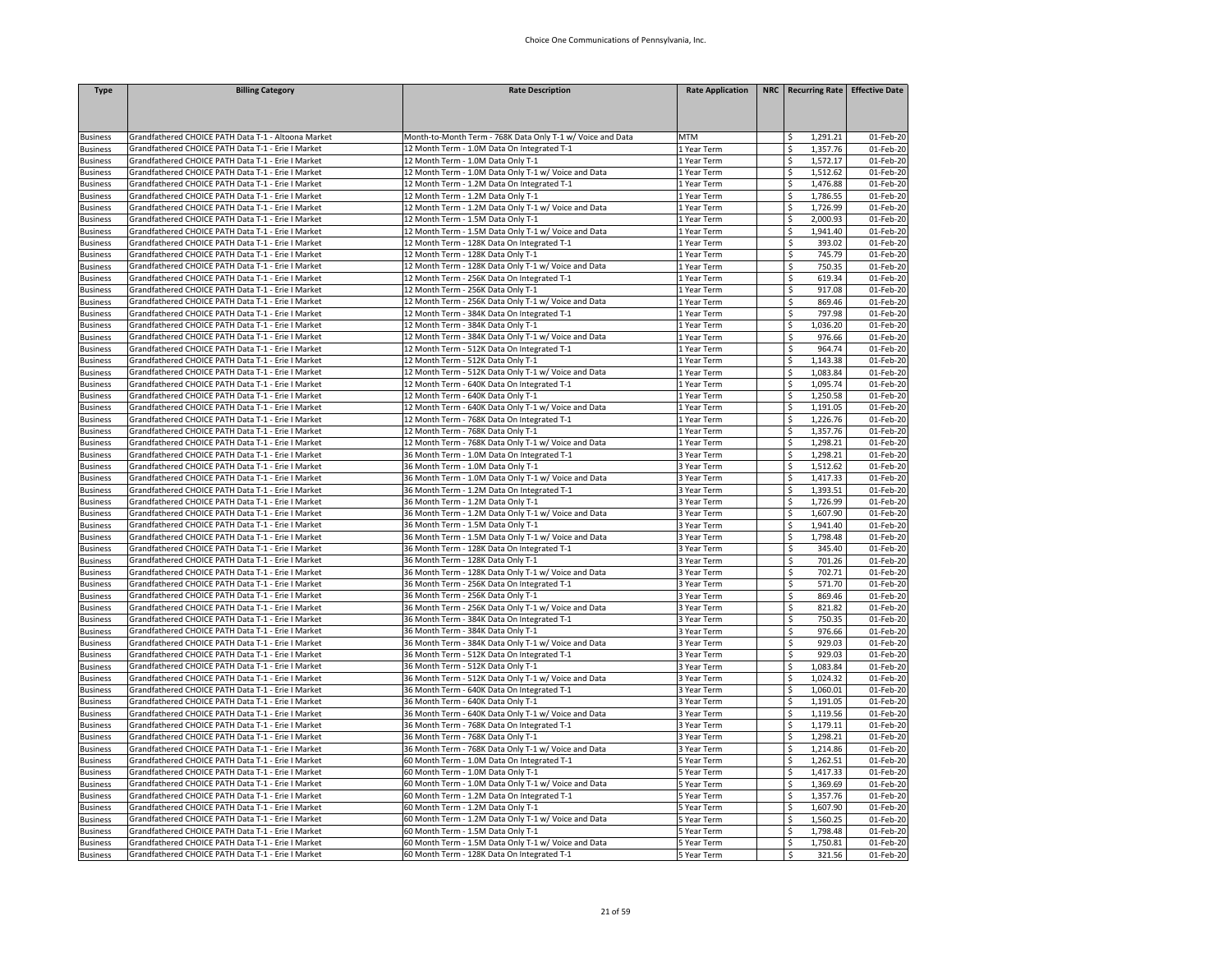| <b>Type</b>                        | <b>Billing Category</b>                                                                                  | <b>Rate Description</b>                                                                                         | <b>Rate Application</b>    | NRC   Recurring Rate   Effective Date |                        |
|------------------------------------|----------------------------------------------------------------------------------------------------------|-----------------------------------------------------------------------------------------------------------------|----------------------------|---------------------------------------|------------------------|
|                                    |                                                                                                          |                                                                                                                 |                            |                                       |                        |
|                                    |                                                                                                          |                                                                                                                 |                            |                                       |                        |
| <b>Business</b>                    | Grandfathered CHOICE PATH Data T-1 - Erie I Market                                                       | 60 Month Term - 128K Data Only T-1                                                                              | 5 Year Term                | \$<br>656.75                          | 01-Feb-20              |
| <b>Business</b>                    | Grandfathered CHOICE PATH Data T-1 - Erie I Market                                                       | 60 Month Term - 128K Data Only T-1 w/ Voice and Data                                                            | 5 Year Term                | \$<br>655.09                          | 01-Feb-20              |
| <b>Business</b>                    | Grandfathered CHOICE PATH Data T-1 - Erie I Market                                                       | 60 Month Term - 256K Data On Integrated T-1                                                                     | S Year Term                | \$<br>535.96                          | 01-Feb-20              |
| <b>Business</b>                    | Grandfathered CHOICE PATH Data T-1 - Erie I Market                                                       | 60 Month Term - 256K Data Only T-1                                                                              | 5 Year Term                | \$<br>821.82                          | 01-Feb-20              |
| <b>Business</b>                    | Grandfathered CHOICE PATH Data T-1 - Erie I Market                                                       | 60 Month Term - 256K Data Only T-1 w/ Voice and Data                                                            | 5 Year Term                | \$<br>786.11                          | 01-Feb-20              |
| <b>Business</b>                    | Grandfathered CHOICE PATH Data T-1 - Erie I Market                                                       | 60 Month Term - 384K Data On Integrated T-1                                                                     | S Year Term                | \$<br>714.64                          | 01-Feb-20              |
| <b>Business</b>                    | Grandfathered CHOICE PATH Data T-1 - Erie I Market                                                       | 60 Month Term - 384K Data Only T-1                                                                              | Year Term                  | \$<br>929.03                          | 01-Feb-20              |
| <b>Business</b>                    | Grandfathered CHOICE PATH Data T-1 - Erie I Market                                                       | 60 Month Term - 384K Data Only T-1 w/ Voice and Data                                                            | 5 Year Term                | \$<br>893.28                          | 01-Feb-20              |
| <b>Business</b>                    | Grandfathered CHOICE PATH Data T-1 - Erie I Market                                                       | 60 Month Term - 512K Data On Integrated T-1                                                                     | 5 Year Term                | \$<br>893.28                          | 01-Feb-20              |
| <b>Business</b>                    | Grandfathered CHOICE PATH Data T-1 - Erie I Market                                                       | 60 Month Term - 512K Data Only T-1                                                                              | Year Term                  | \$<br>1,024.32<br>988.57              | 01-Feb-20              |
| <b>Business</b>                    | Grandfathered CHOICE PATH Data T-1 - Erie I Market<br>Grandfathered CHOICE PATH Data T-1 - Erie I Market | 60 Month Term - 512K Data Only T-1 w/ Voice and Data<br>60 Month Term - 640K Data On Integrated T-1             | 5 Year Term<br>5 Year Term | \$<br>\$<br>1,024.32                  | 01-Feb-20<br>01-Feb-20 |
| <b>Business</b><br><b>Business</b> | Grandfathered CHOICE PATH Data T-1 - Erie I Market                                                       | 60 Month Term - 640K Data Only T-1                                                                              | 5 Year Term                | \$<br>1,119.56                        | 01-Feb-20              |
| <b>Business</b>                    | Grandfathered CHOICE PATH Data T-1 - Erie I Market                                                       | 60 Month Term - 640K Data Only T-1 w/ Voice and Data                                                            | SYear Term                 | \$<br>1,083.84                        | 01-Feb-20              |
| <b>Business</b>                    | Grandfathered CHOICE PATH Data T-1 - Erie I Market                                                       | 60 Month Term - 768K Data On Integrated T-1                                                                     | Year Term                  | \$<br>1,143.38                        | 01-Feb-20              |
| <b>Business</b>                    | Grandfathered CHOICE PATH Data T-1 - Erie I Market                                                       | 60 Month Term - 768K Data Only T-1                                                                              | SYear Term                 | \$<br>1,214.86                        | 01-Feb-20              |
| <b>Business</b>                    | Grandfathered CHOICE PATH Data T-1 - Erie I Market                                                       | 60 Month Term - 768K Data Only T-1 w/ Voice and Data                                                            | 5 Year Term                | \$<br>1,179.11                        | 01-Feb-20              |
| <b>Business</b>                    | Grandfathered CHOICE PATH Data T-1 - Erie I Market                                                       | Month to Month Term - 1.0M Data Only T-1                                                                        | <b>MTM</b>                 | \$<br>2,057.03                        | 01-Feb-20              |
| <b>Business</b>                    | Grandfathered CHOICE PATH Data T-1 - Erie I Market                                                       | Month to Month Term - 1.2M Data Only T-1                                                                        | <b>MTM</b>                 | \$<br>2,337.54                        | 01-Feb-20              |
| <b>Business</b>                    | Grandfathered CHOICE PATH Data T-1 - Erie I Market                                                       | Month to Month Term - 1.5M Data Only T-1                                                                        | <b>MTM</b>                 | \$<br>2,618.04                        | 01-Feb-20              |
| <b>Business</b>                    | Grandfathered CHOICE PATH Data T-1 - Erie I Market                                                       | Month to Month Term - 128K Data Only T-1                                                                        | <b>MTM</b>                 | \$<br>1,044.11                        | 01-Feb-20              |
| <b>Business</b>                    | Grandfathered CHOICE PATH Data T-1 - Erie I Market                                                       | Month to Month Term - 256K Data Only T-1                                                                        | <b>MTM</b>                 | \$<br>1,199.95                        | 01-Feb-20              |
| <b>Business</b>                    | Grandfathered CHOICE PATH Data T-1 - Erie I Market                                                       | Month to Month Term - 384K Data Only T-1                                                                        | <b>MTM</b>                 | \$<br>1,355.75                        | 01-Feb-20              |
| <b>Business</b>                    | Grandfathered CHOICE PATH Data T-1 - Erie I Market                                                       | Month to Month Term - 512K Data Only T-1                                                                        | <b>MTM</b>                 | \$<br>1,496.03                        | 01-Feb-20              |
| <b>Business</b>                    | Grandfathered CHOICE PATH Data T-1 - Erie I Market                                                       | Month to Month Term - 640K Data Only T-1                                                                        | <b>MTM</b>                 | \$<br>1,636.28                        | 01-Feb-20              |
| <b>Business</b>                    | Grandfathered CHOICE PATH Data T-1 - Erie I Market                                                       | Month to Month Term - 768K Data Only T-1                                                                        | <b>MTM</b>                 | \$<br>1,776.53                        | 01-Feb-20              |
| <b>Business</b>                    | Grandfathered CHOICE PATH Data T-1 - Erie I Market                                                       | Month-to-Month Term - 1.0M Data On Integrated T-1                                                               | <b>MTM</b>                 | \$<br>1,413.67                        | 01-Feb-20              |
| <b>Business</b>                    | Grandfathered CHOICE PATH Data T-1 - Erie I Market                                                       | Month-to-Month Term - 1.0M Data Only T-1 w/ Voice and Data                                                      | <b>MTM</b>                 | 1,491.58<br>\$                        | 01-Feb-20              |
| <b>Business</b>                    | Grandfathered CHOICE PATH Data T-1 - Erie I Market                                                       | Month-to-Month Term - 1.2M Data On Integrated T-1                                                               | <b>MTM</b>                 | \$<br>1,547.23                        | 01-Feb-20              |
| <b>Business</b>                    | Grandfathered CHOICE PATH Data T-1 - Erie I Market                                                       | Month-to-Month Term - 1.2M Data Only T-1 w/ Voice and Data                                                      | <b>MTM</b>                 | \$<br>1,691.94                        | 01-Feb-20              |
| <b>Business</b>                    | Grandfathered CHOICE PATH Data T-1 - Erie I Market                                                       | Month-to-Month Term - 1.5M Data Only T-1 w/ Voice and Data                                                      | <b>MTM</b>                 | \$<br>1,892.32                        | 01-Feb-20              |
| <b>Business</b>                    | Grandfathered CHOICE PATH Data T-1 - Erie I Market                                                       | Month-to-Month Term - 128K Data On Integrated T-1                                                               | <b>MTM</b>                 | \$<br>434.12                          | 01-Feb-20              |
| <b>Business</b>                    | Grandfathered CHOICE PATH Data T-1 - Erie I Market                                                       | Month-to-Month Term - 128K Data Only T-1 w/ Voice and Data                                                      | <b>MTM</b>                 | \$<br>801.43                          | 01-Feb-20              |
| <b>Business</b>                    | Grandfathered CHOICE PATH Data T-1 - Erie I Market                                                       | Month-to-Month Term - 256K Data On Integrated T-1                                                               | <b>MTM</b>                 | \$<br>645.60                          | 01-Feb-20              |
| <b>Business</b>                    | Grandfathered CHOICE PATH Data T-1 - Erie I Market                                                       | Month-to-Month Term - 256K Data Only T-1 w/ Voice and Data                                                      | <b>MTM</b>                 | \$<br>912.76                          | 01-Feb-20              |
| <b>Business</b>                    | Grandfathered CHOICE PATH Data T-1 - Erie I Market                                                       | Month-to-Month Term - 384K Data On Integrated T-1                                                               | <b>MTM</b>                 | \$<br>823.73                          | 01-Feb-20              |
| <b>Business</b>                    | Grandfathered CHOICE PATH Data T-1 - Erie I Market                                                       | Month-to-Month Term - 384K Data Only T-1 w/ Voice and Data                                                      | <b>MTM</b>                 | \$<br>1,024.06                        | 01-Feb-20              |
| <b>Business</b>                    | Grandfathered CHOICE PATH Data T-1 - Erie I Market                                                       | Month-to-Month Term - 512K Data On Integrated T-1                                                               | <b>MTM</b>                 | \$<br>990.67                          | 01-Feb-20              |
| <b>Business</b>                    | Grandfathered CHOICE PATH Data T-1 - Erie I Market                                                       | Month-to-Month Term - 512K Data Only T-1 w/ Voice and Data                                                      | <b>MTM</b>                 | \$<br>1,113.12                        | 01-Feb-20              |
| <b>Business</b>                    | Grandfathered CHOICE PATH Data T-1 - Erie I Market                                                       | Month-to-Month Term - 640K Data On Integrated T-1                                                               | <b>MTM</b>                 | \$<br>1,146.52                        | 01-Feb-20              |
| <b>Business</b>                    | Grandfathered CHOICE PATH Data T-1 - Erie I Market                                                       | Month-to-Month Term - 640K Data Only T-1 w/ Voice and Data                                                      | <b>MTM</b><br><b>MTM</b>   | \$<br>1,202.18                        | 01-Feb-20              |
| <b>Business</b><br><b>Business</b> | Grandfathered CHOICE PATH Data T-1 - Erie I Market<br>Grandfathered CHOICE PATH Data T-1 - Erie I Market | Month-to-Month Term - 768K Data On Integrated T-1<br>Month-to-Month Term - 768K Data Only T-1 w/ Voice and Data | MTM                        | \$<br>1,280.09<br>\$<br>1,291.21      | 01-Feb-20<br>01-Feb-20 |
| <b>Business</b>                    | Grandfathered CHOICE PATH Data T-1 - Erie II Market                                                      | 12 Month Term - 1.0M Data On Integrated T-1                                                                     | L Year Term                | 1,774.62<br>\$                        | 01-Feb-20              |
| <b>Business</b>                    | Grandfathered CHOICE PATH Data T-1 - Erie II Market                                                      | 12 Month Term - 1.0M Data Only T-1                                                                              | Year Term                  | 1,846.09<br>\$                        | 01-Feb-20              |
| <b>Business</b>                    | Grandfathered CHOICE PATH Data T-1 - Erie II Market                                                      | 12 Month Term - 1.0M Data Only T-1 w/ Voice and Data                                                            | Year Term                  | \$<br>1,798.48                        | 01-Feb-20              |
| <b>Business</b>                    | Grandfathered CHOICE PATH Data T-1 - Erie II Market                                                      | 12 Month Term - 1.2M Data On Integrated T-1                                                                     | L Year Term                | \$<br>2,012.83                        | 01-Feb-20              |
| <b>Business</b>                    | Grandfathered CHOICE PATH Data T-1 - Erie II Market                                                      | 12 Month Term - 1.2M Data Only T-1                                                                              | L Year Term                | \$<br>2,084.33                        | 01-Feb-20              |
| <b>Business</b>                    | Grandfathered CHOICE PATH Data T-1 - Erie II Market                                                      | 12 Month Term - 1.2M Data Only T-1 w/ Voice and Data                                                            | 1 Year Term                | \$<br>2,024.77                        | 01-Feb-20              |
| <b>Business</b>                    | Grandfathered CHOICE PATH Data T-1 - Erie II Market                                                      | 12 Month Term - 1.5M Data Only T-1                                                                              | Year Term                  | 2,322.52<br>\$                        | 01-Feb-20              |
| <b>Business</b>                    | Grandfathered CHOICE PATH Data T-1 - Erie II Market                                                      | 12 Month Term - 1.5M Data Only T-1 w/ Voice and Data                                                            | L Year Term                | \$<br>2,251.03                        | 01-Feb-20              |
| <b>Business</b>                    | Grandfathered CHOICE PATH Data T-1 - Erie II Market                                                      | 12 Month Term - 128K Data On Integrated T-1                                                                     | Year Term                  | \$<br>535.96                          | 01-Feb-20              |
| <b>Business</b>                    | Grandfathered CHOICE PATH Data T-1 - Erie II Market                                                      | 12 Month Term - 128K Data Only T-1                                                                              | Year Term                  | \$<br>905.20                          | 01-Feb-20              |
| <b>Business</b>                    | Grandfathered CHOICE PATH Data T-1 - Erie II Market                                                      | 12 Month Term - 128K Data Only T-1 w/ Voice and Data                                                            | Year Term                  | \$<br>869.46                          | 01-Feb-20              |
| <b>Business</b>                    | Grandfathered CHOICE PATH Data T-1 - Erie II Market                                                      | 12 Month Term - 256K Data On Integrated T-1                                                                     | Year Term                  | \$<br>738.44                          | 01-Feb-20              |
| <b>Business</b>                    | Grandfathered CHOICE PATH Data T-1 - Erie II Market                                                      | 12 Month Term - 256K Data Only T-1                                                                              | L Year Term                | \$<br>1,048.13                        | 01-Feb-20              |
| <b>Business</b>                    | Grandfathered CHOICE PATH Data T-1 - Erie II Market                                                      | 12 Month Term - 256K Data Only T-1 w/ Voice and Data                                                            | Year Term                  | \$<br>1,012.37                        | 01-Feb-20              |
| <b>Business</b>                    | Grandfathered CHOICE PATH Data T-1 - Erie II Market                                                      | 12 Month Term - 384K Data On Integrated T-1                                                                     | Year Term                  | \$<br>940.90                          | 01-Feb-20              |
| <b>Business</b>                    | Grandfathered CHOICE PATH Data T-1 - Erie II Market                                                      | 12 Month Term - 384K Data Only T-1                                                                              | Year Term                  | \$<br>1,191.05                        | 01-Feb-20              |
| <b>Business</b>                    | Grandfathered CHOICE PATH Data T-1 - Erie II Market                                                      | 12 Month Term - 384K Data Only T-1 w/ Voice and Data                                                            | L Year Term                | \$<br>1,155.30                        | 01-Feb-20              |
| <b>Business</b>                    | Grandfathered CHOICE PATH Data T-1 - Erie II Market                                                      | 12 Month Term - 512K Data On Integrated T-1                                                                     | L Year Term                | \$<br>1,143.38                        | 01-Feb-20              |
| <b>Business</b>                    | Grandfathered CHOICE PATH Data T-1 - Erie II Market                                                      | 12 Month Term - 512K Data Only T-1                                                                              | 1 Year Term                | \$<br>1,322.05                        | 01-Feb-20              |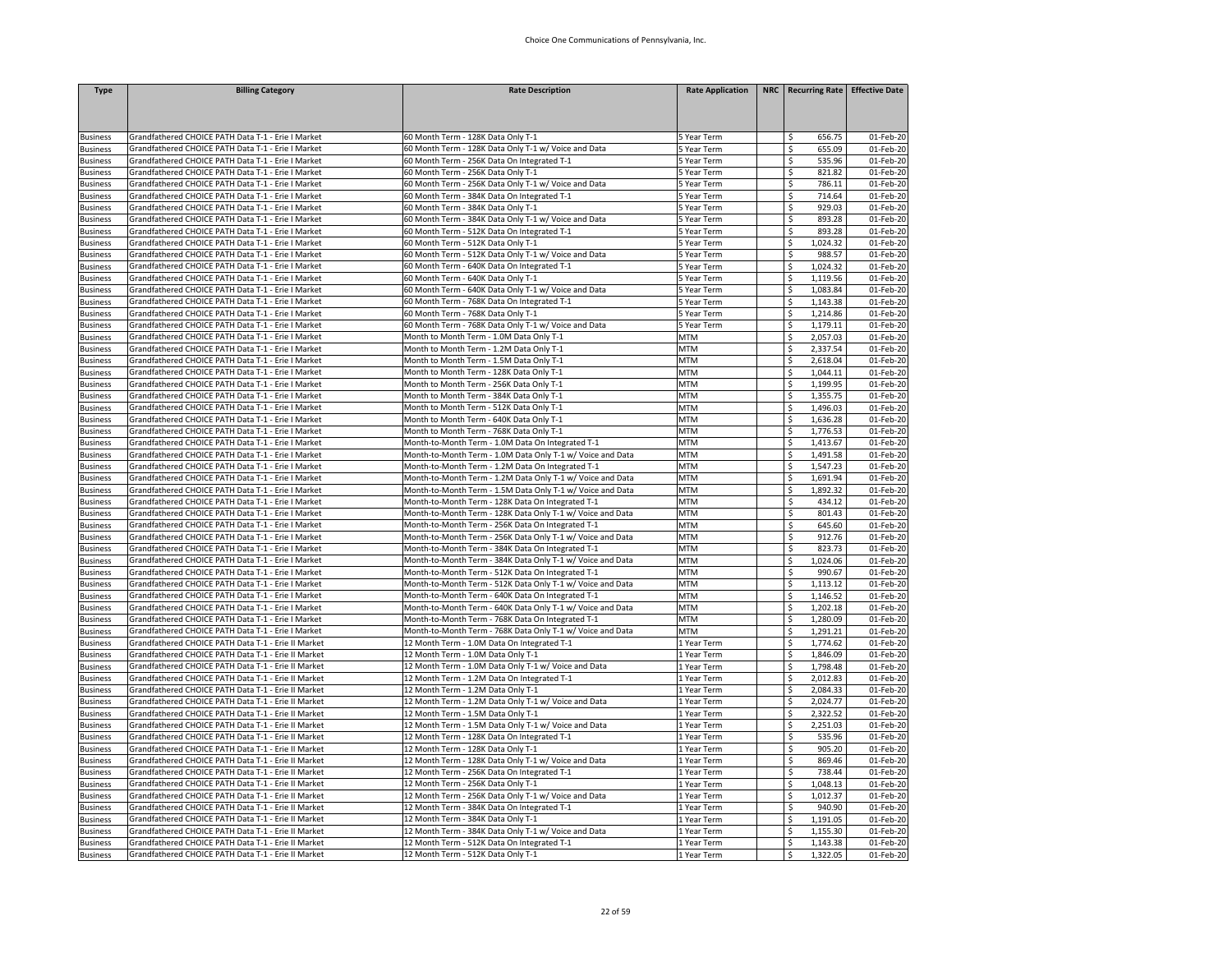| <b>Type</b>                        | <b>Billing Category</b>                                                                                    | <b>Rate Description</b>                                                                             | <b>Rate Application</b>    | NRC   Recurring Rate   Effective Date |                        |
|------------------------------------|------------------------------------------------------------------------------------------------------------|-----------------------------------------------------------------------------------------------------|----------------------------|---------------------------------------|------------------------|
|                                    |                                                                                                            |                                                                                                     |                            |                                       |                        |
|                                    |                                                                                                            |                                                                                                     |                            |                                       |                        |
|                                    |                                                                                                            |                                                                                                     |                            |                                       | $01$ -Feb-20           |
| <b>Business</b><br><b>Business</b> | Grandfathered CHOICE PATH Data T-1 - Erie II Market<br>Grandfathered CHOICE PATH Data T-1 - Erie II Market | 12 Month Term - 512K Data Only T-1 w/ Voice and Data<br>12 Month Term - 640K Data On Integrated T-1 | 1 Year Term<br>1 Year Term | 1,298.21<br>\$<br>\$<br>1,333.94      | 01-Feb-20              |
| <b>Business</b>                    | Grandfathered CHOICE PATH Data T-1 - Erie II Market                                                        | 12 Month Term - 640K Data Only T-1                                                                  | Year Term                  | \$<br>1,453.07                        | 01-Feb-20              |
| <b>Business</b>                    | Grandfathered CHOICE PATH Data T-1 - Erie II Market                                                        | 12 Month Term - 640K Data Only T-1 w/ Voice and Data                                                | 1 Year Term                | \$<br>1,429.24                        | 01-Feb-20              |
| <b>Business</b>                    | Grandfathered CHOICE PATH Data T-1 - Erie II Market                                                        | 12 Month Term - 768K Data On Integrated T-1                                                         | LYear Term                 | \$<br>1,524.52                        | 01-Feb-20              |
| <b>Business</b>                    | Grandfathered CHOICE PATH Data T-1 - Erie II Market                                                        | 12 Month Term - 768K Data Only T-1                                                                  | 1 Year Term                | 1,584.06<br>\$                        | 01-Feb-20              |
| <b>Business</b>                    | Grandfathered CHOICE PATH Data T-1 - Erie II Market                                                        | 12 Month Term - 768K Data Only T-1 w/ Voice and Data                                                | Year Term                  | \$<br>1,560.25                        | 01-Feb-20              |
| <b>Business</b>                    | Grandfathered CHOICE PATH Data T-1 - Erie II Market                                                        | 36 Month Term - 1.0M Data On Integrated T-1                                                         | 3 Year Term                | \$<br>1,667.44                        | 01-Feb-20              |
| <b>Business</b>                    | Grandfathered CHOICE PATH Data T-1 - Erie II Market                                                        | 36 Month Term - 1.0M Data Only T-1                                                                  | 3 Year Term                | 1,798.48<br>\$                        | 01-Feb-20              |
| <b>Business</b>                    | Grandfathered CHOICE PATH Data T-1 - Erie II Market                                                        | 36 Month Term - 1.0M Data Only T-1 w/ Voice and Data                                                | 3 Year Term                | \$<br>1,691.27                        | 01-Feb-20              |
| <b>Business</b>                    | Grandfathered CHOICE PATH Data T-1 - Erie II Market                                                        | 36 Month Term - 1.2M Data On Integrated T-1                                                         | 3 Year Term                | \$<br>1,905.65                        | 01-Feb-20              |
| <b>Business</b>                    | Grandfathered CHOICE PATH Data T-1 - Erie II Market                                                        | 36 Month Term - 1.2M Data Only T-1                                                                  | 3 Year Term                | \$<br>2,024.77                        | 01-Feb-20              |
| <b>Business</b>                    | Grandfathered CHOICE PATH Data T-1 - Erie II Market                                                        | 36 Month Term - 1.2M Data Only T-1 w/ Voice and Data                                                | 3 Year Term                | \$<br>1,917.58                        | 01-Feb-20              |
| <b>Business</b>                    | Grandfathered CHOICE PATH Data T-1 - Erie II Market                                                        | 36 Month Term - 1.5M Data Only T-1                                                                  | 3 Year Term                | 2,251.03<br>\$                        | 01-Feb-20              |
| <b>Business</b>                    | Grandfathered CHOICE PATH Data T-1 - Erie II Market                                                        | 36 Month Term - 1.5M Data Only T-1 w/ Voice and Data                                                | 3 Year Term                | 2,131.94<br>\$                        | 01-Feb-20              |
| <b>Business</b>                    | Grandfathered CHOICE PATH Data T-1 - Erie II Market                                                        | 36 Month Term - 128K Data On Integrated T-1                                                         | Year Term                  | \$<br>464.50                          | 01-Feb-20              |
| <b>Business</b>                    | Grandfathered CHOICE PATH Data T-1 - Erie II Market                                                        | 36 Month Term - 128K Data Only T-1                                                                  | Year Term                  | \$<br>869.46                          | 01-Feb-20              |
| <b>Business</b>                    | Grandfathered CHOICE PATH Data T-1 - Erie II Market                                                        | 36 Month Term - 128K Data Only T-1 w/ Voice and Data                                                | Year Term                  | \$<br>797.98                          | 01-Feb-20              |
| <b>Business</b>                    | Grandfathered CHOICE PATH Data T-1 - Erie II Market                                                        | 36 Month Term - 256K Data On Integrated T-1                                                         | 3 Year Term                | \$<br>666.98                          | 01-Feb-20              |
| <b>Business</b>                    | Grandfathered CHOICE PATH Data T-1 - Erie II Market                                                        | 36 Month Term - 256K Data Only T-1                                                                  | 3 Year Term                | \$<br>1,012.37                        | 01-Feb-20              |
| <b>Business</b>                    | Grandfathered CHOICE PATH Data T-1 - Erie II Market                                                        | 36 Month Term - 256K Data Only T-1 w/ Voice and Data                                                | 3 Year Term                | \$<br>940.90                          | 01-Feb-20              |
| <b>Business</b>                    | Grandfathered CHOICE PATH Data T-1 - Erie II Market                                                        | 36 Month Term - 384K Data On Integrated T-1                                                         | 3 Year Term                | \$<br>869.46                          | 01-Feb-20              |
| <b>Business</b>                    | Grandfathered CHOICE PATH Data T-1 - Erie II Market                                                        | 36 Month Term - 384K Data Only T-1                                                                  | 3 Year Term                | \$<br>1,155.30                        | 01-Feb-20              |
| <b>Business</b>                    | Grandfathered CHOICE PATH Data T-1 - Erie II Market                                                        | 36 Month Term - 384K Data Only T-1 w/ Voice and Data                                                | 3 Year Term                | \$<br>1,083.84                        | 01-Feb-20              |
| <b>Business</b>                    | Grandfathered CHOICE PATH Data T-1 - Erie II Market                                                        | 36 Month Term - 512K Data On Integrated T-1                                                         | 3 Year Term                | \$<br>1,060.01                        | 01-Feb-20              |
| <b>Business</b>                    | Grandfathered CHOICE PATH Data T-1 - Erie II Market                                                        | 36 Month Term - 512K Data Only T-1                                                                  | 3 Year Term                | \$<br>1,298.21                        | 01-Feb-20              |
| <b>Business</b>                    | Grandfathered CHOICE PATH Data T-1 - Erie II Market                                                        | 36 Month Term - 512K Data Only T-1 w/ Voice and Data                                                | 3 Year Term                | \$<br>1,226.76                        | 01-Feb-20              |
| <b>Business</b>                    | Grandfathered CHOICE PATH Data T-1 - Erie II Market                                                        | 36 Month Term - 640K Data On Integrated T-1                                                         | 3 Year Term                | \$<br>1,250.58                        | 01-Feb-20              |
| <b>Business</b>                    | Grandfathered CHOICE PATH Data T-1 - Erie II Market                                                        | 36 Month Term - 640K Data Only T-1                                                                  | 3 Year Term                | \$<br>1,429.24                        | 01-Feb-20              |
| <b>Business</b>                    | Grandfathered CHOICE PATH Data T-1 - Erie II Market                                                        | 36 Month Term - 640K Data Only T-1 w/ Voice and Data                                                | 3 Year Term                | \$<br>1,345.86                        | 01-Feb-20              |
| <b>Business</b>                    | Grandfathered CHOICE PATH Data T-1 - Erie II Market                                                        | 36 Month Term - 768K Data On Integrated T-1                                                         | 3 Year Term                | \$<br>1,429.24                        | 01-Feb-20              |
| <b>Business</b>                    | Grandfathered CHOICE PATH Data T-1 - Erie II Market                                                        | 36 Month Term - 768K Data Only T-1                                                                  | 3 Year Term                | \$<br>1,560.25                        | 01-Feb-20              |
| <b>Business</b>                    | Grandfathered CHOICE PATH Data T-1 - Erie II Market                                                        | 36 Month Term - 768K Data Only T-1 w/ Voice and Data                                                | 3 Year Term                | \$<br>1,464.98                        | 01-Feb-20              |
| <b>Business</b>                    | Grandfathered CHOICE PATH Data T-1 - Erie II Market                                                        | 60 Month Term - 1.0M Data On Integrated T-1                                                         | 5 Year Term                | \$<br>1,560.25                        | 01-Feb-20              |
| <b>Business</b>                    | Grandfathered CHOICE PATH Data T-1 - Erie II Market                                                        | 60 Month Term - 1.0M Data Only T-1                                                                  | 5 Year Term                | \$<br>1,691.27                        | 01-Feb-20              |
| <b>Business</b>                    | Grandfathered CHOICE PATH Data T-1 - Erie II Market                                                        | 60 Month Term - 1.0M Data Only T-1 w/ Voice and Data                                                | S Year Term                | \$<br>1,584.06                        | 01-Feb-20              |
| <b>Business</b>                    | Grandfathered CHOICE PATH Data T-1 - Erie II Market                                                        | 60 Month Term - 1.2M Data On Integrated T-1                                                         | Year Term                  | \$<br>1,786.55                        | 01-Feb-20              |
| <b>Business</b>                    | Grandfathered CHOICE PATH Data T-1 - Erie II Market                                                        | 60 Month Term - 1.2M Data Only T-1                                                                  | S Year Term                | \$<br>1,917.58                        | 01-Feb-20              |
| <b>Business</b>                    | Grandfathered CHOICE PATH Data T-1 - Erie II Market                                                        | 60 Month Term - 1.2M Data Only T-1 w/ Voice and Data                                                | 5 Year Term                | \$<br>1,798.48                        | 01-Feb-20              |
| <b>Business</b>                    | Grandfathered CHOICE PATH Data T-1 - Erie II Market                                                        | 60 Month Term - 1.5M Data Only T-1                                                                  | 5 Year Term                | \$<br>2,131.94                        | 01-Feb-20              |
| <b>Business</b>                    | Grandfathered CHOICE PATH Data T-1 - Erie II Market                                                        | 60 Month Term - 1.5M Data Only T-1 w/ Voice and Data<br>60 Month Term - 128K Data On Integrated T-1 | 5 Year Term                | 2,012.83<br>\$<br>428.78              | 01-Feb-20              |
| <b>Business</b>                    | Grandfathered CHOICE PATH Data T-1 - Erie II Market<br>Grandfathered CHOICE PATH Data T-1 - Erie II Market | 60 Month Term - 128K Data Only T-1                                                                  | 5 Year Term<br>SYear Term  | \$<br>\$<br>797.98                    | 01-Feb-20<br>01-Feb-20 |
| <b>Business</b><br><b>Business</b> | Grandfathered CHOICE PATH Data T-1 - Erie II Market                                                        | 60 Month Term - 128K Data Only T-1 w/ Voice and Data                                                | 5 Year Term                | \$<br>750.35                          | 01-Feb-20              |
| <b>Business</b>                    | Grandfathered CHOICE PATH Data T-1 - Erie II Market                                                        | 60 Month Term - 256K Data On Integrated T-1                                                         | S Year Term                | \$<br>619.34                          | 01-Feb-20              |
|                                    | Grandfathered CHOICE PATH Data T-1 - Erie II Market                                                        | 60 Month Term - 256K Data Only T-1                                                                  | 5 Year Term                | \$<br>940.90                          | 01-Feb-20              |
| <b>Business</b><br><b>Business</b> | Grandfathered CHOICE PATH Data T-1 - Erie II Market                                                        | 60 Month Term - 256K Data Only T-1 w/ Voice and Data                                                | 5 Year Term                | \$<br>869.46                          | 01-Feb-20              |
| <b>Business</b>                    | Grandfathered CHOICE PATH Data T-1 - Erie II Market                                                        | 60 Month Term - 384K Data On Integrated T-1                                                         | 5 Year Term                | \$<br>809.89                          | 01-Feb-20              |
| <b>Business</b>                    | Grandfathered CHOICE PATH Data T-1 - Erie II Market                                                        | 60 Month Term - 384K Data Only T-1                                                                  | 5 Year Term                | \$<br>1,083.84                        | 01-Feb-20              |
| <b>Business</b>                    | Grandfathered CHOICE PATH Data T-1 - Erie II Market                                                        | 60 Month Term - 384K Data Only T-1 w/ Voice and Data                                                | S Year Term                | \$<br>988.57                          | 01-Feb-20              |
| <b>Business</b>                    | Grandfathered CHOICE PATH Data T-1 - Erie II Market                                                        | 60 Month Term - 512K Data On Integrated T-1                                                         | 5 Year Term                | \$<br>1,000.44                        | 01-Feb-20              |
| <b>Business</b>                    | Grandfathered CHOICE PATH Data T-1 - Erie II Market                                                        | 60 Month Term - 512K Data Only T-1                                                                  | 5 Year Term                | \$<br>1,226.76                        | 01-Feb-20              |
| <b>Business</b>                    | Grandfathered CHOICE PATH Data T-1 - Erie II Market                                                        | 60 Month Term - 512K Data Only T-1 w/ Voice and Data                                                | 5 Year Term                | \$<br>1,107.66                        | 01-Feb-20              |
| <b>Business</b>                    | Grandfathered CHOICE PATH Data T-1 - Erie II Market                                                        | 60 Month Term - 640K Data On Integrated T-1                                                         | S Year Term                | \$<br>1,155.30                        | 01-Feb-20              |
| <b>Business</b>                    | Grandfathered CHOICE PATH Data T-1 - Erie II Market                                                        | 60 Month Term - 640K Data Only T-1                                                                  | 5 Year Term                | \$<br>1,345.86                        | 01-Feb-20              |
| <b>Business</b>                    | Grandfathered CHOICE PATH Data T-1 - Erie II Market                                                        | 60 Month Term - 640K Data Only T-1 w/ Voice and Data                                                | 5 Year Term                | \$<br>1,226.76                        | 01-Feb-20              |
| <b>Business</b>                    | Grandfathered CHOICE PATH Data T-1 - Erie II Market                                                        | 60 Month Term - 768K Data On Integrated T-1                                                         | 5 Year Term                | \$<br>1,310.15                        | 01-Feb-20              |
| <b>Business</b>                    | Grandfathered CHOICE PATH Data T-1 - Erie II Market                                                        | 60 Month Term - 768K Data Only T-1                                                                  | 5 Year Term                | \$<br>1,464.98                        | 01-Feb-20              |
| <b>Business</b>                    | Grandfathered CHOICE PATH Data T-1 - Erie II Market                                                        | 60 Month Term - 768K Data Only T-1 w/ Voice and Data                                                | 5 Year Term                | \$<br>1,345.86                        | 01-Feb-20              |
| <b>Business</b>                    | Grandfathered CHOICE PATH Data T-1 - Erie II Market                                                        | Month to Month Term - 1.0M Data Only T-1                                                            | <b>MTM</b>                 | \$<br>2,415.44                        | 01-Feb-20              |
| <b>Business</b>                    | Grandfathered CHOICE PATH Data T-1 - Erie II Market                                                        | Month to Month Term - 1.2M Data Only T-1                                                            | <b>MTM</b>                 | \$<br>2,727.12                        | 01-Feb-20              |
| <b>Business</b>                    | Grandfathered CHOICE PATH Data T-1 - Erie II Market                                                        | Month to Month Term - 1.5M Data Only T-1                                                            | <b>MTM</b>                 | \$<br>3,038.78                        | 01-Feb-20              |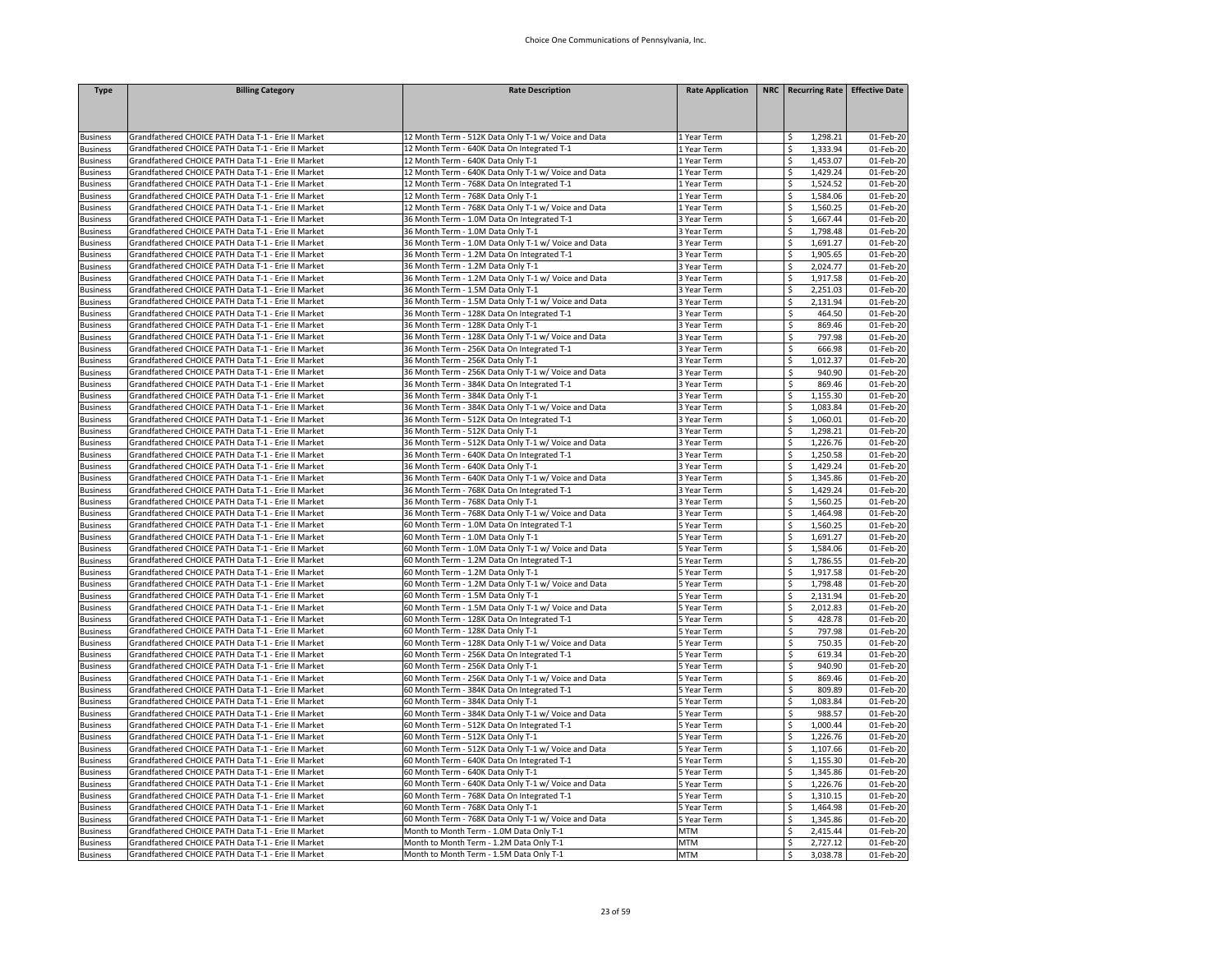| <b>Type</b>                        | <b>Billing Category</b>                                                                                                                    | <b>Rate Description</b>                                                                             | <b>Rate Application</b>    | NRC   Recurring Rate   Effective Date |                        |
|------------------------------------|--------------------------------------------------------------------------------------------------------------------------------------------|-----------------------------------------------------------------------------------------------------|----------------------------|---------------------------------------|------------------------|
|                                    |                                                                                                                                            |                                                                                                     |                            |                                       |                        |
|                                    |                                                                                                                                            |                                                                                                     |                            |                                       |                        |
|                                    | Grandfathered CHOICE PATH Data T-1 - Erie II Market                                                                                        | Month to Month Term - 128K Data Only T-1                                                            | <b>MTM</b>                 | 1,184.34<br>\$                        | 01-Feb-20              |
| <b>Business</b><br><b>Business</b> | Grandfathered CHOICE PATH Data T-1 - Erie II Market                                                                                        | Month to Month Term - 256K Data Only T-1                                                            | <b>MTM</b>                 | \$<br>1,371.36                        | 01-Feb-20              |
| <b>Business</b>                    | Grandfathered CHOICE PATH Data T-1 - Erie II Market                                                                                        | Month to Month Term - 384K Data Only T-1                                                            | <b>MTM</b>                 | \$<br>1,558.36                        | 01-Feb-20              |
| <b>Business</b>                    | Grandfathered CHOICE PATH Data T-1 - Erie II Market                                                                                        | Month to Month Term - 512K Data Only T-1                                                            | <b>MTM</b>                 | \$<br>1,729.76                        | 01-Feb-20              |
| <b>Business</b>                    | Grandfathered CHOICE PATH Data T-1 - Erie II Market                                                                                        | Month to Month Term - 640K Data Only T-1                                                            | <b>MTM</b>                 | \$<br>1,901.21                        | 01-Feb-20              |
| <b>Business</b>                    | Grandfathered CHOICE PATH Data T-1 - Erie II Market                                                                                        | Month to Month Term - 768K Data Only T-1                                                            | <b>MTM</b>                 | 2,072.63<br>\$                        | 01-Feb-20              |
| <b>Business</b>                    | Grandfathered CHOICE PATH Data T-1 - Erie II Market                                                                                        | Month-to-Month Term - 1.0M Data On Integrated T-1                                                   | <b>MTM</b>                 | \$<br>1,725.31                        | 01-Feb-20              |
| <b>Business</b>                    | Grandfathered CHOICE PATH Data T-1 - Erie II Market                                                                                        | Month-to-Month Term - 1.0M Data Only T-1 w/ Voice and Data                                          | <b>MTM</b>                 | \$<br>1,747.57                        | 01-Feb-20              |
| <b>Business</b>                    | Grandfathered CHOICE PATH Data T-1 - Erie II Market                                                                                        | Month-to-Month Term - 1.2M Data On Integrated T-1                                                   | <b>MTM</b>                 | \$<br>1,970.20                        | 01-Feb-20              |
| <b>Business</b>                    | Grandfathered CHOICE PATH Data T-1 - Erie II Market                                                                                        | Month-to-Month Term - 1.2M Data Only T-1 w/ Voice and Data                                          | <b>MTM</b>                 | \$<br>1,981.34                        | $01$ -Feb-20           |
| <b>Business</b>                    | Grandfathered CHOICE PATH Data T-1 - Erie II Market                                                                                        | Month-to-Month Term - 1.5M Data Only T-1 w/ Voice and Data                                          | <b>MTM</b>                 | \$<br>2,215.10                        | 01-Feb-20              |
| <b>Business</b>                    | Grandfathered CHOICE PATH Data T-1 - Erie II Market                                                                                        | Month-to-Month Term - 128K Data On Integrated T-1                                                   | <b>MTM</b>                 | \$<br>567.71                          | 01-Feb-20              |
| <b>Business</b>                    | Grandfathered CHOICE PATH Data T-1 - Erie II Market                                                                                        | Month-to-Month Term - 128K Data Only T-1 w/ Voice and Data                                          | <b>MTM</b>                 | \$<br>879.36                          | 01-Feb-20              |
| <b>Business</b>                    | Grandfathered CHOICE PATH Data T-1 - Erie II Market                                                                                        | Month-to-Month Term - 256K Data On Integrated T-1                                                   | <b>MTM</b>                 | \$<br>756.91                          | 01-Feb-20              |
| <b>Business</b>                    | Grandfathered CHOICE PATH Data T-1 - Erie II Market                                                                                        | Month-to-Month Term - 256K Data Only T-1 w/ Voice and Data                                          | <b>MTM</b>                 | 1,012.92<br>\$                        | 01-Feb-20              |
| <b>Business</b>                    | Grandfathered CHOICE PATH Data T-1 - Erie II Market                                                                                        | Month-to-Month Term - 384K Data On Integrated T-1                                                   | <b>MTM</b>                 | \$<br>946.14                          | 01-Feb-20              |
| <b>Business</b>                    | Grandfathered CHOICE PATH Data T-1 - Erie II Market                                                                                        | Month-to-Month Term - 384K Data Only T-1 w/ Voice and Data                                          | <b>MTM</b>                 | \$<br>1,146.52                        | 01-Feb-20              |
| <b>Business</b>                    | Grandfathered CHOICE PATH Data T-1 - Erie II Market                                                                                        | Month-to-Month Term - 512K Data On Integrated T-1                                                   | MTM                        | \$<br>1,124.23                        | 01-Feb-20              |
| <b>Business</b>                    | Grandfathered CHOICE PATH Data T-1 - Erie II Market                                                                                        | Month-to-Month Term - 512K Data Only T-1 w/ Voice and Data                                          | <b>MTM</b>                 | \$<br>1,268.95                        | 01-Feb-20              |
| <b>Business</b>                    | Grandfathered CHOICE PATH Data T-1 - Erie II Market                                                                                        | Month-to-Month Term - 640K Data On Integrated T-1                                                   | <b>MTM</b>                 | \$<br>1,302.34                        | 01-Feb-20              |
| <b>Business</b>                    | Grandfathered CHOICE PATH Data T-1 - Erie II Market                                                                                        | Month-to-Month Term - 640K Data Only T-1 w/ Voice and Data                                          | <b>MTM</b>                 | \$<br>1,391.39                        | 01-Feb-20              |
| <b>Business</b>                    | Grandfathered CHOICE PATH Data T-1 - Erie II Market                                                                                        | Month-to-Month Term - 768K Data On Integrated T-1                                                   | <b>MTM</b>                 | \$<br>1,480.45                        | 01-Feb-20              |
| <b>Business</b>                    | Grandfathered CHOICE PATH Data T-1 - Erie II Market                                                                                        | Month-to-Month Term - 768K Data Only T-1 w/ Voice and Data                                          | <b>MTM</b>                 | \$<br>1,513.85                        | 01-Feb-20              |
| <b>Business</b>                    | Grandfathered CHOICE PATH Data T-1 - Harrisburg and Scranton Market                                                                        | 12 Month Term - 1.0M Data On Integrated T-1                                                         | 1 Year Term                | \$<br>1,631.69                        | 01-Feb-20              |
| <b>Business</b>                    | Grandfathered CHOICE PATH Data T-1 - Harrisburg and Scranton Market                                                                        | 12 Month Term - 1.0M Data Only T-1                                                                  | Year Term<br>1 Year Term   | \$<br>1,715.09<br>\$<br>1,631.69      | 01-Feb-20<br>01-Feb-20 |
| <b>Business</b><br><b>Business</b> | Grandfathered CHOICE PATH Data T-1 - Harrisburg and Scranton Market<br>Grandfathered CHOICE PATH Data T-1 - Harrisburg and Scranton Market | 12 Month Term - 1.0M Data Only T-1 w/ Voice and Data<br>12 Month Term - 1.2M Data On Integrated T-1 | L Year Term                | \$<br>1,726.99                        | 01-Feb-20              |
|                                    | Grandfathered CHOICE PATH Data T-1 - Harrisburg and Scranton Market                                                                        | 12 Month Term - 1.2M Data Only T-1                                                                  |                            | \$<br>1,834.22                        | 01-Feb-20              |
| <b>Business</b><br><b>Business</b> | Grandfathered CHOICE PATH Data T-1 - Harrisburg and Scranton Market                                                                        | 12 Month Term - 1.2M Data Only T-1 w/ Voice and Data                                                | Year Term<br>Year Term     | \$<br>1,726.99                        | 01-Feb-20              |
| <b>Business</b>                    | Grandfathered CHOICE PATH Data T-1 - Harrisburg and Scranton Market                                                                        | 12 Month Term - 1.5M Data Only T-1                                                                  | L Year Term                | \$<br>1,905.65                        | 01-Feb-20              |
| <b>Business</b>                    | Grandfathered CHOICE PATH Data T-1 - Harrisburg and Scranton Market                                                                        | 12 Month Term - 1.5M Data Only T-1 w/ Voice and Data                                                | 1 Year Term                | \$<br>1,822.30                        | 01-Feb-20              |
| <b>Business</b>                    | Grandfathered CHOICE PATH Data T-1 - Harrisburg and Scranton Market                                                                        | 12 Month Term - 128K Data On Integrated T-1                                                         | Year Term                  | \$<br>381.13                          | 01-Feb-20              |
| <b>Business</b>                    | Grandfathered CHOICE PATH Data T-1 - Harrisburg and Scranton Market                                                                        | 12 Month Term - 128K Data Only T-1                                                                  | 1 Year Term                | \$<br>797.98                          | 01-Feb-20              |
| <b>Business</b>                    | Grandfathered CHOICE PATH Data T-1 - Harrisburg and Scranton Market                                                                        | 12 Month Term - 128K Data Only T-1 w/ Voice and Data                                                | L Year Term                | \$<br>750.35                          | 01-Feb-20              |
| <b>Business</b>                    | Grandfathered CHOICE PATH Data T-1 - Harrisburg and Scranton Market                                                                        | 12 Month Term - 256K Data On Integrated T-1                                                         | L Year Term                | \$<br>607.44                          | 01-Feb-20              |
| <b>Business</b>                    | Grandfathered CHOICE PATH Data T-1 - Harrisburg and Scranton Market                                                                        | 12 Month Term - 256K Data Only T-1                                                                  | Year Term                  | \$<br>940.90                          | 01-Feb-20              |
| <b>Business</b>                    | Grandfathered CHOICE PATH Data T-1 - Harrisburg and Scranton Market                                                                        | 12 Month Term - 256K Data Only T-1 w/ Voice and Data                                                | Year Term                  | \$<br>893.28                          | 01-Feb-20              |
| <b>Business</b>                    | Grandfathered CHOICE PATH Data T-1 - Harrisburg and Scranton Market                                                                        | 12 Month Term - 384K Data On Integrated T-1                                                         | Year Term                  | \$<br>833.72                          | 01-Feb-20              |
| <b>Business</b>                    | Grandfathered CHOICE PATH Data T-1 - Harrisburg and Scranton Market                                                                        | 12 Month Term - 384K Data Only T-1                                                                  | LYear Term                 | \$<br>1,083.84                        | 01-Feb-20              |
| <b>Business</b>                    | Grandfathered CHOICE PATH Data T-1 - Harrisburg and Scranton Market                                                                        | 12 Month Term - 384K Data Only T-1 w/ Voice and Data                                                | 1 Year Term                | \$<br>1,036.20                        | 01-Feb-20              |
| <b>Business</b>                    | Grandfathered CHOICE PATH Data T-1 - Harrisburg and Scranton Market                                                                        | 12 Month Term - 512K Data On Integrated T-1                                                         | L Year Term                | \$<br>1,048.13                        | 01-Feb-20              |
| <b>Business</b>                    | Grandfathered CHOICE PATH Data T-1 - Harrisburg and Scranton Market                                                                        | 12 Month Term - 512K Data Only T-1                                                                  | 1 Year Term                | 1,226.76<br>\$                        | 01-Feb-20              |
| <b>Business</b>                    | Grandfathered CHOICE PATH Data T-1 - Harrisburg and Scranton Market                                                                        | 12 Month Term - 512K Data Only T-1 w/ Voice and Data                                                | Year Term                  | \$<br>1,179.11                        | 01-Feb-20              |
| <b>Business</b>                    | Grandfathered CHOICE PATH Data T-1 - Harrisburg and Scranton Market                                                                        | 12 Month Term - 640K Data On Integrated T-1                                                         | LYear Term                 | \$<br>1,250.58                        | 01-Feb-20              |
| <b>Business</b>                    | Grandfathered CHOICE PATH Data T-1 - Harrisburg and Scranton Market                                                                        | 12 Month Term - 640K Data Only T-1                                                                  | Year Term                  | \$<br>1,369.69                        | 01-Feb-20              |
| <b>Business</b>                    | Grandfathered CHOICE PATH Data T-1 - Harrisburg and Scranton Market                                                                        | 12 Month Term - 640K Data Only T-1 w/ Voice and Data                                                | Year Term                  | \$<br>1,310.15                        | 01-Feb-20              |
| <b>Business</b>                    | Grandfathered CHOICE PATH Data T-1 - Harrisburg and Scranton Market                                                                        | 12 Month Term - 768K Data On Integrated T-1                                                         | 1 Year Term                | \$<br>1,441.14                        | 01-Feb-20              |
| <b>Business</b>                    | Grandfathered CHOICE PATH Data T-1 - Harrisburg and Scranton Market                                                                        | 12 Month Term - 768K Data Only T-1                                                                  | 1 Year Term                | \$<br>1,500.71                        | 01-Feb-20              |
| <b>Business</b>                    | Grandfathered CHOICE PATH Data T-1 - Harrisburg and Scranton Market                                                                        | 12 Month Term - 768K Data Only T-1 w/ Voice and Data                                                | 1 Year Term                | \$<br>1,441.14                        | 01-Feb-20              |
| <b>Business</b>                    | Grandfathered CHOICE PATH Data T-1 - Harrisburg and Scranton Market                                                                        | 36 Month Term - 1.0M Data On Integrated T-1                                                         | Year Term                  | 1,548.36<br>\$                        | 01-Feb-20              |
| <b>Business</b>                    | Grandfathered CHOICE PATH Data T-1 - Harrisburg and Scranton Market                                                                        | 36 Month Term - 1.0M Data Only T-1                                                                  | 3 Year Term                | \$<br>1,631.69                        | 01-Feb-20              |
| <b>Business</b>                    | Grandfathered CHOICE PATH Data T-1 - Harrisburg and Scranton Market                                                                        | 36 Month Term - 1.0M Data Only T-1 w/ Voice and Data                                                | 3 Year Term                | \$<br>1,548.36                        | 01-Feb-20              |
| <b>Business</b>                    | Grandfathered CHOICE PATH Data T-1 - Harrisburg and Scranton Market                                                                        | 36 Month Term - 1.2M Data On Integrated T-1                                                         | 3 Year Term                | \$<br>1,643.62                        | 01-Feb-20              |
| <b>Business</b>                    | Grandfathered CHOICE PATH Data T-1 - Harrisburg and Scranton Market                                                                        | 36 Month Term - 1.2M Data Only T-1                                                                  | Year Term                  | \$<br>1,726.99                        | 01-Feb-20              |
| <b>Business</b>                    | Grandfathered CHOICE PATH Data T-1 - Harrisburg and Scranton Market                                                                        | 36 Month Term - 1.2M Data Only T-1 w/ Voice and Data                                                | 3 Year Term                | \$<br>1,643.62                        | 01-Feb-20              |
| <b>Business</b>                    | Grandfathered CHOICE PATH Data T-1 - Harrisburg and Scranton Market                                                                        | 36 Month Term - 1.5M Data Only T-1                                                                  | 3 Year Term                | \$<br>1,822.30                        | 01-Feb-20              |
| <b>Business</b>                    | Grandfathered CHOICE PATH Data T-1 - Harrisburg and Scranton Market                                                                        | 36 Month Term - 1.5M Data Only T-1 w/ Voice and Data                                                | 3 Year Term                | \$<br>1,726.99                        | 01-Feb-20              |
| <b>Business</b>                    | Grandfathered CHOICE PATH Data T-1 - Harrisburg and Scranton Market                                                                        | 36 Month Term - 128K Data On Integrated T-1                                                         | 3 Year Term                | \$<br>345.40                          | 01-Feb-20              |
| <b>Business</b>                    | Grandfathered CHOICE PATH Data T-1 - Harrisburg and Scranton Market<br>Grandfathered CHOICE PATH Data T-1 - Harrisburg and Scranton Market | 36 Month Term - 128K Data Only T-1<br>36 Month Term - 128K Data Only T-1 w/ Voice and Data          | 3 Year Term                | \$<br>750.35                          | 01-Feb-20<br>01-Feb-20 |
| <b>Business</b>                    | Grandfathered CHOICE PATH Data T-1 - Harrisburg and Scranton Market                                                                        | 36 Month Term - 256K Data On Integrated T-1                                                         | 3 Year Term<br>3 Year Term | \$<br>702.71<br>\$<br>571.70          | 01-Feb-20              |
| <b>Business</b><br><b>Business</b> | Grandfathered CHOICE PATH Data T-1 - Harrisburg and Scranton Market                                                                        | 36 Month Term - 256K Data Only T-1                                                                  | 3 Year Term                | \$<br>893.28                          | 01-Feb-20              |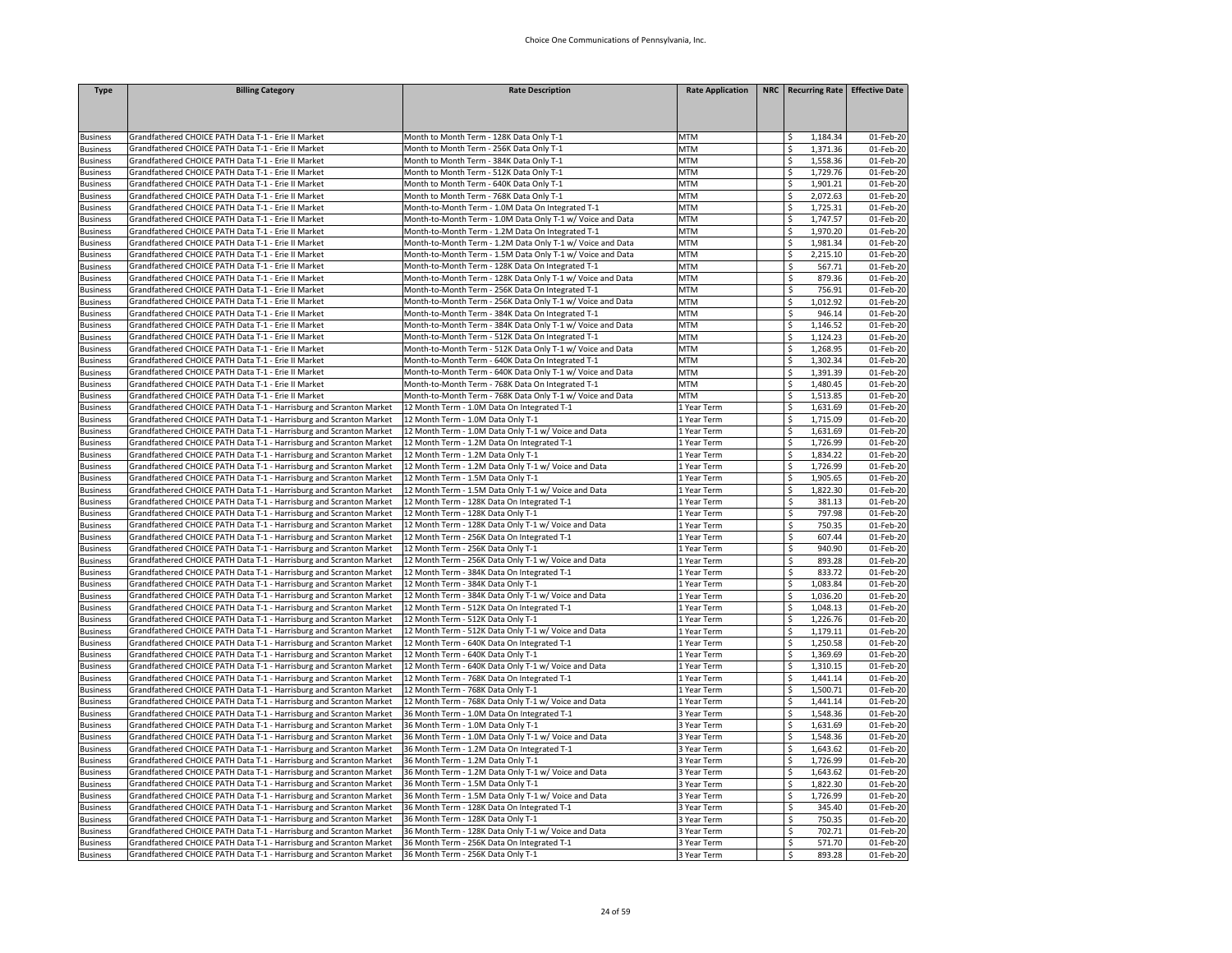| <b>Type</b>                        | <b>Billing Category</b>                                             | <b>Rate Description</b>                                    | <b>Rate Application</b> | NRC   Recurring Rate   Effective Date |              |
|------------------------------------|---------------------------------------------------------------------|------------------------------------------------------------|-------------------------|---------------------------------------|--------------|
|                                    |                                                                     |                                                            |                         |                                       |              |
|                                    |                                                                     |                                                            |                         |                                       |              |
|                                    |                                                                     |                                                            |                         |                                       |              |
| <b>Business</b>                    | Grandfathered CHOICE PATH Data T-1 - Harrisburg and Scranton Market | 36 Month Term - 256K Data Only T-1 w/ Voice and Data       | 3 Year Term             | \$<br>845.65                          | 01-Feb-20    |
| <b>Business</b>                    | Grandfathered CHOICE PATH Data T-1 - Harrisburg and Scranton Market | 36 Month Term - 384K Data On Integrated T-1                | 3 Year Term             | \$<br>786.11                          | 01-Feb-20    |
| <b>Business</b>                    | Grandfathered CHOICE PATH Data T-1 - Harrisburg and Scranton Market | 36 Month Term - 384K Data Only T-1                         | 3 Year Term             | \$<br>1,036.20                        | 01-Feb-20    |
| <b>Business</b>                    | Grandfathered CHOICE PATH Data T-1 - Harrisburg and Scranton Market | 36 Month Term - 384K Data Only T-1 w/ Voice and Data       | 3 Year Term             | \$<br>988.57                          | 01-Feb-20    |
| <b>Business</b>                    | Grandfathered CHOICE PATH Data T-1 - Harrisburg and Scranton Market | 36 Month Term - 512K Data On Integrated T-1                | 3 Year Term             | \$<br>1,000.44                        | 01-Feb-20    |
| <b>Business</b>                    | Grandfathered CHOICE PATH Data T-1 - Harrisburg and Scranton Market | 36 Month Term - 512K Data Only T-1                         | 3 Year Term             | 1,179.11<br>\$                        | 01-Feb-20    |
| <b>Business</b>                    | Grandfathered CHOICE PATH Data T-1 - Harrisburg and Scranton Market | 36 Month Term - 512K Data Only T-1 w/ Voice and Data       | 3 Year Term             | \$<br>1,119.56                        | 01-Feb-20    |
| <b>Business</b>                    | Grandfathered CHOICE PATH Data T-1 - Harrisburg and Scranton Market | 36 Month Term - 640K Data On Integrated T-1                | 3 Year Term             | 1,191.05<br>\$                        | 01-Feb-20    |
| <b>Business</b>                    | Grandfathered CHOICE PATH Data T-1 - Harrisburg and Scranton Market | 36 Month Term - 640K Data Only T-1                         | 3 Year Term             | \$<br>1,310.15                        | 01-Feb-20    |
| <b>Business</b>                    | Grandfathered CHOICE PATH Data T-1 - Harrisburg and Scranton Market | 36 Month Term - 640K Data Only T-1 w/ Voice and Data       | 3 Year Term             | \$<br>1,250.58                        | 01-Feb-20    |
| <b>Business</b>                    | Grandfathered CHOICE PATH Data T-1 - Harrisburg and Scranton Market | 36 Month Term - 768K Data On Integrated T-1                | 3 Year Term             | \$<br>1,369.69                        | 01-Feb-20    |
| <b>Business</b>                    | Grandfathered CHOICE PATH Data T-1 - Harrisburg and Scranton Market | 36 Month Term - 768K Data Only T-1                         | 3 Year Term             | \$<br>1,441.14                        | 01-Feb-20    |
| <b>Business</b>                    | Grandfathered CHOICE PATH Data T-1 - Harrisburg and Scranton Market | 36 Month Term - 768K Data Only T-1 w/ Voice and Data       | 3 Year Term             | \$<br>1,369.69                        | 01-Feb-20    |
| <b>Business</b>                    | Grandfathered CHOICE PATH Data T-1 - Harrisburg and Scranton Market | 60 Month Term - 1.0M Data On Integrated T-1                | 5 Year Term             | \$<br>1,464.98                        | 01-Feb-20    |
| <b>Business</b>                    | Grandfathered CHOICE PATH Data T-1 - Harrisburg and Scranton Market | 60 Month Term - 1.0M Data Only T-1                         | 5 Year Term             | \$<br>1,548.36                        | 01-Feb-20    |
| <b>Business</b>                    | Grandfathered CHOICE PATH Data T-1 - Harrisburg and Scranton Market | 60 Month Term - 1.0M Data Only T-1 w/ Voice and Data       | 5 Year Term             | \$<br>1,464.98                        | 01-Feb-20    |
| <b>Business</b>                    | Grandfathered CHOICE PATH Data T-1 - Harrisburg and Scranton Market | 60 Month Term - 1.2M Data On Integrated T-1                | S Year Term             | \$<br>1,548.36                        | 01-Feb-20    |
| <b>Business</b>                    | Grandfathered CHOICE PATH Data T-1 - Harrisburg and Scranton Market | 60 Month Term - 1.2M Data Only T-1                         | 5 Year Term             | \$<br>1,643.62                        | 01-Feb-20    |
| <b>Business</b>                    | Grandfathered CHOICE PATH Data T-1 - Harrisburg and Scranton Market | 60 Month Term - 1.2M Data Only T-1 w/ Voice and Data       | 5 Year Term             | \$<br>1,548.36                        | 01-Feb-20    |
| <b>Business</b>                    | Grandfathered CHOICE PATH Data T-1 - Harrisburg and Scranton Market | 60 Month Term - 1.5M Data Only T-1                         | 5 Year Term             | 1,726.99<br>\$                        | 01-Feb-20    |
| <b>Business</b>                    | Grandfathered CHOICE PATH Data T-1 - Harrisburg and Scranton Market | 60 Month Term - 1.5M Data Only T-1 w/ Voice and Data       | Year Term               | \$<br>1,631.69                        | 01-Feb-20    |
| <b>Business</b>                    | Grandfathered CHOICE PATH Data T-1 - Harrisburg and Scranton Market | 60 Month Term - 128K Data On Integrated T-1                | Year Term               | \$<br>321.56                          | 01-Feb-20    |
| <b>Business</b>                    | Grandfathered CHOICE PATH Data T-1 - Harrisburg and Scranton Market | 60 Month Term - 128K Data Only T-1                         | Year Term               | \$<br>702.71                          | 01-Feb-20    |
| <b>Business</b>                    | Grandfathered CHOICE PATH Data T-1 - Harrisburg and Scranton Market | 60 Month Term - 128K Data Only T-1 w/ Voice and Data       | Year Term               | \$<br>655.09                          | 01-Feb-20    |
| <b>Business</b>                    | Grandfathered CHOICE PATH Data T-1 - Harrisburg and Scranton Market | 60 Month Term - 256K Data On Integrated T-1                | S Year Term             | \$<br>535.96                          | 01-Feb-20    |
| <b>Business</b>                    | Grandfathered CHOICE PATH Data T-1 - Harrisburg and Scranton Market | 60 Month Term - 256K Data Only T-1                         | Year Term               | \$<br>845.65                          | 01-Feb-20    |
| <b>Business</b>                    | Grandfathered CHOICE PATH Data T-1 - Harrisburg and Scranton Market | 60 Month Term - 256K Data Only T-1 w/ Voice and Data       | 5 Year Term             | \$<br>797.98                          | 01-Feb-20    |
|                                    | Grandfathered CHOICE PATH Data T-1 - Harrisburg and Scranton Market | 60 Month Term - 384K Data On Integrated T-1                |                         | \$<br>750.35                          | 01-Feb-20    |
| <b>Business</b><br><b>Business</b> | Grandfathered CHOICE PATH Data T-1 - Harrisburg and Scranton Market | 60 Month Term - 384K Data Only T-1                         | Year Term<br>SYear Term | 988.57                                | 01-Feb-20    |
|                                    |                                                                     |                                                            |                         | \$<br>\$<br>929.03                    | 01-Feb-20    |
| <b>Business</b>                    | Grandfathered CHOICE PATH Data T-1 - Harrisburg and Scranton Market | 60 Month Term - 384K Data Only T-1 w/ Voice and Data       | Year Term               |                                       |              |
| <b>Business</b>                    | Grandfathered CHOICE PATH Data T-1 - Harrisburg and Scranton Market | 60 Month Term - 512K Data On Integrated T-1                | Year Term               | \$<br>952.82                          | 01-Feb-20    |
| <b>Business</b>                    | Grandfathered CHOICE PATH Data T-1 - Harrisburg and Scranton Market | 60 Month Term - 512K Data Only T-1                         | S Year Term             | \$<br>1,119.56                        | 01-Feb-20    |
| <b>Business</b>                    | Grandfathered CHOICE PATH Data T-1 - Harrisburg and Scranton Market | 60 Month Term - 512K Data Only T-1 w/ Voice and Data       | 5 Year Term             | \$<br>1,060.01                        | 01-Feb-20    |
| <b>Business</b>                    | Grandfathered CHOICE PATH Data T-1 - Harrisburg and Scranton Market | 60 Month Term - 640K Data On Integrated T-1                | 5 Year Term             | \$<br>1,131.50                        | 01-Feb-20    |
| <b>Business</b>                    | Grandfathered CHOICE PATH Data T-1 - Harrisburg and Scranton Market | 60 Month Term - 640K Data Only T-1                         | Year Term               | \$<br>1,250.58                        | 01-Feb-20    |
| <b>Business</b>                    | Grandfathered CHOICE PATH Data T-1 - Harrisburg and Scranton Market | 60 Month Term - 640K Data Only T-1 w/ Voice and Data       | S Year Term             | \$<br>1,179.11                        | 01-Feb-20    |
| <b>Business</b>                    | Grandfathered CHOICE PATH Data T-1 - Harrisburg and Scranton Market | 60 Month Term - 768K Data On Integrated T-1                | S Year Term             | \$<br>1,298.21                        | 01-Feb-20    |
| <b>Business</b>                    | Grandfathered CHOICE PATH Data T-1 - Harrisburg and Scranton Market | 60 Month Term - 768K Data Only T-1                         | 5 Year Term             | \$<br>1,369.69                        | 01-Feb-20    |
| <b>Business</b>                    | Grandfathered CHOICE PATH Data T-1 - Harrisburg and Scranton Market | 60 Month Term - 768K Data Only T-1 w/ Voice and Data       | 5 Year Term             | \$<br>1,298.21                        | 01-Feb-20    |
| <b>Business</b>                    | Grandfathered CHOICE PATH Data T-1 - Harrisburg and Scranton Market | Month to Month Term - 1.0M Data Only T-1                   | MTM                     | \$<br>2,244.04                        | 01-Feb-20    |
| <b>Business</b>                    | Grandfathered CHOICE PATH Data T-1 - Harrisburg and Scranton Market | Month to Month Term - 1.2M Data Only T-1                   | MTM                     | \$<br>2,399.88                        | 01-Feb-20    |
| <b>Business</b>                    | Grandfathered CHOICE PATH Data T-1 - Harrisburg and Scranton Market | Month to Month Term - 1.5M Data Only T-1                   | <b>MTM</b>              | \$<br>2,493.37                        | 01-Feb-20    |
| <b>Business</b>                    | Grandfathered CHOICE PATH Data T-1 - Harrisburg and Scranton Market | Month to Month Term - 128K Data Only T-1                   | <b>MTM</b>              | \$<br>1,044.11                        | 01-Feb-20    |
| <b>Business</b>                    | Grandfathered CHOICE PATH Data T-1 - Harrisburg and Scranton Market | Month to Month Term - 256K Data Only T-1                   | <b>MTM</b>              | \$<br>1,231.10                        | 01-Feb-20    |
| <b>Business</b>                    | Grandfathered CHOICE PATH Data T-1 - Harrisburg and Scranton Market | Month to Month Term - 384K Data Only T-1                   | MTM                     | \$<br>1,418.08                        | 01-Feb-20    |
| <b>Business</b>                    | Grandfathered CHOICE PATH Data T-1 - Harrisburg and Scranton Market | Month to Month Term - 512K Data Only T-1                   | <b>MTM</b>              | \$<br>1,605.11                        | 01-Feb-20    |
| <b>Business</b>                    | Grandfathered CHOICE PATH Data T-1 - Harrisburg and Scranton Market | Month to Month Term - 640K Data Only T-1                   | <b>MTM</b>              | \$<br>1,792.10                        | 01-Feb-20    |
| <b>Business</b>                    | Grandfathered CHOICE PATH Data T-1 - Harrisburg and Scranton Market | Month to Month Term - 768K Data Only T-1                   | <b>MTM</b>              | \$<br>1,963.54                        | 01-Feb-20    |
| <b>Business</b>                    | Grandfathered CHOICE PATH Data T-1 - Harrisburg and Scranton Market | Month-to-Month Term - 1.0M Data On Integrated T-1          | <b>MTM</b>              | \$<br>1,669.69                        | $01$ -Feb-20 |
| <b>Business</b>                    | Grandfathered CHOICE PATH Data T-1 - Harrisburg and Scranton Market | Month-to-Month Term - 1.0M Data Only T-1 w/ Voice and Data | <b>MTM</b>              | \$<br>1,669.69                        | 01-Feb-20    |
| <b>Business</b>                    | Grandfathered CHOICE PATH Data T-1 - Harrisburg and Scranton Market | Month-to-Month Term - 1.2M Data On Integrated T-1          | <b>MTM</b>              | \$<br>1,836.65                        | 01-Feb-20    |
| <b>Business</b>                    | Grandfathered CHOICE PATH Data T-1 - Harrisburg and Scranton Market | Month-to-Month Term - 1.2M Data Only T-1 w/ Voice and Data | <b>MTM</b>              | \$<br>1,836.65                        | 01-Feb-20    |
| <b>Business</b>                    | Grandfathered CHOICE PATH Data T-1 - Harrisburg and Scranton Market | Month-to-Month Term - 1.5M Data Only T-1 w/ Voice and Data | <b>MTM</b>              | \$<br>1,947.97                        | 01-Feb-20    |
| <b>Business</b>                    | Grandfathered CHOICE PATH Data T-1 - Harrisburg and Scranton Market | Month-to-Month Term - 128K Data On Integrated T-1          | MTM                     | \$<br>434.12                          | 01-Feb-20    |
| <b>Business</b>                    | Grandfathered CHOICE PATH Data T-1 - Harrisburg and Scranton Market | Month-to-Month Term - 128K Data Only T-1 w/ Voice and Data | <b>MTM</b>              | \$<br>801.43                          | 01-Feb-20    |
| <b>Business</b>                    | Grandfathered CHOICE PATH Data T-1 - Harrisburg and Scranton Market | Month-to-Month Term - 256K Data On Integrated T-1          | <b>MTM</b>              | \$<br>656.75                          | 01-Feb-20    |
| <b>Business</b>                    | Grandfathered CHOICE PATH Data T-1 - Harrisburg and Scranton Market | Month-to-Month Term - 256K Data Only T-1 w/ Voice and Data | <b>MTM</b>              | \$<br>946.14                          | 01-Feb-20    |
| <b>Business</b>                    | Grandfathered CHOICE PATH Data T-1 - Harrisburg and Scranton Market | Month-to-Month Term - 384K Data On Integrated T-1          | <b>MTM</b>              | \$<br>879.36                          | 01-Feb-20    |
| <b>Business</b>                    | Grandfathered CHOICE PATH Data T-1 - Harrisburg and Scranton Market | Month-to-Month Term - 384K Data Only T-1 w/ Voice and Data | MTM                     | \$<br>1,079.71                        | 01-Feb-20    |
| <b>Business</b>                    | Grandfathered CHOICE PATH Data T-1 - Harrisburg and Scranton Market | Month-to-Month Term - 512K Data On Integrated T-1          | <b>MTM</b>              | \$<br>1,090.87                        | 01-Feb-20    |
| <b>Business</b>                    | Grandfathered CHOICE PATH Data T-1 - Harrisburg and Scranton Market | Month-to-Month Term - 512K Data Only T-1 w/ Voice and Data | <b>MTM</b>              | \$<br>1,213.30                        | 01-Feb-20    |
| <b>Business</b>                    | Grandfathered CHOICE PATH Data T-1 - Harrisburg and Scranton Market | Month-to-Month Term - 640K Data On Integrated T-1          | <b>MTM</b>              | \$<br>1,280.09                        | 01-Feb-20    |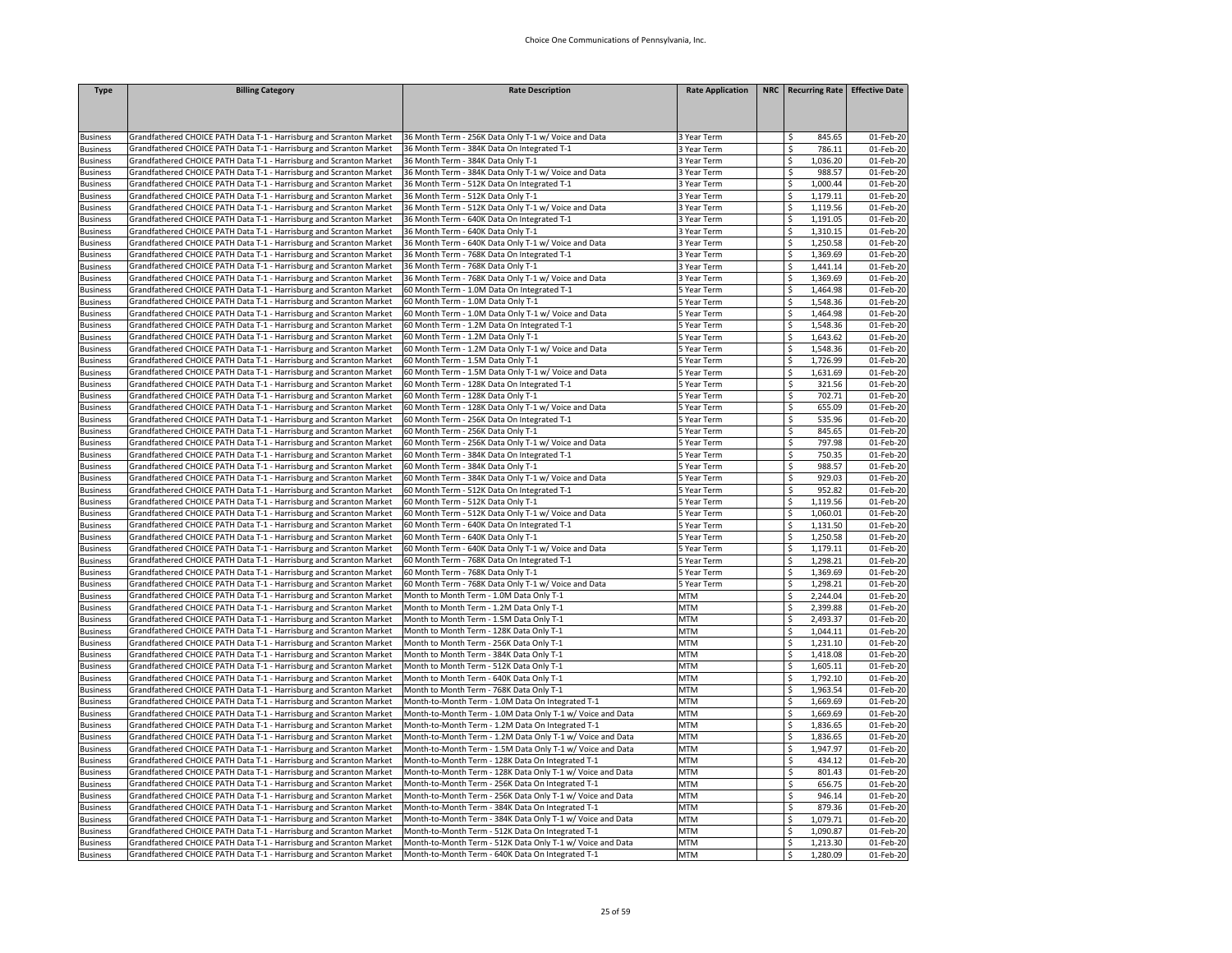| <b>Type</b>                        | <b>Billing Category</b>                                                                                                                    | <b>Rate Description</b>                                                                                         | <b>Rate Application</b>   | NRC   Recurring Rate   Effective Date                 |                        |
|------------------------------------|--------------------------------------------------------------------------------------------------------------------------------------------|-----------------------------------------------------------------------------------------------------------------|---------------------------|-------------------------------------------------------|------------------------|
|                                    |                                                                                                                                            |                                                                                                                 |                           |                                                       |                        |
|                                    |                                                                                                                                            |                                                                                                                 |                           |                                                       |                        |
| <b>Business</b><br><b>Business</b> | Grandfathered CHOICE PATH Data T-1 - Harrisburg and Scranton Market<br>Grandfathered CHOICE PATH Data T-1 - Harrisburg and Scranton Market | Month-to-Month Term - 640K Data Only T-1 w/ Voice and Data<br>Month-to-Month Term - 768K Data On Integrated T-1 | <b>MTM</b><br><b>MTM</b>  | 1,346.86<br>\$<br>\$<br>1,469.32                      | 01-Feb-20<br>01-Feb-20 |
| <b>Business</b>                    | Grandfathered CHOICE PATH Data T-1 - Harrisburg and Scranton Market                                                                        | Month-to-Month Term - 768K Data Only T-1 w/ Voice and Data                                                      | <b>MTM</b>                | \$<br>1,469.32                                        | 01-Feb-20              |
| <b>Business</b>                    | Grandfathered CHOICE PATH Data T-1 - Pittsburgh Market I                                                                                   | 12 Month Term - 1.0M Data On Integrated T-1                                                                     | 1 Year Term               | \$<br>1,631.69                                        | 01-Feb-20              |
| <b>Business</b>                    | Grandfathered CHOICE PATH Data T-1 - Pittsburgh Market I                                                                                   | 12 Month Term - 1.0M Data Only T-1                                                                              | 1 Year Term               | \$<br>1,786.55                                        | 01-Feb-20              |
| <b>Business</b>                    | Grandfathered CHOICE PATH Data T-1 - Pittsburgh Market I                                                                                   | 12 Month Term - 1.0M Data Only T-1 w/ Voice and Data                                                            | L Year Term               | \$<br>1,631.69                                        | 01-Feb-20              |
| <b>Business</b>                    | Grandfathered CHOICE PATH Data T-1 - Pittsburgh Market I                                                                                   | 12 Month Term - 1.2M Data On Integrated T-1                                                                     | Year Term                 | \$<br>1,858.02                                        | 01-Feb-20              |
| <b>Business</b>                    | Grandfathered CHOICE PATH Data T-1 - Pittsburgh Market I                                                                                   | 12 Month Term - 1.2M Data Only T-1                                                                              | 1 Year Term               | \$<br>2,024.77                                        | 01-Feb-20              |
| <b>Business</b>                    | Grandfathered CHOICE PATH Data T-1 - Pittsburgh Market I                                                                                   | 12 Month Term - 1.2M Data Only T-1 w/ Voice and Data                                                            | 1 Year Term               | \$<br>1,858.02                                        | 01-Feb-20              |
| <b>Business</b>                    | Grandfathered CHOICE PATH Data T-1 - Pittsburgh Market I                                                                                   | 12 Month Term - 1.5M Data Only T-1                                                                              | Year Term                 | \$<br>2,262.96                                        | 01-Feb-20              |
| <b>Business</b>                    | Grandfathered CHOICE PATH Data T-1 - Pittsburgh Market I<br>Grandfathered CHOICE PATH Data T-1 - Pittsburgh Market I                       | 12 Month Term - 1.5M Data Only T-1 w/ Voice and Data<br>12 Month Term - 128K Data On Integrated T-1             | 1 Year Term<br>LYear Term | \$<br>2,084.33<br>\$<br>321.56                        | 01-Feb-20<br>01-Feb-20 |
| <b>Business</b><br><b>Business</b> | Grandfathered CHOICE PATH Data T-1 - Pittsburgh Market I                                                                                   | 12 Month Term - 128K Data Only T-1                                                                              | 1 Year Term               | \$<br>726.53                                          | 01-Feb-20              |
| <b>Business</b>                    | Grandfathered CHOICE PATH Data T-1 - Pittsburgh Market I                                                                                   | 12 Month Term - 128K Data Only T-1 w/ Voice and Data                                                            | Year Term                 | \$<br>702.71                                          | 01-Feb-20              |
| <b>Business</b>                    | Grandfathered CHOICE PATH Data T-1 - Pittsburgh Market I                                                                                   | 12 Month Term - 256K Data On Integrated T-1                                                                     | Year Term                 | \$<br>535.96                                          | 01-Feb-20              |
| <b>Business</b>                    | Grandfathered CHOICE PATH Data T-1 - Pittsburgh Market I                                                                                   | 12 Month Term - 256K Data Only T-1                                                                              | L Year Term               | \$<br>893.28                                          | 01-Feb-20              |
| <b>Business</b>                    | Grandfathered CHOICE PATH Data T-1 - Pittsburgh Market I                                                                                   | 12 Month Term - 256K Data Only T-1 w/ Voice and Data                                                            | Year Term                 | \$<br>821.82                                          | 01-Feb-20              |
| <b>Business</b>                    | Grandfathered CHOICE PATH Data T-1 - Pittsburgh Market I                                                                                   | 12 Month Term - 384K Data On Integrated T-1                                                                     | L Year Term               | \$<br>726.53                                          | 01-Feb-20              |
| <b>Business</b>                    | Grandfathered CHOICE PATH Data T-1 - Pittsburgh Market I                                                                                   | 12 Month Term - 384K Data Only T-1                                                                              | 1 Year Term               | \$<br>1,048.13                                        | 01-Feb-20              |
| <b>Business</b>                    | Grandfathered CHOICE PATH Data T-1 - Pittsburgh Market I                                                                                   | 12 Month Term - 384K Data Only T-1 w/ Voice and Data                                                            | 1 Year Term               | \$<br>964.74                                          | 01-Feb-20              |
| <b>Business</b>                    | Grandfathered CHOICE PATH Data T-1 - Pittsburgh Market I                                                                                   | 12 Month Term - 512K Data On Integrated T-1                                                                     | Year Term                 | \$<br>917.08                                          | 01-Feb-20              |
| <b>Business</b>                    | Grandfathered CHOICE PATH Data T-1 - Pittsburgh Market I                                                                                   | 12 Month Term - 512K Data Only T-1                                                                              | Year Term                 | 1,202.95<br>\$                                        | 01-Feb-20              |
| <b>Business</b>                    | Grandfathered CHOICE PATH Data T-1 - Pittsburgh Market I                                                                                   | 12 Month Term - 512K Data Only T-1 w/ Voice and Data                                                            | Year Term                 | \$<br>1,107.66                                        | 01-Feb-20              |
| <b>Business</b>                    | Grandfathered CHOICE PATH Data T-1 - Pittsburgh Market I                                                                                   | 12 Month Term - 640K Data On Integrated T-1                                                                     | Year Term                 | \$<br>1,107.66                                        | 01-Feb-20              |
| <b>Business</b>                    | Grandfathered CHOICE PATH Data T-1 - Pittsburgh Market I                                                                                   | 12 Month Term - 640K Data Only T-1                                                                              | Year Term                 | \$<br>1,357.76                                        | 01-Feb-20              |
| <b>Business</b>                    | Grandfathered CHOICE PATH Data T-1 - Pittsburgh Market I                                                                                   | 12 Month Term - 640K Data Only T-1 w/ Voice and Data<br>12 Month Term - 768K Data On Integrated T-1             | L Year Term               | \$<br>1,250.58                                        | 01-Feb-20              |
| <b>Business</b><br><b>Business</b> | Grandfathered CHOICE PATH Data T-1 - Pittsburgh Market I<br>Grandfathered CHOICE PATH Data T-1 - Pittsburgh Market I                       | 12 Month Term - 768K Data Only T-1                                                                              | 1 Year Term<br>Year Term  | \$<br>1,369.69<br>$\overline{\mathsf{s}}$<br>1,512.62 | 01-Feb-20<br>01-Feb-20 |
| <b>Business</b>                    | Grandfathered CHOICE PATH Data T-1 - Pittsburgh Market I                                                                                   | 12 Month Term - 768K Data Only T-1 w/ Voice and Data                                                            | 1 Year Term               | \$<br>1,393.51                                        | 01-Feb-20              |
| <b>Business</b>                    | Grandfathered CHOICE PATH Data T-1 - Pittsburgh Market I                                                                                   | 36 Month Term - 1.0M Data On Integrated T-1                                                                     | 3 Year Term               | \$<br>1,345.86                                        | 01-Feb-20              |
| <b>Business</b>                    | Grandfathered CHOICE PATH Data T-1 - Pittsburgh Market I                                                                                   | 36 Month Term - 1.0M Data Only T-1                                                                              | 3 Year Term               | \$<br>1,631.69                                        | 01-Feb-20              |
| <b>Business</b>                    | Grandfathered CHOICE PATH Data T-1 - Pittsburgh Market I                                                                                   | 36 Month Term - 1.0M Data Only T-1 w/ Voice and Data                                                            | 3 Year Term               | \$<br>1,429.24                                        | 01-Feb-20              |
| <b>Business</b>                    | Grandfathered CHOICE PATH Data T-1 - Pittsburgh Market I                                                                                   | 36 Month Term - 1.2M Data On Integrated T-1                                                                     | 3 Year Term               | \$<br>1,655.54                                        | 01-Feb-20              |
| <b>Business</b>                    | Grandfathered CHOICE PATH Data T-1 - Pittsburgh Market I                                                                                   | 36 Month Term - 1.2M Data Only T-1                                                                              | 3 Year Term               | 1,858.02<br>\$                                        | 01-Feb-20              |
| <b>Business</b>                    | Grandfathered CHOICE PATH Data T-1 - Pittsburgh Market I                                                                                   | 36 Month Term - 1.2M Data Only T-1 w/ Voice and Data                                                            | 3 Year Term               | \$<br>1,726.99                                        | 01-Feb-20              |
| <b>Business</b>                    | Grandfathered CHOICE PATH Data T-1 - Pittsburgh Market I                                                                                   | 36 Month Term - 1.5M Data Only T-1                                                                              | Year Term                 | \$<br>2,084.33                                        | 01-Feb-20              |
| <b>Business</b>                    | Grandfathered CHOICE PATH Data T-1 - Pittsburgh Market I                                                                                   | 36 Month Term - 1.5M Data Only T-1 w/ Voice and Data                                                            | Year Term                 | 2,012.83<br>\$                                        | 01-Feb-20              |
| <b>Business</b>                    | Grandfathered CHOICE PATH Data T-1 - Pittsburgh Market I                                                                                   | 36 Month Term - 128K Data On Integrated T-1                                                                     | 3 Year Term               | \$<br>297.77                                          | 01-Feb-20              |
| <b>Business</b>                    | Grandfathered CHOICE PATH Data T-1 - Pittsburgh Market I                                                                                   | 36 Month Term - 128K Data Only T-1                                                                              | 3 Year Term               | \$<br>702.71                                          | 01-Feb-20              |
| <b>Business</b>                    | Grandfathered CHOICE PATH Data T-1 - Pittsburgh Market I                                                                                   | 36 Month Term - 128K Data Only T-1 w/ Voice and Data                                                            | 3 Year Term               | \$<br>666.98                                          | 01-Feb-20              |
| <b>Business</b>                    | Grandfathered CHOICE PATH Data T-1 - Pittsburgh Market I                                                                                   | 36 Month Term - 256K Data On Integrated T-1                                                                     | 3 Year Term               | \$<br>464.50<br>821.82                                | 01-Feb-20              |
| <b>Business</b><br><b>Business</b> | Grandfathered CHOICE PATH Data T-1 - Pittsburgh Market I<br>Grandfathered CHOICE PATH Data T-1 - Pittsburgh Market I                       | 36 Month Term - 256K Data Only T-1<br>36 Month Term - 256K Data Only T-1 w/ Voice and Data                      | 3 Year Term<br>Year Term  | \$<br>\$<br>726.53                                    | 01-Feb-20<br>01-Feb-20 |
| <b>Business</b>                    | Grandfathered CHOICE PATH Data T-1 - Pittsburgh Market I                                                                                   | 36 Month Term - 384K Data On Integrated T-1                                                                     | 3 Year Term               | \$<br>631.24                                          | 01-Feb-20              |
| <b>Business</b>                    | Grandfathered CHOICE PATH Data T-1 - Pittsburgh Market I                                                                                   | 36 Month Term - 384K Data Only T-1                                                                              | Year Term                 | \$<br>964.74                                          | 01-Feb-20              |
| <b>Business</b>                    | Grandfathered CHOICE PATH Data T-1 - Pittsburgh Market I                                                                                   | 36 Month Term - 384K Data Only T-1 w/ Voice and Data                                                            | 3 Year Term               | \$<br>821.82                                          | 01-Feb-20              |
| <b>Business</b>                    | Grandfathered CHOICE PATH Data T-1 - Pittsburgh Market I                                                                                   | 36 Month Term - 512K Data On Integrated T-1                                                                     | 3 Year Term               | \$<br>786.11                                          | 01-Feb-20              |
| <b>Business</b>                    | Grandfathered CHOICE PATH Data T-1 - Pittsburgh Market I                                                                                   | 36 Month Term - 512K Data Only T-1                                                                              | 3 Year Term               | \$<br>1,107.66                                        | 01-Feb-20              |
| <b>Business</b>                    | Grandfathered CHOICE PATH Data T-1 - Pittsburgh Market I                                                                                   | 36 Month Term - 512K Data Only T-1 w/ Voice and Data                                                            | 3 Year Term               | \$<br>917.08                                          | 01-Feb-20              |
| <b>Business</b>                    | Grandfathered CHOICE PATH Data T-1 - Pittsburgh Market I                                                                                   | 36 Month Term - 640K Data On Integrated T-1                                                                     | 3 Year Term               | $\overline{\mathsf{S}}$<br>905.20                     | 01-Feb-20              |
| <b>Business</b>                    | Grandfathered CHOICE PATH Data T-1 - Pittsburgh Market I                                                                                   | 36 Month Term - 640K Data Only T-1                                                                              | 3 Year Term               | \$<br>1,250.58                                        | 01-Feb-20              |
| <b>Business</b>                    | Grandfathered CHOICE PATH Data T-1 - Pittsburgh Market I                                                                                   | 36 Month Term - 640K Data Only T-1 w/ Voice and Data                                                            | 3 Year Term               | \$<br>1,012.37                                        | 01-Feb-20              |
| <b>Business</b>                    | Grandfathered CHOICE PATH Data T-1 - Pittsburgh Market I                                                                                   | 36 Month Term - 768K Data On Integrated T-1                                                                     | 3 Year Term               | \$<br>1,024.32                                        | 01-Feb-20              |
| <b>Business</b>                    | Grandfathered CHOICE PATH Data T-1 - Pittsburgh Market I                                                                                   | 36 Month Term - 768K Data Only T-1                                                                              | 3 Year Term               | \$<br>1,393.51                                        | 01-Feb-20              |
| <b>Business</b>                    | Grandfathered CHOICE PATH Data T-1 - Pittsburgh Market I                                                                                   | 36 Month Term - 768K Data Only T-1 w/ Voice and Data                                                            | 3 Year Term               | \$<br>1,143.38                                        | 01-Feb-20              |
| <b>Business</b>                    | Grandfathered CHOICE PATH Data T-1 - Pittsburgh Market I<br>Grandfathered CHOICE PATH Data T-1 - Pittsburgh Market I                       | 60 Month Term - 1.0M Data On Integrated T-1<br>60 Month Term - 1.0M Data Only T-1                               | 5 Year Term               | \$<br>1,262.51<br>\$<br>1,429.24                      | 01-Feb-20<br>01-Feb-20 |
| <b>Business</b><br><b>Business</b> | Grandfathered CHOICE PATH Data T-1 - Pittsburgh Market I                                                                                   | 60 Month Term - 1.0M Data Only T-1 w/ Voice and Data                                                            | S Year Term<br>Year Term  | \$<br>1,369.69                                        | 01-Feb-20              |
| <b>Business</b>                    | Grandfathered CHOICE PATH Data T-1 - Pittsburgh Market I                                                                                   | 60 Month Term - 1.2M Data On Integrated T-1                                                                     | 5 Year Term               | \$<br>1,572.17                                        | 01-Feb-20              |
| <b>Business</b>                    | Grandfathered CHOICE PATH Data T-1 - Pittsburgh Market I                                                                                   | 60 Month Term - 1.2M Data Only T-1                                                                              | 5 Year Term               | 1,726.99<br>\$                                        | 01-Feb-20              |
| <b>Business</b>                    | Grandfathered CHOICE PATH Data T-1 - Pittsburgh Market I                                                                                   | 60 Month Term - 1.2M Data Only T-1 w/ Voice and Data                                                            | 5 Year Term               | \$<br>1,631.69                                        | 01-Feb-20              |
| <b>Business</b>                    | Grandfathered CHOICE PATH Data T-1 - Pittsburgh Market I                                                                                   | 60 Month Term - 1.5M Data Only T-1                                                                              | 5 Year Term               | \$<br>2,012.83                                        | 01-Feb-20              |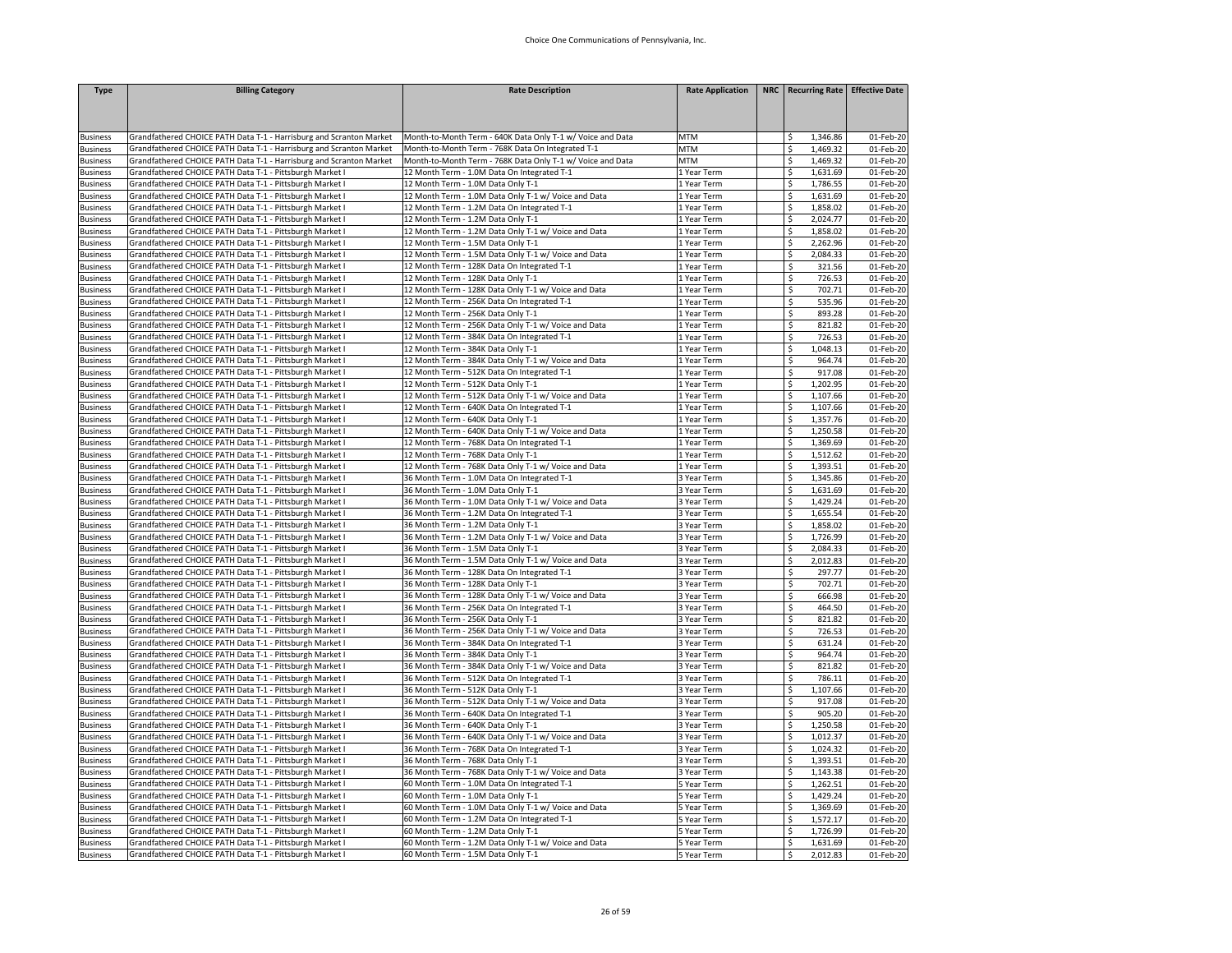| <b>Type</b>                        | <b>Billing Category</b>                                                                                              | <b>Rate Description</b>                                                                                         | <b>Rate Application</b>    | NRC   Recurring Rate   Effective Date |                        |
|------------------------------------|----------------------------------------------------------------------------------------------------------------------|-----------------------------------------------------------------------------------------------------------------|----------------------------|---------------------------------------|------------------------|
|                                    |                                                                                                                      |                                                                                                                 |                            |                                       |                        |
|                                    |                                                                                                                      |                                                                                                                 |                            |                                       |                        |
|                                    |                                                                                                                      |                                                                                                                 |                            |                                       |                        |
| <b>Business</b>                    | Grandfathered CHOICE PATH Data T-1 - Pittsburgh Market I<br>Grandfathered CHOICE PATH Data T-1 - Pittsburgh Market I | 60 Month Term - 1.5M Data Only T-1 w/ Voice and Data<br>60 Month Term - 128K Data On Integrated T-1             | 5 Year Term<br>5 Year Term | 1,893.73<br>\$<br>\$<br>273.95        | 01-Feb-20<br>01-Feb-20 |
| <b>Business</b>                    | Grandfathered CHOICE PATH Data T-1 - Pittsburgh Market I                                                             | 60 Month Term - 128K Data Only T-1                                                                              |                            | $\overline{\mathsf{S}}$<br>666.98     | 01-Feb-20              |
| <b>Business</b><br><b>Business</b> | Grandfathered CHOICE PATH Data T-1 - Pittsburgh Market I                                                             | 60 Month Term - 128K Data Only T-1 w/ Voice and Data                                                            | S Year Term<br>5 Year Term | \$<br>643.16                          | 01-Feb-20              |
| <b>Business</b>                    | Grandfathered CHOICE PATH Data T-1 - Pittsburgh Market I                                                             | 60 Month Term - 256K Data On Integrated T-1                                                                     | 5 Year Term                | \$<br>428.78                          | 01-Feb-20              |
| <b>Business</b>                    | Grandfathered CHOICE PATH Data T-1 - Pittsburgh Market I                                                             | 60 Month Term - 256K Data Only T-1                                                                              | 5 Year Term                | 726.53<br>\$                          | 01-Feb-20              |
| <b>Business</b>                    | Grandfathered CHOICE PATH Data T-1 - Pittsburgh Market I                                                             | 60 Month Term - 256K Data Only T-1 w/ Voice and Data                                                            | S Year Term                | \$<br>702.71                          | 01-Feb-20              |
| <b>Business</b>                    | Grandfathered CHOICE PATH Data T-1 - Pittsburgh Market I                                                             | 60 Month Term - 384K Data On Integrated T-1                                                                     | 5 Year Term                | \$<br>583.61                          | 01-Feb-20              |
| <b>Business</b>                    | Grandfathered CHOICE PATH Data T-1 - Pittsburgh Market I                                                             | 60 Month Term - 384K Data Only T-1                                                                              | SYear Term                 | \$<br>821.82                          | 01-Feb-20              |
| <b>Business</b>                    | Grandfathered CHOICE PATH Data T-1 - Pittsburgh Market I                                                             | 60 Month Term - 384K Data Only T-1 w/ Voice and Data                                                            | S Year Term                | \$<br>797.98                          | 01-Feb-20              |
| <b>Business</b>                    | Grandfathered CHOICE PATH Data T-1 - Pittsburgh Market I                                                             | 60 Month Term - 512K Data On Integrated T-1                                                                     | 5 Year Term                | \$<br>738.44                          | 01-Feb-20              |
| <b>Business</b>                    | Grandfathered CHOICE PATH Data T-1 - Pittsburgh Market I                                                             | 60 Month Term - 512K Data Only T-1                                                                              | 5 Year Term                | \$<br>917.08                          | 01-Feb-20              |
| <b>Business</b>                    | Grandfathered CHOICE PATH Data T-1 - Pittsburgh Market I                                                             | 60 Month Term - 512K Data Only T-1 w/ Voice and Data                                                            | 5 Year Term                | \$<br>893.28                          | 01-Feb-20              |
| <b>Business</b>                    | Grandfathered CHOICE PATH Data T-1 - Pittsburgh Market I                                                             | 60 Month Term - 640K Data On Integrated T-1                                                                     | S Year Term                | \$<br>857.53                          | 01-Feb-20              |
| <b>Business</b>                    | Grandfathered CHOICE PATH Data T-1 - Pittsburgh Market I                                                             | 60 Month Term - 640K Data Only T-1                                                                              | Year Term                  | \$<br>1,012.37                        | 01-Feb-20              |
| <b>Business</b>                    | Grandfathered CHOICE PATH Data T-1 - Pittsburgh Market I                                                             | 60 Month Term - 640K Data Only T-1 w/ Voice and Data                                                            | SYear Term                 | 988.57<br>\$                          | 01-Feb-20              |
| <b>Business</b>                    | Grandfathered CHOICE PATH Data T-1 - Pittsburgh Market I                                                             | 60 Month Term - 768K Data On Integrated T-1                                                                     | Year Term                  | \$<br>952.82                          | 01-Feb-20              |
| <b>Business</b>                    | Grandfathered CHOICE PATH Data T-1 - Pittsburgh Market I                                                             | 60 Month Term - 768K Data Only T-1                                                                              | S Year Term                | \$<br>1,143.38                        | 01-Feb-20              |
| <b>Business</b>                    | Grandfathered CHOICE PATH Data T-1 - Pittsburgh Market I                                                             | 60 Month Term - 768K Data Only T-1 w/ Voice and Data                                                            | 5 Year Term                | \$<br>1,071.96                        | 01-Feb-20              |
| <b>Business</b>                    | Grandfathered CHOICE PATH Data T-1 - Pittsburgh Market I                                                             | Month to Month Term - 1.0M Data Only T-1                                                                        | <b>MTM</b>                 | \$<br>2,337.54                        | 01-Feb-20              |
| <b>Business</b>                    | Grandfathered CHOICE PATH Data T-1 - Pittsburgh Market I                                                             | Month to Month Term - 1.2M Data Only T-1                                                                        | <b>MTM</b>                 | \$<br>2,649.23                        | 01-Feb-20              |
| <b>Business</b>                    | Grandfathered CHOICE PATH Data T-1 - Pittsburgh Market I                                                             | Month to Month Term - 1.5M Data Only T-1                                                                        | <b>MTM</b>                 | \$<br>2,960.89                        | 01-Feb-20              |
| <b>Business</b>                    | Grandfathered CHOICE PATH Data T-1 - Pittsburgh Market I                                                             | Month to Month Term - 128K Data Only T-1                                                                        | <b>MTM</b>                 | \$<br>950.60                          | 01-Feb-20              |
| <b>Business</b>                    | Grandfathered CHOICE PATH Data T-1 - Pittsburgh Market I                                                             | Month to Month Term - 256K Data Only T-1                                                                        | <b>MTM</b>                 | \$<br>1,168.76                        | 01-Feb-20              |
| <b>Business</b>                    | Grandfathered CHOICE PATH Data T-1 - Pittsburgh Market I                                                             | Month to Month Term - 384K Data Only T-1                                                                        | <b>MTM</b>                 | \$<br>1,371.36                        | 01-Feb-20              |
| <b>Business</b>                    | Grandfathered CHOICE PATH Data T-1 - Pittsburgh Market I                                                             | Month to Month Term - 512K Data Only T-1                                                                        | <b>MTM</b>                 | \$<br>1,573.94                        | 01-Feb-20              |
| <b>Business</b>                    | Grandfathered CHOICE PATH Data T-1 - Pittsburgh Market I                                                             | Month to Month Term - 640K Data Only T-1                                                                        | <b>MTM</b>                 | \$<br>1,776.53                        | 01-Feb-20              |
| <b>Business</b>                    | Grandfathered CHOICE PATH Data T-1 - Pittsburgh Market I                                                             | Month to Month Term - 768K Data Only T-1                                                                        | <b>MTM</b>                 | \$<br>1,979.11                        | 01-Feb-20              |
| <b>Business</b>                    | Grandfathered CHOICE PATH Data T-1 - Pittsburgh Market I                                                             | Month-to-Month Term - 1.0M Data On Integrated T-1                                                               | <b>MTM</b>                 | 1,725.31<br>\$                        | 01-Feb-20              |
| <b>Business</b>                    | Grandfathered CHOICE PATH Data T-1 - Pittsburgh Market I                                                             | Month-to-Month Term - 1.0M Data Only T-1 w/ Voice and Data                                                      | <b>MTM</b>                 | \$<br>1,725.31                        | 01-Feb-20              |
| <b>Business</b>                    | Grandfathered CHOICE PATH Data T-1 - Pittsburgh Market I                                                             | Month-to-Month Term - 1.2M Data On Integrated T-1                                                               | <b>MTM</b>                 | \$<br>1,970.20                        | 01-Feb-20              |
| <b>Business</b>                    | Grandfathered CHOICE PATH Data T-1 - Pittsburgh Market I                                                             | Month-to-Month Term - 1.2M Data Only T-1 w/ Voice and Data                                                      | <b>MTM</b>                 | \$<br>1,970.20                        | 01-Feb-20              |
| <b>Business</b>                    | Grandfathered CHOICE PATH Data T-1 - Pittsburgh Market I                                                             | Month-to-Month Term - 1.5M Data Only T-1 w/ Voice and Data                                                      | <b>MTM</b>                 | \$<br>2,215.10                        | 01-Feb-20              |
| <b>Business</b>                    | Grandfathered CHOICE PATH Data T-1 - Pittsburgh Market I                                                             | Month-to-Month Term - 128K Data On Integrated T-1                                                               | <b>MTM</b>                 | \$<br>389.59                          | 01-Feb-20              |
| <b>Business</b>                    | Grandfathered CHOICE PATH Data T-1 - Pittsburgh Market I                                                             | Month-to-Month Term - 128K Data Only T-1 w/ Voice and Data                                                      | <b>MTM</b>                 | \$<br>723.54                          | 01-Feb-20              |
| <b>Business</b>                    | Grandfathered CHOICE PATH Data T-1 - Pittsburgh Market I<br>Grandfathered CHOICE PATH Data T-1 - Pittsburgh Market I | Month-to-Month Term - 256K Data On Integrated T-1                                                               | <b>MTM</b><br><b>MTM</b>   | \$<br>634.49<br>\$<br>879.36          | 01-Feb-20<br>01-Feb-20 |
| <b>Business</b>                    | Grandfathered CHOICE PATH Data T-1 - Pittsburgh Market I                                                             | Month-to-Month Term - 256K Data Only T-1 w/ Voice and Data                                                      | MTM                        |                                       |                        |
| <b>Business</b>                    | Grandfathered CHOICE PATH Data T-1 - Pittsburgh Market I                                                             | Month-to-Month Term - 384K Data On Integrated T-1<br>Month-to-Month Term - 384K Data Only T-1 w/ Voice and Data | <b>MTM</b>                 | \$<br>857.09<br>\$<br>1,024.06        | 01-Feb-20<br>01-Feb-20 |
| <b>Business</b><br><b>Business</b> | Grandfathered CHOICE PATH Data T-1 - Pittsburgh Market I                                                             | Month-to-Month Term - 512K Data On Integrated T-1                                                               | <b>MTM</b>                 | \$<br>1,057.46                        | 01-Feb-20              |
| <b>Business</b>                    | Grandfathered CHOICE PATH Data T-1 - Pittsburgh Market I                                                             | Month-to-Month Term - 512K Data Only T-1 w/ Voice and Data                                                      | <b>MTM</b>                 | \$<br>1,168.76                        | 01-Feb-20              |
| <b>Business</b>                    | Grandfathered CHOICE PATH Data T-1 - Pittsburgh Market I                                                             | Month-to-Month Term - 640K Data On Integrated T-1                                                               | <b>MTM</b>                 | 1,257.82<br>\$                        | 01-Feb-20              |
| <b>Business</b>                    | Grandfathered CHOICE PATH Data T-1 - Pittsburgh Market I                                                             | Month-to-Month Term - 640K Data Only T-1 w/ Voice and Data                                                      | <b>MTM</b>                 | \$<br>1,313.48                        | 01-Feb-20              |
| <b>Business</b>                    | Grandfathered CHOICE PATH Data T-1 - Pittsburgh Market I                                                             | Month-to-Month Term - 768K Data On Integrated T-1                                                               | <b>MTM</b>                 | \$<br>1,447.04                        | 01-Feb-20              |
| <b>Business</b>                    | Grandfathered CHOICE PATH Data T-1 - Pittsburgh Market I                                                             | Month-to-Month Term - 768K Data Only T-1 w/ Voice and Data                                                      | <b>MTM</b>                 | \$<br>1,458.18                        | 01-Feb-20              |
| <b>Business</b>                    | Grandfathered CHOICE PATH Data T-1 - Pittsburgh Market II                                                            | 12 Month Term - 1.0M Data On Integrated T-1                                                                     | 1 Year Term                | \$<br>1,631.69                        | 01-Feb-20              |
| <b>Business</b>                    | Grandfathered CHOICE PATH Data T-1 - Pittsburgh Market II                                                            | 12 Month Term - 1.0M Data Only T-1                                                                              | 1 Year Term                | \$<br>1,786.55                        | 01-Feb-20              |
| <b>Business</b>                    | Grandfathered CHOICE PATH Data T-1 - Pittsburgh Market II                                                            | 12 Month Term - 1.0M Data Only T-1 w/ Voice and Data                                                            | 1 Year Term                | \$<br>1,631.69                        | 01-Feb-20              |
| <b>Business</b>                    | Grandfathered CHOICE PATH Data T-1 - Pittsburgh Market II                                                            | 12 Month Term - 1.2M Data On Integrated T-1                                                                     | 1 Year Term                | \$<br>1,858.02                        | 01-Feb-20              |
| <b>Business</b>                    | Grandfathered CHOICE PATH Data T-1 - Pittsburgh Market II                                                            | 12 Month Term - 1.2M Data Only T-1                                                                              | Year Term                  | \$<br>2,024.77                        | 01-Feb-20              |
| <b>Business</b>                    | Grandfathered CHOICE PATH Data T-1 - Pittsburgh Market II                                                            | 12 Month Term - 1.2M Data Only T-1 w/ Voice and Data                                                            | L Year Term                | \$<br>1,858.02                        | 01-Feb-20              |
| <b>Business</b>                    | Grandfathered CHOICE PATH Data T-1 - Pittsburgh Market II                                                            | 12 Month Term - 1.5M Data Only T-1                                                                              | Year Term                  | \$<br>2,262.96                        | 01-Feb-20              |
| <b>Business</b>                    | Grandfathered CHOICE PATH Data T-1 - Pittsburgh Market II                                                            | 12 Month Term - 1.5M Data Only T-1 w/ Voice and Data                                                            | Year Term                  | \$<br>2,084.33                        | 01-Feb-20              |
| <b>Business</b>                    | Grandfathered CHOICE PATH Data T-1 - Pittsburgh Market II                                                            | 12 Month Term - 128K Data On Integrated T-1                                                                     | Year Term                  | \$<br>321.56                          | 01-Feb-20              |
| <b>Business</b>                    | Grandfathered CHOICE PATH Data T-1 - Pittsburgh Market II                                                            | 12 Month Term - 128K Data Only T-1                                                                              | LYear Term                 | \$<br>726.53                          | 01-Feb-20              |
| <b>Business</b>                    | Grandfathered CHOICE PATH Data T-1 - Pittsburgh Market II                                                            | 12 Month Term - 128K Data Only T-1 w/ Voice and Data                                                            | LYear Term                 | \$<br>702.71                          | 01-Feb-20              |
| <b>Business</b>                    | Grandfathered CHOICE PATH Data T-1 - Pittsburgh Market II                                                            | 12 Month Term - 256K Data On Integrated T-1                                                                     | Year Term                  | \$<br>535.96                          | 01-Feb-20              |
| <b>Business</b>                    | Grandfathered CHOICE PATH Data T-1 - Pittsburgh Market II                                                            | 12 Month Term - 256K Data Only T-1                                                                              | Year Term                  | \$<br>893.28                          | 01-Feb-20              |
| <b>Business</b>                    | Grandfathered CHOICE PATH Data T-1 - Pittsburgh Market II                                                            | 12 Month Term - 256K Data Only T-1 w/ Voice and Data                                                            | Year Term                  | \$<br>821.82                          | 01-Feb-20              |
| <b>Business</b>                    | Grandfathered CHOICE PATH Data T-1 - Pittsburgh Market II                                                            | 12 Month Term - 384K Data On Integrated T-1                                                                     | LYear Term                 | \$<br>726.53                          | 01-Feb-20              |
| <b>Business</b>                    | Grandfathered CHOICE PATH Data T-1 - Pittsburgh Market II                                                            | 12 Month Term - 384K Data Only T-1                                                                              | L Year Term                | \$<br>1,048.13                        | 01-Feb-20              |
| <b>Business</b>                    | Grandfathered CHOICE PATH Data T-1 - Pittsburgh Market II                                                            | 12 Month Term - 384K Data Only T-1 w/ Voice and Data                                                            | 1 Year Term                | Ŝ.<br>964.74                          | 01-Feb-20              |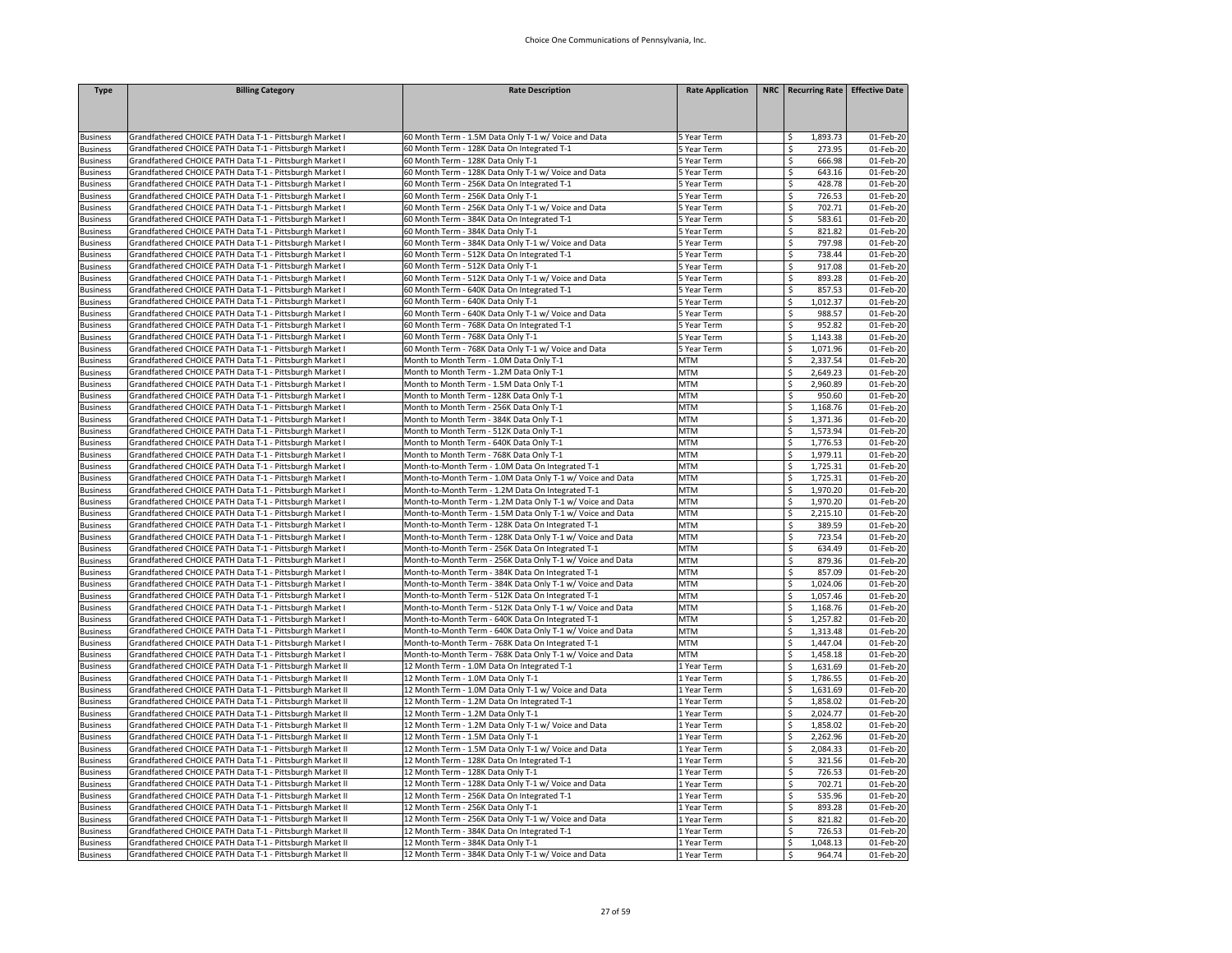| <b>Type</b>                        | <b>Billing Category</b>                                                                                                | <b>Rate Description</b>                                                                             | <b>Rate Application</b>    | NRC   Recurring Rate   Effective Date |                        |
|------------------------------------|------------------------------------------------------------------------------------------------------------------------|-----------------------------------------------------------------------------------------------------|----------------------------|---------------------------------------|------------------------|
|                                    |                                                                                                                        |                                                                                                     |                            |                                       |                        |
|                                    |                                                                                                                        |                                                                                                     |                            |                                       |                        |
| <b>Business</b>                    | Grandfathered CHOICE PATH Data T-1 - Pittsburgh Market II                                                              | 12 Month Term - 512K Data On Integrated T-1                                                         | 1 Year Term                | 917.08<br>\$                          | 01-Feb-20              |
| <b>Business</b>                    | Grandfathered CHOICE PATH Data T-1 - Pittsburgh Market II                                                              | 12 Month Term - 512K Data Only T-1                                                                  | 1 Year Term                | \$<br>1,202.95                        | 01-Feb-20              |
| <b>Business</b>                    | Grandfathered CHOICE PATH Data T-1 - Pittsburgh Market II                                                              | 12 Month Term - 512K Data Only T-1 w/ Voice and Data                                                | 1 Year Term                | \$<br>1,107.66                        | 01-Feb-20              |
| <b>Business</b>                    | Grandfathered CHOICE PATH Data T-1 - Pittsburgh Market II                                                              | 12 Month Term - 640K Data On Integrated T-1                                                         | 1 Year Term                | \$<br>1,107.66                        | 01-Feb-20              |
| <b>Business</b>                    | Grandfathered CHOICE PATH Data T-1 - Pittsburgh Market II                                                              | 12 Month Term - 640K Data Only T-1                                                                  | 1 Year Term                | \$<br>1,357.76                        | 01-Feb-20              |
| <b>Business</b>                    | Grandfathered CHOICE PATH Data T-1 - Pittsburgh Market II                                                              | 12 Month Term - 640K Data Only T-1 w/ Voice and Data                                                | 1 Year Term                | \$<br>1,250.58                        | 01-Feb-20              |
| <b>Business</b>                    | Grandfathered CHOICE PATH Data T-1 - Pittsburgh Market II                                                              | 12 Month Term - 768K Data On Integrated T-1                                                         | 1 Year Term                | \$<br>1,369.69                        | 01-Feb-20              |
| <b>Business</b>                    | Grandfathered CHOICE PATH Data T-1 - Pittsburgh Market II                                                              | 12 Month Term - 768K Data Only T-1                                                                  | 1 Year Term                | \$<br>1,512.62                        | 01-Feb-20              |
| <b>Business</b>                    | Grandfathered CHOICE PATH Data T-1 - Pittsburgh Market II<br>Grandfathered CHOICE PATH Data T-1 - Pittsburgh Market II | 12 Month Term - 768K Data Only T-1 w/ Voice and Data<br>36 Month Term - 1.0M Data On Integrated T-1 | 1 Year Term                | \$<br>1,393.51<br>\$<br>1,345.86      | 01-Feb-20<br>01-Feb-20 |
| <b>Business</b><br><b>Business</b> | Grandfathered CHOICE PATH Data T-1 - Pittsburgh Market II                                                              | 36 Month Term - 1.0M Data Only T-1                                                                  | 3 Year Term<br>3 Year Term | \$<br>1,631.69                        | 01-Feb-20              |
| <b>Business</b>                    | Grandfathered CHOICE PATH Data T-1 - Pittsburgh Market II                                                              | 36 Month Term - 1.0M Data Only T-1 w/ Voice and Data                                                | 3 Year Term                | \$<br>1,429.24                        | 01-Feb-20              |
| <b>Business</b>                    | Grandfathered CHOICE PATH Data T-1 - Pittsburgh Market II                                                              | 36 Month Term - 1.2M Data On Integrated T-1                                                         | 3 Year Term                | \$<br>1,655.54                        | 01-Feb-20              |
| <b>Business</b>                    | Grandfathered CHOICE PATH Data T-1 - Pittsburgh Market II                                                              | 36 Month Term - 1.2M Data Only T-1                                                                  | 3 Year Term                | \$<br>1,858.02                        | 01-Feb-20              |
| <b>Business</b>                    | Grandfathered CHOICE PATH Data T-1 - Pittsburgh Market II                                                              | 36 Month Term - 1.2M Data Only T-1 w/ Voice and Data                                                | 3 Year Term                | \$<br>1,726.99                        | 01-Feb-20              |
| <b>Business</b>                    | Grandfathered CHOICE PATH Data T-1 - Pittsburgh Market II                                                              | 36 Month Term - 1.5M Data Only T-1                                                                  | 3 Year Term                | \$<br>2,084.33                        | 01-Feb-20              |
| <b>Business</b>                    | Grandfathered CHOICE PATH Data T-1 - Pittsburgh Market II                                                              | 36 Month Term - 1.5M Data Only T-1 w/ Voice and Data                                                | 3 Year Term                | \$<br>2,012.83                        | 01-Feb-20              |
| <b>Business</b>                    | Grandfathered CHOICE PATH Data T-1 - Pittsburgh Market II                                                              | 36 Month Term - 128K Data On Integrated T-1                                                         | 3 Year Term                | \$<br>297.77                          | 01-Feb-20              |
| <b>Business</b>                    | Grandfathered CHOICE PATH Data T-1 - Pittsburgh Market II                                                              | 36 Month Term - 128K Data Only T-1                                                                  | 3 Year Term                | \$<br>702.71                          | 01-Feb-20              |
| <b>Business</b>                    | Grandfathered CHOICE PATH Data T-1 - Pittsburgh Market II                                                              | 36 Month Term - 128K Data Only T-1 w/ Voice and Data                                                | 3 Year Term                | \$<br>666.98                          | 01-Feb-20              |
| <b>Business</b>                    | Grandfathered CHOICE PATH Data T-1 - Pittsburgh Market II                                                              | 36 Month Term - 256K Data On Integrated T-1                                                         | 3 Year Term                | \$<br>464.50                          | 01-Feb-20              |
| <b>Business</b>                    | Grandfathered CHOICE PATH Data T-1 - Pittsburgh Market II                                                              | 36 Month Term - 256K Data Only T-1                                                                  | 3 Year Term                | \$<br>821.82                          | 01-Feb-20              |
| <b>Business</b>                    | Grandfathered CHOICE PATH Data T-1 - Pittsburgh Market II                                                              | 36 Month Term - 256K Data Only T-1 w/ Voice and Data                                                | 3 Year Term                | \$<br>726.53                          | 01-Feb-20              |
| <b>Business</b>                    | Grandfathered CHOICE PATH Data T-1 - Pittsburgh Market II                                                              | 36 Month Term - 384K Data On Integrated T-1<br>36 Month Term - 384K Data Only T-1                   | 3 Year Term                | \$<br>631.24<br>\$<br>964.74          | 01-Feb-20<br>01-Feb-20 |
| <b>Business</b><br><b>Business</b> | Grandfathered CHOICE PATH Data T-1 - Pittsburgh Market II<br>Grandfathered CHOICE PATH Data T-1 - Pittsburgh Market II | 36 Month Term - 384K Data Only T-1 w/ Voice and Data                                                | 3 Year Term<br>3 Year Term | \$<br>821.82                          | 01-Feb-20              |
| <b>Business</b>                    | Grandfathered CHOICE PATH Data T-1 - Pittsburgh Market II                                                              | 36 Month Term - 512K Data On Integrated T-1                                                         | 3 Year Term                | \$<br>786.11                          | 01-Feb-20              |
| <b>Business</b>                    | Grandfathered CHOICE PATH Data T-1 - Pittsburgh Market II                                                              | 36 Month Term - 512K Data Only T-1                                                                  | 3 Year Term                | $\overline{\mathsf{s}}$<br>1,107.66   | 01-Feb-20              |
| <b>Business</b>                    | Grandfathered CHOICE PATH Data T-1 - Pittsburgh Market II                                                              | 36 Month Term - 512K Data Only T-1 w/ Voice and Data                                                | 3 Year Term                | \$<br>917.08                          | 01-Feb-20              |
| <b>Business</b>                    | Grandfathered CHOICE PATH Data T-1 - Pittsburgh Market II                                                              | 36 Month Term - 640K Data On Integrated T-1                                                         | 3 Year Term                | \$<br>905.20                          | 01-Feb-20              |
| <b>Business</b>                    | Grandfathered CHOICE PATH Data T-1 - Pittsburgh Market II                                                              | 36 Month Term - 640K Data Only T-1                                                                  | 3 Year Term                | \$<br>1,250.58                        | 01-Feb-20              |
| <b>Business</b>                    | Grandfathered CHOICE PATH Data T-1 - Pittsburgh Market II                                                              | 36 Month Term - 640K Data Only T-1 w/ Voice and Data                                                | 3 Year Term                | \$<br>1,012.37                        | 01-Feb-20              |
| <b>Business</b>                    | Grandfathered CHOICE PATH Data T-1 - Pittsburgh Market II                                                              | 36 Month Term - 768K Data On Integrated T-1                                                         | 3 Year Term                | \$<br>1,024.32                        | 01-Feb-20              |
| <b>Business</b>                    | Grandfathered CHOICE PATH Data T-1 - Pittsburgh Market II                                                              | 36 Month Term - 768K Data Only T-1                                                                  | 3 Year Term                | 1,393.51<br>\$                        | 01-Feb-20              |
| <b>Business</b>                    | Grandfathered CHOICE PATH Data T-1 - Pittsburgh Market II                                                              | 36 Month Term - 768K Data Only T-1 w/ Voice and Data                                                | 3 Year Term                | \$<br>1,143.38                        | 01-Feb-20              |
| <b>Business</b>                    | Grandfathered CHOICE PATH Data T-1 - Pittsburgh Market II                                                              | 60 Month Term - 1.0M Data On Integrated T-1                                                         | S Year Term                | \$<br>1,262.51                        | 01-Feb-20              |
| <b>Business</b>                    | Grandfathered CHOICE PATH Data T-1 - Pittsburgh Market II                                                              | 60 Month Term - 1.0M Data Only T-1                                                                  | S Year Term                | \$<br>1,429.24                        | 01-Feb-20              |
| <b>Business</b>                    | Grandfathered CHOICE PATH Data T-1 - Pittsburgh Market II                                                              | 60 Month Term - 1.0M Data Only T-1 w/ Voice and Data                                                | 5 Year Term                | \$<br>1,369.69                        | 01-Feb-20              |
| <b>Business</b>                    | Grandfathered CHOICE PATH Data T-1 - Pittsburgh Market II<br>Grandfathered CHOICE PATH Data T-1 - Pittsburgh Market II | 60 Month Term - 1.2M Data On Integrated T-1                                                         | 5 Year Term                | \$<br>1,572.17                        | 01-Feb-20              |
| <b>Business</b>                    | Grandfathered CHOICE PATH Data T-1 - Pittsburgh Market II                                                              | 60 Month Term - 1.2M Data Only T-1<br>60 Month Term - 1.2M Data Only T-1 w/ Voice and Data          | 5 Year Term                | \$<br>1,726.99<br>\$<br>1,631.69      | 01-Feb-20<br>01-Feb-20 |
| <b>Business</b><br><b>Business</b> | Grandfathered CHOICE PATH Data T-1 - Pittsburgh Market II                                                              | 60 Month Term - 1.5M Data Only T-1                                                                  | 5 Year Term<br>S Year Term | 2,012.83<br>\$                        | 01-Feb-20              |
| <b>Business</b>                    | Grandfathered CHOICE PATH Data T-1 - Pittsburgh Market II                                                              | 60 Month Term - 1.5M Data Only T-1 w/ Voice and Data                                                | S Year Term                | \$<br>1,893.73                        | 01-Feb-20              |
| <b>Business</b>                    | Grandfathered CHOICE PATH Data T-1 - Pittsburgh Market II                                                              | 50 Month Term - 128K Data On Integrated T-1                                                         | S Year Term                | \$<br>273.95                          | 01-Feb-20              |
| <b>Business</b>                    | Grandfathered CHOICE PATH Data T-1 - Pittsburgh Market II                                                              | 60 Month Term - 128K Data Only T-1                                                                  | S Year Term                | \$<br>666.98                          | 01-Feb-20              |
| <b>Business</b>                    | Grandfathered CHOICE PATH Data T-1 - Pittsburgh Market II                                                              | 60 Month Term - 128K Data Only T-1 w/ Voice and Data                                                | 5 Year Term                | \$<br>643.16                          | 01-Feb-20              |
| <b>Business</b>                    | Grandfathered CHOICE PATH Data T-1 - Pittsburgh Market II                                                              | 60 Month Term - 256K Data On Integrated T-1                                                         | 5 Year Term                | \$<br>428.78                          | 01-Feb-20              |
| <b>Business</b>                    | Grandfathered CHOICE PATH Data T-1 - Pittsburgh Market II                                                              | 60 Month Term - 256K Data Only T-1                                                                  | 5 Year Term                | \$<br>726.53                          | 01-Feb-20              |
| <b>Business</b>                    | Grandfathered CHOICE PATH Data T-1 - Pittsburgh Market II                                                              | 60 Month Term - 256K Data Only T-1 w/ Voice and Data                                                | 5 Year Term                | \$<br>702.71                          | 01-Feb-20              |
| <b>Business</b>                    | Grandfathered CHOICE PATH Data T-1 - Pittsburgh Market II                                                              | 60 Month Term - 384K Data On Integrated T-1                                                         | S Year Term                | \$<br>583.61                          | 01-Feb-20              |
| <b>Business</b>                    | Grandfathered CHOICE PATH Data T-1 - Pittsburgh Market II                                                              | 60 Month Term - 384K Data Only T-1                                                                  | 5 Year Term                | \$<br>821.82                          | 01-Feb-20              |
| <b>Business</b>                    | Grandfathered CHOICE PATH Data T-1 - Pittsburgh Market II                                                              | 60 Month Term - 384K Data Only T-1 w/ Voice and Data                                                | 5 Year Term                | \$<br>797.98                          | 01-Feb-20              |
| <b>Business</b>                    | Grandfathered CHOICE PATH Data T-1 - Pittsburgh Market II                                                              | 60 Month Term - 512K Data On Integrated T-1                                                         | 5 Year Term                | \$<br>738.44                          | 01-Feb-20              |
| <b>Business</b>                    | Grandfathered CHOICE PATH Data T-1 - Pittsburgh Market II                                                              | 60 Month Term - 512K Data Only T-1                                                                  | 5 Year Term                | $\overline{\mathsf{S}}$<br>917.08     | 01-Feb-20              |
| <b>Business</b>                    | Grandfathered CHOICE PATH Data T-1 - Pittsburgh Market II                                                              | 60 Month Term - 512K Data Only T-1 w/ Voice and Data                                                | 5 Year Term                | \$<br>893.28                          | 01-Feb-20              |
| <b>Business</b><br><b>Business</b> | Grandfathered CHOICE PATH Data T-1 - Pittsburgh Market II<br>Grandfathered CHOICE PATH Data T-1 - Pittsburgh Market II | 60 Month Term - 640K Data On Integrated T-1<br>60 Month Term - 640K Data Only T-1                   | 5 Year Term<br>5 Year Term | \$<br>857.53<br>\$<br>1,012.37        | 01-Feb-20<br>01-Feb-20 |
| <b>Business</b>                    | Grandfathered CHOICE PATH Data T-1 - Pittsburgh Market II                                                              | 60 Month Term - 640K Data Only T-1 w/ Voice and Data                                                | 5 Year Term                | \$<br>988.57                          | 01-Feb-20              |
| <b>Business</b>                    | Grandfathered CHOICE PATH Data T-1 - Pittsburgh Market II                                                              | 60 Month Term - 768K Data On Integrated T-1                                                         | 5 Year Term                | \$<br>952.82                          | 01-Feb-20              |
| <b>Business</b>                    | Grandfathered CHOICE PATH Data T-1 - Pittsburgh Market II                                                              | 60 Month Term - 768K Data Only T-1                                                                  | 5 Year Term                | \$<br>1,143.38                        | 01-Feb-20              |
| <b>Business</b>                    | Grandfathered CHOICE PATH Data T-1 - Pittsburgh Market II                                                              | 60 Month Term - 768K Data Only T-1 w/ Voice and Data                                                | 5 Year Term                | \$<br>1,071.96                        | 01-Feb-20              |
| <b>Business</b>                    | Grandfathered CHOICE PATH Data T-1 - Pittsburgh Market II                                                              | Month to Month Term - 1.0M Data Only T-1                                                            | <b>MTM</b>                 | $\mathsf{\hat{S}}$<br>2,337.54        | 01-Feb-20              |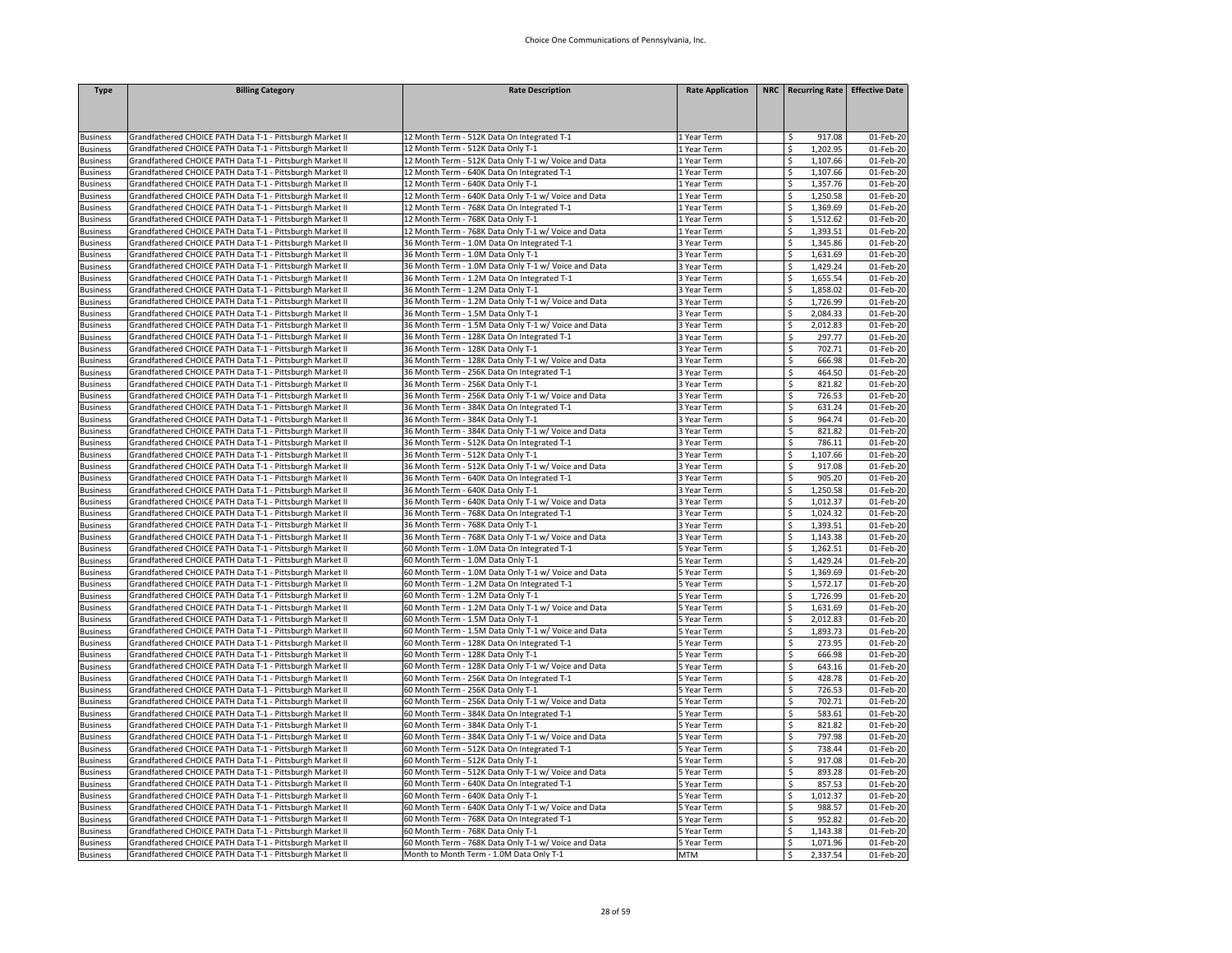| <b>Type</b>                        | <b>Billing Category</b>                                                                                                | <b>Rate Description</b>                                                              | <b>Rate Application</b>  | <b>NRC</b>   Recurring Rate   Effective Date |                        |
|------------------------------------|------------------------------------------------------------------------------------------------------------------------|--------------------------------------------------------------------------------------|--------------------------|----------------------------------------------|------------------------|
|                                    |                                                                                                                        |                                                                                      |                          |                                              |                        |
|                                    |                                                                                                                        |                                                                                      |                          |                                              |                        |
|                                    |                                                                                                                        |                                                                                      |                          |                                              |                        |
| Business                           | Grandfathered CHOICE PATH Data T-1 - Pittsburgh Market II                                                              | Month to Month Term - 1.2M Data Only T-1                                             | MTM                      | 2,649.23<br>\$                               | 01-Feb-20              |
| <b>Business</b>                    | Grandfathered CHOICE PATH Data T-1 - Pittsburgh Market II                                                              | Month to Month Term - 1.5M Data Only T-1                                             | <b>MTM</b>               | \$<br>2,960.89                               | 01-Feb-20              |
| <b>Business</b>                    | Grandfathered CHOICE PATH Data T-1 - Pittsburgh Market II                                                              | Month to Month Term - 128K Data Only T-1                                             | <b>MTM</b>               | \$<br>950.60                                 | 01-Feb-20              |
| <b>Business</b>                    | Grandfathered CHOICE PATH Data T-1 - Pittsburgh Market II                                                              | Month to Month Term - 256K Data Only T-1                                             | <b>MTM</b>               | \$<br>1,168.76                               | $01$ -Feb-20           |
| <b>Business</b>                    | Grandfathered CHOICE PATH Data T-1 - Pittsburgh Market II                                                              | Month to Month Term - 384K Data Only T-1<br>Month to Month Term - 512K Data Only T-1 | <b>MTM</b><br><b>MTM</b> | \$<br>1,371.36<br>1,573.94                   | 01-Feb-20<br>01-Feb-20 |
| Business                           | Grandfathered CHOICE PATH Data T-1 - Pittsburgh Market II<br>Grandfathered CHOICE PATH Data T-1 - Pittsburgh Market II | Month to Month Term - 640K Data Only T-1                                             | <b>MTM</b>               | \$<br>1,774.61<br>\$                         | 01-Feb-20              |
| <b>Business</b><br><b>Business</b> | Grandfathered CHOICE PATH Data T-1 - Pittsburgh Market II                                                              | Month to Month Term - 768K Data Only T-1                                             | <b>MTM</b>               | 1,979.11<br>\$                               | 01-Feb-20              |
| <b>Business</b>                    | Grandfathered CHOICE PATH Data T-1 - Pittsburgh Market II                                                              | Month-to-Month Term - 1.0M Data On Integrated T-1                                    | <b>MTM</b>               | \$<br>1,725.31                               | 01-Feb-20              |
| <b>Business</b>                    | Grandfathered CHOICE PATH Data T-1 - Pittsburgh Market II                                                              | Month-to-Month Term - 1.0M Data Only T-1 w/ Voice and Data                           | <b>MTM</b>               | \$<br>1,725.31                               | 01-Feb-20              |
| <b>Business</b>                    | Grandfathered CHOICE PATH Data T-1 - Pittsburgh Market II                                                              | Month-to-Month Term - 1.2M Data On Integrated T-1                                    | <b>MTM</b>               | \$<br>1,970.20                               | 01-Feb-20              |
| <b>Business</b>                    | Grandfathered CHOICE PATH Data T-1 - Pittsburgh Market II                                                              | Month-to-Month Term - 1.2M Data Only T-1 w/ Voice and Data                           | <b>MTM</b>               | \$<br>1,970.20                               | 01-Feb-20              |
| <b>Business</b>                    | Grandfathered CHOICE PATH Data T-1 - Pittsburgh Market II                                                              | Month-to-Month Term - 1.5M Data Only T-1 w/ Voice and Data                           | <b>MTM</b>               | 2,215.10<br>\$                               | 01-Feb-20              |
| Business                           | Grandfathered CHOICE PATH Data T-1 - Pittsburgh Market II                                                              | Month-to-Month Term - 128K Data On Integrated T-1                                    | <b>MTM</b>               | \$<br>389.59                                 | 01-Feb-20              |
| <b>Business</b>                    | Grandfathered CHOICE PATH Data T-1 - Pittsburgh Market II                                                              | Month-to-Month Term - 128K Data Only T-1 w/ Voice and Data                           | <b>MTM</b>               | \$<br>723.54                                 | 01-Feb-20              |
| <b>Business</b>                    | Grandfathered CHOICE PATH Data T-1 - Pittsburgh Market II                                                              | Month-to-Month Term - 256K Data On Integrated T-1                                    | MTM                      | \$<br>634.49                                 | 01-Feb-20              |
| <b>Business</b>                    | Grandfathered CHOICE PATH Data T-1 - Pittsburgh Market II                                                              | Month-to-Month Term - 256K Data Only T-1 w/ Voice and Data                           | <b>MTM</b>               | \$<br>879.36                                 | 01-Feb-20              |
| <b>Business</b>                    | Grandfathered CHOICE PATH Data T-1 - Pittsburgh Market II                                                              | Month-to-Month Term - 384K Data On Integrated T-1                                    | <b>MTM</b>               | \$<br>857.09                                 | 01-Feb-20              |
| <b>Business</b>                    | Grandfathered CHOICE PATH Data T-1 - Pittsburgh Market II                                                              | Month-to-Month Term - 384K Data Only T-1 w/ Voice and Data                           | <b>MTM</b>               | \$<br>1,024.06                               | $01$ -Feb-20           |
| <b>Business</b>                    | Grandfathered CHOICE PATH Data T-1 - Pittsburgh Market II                                                              | Month-to-Month Term - 512K Data On Integrated T-1                                    | <b>MTM</b>               | \$<br>1,057.46                               | 01-Feb-20              |
| Business                           | Grandfathered CHOICE PATH Data T-1 - Pittsburgh Market II                                                              | Month-to-Month Term - 512K Data Only T-1 w/ Voice and Data                           | <b>MTM</b>               | \$<br>1,168.76                               | 01-Feb-20              |
| <b>Business</b>                    | Grandfathered CHOICE PATH Data T-1 - Pittsburgh Market II                                                              | Month-to-Month Term - 640K Data On Integrated T-1                                    | <b>MTM</b>               | 1,257.82<br>\$                               | 01-Feb-20              |
| <b>Business</b>                    | Grandfathered CHOICE PATH Data T-1 - Pittsburgh Market II                                                              | Month-to-Month Term - 640K Data Only T-1 w/ Voice and Data                           | MTM                      | 1,313.48<br>\$                               | 01-Feb-20              |
| <b>Business</b>                    | Grandfathered CHOICE PATH Data T-1 - Pittsburgh Market II                                                              | Month-to-Month Term - 768K Data On Integrated T-1                                    | <b>MTM</b>               | \$<br>1,447.04                               | 01-Feb-20              |
| <b>Business</b>                    | Grandfathered CHOICE PATH Data T-1 - Pittsburgh Market II                                                              | Month-to-Month Term - 768K Data Only T-1 w/ Voice and Data                           | MTM                      | \$<br>1,458.18                               | 01-Feb-20              |
| <b>Business</b>                    | Grandfathered CHOICE PATH Voice Channel - Allentown Market                                                             | 12 Month Term - PRI Option                                                           | Year Term                | \$<br>119.11                                 | 01-Feb-20              |
| <b>Business</b>                    | Grandfathered CHOICE PATH Voice Channel - Allentown Market                                                             | 12 Month Term - Voice & Data                                                         | 1 Year Term              | \$<br>49.00                                  | 01-Feb-20              |
| <b>Business</b>                    | Grandfathered CHOICE PATH Voice Channel - Allentown Market                                                             | 12 Month Term - Voice Only                                                           | 1 Year Term              | \$<br>51.34                                  | 01-Feb-20              |
| <b>Business</b>                    | Grandfathered CHOICE PATH Voice Channel - Allentown Market                                                             | 36 Month Term - PRI Option                                                           | 3 Year Term              | \$<br>119.11                                 | 01-Feb-20              |
| <b>Business</b>                    | Grandfathered CHOICE PATH Voice Channel - Allentown Market                                                             | 36 Month Term - Voice & Data                                                         | 3 Year Term              | \$<br>43.25                                  | 01-Feb-20              |
| <b>Business</b>                    | Grandfathered CHOICE PATH Voice Channel - Allentown Market                                                             | 36 Month Term - Voice Only                                                           | 3 Year Term              | \$<br>48.02                                  | 01-Feb-20              |
| <b>Business</b>                    | Grandfathered CHOICE PATH Voice Channel - Allentown Market                                                             | 60 Month Term - PRI Option                                                           | S Year Term              | \$<br>119.11                                 | 01-Feb-20              |
| <b>Business</b>                    | Grandfathered CHOICE PATH Voice Channel - Allentown Market                                                             | 60 Month Term - Voice & Data                                                         | 5 Year Term              | \$<br>38.45                                  | 01-Feb-20              |
| <b>Business</b>                    | Grandfathered CHOICE PATH Voice Channel - Allentown Market                                                             | 60 Month Term - Voice Only                                                           | 5 Year Term              | \$<br>43.21                                  | 01-Feb-20              |
| <b>Business</b>                    | Grandfathered CHOICE PATH Voice Channel - Allentown Market                                                             | Month-to-Month Term - PRI Option                                                     | <b>MTM</b>               | \$<br>111.32                                 | 01-Feb-20              |
| <b>Business</b>                    | Grandfathered CHOICE PATH Voice Channel - Allentown Market                                                             | Month-to-Month Term - Voice & Data                                                   | <b>MTM</b>               | \$<br>49.37                                  | 01-Feb-20              |
| <b>Business</b>                    | Grandfathered CHOICE PATH Voice Channel - Allentown Market                                                             | Month-to-Month Term - Voice Only                                                     | <b>MTM</b>               | \$<br>49.37                                  | 01-Feb-20              |
| <b>Business</b>                    | Grandfathered CHOICE PATH Voice Channel - Altoona Market                                                               | 12 Month Term - PRI Option                                                           | 1 Year Term              | \$<br>119.11                                 | 01-Feb-20              |
| <b>Business</b>                    | Grandfathered CHOICE PATH Voice Channel - Altoona Market                                                               | 12 Month Term - Voice & Data                                                         | Year Term                | \$<br>56.24                                  | 01-Feb-20              |
| <b>Business</b>                    | Grandfathered CHOICE PATH Voice Channel - Altoona Market                                                               | 12 Month Term - Voice Only                                                           | Year Term                | \$<br>58.62                                  | 01-Feb-20              |
| <b>Business</b>                    | Grandfathered CHOICE PATH Voice Channel - Altoona Market                                                               | 36 Month Term - PRI Option                                                           | 3 Year Term              | \$<br>119.11                                 | 01-Feb-20              |
| <b>Business</b>                    | Grandfathered CHOICE PATH Voice Channel - Altoona Market                                                               | 36 Month Term - Voice & Data                                                         | 3 Year Term              | \$<br>50.03                                  | 01-Feb-20              |
| <b>Business</b>                    | Grandfathered CHOICE PATH Voice Channel - Altoona Market                                                               | 36 Month Term - Voice Only                                                           | Year Term                | \$<br>54.80                                  | 01-Feb-20              |
| Business                           | Grandfathered CHOICE PATH Voice Channel - Altoona Market                                                               | 60 Month Term - PRI Option                                                           | S Year Term              | \$<br>119.11                                 | 01-Feb-20              |
| <b>Business</b>                    | Grandfathered CHOICE PATH Voice Channel - Altoona Market                                                               | 60 Month Term - Voice & Data                                                         | S Year Term              | \$<br>38.45                                  | 01-Feb-20              |
| Business                           | Grandfathered CHOICE PATH Voice Channel - Altoona Market                                                               | 60 Month Term - Voice Only                                                           | 5 Year Term              | \$<br>49.32                                  | 01-Feb-20              |
| <b>Business</b>                    | Grandfathered CHOICE PATH Voice Channel - Altoona Market                                                               | Month-to-Month Term - PRI Option                                                     | MTM                      | \$<br>111.32                                 | 01-Feb-20              |
| <b>Business</b>                    | Grandfathered CHOICE PATH Voice Channel - Altoona Market                                                               | Month-to-Month Term - Voice & Data                                                   | MTM<br><b>MTM</b>        | \$<br>56.32                                  | 01-Feb-20              |
| <b>Business</b>                    | Grandfathered CHOICE PATH Voice Channel - Altoona Market<br>Grandfathered CHOICE PATH Voice Channel - Erie I Market    | Month-to-Month Term - Voice Only<br>12 Month Term - PRI Option                       |                          | \$<br>56.32<br>\$<br>119.11                  | 01-Feb-20<br>01-Feb-20 |
| <b>Business</b><br><b>Business</b> | Grandfathered CHOICE PATH Voice Channel - Erie I Market                                                                | 12 Month Term - Voice & Data                                                         | Year Term<br>Year Term   | \$<br>56.24                                  | 01-Feb-20              |
| <b>Business</b>                    | Grandfathered CHOICE PATH Voice Channel - Erie I Market                                                                | 12 Month Term - Voice Only                                                           | 1 Year Term              | \$<br>58.62                                  | 01-Feb-20              |
| <b>Business</b>                    | Grandfathered CHOICE PATH Voice Channel - Erie I Market                                                                | 36 Month Term - PRI Option                                                           | 3 Year Term              | \$<br>119.11                                 | 01-Feb-20              |
| <b>Business</b>                    | Grandfathered CHOICE PATH Voice Channel - Erie I Market                                                                | 36 Month Term - Voice & Data                                                         | 3 Year Term              | \$<br>50.03                                  | 01-Feb-20              |
| <b>Business</b>                    | Grandfathered CHOICE PATH Voice Channel - Erie I Market                                                                | 36 Month Term - Voice Only                                                           | 3 Year Term              | \$<br>54.80                                  | 01-Feb-20              |
| <b>Business</b>                    | Grandfathered CHOICE PATH Voice Channel - Erie I Market                                                                | 60 Month Term - PRI Option                                                           | 5 Year Term              | \$<br>119.11                                 | 01-Feb-20              |
| Business                           | Grandfathered CHOICE PATH Voice Channel - Erie I Market                                                                | 60 Month Term - Voice & Data                                                         | S Year Term              | \$<br>38.45                                  | 01-Feb-20              |
| <b>Business</b>                    | Grandfathered CHOICE PATH Voice Channel - Erie I Market                                                                | 60 Month Term - Voice Only                                                           | S Year Term              | \$<br>49.32                                  | 01-Feb-20              |
| <b>Business</b>                    | Grandfathered CHOICE PATH Voice Channel - Erie I Market                                                                | Month-to-Month Term - PRI Option                                                     | MTM                      | \$<br>111.32                                 | 01-Feb-20              |
| <b>Business</b>                    | Grandfathered CHOICE PATH Voice Channel - Erie I Market                                                                | Month-to-Month Term - Voice & Data                                                   | <b>MTM</b>               | \$<br>56.32                                  | 01-Feb-20              |
| <b>Business</b>                    | Grandfathered CHOICE PATH Voice Channel - Erie I Market                                                                | Month-to-Month Term - Voice Only                                                     | <b>MTM</b>               | \$<br>56.32                                  | 01-Feb-20              |
| <b>Business</b>                    | Grandfathered CHOICE PATH Voice Channel - Erie II Market                                                               | 12 Month Term - PRI Option                                                           | 1 Year Term              | \$<br>119.11                                 | 01-Feb-20              |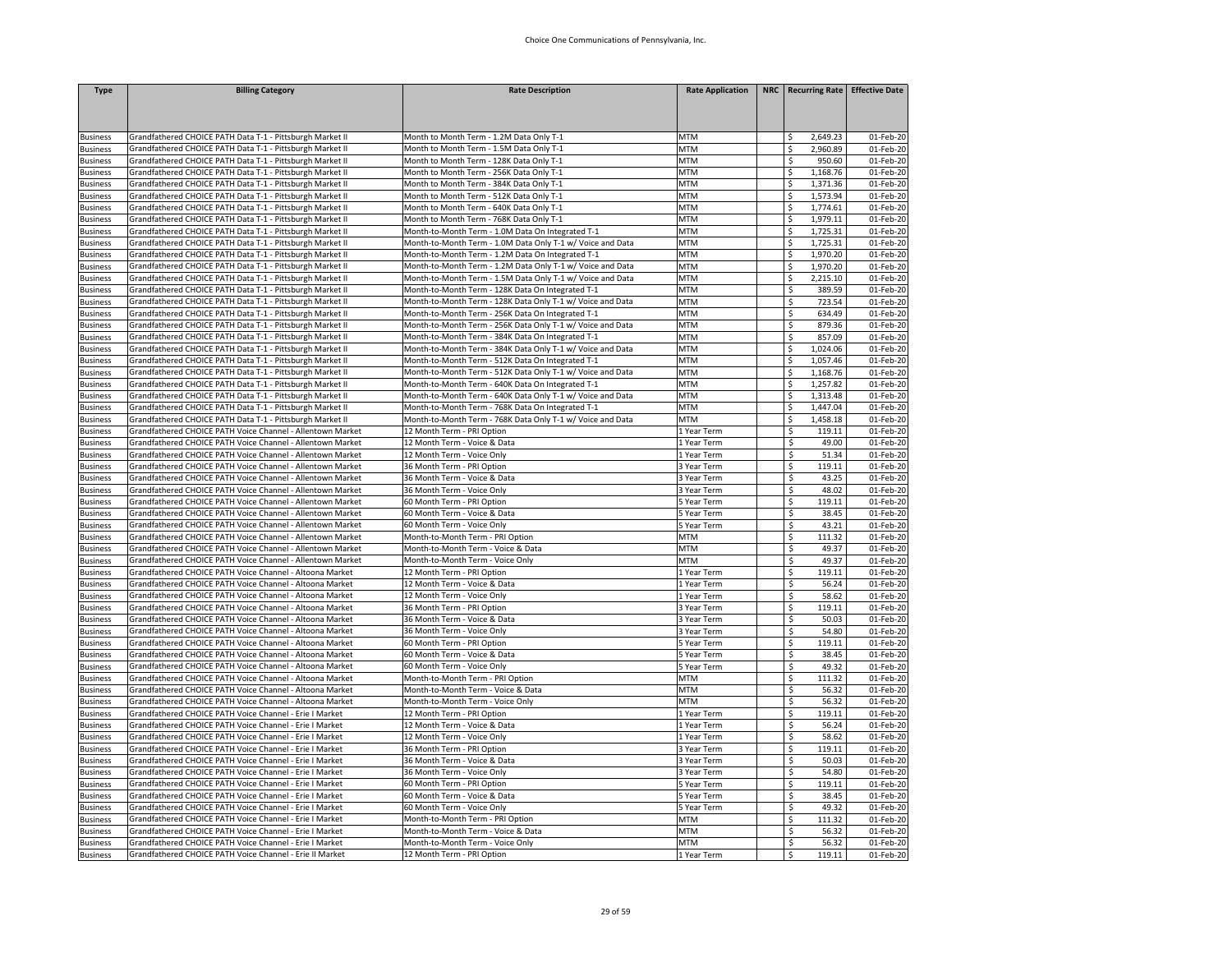| <b>Type</b>                        | <b>Billing Category</b>                                                                                                              | <b>Rate Description</b>                                                         | <b>Rate Application</b>    | NRC   Recurring Rate   Effective Date |                         |
|------------------------------------|--------------------------------------------------------------------------------------------------------------------------------------|---------------------------------------------------------------------------------|----------------------------|---------------------------------------|-------------------------|
|                                    |                                                                                                                                      |                                                                                 |                            |                                       |                         |
|                                    |                                                                                                                                      |                                                                                 |                            |                                       |                         |
|                                    |                                                                                                                                      |                                                                                 |                            |                                       |                         |
| <b>Business</b><br><b>Business</b> | Grandfathered CHOICE PATH Voice Channel - Erie II Market<br>Grandfathered CHOICE PATH Voice Channel - Erie II Market                 | 12 Month Term - Voice & Data<br>12 Month Term - Voice Only                      | 1 Year Term<br>1 Year Term | 51.14<br>Ŝ<br>53.52<br>\$             | 01-Feb-20<br>01-Feb-20  |
| <b>Business</b>                    | Grandfathered CHOICE PATH Voice Channel - Erie II Market                                                                             | 36 Month Term - PRI Option                                                      | 3 Year Term                | \$<br>119.11                          | 01-Feb-20               |
| <b>Business</b>                    | Grandfathered CHOICE PATH Voice Channel - Erie II Market                                                                             | 36 Month Term - Voice & Data                                                    | 3 Year Term                | \$<br>45.26                           | 01-Feb-20               |
| <b>Business</b>                    | Grandfathered CHOICE PATH Voice Channel - Erie II Market                                                                             | 36 Month Term - Voice Only                                                      | 3 Year Term                | \$<br>50.03                           | 01-Feb-20               |
| <b>Business</b>                    | Grandfathered CHOICE PATH Voice Channel - Erie II Market                                                                             | 60 Month Term - PRI Option                                                      | 5 Year Term                | \$<br>119.11                          | 01-Feb-20               |
| <b>Business</b>                    | Grandfathered CHOICE PATH Voice Channel - Erie II Market                                                                             | 60 Month Term - Voice & Data                                                    | 5 Year Term                | \$<br>37.38                           | 01-Feb-20               |
| <b>Business</b>                    | Grandfathered CHOICE PATH Voice Channel - Erie II Market                                                                             | 60 Month Term - Voice Only                                                      | 5 Year Term                | \$<br>44.54                           | 01-Feb-20               |
| <b>Business</b>                    | Grandfathered CHOICE PATH Voice Channel - Erie II Market                                                                             | Month-to-Month Term - PRI Option                                                | <b>MTM</b>                 | \$<br>111.32                          | 01-Feb-20               |
| <b>Business</b>                    | Grandfathered CHOICE PATH Voice Channel - Erie II Market                                                                             | Month-to-Month Term - Voice & Data                                              | <b>MTM</b>                 | \$<br>51.40                           | 01-Feb-20               |
| <b>Business</b>                    | Grandfathered CHOICE PATH Voice Channel - Erie II Market                                                                             | Month-to-Month Term - Voice Only                                                | MTM                        | \$<br>51.40                           | 01-Feb-20               |
| <b>Business</b>                    | Grandfathered CHOICE PATH Voice Channel - Harrisburg and Scranton                                                                    | 12 Month Term - PRI Option                                                      | 1 Year Term                | 119.11<br>\$                          | 01-Feb-20               |
| <b>Business</b>                    | Grandfathered CHOICE PATH Voice Channel - Harrisburg and Scranton                                                                    | 12 Month Term - Voice & Data                                                    | 1 Year Term                | Ŝ.<br>49.00                           | 01-Feb-20               |
| <b>Business</b>                    | Grandfathered CHOICE PATH Voice Channel - Harrisburg and Scranton                                                                    | 12 Month Term - Voice Only                                                      | 1 Year Term                | \$<br>51.34                           | 01-Feb-20               |
| <b>Business</b>                    | Grandfathered CHOICE PATH Voice Channel - Harrisburg and Scranton                                                                    | 36 Month Term - PRI Option                                                      | 3 Year Term                | \$<br>119.11                          | 01-Feb-20               |
| <b>Business</b>                    | Grandfathered CHOICE PATH Voice Channel - Harrisburg and Scranton                                                                    | 36 Month Term - Voice & Data                                                    | 3 Year Term                | \$<br>43.25                           | 01-Feb-20               |
| <b>Business</b>                    | Grandfathered CHOICE PATH Voice Channel - Harrisburg and Scranton                                                                    | 36 Month Term - Voice Only                                                      | 3 Year Term                | \$<br>48.02                           | 01-Feb-20               |
| <b>Business</b>                    | Grandfathered CHOICE PATH Voice Channel - Harrisburg and Scranton                                                                    | 60 Month Term - PRI Option                                                      | 5 Year Term                | \$<br>119.11                          | 01-Feb-20               |
| <b>Business</b>                    | Grandfathered CHOICE PATH Voice Channel - Harrisburg and Scranton                                                                    | 60 Month Term - Voice & Data                                                    | 5 Year Term                | \$<br>38.45                           | 01-Feb-20               |
| <b>Business</b>                    | Grandfathered CHOICE PATH Voice Channel - Harrisburg and Scranton                                                                    | 60 Month Term - Voice Only                                                      | 5 Year Term                | \$<br>43.21                           | 01-Feb-20               |
| <b>Business</b>                    | Grandfathered CHOICE PATH Voice Channel - Harrisburg and Scranton                                                                    | Month-to-Month Term - PRI Option<br>Month-to-Month Term - Voice & Data          | <b>MTM</b><br><b>MTM</b>   | \$<br>111.32                          | 01-Feb-20               |
| <b>Business</b>                    | Grandfathered CHOICE PATH Voice Channel - Harrisburg and Scranton                                                                    |                                                                                 | <b>MTM</b>                 | \$<br>49.37                           | 01-Feb-20<br>01-Feb-20  |
| <b>Business</b>                    | Grandfathered CHOICE PATH Voice Channel - Harrisburg and Scranton<br>Grandfathered CHOICE PATH Voice Channel - Pittsburgh Market I   | Month-to-Month Term - Voice Only<br>12 Month Term - PRI Option                  | 1 Year Term                | \$<br>49.37<br>\$<br>102.97           | 01-Feb-20               |
| <b>Business</b><br><b>Business</b> | Grandfathered CHOICE PATH Voice Channel - Pittsburgh Market I                                                                        | 12 Month Term - Voice & Data                                                    | 1 Year Term                | \$<br>39.78                           | 01-Feb-20               |
| <b>Business</b>                    | Grandfathered CHOICE PATH Voice Channel - Pittsburgh Market I                                                                        | 12 Month Term - Voice Only                                                      | 1 Year Term                | \$<br>41.87                           | 01-Feb-20               |
| <b>Business</b>                    | Grandfathered CHOICE PATH Voice Channel - Pittsburgh Market I                                                                        | 36 Month Term - PRI Option                                                      | 3 Year Term                | \$<br>102.97                          | 01-Feb-20               |
| <b>Business</b>                    | Grandfathered CHOICE PATH Voice Channel - Pittsburgh Market I                                                                        | 36 Month Term - Voice & Data                                                    | 3 Year Term                | $\overline{\mathsf{s}}$<br>35.02      | 01-Feb-20               |
| <b>Business</b>                    | Grandfathered CHOICE PATH Voice Channel - Pittsburgh Market I                                                                        | 36 Month Term - Voice Only                                                      | 3 Year Term                | \$<br>39.13                           | 01-Feb-20               |
| <b>Business</b>                    | Grandfathered CHOICE PATH Voice Channel - Pittsburgh Market I                                                                        | 60 Month Term - PRI Option                                                      | 5 Year Term                | \$<br>102.97                          | 01-Feb-20               |
| <b>Business</b>                    | Grandfathered CHOICE PATH Voice Channel - Pittsburgh Market I                                                                        | 60 Month Term - Voice & Data                                                    | 5 Year Term                | 30.90<br>\$                           | 01-Feb-20               |
| <b>Business</b>                    | Grandfathered CHOICE PATH Voice Channel - Pittsburgh Market I                                                                        | 60 Month Term - Voice Only                                                      | 5 Year Term                | \$<br>37.07                           | 01-Feb-20               |
| <b>Business</b>                    | Grandfathered CHOICE PATH Voice Channel - Pittsburgh Market I                                                                        | Month-to-Month Term - PRI Option                                                | <b>MTM</b>                 | \$<br>55.13                           | 01-Apr-14               |
| <b>Business</b>                    | Grandfathered CHOICE PATH Voice Channel - Pittsburgh Market I                                                                        | Month-to-Month Term - Voice & Data                                              | <b>MTM</b>                 | \$<br>31.97                           | 01-Apr-14               |
| <b>Business</b>                    | Grandfathered CHOICE PATH Voice Channel - Pittsburgh Market I                                                                        | Month-to-Month Term - Voice Only                                                | <b>MTM</b>                 | \$<br>31.97                           | 01-Apr-14               |
| <b>Business</b>                    | Grandfathered CHOICE PATH Voice Channel - Pittsburgh Market II                                                                       | 12 Month Term - PRI Option                                                      | 1 Year Term                | \$<br>119.11                          | 01-Feb-20               |
| <b>Business</b>                    | Grandfathered CHOICE PATH Voice Channel - Pittsburgh Market II                                                                       | 12 Month Term - Voice & Data                                                    | 1 Year Term                | \$<br>46.02                           | 01-Feb-20               |
| <b>Business</b>                    | Grandfathered CHOICE PATH Voice Channel - Pittsburgh Market II                                                                       | 12 Month Term - Voice Only                                                      | 1 Year Term                | \$<br>48.42                           | 01-Feb-20               |
| <b>Business</b>                    | Grandfathered CHOICE PATH Voice Channel - Pittsburgh Market II                                                                       | 36 Month Term - PRI Option                                                      | 3 Year Term                | \$<br>119.11                          | 01-Feb-20               |
| <b>Business</b>                    | Grandfathered CHOICE PATH Voice Channel - Pittsburgh Market II                                                                       | 36 Month Term - Voice & Data                                                    | 3 Year Term                | Ŝ.<br>40.49                           | 01-Feb-20               |
| <b>Business</b>                    | Grandfathered CHOICE PATH Voice Channel - Pittsburgh Market II                                                                       | 36 Month Term - Voice Only                                                      | 3 Year Term                | \$<br>45.26                           | 01-Feb-20               |
| <b>Business</b>                    | Grandfathered CHOICE PATH Voice Channel - Pittsburgh Market II                                                                       | 60 Month Term - PRI Option                                                      | 5 Year Term                | \$<br>119.11                          | 01-Feb-20               |
| <b>Business</b>                    | Grandfathered CHOICE PATH Voice Channel - Pittsburgh Market II                                                                       | 50 Month Term - Voice & Data                                                    | S Year Term                | \$<br>35.76                           | 01-Feb-20               |
| <b>Business</b>                    | Grandfathered CHOICE PATH Voice Channel - Pittsburgh Market II                                                                       | 60 Month Term - Voice Only                                                      | S Year Term                | \$<br>42.88                           | 01-Feb-20               |
| <b>Business</b>                    | Grandfathered CHOICE PATH Voice Channel - Pittsburgh Market II                                                                       | Month-to-Month Term - PRI Option                                                | MTM                        | \$<br>111.32                          | 01-Feb-20               |
| <b>Business</b>                    | Grandfathered CHOICE PATH Voice Channel - Pittsburgh Market II                                                                       | Month-to-Month Term - Voice & Data                                              | <b>MTM</b>                 | \$<br>64.56                           | 01-Feb-20               |
| <b>Business</b>                    | Grandfathered CHOICE PATH Voice Channel - Pittsburgh Market II                                                                       | Month-to-Month Term - Voice Only                                                | <b>MTM</b>                 | \$<br>64.56                           | 01-Feb-20               |
| <b>Business</b>                    | Grandfathered Choicepath - Three Product Bundle - DS0 (10 Block)                                                                     | 12 Month Term Local Calling - Monthly Charge                                    | 1 Year Term                | \$<br>66.66                           | 01-Nov-20               |
| <b>Business</b>                    | Grandfathered Choicepath - Three Product Bundle - DS0 (10 Block)                                                                     | 12 Month Term Local Calling - per call                                          | 1 Year Term                | \$<br>0.08                            | 01-Nov-20               |
| <b>Business</b>                    | Grandfathered Choicepath - Three Product Bundle - DS0 (10 Block)                                                                     | 12 Month Term Local Calling - per min                                           | 1 Year Term                | \$<br>0.02                            | 01-Nov-20               |
| <b>Business</b>                    | Grandfathered Choicepath - Three Product Bundle - DS0 (10 Block)                                                                     | 24 Month Term Local Calling - Monthly Charge                                    | 2 Year Term                | \$<br>64.61                           | 01-Nov-20               |
| <b>Business</b>                    | Grandfathered Choicepath - Three Product Bundle - DS0 (10 Block)                                                                     | 24 Month Term Local Calling - per call                                          | 2 Year Term                | 0.08<br>\$                            | 01-Nov-20               |
| <b>Business</b>                    | Grandfathered Choicepath - Three Product Bundle - DS0 (10 Block)                                                                     | 24 Month Term Local Calling - per min                                           | 2 Year Term                | \$<br>0.02                            | 01-Nov-20               |
| <b>Business</b>                    | Grandfathered Choicepath - Three Product Bundle - DS0 (10 Block)                                                                     | 36 Month Term Local Calling - Monthly Charge                                    | 3 Year Term                | \$<br>62.58<br>0.07                   | 01-Nov-20               |
| <b>Business</b><br><b>Business</b> | Grandfathered Choicepath - Three Product Bundle - DS0 (10 Block)<br>Grandfathered Choicepath - Three Product Bundle - DS0 (10 Block) | 36 Month Term Local Calling - per call<br>36 Month Term Local Calling - per min | 3 Year Term<br>3 Year Term | \$<br>\$<br>0.02                      | 01-Nov-20<br>01-Nov-20  |
| <b>Business</b>                    | Grandfathered Choicepath - Three Product Bundle - DS0 (10 Block)                                                                     | 48 Month Term Local Calling - Monthly Charge                                    | 4 Year Term                | \$<br>62.58                           | 01-Nov-20               |
| <b>Business</b>                    | Grandfathered Choicepath - Three Product Bundle - DS0 (10 Block)                                                                     | 48 Month Term Local Calling - per call                                          | 4 Year Term                | \$<br>0.07                            | 01-Nov-20               |
| <b>Business</b>                    | Grandfathered Choicepath - Three Product Bundle - DS0 (10 Block)                                                                     | 48 Month Term Local Calling - per min                                           | 4 Year Term                | 0.02<br>\$                            | 01-Nov-20               |
| <b>Business</b>                    | Grandfathered Choicepath - Three Product Bundle - DS0 (10 Block)                                                                     | 60 Month Term Local Calling - Monthly Charge                                    | 5 Year Term                | \$<br>62.58                           | 01-Nov-20               |
| <b>Business</b>                    | Grandfathered Choicepath - Three Product Bundle - DS0 (10 Block)                                                                     | 60 Month Term Local Calling - per call                                          | 5 Year Term                | \$<br>0.07                            | 01-Nov-20               |
| <b>Business</b>                    | Grandfathered Choicepath - Three Product Bundle - DS0 (10 Block)                                                                     | 60 Month Term Local Calling - per min                                           | 5 Year Term                | $\mathsf{\hat{S}}$<br>0.02            | $\overline{01}$ -Nov-20 |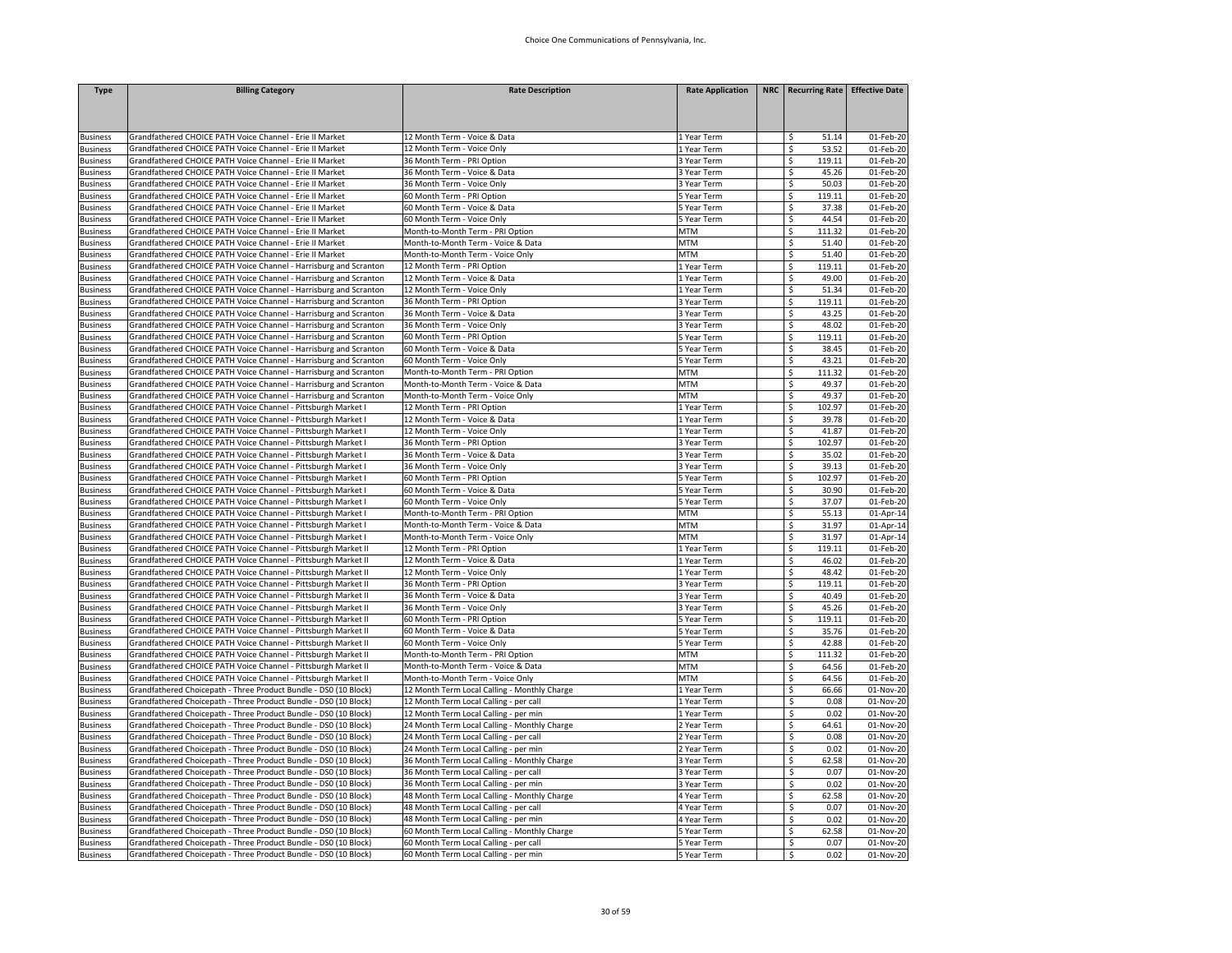| <b>Type</b>                        | <b>Billing Category</b>                                                                                                                        | <b>Rate Description</b>                                                                            | <b>Rate Application</b>    | NRC   Recurring Rate   Effective Date |                        |
|------------------------------------|------------------------------------------------------------------------------------------------------------------------------------------------|----------------------------------------------------------------------------------------------------|----------------------------|---------------------------------------|------------------------|
|                                    |                                                                                                                                                |                                                                                                    |                            |                                       |                        |
|                                    |                                                                                                                                                |                                                                                                    |                            |                                       |                        |
| <b>Business</b><br><b>Business</b> | Grandfathered Choicepath - Three Product Bundle - DS0 (10 Block)<br>Grandfathered Choicepath - Three Product Bundle - DS0 (10 Block)           | Month to Month Term Local Calling - Monthly Charge<br>Month to Month Term Local Calling - per call | MTM<br><b>MTM</b>          | 87.27<br>Ŝ.<br>\$<br>0.08             | 01-Nov-20<br>01-Nov-20 |
| <b>Business</b>                    | Grandfathered Choicepath - Three Product Bundle - DS0 (10 Block)                                                                               | Month to Month Term Local Calling - per min                                                        | MTM                        | \$<br>0.02                            | 01-Nov-20              |
| <b>Business</b>                    | Grandfathered Choicepath - Three Product Bundle - DS0 (10 Block)                                                                               | 12 Month Term Local Calling - Monthly Charge                                                       | 1 Year Term                | \$<br>66.66                           | 01-Nov-20              |
| <b>Business</b>                    | Grandfathered Choicepath - Three Product Bundle - DS0 (10 Block)                                                                               | 12 Month Term Local Calling - per call                                                             | 1 Year Term                | 0.08<br>\$                            | 01-Nov-20              |
| <b>Business</b>                    | Grandfathered Choicepath - Three Product Bundle - DS0 (10 Block)                                                                               | 12 Month Term Local Calling - per min                                                              | 1 Year Term                | Ś<br>0.02                             | 01-Nov-20              |
| <b>Business</b>                    | Grandfathered Choicepath - Three Product Bundle - DS0 (10 Block)                                                                               | 24 Month Term Local Calling - Monthly Charge                                                       | 2 Year Term                | \$<br>64.61                           | 01-Nov-20              |
| <b>Business</b>                    | Grandfathered Choicepath - Three Product Bundle - DS0 (10 Block)                                                                               | 24 Month Term Local Calling - per call                                                             | 2 Year Term                | 0.08<br>\$                            | 01-Nov-20              |
| <b>Business</b>                    | Grandfathered Choicepath - Three Product Bundle - DS0 (10 Block)                                                                               | 24 Month Term Local Calling - per min                                                              | 2 Year Term                | \$<br>0.02                            | 01-Nov-20              |
| <b>Business</b>                    | Grandfathered Choicepath - Three Product Bundle - DS0 (10 Block)                                                                               | 36 Month Term Local Calling - Monthly Charge                                                       | 3 Year Term                | \$<br>62.58                           | 01-Nov-20              |
| <b>Business</b>                    | Grandfathered Choicepath - Three Product Bundle - DS0 (10 Block)                                                                               | 36 Month Term Local Calling - per call                                                             | 3 Year Term                | \$<br>0.07                            | 01-Nov-20              |
| <b>Business</b>                    | Grandfathered Choicepath - Three Product Bundle - DS0 (10 Block)                                                                               | 36 Month Term Local Calling - per min                                                              | 3 Year Term                | \$<br>0.02                            | 01-Nov-20              |
| <b>Business</b>                    | Grandfathered Choicepath - Three Product Bundle - DS0 (10 Block)                                                                               | 48 Month Term Local Calling - Monthly Charge                                                       | 4 Year Term                | \$<br>62.58                           | 01-Nov-20              |
| Business                           | Grandfathered Choicepath - Three Product Bundle - DS0 (10 Block)                                                                               | 48 Month Term Local Calling - per call                                                             | 4 Year Term                | \$<br>0.07                            | 01-Nov-20              |
| <b>Business</b>                    | Grandfathered Choicepath - Three Product Bundle - DS0 (10 Block)                                                                               | 48 Month Term Local Calling - per min                                                              | 4 Year Term                | \$<br>0.02                            | 01-Nov-20              |
| <b>Business</b>                    | Grandfathered Choicepath - Three Product Bundle - DS0 (10 Block)                                                                               | 60 Month Term Local Calling - Monthly Charge                                                       | 5 Year Term                | \$<br>62.58                           | 01-Nov-20              |
| <b>Business</b>                    | Grandfathered Choicepath - Three Product Bundle - DS0 (10 Block)                                                                               | 60 Month Term Local Calling - per call                                                             | S Year Term                | \$<br>0.07                            | 01-Nov-20              |
| <b>Business</b>                    | Grandfathered Choicepath - Three Product Bundle - DS0 (10 Block)                                                                               | 60 Month Term Local Calling - per min                                                              | 5 Year Term                | \$<br>0.02                            | 01-Nov-20              |
| <b>Business</b>                    | Grandfathered Choicepath - Three Product Bundle - DS0 (10 Block)                                                                               | Month to Month Term Local Calling - Monthly Charge                                                 | MTM                        | 87.27<br>\$                           | 01-Nov-20              |
| <b>Business</b>                    | Grandfathered Choicepath - Three Product Bundle - DS0 (10 Block)                                                                               | Month to Month Term Local Calling - per call                                                       | MTM                        | \$<br>0.08                            | 01-Nov-20              |
| <b>Business</b>                    | Grandfathered Choicepath - Three Product Bundle - DS0 (10 Block)                                                                               | Month to Month Term Local Calling - per min                                                        | MTM                        | \$<br>0.02                            | 01-Nov-20              |
| <b>Business</b>                    | Grandfathered Choicepath - Three Product Bundle - DS0 (10 Block)                                                                               | 12 Month Term Local Calling - Monthly Charge                                                       | 1 Year Term                | \$<br>66.66                           | 01-Nov-20              |
| <b>Business</b>                    | Grandfathered Choicepath - Three Product Bundle - DS0 (10 Block)                                                                               | 12 Month Term Local Calling - per call                                                             | 1 Year Term                | 0.08<br>Ŝ.                            | 01-Nov-20              |
| <b>Business</b>                    | Grandfathered Choicepath - Three Product Bundle - DS0 (10 Block)                                                                               | 12 Month Term Local Calling - per min                                                              | l Year Term                | \$<br>0.02                            | 01-Nov-20              |
| <b>Business</b>                    | Grandfathered Choicepath - Three Product Bundle - DS0 (10 Block)                                                                               | 24 Month Term Local Calling - Monthly Charge                                                       | 2 Year Term                | Ŝ.<br>64.61<br>0.08<br>Ś              | 01-Nov-20              |
| <b>Business</b>                    | Grandfathered Choicepath - Three Product Bundle - DS0 (10 Block)<br>Grandfathered Choicepath - Three Product Bundle - DS0 (10 Block)           | 24 Month Term Local Calling - per call<br>24 Month Term Local Calling - per min                    | 2 Year Term                | 0.02                                  | 01-Nov-20<br>01-Nov-20 |
| <b>Business</b>                    | Grandfathered Choicepath - Three Product Bundle - DS0 (10 Block)                                                                               | 36 Month Term Local Calling - Monthly Charge                                                       | 2 Year Term                | \$<br>\$                              |                        |
| <b>Business</b><br><b>Business</b> | Grandfathered Choicepath - Three Product Bundle - DS0 (10 Block)                                                                               | 36 Month Term Local Calling - per call                                                             | 3 Year Term<br>3 Year Term | 62.58<br>\$<br>0.07                   | 01-Nov-20<br>01-Nov-20 |
| <b>Business</b>                    | Grandfathered Choicepath - Three Product Bundle - DS0 (10 Block)                                                                               | 36 Month Term Local Calling - per min                                                              | 3 Year Term                | 0.02<br>\$                            | 01-Nov-20              |
| <b>Business</b>                    | Grandfathered Choicepath - Three Product Bundle - DS0 (10 Block)                                                                               | 48 Month Term Local Calling - Monthly Charge                                                       | 4 Year Term                | \$<br>62.58                           | 01-Nov-20              |
| <b>Business</b>                    | Grandfathered Choicepath - Three Product Bundle - DS0 (10 Block)                                                                               | 48 Month Term Local Calling - per call                                                             | 4 Year Term                | \$<br>0.07                            | 01-Nov-20              |
| <b>Business</b>                    | Grandfathered Choicepath - Three Product Bundle - DS0 (10 Block)                                                                               | 48 Month Term Local Calling - per min                                                              | 4 Year Term                | \$<br>0.02                            | 01-Nov-20              |
| <b>Business</b>                    | Grandfathered Choicepath - Three Product Bundle - DS0 (10 Block)                                                                               | 60 Month Term Local Calling - Monthly Charge                                                       | 5 Year Term                | \$<br>62.58                           | 01-Nov-20              |
| <b>Business</b>                    | Grandfathered Choicepath - Three Product Bundle - DS0 (10 Block)                                                                               | 60 Month Term Local Calling - per call                                                             | 5 Year Term                | \$<br>0.07                            | 01-Nov-20              |
| <b>Business</b>                    | Grandfathered Choicepath - Three Product Bundle - DS0 (10 Block)                                                                               | 60 Month Term Local Calling - per min                                                              | 5 Year Term                | \$<br>0.02                            | 01-Nov-20              |
| <b>Business</b>                    | Grandfathered Choicepath - Three Product Bundle - DS0 (10 Block)                                                                               | Month to Month Term Local Calling - Monthly Charge                                                 | MTM                        | \$<br>87.27                           | 01-Nov-20              |
| <b>Business</b>                    | Grandfathered Choicepath - Three Product Bundle - DS0 (10 Block)                                                                               | Month to Month Term Local Calling - per call                                                       | MTM                        | 0.08<br>\$                            | 01-Nov-20              |
| <b>Business</b>                    | Grandfathered Choicepath - Three Product Bundle - DS0 (10 Block)                                                                               | Month to Month Term Local Calling - per min                                                        | MTM                        | \$<br>0.02                            | 01-Nov-20              |
| <b>Business</b>                    | Grandfathered Choicepath - Three Product Bundle - DS1 Trunk Service                                                                            | 12 Month Term Local Calling - Monthly Charge                                                       | 1 Year Term                | \$<br>1,271.43                        | 01-Nov-20              |
| <b>Business</b>                    | Grandfathered Choicepath - Three Product Bundle - DS1 Trunk Service -                                                                          | 12 Month Term Local Calling - per call                                                             | 1 Year Term                | \$<br>0.08                            | 01-Nov-20              |
| <b>Business</b>                    | Grandfathered Choicepath - Three Product Bundle - DS1 Trunk Service                                                                            | 12 Month Term Local Calling - per min                                                              | 1 Year Term                | \$<br>0.02                            | 01-Nov-20              |
| <b>Business</b>                    | Grandfathered Choicepath - Three Product Bundle - DS1 Trunk Service -                                                                          | 24 Month Term Local Calling - Monthly Charge                                                       | Year Term                  | \$<br>1,188.04                        | 01-Nov-20              |
| <b>Business</b>                    | Grandfathered Choicepath - Three Product Bundle - DS1 Trunk Service -                                                                          | 24 Month Term Local Calling - per call                                                             | Year Term                  | \$<br>0.08                            | 01-Nov-20              |
| <b>Business</b>                    | Grandfathered Choicepath - Three Product Bundle - DS1 Trunk Service -                                                                          | 24 Month Term Local Calling - per min                                                              | 2 Year Term                | \$<br>0.02                            | 01-Nov-20              |
| <b>Business</b>                    | Grandfathered Choicepath - Three Product Bundle - DS1 Trunk Service                                                                            | 36 Month Term Local Calling - Monthly Charge                                                       | 3 Year Term                | \$<br>1,104.67                        | 01-Nov-20              |
| <b>Business</b>                    | Grandfathered Choicepath - Three Product Bundle - DS1 Trunk Service -                                                                          | 36 Month Term Local Calling - per call                                                             | 3 Year Term                | \$<br>0.07                            | 01-Nov-20              |
| <b>Business</b>                    | Grandfathered Choicepath - Three Product Bundle - DS1 Trunk Service -                                                                          | 36 Month Term Local Calling - per min                                                              | 3 Year Term                | \$<br>0.02                            | 01-Nov-20              |
| <b>Business</b>                    | Grandfathered Choicepath - Three Product Bundle - DS1 Trunk Service -                                                                          | 48 Month Term Local Calling - Monthly Charge                                                       | 4 Year Term                | 1,104.67<br>\$                        | 01-Nov-20              |
| <b>Business</b>                    | Grandfathered Choicepath - Three Product Bundle - DS1 Trunk Service                                                                            | 48 Month Term Local Calling - per call                                                             | 4 Year Term                | \$<br>0.07                            | 01-Nov-20              |
| <b>Business</b>                    | Grandfathered Choicepath - Three Product Bundle - DS1 Trunk Service -                                                                          | 48 Month Term Local Calling - per min                                                              | 4 Year Term                | \$<br>0.02                            | 01-Nov-20              |
| <b>Business</b>                    | Grandfathered Choicepath - Three Product Bundle - DS1 Trunk Service -                                                                          | 60 Month Term Local Calling - Monthly Charge                                                       | 5 Year Term                | \$<br>1,104.67                        | 01-Nov-20              |
| <b>Business</b>                    | Grandfathered Choicepath - Three Product Bundle - DS1 Trunk Service -                                                                          | 60 Month Term Local Calling - per call                                                             | S Year Term                | \$<br>0.07                            | 01-Nov-20              |
| <b>Business</b>                    | Grandfathered Choicepath - Three Product Bundle - DS1 Trunk Service -                                                                          | 60 Month Term Local Calling - per min                                                              | 5 Year Term                | \$<br>0.02                            | 01-Nov-20              |
| <b>Business</b>                    | Grandfathered Choicepath - Three Product Bundle - DS1 Trunk Service -                                                                          | Month to Month Term Local Calling - Monthly Charge                                                 | MTM                        | \$<br>1,663.55                        | 01-Nov-20              |
| <b>Business</b>                    | Grandfathered Choicepath - Three Product Bundle - DS1 Trunk Service -                                                                          | Month to Month Term Local Calling - per call                                                       | MTM                        | 0.08<br>Ŝ.                            | 01-Nov-20              |
| <b>Business</b>                    | Grandfathered Choicepath - Three Product Bundle - DS1 Trunk Service -                                                                          | Month to Month Term Local Calling - per min                                                        | <b>MTM</b>                 | \$<br>0.02                            | 01-Nov-20              |
| <b>Business</b>                    | Grandfathered Choicepath - Three Product Bundle - DS1 Trunk Service -                                                                          | 12 Month Term Local Calling - Monthly Charge                                                       | 1 Year Term                | \$<br>1,271.43                        | 01-Nov-20              |
| <b>Business</b>                    | Grandfathered Choicepath - Three Product Bundle - DS1 Trunk Service -<br>Grandfathered Choicepath - Three Product Bundle - DS1 Trunk Service   | 12 Month Term Local Calling - per call<br>12 Month Term Local Calling - per min                    | 1 Year Term                | 0.08<br>\$<br>0.02                    | 01-Nov-20              |
| <b>Business</b>                    |                                                                                                                                                |                                                                                                    | 1 Year Term                | \$<br>\$<br>1,188.04                  | 01-Nov-20<br>01-Nov-20 |
| <b>Business</b><br><b>Business</b> | Grandfathered Choicepath - Three Product Bundle - DS1 Trunk Service -<br>Grandfathered Choicepath - Three Product Bundle - DS1 Trunk Service - | 24 Month Term Local Calling - Monthly Charge<br>24 Month Term Local Calling - per call             | 2 Year Term<br>2 Year Term | Ŝ.<br>0.08                            | 01-Nov-20              |
|                                    |                                                                                                                                                |                                                                                                    |                            |                                       |                        |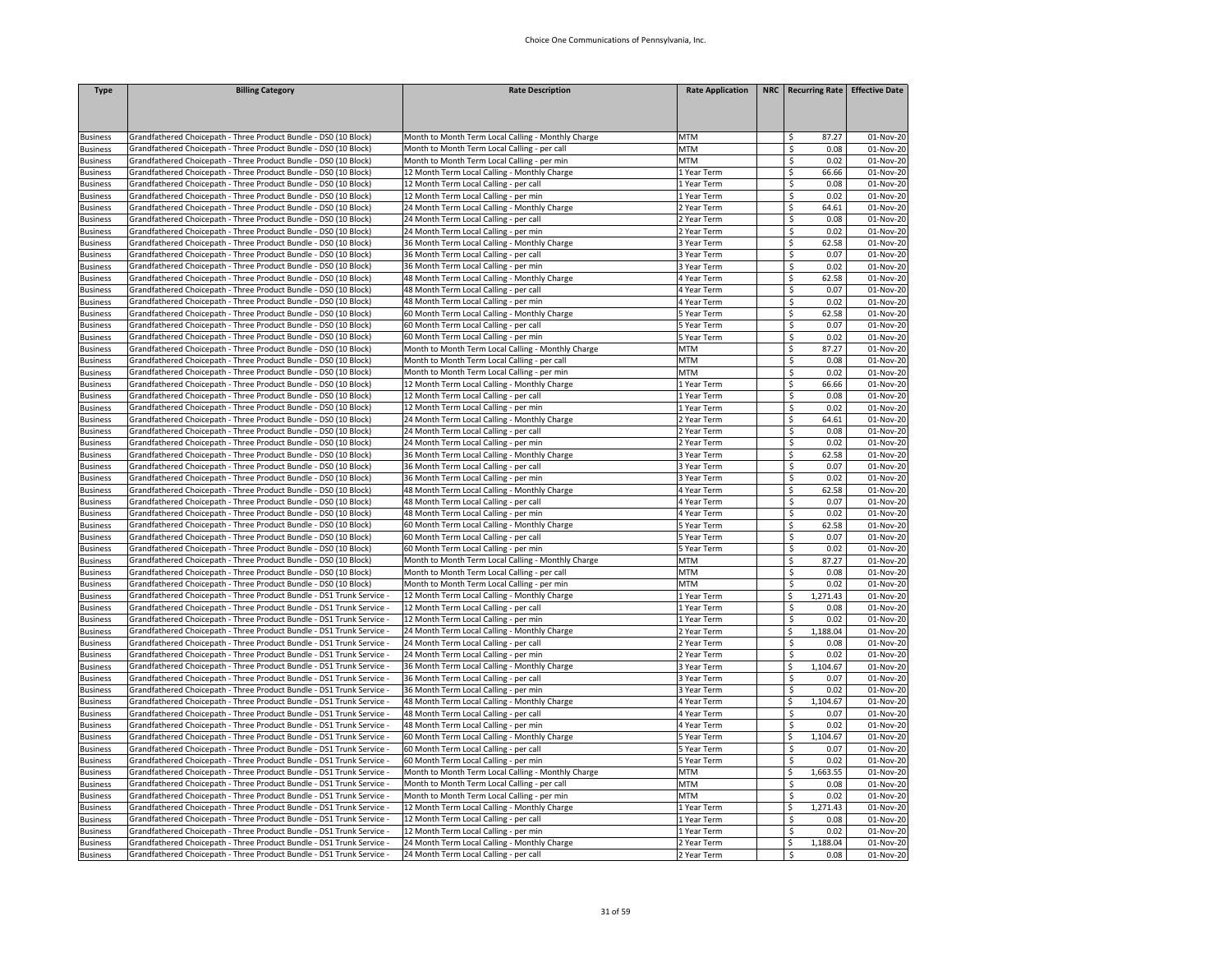| <b>Type</b>                        | <b>Billing Category</b>                                                                                                                      | <b>Rate Description</b>                                                         | <b>Rate Application</b>  | NRC   Recurring Rate   Effective Date |                                      |
|------------------------------------|----------------------------------------------------------------------------------------------------------------------------------------------|---------------------------------------------------------------------------------|--------------------------|---------------------------------------|--------------------------------------|
|                                    |                                                                                                                                              |                                                                                 |                          |                                       |                                      |
|                                    |                                                                                                                                              |                                                                                 |                          |                                       |                                      |
| <b>Business</b>                    | Grandfathered Choicepath - Three Product Bundle - DS1 Trunk Service -                                                                        | 24 Month Term Local Calling - per min                                           | 2 Year Term              | \$<br>0.02                            | 01-Nov-20                            |
| <b>Business</b>                    | Grandfathered Choicepath - Three Product Bundle - DS1 Trunk Service -                                                                        | 36 Month Term Local Calling - Monthly Charge                                    | 3 Year Term              | \$<br>1,104.67                        | 01-Nov-20                            |
| <b>Business</b>                    | Grandfathered Choicepath - Three Product Bundle - DS1 Trunk Service -                                                                        | 36 Month Term Local Calling - per call                                          | 3 Year Term              | \$<br>0.07                            | 01-Nov-20                            |
| <b>Business</b>                    | Grandfathered Choicepath - Three Product Bundle - DS1 Trunk Service -                                                                        | 36 Month Term Local Calling - per min                                           | 3 Year Term              | \$<br>0.02                            | 01-Nov-20                            |
| <b>Business</b>                    | Grandfathered Choicepath - Three Product Bundle - DS1 Trunk Service -                                                                        | 48 Month Term Local Calling - Monthly Charge                                    | 4 Year Term              | \$<br>1,104.67                        | 01-Nov-20                            |
| <b>Business</b>                    | Grandfathered Choicepath - Three Product Bundle - DS1 Trunk Service -                                                                        | 48 Month Term Local Calling - per call                                          | 4 Year Term              | \$<br>0.07                            | 01-Nov-20                            |
| <b>Business</b>                    | Grandfathered Choicepath - Three Product Bundle - DS1 Trunk Service -                                                                        | 48 Month Term Local Calling - per min                                           | 4 Year Term              | \$<br>0.02                            | 01-Nov-20                            |
| <b>Business</b>                    | Grandfathered Choicepath - Three Product Bundle - DS1 Trunk Service -                                                                        | 60 Month Term Local Calling - Monthly Charge                                    | 5 Year Term              | \$<br>1,104.67                        | 01-Nov-20                            |
| <b>Business</b>                    | Grandfathered Choicepath - Three Product Bundle - DS1 Trunk Service                                                                          | 60 Month Term Local Calling - per call                                          | 5 Year Term              | \$<br>0.07                            | 01-Nov-20                            |
| <b>Business</b>                    | Grandfathered Choicepath - Three Product Bundle - DS1 Trunk Service -                                                                        | 60 Month Term Local Calling - per min                                           | 5 Year Term              | \$<br>0.02                            | 01-Nov-20                            |
| <b>Business</b>                    | Grandfathered Choicepath - Three Product Bundle - DS1 Trunk Service -                                                                        | Month to Month Term Local Calling - Monthly Charge                              | <b>MTM</b>               | \$<br>1,663.55                        | 01-Nov-20                            |
| <b>Business</b>                    | Grandfathered Choicepath - Three Product Bundle - DS1 Trunk Service -                                                                        | Month to Month Term Local Calling - per call                                    | MTM                      | \$<br>0.08                            | 01-Nov-20                            |
| <b>Business</b>                    | Grandfathered Choicepath - Three Product Bundle - DS1 Trunk Service                                                                          | Month to Month Term Local Calling - per min                                     | <b>MTM</b>               | \$<br>0.02                            | 01-Nov-20                            |
| <b>Business</b>                    | Grandfathered Choicepath - Three Product Bundle - DS1 Trunk Service -                                                                        | 12 Month Term Local Calling - Monthly Charge                                    | 1 Year Term              | \$<br>1,271.43                        | 01-Nov-20                            |
| <b>Business</b>                    | Grandfathered Choicepath - Three Product Bundle - DS1 Trunk Service -                                                                        | 12 Month Term Local Calling - per call                                          | 1 Year Term              | \$<br>0.08                            | 01-Nov-20                            |
| <b>Business</b>                    | Grandfathered Choicepath - Three Product Bundle - DS1 Trunk Service                                                                          | 12 Month Term Local Calling - per min                                           | 1 Year Term              | \$<br>0.02                            | 01-Nov-20                            |
| <b>Business</b>                    | Grandfathered Choicepath - Three Product Bundle - DS1 Trunk Service                                                                          | 24 Month Term Local Calling - Monthly Charge                                    | 2 Year Term              | 1,188.04<br>\$                        | 01-Nov-20                            |
| <b>Business</b>                    | Grandfathered Choicepath - Three Product Bundle - DS1 Trunk Service -                                                                        | 24 Month Term Local Calling - per call                                          | 2 Year Term              | \$<br>0.08                            | 01-Nov-20                            |
| <b>Business</b>                    | Grandfathered Choicepath - Three Product Bundle - DS1 Trunk Service -                                                                        | 24 Month Term Local Calling - per min                                           | 2 Year Term              | \$<br>0.02<br>\$<br>1,104.67          | 01-Nov-20<br>01-Nov-20               |
| <b>Business</b>                    | Grandfathered Choicepath - Three Product Bundle - DS1 Trunk Service -                                                                        | 36 Month Term Local Calling - Monthly Charge                                    | 3 Year Term              | \$                                    |                                      |
| <b>Business</b>                    | Grandfathered Choicepath - Three Product Bundle - DS1 Trunk Service<br>Grandfathered Choicepath - Three Product Bundle - DS1 Trunk Service - | 36 Month Term Local Calling - per call<br>36 Month Term Local Calling - per min | Year Term<br>3 Year Term | 0.07<br>\$<br>0.02                    | 01-Nov-20<br>$\overline{01}$ -Nov-20 |
| <b>Business</b><br><b>Business</b> | Grandfathered Choicepath - Three Product Bundle - DS1 Trunk Service -                                                                        | 48 Month Term Local Calling - Monthly Charge                                    | 4 Year Term              | \$<br>1,104.67                        | 01-Nov-20                            |
| <b>Business</b>                    | Grandfathered Choicepath - Three Product Bundle - DS1 Trunk Service -                                                                        | 48 Month Term Local Calling - per call                                          | 4 Year Term              | \$<br>0.07                            | 01-Nov-20                            |
| <b>Business</b>                    | Grandfathered Choicepath - Three Product Bundle - DS1 Trunk Service -                                                                        | 48 Month Term Local Calling - per min                                           | 4 Year Term              | \$<br>0.02                            | 01-Nov-20                            |
| <b>Business</b>                    | Grandfathered Choicepath - Three Product Bundle - DS1 Trunk Service -                                                                        | 60 Month Term Local Calling - Monthly Charge                                    | 5 Year Term              | \$<br>1,104.67                        | 01-Nov-20                            |
| <b>Business</b>                    | Grandfathered Choicepath - Three Product Bundle - DS1 Trunk Service -                                                                        | 60 Month Term Local Calling - per call                                          | 5 Year Term              | \$<br>0.07                            | 01-Nov-20                            |
| <b>Business</b>                    | Grandfathered Choicepath - Three Product Bundle - DS1 Trunk Service -                                                                        | 60 Month Term Local Calling - per min                                           | 5 Year Term              | \$<br>0.02                            | 01-Nov-20                            |
| <b>Business</b>                    | Grandfathered Choicepath - Three Product Bundle - DS1 Trunk Service -                                                                        | Month to Month Term Local Calling - Monthly Charge                              | MTM                      | \$<br>1,663.55                        | 01-Nov-20                            |
| <b>Business</b>                    | Grandfathered Choicepath - Three Product Bundle - DS1 Trunk Service -                                                                        | Month to Month Term Local Calling - per call                                    | <b>MTM</b>               | \$<br>0.08                            | 01-Nov-20                            |
| <b>Business</b>                    | Grandfathered Choicepath - Three Product Bundle - DS1 Trunk Service -                                                                        | Month to Month Term Local Calling - per min                                     | <b>MTM</b>               | \$<br>0.02                            | 01-Nov-20                            |
| <b>Business</b>                    | Grandfathered Choicepath - Two Product Bundle - DS0 (10 Block) Service                                                                       | 12 Month Term Local Calling - Monthly Charge                                    | 1 Year Term              | \$<br>70.86                           | 01-Nov-20                            |
| <b>Business</b>                    | Grandfathered Choicepath - Two Product Bundle - DS0 (10 Block) Service                                                                       | 12 Month Term Local Calling - per call                                          | 1 Year Term              | \$<br>0.10                            | 01-Nov-20                            |
| <b>Business</b>                    | Grandfathered Choicepath - Two Product Bundle - DS0 (10 Block) Service                                                                       | 12 Month Term Local Calling - per min                                           | 1 Year Term              | 0.02<br>\$                            | 01-Nov-20                            |
| <b>Business</b>                    | Grandfathered Choicepath - Two Product Bundle - DS0 (10 Block) Service                                                                       | 24 Month Term Local Calling - Monthly Charge                                    | 2 Year Term              | \$<br>68.76                           | 01-Nov-20                            |
| <b>Business</b>                    | Grandfathered Choicepath - Two Product Bundle - DS0 (10 Block) Service -                                                                     | 24 Month Term Local Calling - per call                                          | Year Term                | \$<br>0.10                            | 01-Nov-20                            |
| <b>Business</b>                    | Grandfathered Choicepath - Two Product Bundle - DS0 (10 Block) Service                                                                       | 24 Month Term Local Calling - per min                                           | 2 Year Term              | \$<br>0.02                            | 01-Nov-20                            |
| <b>Business</b>                    | Grandfathered Choicepath - Two Product Bundle - DS0 (10 Block) Service                                                                       | 36 Month Term Local Calling - Monthly Charge                                    | 3 Year Term              | \$<br>66.66                           | 01-Nov-20                            |
| <b>Business</b>                    | Grandfathered Choicepath - Two Product Bundle - DS0 (10 Block) Service                                                                       | 36 Month Term Local Calling - per call                                          | 3 Year Term              | \$<br>0.09                            | 01-Nov-20                            |
| <b>Business</b>                    | Grandfathered Choicepath - Two Product Bundle - DS0 (10 Block) Service                                                                       | 36 Month Term Local Calling - per min                                           | 3 Year Term              | \$<br>0.02                            | 01-Nov-20                            |
| <b>Business</b>                    | Grandfathered Choicepath - Two Product Bundle - DS0 (10 Block) Service -                                                                     | 48 Month Term Local Calling - Monthly Charge                                    | 4 Year Term              | 66.66<br>\$                           | 01-Nov-20                            |
| <b>Business</b>                    | Grandfathered Choicepath - Two Product Bundle - DS0 (10 Block) Service                                                                       | 48 Month Term Local Calling - per call                                          | 4 Year Term              | 0.09<br>\$                            | 01-Nov-20                            |
| <b>Business</b>                    | Grandfathered Choicepath - Two Product Bundle - DS0 (10 Block) Service                                                                       | 48 Month Term Local Calling - per min                                           | 4 Year Term              | \$<br>0.02                            | 01-Nov-20                            |
| <b>Business</b>                    | Grandfathered Choicepath - Two Product Bundle - DS0 (10 Block) Service                                                                       | 60 Month Term Local Calling - Monthly Charge                                    | 5 Year Term              | \$<br>66.66                           | 01-Nov-20                            |
| <b>Business</b>                    | Grandfathered Choicepath - Two Product Bundle - DSO (10 Block) Service                                                                       | 60 Month Term Local Calling - per call                                          | 5 Year Term              | 0.09<br>\$                            | 01-Nov-20                            |
| <b>Business</b>                    | Grandfathered Choicepath - Two Product Bundle - DS0 (10 Block) Service                                                                       | 60 Month Term Local Calling - per min                                           | 5 Year Term              | \$<br>0.02                            | 01-Nov-20                            |
| <b>Business</b>                    | Grandfathered Choicepath - Two Product Bundle - DS0 (10 Block) Service                                                                       | Month to Month Term Local Calling - Monthly Charge                              | MTM                      | Ŝ.<br>92.73                           | 01-Nov-20                            |
| <b>Business</b>                    | Grandfathered Choicepath - Two Product Bundle - DS0 (10 Block) Service                                                                       | Month to Month Term Local Calling - per call                                    | <b>MTM</b>               | \$<br>0.10                            | 01-Nov-20                            |
| <b>Business</b>                    | Grandfathered Choicepath - Two Product Bundle - DS0 (10 Block) Service                                                                       | Month to Month Term Local Calling - per min                                     | <b>MTM</b>               | \$<br>0.02                            | 01-Nov-20                            |
| <b>Business</b>                    | Grandfathered Choicepath - Two Product Bundle - DS0 (10 Block) Service                                                                       | 12 Month Term Local Calling - Monthly Charge                                    | 1 Year Term              | \$<br>70.86                           | 01-Nov-20                            |
| <b>Business</b>                    | Grandfathered Choicepath - Two Product Bundle - DS0 (10 Block) Service -                                                                     | 12 Month Term Local Calling - per call                                          | 1 Year Term              | \$<br>0.10                            | 01-Nov-20                            |
| <b>Business</b>                    | Grandfathered Choicepath - Two Product Bundle - DS0 (10 Block) Service -                                                                     | 12 Month Term Local Calling - per min                                           | 1 Year Term              | \$<br>0.02                            | 01-Nov-20                            |
| <b>Business</b>                    | Grandfathered Choicepath - Two Product Bundle - DS0 (10 Block) Service -                                                                     | 24 Month Term Local Calling - Monthly Charge                                    | Year Term                | 68.76<br>\$                           | 01-Nov-20                            |
| <b>Business</b>                    | Grandfathered Choicepath - Two Product Bundle - DS0 (10 Block) Service -                                                                     | 24 Month Term Local Calling - per call                                          | 2 Year Term              | \$<br>0.10                            | 01-Nov-20                            |
| <b>Business</b>                    | Grandfathered Choicepath - Two Product Bundle - DS0 (10 Block) Service                                                                       | 24 Month Term Local Calling - per min                                           | 2 Year Term              | \$<br>0.02                            | 01-Nov-20                            |
| <b>Business</b>                    | Grandfathered Choicepath - Two Product Bundle - DS0 (10 Block) Service -                                                                     | 36 Month Term Local Calling - Monthly Charge                                    | 3 Year Term              | \$<br>66.66                           | 01-Nov-20                            |
| <b>Business</b>                    | Grandfathered Choicepath - Two Product Bundle - DS0 (10 Block) Service                                                                       | 36 Month Term Local Calling - per call                                          | 3 Year Term              | \$<br>0.09                            | 01-Nov-20                            |
| <b>Business</b>                    | Grandfathered Choicepath - Two Product Bundle - DS0 (10 Block) Service                                                                       | 36 Month Term Local Calling - per min                                           | 3 Year Term              | \$<br>0.02                            | 01-Nov-20                            |
| <b>Business</b>                    | Grandfathered Choicepath - Two Product Bundle - DS0 (10 Block) Service                                                                       | 48 Month Term Local Calling - Monthly Charge                                    | 4 Year Term              | \$<br>66.66                           | 01-Nov-20                            |
| <b>Business</b>                    | Grandfathered Choicepath - Two Product Bundle - DS0 (10 Block) Service -                                                                     | 48 Month Term Local Calling - per call                                          | 4 Year Term              | \$<br>0.09                            | 01-Nov-20                            |
| <b>Business</b>                    | Grandfathered Choicepath - Two Product Bundle - DS0 (10 Block) Service - 48 Month Term Local Calling - per min                               |                                                                                 | 4 Year Term              | \$<br>0.02                            | 01-Nov-20                            |
| <b>Business</b>                    | Grandfathered Choicepath - Two Product Bundle - DS0 (10 Block) Service - 60 Month Term Local Calling - Monthly Charge                        |                                                                                 | 5 Year Term              | $\mathsf{\hat{S}}$<br>66.66           | 01-Nov-20                            |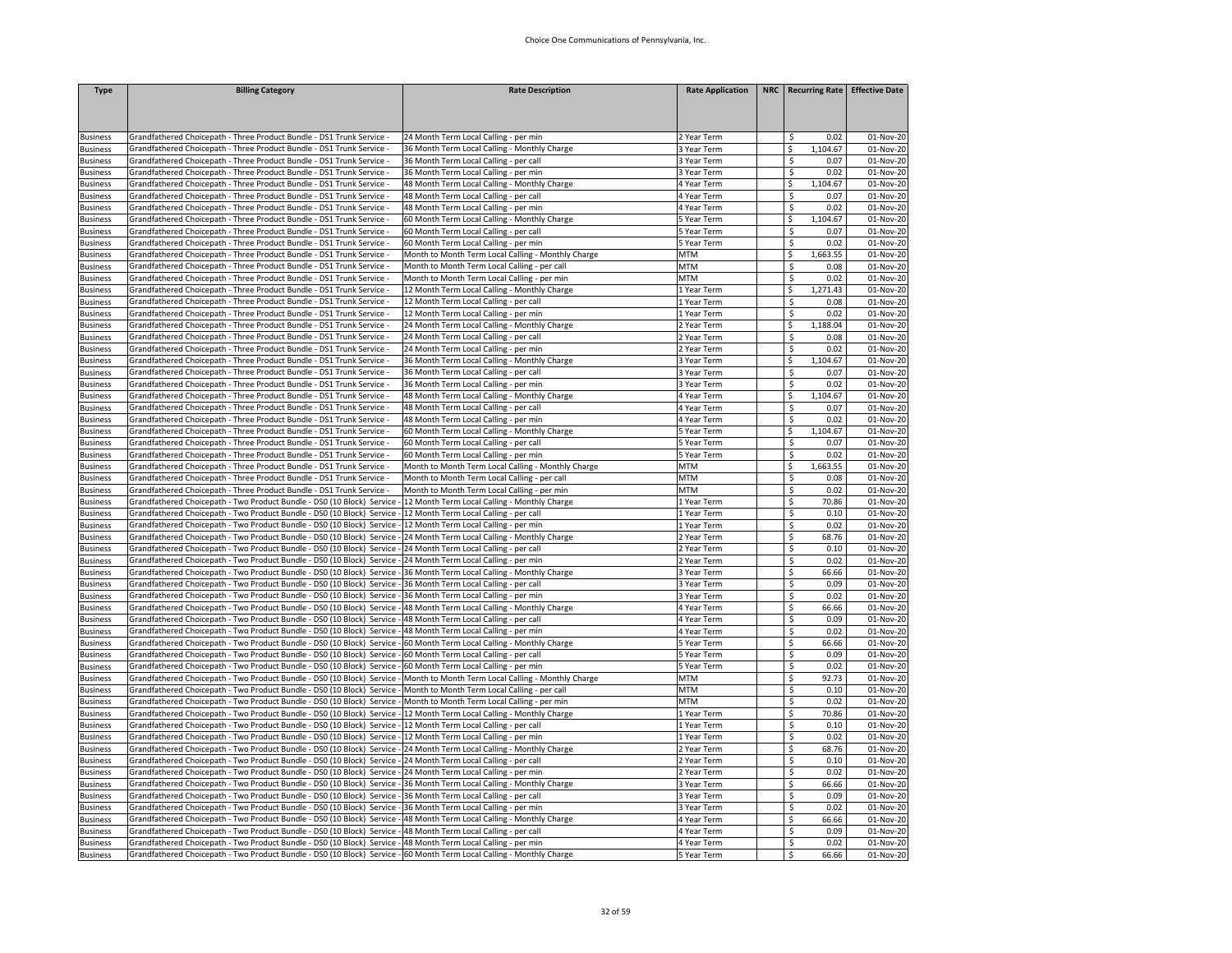| <b>Type</b>                        | <b>Billing Category</b>                                                                                                                            | <b>Rate Description</b>                                                                | <b>Rate Application</b>    | NRC   Recurring Rate   Effective Date |                         |
|------------------------------------|----------------------------------------------------------------------------------------------------------------------------------------------------|----------------------------------------------------------------------------------------|----------------------------|---------------------------------------|-------------------------|
|                                    |                                                                                                                                                    |                                                                                        |                            |                                       |                         |
|                                    |                                                                                                                                                    |                                                                                        |                            |                                       |                         |
|                                    |                                                                                                                                                    |                                                                                        |                            |                                       |                         |
| <b>Business</b>                    | Grandfathered Choicepath - Two Product Bundle - DS0 (10 Block) Service - 60 Month Term Local Calling - per call                                    |                                                                                        | 5 Year Term                | 0.09<br>\$                            | 01-Nov-20               |
| <b>Business</b>                    | Grandfathered Choicepath - Two Product Bundle - DS0 (10 Block) Service                                                                             | 60 Month Term Local Calling - per min                                                  | 5 Year Term                | Ś<br>0.02                             | 01-Nov-20               |
| <b>Business</b>                    | Grandfathered Choicepath - Two Product Bundle - DS0 (10 Block) Service -                                                                           | Month to Month Term Local Calling - Monthly Charge                                     | <b>MTM</b>                 | 92.73<br>\$                           | 01-Nov-20               |
| <b>Business</b>                    | Grandfathered Choicepath - Two Product Bundle - DS0 (10 Block) Service -                                                                           | Month to Month Term Local Calling - per call                                           | <b>MTM</b>                 | 0.10<br>\$<br>Ś                       | 01-Nov-20               |
| <b>Business</b>                    | Grandfathered Choicepath - Two Product Bundle - DS0 (10 Block) Service                                                                             | Month to Month Term Local Calling - per min                                            | <b>MTM</b>                 | 0.02                                  | 01-Nov-20<br>01-Nov-20  |
| <b>Business</b><br><b>Business</b> | Grandfathered Choicepath - Two Product Bundle - DS0 (10 Block) Service<br>Grandfathered Choicepath - Two Product Bundle - DS0 (10 Block) Service - | 12 Month Term Local Calling - Monthly Charge<br>12 Month Term Local Calling - per call | 1 Year Term<br>1 Year Term | \$<br>70.86<br>\$<br>0.10             | 01-Nov-20               |
| <b>Business</b>                    | Grandfathered Choicepath - Two Product Bundle - DS0 (10 Block) Service                                                                             | 12 Month Term Local Calling - per min                                                  | 1 Year Term                | 0.02<br>\$                            | 01-Nov-20               |
| <b>Business</b>                    | Grandfathered Choicepath - Two Product Bundle - DS0 (10 Block) Service                                                                             | 24 Month Term Local Calling - Monthly Charge                                           | 2 Year Term                | \$<br>68.76                           | 01-Nov-20               |
| <b>Business</b>                    | Grandfathered Choicepath - Two Product Bundle - DS0 (10 Block) Service                                                                             | 24 Month Term Local Calling - per call                                                 | 2 Year Term                | \$<br>0.10                            | 01-Nov-20               |
| <b>Business</b>                    | Grandfathered Choicepath - Two Product Bundle - DS0 (10 Block) Service -                                                                           | 24 Month Term Local Calling - per min                                                  | 2 Year Term                | \$<br>0.02                            | 01-Nov-20               |
| <b>Business</b>                    | Grandfathered Choicepath - Two Product Bundle - DS0 (10 Block) Service                                                                             | 36 Month Term Local Calling - Monthly Charge                                           | 3 Year Term                | \$<br>66.66                           | 01-Nov-20               |
| <b>Business</b>                    | Grandfathered Choicepath - Two Product Bundle - DS0 (10 Block) Service                                                                             | 36 Month Term Local Calling - per call                                                 | 3 Year Term                | \$<br>0.09                            | 01-Nov-20               |
| <b>Business</b>                    | Grandfathered Choicepath - Two Product Bundle - DS0 (10 Block) Service                                                                             | 36 Month Term Local Calling - per min                                                  | 3 Year Term                | \$<br>0.02                            | 01-Nov-20               |
| <b>Business</b>                    | Grandfathered Choicepath - Two Product Bundle - DS0 (10 Block) Service -                                                                           | 48 Month Term Local Calling - Monthly Charge                                           | 4 Year Term                | \$<br>66.66                           | 01-Nov-20               |
| <b>Business</b>                    | Grandfathered Choicepath - Two Product Bundle - DS0 (10 Block) Service                                                                             | 48 Month Term Local Calling - per call                                                 | 4 Year Term                | \$<br>0.09                            | 01-Nov-20               |
| <b>Business</b>                    | Grandfathered Choicepath - Two Product Bundle - DS0 (10 Block) Service                                                                             | 48 Month Term Local Calling - per min                                                  | 4 Year Term                | \$<br>0.02                            | 01-Nov-20               |
| <b>Business</b>                    | Grandfathered Choicepath - Two Product Bundle - DS0 (10 Block) Service                                                                             | 60 Month Term Local Calling - Monthly Charge                                           | 5 Year Term                | \$<br>66.66                           | 01-Nov-20               |
| <b>Business</b>                    | Grandfathered Choicepath - Two Product Bundle - DS0 (10 Block) Service                                                                             | 60 Month Term Local Calling - per call                                                 | 5 Year Term                | 0.09<br>\$                            | 01-Nov-20               |
| <b>Business</b>                    | Grandfathered Choicepath - Two Product Bundle - DS0 (10 Block) Service                                                                             | 60 Month Term Local Calling - per min                                                  | 5 Year Term                | \$<br>0.02                            | 01-Nov-20               |
| <b>Business</b>                    | Grandfathered Choicepath - Two Product Bundle - DS0 (10 Block) Service                                                                             | Month to Month Term Local Calling - Monthly Charge                                     | MTM                        | \$<br>92.73                           | 01-Nov-20               |
| <b>Business</b>                    | Grandfathered Choicepath - Two Product Bundle - DS0 (10 Block) Service -                                                                           | Month to Month Term Local Calling - per call                                           | <b>MTM</b>                 | \$<br>0.10                            | 01-Nov-20               |
| <b>Business</b>                    | Grandfathered Choicepath - Two Product Bundle - DS0 (10 Block) Service                                                                             | Month to Month Term Local Calling - per min                                            | <b>MTM</b>                 | \$<br>0.02                            | 01-Nov-20               |
| <b>Business</b>                    | Grandfathered Choicepath - Two Product Bundle - DS1 Trunk Service -                                                                                | 12 Month Term Local Calling - Monthly Charge                                           | 1 Year Term                | \$<br>1,604.89                        | 01-Nov-20               |
| <b>Business</b>                    | Grandfathered Choicepath - Two Product Bundle - DS1 Trunk Service -                                                                                | 12 Month Term Local Calling - per call                                                 | 1 Year Term                | \$<br>0.10                            | 01-Nov-20               |
| <b>Business</b>                    | Grandfathered Choicepath - Two Product Bundle - DS1 Trunk Service -                                                                                | 12 Month Term Local Calling - per min                                                  | 1 Year Term                | \$<br>0.02                            | 01-Nov-20               |
| <b>Business</b>                    | Grandfathered Choicepath - Two Product Bundle - DS1 Trunk Service -                                                                                | 24 Month Term Local Calling - Monthly Charge                                           | 2 Year Term                | 1,521.56<br>\$                        | 01-Nov-20               |
| <b>Business</b>                    | Grandfathered Choicepath - Two Product Bundle - DS1 Trunk Service -                                                                                | 24 Month Term Local Calling - per call                                                 | 2 Year Term                | \$<br>0.10                            | 01-Nov-20               |
| <b>Business</b>                    | Grandfathered Choicepath - Two Product Bundle - DS1 Trunk Service -                                                                                | 24 Month Term Local Calling - per min                                                  | 2 Year Term                | \$<br>0.02                            | 01-Nov-20               |
| <b>Business</b>                    | Grandfathered Choicepath - Two Product Bundle - DS1 Trunk Service -                                                                                | 36 Month Term Local Calling - Monthly Charge                                           | 3 Year Term                | \$<br>1,438.19                        | 01-Nov-20               |
| <b>Business</b>                    | Grandfathered Choicepath - Two Product Bundle - DS1 Trunk Service -                                                                                | 36 Month Term Local Calling - per call                                                 | 3 Year Term                | \$<br>0.09                            | 01-Nov-20               |
| <b>Business</b>                    | Grandfathered Choicepath - Two Product Bundle - DS1 Trunk Service -                                                                                | 36 Month Term Local Calling - per min                                                  | 3 Year Term                | \$<br>0.02                            | 01-Nov-20               |
| <b>Business</b>                    | Grandfathered Choicepath - Two Product Bundle - DS1 Trunk Service -                                                                                | 48 Month Term Local Calling - Monthly Charge                                           | 4 Year Term                | \$<br>1,438.19                        | 01-Nov-20               |
| <b>Business</b>                    | Grandfathered Choicepath - Two Product Bundle - DS1 Trunk Service -                                                                                | 48 Month Term Local Calling - per call                                                 | 4 Year Term                | 0.09<br>\$                            | 01-Nov-20               |
| <b>Business</b>                    | Grandfathered Choicepath - Two Product Bundle - DS1 Trunk Service -                                                                                | 48 Month Term Local Calling - per min                                                  | 4 Year Term                | \$<br>0.02                            | 01-Nov-20               |
| <b>Business</b>                    | Grandfathered Choicepath - Two Product Bundle - DS1 Trunk Service -                                                                                | 60 Month Term Local Calling - Monthly Charge                                           | 5 Year Term                | \$<br>1,438.19                        | 01-Nov-20               |
| <b>Business</b>                    | Grandfathered Choicepath - Two Product Bundle - DS1 Trunk Service -                                                                                | 60 Month Term Local Calling - per call                                                 | 5 Year Term                | 0.09<br>\$                            | 01-Nov-20               |
| <b>Business</b>                    | Grandfathered Choicepath - Two Product Bundle - DS1 Trunk Service -                                                                                | 60 Month Term Local Calling - per min                                                  | 5 Year Term                | \$<br>0.02                            | 01-Nov-20               |
| <b>Business</b>                    | Grandfathered Choicepath - Two Product Bundle - DS1 Trunk Service -                                                                                | Month to Month Term Local Calling - Monthly Charge                                     | <b>MTM</b>                 | \$<br>2,099.91                        | 01-Nov-20               |
| <b>Business</b>                    | Grandfathered Choicepath - Two Product Bundle - DS1 Trunk Service -                                                                                | Month to Month Term Local Calling - per call                                           | <b>MTM</b>                 | \$<br>0.10                            | 01-Nov-20               |
| <b>Business</b>                    | Grandfathered Choicepath - Two Product Bundle - DS1 Trunk Service -                                                                                | Month to Month Term Local Calling - per min                                            | <b>MTM</b>                 | \$<br>0.02                            | 01-Nov-20               |
| <b>Business</b>                    | Grandfathered Choicepath - Two Product Bundle - DS1 Trunk Service -                                                                                | 12 Month Term Local Calling - Monthly Charge                                           | 1 Year Term                | \$<br>1,604.89                        | 01-Nov-20               |
| <b>Business</b>                    | Grandfathered Choicepath - Two Product Bundle - DS1 Trunk Service -                                                                                | 12 Month Term Local Calling - per call                                                 | 1 Year Term                | \$<br>0.10                            | 01-Nov-20               |
| <b>Business</b>                    | Grandfathered Choicepath - Two Product Bundle - DS1 Trunk Service -                                                                                | 12 Month Term Local Calling - per min                                                  | 1 Year Term                | \$<br>0.02                            | 01-Nov-20               |
| <b>Business</b>                    | Grandfathered Choicepath - Two Product Bundle - DS1 Trunk Service -                                                                                | 24 Month Term Local Calling - Monthly Charge                                           | 2 Year Term                | \$<br>1,521.56                        | 01-Nov-20               |
| <b>Business</b>                    | Grandfathered Choicepath - Two Product Bundle - DS1 Trunk Service -                                                                                | 24 Month Term Local Calling - per call                                                 | 2 Year Term                | \$<br>0.10                            | 01-Nov-20               |
| <b>Business</b>                    | Grandfathered Choicepath - Two Product Bundle - DS1 Trunk Service -                                                                                | 24 Month Term Local Calling - per min                                                  | 2 Year Term                | \$<br>0.02                            | 01-Nov-20               |
| <b>Business</b>                    | Grandfathered Choicepath - Two Product Bundle - DS1 Trunk Service -                                                                                | 36 Month Term Local Calling - Monthly Charge                                           | 3 Year Term                | 1,438.19<br>\$                        | 01-Nov-20               |
| <b>Business</b>                    | Grandfathered Choicepath - Two Product Bundle - DS1 Trunk Service -                                                                                | 36 Month Term Local Calling - per call                                                 | 3 Year Term                | \$<br>0.09                            | 01-Nov-20               |
| <b>Business</b>                    | Grandfathered Choicepath - Two Product Bundle - DS1 Trunk Service -                                                                                | 36 Month Term Local Calling - per min                                                  | 3 Year Term                | \$<br>0.02                            | 01-Nov-20               |
| <b>Business</b>                    | Grandfathered Choicepath - Two Product Bundle - DS1 Trunk Service -                                                                                | 48 Month Term Local Calling - Monthly Charge                                           | 4 Year Term                | \$<br>1.438.19                        | 01-Nov-20               |
| <b>Business</b>                    | Grandfathered Choicepath - Two Product Bundle - DS1 Trunk Service -                                                                                | 48 Month Term Local Calling - per call                                                 | 4 Year Term                | 0.09<br>\$                            | 01-Nov-20               |
| <b>Business</b>                    | Grandfathered Choicepath - Two Product Bundle - DS1 Trunk Service -                                                                                | 48 Month Term Local Calling - per min                                                  | 4 Year Term                | \$<br>0.02                            | 01-Nov-20               |
| <b>Business</b>                    | Grandfathered Choicepath - Two Product Bundle - DS1 Trunk Service -                                                                                | 60 Month Term Local Calling - Monthly Charge                                           | 5 Year Term                | \$<br>1,438.19                        | 01-Nov-20               |
| <b>Business</b>                    | Grandfathered Choicepath - Two Product Bundle - DS1 Trunk Service -                                                                                | 60 Month Term Local Calling - per call                                                 | 5 Year Term                | \$<br>0.09                            | 01-Nov-20               |
| <b>Business</b>                    | Grandfathered Choicepath - Two Product Bundle - DS1 Trunk Service -                                                                                | 60 Month Term Local Calling - per min                                                  | 5 Year Term                | \$<br>0.02                            | 01-Nov-20               |
| <b>Business</b>                    | Grandfathered Choicepath - Two Product Bundle - DS1 Trunk Service -                                                                                | Month to Month Term Local Calling - Monthly Charge                                     | <b>MTM</b>                 | \$<br>2,099.91                        | 01-Nov-20               |
| <b>Business</b>                    | Grandfathered Choicepath - Two Product Bundle - DS1 Trunk Service -                                                                                | Month to Month Term Local Calling - per call                                           | <b>MTM</b>                 | \$<br>0.10                            | 01-Nov-20               |
| <b>Business</b>                    | Grandfathered Choicepath - Two Product Bundle - DS1 Trunk Service -                                                                                | Month to Month Term Local Calling - per min                                            | <b>MTM</b>                 | 0.02<br>\$                            | 01-Nov-20               |
| <b>Business</b>                    | Grandfathered Choicepath - Two Product Bundle - DS1 Trunk Service -                                                                                | 12 Month Term Local Calling - Monthly Charge                                           | 1 Year Term                | Ś.<br>1,604.89                        | 01-Nov-20               |
| <b>Business</b>                    | Grandfathered Choicepath - Two Product Bundle - DS1 Trunk Service -                                                                                | 12 Month Term Local Calling - per call                                                 | 1 Year Term                | \$<br>0.10                            | 01-Nov-20               |
| <b>Business</b>                    | Grandfathered Choicepath - Two Product Bundle - DS1 Trunk Service -                                                                                | 12 Month Term Local Calling - per min                                                  | 1 Year Term                | \$<br>0.02                            | $\overline{01}$ -Nov-20 |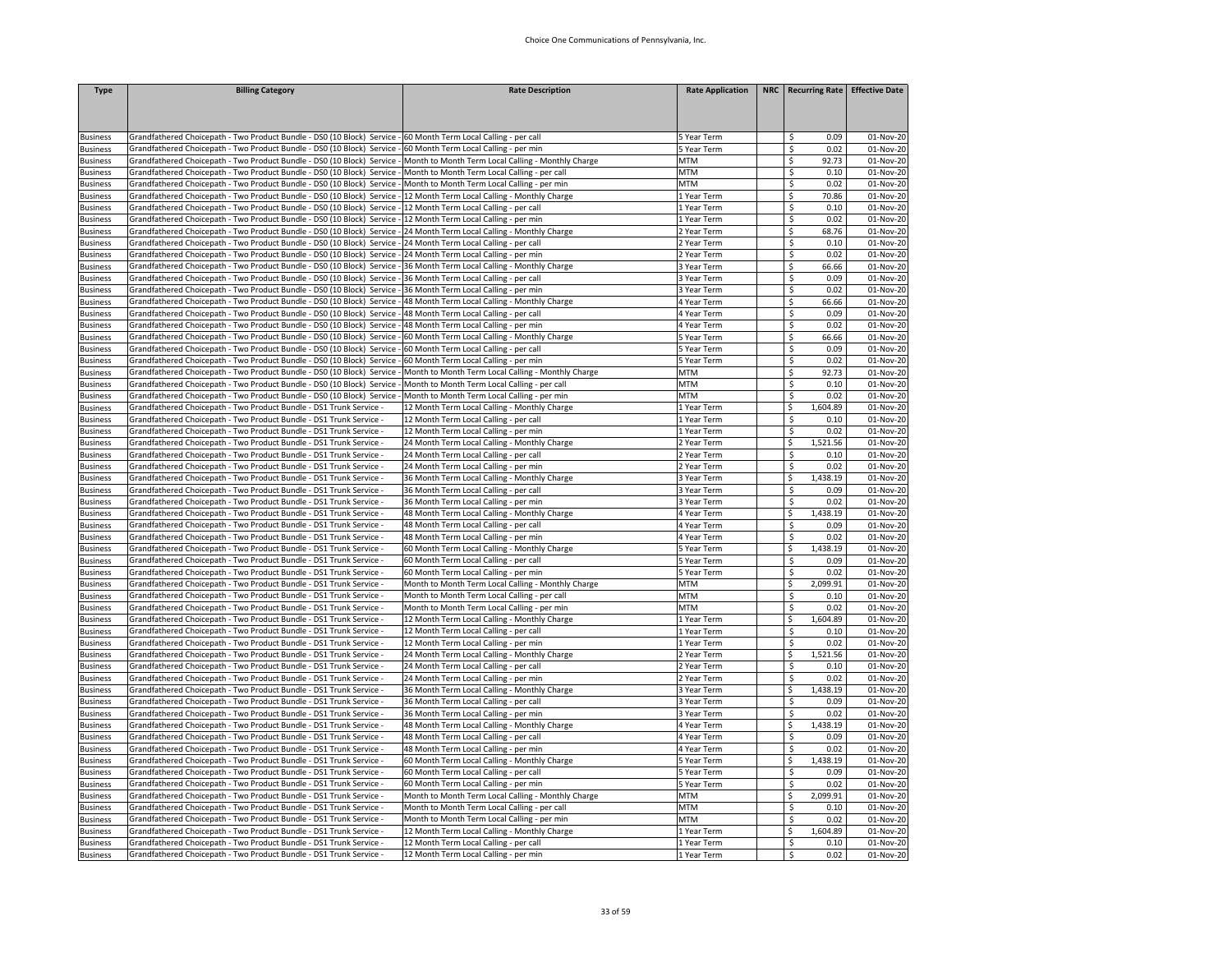| <b>Type</b>                        | <b>Billing Category</b>                                                                                                                    | <b>Rate Description</b>                                                                                                                      | <b>Rate Application</b>    |          |              | NRC   Recurring Rate   Effective Date |
|------------------------------------|--------------------------------------------------------------------------------------------------------------------------------------------|----------------------------------------------------------------------------------------------------------------------------------------------|----------------------------|----------|--------------|---------------------------------------|
|                                    |                                                                                                                                            |                                                                                                                                              |                            |          |              |                                       |
|                                    |                                                                                                                                            |                                                                                                                                              |                            |          |              |                                       |
|                                    |                                                                                                                                            |                                                                                                                                              |                            |          |              |                                       |
| <b>Business</b>                    | Grandfathered Choicepath - Two Product Bundle - DS1 Trunk Service -                                                                        | 24 Month Term Local Calling - Monthly Charge                                                                                                 | 2 Year Term                |          | 1,521.56     | 01-Nov-20                             |
| <b>Business</b>                    | Grandfathered Choicepath - Two Product Bundle - DS1 Trunk Service -                                                                        | 24 Month Term Local Calling - per call                                                                                                       | 2 Year Term                | \$       | 0.10         | 01-Nov-20                             |
| <b>Business</b>                    | Grandfathered Choicepath - Two Product Bundle - DS1 Trunk Service -                                                                        | 24 Month Term Local Calling - per min                                                                                                        | 2 Year Term                | \$       | 0.02         | 01-Nov-20                             |
| <b>Business</b>                    | Grandfathered Choicepath - Two Product Bundle - DS1 Trunk Service -                                                                        | 36 Month Term Local Calling - Monthly Charge                                                                                                 | 3 Year Term                | \$       | 1,438.19     | 01-Nov-20                             |
| <b>Business</b>                    | Grandfathered Choicepath - Two Product Bundle - DS1 Trunk Service -                                                                        | 36 Month Term Local Calling - per call                                                                                                       | 3 Year Term                | \$<br>\$ | 0.09<br>0.02 | 01-Nov-20<br>01-Nov-20                |
| <b>Business</b><br><b>Business</b> | Grandfathered Choicepath - Two Product Bundle - DS1 Trunk Service -<br>Grandfathered Choicepath - Two Product Bundle - DS1 Trunk Service - | 36 Month Term Local Calling - per min<br>48 Month Term Local Calling - Monthly Charge                                                        | 3 Year Term<br>4 Year Term | \$       | 1,438.19     | 01-Nov-20                             |
| <b>Business</b>                    | Grandfathered Choicepath - Two Product Bundle - DS1 Trunk Service -                                                                        | 48 Month Term Local Calling - per call                                                                                                       | 4 Year Term                | \$       | 0.09         | 01-Nov-20                             |
| <b>Business</b>                    | Grandfathered Choicepath - Two Product Bundle - DS1 Trunk Service -                                                                        | 48 Month Term Local Calling - per min                                                                                                        | 4 Year Term                | \$       | 0.02         | 01-Nov-20                             |
| <b>Business</b>                    | Grandfathered Choicepath - Two Product Bundle - DS1 Trunk Service -                                                                        | 60 Month Term Local Calling - Monthly Charge                                                                                                 | 5 Year Term                | \$       | 1,438.19     | 01-Nov-20                             |
| <b>Business</b>                    | Grandfathered Choicepath - Two Product Bundle - DS1 Trunk Service -                                                                        | 60 Month Term Local Calling - per call                                                                                                       | 5 Year Term                | \$       | 0.09         | 01-Nov-20                             |
| <b>Business</b>                    | Grandfathered Choicepath - Two Product Bundle - DS1 Trunk Service -                                                                        | 60 Month Term Local Calling - per min                                                                                                        | 5 Year Term                | \$       | 0.02         | 01-Nov-20                             |
| <b>Business</b>                    | Grandfathered Choicepath - Two Product Bundle - DS1 Trunk Service -                                                                        | Month to Month Term Local Calling - Monthly Charge                                                                                           | <b>MTM</b>                 | \$       | 2,099.91     | 01-Nov-20                             |
| <b>Business</b>                    | Grandfathered Choicepath - Two Product Bundle - DS1 Trunk Service -                                                                        | Month to Month Term Local Calling - per call                                                                                                 | <b>MTM</b>                 | \$       | 0.10         | 01-Nov-20                             |
| <b>Business</b>                    | Grandfathered Choicepath - Two Product Bundle - DS1 Trunk Service -                                                                        | Month to Month Term Local Calling - per min                                                                                                  | <b>MTM</b>                 | \$       | 0.02         | 01-Nov-20                             |
| <b>Business</b>                    | Grandfathered Choicexchange - Three Product Bundle - Measured Rate                                                                         | Customers with 1 - 10 Lines - 12 Month Term Local Calling - Monthly                                                                          | 1 Year Term                | \$       | 71.47        | 01-Nov-20                             |
| <b>Business</b>                    | Grandfathered Choicexchange - Three Product Bundle - Measured Rate                                                                         | Customers with 1 - 10 Lines - 12 Month Term Local Calling - per call                                                                         | 1 Year Term                | \$       | 0.11         | 01-Nov-20                             |
| <b>Business</b>                    | Grandfathered Choicexchange - Three Product Bundle - Measured Rate                                                                         | Customers with 1 - 10 Lines - 12 Month Term Local Calling - per min                                                                          | 1 Year Term                | \$       | 0.03         | 01-Nov-20                             |
| <b>Business</b>                    | Grandfathered Choicexchange - Three Product Bundle - Measured Rate                                                                         | Customers with 1 - 10 Lines - 24 Month Term Local Calling - Monthly                                                                          | 2 Year Term                | \$       | 55.23        | 01-Nov-20                             |
| <b>Business</b>                    | Grandfathered Choicexchange - Three Product Bundle - Measured Rate                                                                         | Customers with 1 - 10 Lines - 24 Month Term Local Calling - per call                                                                         | 2 Year Term                | \$       | 0.11         | 01-Nov-20                             |
| <b>Business</b>                    | Grandfathered Choicexchange - Three Product Bundle - Measured Rate                                                                         | Customers with 1 - 10 Lines - 24 Month Term Local Calling - per min                                                                          | 2 Year Term                | \$       | 0.02         | 01-Nov-20                             |
| <b>Business</b>                    | Grandfathered Choicexchange - Three Product Bundle - Measured Rate                                                                         | Customers with 1 - 10 Lines - 36 Month Term Local Calling - Monthly                                                                          | 3 Year Term                | \$       | 50.84        | 01-Nov-20                             |
| <b>Business</b>                    | Grandfathered Choicexchange - Three Product Bundle - Measured Rate                                                                         | Customers with 1 - 10 Lines - 36 Month Term Local Calling - per call                                                                         | 3 Year Term                | \$       | 0.09         | 01-Nov-20                             |
|                                    | Grandfathered Choicexchange - Three Product Bundle - Measured Rate                                                                         | Customers with 1 - 10 Lines - 36 Month Term Local Calling - per min                                                                          | 3 Year Term                | \$       | 0.02         | 01-Nov-20                             |
| <b>Business</b><br><b>Business</b> | Grandfathered Choicexchange - Three Product Bundle - Measured Rate                                                                         | Customers with 1 - 10 Lines - 48 Month Term Local Calling - Monthly                                                                          | 4 Year Term                | \$       | 46.69        | 01-Nov-20                             |
| <b>Business</b>                    | Grandfathered Choicexchange - Three Product Bundle - Measured Rate                                                                         | Customers with 1 - 10 Lines - 48 Month Term Local Calling - per call                                                                         | 4 Year Term                | \$       | 0.09         | 01-Nov-20                             |
| <b>Business</b>                    | Grandfathered Choicexchange - Three Product Bundle - Measured Rate                                                                         | Customers with 1 - 10 Lines - 48 Month Term Local Calling - per min                                                                          | 4 Year Term                | \$       | 0.02         | 01-Nov-20                             |
| <b>Business</b>                    | Grandfathered Choicexchange - Three Product Bundle - Measured Rate                                                                         | Customers with 1 - 10 Lines - 60 Month Term Local Calling - Monthly                                                                          | 5 Year Term                | \$       | 46.69        | 01-Nov-20                             |
| <b>Business</b>                    | Grandfathered Choicexchange - Three Product Bundle - Measured Rate                                                                         | Customers with 1 - 10 Lines - 60 Month Term Local Calling - per call                                                                         | 5 Year Term                | \$       | 0.09         | 01-Nov-20                             |
| <b>Business</b>                    | Grandfathered Choicexchange - Three Product Bundle - Measured Rate                                                                         | Customers with 1 - 10 Lines - 60 Month Term Local Calling - per min                                                                          | 5 Year Term                | \$       | 0.02         | 01-Nov-20                             |
| <b>Business</b>                    | Grandfathered Choicexchange - Three Product Bundle - Measured Rate                                                                         | Customers with 1 - 10 Lines - Month to Month Term Local Calling -                                                                            | <b>MTM</b>                 | \$       | 93.52        | 01-Nov-20                             |
| <b>Business</b>                    | Grandfathered Choicexchange - Three Product Bundle - Measured Rate                                                                         | Customers with 1 - 10 Lines - Month to Month Term Local Calling - per call MTM                                                               |                            | \$       | 0.11         | 01-Nov-20                             |
| <b>Business</b>                    | Grandfathered Choicexchange - Three Product Bundle - Measured Rate                                                                         | Customers with 1 - 10 Lines - Month to Month Term Local Calling - per min MTM                                                                |                            | \$       | 0.03         | 01-Nov-20                             |
| <b>Business</b>                    | Grandfathered Choicexchange - Three Product Bundle - Measured Rate                                                                         | Customers with 11 + Lines - 12 Month Term Local Calling - Monthly Charge                                                                     | 1 Year Term                | \$       | 40.60        | 01-Nov-20                             |
|                                    | Grandfathered Choicexchange - Three Product Bundle - Measured Rate                                                                         | Customers with 11 + Lines - 12 Month Term Local Calling - per call                                                                           |                            | $\zeta$  | 0.11         | 01-Nov-20                             |
| <b>Business</b><br><b>Business</b> | Grandfathered Choicexchange - Three Product Bundle - Measured Rate                                                                         | Customers with 11 + Lines - 12 Month Term Local Calling - per min                                                                            | . Year Term<br>1 Year Term | \$       | 0.02         | 01-Nov-20                             |
| <b>Business</b>                    | Grandfathered Choicexchange - Three Product Bundle - Measured Rate                                                                         | Customers with 11 + Lines - 24 Month Term Local Calling - Monthly Charge 2 Year Term                                                         |                            | \$       | 38.54        | 01-Nov-20                             |
| <b>Business</b>                    | Grandfathered Choicexchange - Three Product Bundle - Measured Rate                                                                         | Customers with 11 + Lines - 24 Month Term Local Calling - per call                                                                           | Year Term                  | Ś        | 0.11         | 01-Nov-20                             |
| <b>Business</b>                    | Grandfathered Choicexchange - Three Product Bundle - Measured Rate                                                                         | Customers with 11 + Lines - 24 Month Term Local Calling - per min                                                                            | 2 Year Term                | \$       | 0.02         | 01-Nov-20                             |
|                                    | Grandfathered Choicexchange - Three Product Bundle - Measured Rate                                                                         | Customers with 11 + Lines - 36 Month Term Local Calling - Monthly Charge 3 Year Term                                                         |                            | \$       | 36.42        | 01-Nov-20                             |
| <b>Business</b><br><b>Business</b> | Grandfathered Choicexchange - Three Product Bundle - Measured Rate                                                                         | Customers with 11 + Lines - 36 Month Term Local Calling - per call                                                                           | 3 Year Term                | \$       | 0.09         | 01-Nov-20                             |
| <b>Business</b>                    | Grandfathered Choicexchange - Three Product Bundle - Measured Rate                                                                         | Customers with 11 + Lines - 36 Month Term Local Calling - per min                                                                            | 3 Year Term                | \$       | 0.02         | 01-Nov-20                             |
| <b>Business</b>                    | Grandfathered Choicexchange - Three Product Bundle - Measured Rate                                                                         | Customers with 11 + Lines - 48 Month Term Local Calling - Monthly Charge                                                                     | 4 Year Term                | \$       | 36.42        | 01-Nov-20                             |
| <b>Business</b>                    | Grandfathered Choicexchange - Three Product Bundle - Measured Rate                                                                         | Customers with 11 + Lines - 48 Month Term Local Calling - per call                                                                           | 4 Year Term                | \$       | 0.09         | 01-Nov-20                             |
| <b>Business</b>                    | Grandfathered Choicexchange - Three Product Bundle - Measured Rate                                                                         | Customers with 11 + Lines - 48 Month Term Local Calling - per min                                                                            | 4 Year Term                | \$       | 0.02         | 01-Nov-20                             |
|                                    | Grandfathered Choicexchange - Three Product Bundle - Measured Rate                                                                         | Customers with 11 + Lines - 60 Month Term Local Calling - Monthly Charge                                                                     | 5 Year Term                | \$       | 36.42        | 01-Nov-20                             |
| <b>Business</b><br><b>Business</b> | Grandfathered Choicexchange - Three Product Bundle - Measured Rate                                                                         | Customers with 11 + Lines - 60 Month Term Local Calling - per call                                                                           | 5 Year Term                | \$       | 0.09         | 01-Nov-20                             |
| <b>Business</b>                    |                                                                                                                                            |                                                                                                                                              | 5 Year Term                | \$       | 0.02         | 01-Nov-20                             |
| <b>Business</b>                    | Grandfathered Choicexchange - Three Product Bundle - Measured Rate<br>Grandfathered Choicexchange - Three Product Bundle - Measured Rate   | Customers with 11 + Lines - 60 Month Term Local Calling - per min<br>Customers with 11 + Lines - Month to Month Term Local Calling - Monthly | <b>MTM</b>                 | \$       | 53.13        | 01-Nov-20                             |
| <b>Business</b>                    | Grandfathered Choicexchange - Three Product Bundle - Measured Rate                                                                         | Customers with 11 + Lines - Month to Month Term Local Calling - per call                                                                     | <b>MTM</b>                 | \$       | 0.11         | 01-Nov-20                             |
| <b>Business</b>                    | Grandfathered Choicexchange - Three Product Bundle - Measured Rate                                                                         | Customers with 11 + Lines - Month to Month Term Local Calling - per min                                                                      | <b>MTM</b>                 | \$       | 0.02         | 01-Nov-20                             |
|                                    |                                                                                                                                            |                                                                                                                                              |                            | \$       | 55.23        | 01-Nov-20                             |
| <b>Business</b>                    | Grandfathered Choicexchange - Three Product Bundle - Measured Rate<br>Grandfathered Choicexchange - Three Product Bundle - Measured Rate   | Customers with 1 - 10 Lines - 12 Month Term Local Calling - Monthly<br>Customers with 1 - 10 Lines - 12 Month Term Local Calling - per call  | 1 Year Term                | Ś        | 0.11         | 01-Nov-20                             |
| <b>Business</b><br><b>Business</b> | Grandfathered Choicexchange - Three Product Bundle - Measured Rate                                                                         | Customers with 1 - 10 Lines - 12 Month Term Local Calling - per min                                                                          | 1 Year Term<br>1 Year Term | \$       | 0.03         | 01-Nov-20                             |
|                                    |                                                                                                                                            |                                                                                                                                              |                            |          | 50.84        | 01-Nov-20                             |
| <b>Business</b><br><b>Business</b> | Grandfathered Choicexchange - Three Product Bundle - Measured Rate<br>Grandfathered Choicexchange - Three Product Bundle - Measured Rate   | Customers with 1 - 10 Lines - 24 Month Term Local Calling - Monthly<br>Customers with 1 - 10 Lines - 24 Month Term Local Calling - per call  | 2 Year Term<br>2 Year Term | \$<br>\$ | 0.11         | 01-Nov-20                             |
|                                    | Grandfathered Choicexchange - Three Product Bundle - Measured Rate                                                                         | Customers with 1 - 10 Lines - 24 Month Term Local Calling - per min                                                                          | 2 Year Term                | \$       | 0.02         | 01-Nov-20                             |
| Business<br><b>Business</b>        | Grandfathered Choicexchange - Three Product Bundle - Measured Rate                                                                         | Customers with 1 - 10 Lines - 36 Month Term Local Calling - Monthly                                                                          | 3 Year Term                | \$       | 46.69        | 01-Nov-20                             |
|                                    |                                                                                                                                            | Customers with 1 - 10 Lines - 36 Month Term Local Calling - per call                                                                         |                            | Ŝ.       | 0.09         |                                       |
| <b>Business</b>                    | Grandfathered Choicexchange - Three Product Bundle - Measured Rate<br>Grandfathered Choicexchange - Three Product Bundle - Measured Rate   | Customers with 1 - 10 Lines - 36 Month Term Local Calling - per min                                                                          | 3 Year Term                | Ś        | 0.02         | 01-Nov-20<br>01-Nov-20                |
| <b>Business</b>                    | Grandfathered Choicexchange - Three Product Bundle - Measured Rate                                                                         | Customers with 1 - 10 Lines - 48 Month Term Local Calling - Monthly                                                                          | 3 Year Term<br>4 Year Term | \$       | 46.69        | 01-Nov-20                             |
| <b>Business</b><br><b>Business</b> | Grandfathered Choicexchange - Three Product Bundle - Measured Rate                                                                         | Customers with 1 - 10 Lines - 48 Month Term Local Calling - per call                                                                         | 4 Year Term                | \$       | 0.09         | 01-Nov-20                             |
|                                    |                                                                                                                                            |                                                                                                                                              |                            |          |              |                                       |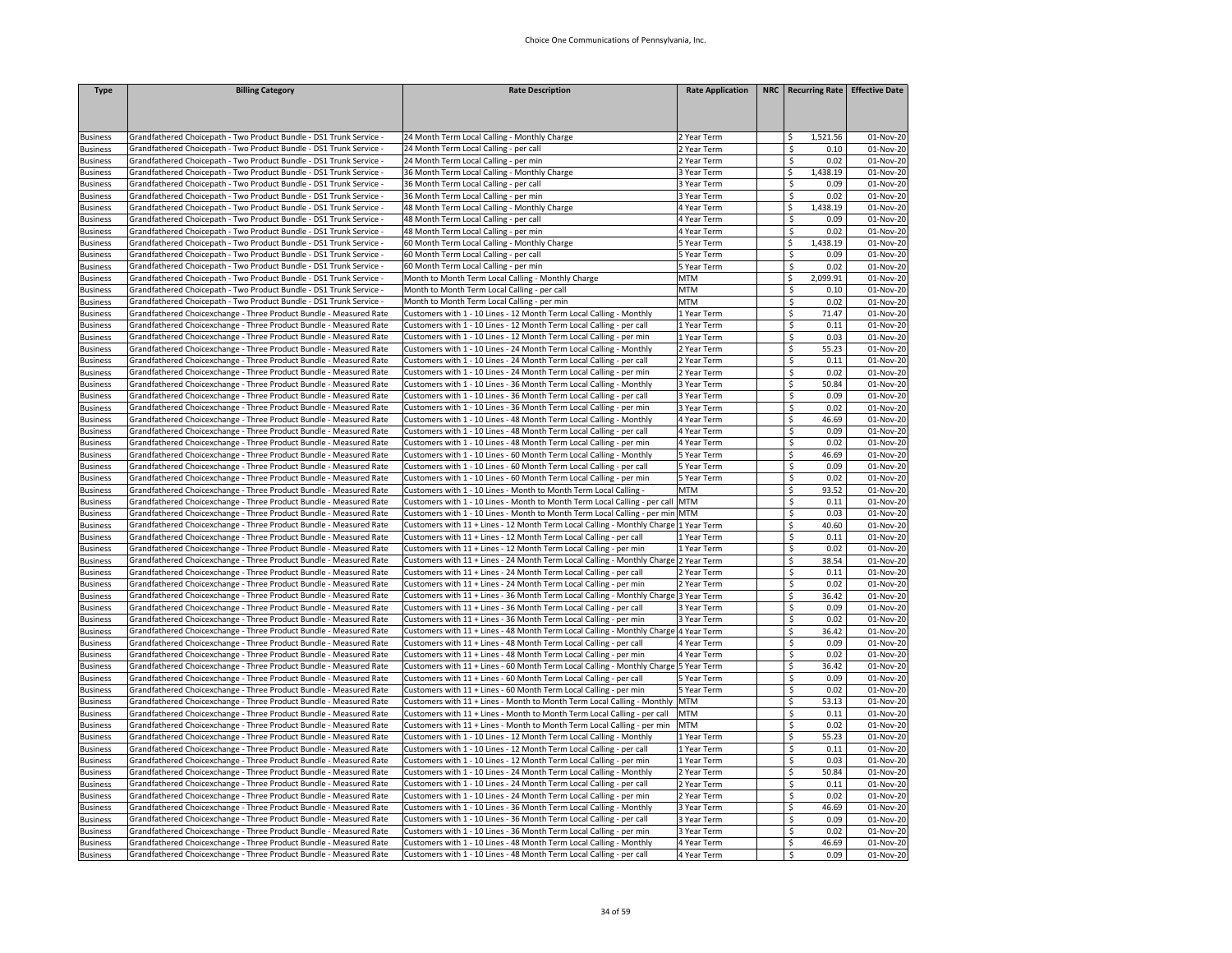| <b>Type</b>     | <b>Billing Category</b>                                            | <b>Rate Description</b>                                                              | <b>Rate Application</b> | NRC   Recurring Rate   Effective Date |           |
|-----------------|--------------------------------------------------------------------|--------------------------------------------------------------------------------------|-------------------------|---------------------------------------|-----------|
|                 |                                                                    |                                                                                      |                         |                                       |           |
|                 |                                                                    |                                                                                      |                         |                                       |           |
|                 |                                                                    |                                                                                      |                         |                                       |           |
| <b>Business</b> | Grandfathered Choicexchange - Three Product Bundle - Measured Rate | Customers with 1 - 10 Lines - 48 Month Term Local Calling - per min                  | 4 Year Term             | 0.02<br><sup>\$</sup>                 | 01-Nov-20 |
| <b>Business</b> | Grandfathered Choicexchange - Three Product Bundle - Measured Rate | Customers with 1 - 10 Lines - 60 Month Term Local Calling - Monthly                  | Year Term               | \$<br>46.69                           | 01-Nov-20 |
| <b>Business</b> | Grandfathered Choicexchange - Three Product Bundle - Measured Rate | Customers with 1 - 10 Lines - 60 Month Term Local Calling - per call                 | SYear Term              | Ŝ.<br>0.09                            | 01-Nov-20 |
| <b>Business</b> | Grandfathered Choicexchange - Three Product Bundle - Measured Rate | Customers with 1 - 10 Lines - 60 Month Term Local Calling - per min                  | 5 Year Term             | \$<br>0.02                            | 01-Nov-20 |
| <b>Business</b> | Grandfathered Choicexchange - Three Product Bundle - Measured Rate | Customers with 1 - 10 Lines - Month to Month Term Local Calling -                    | <b>MTM</b>              | \$<br>72.22                           | 01-Nov-20 |
| <b>Business</b> | Grandfathered Choicexchange - Three Product Bundle - Measured Rate | Customers with 1 - 10 Lines - Month to Month Term Local Calling - per call           | MTM                     | \$<br>0.11                            | 01-Nov-20 |
| <b>Business</b> | Grandfathered Choicexchange - Three Product Bundle - Measured Rate | Customers with 1 - 10 Lines - Month to Month Term Local Calling - per min MTM        |                         | \$<br>0.03                            | 01-Nov-20 |
| <b>Business</b> | Grandfathered Choicexchange - Three Product Bundle - Measured Rate | Customers with 11 + Lines - 12 Month Term Local Calling - Monthly Charge             | 1 Year Term             | \$<br>40.60                           | 01-Nov-20 |
| <b>Business</b> | Grandfathered Choicexchange - Three Product Bundle - Measured Rate | Customers with 11 + Lines - 12 Month Term Local Calling - per call                   | Year Term               | $\zeta$<br>0.11                       | 01-Nov-20 |
| <b>Business</b> | Grandfathered Choicexchange - Three Product Bundle - Measured Rate | Customers with 11 + Lines - 12 Month Term Local Calling - per min                    | Year Term               | \$<br>0.02                            | 01-Nov-20 |
| <b>Business</b> | Grandfathered Choicexchange - Three Product Bundle - Measured Rate | Customers with 11 + Lines - 24 Month Term Local Calling - Monthly Charge 2 Year Term |                         | \$<br>38.54                           | 01-Nov-20 |
| <b>Business</b> | Grandfathered Choicexchange - Three Product Bundle - Measured Rate | Customers with 11 + Lines - 24 Month Term Local Calling - per call                   | 2 Year Term             | \$<br>0.11                            | 01-Nov-20 |
| <b>Business</b> | Grandfathered Choicexchange - Three Product Bundle - Measured Rate | Customers with 11 + Lines - 24 Month Term Local Calling - per min                    | Year Term               | \$<br>0.02                            | 01-Nov-20 |
| <b>Business</b> | Grandfathered Choicexchange - Three Product Bundle - Measured Rate | Customers with 11 + Lines - 36 Month Term Local Calling - Monthly Charge             | 3 Year Term             | \$<br>36.42                           | 01-Nov-20 |
| <b>Business</b> | Grandfathered Choicexchange - Three Product Bundle - Measured Rate | Customers with 11 + Lines - 36 Month Term Local Calling - per call                   | Year Term               | \$<br>0.09                            | 01-Nov-20 |
| <b>Business</b> | Grandfathered Choicexchange - Three Product Bundle - Measured Rate | Customers with 11 + Lines - 36 Month Term Local Calling - per min                    | 3 Year Term             | \$<br>0.02                            | 01-Nov-20 |
| <b>Business</b> | Grandfathered Choicexchange - Three Product Bundle - Measured Rate | Customers with 11 + Lines - 48 Month Term Local Calling - Monthly Charge             | 4 Year Term             | \$<br>36.42                           | 01-Nov-20 |
| Business        | Grandfathered Choicexchange - Three Product Bundle - Measured Rate | Customers with 11 + Lines - 48 Month Term Local Calling - per call                   | Year Term               | \$<br>0.09                            | 01-Nov-20 |
| <b>Business</b> | Grandfathered Choicexchange - Three Product Bundle - Measured Rate | Customers with 11 + Lines - 48 Month Term Local Calling - per min                    | 4 Year Term             | \$<br>0.02                            | 01-Nov-20 |
| <b>Business</b> | Grandfathered Choicexchange - Three Product Bundle - Measured Rate | Customers with 11 + Lines - 60 Month Term Local Calling - Monthly Charge             | 5 Year Term             | \$<br>36.42                           | 01-Nov-20 |
| <b>Business</b> | Grandfathered Choicexchange - Three Product Bundle - Measured Rate | Customers with 11 + Lines - 60 Month Term Local Calling - per call                   | S Year Term             | \$<br>0.09                            | 01-Nov-20 |
| <b>Business</b> | Grandfathered Choicexchange - Three Product Bundle - Measured Rate | Customers with 11 + Lines - 60 Month Term Local Calling - per min                    | 5 Year Term             | \$<br>0.02                            | 01-Nov-20 |
| <b>Business</b> | Grandfathered Choicexchange - Three Product Bundle - Measured Rate | Customers with 11 + Lines - Month to Month Term Local Calling - Monthly              | <b>MTM</b>              | \$<br>53.13                           | 01-Nov-20 |
| <b>Business</b> | Grandfathered Choicexchange - Three Product Bundle - Measured Rate | Customers with 11 + Lines - Month to Month Term Local Calling - per call             | MTM                     | \$<br>0.11                            | 01-Nov-20 |
| <b>Business</b> | Grandfathered Choicexchange - Three Product Bundle - Measured Rate | Customers with 11 + Lines - Month to Month Term Local Calling - per min              | MTM                     | \$<br>0.02                            | 01-Nov-20 |
| <b>Business</b> | Grandfathered Choicexchange - Three Product Bundle - Measured Rate | Customers with 1 - 10 Lines - 12 Month Term Local Calling - Monthly                  | 1 Year Term             | \$<br>48.95                           | 01-Nov-20 |
| <b>Business</b> | Grandfathered Choicexchange - Three Product Bundle - Measured Rate | Customers with 1 - 10 Lines - 12 Month Term Local Calling - per call                 | 1 Year Term             | \$<br>0.11                            | 01-Nov-20 |
| <b>Business</b> | Grandfathered Choicexchange - Three Product Bundle - Measured Rate | Customers with 1 - 10 Lines - 12 Month Term Local Calling - per min                  | Year Term               | \$<br>0.03                            | 01-Nov-20 |
| <b>Business</b> | Grandfathered Choicexchange - Three Product Bundle - Measured Rate | Customers with 1 - 10 Lines - 24 Month Term Local Calling - Monthly                  | Year Term               | \$<br>46.90                           | 01-Nov-20 |
| <b>Business</b> | Grandfathered Choicexchange - Three Product Bundle - Measured Rate | Customers with 1 - 10 Lines - 24 Month Term Local Calling - per call                 | Year Term               | \$<br>0.11                            | 01-Nov-20 |
| <b>Business</b> | Grandfathered Choicexchange - Three Product Bundle - Measured Rate | Customers with 1 - 10 Lines - 24 Month Term Local Calling - per min                  | Year Term               | \$<br>0.02                            | 01-Nov-20 |
| <b>Business</b> | Grandfathered Choicexchange - Three Product Bundle - Measured Rate | Customers with 1 - 10 Lines - 36 Month Term Local Calling - Monthly                  | l Year Term             | $\overline{\mathsf{S}}$<br>44.77      | 01-Nov-20 |
| <b>Business</b> | Grandfathered Choicexchange - Three Product Bundle - Measured Rate | Customers with 1 - 10 Lines - 36 Month Term Local Calling - per call                 | 3 Year Term             | \$<br>0.09                            | 01-Nov-20 |
| <b>Business</b> | Grandfathered Choicexchange - Three Product Bundle - Measured Rate | Customers with 1 - 10 Lines - 36 Month Term Local Calling - per min                  | 3 Year Term             | \$<br>0.02                            | 01-Nov-20 |
| <b>Business</b> | Grandfathered Choicexchange - Three Product Bundle - Measured Rate | Customers with 1 - 10 Lines - 48 Month Term Local Calling - Monthly                  | 4 Year Term             | $\overline{\mathsf{s}}$<br>44.77      | 01-Nov-20 |
| <b>Business</b> | Grandfathered Choicexchange - Three Product Bundle - Measured Rate | Customers with 1 - 10 Lines - 48 Month Term Local Calling - per call                 | 4 Year Term             | \$<br>0.09                            | 01-Nov-20 |
| <b>Business</b> | Grandfathered Choicexchange - Three Product Bundle - Measured Rate | Customers with 1 - 10 Lines - 48 Month Term Local Calling - per min                  | 4 Year Term             | \$<br>0.02                            | 01-Nov-20 |
| <b>Business</b> | Grandfathered Choicexchange - Three Product Bundle - Measured Rate | Customers with 1 - 10 Lines - 60 Month Term Local Calling - Monthly                  | 5 Year Term             | \$<br>44.77                           | 01-Nov-20 |
| <b>Business</b> | Grandfathered Choicexchange - Three Product Bundle - Measured Rate | Customers with 1 - 10 Lines - 60 Month Term Local Calling - per call                 | i Year Term             | $\overline{\xi}$<br>0.09              | 01-Nov-20 |
| <b>Business</b> | Grandfathered Choicexchange - Three Product Bundle - Measured Rate | Customers with 1 - 10 Lines - 60 Month Term Local Calling - per min                  | S Year Term             | \$<br>0.02                            | 01-Nov-20 |
| <b>Business</b> | Grandfathered Choicexchange - Three Product Bundle - Measured Rate | Customers with 1 - 10 Lines - Month to Month Term Local Calling -                    | <b>MTM</b>              | \$<br>64.05                           | 01-Nov-20 |
| <b>Business</b> | Grandfathered Choicexchange - Three Product Bundle - Measured Rate | Customers with 1 - 10 Lines - Month to Month Term Local Calling - per call           | <b>MTM</b>              | \$<br>0.11                            | 01-Nov-20 |
| Business        | Grandfathered Choicexchange - Three Product Bundle - Measured Rate | Customers with 1 - 10 Lines - Month to Month Term Local Calling - per min            | <b>MTM</b>              | \$<br>0.03                            | 01-Nov-20 |
| <b>Business</b> | Grandfathered Choicexchange - Three Product Bundle - Measured Rate | Customers with 1 - 4 Lines - 12 Month Term Local Calling - Monthly Charge            | 1 Year Term             | \$<br>71.47                           | 01-Nov-20 |
| <b>Business</b> | Grandfathered Choicexchange - Three Product Bundle - Measured Rate | Customers with 1 - 4 Lines - 12 Month Term Local Calling - per call                  | Year Term               | \$<br>0.11                            | 01-Nov-20 |
| <b>Business</b> | Grandfathered Choicexchange - Three Product Bundle - Measured Rate | Customers with 1 - 4 Lines - 12 Month Term Local Calling - per min                   | Year Term               | \$<br>0.03                            | 01-Nov-20 |
| <b>Business</b> | Grandfathered Choicexchange - Three Product Bundle - Measured Rate | Customers with 1 - 4 Lines - 24 Month Term Local Calling - Monthly Charge            | 2 Year Term             | \$<br>67.74                           | 01-Nov-20 |
| <b>Business</b> | Grandfathered Choicexchange - Three Product Bundle - Measured Rate | Customers with 1 - 4 Lines - 24 Month Term Local Calling - per call                  | Year Term               | \$<br>0.11                            | 01-Nov-20 |
| <b>Business</b> | Grandfathered Choicexchange - Three Product Bundle - Measured Rate | Customers with 1 - 4 Lines - 24 Month Term Local Calling - per min                   | 2 Year Term             | 0.02<br>\$                            | 01-Nov-20 |
| <b>Business</b> | Grandfathered Choicexchange - Three Product Bundle - Measured Rate | Customers with 1 - 4 Lines - 36 Month Term Local Calling - Monthly Charge            | 3 Year Term             | $\overline{\mathsf{S}}$<br>63.95      | 01-Nov-20 |
| <b>Business</b> | Grandfathered Choicexchange - Three Product Bundle - Measured Rate | Customers with 1 - 4 Lines - 36 Month Term Local Calling - per call                  | Year Term               | $\mathsf{\hat{S}}$<br>0.09            | 01-Nov-20 |
| <b>Business</b> | Grandfathered Choicexchange - Three Product Bundle - Measured Rate | Customers with 1 - 4 Lines - 36 Month Term Local Calling - per min                   | 3 Year Term             | \$<br>0.02                            | 01-Nov-20 |
| <b>Business</b> | Grandfathered Choicexchange - Three Product Bundle - Measured Rate | Customers with 1 - 4 Lines - Month to Month Term Local Calling - Monthly             | <b>MTM</b>              | \$<br>93.52                           | 01-Nov-20 |
| <b>Business</b> | Grandfathered Choicexchange - Three Product Bundle - Measured Rate | Customers with 11 + Lines - 12 Month Term Local Calling - Monthly Charge             | Year Term               | \$<br>48.95                           | 01-Nov-20 |
| <b>Business</b> | Grandfathered Choicexchange - Three Product Bundle - Measured Rate | Customers with 11 + Lines - 12 Month Term Local Calling - per call                   | Year Term               | \$<br>0.11                            | 01-Nov-20 |
| <b>Business</b> | Grandfathered Choicexchange - Three Product Bundle - Measured Rate | Customers with 11 + Lines - 12 Month Term Local Calling - per min                    | Year Term               | \$<br>0.02                            | 01-Nov-20 |
| <b>Business</b> | Grandfathered Choicexchange - Three Product Bundle - Measured Rate | Customers with 11 + Lines - 24 Month Term Local Calling - Monthly Charge             | Year Term               | \$<br>46.90                           | 01-Nov-20 |
| <b>Business</b> | Grandfathered Choicexchange - Three Product Bundle - Measured Rate | Customers with 11 + Lines - 24 Month Term Local Calling - per call                   | Year Term               | \$<br>0.11                            | 01-Nov-20 |
| <b>Business</b> | Grandfathered Choicexchange - Three Product Bundle - Measured Rate | Customers with 11 + Lines - 24 Month Term Local Calling - per min                    | Year Term               | \$<br>0.02                            | 01-Nov-20 |
| <b>Business</b> | Grandfathered Choicexchange - Three Product Bundle - Measured Rate | Customers with 11 + Lines - 36 Month Term Local Calling - Monthly Charge             | 3 Year Term             | \$<br>44.77                           | 01-Nov-20 |
| <b>Business</b> | Grandfathered Choicexchange - Three Product Bundle - Measured Rate | Customers with 11 + Lines - 36 Month Term Local Calling - per call                   | Year Term               | \$<br>0.09                            | 01-Nov-20 |
| <b>Business</b> | Grandfathered Choicexchange - Three Product Bundle - Measured Rate | Customers with 11 + Lines - 36 Month Term Local Calling - per min                    | 3 Year Term             | $\mathsf{\hat{S}}$<br>0.02            | 01-Nov-20 |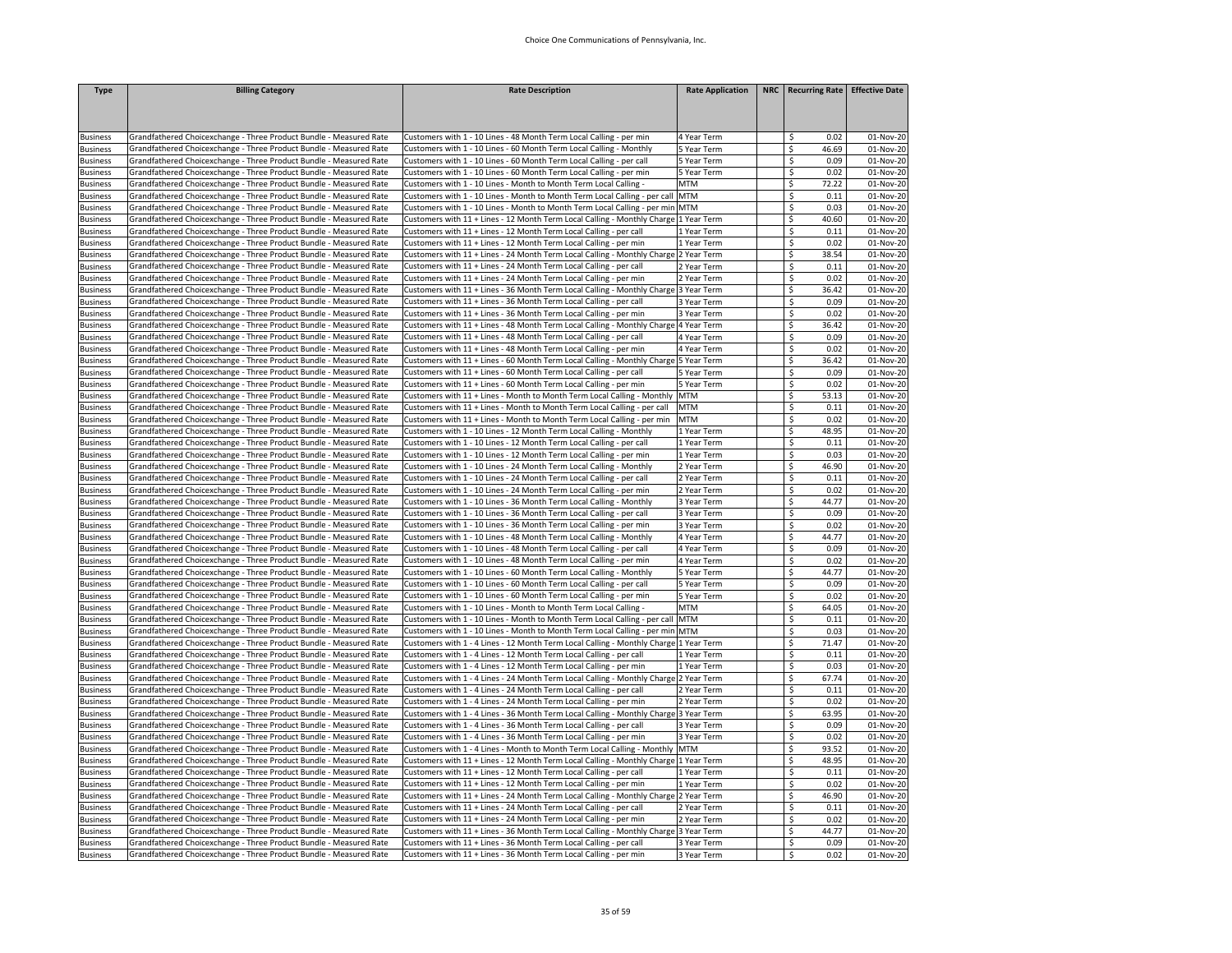| <b>Type</b>                        | <b>Billing Category</b>                                            | <b>Rate Description</b>                                                              | <b>Rate Application</b> | NRC   Recurring Rate   Effective Date |           |
|------------------------------------|--------------------------------------------------------------------|--------------------------------------------------------------------------------------|-------------------------|---------------------------------------|-----------|
|                                    |                                                                    |                                                                                      |                         |                                       |           |
|                                    |                                                                    |                                                                                      |                         |                                       |           |
|                                    |                                                                    |                                                                                      |                         |                                       |           |
| <b>Business</b>                    | Grandfathered Choicexchange - Three Product Bundle - Measured Rate | Customers with 11 + Lines - 48 Month Term Local Calling - Monthly Charge 4 Year Term |                         | \$<br>44.77                           | 01-Nov-20 |
| <b>Business</b>                    | Grandfathered Choicexchange - Three Product Bundle - Measured Rate | Customers with 11 + Lines - 48 Month Term Local Calling - per call                   | 4 Year Term             | \$<br>0.09                            | 01-Nov-20 |
| <b>Business</b>                    | Grandfathered Choicexchange - Three Product Bundle - Measured Rate | Customers with 11 + Lines - 48 Month Term Local Calling - per min                    | 1 Year Term             | \$<br>0.02                            | 01-Nov-20 |
| <b>Business</b>                    | Grandfathered Choicexchange - Three Product Bundle - Measured Rate | Customers with 11 + Lines - 60 Month Term Local Calling - Monthly Charge             | 5 Year Term             | \$<br>44.77                           | 01-Nov-20 |
| <b>Business</b>                    | Grandfathered Choicexchange - Three Product Bundle - Measured Rate | Customers with 11 + Lines - 60 Month Term Local Calling - per call                   | Year Term               | Ŝ.<br>0.09                            | 01-Nov-20 |
| <b>Business</b>                    | Grandfathered Choicexchange - Three Product Bundle - Measured Rate | Customers with 11 + Lines - 60 Month Term Local Calling - per min                    | S Year Term             | \$<br>0.02                            | 01-Nov-20 |
| <b>Business</b>                    | Grandfathered Choicexchange - Three Product Bundle - Measured Rate | Customers with 11 + Lines - Month to Month Term Local Calling - Monthly              | <b>MTM</b>              | \$<br>64.05                           | 01-Nov-20 |
| <b>Business</b>                    | Grandfathered Choicexchange - Three Product Bundle - Measured Rate | Customers with 11 + Lines - Month to Month Term Local Calling - per call             | MTM                     | \$<br>0.11                            | 01-Nov-20 |
| <b>Business</b>                    | Grandfathered Choicexchange - Three Product Bundle - Measured Rate | Customers with 11 + Lines - Month to Month Term Local Calling - per min              | <b>MTM</b>              | \$<br>0.02                            | 01-Nov-20 |
| <b>Business</b>                    | Grandfathered Choicexchange - Three Product Bundle - Measured Rate | Customers with 5 + Lines - 12 Month Term Local Calling - Monthly Charge              | 1 Year Term             | \$<br>61.44                           | 01-Nov-20 |
| <b>Business</b>                    | Grandfathered Choicexchange - Three Product Bundle - Measured Rate | Customers with 5 + Lines - 12 Month Term Local Calling - per call                    | l Year Term             | \$<br>0.11                            | 01-Nov-20 |
| <b>Business</b>                    | Grandfathered Choicexchange - Three Product Bundle - Measured Rate | Customers with 5 + Lines - 12 Month Term Local Calling - per min                     | 1 Year Term             | \$<br>0.02                            | 01-Nov-20 |
| <b>Business</b>                    | Grandfathered Choicexchange - Three Product Bundle - Measured Rate | Customers with 5 + Lines - 24 Month Term Local Calling - Monthly Charge              | Year Term               | $\overline{\mathsf{s}}$<br>59.43      | 01-Nov-20 |
| <b>Business</b>                    | Grandfathered Choicexchange - Three Product Bundle - Measured Rate | Customers with 5 + Lines - 24 Month Term Local Calling - per call                    | Year Term               | \$<br>0.11                            | 01-Nov-20 |
| <b>Business</b>                    | Grandfathered Choicexchange - Three Product Bundle - Measured Rate | Customers with 5 + Lines - 24 Month Term Local Calling - per min                     | Year Term               | \$<br>0.02                            | 01-Nov-20 |
| <b>Business</b>                    | Grandfathered Choicexchange - Three Product Bundle - Measured Rate | Customers with 5 + Lines - 36 Month Term Local Calling - Monthly Charge              | Year Term               | \$<br>57.30                           | 01-Nov-20 |
| <b>Business</b>                    | Grandfathered Choicexchange - Three Product Bundle - Measured Rate | Customers with 5 + Lines - 36 Month Term Local Calling - per call                    | Year Term               | $\overline{\xi}$<br>0.09              | 01-Nov-20 |
| <b>Business</b>                    | Grandfathered Choicexchange - Three Product Bundle - Measured Rate | Customers with 5 + Lines - 36 Month Term Local Calling - per min                     | 3 Year Term             | \$<br>0.02                            | 01-Nov-20 |
| <b>Business</b>                    | Grandfathered Choicexchange - Three Product Bundle - Measured Rate | Customers with 5 + Lines - 48 Month Term Local Calling - Monthly Charge              | 4 Year Term             | \$<br>55.23                           | 01-Nov-20 |
| <b>Business</b>                    | Grandfathered Choicexchange - Three Product Bundle - Measured Rate | Customers with 5 + Lines - 48 Month Term Local Calling - per call                    | 1 Year Term             | \$<br>0.09                            | 01-Nov-20 |
| <b>Business</b>                    | Grandfathered Choicexchange - Three Product Bundle - Measured Rate | Customers with 5 + Lines - 48 Month Term Local Calling - per min                     | 4 Year Term             | \$<br>0.02                            | 01-Nov-20 |
| <b>Business</b>                    | Grandfathered Choicexchange - Three Product Bundle - Measured Rate | Customers with 5 + Lines - 60 Month Term Local Calling - Monthly Charge              | 5 Year Term             | \$<br>53.11                           | 01-Nov-20 |
| <b>Business</b>                    | Grandfathered Choicexchange - Three Product Bundle - Measured Rate | Customers with 5 + Lines - 60 Month Term Local Calling - per call                    | S Year Term             | \$<br>0.09                            | 01-Nov-20 |
| <b>Business</b>                    | Grandfathered Choicexchange - Three Product Bundle - Measured Rate | Customers with 5 + Lines - 60 Month Term Local Calling - per min                     | S Year Term             | \$<br>0.02                            | 01-Nov-20 |
| <b>Business</b>                    | Grandfathered Choicexchange - Three Product Bundle - Measured Rate | Customers with 5 + Lines - Month to Month Term Local Calling - Monthly               | <b>MTM</b>              | $\mathsf{\hat{S}}$<br>80.40           | 01-Nov-20 |
| <b>Business</b>                    | Grandfathered Choicexchange - Two Product Bundle - Measured Rate   | Customers with 1 - 10 Lines - 12 Month Term Local Calling - Monthly                  | Year Term               | \$<br>63.75                           | 01-Nov-20 |
| <b>Business</b>                    | Grandfathered Choicexchange - Two Product Bundle - Measured Rate   | Customers with 1 - 10 Lines - 12 Month Term Local Calling - per call                 | 1 Year Term             | Ŝ.<br>0.11                            | 01-Nov-20 |
| <b>Business</b>                    | Grandfathered Choicexchange - Two Product Bundle - Measured Rate   | Customers with 1 - 10 Lines - 12 Month Term Local Calling - per min                  | Year Term               | $\overline{\xi}$<br>0.03              | 01-Nov-20 |
| <b>Business</b>                    | Grandfathered Choicexchange - Two Product Bundle - Measured Rate   | Customers with 1 - 10 Lines - 24 Month Term Local Calling - Monthly                  | Year Term               | \$<br>59.43                           | 01-Nov-20 |
| <b>Business</b>                    | Grandfathered Choicexchange - Two Product Bundle - Measured Rate   | Customers with 1 - 10 Lines - 24 Month Term Local Calling - per call                 | 2 Year Term             | \$<br>0.11                            | 01-Nov-20 |
| <b>Business</b>                    | Grandfathered Choicexchange - Two Product Bundle - Measured Rate   | Customers with 1 - 10 Lines - 24 Month Term Local Calling - per min                  | Year Term               | $\zeta$<br>0.02                       | 01-Nov-20 |
| <b>Business</b>                    | Grandfathered Choicexchange - Two Product Bundle - Measured Rate   | Customers with 1 - 10 Lines - 36 Month Term Local Calling - Monthly                  | 3 Year Term             | \$<br>55.23                           | 01-Nov-20 |
| <b>Business</b>                    | Grandfathered Choicexchange - Two Product Bundle - Measured Rate   | Customers with 1 - 10 Lines - 36 Month Term Local Calling - per call                 | 3 Year Term             | \$<br>0.11                            | 01-Nov-20 |
| <b>Business</b>                    | Grandfathered Choicexchange - Two Product Bundle - Measured Rate   | Customers with 1 - 10 Lines - 36 Month Term Local Calling - per min                  | 3 Year Term             | Ŝ.<br>0.02                            | 01-Nov-20 |
| <b>Business</b>                    | Grandfathered Choicexchange - Two Product Bundle - Measured Rate   | Customers with 1 - 10 Lines - 48 Month Term Local Calling - Monthly                  | 4 Year Term             | \$<br>55.23                           | 01-Nov-20 |
| <b>Business</b>                    | Grandfathered Choicexchange - Two Product Bundle - Measured Rate   | Customers with 1 - 10 Lines - 48 Month Term Local Calling - per call                 | 1 Year Term             | \$<br>0.11                            | 01-Nov-20 |
| <b>Business</b>                    | Grandfathered Choicexchange - Two Product Bundle - Measured Rate   | Customers with 1 - 10 Lines - 48 Month Term Local Calling - per min                  | 4 Year Term             | \$<br>0.02                            | 01-Nov-20 |
| <b>Business</b>                    | Grandfathered Choicexchange - Two Product Bundle - Measured Rate   | Customers with 1 - 10 Lines - 60 Month Term Local Calling - Monthly                  | Year Term               | \$<br>55.23                           | 01-Nov-20 |
| <b>Business</b>                    | Grandfathered Choicexchange - Two Product Bundle - Measured Rate   | Customers with 1 - 10 Lines - 60 Month Term Local Calling - per call                 | 5 Year Term             | \$<br>0.11                            | 01-Nov-20 |
| <b>Business</b>                    | Grandfathered Choicexchange - Two Product Bundle - Measured Rate   | Customers with 1 - 10 Lines - 60 Month Term Local Calling - per min                  | 5 Year Term             | \$<br>0.02                            | 01-Nov-20 |
| <b>Business</b>                    | Grandfathered Choicexchange - Two Product Bundle - Measured Rate   | Customers with 1 - 10 Lines - Month to Month Term Local Calling -                    | <b>MTM</b>              | \$<br>83.37                           | 01-Nov-20 |
| <b>Business</b>                    | Grandfathered Choicexchange - Two Product Bundle - Measured Rate   | Customers with 1 - 10 Lines - Month to Month Term Local Calling - per call           | <b>MTM</b>              | \$<br>0.11                            | 01-Nov-20 |
| <b>Business</b>                    | Grandfathered Choicexchange - Two Product Bundle - Measured Rate   | Customers with 1 - 10 Lines - Month to Month Term Local Calling - per min MTM        |                         | \$<br>0.03                            | 01-Nov-20 |
| <b>Business</b>                    | Grandfathered Choicexchange - Two Product Bundle - Measured Rate   | Customers with 11 + Lines - 12 Month Term Local Calling - Monthly Charge             | 1 Year Term             | \$<br>42.75                           | 01-Nov-20 |
| <b>Business</b>                    | Grandfathered Choicexchange - Two Product Bundle - Measured Rate   | Customers with 11 + Lines - 12 Month Term Local Calling - per call                   | Year Term               | \$<br>0.11                            | 01-Nov-20 |
| <b>Business</b>                    | Grandfathered Choicexchange - Two Product Bundle - Measured Rate   | Customers with 11 + Lines - 12 Month Term Local Calling - per min                    | Year Term               | \$<br>0.02                            | 01-Nov-20 |
| <b>Business</b>                    | Grandfathered Choicexchange - Two Product Bundle - Measured Rate   | Customers with 11 + Lines - 24 Month Term Local Calling - Monthly Charge             | 2 Year Term             | \$<br>40.60                           | 01-Nov-20 |
| <b>Business</b>                    | Grandfathered Choicexchange - Two Product Bundle - Measured Rate   | Customers with 11 + Lines - 24 Month Term Local Calling - per call                   | Year Term               | \$<br>0.11                            | 01-Nov-20 |
| <b>Business</b>                    | Grandfathered Choicexchange - Two Product Bundle - Measured Rate   | Customers with 11 + Lines - 24 Month Term Local Calling - per min                    | Year Term               | \$<br>0.02                            | 01-Nov-20 |
| <b>Business</b>                    | Grandfathered Choicexchange - Two Product Bundle - Measured Rate   | Customers with 11 + Lines - 36 Month Term Local Calling - Monthly Charge             | 3 Year Term             | $\overline{\mathsf{S}}$<br>38.54      | 01-Nov-20 |
| <b>Business</b>                    | Grandfathered Choicexchange - Two Product Bundle - Measured Rate   | Customers with 11 + Lines - 36 Month Term Local Calling - per call                   | Year Term               | \$<br>0.11                            | 01-Nov-20 |
| <b>Business</b>                    | Grandfathered Choicexchange - Two Product Bundle - Measured Rate   | Customers with 11 + Lines - 36 Month Term Local Calling - per min                    | 3 Year Term             | \$<br>0.02                            | 01-Nov-20 |
| <b>Business</b>                    | Grandfathered Choicexchange - Two Product Bundle - Measured Rate   | Customers with 11 + Lines - 48 Month Term Local Calling - Monthly Charge             | 4 Year Term             | $\overline{\mathsf{s}}$<br>38.54      | 01-Nov-20 |
| <b>Business</b>                    | Grandfathered Choicexchange - Two Product Bundle - Measured Rate   | Customers with 11 + Lines - 48 Month Term Local Calling - per call                   | 1 Year Term             | \$<br>0.11                            | 01-Nov-20 |
| <b>Business</b>                    | Grandfathered Choicexchange - Two Product Bundle - Measured Rate   | Customers with 11 + Lines - 48 Month Term Local Calling - per min                    | 4 Year Term             | \$<br>0.02                            | 01-Nov-20 |
| <b>Business</b>                    | Grandfathered Choicexchange - Two Product Bundle - Measured Rate   | Customers with 11 + Lines - 60 Month Term Local Calling - Monthly Charge             | 5 Year Term             | \$<br>38.54                           | 01-Nov-20 |
| <b>Business</b>                    | Grandfathered Choicexchange - Two Product Bundle - Measured Rate   | Customers with 11 + Lines - 60 Month Term Local Calling - per call                   | Year Term               | \$<br>0.11                            | 01-Nov-20 |
| <b>Business</b>                    | Grandfathered Choicexchange - Two Product Bundle - Measured Rate   | Customers with 11 + Lines - 60 Month Term Local Calling - per min                    | S Year Term             | $\mathsf{\hat{S}}$<br>0.02            | 01-Nov-20 |
|                                    | Grandfathered Choicexchange - Two Product Bundle - Measured Rate   | Customers with 11 + Lines - Month to Month Term Local Calling - Monthly              | <b>MTM</b>              | \$<br>55.88                           | 01-Nov-20 |
| <b>Business</b><br><b>Business</b> | Grandfathered Choicexchange - Two Product Bundle - Measured Rate   | Customers with 11 + Lines - Month to Month Term Local Calling - per call             | <b>MTM</b>              | \$<br>0.11                            | 01-Nov-20 |
| <b>Business</b>                    | Grandfathered Choicexchange - Two Product Bundle - Measured Rate   | Customers with 11 + Lines - Month to Month Term Local Calling - per min              | <b>MTM</b>              | \$<br>0.02                            | 01-Nov-20 |
| <b>Business</b>                    | Grandfathered Choicexchange - Two Product Bundle - Measured Rate   | Customers with 1 - 10 Lines - 12 Month Term Local Calling - Monthly                  | 1 Year Term             | \$<br>63.75                           | 01-Nov-20 |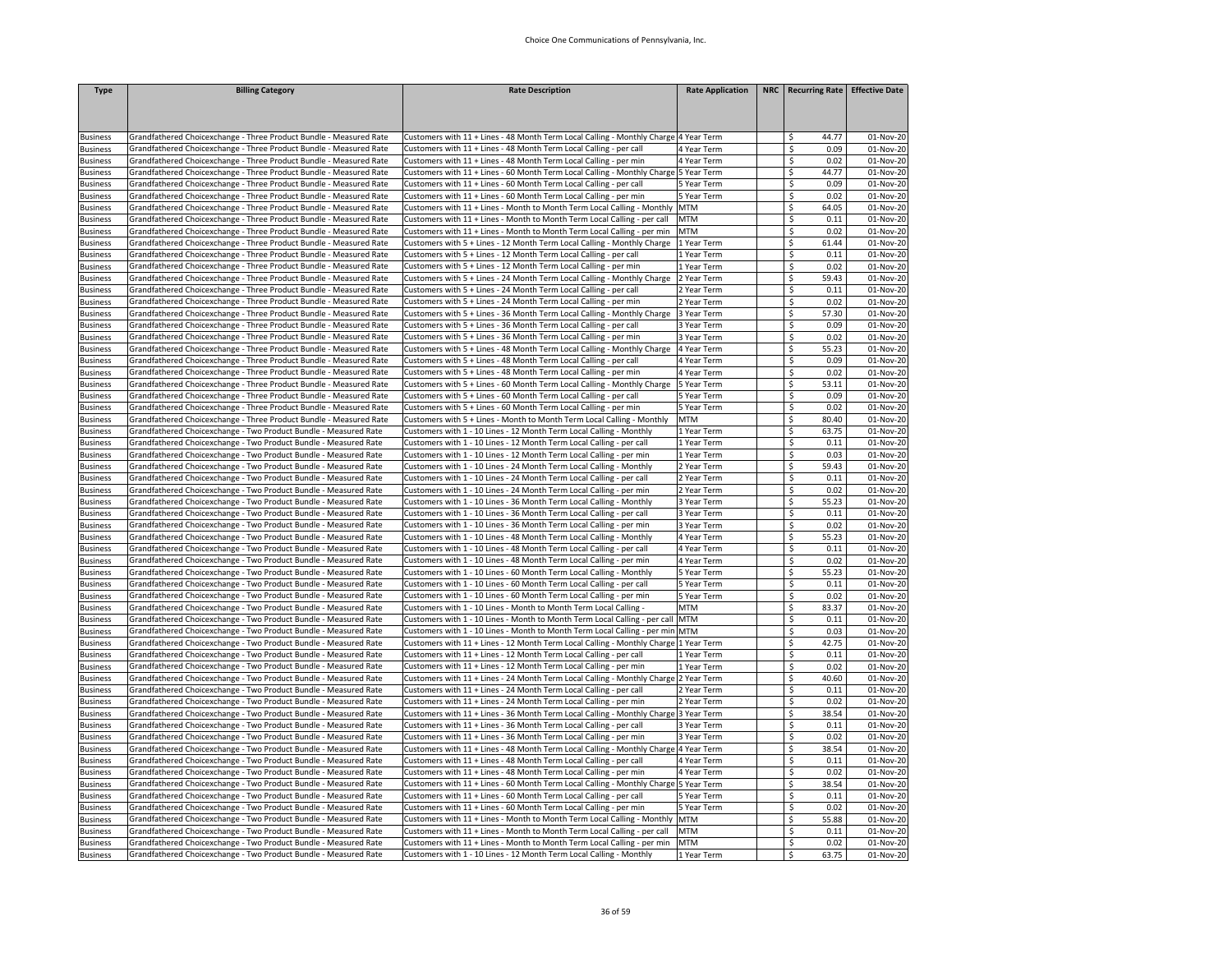## Choice One Communications of Pennsylvania, Inc.

| <b>Type</b>                        | <b>Billing Category</b>                                                                                                              | <b>Rate Description</b>                                                                                                                     | <b>Rate Application</b>   | NRC   Recurring Rate   Effective Date |                        |
|------------------------------------|--------------------------------------------------------------------------------------------------------------------------------------|---------------------------------------------------------------------------------------------------------------------------------------------|---------------------------|---------------------------------------|------------------------|
|                                    |                                                                                                                                      |                                                                                                                                             |                           |                                       |                        |
|                                    |                                                                                                                                      |                                                                                                                                             |                           |                                       |                        |
|                                    |                                                                                                                                      |                                                                                                                                             |                           |                                       |                        |
| <b>Business</b>                    | Grandfathered Choicexchange - Two Product Bundle - Measured Rate                                                                     | Customers with 1 - 10 Lines - 12 Month Term Local Calling - per call                                                                        | L Year Term               | 0.11<br><sup>\$</sup>                 | 01-Nov-20              |
| <b>Business</b>                    | Grandfathered Choicexchange - Two Product Bundle - Measured Rate                                                                     | Customers with 1 - 10 Lines - 12 Month Term Local Calling - per min                                                                         | Year Term                 | \$<br>0.03                            | 01-Nov-20              |
| <b>Business</b>                    | Grandfathered Choicexchange - Two Product Bundle - Measured Rate                                                                     | Customers with 1 - 10 Lines - 24 Month Term Local Calling - Monthly                                                                         | Year Term                 | \$<br>59.43                           | 01-Nov-20              |
| <b>Business</b>                    | Grandfathered Choicexchange - Two Product Bundle - Measured Rate                                                                     | Customers with 1 - 10 Lines - 24 Month Term Local Calling - per call                                                                        | 2 Year Term               | \$<br>0.11                            | 01-Nov-20              |
| <b>Business</b>                    | Grandfathered Choicexchange - Two Product Bundle - Measured Rate                                                                     | Customers with 1 - 10 Lines - 24 Month Term Local Calling - per min                                                                         | Year Term                 | \$<br>0.02                            | 01-Nov-20              |
| <b>Business</b>                    | Grandfathered Choicexchange - Two Product Bundle - Measured Rate                                                                     | Customers with 1 - 10 Lines - 36 Month Term Local Calling - Monthly                                                                         | Year Term                 | \$<br>55.23                           | 01-Nov-20              |
| <b>Business</b>                    | Grandfathered Choicexchange - Two Product Bundle - Measured Rate                                                                     | Customers with 1 - 10 Lines - 36 Month Term Local Calling - per call                                                                        | Year Term                 | \$<br>0.11                            | 01-Nov-20              |
| <b>Business</b>                    | Grandfathered Choicexchange - Two Product Bundle - Measured Rate                                                                     | Customers with 1 - 10 Lines - 36 Month Term Local Calling - per min                                                                         | 3 Year Term               | \$<br>0.02                            | 01-Nov-20              |
| <b>Business</b>                    | Grandfathered Choicexchange - Two Product Bundle - Measured Rate                                                                     | Customers with 1 - 10 Lines - 48 Month Term Local Calling - Monthly                                                                         | 4 Year Term               | \$<br>55.23                           | 01-Nov-20              |
| <b>Business</b>                    | Grandfathered Choicexchange - Two Product Bundle - Measured Rate                                                                     | Customers with 1 - 10 Lines - 48 Month Term Local Calling - per call                                                                        | 4 Year Term               | \$<br>0.11                            | 01-Nov-20              |
| <b>Business</b>                    | Grandfathered Choicexchange - Two Product Bundle - Measured Rate                                                                     | Customers with 1 - 10 Lines - 48 Month Term Local Calling - per min                                                                         | 4 Year Term               | $\overline{\mathsf{S}}$<br>0.02       | 01-Nov-20              |
| <b>Business</b>                    | Grandfathered Choicexchange - Two Product Bundle - Measured Rate                                                                     | Customers with 1 - 10 Lines - 60 Month Term Local Calling - Monthly                                                                         | 5 Year Term               | \$<br>55.23                           | 01-Nov-20              |
| <b>Business</b>                    | Grandfathered Choicexchange - Two Product Bundle - Measured Rate                                                                     | Customers with 1 - 10 Lines - 60 Month Term Local Calling - per call                                                                        | 5 Year Term               | \$<br>0.11                            | 01-Nov-20              |
| <b>Business</b>                    | Grandfathered Choicexchange - Two Product Bundle - Measured Rate                                                                     | Customers with 1 - 10 Lines - 60 Month Term Local Calling - per min                                                                         | Year Term                 | \$<br>0.02                            | 01-Nov-20              |
| <b>Business</b>                    | Grandfathered Choicexchange - Two Product Bundle - Measured Rate                                                                     | Customers with 1 - 10 Lines - Month to Month Term Local Calling -                                                                           | MTM                       | \$<br>83.37                           | 01-Nov-20              |
| <b>Business</b>                    | Grandfathered Choicexchange - Two Product Bundle - Measured Rate                                                                     | Customers with 1 - 10 Lines - Month to Month Term Local Calling - per call                                                                  | <b>MTM</b>                | \$<br>0.11                            | 01-Nov-20              |
| <b>Business</b>                    | Grandfathered Choicexchange - Two Product Bundle - Measured Rate                                                                     | Customers with 1 - 10 Lines - Month to Month Term Local Calling - per min                                                                   | MTM                       | $\overline{\mathsf{S}}$<br>0.03       | 01-Nov-20              |
| <b>Business</b>                    | Grandfathered Choicexchange - Two Product Bundle - Measured Rate                                                                     | Customers with 11 + Lines - 12 Month Term Local Calling - Monthly Charge                                                                    | 1 Year Term               | \$<br>42.75                           | 01-Nov-20              |
| <b>Business</b>                    | Grandfathered Choicexchange - Two Product Bundle - Measured Rate                                                                     | Customers with 11 + Lines - 12 Month Term Local Calling - per call                                                                          | Year Term                 | \$<br>0.11                            | 01-Nov-20              |
| <b>Business</b>                    | Grandfathered Choicexchange - Two Product Bundle - Measured Rate                                                                     | Customers with 11 + Lines - 12 Month Term Local Calling - per min                                                                           | Year Term                 | \$<br>0.02                            | 01-Nov-20              |
| <b>Business</b>                    | Grandfathered Choicexchange - Two Product Bundle - Measured Rate                                                                     | Customers with 11 + Lines - 24 Month Term Local Calling - Monthly Charge                                                                    | 2 Year Term               | \$<br>40.60                           | 01-Nov-20              |
| <b>Business</b>                    | Grandfathered Choicexchange - Two Product Bundle - Measured Rate                                                                     | Customers with 11 + Lines - 24 Month Term Local Calling - per call                                                                          | Year Term                 | \$<br>0.11                            | 01-Nov-20              |
| <b>Business</b>                    | Grandfathered Choicexchange - Two Product Bundle - Measured Rate                                                                     | Customers with 11 + Lines - 24 Month Term Local Calling - per min                                                                           | 2 Year Term               | \$<br>0.02                            | 01-Nov-20              |
| <b>Business</b>                    | Grandfathered Choicexchange - Two Product Bundle - Measured Rate                                                                     | Customers with 11 + Lines - 36 Month Term Local Calling - Monthly Charge                                                                    | 3 Year Term               | $\overline{\mathsf{S}}$<br>38.54      | 01-Nov-20              |
| <b>Business</b>                    | Grandfathered Choicexchange - Two Product Bundle - Measured Rate                                                                     | Customers with 11 + Lines - 36 Month Term Local Calling - per call                                                                          | Year Term                 | \$<br>0.11                            | 01-Nov-20              |
| <b>Business</b>                    | Grandfathered Choicexchange - Two Product Bundle - Measured Rate                                                                     | Customers with 11 + Lines - 36 Month Term Local Calling - per min                                                                           | 3 Year Term               | $\overline{\mathsf{S}}$<br>0.02       | 01-Nov-20              |
| <b>Business</b>                    | Grandfathered Choicexchange - Two Product Bundle - Measured Rate                                                                     | Customers with 11 + Lines - 48 Month Term Local Calling - Monthly Charge 4 Year Term                                                        |                           | \$<br>38.54                           | 01-Nov-20              |
| <b>Business</b>                    | Grandfathered Choicexchange - Two Product Bundle - Measured Rate                                                                     | Customers with 11 + Lines - 48 Month Term Local Calling - per call                                                                          | <b>Year Term</b>          | $\overline{\mathsf{S}}$<br>0.11       | 01-Nov-20              |
| <b>Business</b>                    | Grandfathered Choicexchange - Two Product Bundle - Measured Rate                                                                     | Customers with 11 + Lines - 48 Month Term Local Calling - per min                                                                           | I Year Term               | \$<br>0.02                            | 01-Nov-20              |
| <b>Business</b>                    | Grandfathered Choicexchange - Two Product Bundle - Measured Rate                                                                     | Customers with 11 + Lines - 60 Month Term Local Calling - Monthly Charge                                                                    | 5 Year Term               | \$<br>38.54                           | 01-Nov-20              |
| <b>Business</b>                    | Grandfathered Choicexchange - Two Product Bundle - Measured Rate                                                                     | Customers with 11 + Lines - 60 Month Term Local Calling - per call                                                                          | Year Term                 | \$<br>0.11                            | 01-Nov-20              |
| <b>Business</b>                    | Grandfathered Choicexchange - Two Product Bundle - Measured Rate                                                                     | Customers with 11 + Lines - 60 Month Term Local Calling - per min                                                                           | 5 Year Term<br><b>MTM</b> | $\overline{\mathsf{S}}$<br>0.02       | 01-Nov-20              |
| <b>Business</b>                    | Grandfathered Choicexchange - Two Product Bundle - Measured Rate                                                                     | Customers with 11 + Lines - Month to Month Term Local Calling - Monthly                                                                     |                           | \$<br>55.88                           | 01-Nov-20              |
| <b>Business</b>                    | Grandfathered Choicexchange - Two Product Bundle - Measured Rate                                                                     | Customers with 11 + Lines - Month to Month Term Local Calling - per call                                                                    | <b>MTM</b>                | \$<br>0.11                            | 01-Nov-20              |
| <b>Business</b>                    | Grandfathered Choicexchange - Two Product Bundle - Measured Rate                                                                     | Customers with 11 + Lines - Month to Month Term Local Calling - per min                                                                     | <b>MTM</b>                | \$<br>0.02<br>\$                      | 01-Nov-20              |
| <b>Business</b>                    | Grandfathered Choicexchange - Two Product Bundle - Measured Rate                                                                     | Customers with 1 - 10 Lines - 12 Month Term Local Calling - Monthly                                                                         | 1 Year Term               | 53.95<br>\$<br>0.11                   | 01-Nov-20              |
| <b>Business</b>                    | Grandfathered Choicexchange - Two Product Bundle - Measured Rate                                                                     | Customers with 1 - 10 Lines - 12 Month Term Local Calling - per call                                                                        | 1 Year Term               | \$<br>0.03                            | 01-Nov-20<br>01-Nov-20 |
| <b>Business</b>                    | Grandfathered Choicexchange - Two Product Bundle - Measured Rate                                                                     | Customers with 1 - 10 Lines - 12 Month Term Local Calling - per min                                                                         | 1 Year Term               | \$<br>50.21                           | 01-Nov-20              |
| <b>Business</b>                    | Grandfathered Choicexchange - Two Product Bundle - Measured Rate                                                                     | Customers with 1 - 10 Lines - 24 Month Term Local Calling - Monthly                                                                         | Year Term                 |                                       |                        |
| <b>Business</b>                    | Grandfathered Choicexchange - Two Product Bundle - Measured Rate                                                                     | Customers with 1 - 10 Lines - 24 Month Term Local Calling - per call                                                                        | Year Term                 | \$<br>0.11                            | 01-Nov-20              |
| <b>Business</b>                    | Grandfathered Choicexchange - Two Product Bundle - Measured Rate                                                                     | Customers with 1 - 10 Lines - 24 Month Term Local Calling - per min                                                                         | Year Term                 | \$<br>0.02<br>\$<br>46.90             | 01-Nov-20<br>01-Nov-20 |
| <b>Business</b><br><b>Business</b> | Grandfathered Choicexchange - Two Product Bundle - Measured Rate<br>Grandfathered Choicexchange - Two Product Bundle - Measured Rate | Customers with 1 - 10 Lines - 36 Month Term Local Calling - Monthly<br>Customers with 1 - 10 Lines - 36 Month Term Local Calling - per call | Year Term<br>Year Term    | \$<br>0.11                            | 01-Nov-20              |
| <b>Business</b>                    | Grandfathered Choicexchange - Two Product Bundle - Measured Rate                                                                     | Customers with 1 - 10 Lines - 36 Month Term Local Calling - per min                                                                         | Year Term                 | \$<br>0.02                            | 01-Nov-20              |
| <b>Business</b>                    | Grandfathered Choicexchange - Two Product Bundle - Measured Rate                                                                     | Customers with 1 - 10 Lines - 48 Month Term Local Calling - Monthly                                                                         | 4 Year Term               | \$<br>46.90                           | 01-Nov-20              |
| <b>Business</b>                    | Grandfathered Choicexchange - Two Product Bundle - Measured Rate                                                                     | Customers with 1 - 10 Lines - 48 Month Term Local Calling - per call                                                                        | 4 Year Term               | \$<br>0.11                            | 01-Nov-20              |
| <b>Business</b>                    | Grandfathered Choicexchange - Two Product Bundle - Measured Rate                                                                     | Customers with 1 - 10 Lines - 48 Month Term Local Calling - per min                                                                         | 4 Year Term               | \$<br>0.02                            | 01-Nov-20              |
| <b>Business</b>                    | Grandfathered Choicexchange - Two Product Bundle - Measured Rate                                                                     | Customers with 1 - 10 Lines - 60 Month Term Local Calling - Monthly                                                                         | 5 Year Term               | \$<br>46.90                           | 01-Nov-20              |
| <b>Business</b>                    | Grandfathered Choicexchange - Two Product Bundle - Measured Rate                                                                     | Customers with 1 - 10 Lines - 60 Month Term Local Calling - per call                                                                        | 5 Year Term               | \$<br>0.11                            | 01-Nov-20              |
| <b>Business</b>                    | Grandfathered Choicexchange - Two Product Bundle - Measured Rate                                                                     | Customers with 1 - 10 Lines - 60 Month Term Local Calling - per min                                                                         | 5 Year Term               | \$<br>0.02                            | 01-Nov-20              |
| <b>Business</b>                    | Grandfathered Choicexchange - Two Product Bundle - Measured Rate                                                                     | Customers with 1 - 10 Lines - Month to Month Term Local Calling -                                                                           | <b>MTM</b>                | \$<br>70.58                           | 01-Nov-20              |
| <b>Business</b>                    | Grandfathered Choicexchange - Two Product Bundle - Measured Rate                                                                     | Customers with 1 - 10 Lines - Month to Month Term Local Calling - per call MTM                                                              |                           | \$<br>0.11                            | 01-Nov-20              |
| <b>Business</b>                    | Grandfathered Choicexchange - Two Product Bundle - Measured Rate                                                                     | Customers with 1 - 10 Lines - Month to Month Term Local Calling - per min                                                                   | <b>MTM</b>                | \$<br>0.03                            | 01-Nov-20              |
| <b>Business</b>                    | Grandfathered Choicexchange - Two Product Bundle - Measured Rate                                                                     | Customers with 11 + Lines - 12 Month Term Local Calling - Monthly Charge                                                                    | Year Term                 | \$<br>51.07                           | 01-Nov-20              |
| <b>Business</b>                    | Grandfathered Choicexchange - Two Product Bundle - Measured Rate                                                                     | Customers with 11 + Lines - 12 Month Term Local Calling - per call                                                                          | Year Term                 | \$<br>0.11                            | 01-Nov-20              |
| <b>Business</b>                    | Grandfathered Choicexchange - Two Product Bundle - Measured Rate                                                                     | Customers with 11 + Lines - 12 Month Term Local Calling - per min                                                                           | Year Term                 | \$<br>0.02                            | 01-Nov-20              |
| <b>Business</b>                    | Grandfathered Choicexchange - Two Product Bundle - Measured Rate                                                                     | Customers with 11 + Lines - 24 Month Term Local Calling - Monthly Charge                                                                    | Year Term                 | \$<br>48.95                           | 01-Nov-20              |
| <b>Business</b>                    | Grandfathered Choicexchange - Two Product Bundle - Measured Rate                                                                     | Customers with 11 + Lines - 24 Month Term Local Calling - per call                                                                          | Year Term                 | \$<br>0.11                            | 01-Nov-20              |
| <b>Business</b>                    | Grandfathered Choicexchange - Two Product Bundle - Measured Rate                                                                     | Customers with 11 + Lines - 24 Month Term Local Calling - per min                                                                           | Year Term                 | \$<br>0.02                            | 01-Nov-20              |
| <b>Business</b>                    | Grandfathered Choicexchange - Two Product Bundle - Measured Rate                                                                     | Customers with 11 + Lines - 36 Month Term Local Calling - Monthly Charge                                                                    | 3 Year Term               | \$<br>46.90                           | 01-Nov-20              |
| <b>Business</b>                    | Grandfathered Choicexchange - Two Product Bundle - Measured Rate                                                                     | Customers with 11 + Lines - 36 Month Term Local Calling - per call                                                                          | 3 Year Term               | $\zeta$<br>0.11                       | 01-Nov-20              |
| <b>Business</b>                    | Grandfathered Choicexchange - Two Product Bundle - Measured Rate                                                                     | Customers with 11 + Lines - 36 Month Term Local Calling - per min                                                                           | 3 Year Term               | $\overline{\mathsf{S}}$<br>0.02       | 01-Nov-20              |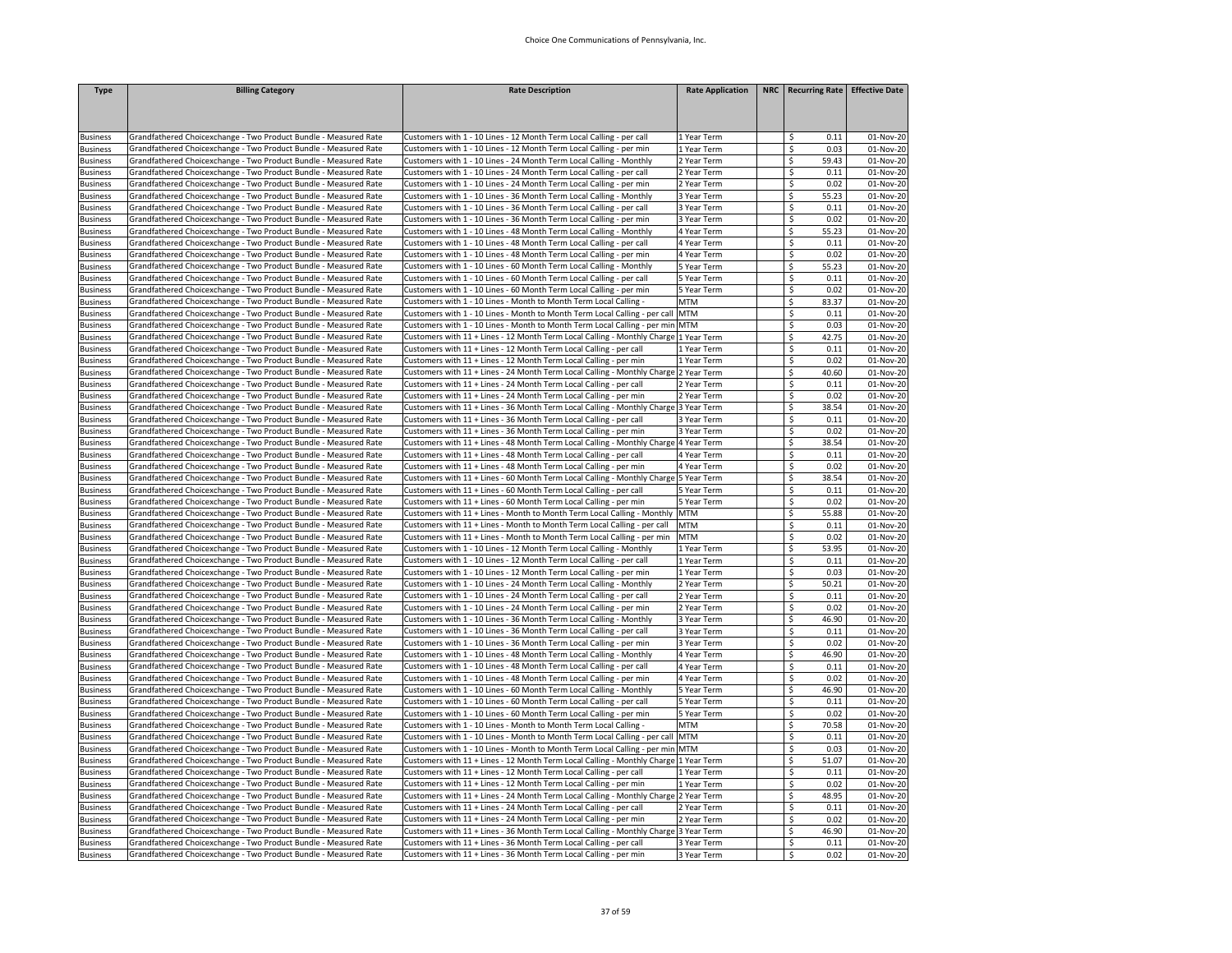| <b>Type</b>                        | <b>Billing Category</b>                                                                                                                          | <b>Rate Description</b>                                                              | <b>Rate Application</b>   |    | NRC   Recurring Rate   Effective Date |                        |
|------------------------------------|--------------------------------------------------------------------------------------------------------------------------------------------------|--------------------------------------------------------------------------------------|---------------------------|----|---------------------------------------|------------------------|
|                                    |                                                                                                                                                  |                                                                                      |                           |    |                                       |                        |
|                                    |                                                                                                                                                  |                                                                                      |                           |    |                                       |                        |
| <b>Business</b>                    | Grandfathered Choicexchange - Two Product Bundle - Measured Rate                                                                                 | Customers with 11 + Lines - 48 Month Term Local Calling - Monthly Charge 4 Year Term |                           |    | 46.90<br>Ŝ.                           | 01-Nov-20              |
| <b>Business</b>                    | Grandfathered Choicexchange - Two Product Bundle - Measured Rate                                                                                 | Customers with 11 + Lines - 48 Month Term Local Calling - per call                   | 4 Year Term               |    | \$<br>0.11                            | 01-Nov-20              |
| <b>Business</b>                    | Grandfathered Choicexchange - Two Product Bundle - Measured Rate                                                                                 | Customers with 11 + Lines - 48 Month Term Local Calling - per min                    | 4 Year Term               |    | \$<br>0.02                            | 01-Nov-20              |
| <b>Business</b>                    | Grandfathered Choicexchange - Two Product Bundle - Measured Rate                                                                                 | Customers with 11 + Lines - 60 Month Term Local Calling - Monthly Charge 5 Year Term |                           |    | \$<br>46.90                           | 01-Nov-20              |
| <b>Business</b>                    | Grandfathered Choicexchange - Two Product Bundle - Measured Rate                                                                                 | Customers with 11 + Lines - 60 Month Term Local Calling - per call                   | S Year Term               |    | \$<br>0.11                            | 01-Nov-20              |
| <b>Business</b>                    | Grandfathered Choicexchange - Two Product Bundle - Measured Rate                                                                                 | Customers with 11 + Lines - 60 Month Term Local Calling - per min                    | 5 Year Term               |    | \$<br>0.02                            | 01-Nov-20              |
| Business                           | Grandfathered Choicexchange - Two Product Bundle - Measured Rate                                                                                 | Customers with 11 + Lines - Month to Month Term Local Calling - Monthly              | <b>MTM</b>                |    | \$<br>66.82                           | 01-Nov-20              |
| <b>Business</b>                    | Grandfathered Choicexchange - Two Product Bundle - Measured Rate                                                                                 | Customers with 11 + Lines - Month to Month Term Local Calling - per call             | <b>MTM</b>                |    | \$<br>0.11                            | 01-Nov-20              |
| <b>Business</b>                    | Grandfathered Choicexchange - Two Product Bundle - Measured Rate                                                                                 | Customers with 11 + Lines - Month to Month Term Local Calling - per min              | <b>MTM</b>                |    | \$<br>0.02                            | 01-Nov-20              |
| <b>Business</b>                    | Harrisburg and Scranton Market - Alternative Telephone Number Listings                                                                           | Additional Listing - Additional                                                      | Per Listing               | 15 | \$<br>÷                               | 01-Apr-13              |
| <b>Business</b>                    | Harrisburg and Scranton Market - Alternative Telephone Number Listings                                                                           | <b>Additional Listing - First</b>                                                    | Per Listing               | 15 | \$                                    | 01-Apr-13              |
| <b>Business</b>                    | Harrisburg and Scranton Market - Alternative Telephone Number Listings                                                                           | Additional Listing - Monthly                                                         | MTM                       |    | \$<br>17.46                           | 01-Feb-20              |
| <b>Business</b>                    | Harrisburg and Scranton Market - Alternative Telephone Number Listings                                                                           | Cross Reference Listing - Additional                                                 | Per Listing               | 15 | \$                                    | 01-Apr-13              |
| <b>Business</b>                    | Harrisburg and Scranton Market - Alternative Telephone Number Listings                                                                           | Cross Reference Listing - First                                                      | Per Listing               | 15 | \$                                    | 01-Apr-13              |
| <b>Business</b>                    | Harrisburg and Scranton Market - Alternative Telephone Number Listings                                                                           | Cross Reference Listing - Monthly                                                    | <b>MTM</b>                |    | \$<br>17.46                           | 01-Feb-20              |
| <b>Business</b>                    | Harrisburg and Scranton Market - Alternative Telephone Number Listings                                                                           | Extra Line Listing - Additional                                                      | Per Listing               | 15 | \$<br>$\sim$                          | 01-Apr-13              |
| <b>Business</b>                    | Harrisburg and Scranton Market - Alternative Telephone Number Listings                                                                           | Extra Line Listing - First                                                           | Per Listing               | 15 | $\ddot{\mathsf{S}}$                   | 01-Apr-13              |
| <b>Business</b>                    | Harrisburg and Scranton Market - Alternative Telephone Number Listings                                                                           | Extra Line Listing - Monthly                                                         | <b>MTM</b>                |    | \$<br>30.56                           | 01-Nov-20              |
| <b>Business</b>                    | Harrisburg and Scranton Market - Alternative Telephone Number Listings                                                                           | Foreign Listing - Additional                                                         | Per Listing               | 15 | \$<br>$\sim$                          | 01-Apr-13              |
| <b>Business</b>                    | Harrisburg and Scranton Market - Alternative Telephone Number Listings                                                                           | Foreign Listing - First                                                              | Per Listing               | 15 | \$<br>$\sim$                          | 01-Apr-13              |
| <b>Business</b>                    | Harrisburg and Scranton Market - Alternative Telephone Number Listings                                                                           | Foreign Listing - Monthly<br>Non-Listed - Additional                                 | <b>MTM</b>                |    | \$<br>17.46                           | 01-Feb-20              |
| <b>Business</b>                    | Harrisburg and Scranton Market - Alternative Telephone Number Listings                                                                           |                                                                                      | Per Listing               | 15 | \$<br>$\sim$                          | 01-Apr-13              |
| <b>Business</b>                    | Harrisburg and Scranton Market - Alternative Telephone Number Listings<br>Harrisburg and Scranton Market - Alternative Telephone Number Listings | Non-Listed - First<br>Non-Listed - Monthly                                           | Per Listing<br><b>MTM</b> | 15 | \$<br>\$<br>17.46                     | 01-Apr-13<br>01-Feb-20 |
| <b>Business</b><br><b>Business</b> | Harrisburg and Scranton Market - Alternative Telephone Number Listings                                                                           | Non-Published - Additional                                                           | Per Listing               | 15 | \$<br>$\overline{\phantom{a}}$        | 01-Apr-13              |
| <b>Business</b>                    | Harrisburg and Scranton Market - Alternative Telephone Number Listings                                                                           | Non-Published - First                                                                | Per Listing               | 15 | \$                                    | 01-Apr-13              |
| <b>Business</b>                    | Harrisburg and Scranton Market - Alternative Telephone Number Listings                                                                           | Non-Published - Monthly                                                              | <b>MTM</b>                |    | \$<br>17.46                           | 01-Feb-20              |
| <b>Business</b>                    | Harrisburg and Scranton Market - Blocking Service                                                                                                | 500, 700, 900 Blocking                                                               | Per Line                  | 15 | $\overline{\mathsf{S}}$               | 01-Apr-13              |
| <b>Business</b>                    | Harrisburg and Scranton Market - Blocking Service                                                                                                | Third Number Billed and Collect Call Restriction                                     | Per Line                  | 15 | \$                                    | 01-Apr-13              |
| <b>Business</b>                    | Harrisburg and Scranton Market - Blocking Service                                                                                                | <b>Toll Restriction</b>                                                              | Per Line                  | 15 | \$<br>$\sim$                          | 01-Apr-13              |
| <b>Business</b>                    | Harrisburg and Scranton Market - Blocking Service                                                                                                | <b>Toll Restriction Plus Directory Assistance</b>                                    | Per Line                  | 15 | \$                                    | 01-Apr-13              |
| <b>Business</b>                    | Harrisburg and Scranton Market - Choice Xchange Product Set                                                                                      | Advantage Line - 12 Month                                                            | 1 Year Term               |    | \$<br>83.81                           | 01-Nov-20              |
| <b>Business</b>                    | Harrisburg and Scranton Market - Choice Xchange Product Set                                                                                      | Advantage Line - 36 Month                                                            | 3 Year Term               |    | \$<br>78.63                           | 01-Nov-20              |
| <b>Business</b>                    | Harrisburg and Scranton Market - Choice Xchange Product Set                                                                                      | Advantage Line - 60 Month                                                            | 5 Year Term               |    | \$<br>71.17                           | 01-Nov-20              |
| <b>Business</b>                    | Harrisburg and Scranton Market - Choice Xchange Product Set                                                                                      | Advantage Line - Month to Month                                                      | <b>MTM</b>                |    | \$<br>112.58                          | 01-Nov-20              |
| <b>Business</b>                    | Harrisburg and Scranton Market - Choice Xchange Product Set                                                                                      | Advantage Line + Data - 12 Month                                                     | LYear Term                |    | $\overline{\mathsf{S}}$<br>79.63      | 01-Nov-20              |
| <b>Business</b>                    | Harrisburg and Scranton Market - Choice Xchange Product Set                                                                                      | Advantage Line + Data - 36 Month                                                     | 3 Year Term               |    | \$<br>70.32                           | 01-Nov-20              |
| <b>Business</b>                    | Harrisburg and Scranton Market - Choice Xchange Product Set                                                                                      | Advantage Line + Data - 60 Month                                                     | 5 Year Term               |    | \$<br>58.66                           | 01-Nov-20              |
| <b>Business</b>                    | Harrisburg and Scranton Market - Choice Xchange Product Set                                                                                      | Advantage Line + Data - Month to Month                                               | <b>MTM</b>                |    | \$<br>112.58                          | 01-Nov-20              |
| <b>Business</b>                    | Harrisburg and Scranton Market - Choice Xchange Product Set                                                                                      | Basic Line - 12 Month                                                                | LYear Term                |    | \$<br>56.09                           | 01-Nov-20              |
| <b>Business</b>                    | Harrisburg and Scranton Market - Choice Xchange Product Set                                                                                      | Basic Line - 36 Month                                                                | 3 Year Term               |    | \$<br>53.11                           | 01-Nov-20              |
| <b>Business</b>                    | Harrisburg and Scranton Market - Choice Xchange Product Set                                                                                      | Basic Line - 60 Month                                                                | 5 Year Term               |    | \$<br>46.90                           | 01-Nov-20              |
| <b>Business</b>                    | Harrisburg and Scranton Market - Choice Xchange Product Set                                                                                      | Basic Line - Month to Month                                                          | MTM                       |    | \$<br>74.94                           | 01-Nov-20              |
| <b>Business</b>                    | Harrisburg and Scranton Market - Choice Xchange Product Set                                                                                      | Basic Line + Data - 12 Month                                                         | LYear Term                |    | \$<br>51.89                           | 01-Nov-20              |
| <b>Business</b>                    | Harrisburg and Scranton Market - Choice Xchange Product Set                                                                                      | Basic Line + Data - 36 Month                                                         | 3 Year Term               |    | \$<br>46.90                           | 01-Nov-20              |
| <b>Business</b>                    | Harrisburg and Scranton Market - Choice Xchange Product Set                                                                                      | Basic Line + Data - 60 Month                                                         | 5 Year Term               |    | \$<br>42.75                           | 01-Nov-20              |
| <b>Business</b>                    | Harrisburg and Scranton Market - Choice Xchange Product Set                                                                                      | Basic Line + Data - Month to Month                                                   | <b>MTM</b>                |    | \$<br>74.94                           | 01-Nov-20              |
| <b>Business</b>                    | Harrisburg and Scranton Market - Class Line Features                                                                                             | Call Return                                                                          | Per Call                  |    | \$<br>1.66                            | 01-Nov-20              |
| <b>Business</b>                    | Harrisburg and Scranton Market - Class Line Features                                                                                             | Call Return - per line                                                               | Per Month                 |    | \$<br>18.15                           | 01-Nov-20              |
| <b>Business</b>                    | Harrisburg and Scranton Market - Class Line Features                                                                                             | Call Trace                                                                           | Per Call                  |    | \$<br>1.75                            | 01-Nov-20              |
| <b>Business</b>                    | Harrisburg and Scranton Market - Class Line Features                                                                                             | Caller ID - per line                                                                 | Per Month                 |    | \$<br>44.17                           | 01-Nov-20              |
| <b>Business</b>                    | Harrisburg and Scranton Market - Class Line Features                                                                                             | Caller ID Blocking - per line                                                        | Per Month                 |    | \$<br>$\sim$<br>÷                     | 01-Apr-13              |
| <b>Business</b>                    | Harrisburg and Scranton Market - Class Line Features                                                                                             | Connection Charge - Additional                                                       | Per Service Order         | 15 | \$<br>$\sim$                          | 01-Apr-13              |
| <b>Business</b>                    | Harrisburg and Scranton Market - Class Line Features                                                                                             | Connection Charge - First                                                            | Per Service Order         | 15 | $\overline{\mathsf{S}}$               | 01-Apr-13              |
| <b>Business</b>                    | Harrisburg and Scranton Market - Class Line Features                                                                                             | <b>Repeat Dialing</b>                                                                | Per Call                  |    | \$<br>1.66<br>\$<br>18.15             | 01-Nov-20              |
| <b>Business</b>                    | Harrisburg and Scranton Market - Class Line Features                                                                                             | Repeat Dialing - per line                                                            | Per Month<br>Per Month    |    | \$<br>23.33                           | 01-Nov-20<br>01-Nov-20 |
| <b>Business</b><br><b>Business</b> | Harrisburg and Scranton Market - Custom Calling Features<br>Harrisburg and Scranton Market - Custom Calling Features                             | Call Forward Remote Access<br>Call Forwarding BL/DA                                  | Per Month                 |    | \$<br>9.05                            | 01-Nov-20              |
| <b>Business</b>                    | Harrisburg and Scranton Market - Custom Calling Features                                                                                         | Call Forwarding Busy Line                                                            | Per Month                 |    | \$<br>9.05                            | 01-Nov-20              |
| <b>Business</b>                    | Harrisburg and Scranton Market - Custom Calling Features                                                                                         | Call Forwarding Don't Answer                                                         | Per Month                 |    | \$<br>9.05                            | 01-Nov-20              |
| <b>Business</b>                    | Harrisburg and Scranton Market - Custom Calling Features                                                                                         | Call Forwarding Variable                                                             | Per Month                 |    | \$<br>23.33                           | 01-Nov-20              |
| <b>Business</b>                    | Harrisburg and Scranton Market - Custom Calling Features                                                                                         | Call Transfer                                                                        | Per Month                 |    | $\mathsf{\hat{S}}$<br>23.33           | 01-Nov-20              |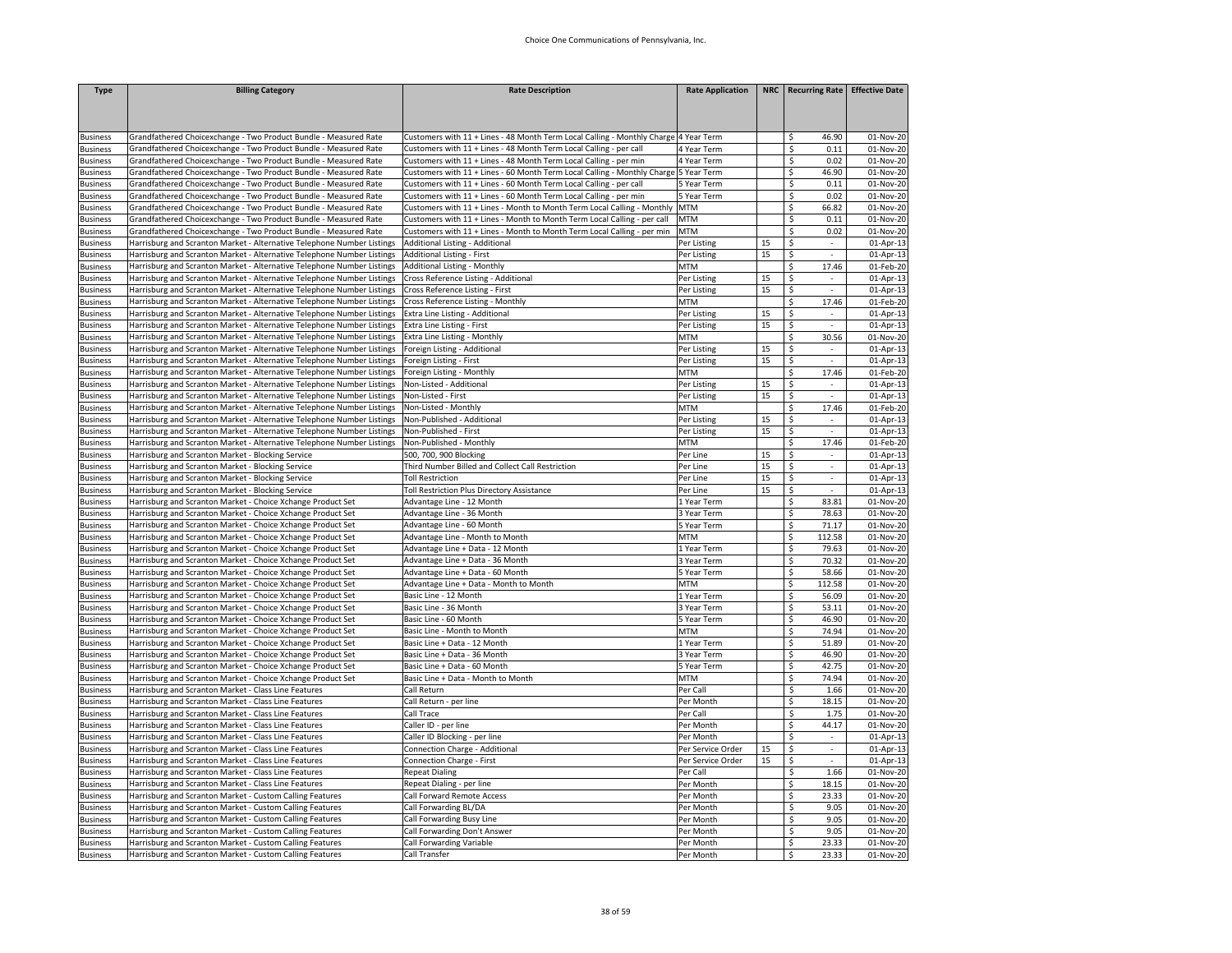| <b>Type</b>                        | <b>Billing Category</b>                                                                                                          | <b>Rate Description</b>                                                                                              | <b>Rate Application</b>  |     | NRC   Recurring Rate   Effective Date |                        |
|------------------------------------|----------------------------------------------------------------------------------------------------------------------------------|----------------------------------------------------------------------------------------------------------------------|--------------------------|-----|---------------------------------------|------------------------|
|                                    |                                                                                                                                  |                                                                                                                      |                          |     |                                       |                        |
|                                    |                                                                                                                                  |                                                                                                                      |                          |     |                                       |                        |
| <b>Business</b><br><b>Business</b> | Harrisburg and Scranton Market - Custom Calling Features<br>Harrisburg and Scranton Market - Custom Calling Features             | <b>Call Waiting Originating</b><br><b>Call Waiting Terminating</b>                                                   | Per Month<br>Per Month   |     | 23.33<br>\$<br>\$<br>23.33            | 01-Nov-20<br>01-Nov-20 |
| <b>Business</b>                    | Harrisburg and Scranton Market - Custom Calling Features                                                                         | Call Waiting with Caller ID                                                                                          | Per Month                |     | \$<br>67.52                           | 01-Nov-20              |
| <b>Business</b>                    | Harrisburg and Scranton Market - Custom Calling Features                                                                         | Connection Charge - Additional Line                                                                                  | Per Service Order        | 15  | \$                                    | $01-Apr-13$            |
| <b>Business</b>                    | Harrisburg and Scranton Market - Custom Calling Features                                                                         | Connection Charge - First Line                                                                                       | Per Service Order        | 15  | \$<br>$\sim$                          | 01-Apr-13              |
| Business                           | Harrisburg and Scranton Market - Custom Calling Features                                                                         | Direct Connect Line                                                                                                  | Per Month                |     | \$<br>3.87                            | 01-Nov-20              |
| <b>Business</b>                    | Harrisburg and Scranton Market - Custom Calling Features                                                                         | <b>Distinctive Ring</b>                                                                                              | Per Month                |     | \$<br>29.82                           | 01-Nov-20              |
| <b>Business</b>                    | Harrisburg and Scranton Market - Custom Calling Features                                                                         | Group Call Pick-up                                                                                                   | Per Month                |     | \$<br>5.18                            | 01-Nov-20              |
| <b>Business</b>                    | Harrisburg and Scranton Market - Custom Calling Features                                                                         | Speed Calling One Digit (8)                                                                                          | Per Month                |     | \$<br>9.05                            | 01-Nov-20              |
| <b>Business</b>                    | Harrisburg and Scranton Market - Custom Calling Features                                                                         | Speed Calling Two Digit (30)                                                                                         | Per Month                |     | \$<br>23.33                           | 01-Nov-20              |
| <b>Business</b>                    | Harrisburg and Scranton Market - Custom Calling Features                                                                         | Three-Way Conference, Consultation                                                                                   | Per Month                |     | \$<br>23.33                           | 01-Nov-20              |
| <b>Business</b>                    | Harrisburg and Scranton Market - Directory Assistance                                                                            | Directory Assistance                                                                                                 | Per Call                 |     | \$<br>1.65                            | 01-Aug-17              |
| <b>Business</b>                    | Harrisburg and Scranton Market - Directory Assistance                                                                            | Directory Assistance, Call Completion                                                                                | Per Call                 |     | \$<br>0.63                            | 01-Aug-17              |
| <b>Business</b>                    | Harrisburg and Scranton Market - Hunting Charges                                                                                 | Group - Connection Charge - Additional                                                                               | Per Service Order        | 15  | \$                                    | 01-Apr-13              |
| <b>Business</b>                    | Harrisburg and Scranton Market - Hunting Charges                                                                                 | Group - Connection Charge - First                                                                                    | Per Service Order        | 15  | \$<br>÷                               | 01-Apr-13              |
| <b>Business</b>                    | Harrisburg and Scranton Market - Hunting Charges                                                                                 | Group Charge - Circular Hunting                                                                                      | Per Month                |     | \$<br>$\sim$                          | 01-Apr-13              |
| <b>Business</b>                    | Harrisburg and Scranton Market - Hunting Charges                                                                                 | Group Charge - Sequential Hunting                                                                                    | Per Month                |     | \$<br>÷.                              | 01-Apr-13              |
| <b>Business</b>                    | Harrisburg and Scranton Market - Hunting Charges                                                                                 | Line - Connection Charge - Additional                                                                                | Per Service Order        | 15  | \$                                    | 01-Apr-13              |
| <b>Business</b>                    | Harrisburg and Scranton Market - Hunting Charges                                                                                 | Line - Connection Charge - First                                                                                     | Per Service Order        | 15  | \$<br>$\sim$                          | 01-Apr-13              |
| <b>Business</b>                    | Harrisburg and Scranton Market - Hunting Charges                                                                                 | Line Charge - Circular Hunting                                                                                       | Per Month                |     | \$<br>$\sim$                          | 01-Apr-13              |
| <b>Business</b>                    | Harrisburg and Scranton Market - Hunting Charges                                                                                 | ine Charge - Sequential Hunting                                                                                      | Per Month                |     | \$                                    | 01-Apr-13              |
| Business                           | Harrisburg and Scranton Market - Local Choice Call Packs                                                                         | <b>Additional to 0 Minutes</b>                                                                                       | Per Minute               |     | \$<br>0.12                            | 01-Nov-20              |
| <b>Business</b>                    | Harrisburg and Scranton Market - Local Choice Call Packs                                                                         | Additional to 100 Minutes                                                                                            | Per Minute               |     | \$<br>0.11                            | 01-Nov-20              |
| <b>Business</b>                    | Harrisburg and Scranton Market - Local Choice Call Packs                                                                         | Additional to 200 Minutes                                                                                            | Per Minute               |     | \$<br>0.09                            | 01-Nov-20              |
| <b>Business</b>                    | Harrisburg and Scranton Market - Local Choice Call Packs                                                                         | Additional to 400 Minutes                                                                                            | Per Minute               |     | \$<br>0.07                            | 01-Nov-20              |
| <b>Business</b>                    | Harrisburg and Scranton Market - Local Choice Call Packs                                                                         | ncluded - 0 Minutes - MRC                                                                                            | Per Month                |     | \$<br>$\sim$                          | 01-Apr-14              |
| <b>Business</b>                    | Harrisburg and Scranton Market - Local Choice Call Packs                                                                         | Included - 100 Minutes - MRC                                                                                         | Per Month                |     | \$<br>32.74                           | 01-Nov-20              |
| Business                           | Harrisburg and Scranton Market - Local Choice Call Packs                                                                         | Included - 200 Minutes - MRC                                                                                         | Per Month                |     | \$<br>54.58                           | 01-Nov-20              |
| Business                           | Harrisburg and Scranton Market - Local Choice Call Packs                                                                         | ncluded - 400 Minutes - MRC                                                                                          | Per Month                |     | \$<br>87.27                           | 01-Nov-20              |
| <b>Business</b>                    | Harrisburg and Scranton Market - Operator Service Charges                                                                        | <b>Billed to Third Party</b>                                                                                         | Per Call                 |     | \$<br>1.93                            | 01-Aug-17              |
| <b>Business</b>                    | Harrisburg and Scranton Market - Operator Service Charges                                                                        | <b>Busy Line Interrupt</b>                                                                                           | Per Call                 |     | \$<br>17.48                           | 01-Nov-20              |
| <b>Business</b>                    | Harrisburg and Scranton Market - Operator Service Charges                                                                        | <b>Busy Line Verification</b>                                                                                        | Per Call                 |     | \$<br>17.48                           | 01-Nov-20              |
| <b>Business</b>                    | Harrisburg and Scranton Market - Operator Service Charges                                                                        | <b>Customer Dialed</b>                                                                                               | Per Call                 |     | \$<br>1.93                            | 01-Aug-17              |
| <b>Business</b>                    | Harrisburg and Scranton Market - Operator Service Charges                                                                        | Person-to-Person Collect                                                                                             | Per Call                 |     | \$<br>3.85                            | 01-Aug-17              |
| <b>Business</b>                    | Harrisburg and Scranton Market - Operator Service Charges                                                                        | Station-to-Station                                                                                                   | Per Call                 |     | \$<br>1.93                            | 01-Aug-17              |
| <b>Business</b>                    | Harrisburg and Scranton Market - Point to Point Service                                                                          | Charge per Circuit                                                                                                   | Per Line/Trunk           | 500 | \$<br>1,854.46                        | 01-Feb-20              |
| <b>Business</b>                    | Harrisburg and Scranton Market - Ultra T-1 Product Set Pricing                                                                   | Dedicated Internet (per channel) - 1.024M - 12 Month Term                                                            | 1 Year Term              |     | 1,429.24<br>\$                        | 01-Feb-20              |
| <b>Business</b>                    | Harrisburg and Scranton Market - Ultra T-1 Product Set Pricing                                                                   | Dedicated Internet (per channel) - 1.024M - 36 Month Term                                                            | 3 Year Term              |     | \$<br>1,131.50                        | 01-Feb-20              |
| <b>Business</b>                    | Harrisburg and Scranton Market - Ultra T-1 Product Set Pricing                                                                   | Dedicated Internet (per channel) - 1.024M - 60 Month Term                                                            | S Year Term              |     | \$<br>1,071.96                        | 01-Feb-20              |
| <b>Business</b>                    | Harrisburg and Scranton Market - Ultra T-1 Product Set Pricing                                                                   | Dedicated Internet (per channel) - 1.024M - Month to Month Term                                                      | <b>MTM</b>               |     | \$<br>1,870.02                        | 01-Feb-20              |
| <b>Business</b>                    | Harrisburg and Scranton Market - Ultra T-1 Product Set Pricing                                                                   | Dedicated Internet (per channel) - 1.54M - 12 Month Term                                                             | Year Term                |     | \$<br>1,667.44<br>\$                  | 01-Feb-20              |
| Business                           | Harrisburg and Scranton Market - Ultra T-1 Product Set Pricing<br>Harrisburg and Scranton Market - Ultra T-1 Product Set Pricing | Dedicated Internet (per channel) - 1.54M - 36 Month Term<br>Dedicated Internet (per channel) - 1.54M - 60 Month Term | 3 Year Term<br>Year Term |     | 1,310.15<br>\$<br>1,191.05            | 01-Feb-20<br>01-Feb-20 |
| <b>Business</b>                    | Harrisburg and Scranton Market - Ultra T-1 Product Set Pricing                                                                   | Dedicated Internet (per channel) - 1.54M - Month to Month Term                                                       | MTM                      |     | 2,181.70<br>\$                        | 01-Feb-20              |
| <b>Business</b><br><b>Business</b> | Harrisburg and Scranton Market - Ultra T-1 Product Set Pricing                                                                   | Dedicated Internet (per channel) - 768K - 12 Month Term                                                              | 1 Year Term              |     | \$<br>1,310.15                        | 01-Feb-20              |
| <b>Business</b>                    | Harrisburg and Scranton Market - Ultra T-1 Product Set Pricing                                                                   | Dedicated Internet (per channel) - 768K - 36 Month Term                                                              | Year Term                |     | \$<br>1,012.37                        | 01-Feb-20              |
| <b>Business</b>                    | Harrisburg and Scranton Market - Ultra T-1 Product Set Pricing                                                                   | Dedicated Internet (per channel) - 768K - 60 Month Term                                                              | SYear Term               |     | \$<br>952.82                          | 01-Feb-20              |
| <b>Business</b>                    | Harrisburg and Scranton Market - Ultra T-1 Product Set Pricing                                                                   | Dedicated Internet (per channel) - 768K - Month to Month Term                                                        | MTM                      |     | 1,714.21<br>\$                        | 01-Feb-20              |
| <b>Business</b>                    | Harrisburg and Scranton Market - Ultra T-1 Product Set Pricing                                                                   | Dedicated Voice Fractional T-1 (per channel) - Voice Channel - 12 Month                                              | Year Term                |     | \$<br>64.31                           | 01-Feb-20              |
| <b>Business</b>                    | Harrisburg and Scranton Market - Ultra T-1 Product Set Pricing                                                                   | Dedicated Voice Fractional T-1 (per channel) - Voice Channel - 36 Month                                              | 3 Year Term              |     | \$<br>47.63                           | 01-Feb-20              |
| <b>Business</b>                    | Harrisburg and Scranton Market - Ultra T-1 Product Set Pricing                                                                   | Dedicated Voice Fractional T-1 (per channel) - Voice Channel - 60 Month                                              | S Year Term              |     | \$<br>42.88                           | 01-Feb-20              |
| <b>Business</b>                    | Harrisburg and Scranton Market - Ultra T-1 Product Set Pricing                                                                   | Dedicated Voice Fractional T-1 (per channel) - Voice Channel - Month to                                              | MTM                      |     | \$<br>77.80                           | 01-Feb-20              |
| <b>Business</b>                    | Harrisburg and Scranton Market - Ultra T-1 Product Set Pricing                                                                   | Dedicated Voice Full T-1 (per channel) - Voice Channel - 12 Month Term                                               | Year Term                |     | \$<br>66.70                           | 01-Feb-20              |
| <b>Business</b>                    | Harrisburg and Scranton Market - Ultra T-1 Product Set Pricing                                                                   | Dedicated Voice Full T-1 (per channel) - Voice Channel - 36 Month Term                                               | 3 Year Term              |     | \$<br>52.40                           | 01-Feb-20              |
| <b>Business</b>                    | Harrisburg and Scranton Market - Ultra T-1 Product Set Pricing                                                                   | Dedicated Voice Full T-1 (per channel) - Voice Channel - 60 Month Term                                               | 5 Year Term              |     | \$<br>47.63                           | 01-Feb-20              |
| <b>Business</b>                    | Harrisburg and Scranton Market - Ultra T-1 Product Set Pricing                                                                   | Dedicated Voice Full T-1 (per channel) - Voice Channel - Month to Month                                              | <b>MTM</b>               |     | \$<br>87.28                           | 01-Feb-20              |
| Business                           | Harrisburg and Scranton Market - Ultra T-1 Product Set Pricing                                                                   | ntegrated T-1 (per channel) - Data Point to Point - 12 Month Term                                                    | Year Term                |     | \$<br>78.60                           | 01-Feb-20              |
| <b>Business</b>                    | Harrisburg and Scranton Market - Ultra T-1 Product Set Pricing                                                                   | ntegrated T-1 (per channel) - Data Point to Point - 36 Month Term                                                    | 3 Year Term              |     | \$<br>61.97                           | 01-Feb-20              |
| <b>Business</b>                    | Harrisburg and Scranton Market - Ultra T-1 Product Set Pricing                                                                   | Integrated T-1 (per channel) - Data Point to Point - 60 Month Term                                                   | S Year Term              |     | \$<br>57.14                           | 01-Feb-20              |
| <b>Business</b>                    | Harrisburg and Scranton Market - Ultra T-1 Product Set Pricing                                                                   | ntegrated T-1 (per channel) - Data Point to Point - Month to Month Term                                              | <b>MTM</b>               |     | \$<br>102.85                          | 01-Feb-20              |
| <b>Business</b>                    | Harrisburg and Scranton Market - Ultra T-1 Product Set Pricing                                                                   | ntegrated T-1 (per channel) - Internet Channel - 12 Month Term                                                       | Year Term                |     | \$<br>78.60                           | 01-Feb-20              |
| <b>Business</b>                    | Harrisburg and Scranton Market - Ultra T-1 Product Set Pricing                                                                   | Integrated T-1 (per channel) - Internet Channel - 36 Month Term                                                      | 3 Year Term              |     | \$<br>61.97                           | 01-Feb-20              |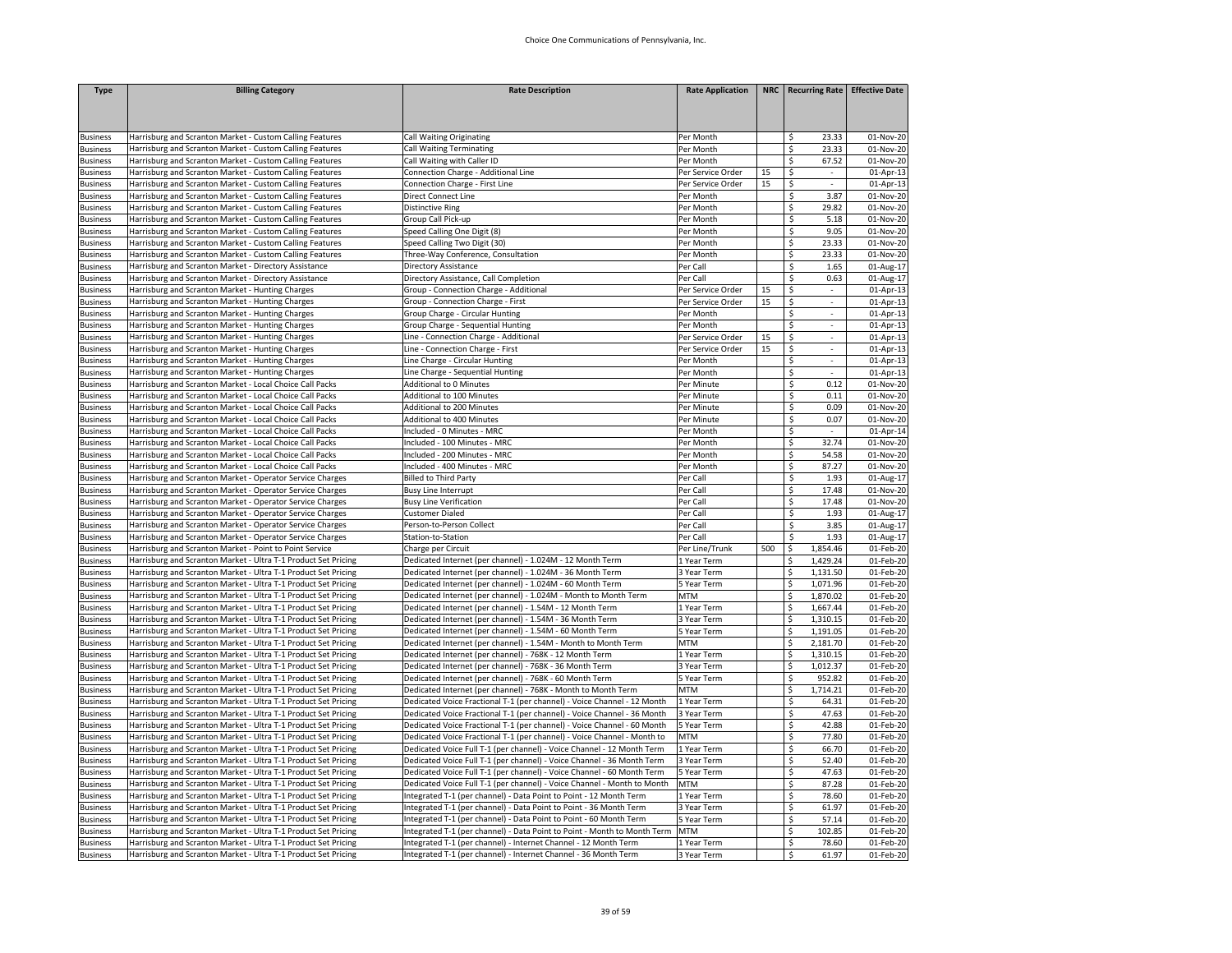| <b>Type</b>                        | <b>Billing Category</b>                                                                          | <b>Rate Description</b>                                                                                                                         | <b>Rate Application</b>                |     | NRC   Recurring Rate   Effective Date |                        |
|------------------------------------|--------------------------------------------------------------------------------------------------|-------------------------------------------------------------------------------------------------------------------------------------------------|----------------------------------------|-----|---------------------------------------|------------------------|
|                                    |                                                                                                  |                                                                                                                                                 |                                        |     |                                       |                        |
| <b>Business</b>                    | Harrisburg and Scranton Market - Ultra T-1 Product Set Pricing                                   | Integrated T-1 (per channel) - Internet Channel - 60 Month Term                                                                                 | 5 Year Term                            |     | 57.14<br>\$                           | 01-Feb-20              |
| <b>Business</b>                    | Harrisburg and Scranton Market - Ultra T-1 Product Set Pricing                                   | Integrated T-1 (per channel) - Internet Channel - Month to Month Term                                                                           | MTM                                    |     | \$<br>102.85                          | 01-Feb-20              |
| <b>Business</b>                    | Harrisburg and Scranton Market - Ultra T-1 Product Set Pricing                                   | Integrated T-1 (per channel) - Voice Channel - 12 Month Term                                                                                    | Year Term                              |     | \$<br>78.60                           | 01-Feb-20              |
| <b>Business</b>                    | Harrisburg and Scranton Market - Ultra T-1 Product Set Pricing                                   | ntegrated T-1 (per channel) - Voice Channel - 36 Month Term                                                                                     | 3 Year Term                            |     | \$<br>61.97                           | 01-Feb-20              |
| <b>Business</b>                    | Harrisburg and Scranton Market - Ultra T-1 Product Set Pricing                                   | ntegrated T-1 (per channel) - Voice Channel - 60 Month Term                                                                                     | 5 Year Term                            |     | \$<br>57.14                           | 01-Feb-20              |
| Business                           | Harrisburg and Scranton Market - Ultra T-1 Product Set Pricing                                   | ntegrated T-1 (per channel) - Voice Channel - Month to Month Term                                                                               | <b>MTM</b>                             |     | \$<br>102.85                          | 01-Feb-20              |
| <b>Business</b>                    | Harrisburg and Scranton Market - Ultra T-1 Product Set Pricing                                   | SND PRI Option (per circuit) - Harrisburg and Scranton Market                                                                                   | Per Month                              |     | \$<br>165.89                          | 01-Feb-20              |
| <b>Business</b>                    | Harrisburg and Scranton Market - Ultra T-1 Product Set Pricing                                   | T-1 Installation Charge - 12 Month Term                                                                                                         | Year Term                              | 500 | \$<br>$\sim$                          | 01-Apr-13              |
| <b>Business</b>                    | Harrisburg and Scranton Market - Ultra T-1 Product Set Pricing                                   | T-1 Installation Charge - 36 Month Term                                                                                                         | 3 Year Term                            | 500 | \$<br>$\sim$                          | 01-Apr-13              |
| <b>Business</b>                    | Harrisburg and Scranton Market - Ultra T-1 Product Set Pricing                                   | T-1 Installation Charge - 60 Month Term                                                                                                         | S Year Term                            | 500 | \$<br>÷                               | 01-Apr-13              |
| <b>Business</b>                    | Harrisburg and Scranton Market Misc. Rates and Charges                                           | CHOICEINVOICE Service                                                                                                                           | Per Month                              | 15  | \$<br>59.35                           | 01-Feb-20              |
| <b>Business</b>                    | Harrisburg and Scranton Market Misc. Rates and Charges                                           | Office to Office Calling                                                                                                                        | Per Line                               | 15  | \$<br>12.42                           | 01-Feb-20              |
| <b>Business</b>                    | Harrisburg and Scranton Market Misc. Rates and Charges                                           | Vanity Number Service                                                                                                                           | Per Line                               | 15  | \$<br>15.56                           | 01-Feb-20              |
| <b>Business</b>                    | Harrisburg and Scranton Market Service Charges                                                   | Primary Interexchange Carrier Change Charge (PICC)                                                                                              | Per PIC Change                         | 5   | \$                                    | 01-Apr-13              |
| <b>Business</b>                    | Harrisburg and Scranton Market Service Charges                                                   | Restoral of Service - Additional                                                                                                                | Per Service Order                      | 100 | \$<br>$\sim$                          | 01-Nov-19              |
| <b>Business</b>                    | Harrisburg and Scranton Market Service Charges                                                   | Restoral of Service - First                                                                                                                     | Per Service Order                      | 100 | \$<br>$\sim$                          | 01-Nov-19              |
| <b>Business</b>                    | Harrisburg and Scranton Market Service Charges                                                   | Service Activation Fee                                                                                                                          | Per Service Order                      | 70  | \$<br>÷                               | 01-Apr-13              |
| <b>Business</b>                    | Harrisburg and Scranton Market Service Charges                                                   | Time and Materials - Additional 30 minutes increments                                                                                           | Per Time Period                        | 16  | \$<br>$\overline{\phantom{a}}$        | 01-Apr-13              |
| <b>Business</b>                    | Harrisburg and Scranton Market Service Charges                                                   | Time and Materials - First 60 minutes                                                                                                           | Per Time Period                        | 42  | \$<br>$\sim$                          | 01-Apr-13              |
| <b>Business</b>                    | Harrisburg and Scranton Market Service Charges                                                   | Unpaid Balance \$0 - \$50                                                                                                                       | Per Service Order                      |     | \$<br>10.00                           | 01-Nov-19              |
| <b>Business</b>                    | Harrisburg and Scranton Market Service Charges                                                   | Jnpaid Balance \$1000.01 - \$3000                                                                                                               | Per Service Order                      |     | \$<br>30.00                           | 01-Nov-19              |
| <b>Business</b>                    | Harrisburg and Scranton Market Service Charges                                                   | Unpaid Balance \$150.01 - \$350                                                                                                                 | Per Service Order                      |     | \$<br>15.00                           | 01-Nov-19              |
| <b>Business</b>                    | Harrisburg and Scranton Market Service Charges                                                   | Unpaid Balance \$3000.01 - \$5000                                                                                                               | Per Service Order                      |     | \$<br>40.00<br>\$<br>20.00            | 01-Nov-19              |
| <b>Business</b><br><b>Business</b> | Harrisburg and Scranton Market Service Charges<br>Harrisburg and Scranton Market Service Charges | Unpaid Balance \$350.01 - \$500<br>Unpaid Balance \$50.01 - \$150                                                                               | Per Service Order<br>Per Service Order |     | \$<br>12.50                           | 01-Nov-19<br>01-Nov-19 |
| <b>Business</b>                    | Harrisburg and Scranton Market Service Charges                                                   | Unpaid Balance \$500.01 - \$1000                                                                                                                | Per Service Order                      |     | \$<br>25.00                           | 01-Nov-19              |
| <b>Business</b>                    | Harrisburg and Scranton Market Service Charges                                                   | Unpaid Balance Over \$5000                                                                                                                      | Per Service Order                      |     | \$<br>55.00                           | 01-Nov-19              |
| Business                           | Misc. Charges                                                                                    | <b>Returned Check Charge</b>                                                                                                                    | Per Activation                         | 10  | \$                                    | 01-Apr-13              |
| Business                           | Non-Term Rates                                                                                   | #VALUE!                                                                                                                                         | <b>MTM</b>                             |     | \$<br>25.46                           | 01-Feb-20              |
| <b>Business</b>                    | Non-Term Rates                                                                                   | #VALUE!                                                                                                                                         | <b>MTM</b>                             |     | \$<br>30.23                           | 01-Feb-20              |
| <b>Business</b>                    | Non-Term Rates                                                                                   | #VALUE!                                                                                                                                         | <b>MTM</b>                             |     | \$<br>27.02                           | 01-Feb-20              |
| <b>Business</b>                    | Non-Term Rates                                                                                   | #VALUE!                                                                                                                                         | MTM                                    |     | \$<br>28.63                           | 01-Feb-20              |
| <b>Business</b>                    | Non-Term Rates                                                                                   | #VALUE!                                                                                                                                         | <b>MTM</b>                             |     | \$<br>679.79                          | 01-Feb-20              |
| <b>Business</b>                    | Non-Term Rates                                                                                   | #VALUE!                                                                                                                                         | <b>MTM</b>                             |     | \$<br>644.00                          | 01-Feb-20              |
| <b>Business</b>                    | Non-Term Rates                                                                                   | #VALUE!                                                                                                                                         | <b>MTM</b>                             |     | \$<br>608.23                          | 01-Feb-20              |
| <b>Business</b>                    | Non-Term Rates                                                                                   | #VALUE!                                                                                                                                         | <b>MTM</b>                             |     | \$<br>572.46                          | 01-Feb-20              |
| <b>Business</b>                    | Non-Term Rates                                                                                   | Allentown Market - Alternative Telephone Number Listings: Additional                                                                            | <b>MTM</b>                             |     | \$<br>26.20                           | 01-Feb-20              |
| <b>Business</b>                    | Non-Term Rates                                                                                   | Allentown Market - Alternative Telephone Number Listings: Cross                                                                                 | <b>MTM</b>                             |     | \$<br>26.20                           | 01-Feb-20              |
| <b>Business</b>                    | Non-Term Rates                                                                                   | Allentown Market - Alternative Telephone Number Listings: Extra Line                                                                            | <b>MTM</b>                             |     | \$<br>45.85                           | 01-Nov-20              |
| <b>Business</b>                    | Non-Term Rates                                                                                   | Allentown Market - Alternative Telephone Number Listings: Foreign                                                                               | <b>MTM</b>                             |     | \$<br>26.20                           | 01-Feb-20              |
| <b>Business</b>                    | Non-Term Rates                                                                                   | Allentown Market - Alternative Telephone Number Listings: Non-Listed -                                                                          | <b>MTM</b>                             |     | \$<br>26.20                           | 01-Feb-20              |
| Business                           | Non-Term Rates                                                                                   | Allentown Market - Alternative Telephone Number Listings: Non-                                                                                  | <b>MTM</b>                             |     | \$<br>26.20                           | $01$ -Feb-20           |
| <b>Business</b>                    | Non-Term Rates                                                                                   | Allentown Market - Choice Xchange Product Set: Advantage Line - Month                                                                           | <b>MTM</b>                             |     | \$<br>168.88                          | 01-Nov-20              |
| <b>Business</b>                    | Non-Term Rates                                                                                   | Allentown Market - Choice Xchange Product Set: Advantage Line + Data                                                                            | <b>MTM</b>                             |     | \$<br>168.88                          | 01-Nov-20              |
| <b>Business</b>                    | Non-Term Rates                                                                                   | Allentown Market - Choice Xchange Product Set: Basic Line - Month to                                                                            | <b>MTM</b>                             |     | \$<br>112.44                          | 01-Nov-20              |
| <b>Business</b>                    | Non-Term Rates                                                                                   | Allentown Market - Choice Xchange Product Set: Basic Line + Data - Month MTM                                                                    |                                        |     | \$<br>112.44                          | 01-Nov-20              |
| <b>Business</b>                    | Non-Term Rates                                                                                   | Allentown Market - Class Line Features: Call Return - per line                                                                                  | <b>MTM</b>                             |     | \$<br>27.23                           | 01-Nov-20              |
| <b>Business</b>                    | Non-Term Rates                                                                                   | Allentown Market - Class Line Features: Caller ID - per line                                                                                    | MTM                                    |     | \$<br>66.22                           | 01-Nov-20              |
| <b>Business</b>                    | Non-Term Rates                                                                                   | Allentown Market - Class Line Features: Repeat Dialing - per line                                                                               | <b>MTM</b>                             |     | \$<br>27.23                           | 01-Nov-20              |
| <b>Business</b>                    | Non-Term Rates                                                                                   | Allentown Market - Local Choice Call Packs: Included - 100 Minutes - MRC                                                                        | <b>MTM</b>                             |     | \$<br>49.16                           | 01-Nov-20              |
| <b>Business</b>                    | Non-Term Rates                                                                                   | Allentown Market - Local Choice Call Packs: Included - 200 Minutes - MRC                                                                        | <b>MTM</b>                             |     | \$<br>81.83                           | 01-Nov-20              |
| <b>Business</b>                    | Non-Term Rates                                                                                   | Allentown Market - Local Choice Call Packs: Included - 400 Minutes - MRC                                                                        | <b>MTM</b>                             |     | \$<br>130.94                          | 01-Nov-20              |
| <b>Business</b>                    | Non-Term Rates                                                                                   | Allentown Market - Point to Point Service: Charge per Circuit                                                                                   | <b>MTM</b>                             |     | \$<br>2,781.71                        | 01-Feb-20              |
| <b>Business</b>                    | Non-Term Rates                                                                                   | Allentown Market - Ultra T-1 Product Set Pricing: Dedicated Internet (per                                                                       | <b>MTM</b>                             |     | \$<br>2,805.05                        | 01-Feb-20              |
| <b>Business</b>                    | Non-Term Rates                                                                                   | Allentown Market - Ultra T-1 Product Set Pricing: Dedicated Internet (per                                                                       | <b>MTM</b>                             |     | \$<br>3,272.56                        | 01-Feb-20              |
| <b>Business</b>                    | Non-Term Rates                                                                                   | Allentown Market - Ultra T-1 Product Set Pricing: Dedicated Internet (per                                                                       | <b>MTM</b><br>MTM                      |     | 2,569.07<br>\$<br>\$<br>126.22        | 01-Feb-20<br>01-Feb-20 |
| Business<br><b>Business</b>        | Non-Term Rates<br>Non-Term Rates                                                                 | Allentown Market - Ultra T-1 Product Set Pricing: Dedicated Voice<br>Allentown Market - Ultra T-1 Product Set Pricing: Dedicated Voice Full T-1 | <b>MTM</b>                             |     | \$<br>130.91                          | 01-Feb-20              |
|                                    | Non-Term Rates                                                                                   | Allentown Market - Ultra T-1 Product Set Pricing: Integrated T-1 (per                                                                           | <b>MTM</b>                             |     | \$<br>154.30                          | 01-Feb-20              |
| <b>Business</b>                    | Non-Term Rates                                                                                   | Allentown Market - Ultra T-1 Product Set Pricing: Integrated T-1 (per                                                                           | <b>MTM</b>                             |     | \$<br>154.30                          | 01-Feb-20              |
| <b>Business</b><br><b>Business</b> | Non-Term Rates                                                                                   | Allentown Market - Ultra T-1 Product Set Pricing: Integrated T-1 (per                                                                           | <b>MTM</b>                             |     | \$<br>154.30                          | 01-Feb-20              |
| <b>Business</b>                    | Non-Term Rates                                                                                   | Allentown Market - Ultra T-1 Product Set Pricing: ISND PRI Option (per                                                                          | <b>MTM</b>                             |     | \$<br>248.87                          | 01-Feb-20              |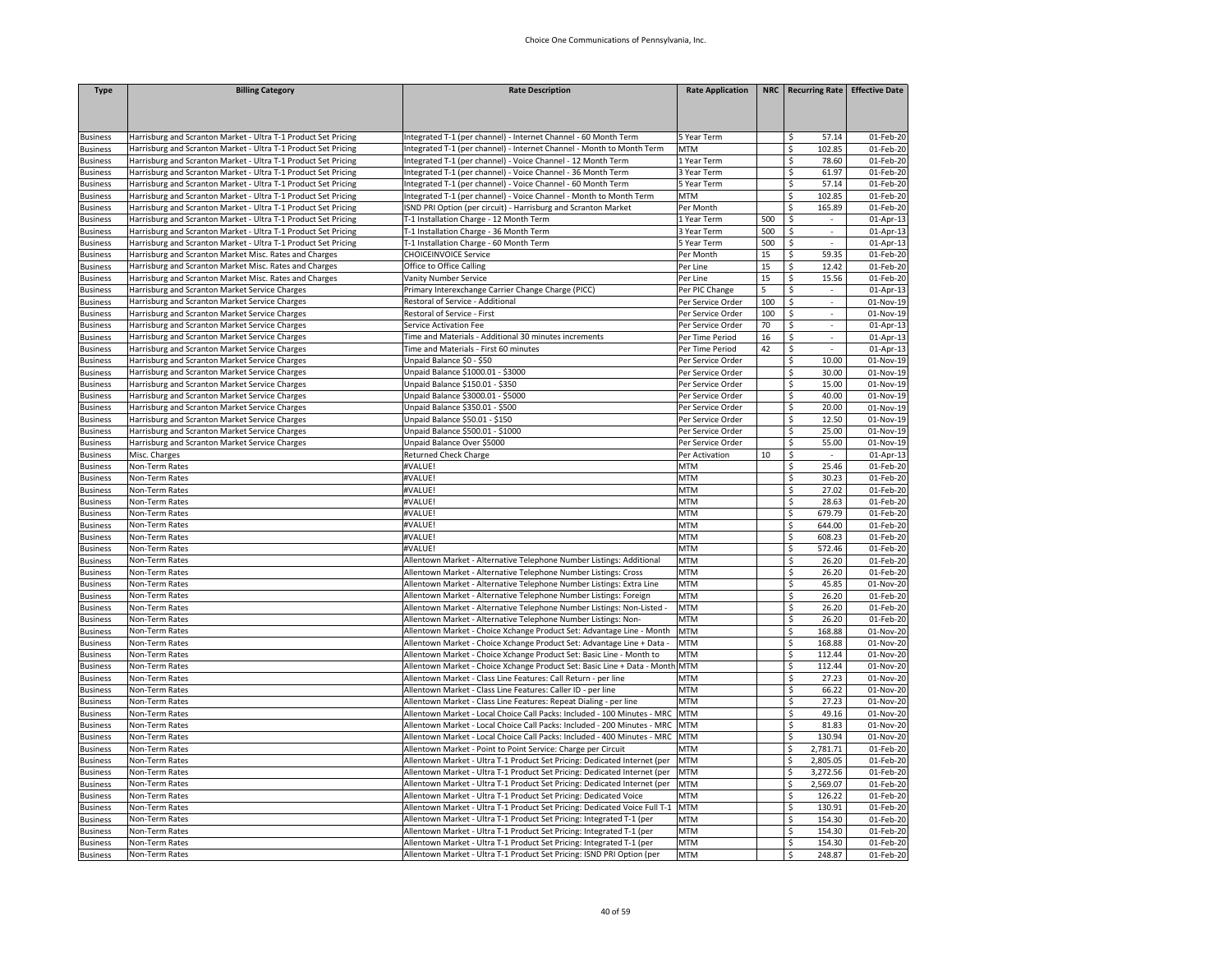| <b>Type</b>                        | <b>Billing Category</b>          | <b>Rate Description</b>                                                                                                                     | <b>Rate Application</b>  | NRC   Recurring Rate   Effective Date |                              |
|------------------------------------|----------------------------------|---------------------------------------------------------------------------------------------------------------------------------------------|--------------------------|---------------------------------------|------------------------------|
|                                    |                                  |                                                                                                                                             |                          |                                       |                              |
|                                    |                                  |                                                                                                                                             |                          |                                       |                              |
| <b>Business</b>                    | Non-Term Rates                   | Allentown Market Misc. Rates and Charges: CHOICEINVOICE Service                                                                             | <b>MTM</b>               | \$<br>89.05                           | 01-Feb-20                    |
| <b>Business</b>                    | Non-Term Rates                   | Allentown Market Misc. Rates and Charges: Office to Office Calling                                                                          | <b>MTM</b>               | \$<br>18.64                           | 01-Feb-20                    |
| <b>Business</b>                    | Non-Term Rates                   | Allentown Market Misc. Rates and Charges: Vanity Number Service                                                                             | <b>MTM</b>               | \$<br>23.36                           | 01-Feb-20                    |
| <b>Business</b>                    | Non-Term Rates                   | Altoona Market - Choice Xchange Product Set: Advantage Line - Month to                                                                      | <b>MTM</b>               | \$<br>207.48                          | $\overline{01}$ -Nov-20      |
| <b>Business</b>                    | Non-Term Rates                   | Altoona Market - Choice Xchange Product Set: Advantage Line + Data -                                                                        | <b>MTM</b>               | \$<br>207.48                          | 01-Nov-20                    |
| <b>Business</b>                    | Non-Term Rates                   | Altoona Market - Choice Xchange Product Set: Basic Line - Month to                                                                          | <b>MTM</b>               | \$<br>142.05                          | 01-Nov-20                    |
| <b>Business</b>                    | Non-Term Rates                   | Altoona Market - Choice Xchange Product Set: Basic Line + Data - Month                                                                      | <b>MTM</b>               | \$<br>142.05                          | 01-Nov-20                    |
| <b>Business</b>                    | Non-Term Rates                   | Altoona Market - Local Choice Call Packs: Included - 100 Minutes - MRC                                                                      | <b>MTM</b>               | \$<br>49.16                           | 01-Nov-20                    |
| <b>Business</b>                    | Non-Term Rates                   | Altoona Market - Local Choice Call Packs: Included - 200 Minutes - MRC                                                                      | <b>MTM</b>               | \$<br>81.83                           | 01-Nov-20                    |
| <b>Business</b>                    | Non-Term Rates                   | Altoona Market - Local Choice Call Packs: Included - 400 Minutes - MRC                                                                      | <b>MTM</b>               | \$<br>130.94                          | 01-Nov-20                    |
| <b>Business</b>                    | Non-Term Rates                   | Altoona Market - Point to Point Service: Charge per Circuit                                                                                 | <b>MTM</b>               | \$<br>2,781.71                        | 01-Feb-20                    |
| <b>Business</b>                    | Non-Term Rates                   | Altoona Market - Ultra T-1 Product Set Pricing: Dedicated Internet (per                                                                     | <b>MTM</b>               | \$<br>2,805.05                        | 01-Feb-20                    |
| <b>Business</b>                    | Non-Term Rates                   | Altoona Market - Ultra T-1 Product Set Pricing: Dedicated Internet (per                                                                     | <b>MTM</b>               | 3,272.56<br>\$                        | 01-Feb-20                    |
| <b>Business</b>                    | Non-Term Rates                   | Altoona Market - Ultra T-1 Product Set Pricing: Dedicated Internet (per                                                                     | <b>MTM</b>               | \$<br>2,571.30                        | 01-Feb-20                    |
| <b>Business</b>                    | Non-Term Rates                   | Altoona Market - Ultra T-1 Product Set Pricing: Dedicated Voice Fractional                                                                  | <b>MTM</b>               | \$<br>135.58                          | 01-Feb-20                    |
| <b>Business</b>                    | Non-Term Rates                   | Altoona Market - Ultra T-1 Product Set Pricing: Dedicated Voice Full T-1                                                                    | <b>MTM</b>               | \$<br>140.29                          | 01-Feb-20                    |
| <b>Business</b>                    | Non-Term Rates                   | Altoona Market - Ultra T-1 Product Set Pricing: Integrated T-1 (per                                                                         | <b>MTM</b>               | \$<br>163.63                          | 01-Feb-20                    |
| <b>Business</b>                    | Non-Term Rates                   | Altoona Market - Ultra T-1 Product Set Pricing: Integrated T-1 (per                                                                         | <b>MTM</b><br><b>MTM</b> | \$<br>163.63                          | 01-Feb-20                    |
| <b>Business</b><br><b>Business</b> | Non-Term Rates<br>Non-Term Rates | Altoona Market - Ultra T-1 Product Set Pricing: Integrated T-1 (per<br>Altoona Market - Ultra T-1 Product Set Pricing: ISND PRI Option (per | <b>MTM</b>               | \$<br>163.63<br>\$<br>250.48          | 01-Feb-20<br>01-Feb-20       |
|                                    | Non-Term Rates                   | Altoona Market Misc. Rates and Charges: Office to Office Calling                                                                            | <b>MTM</b>               | \$<br>18.64                           | 01-Feb-20                    |
| <b>Business</b><br><b>Business</b> | Non-Term Rates                   | Choice Xchange Advantage Unlimited Line: Allentown Market Month to                                                                          | <b>MTM</b>               | \$<br>483.53                          | 01-Nov-20                    |
| <b>Business</b>                    | Non-Term Rates                   | Choice Xchange Advantage Unlimited Line : Altoona Market Month to                                                                           | <b>MTM</b>               | \$<br>483.53                          | 01-Nov-20                    |
| <b>Business</b>                    | Non-Term Rates                   | Choice Xchange Advantage Unlimited Line : Erie I Market Month to Month                                                                      | <b>MTM</b>               | \$<br>483.53                          | 01-Nov-20                    |
| <b>Business</b>                    | Non-Term Rates                   | Choice Xchange Advantage Unlimited Line : Erie II Market Month to                                                                           | MTM                      | \$<br>483.53                          | 01-Nov-20                    |
| <b>Business</b>                    | Non-Term Rates                   | Choice Xchange Advantage Unlimited Line : Harrisburg and Scranton                                                                           | <b>MTM</b>               | \$<br>483.53                          | 01-Nov-20                    |
| <b>Business</b>                    | Non-Term Rates                   | Choice Xchange Advantage Unlimited Line : Pittsburgh I Market Month to                                                                      | <b>MTM</b>               | \$<br>483.53                          | 01-Nov-20                    |
| <b>Business</b>                    | Non-Term Rates                   | Choicexchange Bundled Service Plans - Three Product Bundle - Flat Rate                                                                      | <b>MTM</b>               | \$<br>274.40                          | 01-Nov-20                    |
| <b>Business</b>                    | Non-Term Rates                   | Choicexchange Bundled Service Plans - Three Product Bundle - Flat Rate                                                                      | <b>MTM</b>               | \$<br>259.70                          | 01-Nov-20                    |
| <b>Business</b>                    | Non-Term Rates                   | Choicexchange Bundled Service Plans - Three Product Bundle - Flat Rate                                                                      | <b>MTM</b>               | \$<br>274.40                          | 01-Nov-20                    |
| <b>Business</b>                    | Non-Term Rates                   | Choicexchange Bundled Service Plans - Three Product Bundle - Flat Rate                                                                      | <b>MTM</b>               | \$<br>222.92                          | 01-Nov-20                    |
| <b>Business</b>                    | Non-Term Rates                   | Choicexchange Bundled Service Plans - Three Product Bundle - Flat Rate                                                                      | <b>MTM</b>               | \$<br>284.20                          | 01-Nov-20                    |
| <b>Business</b>                    | Non-Term Rates                   | Choicexchange Bundled Service Plans - Three Product Bundle - Flat Rate                                                                      | <b>MTM</b>               | \$<br>270.69                          | 01-Nov-20                    |
| <b>Business</b>                    | Non-Term Rates                   | Choicexchange Bundled Service Plans - Two Product Bundle - Flat Rate                                                                        | <b>MTM</b>               | \$<br>312.08                          | 01-Nov-20                    |
| <b>Business</b>                    | Non-Term Rates                   | Choicexchange Bundled Service Plans - Two Product Bundle - Flat Rate                                                                        | <b>MTM</b>               | \$<br>276.06                          | 01-Nov-20                    |
| <b>Business</b>                    | Non-Term Rates                   | Choicexchange Bundled Service Plans - Two Product Bundle - Flat Rate                                                                        | <b>MTM</b>               | $\overline{\mathcal{S}}$<br>312.08    | 01-Nov-20                    |
| <b>Business</b>                    | Non-Term Rates                   | Choicexchange Bundled Service Plans - Two Product Bundle - Flat Rate                                                                        | <b>MTM</b>               | \$<br>239.26                          | 01-Nov-20                    |
| <b>Business</b>                    | Non-Term Rates                   | Choicexchange Bundled Service Plans - Two Product Bundle - Flat Rate                                                                        | <b>MTM</b>               | \$<br>304.75                          | 01-Nov-20                    |
| <b>Business</b>                    | Non-Term Rates                   | Choicexchange Bundled Service Plans - Two Product Bundle - Flat Rate                                                                        | <b>MTM</b>               | \$<br>286.30                          | 01-Nov-20                    |
| <b>Business</b>                    | Non-Term Rates                   | EarthLink Complete Voice Hosted Service Bundle: EarthLink Complete                                                                          | <b>MTM</b>               | \$<br>225.40                          | $01$ -Jan-16                 |
| <b>Business</b>                    | Non-Term Rates                   | EarthLink Complete Voice Line Side Services: EarthLink Complete Voice                                                                       | <b>MTM</b>               | \$<br>59.15                           | 01-Nov-20                    |
| <b>Business</b>                    | Non-Term Rates                   | EarthLink Complete Voice Line Side Services: EarthLink Complete Voice                                                                       | <b>MTM</b>               | \$<br>394.45                          | 01-Nov-20                    |
| <b>Business</b>                    | Non-Term Rates                   | arthLink Complete Voice Optional Features: Analog Fax and Modem Line                                                                        | <b>MTM</b>               | \$<br>77.70                           | 01-Nov-20                    |
| <b>Business</b>                    | Non-Term Rates                   | EarthLink Complete Voice Optional Features: DID Number Blocks - per                                                                         | <b>MTM</b>               | \$<br>51.80                           | $\overline{01}$ -Nov-20      |
| <b>Business</b>                    | Non-Term Rates                   | EarthLink Complete Voice Optional Features: Idle DID                                                                                        | <b>MTM</b>               | \$<br>2.35                            | 01-Nov-20                    |
| <b>Business</b>                    | Non-Term Rates<br>Non-Term Rates | EarthLink Complete Voice Optional Features: Multi Appearance Directory<br>EarthLink Complete Voice Optional Features: Multiline Hunt Group  | <b>MTM</b><br><b>MTM</b> | \$<br>25.92<br>\$<br>25.92            | 01-Nov-20<br>01-Nov-20       |
| <b>Business</b>                    |                                  |                                                                                                                                             |                          |                                       |                              |
| <b>Business</b><br><b>Business</b> | Non-Term Rates<br>Non-Term Rates | EarthLink Complete Voice PRI Services: EarthLink Complete Voice PRI<br>EarthLink Complete Voice PRI Services: EarthLink Complete Voice PRI  | <b>MTM</b><br><b>MTM</b> | \$<br>22.52<br>\$<br>507.12           | $01$ -Jan-16<br>$01$ -Jan-16 |
| <b>Business</b>                    | Non-Term Rates                   | Erie I Market - Choice Xchange Product Set: Advantage Line - Month to                                                                       | <b>MTM</b>               | \$<br>207.48                          | 01-Nov-20                    |
| <b>Business</b>                    | Non-Term Rates                   | Erie I Market - Choice Xchange Product Set: Advantage Line + Data -                                                                         | <b>MTM</b>               | \$<br>207.48                          | 01-Nov-20                    |
| <b>Business</b>                    | Non-Term Rates                   | Erie I Market - Choice Xchange Product Set: Basic Line - Month to Month                                                                     | <b>MTM</b>               | \$<br>142.05                          | 01-Nov-20                    |
| <b>Business</b>                    | Non-Term Rates                   | Erie I Market - Choice Xchange Product Set: Basic Line + Data - Month to                                                                    | <b>MTM</b>               | \$<br>142.05                          | 01-Nov-20                    |
| <b>Business</b>                    | Non-Term Rates                   | Erie I Market - Local Choice Call Packs: Included - 100 Minutes - MRC                                                                       | <b>MTM</b>               | \$<br>49.16                           | 01-Nov-20                    |
| <b>Business</b>                    | Non-Term Rates                   | Erie I Market - Local Choice Call Packs: Included - 200 Minutes - MRC                                                                       | <b>MTM</b>               | \$<br>81.83                           | 01-Nov-20                    |
| <b>Business</b>                    | Non-Term Rates                   | Erie I Market - Local Choice Call Packs: Included - 400 Minutes - MRC                                                                       | <b>MTM</b>               | \$<br>130.94                          | 01-Nov-20                    |
| <b>Business</b>                    | Non-Term Rates                   | Erie I Market - Point to Point Service: Charge per Circuit                                                                                  | <b>MTM</b>               | \$<br>2,781.71                        | 01-Feb-20                    |
| <b>Business</b>                    | Non-Term Rates                   | Erie I Market - Ultra T-1 Product Set Pricing: Dedicated Internet (per                                                                      | <b>MTM</b>               | \$<br>2,671.48                        | 01-Feb-20                    |
| <b>Business</b>                    | Non-Term Rates                   | Erie I Market - Ultra T-1 Product Set Pricing: Dedicated Internet (per                                                                      | <b>MTM</b>               | \$<br>3,116.74                        | 01-Feb-20                    |
| <b>Business</b>                    | Non-Term Rates                   | Erie I Market - Ultra T-1 Product Set Pricing: Dedicated Internet (per                                                                      | <b>MTM</b>               | \$<br>2,571.30                        | 01-Feb-20                    |
| <b>Business</b>                    | Non-Term Rates                   | Erie I Market - Ultra T-1 Product Set Pricing: Dedicated Voice Fractional T-                                                                | <b>MTM</b>               | \$<br>130.91                          | 01-Feb-20                    |
| <b>Business</b>                    | Non-Term Rates                   | Erie   Market - Ultra T-1 Product Set Pricing: Dedicated Voice Full T-1 (per MTM                                                            |                          | \$<br>130.91                          | 01-Feb-20                    |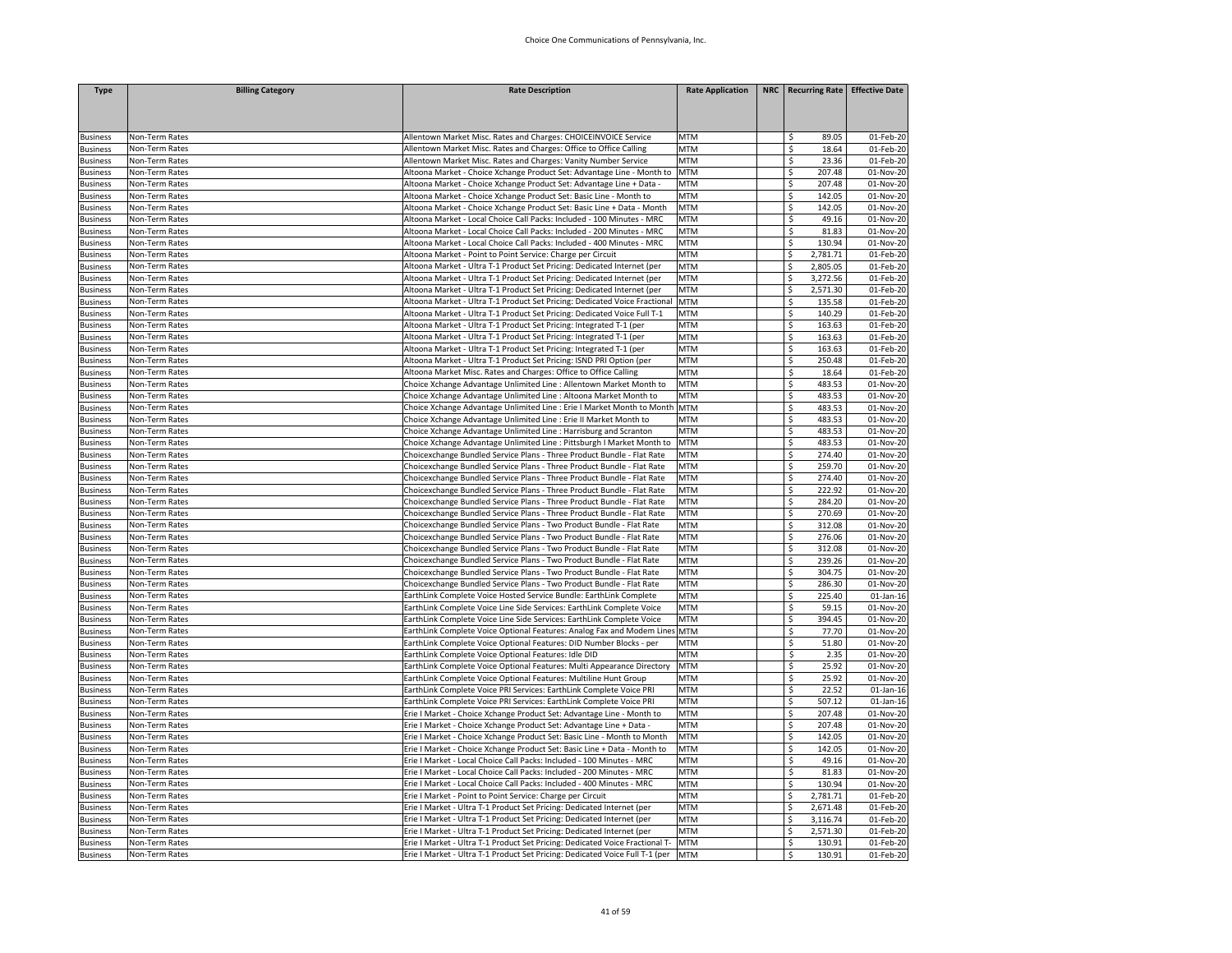| <b>Type</b>                        | <b>Billing Category</b>          | <b>Rate Description</b>                                                                                                                              | <b>Rate Application</b>  | NRC   Recurring Rate   Effective Date |                        |
|------------------------------------|----------------------------------|------------------------------------------------------------------------------------------------------------------------------------------------------|--------------------------|---------------------------------------|------------------------|
|                                    |                                  |                                                                                                                                                      |                          |                                       |                        |
|                                    |                                  |                                                                                                                                                      |                          |                                       |                        |
|                                    |                                  |                                                                                                                                                      |                          |                                       |                        |
| <b>Business</b>                    | Non-Term Rates                   | Erie I Market - Ultra T-1 Product Set Pricing: Integrated T-1 (per channel)                                                                          | <b>MTM</b>               | 154.30<br>\$                          | $01$ -Feb-20           |
| <b>Business</b>                    | Non-Term Rates                   | Erie I Market - Ultra T-1 Product Set Pricing: Integrated T-1 (per channel)                                                                          | <b>MTM</b>               | \$<br>154.30                          | 01-Feb-20              |
| <b>Business</b>                    | Non-Term Rates                   | Erie I Market - Ultra T-1 Product Set Pricing: Integrated T-1 (per channel)                                                                          | <b>MTM</b>               | \$<br>154.30                          | 01-Feb-20              |
| <b>Business</b>                    | Non-Term Rates                   | Erie I Market - Ultra T-1 Product Set Pricing: ISND PRI Option (per circuit)                                                                         | <b>MTM</b>               | \$<br>250.48                          | $01$ -Feb-20           |
| <b>Business</b>                    | Non-Term Rates                   | Erie I Market Misc. Rates and Charges: Office to Office Calling                                                                                      | <b>MTM</b>               | \$<br>18.64                           | 01-Feb-20              |
| <b>Business</b>                    | Non-Term Rates                   | Erie II Market - Choice Xchange Product Set: Advantage Line - Month to                                                                               | <b>MTM</b><br><b>MTM</b> | \$<br>186.97<br>\$<br>186.97          | 01-Nov-20<br>01-Nov-20 |
| <b>Business</b><br><b>Business</b> | Non-Term Rates<br>Non-Term Rates | Erie II Market - Choice Xchange Product Set: Advantage Line + Data<br>Erie II Market - Choice Xchange Product Set: Basic Line - Month to Month       | <b>MTM</b>               | \$<br>113.33                          | 01-Nov-20              |
|                                    | Non-Term Rates                   |                                                                                                                                                      |                          |                                       |                        |
| <b>Business</b>                    | Non-Term Rates                   | Erie II Market - Choice Xchange Product Set: Basic Line + Data - Month to<br>Erie II Market - Local Choice Call Packs: Included - 1000 Minutes - MRC | <b>MTM</b><br><b>MTM</b> | \$<br>121.49<br>\$<br>90.02           | 01-Nov-20              |
| <b>Business</b>                    | Non-Term Rates                   | Erie II Market - Local Choice Call Packs: Included - 2000 Minutes - MRC                                                                              | <b>MTM</b>               | \$<br>163.68                          | 01-Nov-20<br>01-Nov-20 |
| <b>Business</b>                    |                                  |                                                                                                                                                      | <b>MTM</b>               | \$<br>34.32                           | $01-Nov-20$            |
| <b>Business</b><br><b>Business</b> | Non-Term Rates<br>Non-Term Rates | Erie II Market - Local Choice Call Packs: Included - 300 Minutes - MRC<br>Erie II Market - Local Choice Call Packs: Included - 500 Minutes - MRC     | <b>MTM</b>               | \$<br>53.11                           | 01-Nov-20              |
|                                    |                                  | Erie II Market - Local Choice Call Packs: Included - 700 Minutes - MRC                                                                               | <b>MTM</b>               | \$<br>68.71                           | 01-Nov-20              |
| <b>Business</b>                    | Non-Term Rates<br>Non-Term Rates | Erie II Market - Point to Point Service: Charge per Circuit                                                                                          | <b>MTM</b>               | \$<br>2,781.71                        | $01$ -Feb-20           |
| <b>Business</b>                    | Non-Term Rates                   |                                                                                                                                                      | MTM                      |                                       | 01-Feb-20              |
| <b>Business</b><br><b>Business</b> | Non-Term Rates                   | Erie II Market - Ultra T-1 Product Set Pricing: Dedicated Internet (per<br>Erie II Market - Ultra T-1 Product Set Pricing: Dedicated Internet (per   | <b>MTM</b>               | \$<br>2,805.05<br>\$<br>3,272.56      | 01-Feb-20              |
| <b>Business</b>                    | Non-Term Rates                   | Erie II Market - Ultra T-1 Product Set Pricing: Dedicated Internet (per                                                                              | <b>MTM</b>               | \$<br>2,571.30                        | 01-Feb-20              |
| <b>Business</b>                    | Non-Term Rates                   | Erie II Market - Ultra T-1 Product Set Pricing: Dedicated Voice Fractional T- MTM                                                                    |                          | 130.90<br>\$                          | 01-Feb-20              |
| <b>Business</b>                    | Non-Term Rates                   | Erie II Market - Ultra T-1 Product Set Pricing: Dedicated Voice Full T-1 (per                                                                        | <b>MTM</b>               | \$<br>130.90                          | 01-Feb-20              |
|                                    | Non-Term Rates                   | Erie II Market - Ultra T-1 Product Set Pricing: Integrated T-1 (per channel)                                                                         | <b>MTM</b>               | \$<br>154.30                          | 01-Feb-20              |
| <b>Business</b><br><b>Business</b> | Non-Term Rates                   | Erie II Market - Ultra T-1 Product Set Pricing: Integrated T-1 (per channel)                                                                         | <b>MTM</b>               | \$<br>154.30                          | 01-Feb-20              |
| <b>Business</b>                    | Non-Term Rates                   | Erie II Market - Ultra T-1 Product Set Pricing: Integrated T-1 (per channel)                                                                         | <b>MTM</b>               | 154.30<br>\$                          | 01-Feb-20              |
| <b>Business</b>                    | Non-Term Rates                   | Erie II Market - Ultra T-1 Product Set Pricing: ISND PRI Option (per circuit)                                                                        | <b>MTM</b>               | \$<br>250.48                          | 01-Feb-20              |
| <b>Business</b>                    | Non-Term Rates                   | Erie II Market Misc. Rates and Charges: Office to Office Calling                                                                                     | MTM                      | \$<br>18.64                           | 01-Feb-20              |
| <b>Business</b>                    | Non-Term Rates                   | Grandfathered - Choicexchange Flat Rate Basic Line Service - Allentown                                                                               | MTM                      | \$<br>308.79                          | 01-Nov-20              |
| <b>Business</b>                    | Non-Term Rates                   | Grandfathered - Choicexchange Flat Rate Basic Line Service - Allentown                                                                               | MTM                      | \$<br>325.12                          | 01-Nov-20              |
| <b>Business</b>                    | Non-Term Rates                   | Grandfathered - Choicexchange Flat Rate Basic Line Service - Harrisburg                                                                              | <b>MTM</b>               | 284.20<br>\$                          | 01-Nov-20              |
| <b>Business</b>                    | Non-Term Rates                   | Grandfathered - Choicexchange Flat Rate Basic Line Service - Harrisburg                                                                              | MTM                      | \$<br>284.20                          | 01-Nov-20              |
| <b>Business</b>                    | Non-Term Rates                   | Grandfathered - Choicexchange Flat Rate Basic Line Service - Pittsburgh                                                                              | <b>MTM</b>               | \$<br>308.79                          | 01-Nov-20              |
| <b>Business</b>                    | Non-Term Rates                   | Grandfathered - Choicexchange Flat Rate Basic Line Service - Pittsburgh                                                                              | <b>MTM</b>               | \$<br>325.12                          | 01-Nov-20              |
| <b>Business</b>                    | Non-Term Rates                   | Grandfathered - Choicexchange Measured Rate Basic Line Service -                                                                                     | <b>MTM</b>               | \$<br>120.58                          | 01-Nov-20              |
| <b>Business</b>                    | Non-Term Rates                   | Grandfathered - Choicexchange Measured Rate Basic Line Service -                                                                                     | <b>MTM</b>               | \$<br>124.74                          | 01-Nov-20              |
| <b>Business</b>                    | Non-Term Rates                   | Grandfathered - Choicexchange Measured Rate Basic Line Service                                                                                       | <b>MTM</b>               | \$<br>119.47                          | 01-Nov-20              |
| <b>Business</b>                    | Non-Term Rates                   | Grandfathered - Choicexchange Measured Rate Basic Line Service -                                                                                     | <b>MTM</b>               | \$<br>124.74                          | 01-Nov-20              |
| <b>Business</b>                    | Non-Term Rates                   | Grandfathered - Choicexchange Measured Rate Basic Line Service -                                                                                     | <b>MTM</b>               | \$<br>120.73                          | 01-Nov-20              |
| <b>Business</b>                    | Non-Term Rates                   | Grandfathered - Choicexchange Measured Rate Basic Line Service -                                                                                     | <b>MTM</b>               | \$<br>124.74                          | 01-Nov-20              |
| <b>Business</b>                    | Non-Term Rates                   | Grandfathered - DS1 Trunk Service -Allentown Market: DID 20 Numbers                                                                                  | <b>MTM</b>               | \$<br>26.20                           | 01-Feb-20              |
| <b>Business</b>                    | Non-Term Rates                   | Grandfathered - DS1 Trunk Service -Allentown Market: Month to Month                                                                                  | <b>MTM</b>               | 2,254.07<br>\$                        | 01-Feb-20              |
| <b>Business</b>                    | Non-Term Rates                   | Grandfathered - DS1 Trunk Service -Allentown Market: Month to Month                                                                                  | <b>MTM</b>               | \$<br>88.85                           | 01-Feb-20              |
| <b>Business</b>                    | Non-Term Rates                   | Grandfathered - DS1 Trunk Service -Harrisburg and Scranton Market: DID                                                                               | <b>MTM</b>               | \$<br>26.20                           | 01-Feb-20              |
| <b>Business</b>                    | Non-Term Rates                   | Grandfathered - DS1 Trunk Service -Harrisburg and Scranton Market:                                                                                   | <b>MTM</b>               | \$<br>2,254.07                        | 01-Feb-20              |
| <b>Business</b>                    | Non-Term Rates                   | Grandfathered - DS1 Trunk Service -Harrisburg and Scranton Market:                                                                                   | MTM                      | \$<br>88.85                           | 01-Feb-20              |
| <b>Business</b>                    | Non-Term Rates                   | Grandfathered - DS1 Trunk Service -Pittsburgh Market: DID 20 Numbers                                                                                 | <b>MTM</b>               | \$<br>26.20                           | $01$ -Feb-20           |
| <b>Business</b>                    | Non-Term Rates                   | Grandfathered - DS1 Trunk Service -Pittsburgh Market: Month to Month                                                                                 | <b>MTM</b>               | \$<br>2,254.07                        | 01-Feb-20              |
| <b>Business</b>                    | Non-Term Rates                   | Grandfathered - DS1 Trunk Service -Pittsburgh Market: Month to Month                                                                                 | <b>MTM</b>               | \$<br>88.85                           | 01-Feb-20              |
| <b>Business</b>                    | Non-Term Rates                   | Grandfathered - Freeway Service: Voice Path T-1, per T-1                                                                                             | MTM                      | \$<br>19.81                           | 01-Feb-20              |
| <b>Business</b>                    | Non-Term Rates                   | Grandfathered - Freeway Service: Xchange Line, per line                                                                                              | <b>MTM</b>               | \$<br>5.74                            | 01-Nov-20              |
| <b>Business</b>                    | Non-Term Rates                   | Grandfathered - Integrated Services Digital Network Primary Rate                                                                                     | <b>MTM</b>               | 4.090.70<br>Ś.                        | 01-Nov-20              |
| <b>Business</b>                    | Non-Term Rates                   | Grandfathered - Integrated Services Digital Network Primary Rate                                                                                     | <b>MTM</b>               | \$<br>4,090.70                        | 01-Nov-20              |
| <b>Business</b>                    | Non-Term Rates                   | Grandfathered - Integrated Services Digital Network Primary Rate                                                                                     | <b>MTM</b>               | Ś<br>4,090.70                         | 01-Nov-20              |
| <b>Business</b>                    | Non-Term Rates                   | Grandfathered - Local Calling Charges - Harrisburg and Scranton Market:                                                                              | <b>MTM</b>               | \$<br>204.58                          | 01-Nov-20              |
| <b>Business</b>                    | Non-Term Rates                   | Grandfathered - Local Calling Charges - Pittsburgh Market: Flat Rate - 11+                                                                           | <b>MTM</b>               | \$<br>238.11                          | 01-Nov-20              |
| <b>Business</b>                    | Non-Term Rates                   | Grandfathered - Local Calling Charges - Pittsburgh Market: Flat Rate - 1-10 MTM                                                                      |                          | \$<br>241.36                          | 01-Nov-20              |
| <b>Business</b>                    | Non-Term Rates                   | Grandfathered - Local Calling Charges - Pittsburgh Market: Flat Rate -                                                                               | MTM                      | \$<br>228.24                          | 01-Nov-20              |
| <b>Business</b>                    | Non-Term Rates                   | Grandfathered - Local Calling Charges - Allentown Market: Flat Rate - 11+                                                                            | <b>MTM</b>               | \$<br>220.57                          | 01-Nov-20              |
| <b>Business</b>                    | Non-Term Rates                   | Grandfathered - Local Calling Charges - Allentown Market: Flat Rate - 1-10                                                                           | <b>MTM</b>               | \$<br>246.93                          | 01-Nov-20              |
| <b>Business</b>                    | Non-Term Rates                   | Grandfathered - Local Calling Charges - Allentown Market: Flat Rate -                                                                                | MTM                      | \$<br>228.24                          | 01-Nov-20              |
| <b>Business</b>                    | Non-Term Rates                   | Grandfathered - Local Calling Charges -Harrisburg and Scranton Market:                                                                               | MTM                      | \$<br>207.41                          | 01-Nov-20              |
| <b>Business</b>                    | Non-Term Rates                   | Grandfathered - Local Calling Charges -Harrisburg and Scranton Market:                                                                               | <b>MTM</b>               | \$<br>231.12                          | 01-Nov-20              |
| <b>Business</b>                    | Non-Term Rates                   | Grandfathered - Network Switched Services - Allentown Market: Each                                                                                   | MTM                      | \$<br>100.17                          | 01-Nov-20              |
| <b>Business</b>                    | Non-Term Rates                   | Grandfathered - Network Switched Services - Allentown Market: Each                                                                                   | <b>MTM</b>               | Ś<br>140.26                           | 01-Nov-20              |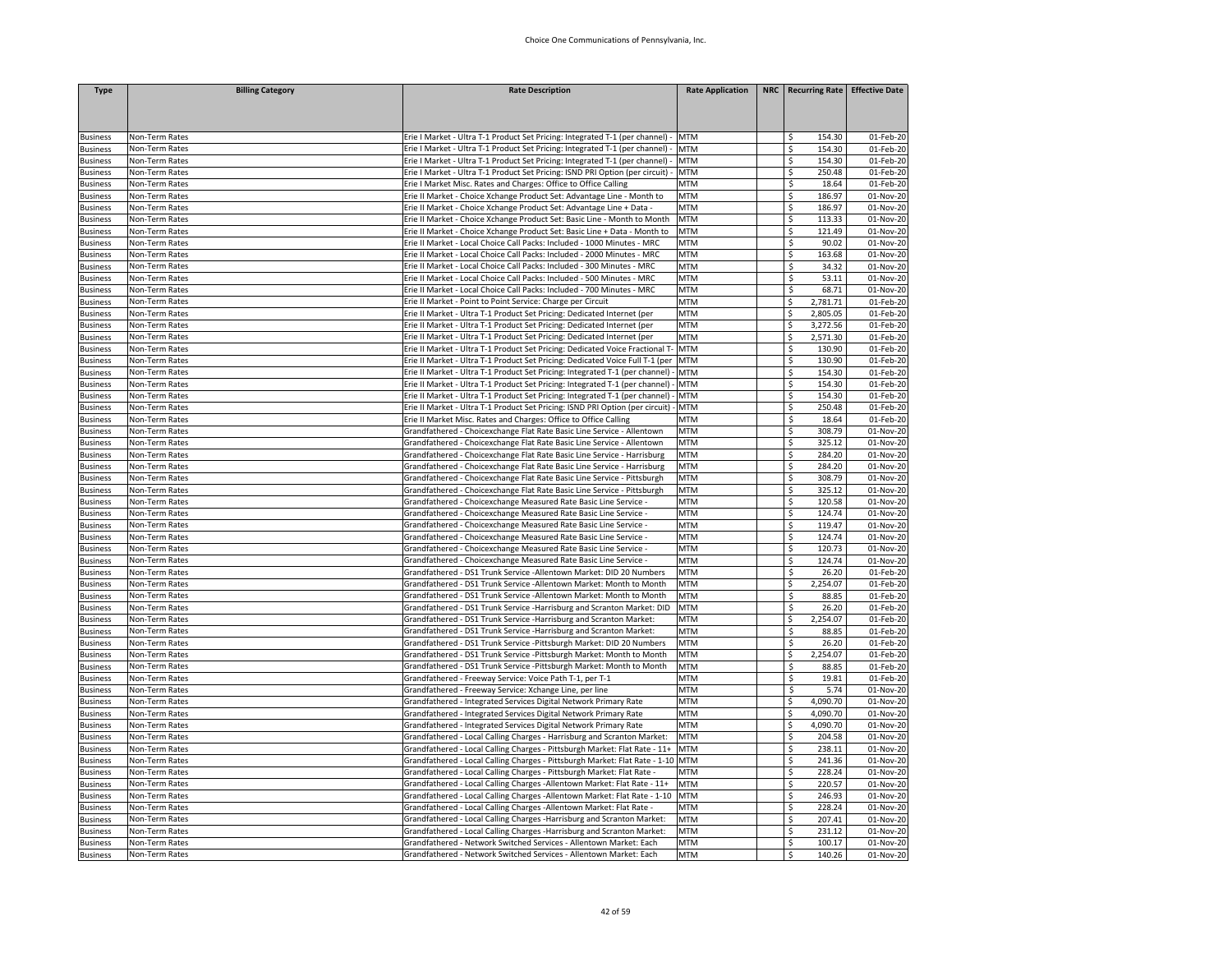| <b>Type</b>                        | <b>Billing Category</b>          | <b>Rate Description</b>                                                                                                                   | <b>Rate Application</b>  | NRC   Recurring Rate   Effective Date |                                      |
|------------------------------------|----------------------------------|-------------------------------------------------------------------------------------------------------------------------------------------|--------------------------|---------------------------------------|--------------------------------------|
|                                    |                                  |                                                                                                                                           |                          |                                       |                                      |
|                                    |                                  |                                                                                                                                           |                          |                                       |                                      |
|                                    |                                  |                                                                                                                                           |                          |                                       |                                      |
| <b>Business</b>                    | Non-Term Rates<br>Non-Term Rates | Grandfathered - Network Switched Services - Allentown Market: Each<br>Grandfathered - Network Switched Services - Harrisburg and Scranton | MTM<br><b>MTM</b>        | 100.82<br>\$<br>\$<br>100.17          | $\overline{01}$ -Nov-20<br>01-Nov-20 |
| <b>Business</b><br><b>Business</b> | Non-Term Rates                   | Grandfathered - Network Switched Services - Harrisburg and Scranton                                                                       | <b>MTM</b>               | \$<br>129.64                          | 01-Nov-20                            |
| <b>Business</b>                    | Non-Term Rates                   | Grandfathered - Network Switched Services - Harrisburg and Scranton                                                                       | <b>MTM</b>               | \$<br>95.97                           | $\overline{01}$ -Nov-20              |
| <b>Business</b>                    | Non-Term Rates                   | Grandfathered - Network Switched Services - Pittsburgh Market: Each                                                                       | <b>MTM</b>               | \$<br>83.28                           | 01-Nov-20                            |
| <b>Business</b>                    | Non-Term Rates                   | Grandfathered - Network Switched Services - Pittsburgh Market: Each                                                                       | <b>MTM</b>               | \$<br>85.35                           | 01-Nov-20                            |
| <b>Business</b>                    | Non-Term Rates                   | Grandfathered - Network Switched Services - Pittsburgh Market: Each                                                                       | <b>MTM</b>               | \$<br>95.97                           | 01-Nov-20                            |
| <b>Business</b>                    | Non-Term Rates                   | Grandfathered - Three Product Bundle - Integrated Digital Network                                                                         | <b>MTM</b>               | \$<br>2,699.90                        | 01-Nov-20                            |
| <b>Business</b>                    | Non-Term Rates                   | Grandfathered - Three Product Bundle - Integrated Digital Network                                                                         | <b>MTM</b>               | 2,699.90<br>\$                        | 01-Nov-20                            |
| <b>Business</b>                    | Non-Term Rates                   | Grandfathered - Three Product Bundle - Integrated Digital Network                                                                         | <b>MTM</b>               | Ś<br>2,699.90                         | 01-Nov-20                            |
| <b>Business</b>                    | Non-Term Rates                   | Grandfathered - Two Product Bundle - Integrated Digital Network Primary                                                                   | <b>MTM</b>               | \$<br>3,354.40                        | 01-Nov-20                            |
| <b>Business</b>                    | Non-Term Rates                   | Grandfathered - Two Product Bundle - Integrated Digital Network Primary MTM                                                               |                          | 3,351.95<br>Ś                         | 01-Nov-20                            |
| <b>Business</b>                    | Non-Term Rates                   | Grandfathered - Two Product Bundle - Integrated Digital Network Primary MTM                                                               |                          | 3,354.40<br>\$                        | 01-Nov-20                            |
| <b>Business</b>                    | Non-Term Rates                   | Grandfathered CHOICE PATH Data T-1 - Allentown Market: Month to                                                                           | MTM                      | Ś<br>3,038.80                         | 01-Feb-20                            |
| <b>Business</b>                    | Non-Term Rates                   | Grandfathered CHOICE PATH Data T-1 - Allentown Market: Month to                                                                           | <b>MTM</b>               | Ś<br>3,342.66                         | 01-Feb-20                            |
| <b>Business</b>                    | Non-Term Rates                   | Grandfathered CHOICE PATH Data T-1 - Allentown Market: Month to                                                                           | MTM                      | 3,623.20<br>Ŝ.                        | 01-Feb-20                            |
| <b>Business</b>                    | Non-Term Rates                   | Grandfathered CHOICE PATH Data T-1 - Allentown Market: Month to                                                                           | <b>MTM</b>               | 1,566.17<br>Ś                         | 01-Feb-20                            |
| <b>Business</b>                    | Non-Term Rates                   | Grandfathered CHOICE PATH Data T-1 - Allentown Market: Month to                                                                           | MTM                      | \$<br>1,846.63                        | 01-Feb-20                            |
| <b>Business</b>                    | Non-Term Rates                   | Grandfathered CHOICE PATH Data T-1 - Allentown Market: Month to                                                                           | <b>MTM</b>               | Ś<br>2,127.14                         | 01-Feb-20                            |
| <b>Business</b>                    | Non-Term Rates                   | Grandfathered CHOICE PATH Data T-1 - Allentown Market: Month to                                                                           | <b>MTM</b>               | 2,407.66<br>\$                        | 01-Feb-20                            |
| <b>Business</b>                    | Non-Term Rates                   | Grandfathered CHOICE PATH Data T-1 - Allentown Market: Month to                                                                           | <b>MTM</b>               | Ś<br>2,688.17                         | 01-Feb-20                            |
| <b>Business</b>                    | Non-Term Rates                   | Grandfathered CHOICE PATH Data T-1 - Allentown Market: Month to                                                                           | <b>MTM</b>               | 2,711.57<br>\$                        | 01-Feb-20                            |
| <b>Business</b>                    | Non-Term Rates                   | Grandfathered CHOICE PATH Data T-1 - Allentown Market: Month-to-                                                                          | <b>MTM</b>               | 2,237.38<br>\$                        | 01-Feb-20                            |
| <b>Business</b>                    | Non-Term Rates                   | Grandfathered CHOICE PATH Data T-1 - Allentown Market: Month-to-                                                                          | MTM                      | 2,237.38                              | 01-Feb-20                            |
| <b>Business</b>                    | Non-Term Rates                   | Grandfathered CHOICE PATH Data T-1 - Allentown Market: Month-to-                                                                          | MTM                      | 2,454.43<br>\$                        | 01-Feb-20                            |
| <b>Business</b>                    | Non-Term Rates                   | Grandfathered CHOICE PATH Data T-1 - Allentown Market: Month-to-                                                                          | <b>MTM</b>               | \$<br>2,454.43                        | 01-Feb-20                            |
| <b>Business</b>                    | Non-Term Rates                   | Grandfathered CHOICE PATH Data T-1 - Allentown Market: Month-to-                                                                          | MTM                      | \$<br>2,671.48                        | 01-Feb-20                            |
| <b>Business</b>                    | Non-Term Rates                   | Grandfathered CHOICE PATH Data T-1 - Allentown Market: Month-to-                                                                          | <b>MTM</b>               | Ś<br>651.19                           | 01-Feb-20                            |
| <b>Business</b>                    | Non-Term Rates                   | Grandfathered CHOICE PATH Data T-1 - Allentown Market: Month-to-                                                                          | MTM                      | \$<br>1,202.18                        | 01-Feb-20                            |
| <b>Business</b>                    | Non-Term Rates                   | Grandfathered CHOICE PATH Data T-1 - Allentown Market: Month-to-                                                                          | <b>MTM</b>               | 968.42<br>\$                          | 01-Feb-20                            |
| <b>Business</b>                    | Non-Term Rates                   | Grandfathered CHOICE PATH Data T-1 - Allentown Market: Month-to-                                                                          | <b>MTM</b>               | 1,419.22<br>\$                        | 01-Feb-20                            |
| <b>Business</b>                    | Non-Term Rates                   | Grandfathered CHOICE PATH Data T-1 - Allentown Market: Month-to-                                                                          | <b>MTM</b>               | Ś<br>1,268.95                         | 01-Feb-20                            |
| <b>Business</b>                    | Non-Term Rates                   | Grandfathered CHOICE PATH Data T-1 - Allentown Market: Month-to-                                                                          | <b>MTM</b>               | \$<br>1,586.18                        | 01-Feb-20                            |
| <b>Business</b>                    | Non-Term Rates<br>Non-Term Rates | Grandfathered CHOICE PATH Data T-1 - Allentown Market: Month-to-<br>Grandfathered CHOICE PATH Data T-1 - Allentown Market: Month-to-      | <b>MTM</b>               | 1,569.52<br>\$<br>$\hat{\varsigma}$   | 01-Feb-20                            |
| <b>Business</b><br><b>Business</b> | Non-Term Rates                   | Grandfathered CHOICE PATH Data T-1 - Allentown Market: Month-to-                                                                          | <b>MTM</b><br><b>MTM</b> | 1,753.16<br>Ŝ.<br>1,786.55            | 01-Feb-20<br>01-Feb-20               |
|                                    | Non-Term Rates                   | Grandfathered CHOICE PATH Data T-1 - Allentown Market: Month-to-                                                                          | <b>MTM</b>               | Ś<br>1,886.72                         | 01-Feb-20                            |
| <b>Business</b><br><b>Business</b> | Non-Term Rates                   | Grandfathered CHOICE PATH Data T-1 - Allentown Market: Month-to-                                                                          | <b>MTM</b>               | 2,003.59<br>Ŝ.                        | 01-Feb-20                            |
| <b>Business</b>                    | Non-Term Rates                   | Grandfathered CHOICE PATH Data T-1 - Allentown Market: Month-to-                                                                          | <b>MTM</b>               | Ś<br>2,003.59                         | 01-Feb-20                            |
| <b>Business</b>                    | Non-Term Rates                   | Grandfathered CHOICE PATH Data T-1 - Altoona Market: Month to Month                                                                       | <b>MTM</b>               | \$<br>3,085.56                        | 01-Feb-20                            |
| <b>Business</b>                    | Non-Term Rates                   | Grandfathered CHOICE PATH Data T-1 - Altoona Market: Month to Month                                                                       | <b>MTM</b>               | 3,506.33<br>Ŝ                         | 01-Feb-20                            |
| <b>Business</b>                    | Non-Term Rates                   | Grandfathered CHOICE PATH Data T-1 - Altoona Market: Month to Month                                                                       | <b>MTM</b>               | Ś<br>3,927.08                         | 01-Feb-20                            |
| <b>Business</b>                    | Non-Term Rates                   | Grandfathered CHOICE PATH Data T-1 - Altoona Market: Month to Month                                                                       | MTM                      | \$<br>1,566.17                        | 01-Feb-20                            |
| <b>Business</b>                    | Non-Term Rates                   | Grandfathered CHOICE PATH Data T-1 - Altoona Market: Month to Month                                                                       | <b>MTM</b>               | \$<br>1,799.90                        | 01-Feb-20                            |
| <b>Business</b>                    | Non-Term Rates                   | Grandfathered CHOICE PATH Data T-1 - Altoona Market: Month to Month                                                                       | <b>MTM</b>               | 2,033.66<br>Ŝ                         | 01-Feb-20                            |
| <b>Business</b>                    | Non-Term Rates                   | Grandfathered CHOICE PATH Data T-1 - Altoona Market: Month to Month                                                                       | <b>MTM</b>               | 2,244.04                              | 01-Feb-20                            |
| <b>Business</b>                    | Non-Term Rates                   | Grandfathered CHOICE PATH Data T-1 - Altoona Market: Month to Month                                                                       | <b>MTM</b>               | \$<br>2,454.43                        | 01-Feb-20                            |
| <b>Business</b>                    | Non-Term Rates                   | Grandfathered CHOICE PATH Data T-1 - Altoona Market: Month to Month                                                                       | <b>MTM</b>               | 2,664.80<br>\$                        | 01-Feb-20                            |
| <b>Business</b>                    | Non-Term Rates                   | Grandfathered CHOICE PATH Data T-1 - Altoona Market: Month-to-Month                                                                       | <b>MTM</b>               | 2,120.51<br>\$                        | 01-Feb-20                            |
| <b>Business</b>                    | Non-Term Rates                   | Grandfathered CHOICE PATH Data T-1 - Altoona Market: Month-to-Month                                                                       | <b>MTM</b>               | 2,237.38<br>Ś                         | 01-Feb-20                            |
| <b>Business</b>                    | Non-Term Rates                   | Grandfathered CHOICE PATH Data T-1 - Altoona Market: Month-to-Month                                                                       | <b>MTM</b>               | Ś<br>2,320.85                         | 01-Feb-20                            |
| <b>Business</b>                    | Non-Term Rates                   | Grandfathered CHOICE PATH Data T-1 - Altoona Market: Month-to-Month                                                                       | <b>MTM</b>               | 2,537.90<br>Ś                         | 01-Feb-20                            |
| <b>Business</b>                    | Non-Term Rates                   | Grandfathered CHOICE PATH Data T-1 - Altoona Market: Month-to-Month                                                                       | <b>MTM</b>               | 2,838.47<br>Ś                         | 01-Feb-20                            |
| <b>Business</b>                    | Non-Term Rates                   | Grandfathered CHOICE PATH Data T-1 - Altoona Market: Month-to-Month MTM                                                                   |                          | \$<br>651.19                          | 01-Feb-20                            |
| <b>Business</b>                    | Non-Term Rates                   | Grandfathered CHOICE PATH Data T-1 - Altoona Market: Month-to-Month MTM                                                                   |                          | 1,202.18<br>\$                        | 01-Feb-20                            |
| <b>Business</b>                    | Non-Term Rates                   | Grandfathered CHOICE PATH Data T-1 - Altoona Market: Month-to-Month                                                                       | <b>MTM</b>               | 968.42<br>\$                          | 01-Feb-20                            |
| <b>Business</b>                    | Non-Term Rates                   | Grandfathered CHOICE PATH Data T-1 - Altoona Market: Month-to-Month                                                                       | <b>MTM</b>               | Ś<br>1,369.15                         | 01-Feb-20                            |
| <b>Business</b>                    | Non-Term Rates                   | Grandfathered CHOICE PATH Data T-1 - Altoona Market: Month-to-Month MTM                                                                   |                          | \$<br>1,235.57                        | 01-Feb-20                            |
| <b>Business</b>                    | Non-Term Rates                   | Grandfathered CHOICE PATH Data T-1 - Altoona Market: Month-to-Month                                                                       | <b>MTM</b>               | \$<br>1,536.11                        | 01-Feb-20                            |
| <b>Business</b>                    | Non-Term Rates                   | Grandfathered CHOICE PATH Data T-1 - Altoona Market: Month-to-Month                                                                       | <b>MTM</b>               | 1,486.00<br>\$                        | 01-Feb-20                            |
| <b>Business</b>                    | Non-Term Rates                   | Grandfathered CHOICE PATH Data T-1 - Altoona Market: Month-to-Month MTM                                                                   |                          | \$<br>1,669.69                        | 01-Feb-20                            |
| <b>Business</b>                    | Non-Term Rates                   | Grandfathered CHOICE PATH Data T-1 - Altoona Market: Month-to-Month MTM                                                                   |                          | $\mathsf{\hat{S}}$<br>1.719.78        | 01-Feb-20                            |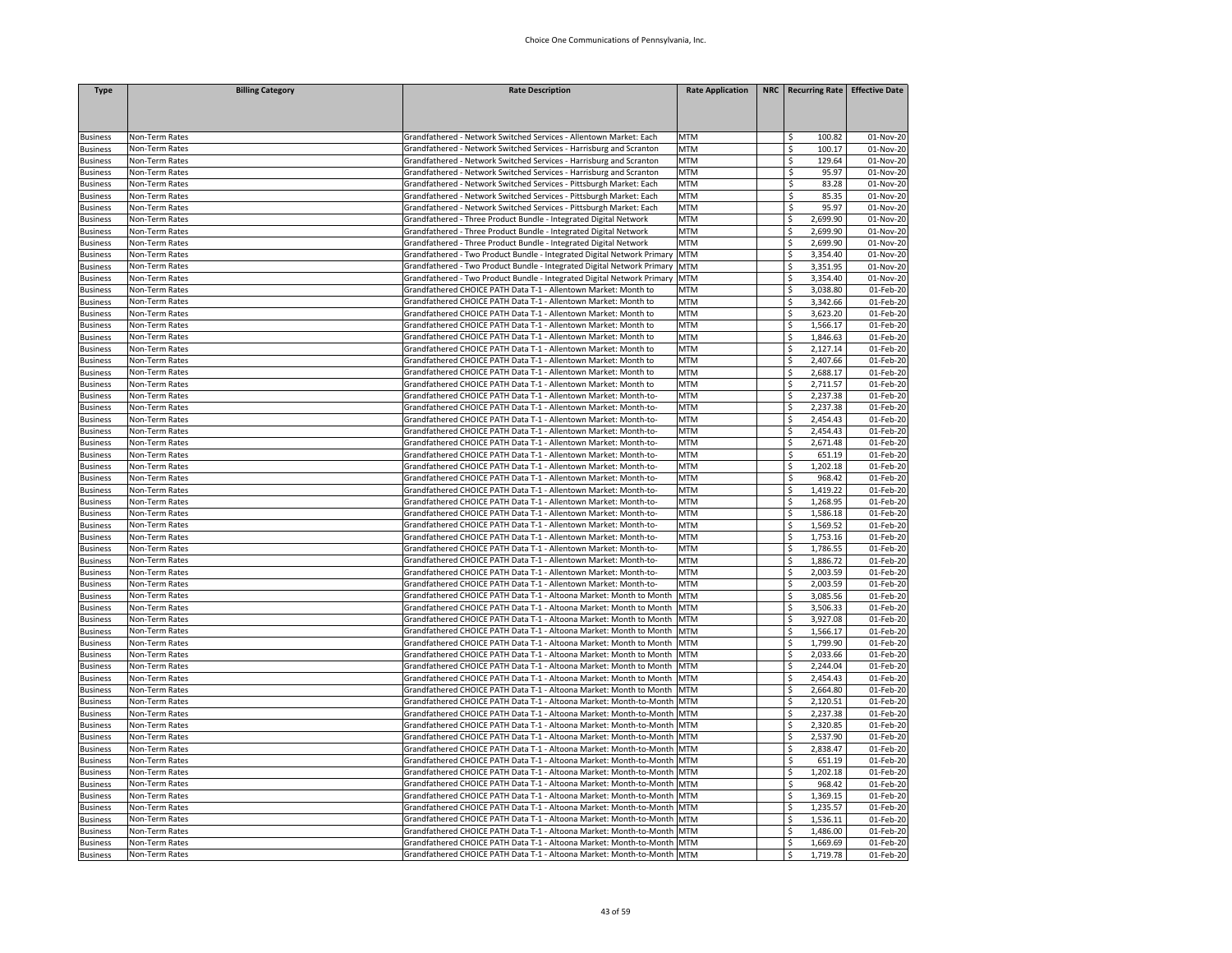| <b>Type</b>                        | <b>Billing Category</b>          | <b>Rate Description</b>                                                                                                                      | <b>Rate Application</b>  | NRC   Recurring Rate   Effective Date            |                        |
|------------------------------------|----------------------------------|----------------------------------------------------------------------------------------------------------------------------------------------|--------------------------|--------------------------------------------------|------------------------|
|                                    |                                  |                                                                                                                                              |                          |                                                  |                        |
|                                    |                                  |                                                                                                                                              |                          |                                                  |                        |
| <b>Business</b>                    | Non-Term Rates                   | Grandfathered CHOICE PATH Data T-1 - Altoona Market: Month-to-Month                                                                          | <b>MTM</b>               | 1,803.26                                         | 01-Feb-20              |
| <b>Business</b>                    | Non-Term Rates                   | Grandfathered CHOICE PATH Data T-1 - Altoona Market: Month-to-Month                                                                          | <b>MTM</b>               | \$<br>1,920.13                                   | 01-Feb-20              |
| <b>Business</b>                    | Non-Term Rates                   | Grandfathered CHOICE PATH Data T-1 - Altoona Market: Month-to-Month                                                                          | <b>MTM</b>               | 1,936.85                                         | 01-Feb-20              |
| <b>Business</b>                    | Non-Term Rates                   | Grandfathered CHOICE PATH Data T-1 - Erie I Market: Month to Month                                                                           | <b>MTM</b>               | \$<br>3,085.56                                   | 01-Feb-20              |
| <b>Business</b>                    | Non-Term Rates                   | Grandfathered CHOICE PATH Data T-1 - Erie I Market: Month to Month                                                                           | <b>MTM</b>               | 3,506.33<br>\$                                   | 01-Feb-20              |
| <b>Business</b>                    | Non-Term Rates                   | Grandfathered CHOICE PATH Data T-1 - Erie I Market: Month to Month                                                                           | <b>MTM</b>               | 3,927.08<br>Ŝ.                                   | 01-Feb-20              |
| <b>Business</b>                    | Non-Term Rates                   | Grandfathered CHOICE PATH Data T-1 - Erie I Market: Month to Month                                                                           | <b>MTM</b>               | 1,566.17<br>\$                                   | 01-Feb-20              |
| <b>Business</b>                    | Non-Term Rates                   | Grandfathered CHOICE PATH Data T-1 - Erie I Market: Month to Month                                                                           | <b>MTM</b>               | Ś<br>1,799.90                                    | 01-Feb-20              |
| <b>Business</b>                    | Non-Term Rates                   | Grandfathered CHOICE PATH Data T-1 - Erie I Market: Month to Month                                                                           | <b>MTM</b>               | 2,033.66<br>Ŝ.                                   | 01-Feb-20              |
| <b>Business</b>                    | Non-Term Rates                   | Grandfathered CHOICE PATH Data T-1 - Erie I Market: Month to Month                                                                           | <b>MTM</b>               | 2,244.04<br>Ś                                    | 01-Feb-20              |
| <b>Business</b>                    | Non-Term Rates                   | Grandfathered CHOICE PATH Data T-1 - Erie I Market: Month to Month                                                                           | <b>MTM</b>               | \$<br>2,454.43                                   | 01-Feb-20              |
| <b>Business</b>                    | Non-Term Rates                   | Grandfathered CHOICE PATH Data T-1 - Erie I Market: Month to Month                                                                           | <b>MTM</b>               | \$<br>2,664.80                                   | 01-Feb-20              |
| <b>Business</b>                    | Non-Term Rates                   | Grandfathered CHOICE PATH Data T-1 - Erie I Market: Month-to-Month                                                                           | <b>MTM</b>               | 2,120.51<br>\$                                   | 01-Feb-20              |
| <b>Business</b>                    | Non-Term Rates                   | Grandfathered CHOICE PATH Data T-1 - Erie I Market: Month-to-Month                                                                           | <b>MTM</b>               | Ś<br>2,237.38                                    | 01-Feb-20              |
| <b>Business</b>                    | Non-Term Rates                   | Grandfathered CHOICE PATH Data T-1 - Erie I Market: Month-to-Month                                                                           | <b>MTM</b>               | \$<br>2,320.85                                   | 01-Feb-20              |
| <b>Business</b>                    | Non-Term Rates                   | Grandfathered CHOICE PATH Data T-1 - Erie I Market: Month-to-Month                                                                           | <b>MTM</b>               | \$<br>2,537.90                                   | 01-Feb-20              |
| <b>Business</b>                    | Non-Term Rates                   | Grandfathered CHOICE PATH Data T-1 - Erie I Market: Month-to-Month                                                                           | <b>MTM</b>               | \$<br>2,838.47                                   | 01-Feb-20              |
| <b>Business</b>                    | Non-Term Rates                   | Grandfathered CHOICE PATH Data T-1 - Erie I Market: Month-to-Month                                                                           | <b>MTM</b>               | \$<br>651.19                                     | 01-Feb-20              |
| <b>Business</b>                    | Non-Term Rates                   | Grandfathered CHOICE PATH Data T-1 - Erie I Market: Month-to-Month                                                                           | <b>MTM</b>               | Ś<br>1,202.18                                    | 01-Feb-20              |
| <b>Business</b>                    | Non-Term Rates                   | Grandfathered CHOICE PATH Data T-1 - Erie I Market: Month-to-Month                                                                           | <b>MTM</b>               | 968.42<br>\$                                     | 01-Feb-20              |
| <b>Business</b>                    | Non-Term Rates                   | Grandfathered CHOICE PATH Data T-1 - Erie I Market: Month-to-Month                                                                           | <b>MTM</b>               | \$<br>1,369.15                                   | 01-Feb-20              |
| <b>Business</b>                    | Non-Term Rates                   | Grandfathered CHOICE PATH Data T-1 - Erie I Market: Month-to-Month                                                                           | <b>MTM</b>               | 1,235.57<br>\$                                   | 01-Feb-20              |
| <b>Business</b>                    | Non-Term Rates                   | Grandfathered CHOICE PATH Data T-1 - Erie I Market: Month-to-Month                                                                           | <b>MTM</b>               | 1,536.11<br>\$                                   | 01-Feb-20              |
| <b>Business</b>                    | Non-Term Rates                   | Grandfathered CHOICE PATH Data T-1 - Erie I Market: Month-to-Month                                                                           | <b>MTM</b>               | Ŝ.<br>1,486.00                                   | 01-Feb-20              |
| <b>Business</b>                    | Non-Term Rates                   | Grandfathered CHOICE PATH Data T-1 - Erie I Market: Month-to-Month                                                                           | <b>MTM</b><br><b>MTM</b> | \$<br>1,669.69                                   | 01-Feb-20              |
| <b>Business</b>                    | Non-Term Rates                   | Grandfathered CHOICE PATH Data T-1 - Erie I Market: Month-to-Month                                                                           |                          | \$<br>1,719.78                                   | 01-Feb-20              |
| <b>Business</b>                    | Non-Term Rates<br>Non-Term Rates | Grandfathered CHOICE PATH Data T-1 - Erie I Market: Month-to-Month<br>Grandfathered CHOICE PATH Data T-1 - Erie I Market: Month-to-Month     | <b>MTM</b><br><b>MTM</b> | \$<br>1,803.26<br>1,920.13<br>Ś                  | 01-Feb-20              |
| <b>Business</b><br><b>Business</b> | Non-Term Rates                   | Grandfathered CHOICE PATH Data T-1 - Erie I Market: Month-to-Month                                                                           | <b>MTM</b>               | \$<br>1,936.85                                   | 01-Feb-20<br>01-Feb-20 |
| <b>Business</b>                    | Non-Term Rates                   | Grandfathered CHOICE PATH Data T-1 - Erie II Market: Month to Month                                                                          | <b>MTM</b>               | 3,623.20<br>\$                                   | 01-Feb-20              |
| <b>Business</b>                    | Non-Term Rates                   | Grandfathered CHOICE PATH Data T-1 - Erie II Market: Month to Month                                                                          | <b>MTM</b>               | 4,090.68<br>\$                                   | 01-Feb-20              |
| <b>Business</b>                    | Non-Term Rates                   | Grandfathered CHOICE PATH Data T-1 - Erie II Market: Month to Month                                                                          | <b>MTM</b>               | 4,558.20<br>Ś                                    | 01-Feb-20              |
| <b>Business</b>                    | Non-Term Rates                   | Grandfathered CHOICE PATH Data T-1 - Erie II Market: Month to Month                                                                          | <b>MTM</b>               | \$<br>1,776.53                                   | 01-Feb-20              |
| <b>Business</b>                    | Non-Term Rates                   | Grandfathered CHOICE PATH Data T-1 - Erie II Market: Month to Month                                                                          | <b>MTM</b>               | 2,057.03<br>Ŝ.                                   | 01-Feb-20              |
| <b>Business</b>                    | Non-Term Rates                   | Grandfathered CHOICE PATH Data T-1 - Erie II Market: Month to Month                                                                          | <b>MTM</b>               | 2,337.54<br>Ś                                    | 01-Feb-20              |
| <b>Business</b>                    | Non-Term Rates                   | Grandfathered CHOICE PATH Data T-1 - Erie II Market: Month to Month                                                                          | <b>MTM</b>               | Ŝ.<br>2,594.66                                   | 01-Feb-20              |
| <b>Business</b>                    | Non-Term Rates                   | Grandfathered CHOICE PATH Data T-1 - Erie II Market: Month to Month                                                                          | <b>MTM</b>               | Ś<br>2,851.81                                    | 01-Feb-20              |
| <b>Business</b>                    | Non-Term Rates                   | Grandfathered CHOICE PATH Data T-1 - Erie II Market: Month to Month                                                                          | <b>MTM</b>               | 3,108.94<br>\$                                   | 01-Feb-20              |
| <b>Business</b>                    | Non-Term Rates                   | Grandfathered CHOICE PATH Data T-1 - Erie II Market: Month-to-Month                                                                          | <b>MTM</b>               | \$<br>2,587.99                                   | 01-Feb-20              |
| <b>Business</b>                    | Non-Term Rates                   | Grandfathered CHOICE PATH Data T-1 - Erie II Market: Month-to-Month                                                                          | <b>MTM</b>               | \$<br>2,621.36                                   | 01-Feb-20              |
| <b>Business</b>                    | Non-Term Rates                   | Grandfathered CHOICE PATH Data T-1 - Erie II Market: Month-to-Month                                                                          | <b>MTM</b>               | 2,955.31<br>Ŝ                                    | 01-Feb-20              |
| <b>Business</b>                    | Non-Term Rates                   | Grandfathered CHOICE PATH Data T-1 - Erie II Market: Month-to-Month                                                                          | <b>MTM</b>               | 2,972.04<br>\$                                   | 01-Feb-20              |
| <b>Business</b>                    | Non-Term Rates                   | Grandfathered CHOICE PATH Data T-1 - Erie II Market: Month-to-Month                                                                          | <b>MTM</b>               | 3,322.66<br>\$                                   | 01-Feb-20              |
| <b>Business</b>                    | Non-Term Rates                   | Grandfathered CHOICE PATH Data T-1 - Erie II Market: Month-to-Month                                                                          | <b>MTM</b>               | \$<br>851.54                                     | 01-Feb-20              |
| <b>Business</b>                    | Non-Term Rates                   | Grandfathered CHOICE PATH Data T-1 - Erie II Market: Month-to-Month                                                                          | <b>MTM</b>               | \$<br>1,319.08                                   | 01-Feb-20              |
| <b>Business</b>                    | Non-Term Rates                   | Grandfathered CHOICE PATH Data T-1 - Erie II Market: Month-to-Month                                                                          | <b>MTM</b>               | Ś<br>1,135.38                                    | 01-Feb-20              |
| <b>Business</b>                    | Non-Term Rates                   | Grandfathered CHOICE PATH Data T-1 - Erie II Market: Month-to-Month                                                                          | <b>MTM</b>               | \$<br>1,519.40                                   | 01-Feb-20              |
| <b>Business</b>                    | Non-Term Rates                   | Grandfathered CHOICE PATH Data T-1 - Erie II Market: Month-to-Month                                                                          | <b>MTM</b>               | 1,419.22<br>\$                                   | 01-Feb-20              |
| <b>Business</b>                    | Non-Term Rates                   | Grandfathered CHOICE PATH Data T-1 - Erie II Market: Month-to-Month                                                                          | <b>MTM</b>               | Ŝ.<br>1,719.78                                   | 01-Feb-20              |
| <b>Business</b>                    | Non-Term Rates                   | Grandfathered CHOICE PATH Data T-1 - Erie II Market: Month-to-Month                                                                          | <b>MTM</b>               | Ś<br>1,686.36                                    | 01-Feb-20              |
| <b>Business</b>                    | Non-Term Rates                   | Grandfathered CHOICE PATH Data T-1 - Erie II Market: Month-to-Month                                                                          | <b>MTM</b>               | Ŝ.<br>1,903.45                                   | 01-Feb-20              |
| <b>Business</b>                    | Non-Term Rates                   | Grandfathered CHOICE PATH Data T-1 - Erie II Market: Month-to-Month                                                                          | <b>MTM</b>               | \$<br>1,953.50                                   | 01-Feb-20              |
| <b>Business</b>                    | Non-Term Rates                   | Grandfathered CHOICE PATH Data T-1 - Erie II Market: Month-to-Month                                                                          | <b>MTM</b>               | 2,087.09<br>Ś                                    | 01-Feb-20              |
| <b>Business</b>                    | Non-Term Rates                   | Grandfathered CHOICE PATH Data T-1 - Erie II Market: Month-to-Month                                                                          | <b>MTM</b>               | \$<br>2,220.66                                   | 01-Feb-20              |
| <b>Business</b>                    | Non-Term Rates                   | Grandfathered CHOICE PATH Data T-1 - Erie II Market: Month-to-Month                                                                          | <b>MTM</b>               | \$<br>2,270.76                                   | 01-Feb-20              |
| <b>Business</b>                    | Non-Term Rates                   | Grandfathered CHOICE PATH Data T-1 - Harrisburg and Scranton Market:                                                                         | <b>MTM</b>               | 3,366.06<br>\$                                   | 01-Feb-20              |
| <b>Business</b>                    | Non-Term Rates                   | Grandfathered CHOICE PATH Data T-1 - Harrisburg and Scranton Market:                                                                         | <b>MTM</b>               | 3,599.83<br>Ś                                    | 01-Feb-20              |
| <b>Business</b>                    | Non-Term Rates                   | Grandfathered CHOICE PATH Data T-1 - Harrisburg and Scranton Market:                                                                         | <b>MTM</b>               | \$<br>3,740.05                                   | 01-Feb-20              |
| <b>Business</b>                    | Non-Term Rates                   | Grandfathered CHOICE PATH Data T-1 - Harrisburg and Scranton Market:                                                                         | <b>MTM</b>               | \$<br>1,566.17                                   | 01-Feb-20              |
| <b>Business</b>                    | Non-Term Rates                   | Grandfathered CHOICE PATH Data T-1 - Harrisburg and Scranton Market:                                                                         | <b>MTM</b>               | \$<br>1,846.63                                   | 01-Feb-20              |
| <b>Business</b><br><b>Business</b> | Non-Term Rates<br>Non-Term Rates | Grandfathered CHOICE PATH Data T-1 - Harrisburg and Scranton Market:<br>Grandfathered CHOICE PATH Data T-1 - Harrisburg and Scranton Market: | <b>MTM</b><br><b>MTM</b> | \$<br>2,127.14<br>$\mathsf{\hat{S}}$<br>2.407.66 | 01-Feb-20<br>01-Feb-20 |
|                                    |                                  |                                                                                                                                              |                          |                                                  |                        |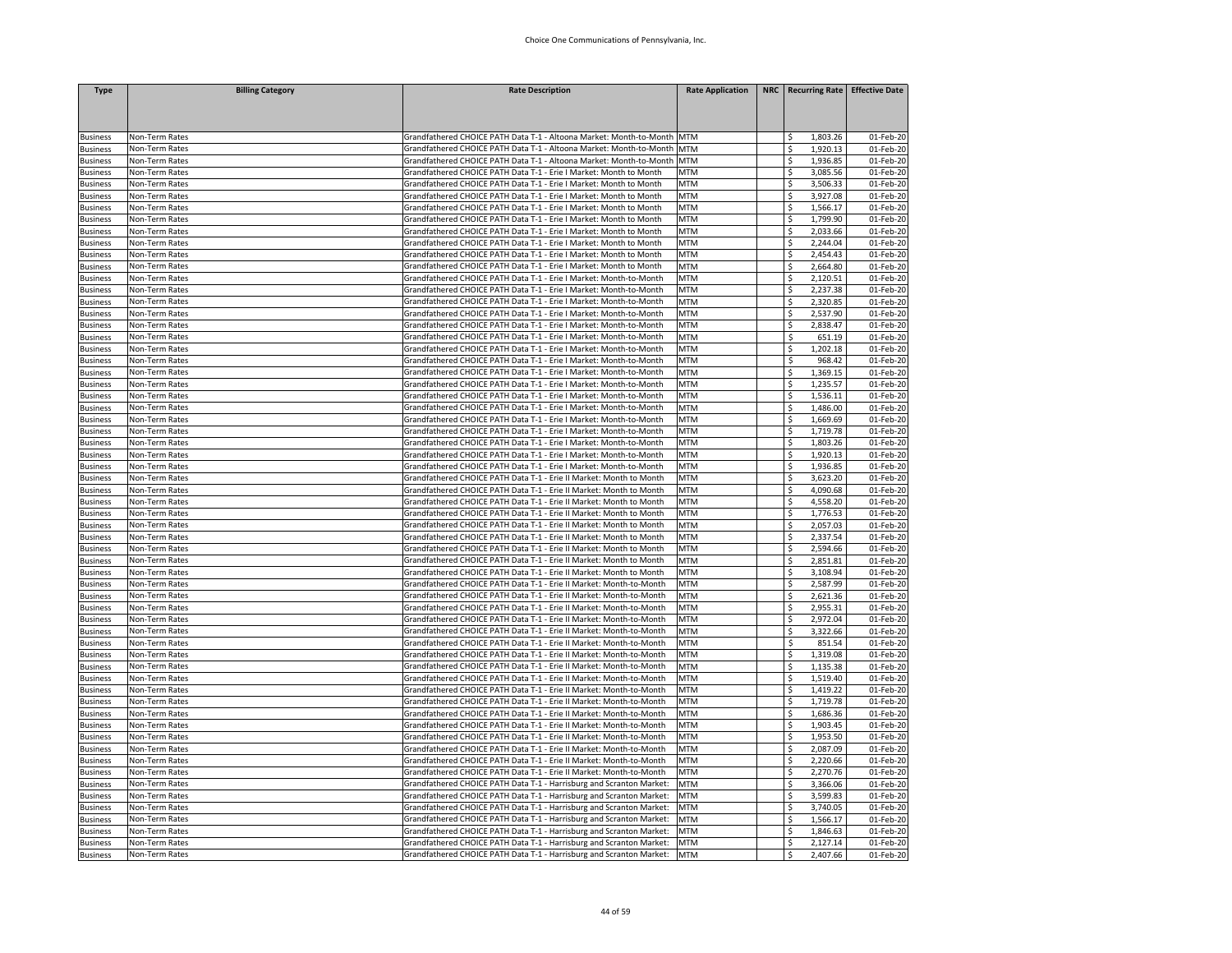## Choice One Communications of Pennsylvania, Inc.

| <b>Type</b>                        | <b>Billing Category</b>          | <b>Rate Description</b>                                                                                                                    | <b>Rate Application</b>  | NRC   Recurring Rate   Effective Date |                         |
|------------------------------------|----------------------------------|--------------------------------------------------------------------------------------------------------------------------------------------|--------------------------|---------------------------------------|-------------------------|
|                                    |                                  |                                                                                                                                            |                          |                                       |                         |
|                                    |                                  |                                                                                                                                            |                          |                                       |                         |
| <b>Business</b>                    | Non-Term Rates                   | Grandfathered CHOICE PATH Data T-1 - Harrisburg and Scranton Market:                                                                       | <b>MTM</b>               | 2,688.17                              | 01-Feb-20               |
| <b>Business</b>                    | Non-Term Rates                   | Grandfathered CHOICE PATH Data T-1 - Harrisburg and Scranton Market:                                                                       | <b>MTM</b>               | 2,945.34<br>Ś                         | 01-Feb-20               |
| <b>Business</b>                    | Non-Term Rates                   | Grandfathered CHOICE PATH Data T-1 - Harrisburg and Scranton Market:                                                                       | <b>MTM</b>               | 2,504.51<br>\$                        | 01-Feb-20               |
| <b>Business</b>                    | Non-Term Rates                   | Grandfathered CHOICE PATH Data T-1 - Harrisburg and Scranton Market:                                                                       | <b>MTM</b>               | \$<br>2,504.51                        | 01-Feb-20               |
| <b>Business</b>                    | Non-Term Rates                   | Grandfathered CHOICE PATH Data T-1 - Harrisburg and Scranton Market:                                                                       | MTM                      | 2,754.94<br>Ś                         | 01-Feb-20               |
| <b>Business</b>                    | Non-Term Rates                   | Grandfathered CHOICE PATH Data T-1 - Harrisburg and Scranton Market:                                                                       | <b>MTM</b>               | 2,754.94<br>Ś                         | 01-Feb-20               |
| Business                           | Non-Term Rates                   | Grandfathered CHOICE PATH Data T-1 - Harrisburg and Scranton Market:                                                                       | MTM                      | \$<br>2,921.95                        | 01-Feb-20               |
| <b>Business</b>                    | Non-Term Rates                   | Grandfathered CHOICE PATH Data T-1 - Harrisburg and Scranton Market:                                                                       | <b>MTM</b>               | \$<br>651.19                          | 01-Feb-20               |
| <b>Business</b>                    | Non-Term Rates                   | Grandfathered CHOICE PATH Data T-1 - Harrisburg and Scranton Market:                                                                       | <b>MTM</b>               | 1,202.18<br>\$                        | 01-Feb-20               |
| <b>Business</b>                    | Non-Term Rates                   | Grandfathered CHOICE PATH Data T-1 - Harrisburg and Scranton Market:                                                                       | <b>MTM</b>               | Ś<br>985.12                           | 01-Feb-20               |
| <b>Business</b>                    | Non-Term Rates                   | Grandfathered CHOICE PATH Data T-1 - Harrisburg and Scranton Market:                                                                       | <b>MTM</b>               | \$<br>1,419.22                        | $01$ -Feb-20            |
| <b>Business</b>                    | Non-Term Rates                   | Grandfathered CHOICE PATH Data T-1 - Harrisburg and Scranton Market:                                                                       | <b>MTM</b>               | \$<br>1,319.08                        | 01-Feb-20               |
| <b>Business</b>                    | Non-Term Rates                   | Grandfathered CHOICE PATH Data T-1 - Harrisburg and Scranton Market:                                                                       | <b>MTM</b>               | Ś<br>1,619.59                         | 01-Feb-20               |
| Business                           | Non-Term Rates                   | Grandfathered CHOICE PATH Data T-1 - Harrisburg and Scranton Market:                                                                       | <b>MTM</b>               | \$<br>1,636.31                        | 01-Feb-20               |
| <b>Business</b>                    | Non-Term Rates                   | Grandfathered CHOICE PATH Data T-1 - Harrisburg and Scranton Market:                                                                       | <b>MTM</b>               | \$<br>1,819.93                        | 01-Feb-20               |
| <b>Business</b>                    | Non-Term Rates                   | Grandfathered CHOICE PATH Data T-1 - Harrisburg and Scranton Market:                                                                       | <b>MTM</b>               | 1,920.13<br>\$                        | 01-Feb-20               |
| <b>Business</b>                    | Non-Term Rates                   | Grandfathered CHOICE PATH Data T-1 - Harrisburg and Scranton Market:                                                                       | <b>MTM</b>               | 2,020.30<br>\$                        | 01-Feb-20               |
| <b>Business</b>                    | Non-Term Rates                   | Grandfathered CHOICE PATH Data T-1 - Harrisburg and Scranton Market:                                                                       | <b>MTM</b>               | \$<br>2,203.96                        | 01-Feb-20               |
| <b>Business</b>                    | Non-Term Rates                   | Grandfathered CHOICE PATH Data T-1 - Harrisburg and Scranton Market:                                                                       | <b>MTM</b>               | \$<br>2,203.96                        | 01-Feb-20               |
| <b>Business</b>                    | Non-Term Rates                   | Grandfathered CHOICE PATH Data T-1 - Pittsburgh Market I: Month to<br>Grandfathered CHOICE PATH Data T-1 - Pittsburgh Market I: Month to   | <b>MTM</b>               | 3,506.33<br>\$<br>\$<br>3,973.85      | 01-Feb-20               |
| <b>Business</b>                    | Non-Term Rates<br>Non-Term Rates | Grandfathered CHOICE PATH Data T-1 - Pittsburgh Market I: Month to                                                                         | <b>MTM</b><br><b>MTM</b> | Ś<br>4,441.36                         | 01-Feb-20<br>01-Feb-20  |
| <b>Business</b><br><b>Business</b> | Non-Term Rates                   | Grandfathered CHOICE PATH Data T-1 - Pittsburgh Market I: Month to                                                                         | <b>MTM</b>               | 1,425.92<br>\$                        | 01-Feb-20               |
| <b>Business</b>                    | Non-Term Rates                   | Grandfathered CHOICE PATH Data T-1 - Pittsburgh Market I: Month to                                                                         | <b>MTM</b>               | 1,753.16<br>Ś                         | 01-Feb-20               |
| <b>Business</b>                    | Non-Term Rates                   | Grandfathered CHOICE PATH Data T-1 - Pittsburgh Market I: Month to                                                                         | <b>MTM</b>               | \$<br>2,057.03                        | 01-Feb-20               |
| <b>Business</b>                    | Non-Term Rates                   | Grandfathered CHOICE PATH Data T-1 - Pittsburgh Market I: Month to                                                                         | <b>MTM</b>               | \$<br>2,360.93                        | 01-Feb-20               |
| <b>Business</b>                    | Non-Term Rates                   | Grandfathered CHOICE PATH Data T-1 - Pittsburgh Market I: Month to                                                                         | MTM                      | 2,664.80<br>Ś                         | 01-Feb-20               |
| <b>Business</b>                    | Non-Term Rates                   | Grandfathered CHOICE PATH Data T-1 - Pittsburgh Market I: Month to                                                                         | <b>MTM</b>               | 2,968.66<br>Ś                         | 01-Feb-20               |
| <b>Business</b>                    | Non-Term Rates                   | Grandfathered CHOICE PATH Data T-1 - Pittsburgh Market I: Month-to-                                                                        | MTM                      | \$<br>2,587.99                        | 01-Feb-20               |
| <b>Business</b>                    | Non-Term Rates                   | Grandfathered CHOICE PATH Data T-1 - Pittsburgh Market I: Month-to-                                                                        | <b>MTM</b>               | \$<br>2,587.99                        | 01-Feb-20               |
| <b>Business</b>                    | Non-Term Rates                   | Grandfathered CHOICE PATH Data T-1 - Pittsburgh Market I: Month-to-                                                                        | <b>MTM</b>               | 2,955.31<br>\$                        | 01-Feb-20               |
| <b>Business</b>                    | Non-Term Rates                   | Grandfathered CHOICE PATH Data T-1 - Pittsburgh Market I: Month-to-                                                                        | <b>MTM</b>               | \$<br>2,955.31                        | 01-Feb-20               |
| <b>Business</b>                    | Non-Term Rates                   | Grandfathered CHOICE PATH Data T-1 - Pittsburgh Market I: Month-to-                                                                        | MTM                      | \$<br>3,322.66                        | 01-Feb-20               |
| <b>Business</b>                    | Non-Term Rates                   | Grandfathered CHOICE PATH Data T-1 - Pittsburgh Market I: Month-to-                                                                        | <b>MTM</b>               | 584.41<br>\$                          | 01-Feb-20               |
| <b>Business</b>                    | Non-Term Rates                   | Grandfathered CHOICE PATH Data T-1 - Pittsburgh Market I: Month-to-                                                                        | <b>MTM</b>               | 1,085.29<br>\$                        | 01-Feb-20               |
| <b>Business</b>                    | Non-Term Rates                   | Grandfathered CHOICE PATH Data T-1 - Pittsburgh Market I: Month-to-                                                                        | <b>MTM</b>               | \$<br>951.73                          | 01-Feb-20               |
| <b>Business</b>                    | Non-Term Rates                   | Grandfathered CHOICE PATH Data T-1 - Pittsburgh Market I: Month-to-                                                                        | <b>MTM</b>               | 1,319.08<br>\$                        | 01-Feb-20               |
| <b>Business</b>                    | Non-Term Rates                   | Grandfathered CHOICE PATH Data T-1 - Pittsburgh Market I: Month-to-                                                                        | <b>MTM</b>               | 1,285.64<br>Ś                         | 01-Feb-20               |
| <b>Business</b>                    | Non-Term Rates                   | Grandfathered CHOICE PATH Data T-1 - Pittsburgh Market I: Month-to-                                                                        | <b>MTM</b>               | \$<br>1,536.11                        | 01-Feb-20               |
| <b>Business</b>                    | Non-Term Rates                   | Grandfathered CHOICE PATH Data T-1 - Pittsburgh Market I: Month-to-                                                                        | <b>MTM</b>               | \$<br>1,586.18                        | 01-Feb-20               |
| <b>Business</b>                    | Non-Term Rates                   | Grandfathered CHOICE PATH Data T-1 - Pittsburgh Market I: Month-to-                                                                        | <b>MTM</b>               | 1,753.16<br>Ś                         | 01-Feb-20               |
| <b>Business</b>                    | Non-Term Rates                   | Grandfathered CHOICE PATH Data T-1 - Pittsburgh Market I: Month-to-                                                                        | <b>MTM</b>               | 1,886.72<br>\$.                       | 01-Feb-20               |
| <b>Business</b>                    | Non-Term Rates                   | Grandfathered CHOICE PATH Data T-1 - Pittsburgh Market I: Month-to-                                                                        | MTM                      | \$<br>1,970.21                        | 01-Feb-20               |
| <b>Business</b>                    | Non-Term Rates                   | Grandfathered CHOICE PATH Data T-1 - Pittsburgh Market I: Month-to-                                                                        | MTM                      | Ś<br>2,170.61                         | 01-Feb-20               |
| <b>Business</b>                    | Non-Term Rates                   | Grandfathered CHOICE PATH Data T-1 - Pittsburgh Market I: Month-to-                                                                        | <b>MTM</b>               | 2,187.24<br>Ś                         | 01-Feb-20               |
| <b>Business</b>                    | Non-Term Rates                   | Grandfathered CHOICE PATH Data T-1 - Pittsburgh Market II: Month to                                                                        | <b>MTM</b>               | 2,337.54<br>Ś                         | 01-Feb-20               |
| <b>Business</b>                    | Non-Term Rates                   | Grandfathered CHOICE PATH Data T-1 - Pittsburgh Market II: Month to                                                                        | MTM                      | \$<br>2,649.23                        | 01-Feb-20               |
| <b>Business</b>                    | Non-Term Rates                   | Grandfathered CHOICE PATH Data T-1 - Pittsburgh Market II: Month to                                                                        | <b>MTM</b><br><b>MTM</b> | \$<br>2,960.89<br>1,425.92            | 01-Feb-20<br>01-Feb-20  |
| <b>Business</b>                    | Non-Term Rates<br>Non-Term Rates | Grandfathered CHOICE PATH Data T-1 - Pittsburgh Market II: Month to<br>Grandfathered CHOICE PATH Data T-1 - Pittsburgh Market II: Month to | <b>MTM</b>               | \$<br>1,753.16<br>Ś                   | 01-Feb-20               |
| <b>Business</b><br><b>Business</b> | Non-Term Rates                   | Grandfathered CHOICE PATH Data T-1 - Pittsburgh Market II: Month to                                                                        | MTM                      | \$<br>2,057.03                        | 01-Feb-20               |
| <b>Business</b>                    | Non-Term Rates                   | Grandfathered CHOICE PATH Data T-1 - Pittsburgh Market II: Month to                                                                        | <b>MTM</b>               | \$<br>2,360.93                        | 01-Feb-20               |
| <b>Business</b>                    | Non-Term Rates                   | Grandfathered CHOICE PATH Data T-1 - Pittsburgh Market II: Month to                                                                        | <b>MTM</b>               | 1,774.61<br>Ś                         | 01-Feb-20               |
| <b>Business</b>                    | Non-Term Rates                   | Grandfathered CHOICE PATH Data T-1 - Pittsburgh Market II: Month to                                                                        | MTM                      | \$<br>1,979.11                        | 01-Feb-20               |
| <b>Business</b>                    | Non-Term Rates                   | Grandfathered CHOICE PATH Data T-1 - Pittsburgh Market II: Month-to-                                                                       | <b>MTM</b>               | \$<br>2,587.99                        | 01-Feb-20               |
| <b>Business</b>                    | Non-Term Rates                   | Grandfathered CHOICE PATH Data T-1 - Pittsburgh Market II: Month-to-                                                                       | <b>MTM</b>               | 2,587.99<br>Ś                         | 01-Feb-20               |
| <b>Business</b>                    | Non-Term Rates                   | Grandfathered CHOICE PATH Data T-1 - Pittsburgh Market II: Month-to-                                                                       | <b>MTM</b>               | 2,955.31<br>\$                        | 01-Feb-20               |
| <b>Business</b>                    | Non-Term Rates                   | Grandfathered CHOICE PATH Data T-1 - Pittsburgh Market II: Month-to-                                                                       | MTM                      | \$<br>2,955.31                        | 01-Feb-20               |
| <b>Business</b>                    | Non-Term Rates                   | Grandfathered CHOICE PATH Data T-1 - Pittsburgh Market II: Month-to-                                                                       | <b>MTM</b>               | \$<br>3,322.66                        | 01-Feb-20               |
| <b>Business</b>                    | Non-Term Rates                   | Grandfathered CHOICE PATH Data T-1 - Pittsburgh Market II: Month-to-                                                                       | <b>MTM</b>               | 584.41<br>Ŝ.                          | 01-Feb-20               |
| <b>Business</b>                    | Non-Term Rates                   | Grandfathered CHOICE PATH Data T-1 - Pittsburgh Market II: Month-to-                                                                       | <b>MTM</b>               | \$<br>1,085.29                        | 01-Feb-20               |
| <b>Business</b>                    | Non-Term Rates                   | Grandfathered CHOICE PATH Data T-1 - Pittsburgh Market II: Month-to-                                                                       | <b>MTM</b>               | \$<br>951.73                          | $\overline{01}$ -Feb-20 |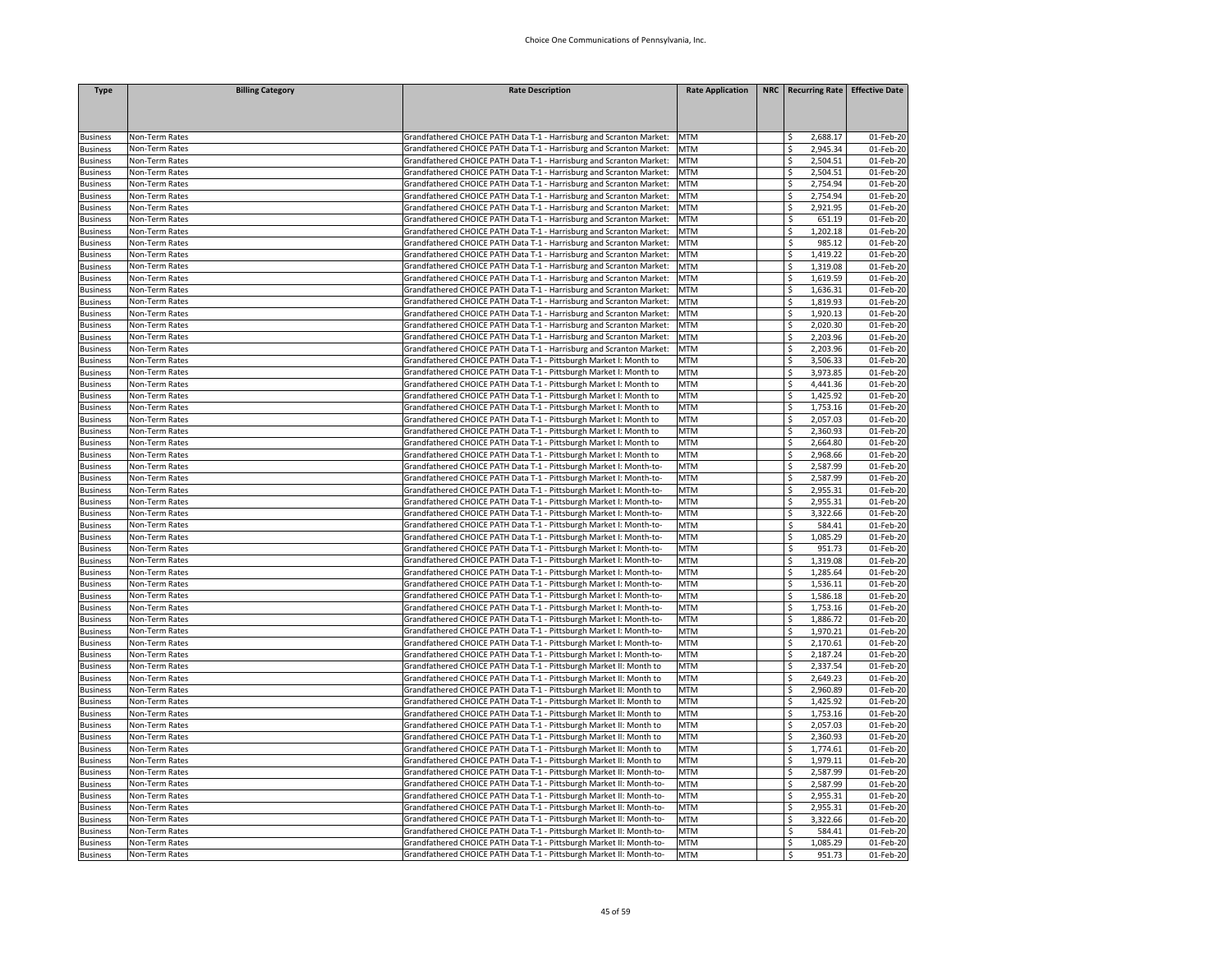## Choice One Communications of Pennsylvania, Inc.

| <b>Type</b>                        | <b>Billing Category</b>          | <b>Rate Description</b>                                                                                                                      | <b>Rate Application</b>  | NRC   Recurring Rate   Effective Date |                         |
|------------------------------------|----------------------------------|----------------------------------------------------------------------------------------------------------------------------------------------|--------------------------|---------------------------------------|-------------------------|
|                                    |                                  |                                                                                                                                              |                          |                                       |                         |
|                                    |                                  |                                                                                                                                              |                          |                                       |                         |
|                                    |                                  |                                                                                                                                              |                          |                                       |                         |
| <b>Business</b>                    | Non-Term Rates                   | Grandfathered CHOICE PATH Data T-1 - Pittsburgh Market II: Month-to-                                                                         | <b>MTM</b>               | 1,319.08                              | 01-Feb-20               |
| <b>Business</b>                    | Non-Term Rates                   | Grandfathered CHOICE PATH Data T-1 - Pittsburgh Market II: Month-to-                                                                         | <b>MTM</b>               | \$<br>1,285.64                        | 01-Feb-20               |
| <b>Business</b>                    | Non-Term Rates                   | Grandfathered CHOICE PATH Data T-1 - Pittsburgh Market II: Month-to-                                                                         | MTM                      | Ŝ.<br>1,536.11                        | 01-Feb-20               |
| <b>Business</b>                    | Non-Term Rates                   | Grandfathered CHOICE PATH Data T-1 - Pittsburgh Market II: Month-to-                                                                         | <b>MTM</b>               | \$<br>1,586.18                        | 01-Feb-20               |
| <b>Business</b>                    | Non-Term Rates                   | Grandfathered CHOICE PATH Data T-1 - Pittsburgh Market II: Month-to-                                                                         | <b>MTM</b>               | 1,753.16<br>\$<br>Ś<br>1,886.72       | 01-Feb-20<br>01-Feb-20  |
| <b>Business</b><br><b>Business</b> | Non-Term Rates<br>Non-Term Rates | Grandfathered CHOICE PATH Data T-1 - Pittsburgh Market II: Month-to-<br>Grandfathered CHOICE PATH Data T-1 - Pittsburgh Market II: Month-to- | <b>MTM</b><br><b>MTM</b> | 1,970.21<br>\$                        | 01-Feb-20               |
| <b>Business</b>                    | Non-Term Rates                   | Grandfathered CHOICE PATH Data T-1 - Pittsburgh Market II: Month-to-                                                                         | <b>MTM</b>               | 2,170.61<br>\$                        | 01-Feb-20               |
| <b>Business</b>                    | Non-Term Rates                   | Grandfathered CHOICE PATH Data T-1 - Pittsburgh Market II: Month-to-                                                                         | <b>MTM</b>               | \$<br>2,187.24                        | 01-Feb-20               |
| <b>Business</b>                    | Non-Term Rates                   | Grandfathered CHOICE PATH Voice Channel - Allentown Market: Month-t                                                                          | <b>MTM</b>               | \$<br>166.99                          | 01-Feb-20               |
| Business                           | Non-Term Rates                   | Grandfathered CHOICE PATH Voice Channel - Allentown Market: Month-to-MTM                                                                     |                          | \$<br>74.04                           | 01-Feb-20               |
| <b>Business</b>                    | Non-Term Rates                   | Grandfathered CHOICE PATH Voice Channel - Allentown Market: Month-to-MTM                                                                     |                          | \$<br>74.04                           | 01-Feb-20               |
| Business                           | Non-Term Rates                   | Grandfathered CHOICE PATH Voice Channel - Altoona Market: Month-to-                                                                          | <b>MTM</b>               | \$<br>166.99                          | 01-Feb-20               |
| Business                           | Non-Term Rates                   | Grandfathered CHOICE PATH Voice Channel - Altoona Market: Month-to-                                                                          | MTM                      | \$<br>84.49                           | 01-Feb-20               |
| <b>Business</b>                    | Non-Term Rates                   | Grandfathered CHOICE PATH Voice Channel - Altoona Market: Month-to-                                                                          | <b>MTM</b>               | \$<br>84.49                           | 01-Feb-20               |
| <b>Business</b>                    | Non-Term Rates                   | Grandfathered CHOICE PATH Voice Channel - Erie I Market: Month-to-                                                                           | <b>MTM</b>               | \$<br>166.99                          | 01-Feb-20               |
| <b>Business</b>                    | Non-Term Rates                   | Grandfathered CHOICE PATH Voice Channel - Erie I Market: Month-to-                                                                           | MTM                      | \$<br>84.49                           | 01-Feb-20               |
| <b>Business</b>                    | Non-Term Rates                   | Grandfathered CHOICE PATH Voice Channel - Erie I Market: Month-to-                                                                           | <b>MTM</b>               | \$<br>84.49                           | $\overline{01}$ -Feb-20 |
| <b>Business</b>                    | Non-Term Rates                   | Grandfathered CHOICE PATH Voice Channel - Erie II Market: Month-to-                                                                          | <b>MTM</b>               | \$<br>166.99                          | 01-Feb-20               |
| <b>Business</b>                    | Non-Term Rates                   | Grandfathered CHOICE PATH Voice Channel - Erie II Market: Month-to-                                                                          | <b>MTM</b>               | \$<br>77.11                           | 01-Feb-20               |
| <b>Business</b>                    | Non-Term Rates                   | Grandfathered CHOICE PATH Voice Channel - Erie II Market: Month-to-                                                                          | MTM                      | \$<br>77.11                           | 01-Feb-20               |
| Business                           | Non-Term Rates                   | Grandfathered CHOICE PATH Voice Channel - Harrisburg and Scranton                                                                            | <b>MTM</b>               | \$<br>166.99                          | 01-Feb-20               |
| <b>Business</b>                    | Non-Term Rates                   | Grandfathered CHOICE PATH Voice Channel - Harrisburg and Scranton                                                                            | <b>MTM</b>               | \$<br>74.04                           | 01-Feb-20               |
| Business                           | Non-Term Rates                   | Grandfathered CHOICE PATH Voice Channel - Harrisburg and Scranton                                                                            | <b>MTM</b>               | \$<br>74.04                           | 01-Feb-20               |
| <b>Business</b>                    | Non-Term Rates                   | Grandfathered CHOICE PATH Voice Channel - Pittsburgh Market II: Month                                                                        | <b>MTM</b>               | \$<br>166.99                          | 01-Feb-20               |
| <b>Business</b>                    | Non-Term Rates                   | Grandfathered CHOICE PATH Voice Channel - Pittsburgh Market II: Month- MTM                                                                   |                          | \$<br>96.84                           | 01-Feb-20               |
| <b>Business</b>                    | Non-Term Rates                   | Grandfathered CHOICE PATH Voice Channel - Pittsburgh Market II: Month-                                                                       | <b>MTM</b>               | \$<br>96.84                           | 01-Feb-20               |
| Business                           | Non-Term Rates                   | Grandfathered Choicepath - Three Product Bundle - DS0 (10 Block) Service                                                                     | <b>MTM</b>               | \$<br>130.94                          | 01-Nov-20               |
| Business                           | Non-Term Rates                   | Grandfathered Choicepath - Three Product Bundle - DS0 (10 Block) Service                                                                     | <b>MTM</b>               | \$<br>130.94                          | 01-Nov-20               |
| <b>Business</b>                    | Non-Term Rates                   | Grandfathered Choicepath - Three Product Bundle - DS0 (10 Block) Service                                                                     | <b>MTM</b>               | \$<br>130.94                          | 01-Nov-20               |
| <b>Business</b>                    | Non-Term Rates                   | Grandfathered Choicepath - Three Product Bundle - DS1 Trunk Service -                                                                        | <b>MTM</b>               | \$<br>2,495.36                        | 01-Nov-20               |
| <b>Business</b>                    | Non-Term Rates                   | Grandfathered Choicepath - Three Product Bundle - DS1 Trunk Service -                                                                        | <b>MTM</b>               | 2,495.36<br>\$                        | 01-Nov-20               |
| <b>Business</b>                    | Non-Term Rates                   | Grandfathered Choicepath - Three Product Bundle - DS1 Trunk Service -                                                                        | <b>MTM</b>               | Ś<br>2,495.36                         | 01-Nov-20               |
| <b>Business</b>                    | Non-Term Rates                   | Grandfathered Choicepath - Two Product Bundle - DS0 (10 Block) Service                                                                       | <b>MTM</b>               | \$<br>139.09                          | 01-Nov-20               |
| <b>Business</b>                    | Non-Term Rates                   | Grandfathered Choicepath - Two Product Bundle - DS0 (10 Block) Service                                                                       | <b>MTM</b>               | Ś.<br>139.09                          | 01-Nov-20               |
| <b>Business</b>                    | Non-Term Rates                   | Grandfathered Choicepath - Two Product Bundle - DS0 (10 Block) Service                                                                       | <b>MTM</b>               | \$<br>139.09                          | 01-Nov-20               |
| <b>Business</b>                    | Non-Term Rates                   | Grandfathered Choicepath - Two Product Bundle - DS1 Trunk Service -                                                                          | MTM<br><b>MTM</b>        | \$<br>3,149.83<br>3,149.83            | 01-Nov-20<br>01-Nov-20  |
| <b>Business</b>                    | Non-Term Rates                   | Grandfathered Choicepath - Two Product Bundle - DS1 Trunk Service -                                                                          | <b>MTM</b>               | \$<br>\$<br>3,149.83                  | 01-Nov-20               |
| <b>Business</b>                    | Non-Term Rates<br>Non-Term Rates | Grandfathered Choicepath - Two Product Bundle - DS1 Trunk Service -<br>Grandfathered Choicexchange - Three Product Bundle - Measured Rate    | <b>MTM</b>               | \$<br>140.26                          | 01-Nov-20               |
| <b>Business</b><br><b>Business</b> | Non-Term Rates                   | Grandfathered Choicexchange - Three Product Bundle - Measured Rate                                                                           | <b>MTM</b>               | \$<br>79.71                           | 01-Nov-20               |
| <b>Business</b>                    | Non-Term Rates                   | Grandfathered Choicexchange - Three Product Bundle - Measured Rate                                                                           | <b>MTM</b>               | \$<br>108.34                          | 01-Nov-20               |
| <b>Business</b>                    | Non-Term Rates                   | Grandfathered Choicexchange - Three Product Bundle - Measured Rate                                                                           | <b>MTM</b>               | \$<br>79.71                           | 01-Nov-20               |
| Business                           | Non-Term Rates                   | Grandfathered Choicexchange - Three Product Bundle - Measured Rate                                                                           | MTM                      | \$<br>96.06                           | 01-Nov-20               |
| <b>Business</b>                    | Non-Term Rates                   | Grandfathered Choicexchange - Three Product Bundle - Measured Rate                                                                           | <b>MTM</b>               | \$<br>96.06                           | 01-Nov-20               |
| <b>Business</b>                    | Non-Term Rates                   | Grandfathered Choicexchange - Two Product Bundle - Measured Rate                                                                             | MTM                      | \$<br>125.13                          | 01-Nov-20               |
| <b>Business</b>                    | Non-Term Rates                   | Grandfathered Choicexchange - Two Product Bundle - Measured Rate                                                                             | MTM                      | \$<br>83.81                           | 01-Nov-20               |
| <b>Business</b>                    | Non-Term Rates                   | Grandfathered Choicexchange - Two Product Bundle - Measured Rate                                                                             | <b>MTM</b>               | \$<br>125.13                          | 01-Nov-20               |
| <b>Business</b>                    | Non-Term Rates                   | Grandfathered Choicexchange - Two Product Bundle - Measured Rate                                                                             | <b>MTM</b>               | \$<br>83.81                           | 01-Nov-20               |
| Business                           | Non-Term Rates                   | Grandfathered Choicexchange - Two Product Bundle - Measured Rate                                                                             | MTM                      | \$<br>105.93                          | 01-Nov-20               |
| <b>Business</b>                    | Non-Term Rates                   | Grandfathered Choicexchange - Two Product Bundle - Measured Rate                                                                             | MTM                      | \$<br>100.17                          | 01-Nov-20               |
| <b>Business</b>                    | Non-Term Rates                   | Harrisburg and Scranton Market - Alternative Telephone Number Listings                                                                       | <b>MTM</b>               | \$<br>26.20                           | 01-Feb-20               |
| <b>Business</b>                    | Non-Term Rates                   | Harrisburg and Scranton Market - Alternative Telephone Number Listings:                                                                      | <b>MTM</b>               | \$<br>26.20                           | 01-Feb-20               |
| <b>Business</b>                    | Non-Term Rates                   | Harrisburg and Scranton Market - Alternative Telephone Number Listings:                                                                      | <b>MTM</b>               | \$<br>45.85                           | 01-Nov-20               |
| <b>Business</b>                    | Non-Term Rates                   | Harrisburg and Scranton Market - Alternative Telephone Number Listings:                                                                      | <b>MTM</b>               | \$<br>26.20                           | 01-Feb-20               |
| <b>Business</b>                    | Non-Term Rates                   | Harrisburg and Scranton Market - Alternative Telephone Number Listings:                                                                      | <b>MTM</b>               | \$<br>26.20                           | 01-Feb-20               |
| Business                           | Non-Term Rates                   | Harrisburg and Scranton Market - Alternative Telephone Number Listings:                                                                      | <b>MTM</b>               | \$<br>26.20                           | 01-Feb-20               |
| <b>Business</b>                    | Non-Term Rates                   | Harrisburg and Scranton Market - Choice Xchange Product Set: Advantage                                                                       | <b>MTM</b>               | \$<br>168.88                          | 01-Nov-20               |
| <b>Business</b>                    | Non-Term Rates                   | Harrisburg and Scranton Market - Choice Xchange Product Set: Advantage                                                                       | <b>MTM</b>               | \$<br>168.88                          | 01-Nov-20               |
| <b>Business</b>                    | Non-Term Rates                   | Harrisburg and Scranton Market - Choice Xchange Product Set: Basic Line                                                                      | <b>MTM</b>               | \$<br>112.44                          | 01-Nov-20               |
| <b>Business</b>                    | Non-Term Rates                   | Harrisburg and Scranton Market - Choice Xchange Product Set: Basic Line                                                                      | <b>MTM</b>               | \$<br>112.44                          | 01-Nov-20               |
| <b>Business</b>                    | Non-Term Rates                   | Harrisburg and Scranton Market - Class Line Features: Call Return - per                                                                      | <b>MTM</b>               | \$<br>27.23                           | 01-Nov-20               |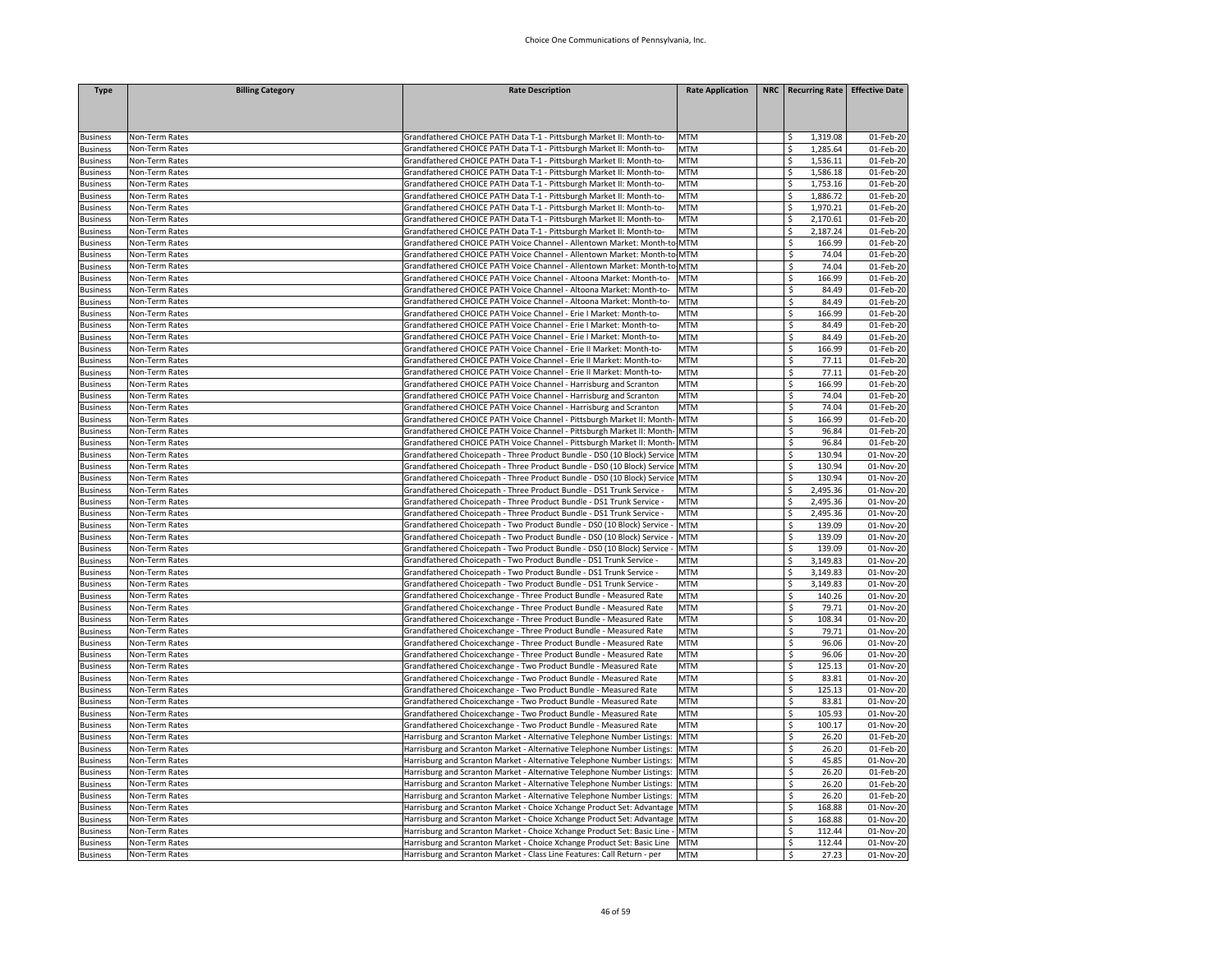| <b>Type</b>                        | <b>Billing Category</b>          | <b>Rate Description</b>                                                                                                                                  | <b>Rate Application</b>  | NRC   Recurring Rate   Effective Date |                        |
|------------------------------------|----------------------------------|----------------------------------------------------------------------------------------------------------------------------------------------------------|--------------------------|---------------------------------------|------------------------|
|                                    |                                  |                                                                                                                                                          |                          |                                       |                        |
|                                    |                                  |                                                                                                                                                          |                          |                                       |                        |
|                                    |                                  |                                                                                                                                                          |                          |                                       |                        |
| <b>Business</b>                    | Non-Term Rates                   | Harrisburg and Scranton Market - Class Line Features: Caller ID - per line<br>Harrisburg and Scranton Market - Class Line Features: Repeat Dialing - per | <b>MTM</b><br><b>MTM</b> | \$<br>66.22<br>\$<br>27.23            | 01-Nov-20<br>01-Nov-20 |
| <b>Business</b><br><b>Business</b> | Non-Term Rates<br>Non-Term Rates | Harrisburg and Scranton Market - Custom Calling Features: Call Forward                                                                                   | <b>MTM</b>               | \$<br>35.05                           | 01-Nov-20              |
| <b>Business</b>                    | Non-Term Rates                   | Harrisburg and Scranton Market - Custom Calling Features: Call                                                                                           | MTM                      | \$<br>13.55                           | 01-Nov-20              |
| <b>Business</b>                    | Non-Term Rates                   | Harrisburg and Scranton Market - Custom Calling Features: Call                                                                                           | <b>MTM</b>               | \$<br>13.55                           | 01-Nov-20              |
| <b>Business</b>                    | Non-Term Rates                   | Harrisburg and Scranton Market - Custom Calling Features: Call                                                                                           | <b>MTM</b>               | \$<br>13.55                           | 01-Nov-20              |
| <b>Business</b>                    | Non-Term Rates                   | Harrisburg and Scranton Market - Custom Calling Features: Call                                                                                           | <b>MTM</b>               | \$<br>35.05                           | 01-Nov-20              |
| <b>Business</b>                    | Non-Term Rates                   | Harrisburg and Scranton Market - Custom Calling Features: Call Transfer                                                                                  | <b>MTM</b>               | \$<br>35.05                           | 01-Nov-20              |
| <b>Business</b>                    | Non-Term Rates                   | Harrisburg and Scranton Market - Custom Calling Features: Call Waiting                                                                                   | <b>MTM</b>               | \$<br>35.05                           | 01-Nov-20              |
| <b>Business</b>                    | Non-Term Rates                   | Harrisburg and Scranton Market - Custom Calling Features: Call Waiting                                                                                   | <b>MTM</b>               | \$<br>35.05                           | 01-Nov-20              |
| <b>Business</b>                    | Non-Term Rates                   | Harrisburg and Scranton Market - Custom Calling Features: Call Waiting                                                                                   | <b>MTM</b>               | \$<br>101.31                          | 01-Nov-20              |
| <b>Business</b>                    | Non-Term Rates                   | Harrisburg and Scranton Market - Custom Calling Features: Direct Connect MTM                                                                             |                          | \$<br>5.78                            | 01-Nov-20              |
| <b>Business</b>                    | Non-Term Rates                   | Harrisburg and Scranton Market - Custom Calling Features: Distinctive                                                                                    | <b>MTM</b>               | \$<br>44.73                           | 01-Nov-20              |
| <b>Business</b>                    | Non-Term Rates                   | Harrisburg and Scranton Market - Custom Calling Features: Group Call Pic                                                                                 | <b>MTM</b>               | \$<br>7.84                            | 01-Nov-20              |
| <b>Business</b>                    | Non-Term Rates                   | Harrisburg and Scranton Market - Custom Calling Features: Speed Calling                                                                                  | <b>MTM</b>               | \$<br>13.55                           | 01-Nov-20              |
| <b>Business</b>                    | Non-Term Rates                   | Harrisburg and Scranton Market - Custom Calling Features: Speed Calling                                                                                  | <b>MTM</b>               | \$<br>35.05                           | 01-Nov-20              |
| <b>Business</b>                    | Non-Term Rates                   | Harrisburg and Scranton Market - Custom Calling Features: Three-Way                                                                                      | <b>MTM</b>               | \$<br>35.05                           | 01-Nov-20              |
| <b>Business</b>                    | Non-Term Rates                   | Harrisburg and Scranton Market - Local Choice Call Packs: Included - 100                                                                                 | <b>MTM</b>               | \$<br>49.16                           | 01-Nov-20              |
| <b>Business</b>                    | Non-Term Rates                   | Harrisburg and Scranton Market - Local Choice Call Packs: Included - 200                                                                                 | <b>MTM</b>               | \$<br>81.83                           | 01-Nov-20              |
| <b>Business</b>                    | Non-Term Rates                   | Harrisburg and Scranton Market - Local Choice Call Packs: Included - 400                                                                                 | <b>MTM</b>               | \$<br>130.94                          | 01-Nov-20              |
| <b>Business</b>                    | Non-Term Rates                   | Harrisburg and Scranton Market - Point to Point Service: Charge per                                                                                      | <b>MTM</b>               | \$<br>2,781.71                        | 01-Feb-20              |
| <b>Business</b>                    | Non-Term Rates                   | Harrisburg and Scranton Market - Ultra T-1 Product Set Pricing: Dedicated                                                                                | <b>MTM</b>               | 2,805.05<br>\$                        | 01-Feb-20              |
| <b>Business</b>                    | Non-Term Rates                   | Harrisburg and Scranton Market - Ultra T-1 Product Set Pricing: Dedicated MTM                                                                            |                          | 3,272.56<br>\$                        | 01-Feb-20              |
| <b>Business</b>                    | Non-Term Rates                   | Harrisburg and Scranton Market - Ultra T-1 Product Set Pricing: Dedicated                                                                                | <b>MTM</b>               | \$<br>2,571.30                        | 01-Feb-20              |
| <b>Business</b>                    | Non-Term Rates                   | Harrisburg and Scranton Market - Ultra T-1 Product Set Pricing: Dedicated                                                                                | MTM                      | \$<br>116.66                          | 01-Feb-20              |
| <b>Business</b>                    | Non-Term Rates                   | Harrisburg and Scranton Market - Ultra T-1 Product Set Pricing: Dedicated                                                                                | <b>MTM</b>               | \$<br>130.91                          | 01-Feb-20              |
| <b>Business</b>                    | Non-Term Rates                   | Harrisburg and Scranton Market - Ultra T-1 Product Set Pricing: Integrated                                                                               | <b>MTM</b>               | \$<br>154.30                          | 01-Feb-20              |
| <b>Business</b>                    | Non-Term Rates                   | Harrisburg and Scranton Market - Ultra T-1 Product Set Pricing: Integrated MTM                                                                           |                          | 154.30<br>\$                          | 01-Feb-20              |
| <b>Business</b>                    | Non-Term Rates                   | Harrisburg and Scranton Market - Ultra T-1 Product Set Pricing: Integrated MTM                                                                           |                          | \$<br>154.30                          | 01-Feb-20              |
| <b>Business</b>                    | Non-Term Rates                   | Harrisburg and Scranton Market - Ultra T-1 Product Set Pricing: ISND PRI                                                                                 | MTM                      | \$<br>248.87                          | 01-Feb-20              |
| <b>Business</b>                    | Non-Term Rates                   | Harrisburg and Scranton Market Misc. Rates and Charges: CHOICEINVOICE MTM                                                                                |                          | \$<br>89.05                           | 01-Feb-20              |
| <b>Business</b>                    | Non-Term Rates                   | Harrisburg and Scranton Market Misc. Rates and Charges: Office to Office                                                                                 | <b>MTM</b>               | \$<br>18.64                           | 01-Feb-20              |
| <b>Business</b>                    | Non-Term Rates                   | Harrisburg and Scranton Market Misc. Rates and Charges: Vanity Number                                                                                    | <b>MTM</b>               | \$<br>16.93                           | 01-May-18              |
| <b>Business</b>                    | Non-Term Rates                   | One Communications Analog Voice Features: Call Forward Busy                                                                                              | MTM                      | \$<br>13.90                           | 01-Nov-20              |
| <b>Business</b>                    | Non-Term Rates                   | One Communications Analog Voice Features: Call Forward Busy/No                                                                                           | <b>MTM</b>               | \$<br>16.71                           | 01-Nov-20              |
| <b>Business</b>                    | Non-Term Rates                   | One Communications Analog Voice Features: Call Forward No Answer                                                                                         | <b>MTM</b>               | \$<br>13.90                           | 01-Nov-20              |
| <b>Business</b>                    | Non-Term Rates                   | One Communications Analog Voice Features: Call Forward Variable (All                                                                                     | <b>MTM</b>               | \$<br>27.84                           | 01-Nov-20              |
| <b>Business</b>                    | Non-Term Rates                   | One Communications Analog Voice Features: Call Forwarding Remote                                                                                         | <b>MTM</b>               | \$<br>8.33                            | 01-Nov-20              |
| <b>Business</b>                    | Non-Term Rates                   | One Communications Analog Voice Features: Call Return                                                                                                    | <b>MTM</b>               | \$<br>23.64                           | 01-Nov-20              |
| <b>Business</b>                    | Non-Term Rates                   | One Communications Analog Voice Features: Call Transfer                                                                                                  | <b>MTM</b>               | \$<br>16.71                           | 01-Nov-20              |
| <b>Business</b>                    | Non-Term Rates                   | One Communications Analog Voice Features: Call Waiting and Cancel Call                                                                                   | <b>MTM</b>               | \$<br>22.26                           | 01-Nov-20              |
| <b>Business</b>                    | Non-Term Rates                   | One Communications Analog Voice Features: Call Waiting with Caller ID                                                                                    | <b>MTM</b>               | \$<br>77.93                           | 01-Nov-20              |
| <b>Business</b>                    | Non-Term Rates                   | One Communications Analog Voice Features: Caller ID Name and Number                                                                                      | MTM                      | \$<br>47.29                           | 01-Nov-20              |
| <b>Business</b>                    | Non-Term Rates                   | One Communications Analog Voice Features: Caller ID Number                                                                                               | <b>MTM</b>               | \$<br>41.72                           | 01-Nov-20              |
| <b>Business</b>                    | Non-Term Rates                   | One Communications Analog Voice Features: Continuous Redial                                                                                              | <b>MTM</b>               | \$<br>25.01                           | 01-Nov-20              |
| <b>Business</b>                    | Non-Term Rates                   | One Communications Analog Voice Features: Direct Line Connect                                                                                            | <b>MTM</b>               | \$<br>9.73                            | 01-Nov-20              |
| <b>Business</b>                    | Non-Term Rates                   | One Communications Analog Voice Features: Distinctive Ring                                                                                               | MTM                      | \$<br>30.59                           | 01-Nov-20              |
| <b>Business</b>                    | Non-Term Rates                   | One Communications Analog Voice Features: Enhanced Speed Dialing (30) MTM                                                                                |                          | \$<br>30.59                           | 01-Nov-20              |
| <b>Business</b>                    | Non-Term Rates                   | One Communications Analog Voice Features: Speed Dialing (8)                                                                                              | <b>MTM</b>               | \$<br>22.26                           | 01-Nov-20              |
| <b>Business</b>                    | Non-Term Rates                   | One Communications Analog Voice Features: Three-Way Calling                                                                                              | <b>MTM</b>               | \$<br>22.26                           | 01-Nov-20              |
| <b>Business</b>                    | Non-Term Rates                   | One Communications Basic Business Line: Basic Business Line - Cell 1 -                                                                                   | <b>MTM</b>               | \$<br>177.87                          | 01-Nov-20              |
| <b>Business</b>                    | Non-Term Rates                   | One Communications Basic Business Line: Basic Business Line - Cell 2                                                                                     | <b>MTM</b>               | 194.18<br>\$                          | 01-Nov-20              |
| <b>Business</b>                    | Non-Term Rates                   | One Communications Basic Business Line: Basic Business Line - Cell 3                                                                                     | <b>MTM</b>               | \$<br>218.80                          | 01-Nov-20              |
| <b>Business</b>                    | Non-Term Rates                   | One Communications Basic Business Line: Basic Business Line - Cell 4 -                                                                                   | <b>MTM</b>               | \$<br>235.11                          | 01-Nov-20              |
| <b>Business</b>                    | Non-Term Rates                   | One Communications Basic Business Line: Basic Business Line - Local                                                                                      | <b>MTM</b>               | \$<br>44.56                           | 01-Nov-20              |
| <b>Business</b>                    | Non-Term Rates                   | One Communications Basic Business Line: Unlimited Business Line - Cell 1                                                                                 | MTM                      | \$<br>438.04                          | 01-Nov-20              |
| <b>Business</b>                    | Non-Term Rates                   | One Communications Basic Business Line: Unlimited Business Line - Cell 2                                                                                 | - MTM                    | \$<br>451.92                          | 01-Nov-20              |
| <b>Business</b>                    | Non-Term Rates                   | One Communications Basic Business Line: Unlimited Business Line - Cell 3                                                                                 | <b>MTM</b>               | \$<br>476.51                          | 01-Nov-20              |
| <b>Business</b>                    | Non-Term Rates                   | One Communications Basic Business Line: Unlimited Business Line - Cell 4 -                                                                               | <b>MTM</b>               | \$<br>492.85                          | 01-Nov-20              |
| <b>Business</b>                    | Non-Term Rates                   | One Communications Basic Business Line: Unlimited Local Business Line -                                                                                  | <b>MTM</b><br><b>MTM</b> | \$<br>294.61                          | 01-Nov-20              |
| <b>Business</b><br><b>Business</b> | Non-Term Rates<br>Non-Term Rates | One Communications Basic Business Line: Unlimited Local Business Line -<br>One Communications Basic Business Line: Unlimited Local Business Line -       | <b>MTM</b>               | \$<br>226.94<br>Ś<br>333.27           | 01-Nov-20<br>01-Nov-20 |
|                                    |                                  |                                                                                                                                                          |                          |                                       |                        |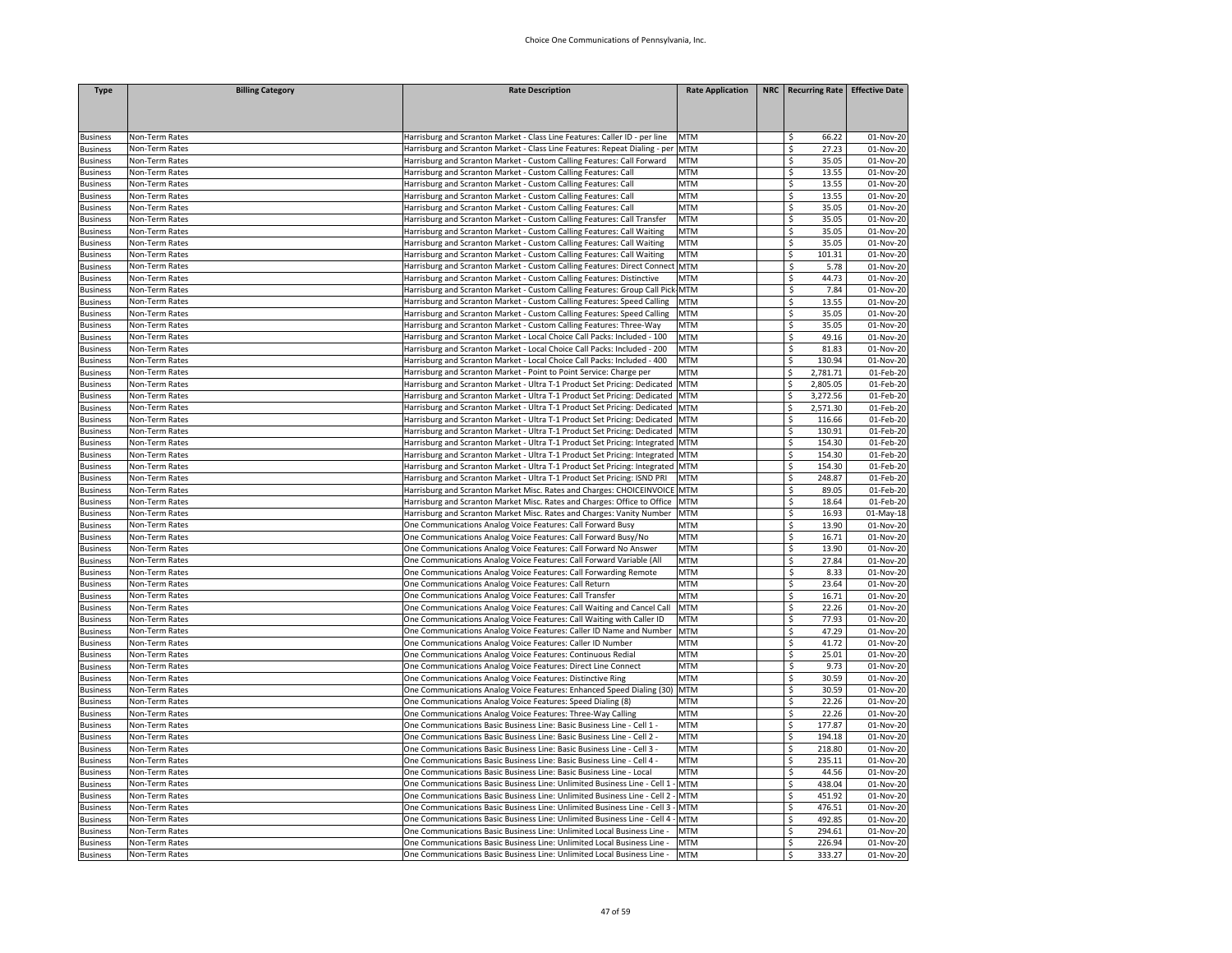| <b>Type</b>                        | <b>Billing Category</b>          | <b>Rate Description</b>                                                                                                                            | <b>Rate Application</b>  | NRC   Recurring Rate   Effective Date |                        |
|------------------------------------|----------------------------------|----------------------------------------------------------------------------------------------------------------------------------------------------|--------------------------|---------------------------------------|------------------------|
|                                    |                                  |                                                                                                                                                    |                          |                                       |                        |
|                                    |                                  |                                                                                                                                                    |                          |                                       |                        |
| <b>Business</b>                    | Non-Term Rates                   | One Communications Basic Business Line: Unlimited Local Business Line -                                                                            | <b>MTM</b>               | 349.58<br>\$                          | 01-Nov-20              |
| <b>Business</b>                    | Non-Term Rates                   | One Communications Deferral of Service: Per DS0                                                                                                    | <b>MTM</b>               | \$<br>42.25                           | 01-Feb-20              |
| <b>Business</b>                    | Non-Term Rates                   | One Communications Deferral of Service: Per DS1 (Voice, DIA, Integrated,                                                                           | <b>MTM</b>               | Ś<br>281.76                           | 01-Feb-20              |
| <b>Business</b>                    | Non-Term Rates                   | One Communications Deferral of Service: Per DS1 Point to Point                                                                                     | MTM                      | \$<br>563.51                          | 01-Feb-20              |
| <b>Business</b>                    | Non-Term Rates                   | One Communications Deferral of Service: Per DS3                                                                                                    | <b>MTM</b>               | \$<br>2,817.56                        | 01-Feb-20              |
| <b>Business</b>                    | Non-Term Rates                   | One Communications Deferral of Service: Per DS3 Point to Point                                                                                     | <b>MTM</b>               | 5,635.12<br>\$                        | 01-Feb-20              |
| <b>Business</b>                    | Non-Term Rates                   | One Communications Deferral of Service: Per OneSolutions Essentials                                                                                | <b>MTM</b>               | \$<br>169.06                          | 01-Feb-20              |
| <b>Business</b>                    | Non-Term Rates                   | One Communications Digital and PRI Voice Features: Call Forward on                                                                                 | <b>MTM</b>               | \$<br>111.21                          | 01-Nov-20              |
| <b>Business</b>                    | Non-Term Rates                   | One Communications Digital and PRI Voice Features: Caller ID Name and                                                                              | <b>MTM</b>               | \$<br>278.32                          | 01-Nov-20              |
| <b>Business</b>                    | Non-Term Rates                   | One Communications Digital and PRI Voice Features: DID Block of 100                                                                                | <b>MTM</b>               | \$<br>58.50                           | 01-Nov-20              |
| <b>Business</b>                    | Non-Term Rates                   | One Communications Digital and PRI Voice Features: DID Block of 20                                                                                 | <b>MTM</b>               | \$<br>45.85                           | 01-Nov-20              |
| <b>Business</b>                    | Non-Term Rates                   | One Communications Digital and PRI Voice Features: DID Block of 50                                                                                 | <b>MTM</b>               | \$<br>29.26                           | 01-Nov-20              |
| <b>Business</b>                    | Non-Term Rates                   | One Communications Digital and PRI Voice Features: DID Individual                                                                                  | <b>MTM</b>               | \$<br>0.60                            | 01-Nov-20              |
| <b>Business</b>                    | Non-Term Rates                   | One Communications Digital and PRI Voice Features: NFAS Backup D                                                                                   | <b>MTM</b>               | \$<br>278.32                          | 01-Nov-20              |
| <b>Business</b>                    | Non-Term Rates                   | One Communications Digital and PRI Voice Features: Two B Channel                                                                                   | <b>MTM</b>               | \$<br>278.32                          | $01-Nov-20$            |
| <b>Business</b>                    | Non-Term Rates                   | One Communications Digital Voice Service: Digital Voice Service - Month                                                                            | MTM                      | \$<br>2,279.03                        | 01-Feb-20              |
| <b>Business</b>                    | Non-Term Rates                   | One Communications Digital Voice Service: Digital Voice Service with                                                                               | <b>MTM</b>               | \$<br>6,017.32                        | 01-Nov-20              |
| <b>Business</b>                    | Non-Term Rates                   | One Communications Digital Voice Service: Digital Voice Service with                                                                               | <b>MTM</b><br><b>MTM</b> | \$<br>9,412.59<br>\$<br>12,243.28     | 01-Nov-20<br>01-Nov-20 |
| <b>Business</b><br><b>Business</b> | Non-Term Rates<br>Non-Term Rates | One Communications Digital Voice Service: Digital Voice with Package of<br>One Communications Digital Voice Service: Digital Voice with Package of | <b>MTM</b>               | \$<br>16,211.25                       | 01-Nov-20              |
| <b>Business</b>                    | Non-Term Rates                   | One Communications Digital Voice Service: Digital Voice with Package of                                                                            | <b>MTM</b>               | 20,171.03<br>\$                       | 01-Nov-20              |
| <b>Business</b>                    | Non-Term Rates                   | One Communications Digital Voice Service: Digital Voice with Package of                                                                            | <b>MTM</b>               | 24,130.86<br>\$                       | 01-Nov-20              |
| <b>Business</b>                    | Non-Term Rates                   | One Communications Directory Listings: Additional White Page Listing                                                                               | <b>MTM</b>               | 26.20<br>\$                           | 01-Feb-20              |
| <b>Business</b>                    | Non-Term Rates                   | One Communications Directory Listings: National Toll-Free Directory                                                                                | <b>MTM</b>               | \$<br>63.59                           | 01-Feb-20              |
| <b>Business</b>                    | Non-Term Rates                   | One Communications Directory Listings: Non Published (private)                                                                                     | <b>MTM</b>               | \$<br>26.20                           | 01-Feb-20              |
| <b>Business</b>                    | Non-Term Rates                   | One Communications Directory Listings: Non-Directory Listed (semi-                                                                                 | <b>MTM</b>               | \$<br>26.20                           | 01-Feb-20              |
| <b>Business</b>                    | Non-Term Rates                   | One Communications Directory Listings: State Directory Toll-Free                                                                                   | MTM                      | \$<br>63.59                           | 01-Feb-20              |
| <b>Business</b>                    | Non-Term Rates                   | One Communications OneSolutions Complete: OneSolutions Complete                                                                                    | <b>MTM</b>               | 2,748.94<br>\$                        | 01-Feb-20              |
| <b>Business</b>                    | Non-Term Rates                   | One Communications OneSolutions Complete: OneSolutions Complete                                                                                    | MTM                      | \$<br>5,301.56                        | 01-Nov-20              |
| <b>Business</b>                    | Non-Term Rates                   | One Communications OneSolutions Complete: OneSolutions Complete                                                                                    | <b>MTM</b>               | 15,596.05<br>\$                       | 01-Feb-20              |
| <b>Business</b>                    | Non-Term Rates                   | One Communications OneSolutions Complete: OneSolutions Complete                                                                                    | <b>MTM</b>               | 29,158.41<br>\$                       | 01-Nov-20              |
| <b>Business</b>                    | Non-Term Rates                   | One Communications OneSolutions Complete: OneSolutions Complete                                                                                    | <b>MTM</b>               | 17,840.08<br>\$                       | 01-Feb-20              |
| <b>Business</b>                    | Non-Term Rates                   | One Communications OneSolutions Complete: OneSolutions Complete                                                                                    | <b>MTM</b>               | 33,085.47<br>\$                       | 01-Nov-20              |
| <b>Business</b>                    | Non-Term Rates                   | One Communications OneSolutions Complete: OneSolutions Complete                                                                                    | <b>MTM</b>               | 4,936.87<br>Ś                         | 01-Feb-20              |
| <b>Business</b>                    | Non-Term Rates                   | One Communications OneSolutions Complete: OneSolutions Complete                                                                                    | <b>MTM</b>               | 9,375.87<br>Ś                         | 01-Nov-20              |
| <b>Business</b>                    | Non-Term Rates                   | One Communications OneSolutions Complete: OneSolutions Complete                                                                                    | <b>MTM</b>               | \$<br>7,180.93                        | 01-Feb-20              |
| <b>Business</b>                    | Non-Term Rates                   | One Communications OneSolutions Complete: OneSolutions Complete                                                                                    | <b>MTM</b>               | \$<br>13,548.40                       | 01-Nov-20              |
| <b>Business</b>                    | Non-Term Rates                   | One Communications OneSolutions Complete: OneSolutions Complete                                                                                    | <b>MTM</b>               | 9,593.27<br>Ś.                        | 01-Feb-20              |
| <b>Business</b>                    | Non-Term Rates                   | One Communications OneSolutions Complete: OneSolutions Complete                                                                                    | <b>MTM</b>               | \$<br>18,653.57                       | 01-Nov-20              |
| <b>Business</b>                    | Non-Term Rates                   | One Communications OneSolutions Complete: OneSolutions Complete                                                                                    | <b>MTM</b>               | \$<br>11,556.77                       | 01-Feb-20              |
| <b>Business</b><br><b>Business</b> | Non-Term Rates<br>Non-Term Rates | One Communications OneSolutions Complete: OneSolutions Complete<br>One Communications OneSolutions Complete: OneSolutions Complete                 | MTM<br><b>MTM</b>        | \$<br>22,089.71<br>\$<br>13,856.92    | 01-Nov-20<br>01-Feb-20 |
| <b>Business</b>                    | Non-Term Rates                   | One Communications OneSolutions Complete: OneSolutions Complete                                                                                    | MTM                      | 26,130.83<br>\$                       | 01-Nov-20              |
| <b>Business</b>                    | Non-Term Rates                   | One Communications Remote Call Forward (RCF) Service: RCF, per initial                                                                             | <b>MTM</b>               | Ś<br>65.57                            | 01-Feb-20              |
| <b>Business</b>                    | Non-Term Rates                   | OneSolutions Enhanced: OneSolutions Enhanced â€" initial 6 line â€"                                                                                | <b>MTM</b>               | 4,540.66<br>\$                        | 01-Nov-20              |
| <b>Business</b>                    | Non-Term Rates                   | OneSolutions Enhanced: OneSolutions Enhanced Add Line â€" Month to                                                                                 | <b>MTM</b>               | Ś<br>204.58                           | 01-Nov-20              |
| <b>Business</b>                    | Non-Term Rates                   | OneSolutions Essential: OneSolutions Essential 1.5Mb â€" initial 3 line â€                                                                         | <b>MTM</b>               | \$<br>997.99                          | 01-Nov-20              |
| <b>Business</b>                    | Non-Term Rates                   | OneSolutions Essential: OneSolutions Essential 3Mb Upgrade â€" Month                                                                               | <b>MTM</b>               | \$<br>23.38                           | 01-Feb-20              |
| <b>Business</b>                    | Non-Term Rates                   | OneSolutions Essential: OneSolutions Essential 7Mb Upgrade â€" Month                                                                               | <b>MTM</b>               | Ś.<br>187.00                          | 01-Feb-20              |
| <b>Business</b>                    | Non-Term Rates                   | OneSolutions Essential: OneSolutions Essential Add Line â€" Month to                                                                               | <b>MTM</b>               | \$<br>220.89                          | 01-Nov-20              |
| <b>Business</b>                    | Non-Term Rates                   | Pittsburgh Market - Class Line Features: Call Return - per line                                                                                    | <b>MTM</b>               | \$<br>27.23                           | 01-Nov-20              |
| <b>Business</b>                    | Non-Term Rates                   | Pittsburgh Market - Class Line Features: Caller ID - per line                                                                                      | <b>MTM</b>               | \$<br>66.22                           | 01-Nov-20              |
| <b>Business</b>                    | Non-Term Rates                   | Pittsburgh Market - Class Line Features: Continuous Redial (Repeat                                                                                 | <b>MTM</b>               | \$<br>27.23                           | 01-Nov-20              |
| <b>Business</b>                    | Non-Term Rates                   | Pittsburgh Market - Custom Calling Features: Call Forward Remote Access                                                                            | <b>MTM</b>               | \$<br>35.05                           | 01-Nov-20              |
| <b>Business</b>                    | Non-Term Rates                   | Pittsburgh Market - Custom Calling Features: Call Forwarding BL/DA                                                                                 | <b>MTM</b>               | \$<br>13.55                           | 01-Nov-20              |
| <b>Business</b>                    | Non-Term Rates                   | Pittsburgh Market - Custom Calling Features: Call Forwarding Busy Line                                                                             | <b>MTM</b>               | \$<br>13.55                           | 01-Nov-20              |
| <b>Business</b>                    | Non-Term Rates                   | Pittsburgh Market - Custom Calling Features: Call Forwarding Don't                                                                                 | <b>MTM</b>               | \$<br>13.55                           | 01-Nov-20              |
| <b>Business</b>                    | Non-Term Rates                   | Pittsburgh Market - Custom Calling Features: Call Forwarding Variable                                                                              | MTM                      | \$<br>13.55                           | 01-Nov-20              |
| <b>Business</b>                    | Non-Term Rates                   | Pittsburgh Market - Custom Calling Features: Call Transfer                                                                                         | MTM                      | \$<br>13.55                           | 01-Nov-20              |
| <b>Business</b>                    | Non-Term Rates                   | Pittsburgh Market - Custom Calling Features: Call Waiting Originating                                                                              | <b>MTM</b>               | \$<br>13.55                           | 01-Nov-20              |
| <b>Business</b>                    | Non-Term Rates                   | Pittsburgh Market - Custom Calling Features: Call Waiting Terminating                                                                              | <b>MTM</b>               | \$<br>13.55                           | 01-Nov-20              |
| <b>Business</b>                    | Non-Term Rates                   | Pittsburgh Market - Custom Calling Features: Call Waiting with Caller ID                                                                           | <b>MTM</b>               | \$<br>101.31                          | 01-Nov-20              |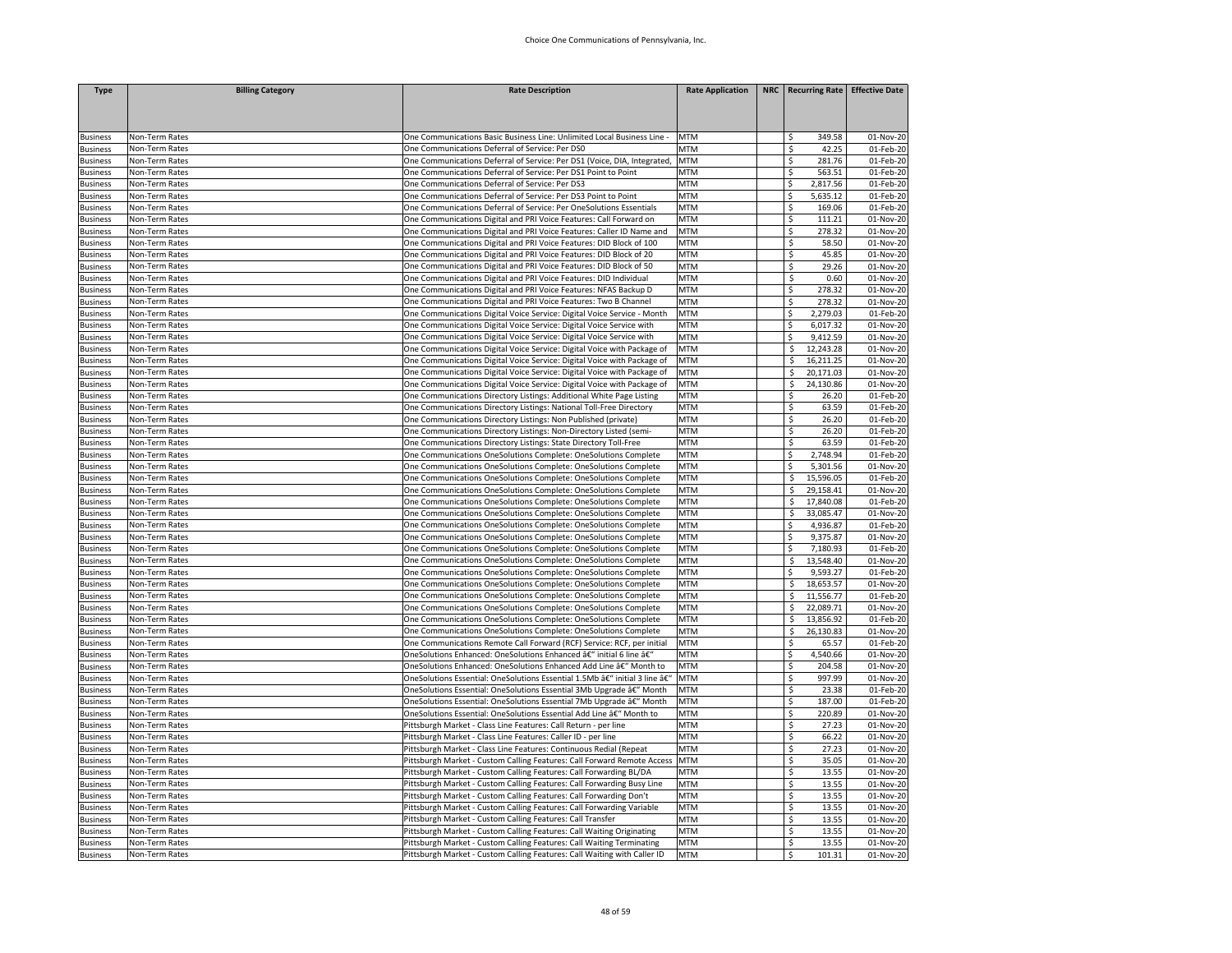| <b>Type</b>                        | <b>Billing Category</b>                  | <b>Rate Description</b>                                                                                                                       | <b>Rate Application</b> | NRC   Recurring Rate   Effective Date |                         |
|------------------------------------|------------------------------------------|-----------------------------------------------------------------------------------------------------------------------------------------------|-------------------------|---------------------------------------|-------------------------|
|                                    |                                          |                                                                                                                                               |                         |                                       |                         |
|                                    |                                          |                                                                                                                                               |                         |                                       |                         |
| <b>Business</b>                    | Non-Term Rates                           | Pittsburgh Market - Custom Calling Features: Direct Connect Line                                                                              | <b>MTM</b>              | \$<br>5.78                            | 01-Nov-20               |
| <b>Business</b>                    | Non-Term Rates                           | Pittsburgh Market - Custom Calling Features: Distinctive Ring                                                                                 | MTM                     | \$<br>44.73                           | 01-Nov-20               |
| <b>Business</b>                    | Non-Term Rates                           | Pittsburgh Market - Custom Calling Features: Group Call Pick-up                                                                               | <b>MTM</b>              | \$<br>7.84                            | 01-Nov-20               |
| <b>Business</b>                    | Non-Term Rates                           | Pittsburgh Market - Custom Calling Features: Speed Calling One Digit (8)                                                                      | <b>MTM</b>              | \$<br>13.55                           | $\overline{01}$ -Nov-20 |
| <b>Business</b>                    | Non-Term Rates                           | Pittsburgh Market - Custom Calling Features: Speed Calling Two Digit (30)                                                                     | <b>MTM</b>              | \$<br>35.05                           | 01-Nov-20               |
| <b>Business</b>                    | Non-Term Rates                           | Pittsburgh Market - Custom Calling Features: Three-Way Conference                                                                             | <b>MTM</b>              | \$<br>35.05                           | 01-Nov-20               |
| <b>Business</b>                    | Non-Term Rates                           | Pittsburgh Market I - Choice Xchange Product Set: Advantage Line - Montl                                                                      | <b>MTM</b>              | \$<br>177.89                          | 01-Nov-20               |
| <b>Business</b>                    | Non-Term Rates                           | Pittsburgh Market I - Choice Xchange Product Set: Advantage Line + Data                                                                       | <b>MTM</b>              | \$<br>177.89                          | 01-Nov-20               |
| <b>Business</b>                    | Non-Term Rates                           | Pittsburgh Market I - Choice Xchange Product Set: Basic Line - Month to                                                                       | <b>MTM</b>              | \$<br>112.44                          | 01-Nov-20               |
| <b>Business</b>                    | Non-Term Rates                           | Pittsburgh Market I - Choice Xchange Product Set: Basic Line + Data                                                                           | <b>MTM</b>              | \$<br>112.44                          | 01-Nov-20               |
| <b>Business</b>                    | Non-Term Rates                           | Pittsburgh Market I - Local Choice Call Packs: Included - 1000 Minutes -                                                                      | MTM                     | \$<br>98.16                           | 01-Nov-20               |
| <b>Business</b>                    | Non-Term Rates                           | Pittsburgh Market I - Local Choice Call Packs: Included - 2000 Minutes -                                                                      | <b>MTM</b>              | \$<br>179.99                          | $01-Nov-20$             |
| <b>Business</b>                    | Non-Term Rates                           | Pittsburgh Market I - Local Choice Call Packs: Included - 300 Minutes                                                                         | <b>MTM</b>              | \$<br>36.77                           | 01-Nov-20               |
| <b>Business</b>                    | Non-Term Rates                           | Pittsburgh Market I - Local Choice Call Packs: Included - 3000 Minutes -                                                                      | <b>MTM</b>              | \$<br>245.51                          | 01-Nov-20               |
| <b>Business</b>                    | Non-Term Rates                           | Pittsburgh Market I - Local Choice Call Packs: Included - 500 Minutes -                                                                       | <b>MTM</b>              | \$<br>57.33                           | 01-Nov-20               |
| <b>Business</b>                    | Non-Term Rates                           | Pittsburgh Market I - Local Choice Call Packs: Included - 700 Minutes -                                                                       | <b>MTM</b>              | 74.43<br>\$                           | 01-Nov-20               |
| <b>Business</b>                    | Non-Term Rates                           | Pittsburgh Market I - Point to Point Service: Charge per Circuit                                                                              | <b>MTM</b>              | \$<br>2,454.41                        | 01-Feb-20               |
| <b>Business</b>                    | Non-Term Rates                           | Pittsburgh Market I - Ultra T-1 Product Set Pricing: Dedicated Internet (per                                                                  | <b>MTM</b>              | \$<br>2,805.05                        | 01-Feb-20               |
| <b>Business</b>                    | Non-Term Rates                           | Pittsburgh Market I - Ultra T-1 Product Set Pricing: Dedicated Internet (per MTM                                                              |                         | \$<br>3,285.42                        | 01-Feb-20               |
| <b>Business</b>                    | Non-Term Rates                           | Pittsburgh Market I - Ultra T-1 Product Set Pricing: Dedicated Internet (per MTM                                                              |                         | \$<br>2,571.30                        | 01-Feb-20               |
| <b>Business</b>                    | Non-Term Rates                           | Pittsburgh Market I - Ultra T-1 Product Set Pricing: Dedicated Voice                                                                          | MTM                     | Ś<br>116.90                           | 01-Feb-20               |
| <b>Business</b>                    | Non-Term Rates                           | Pittsburgh Market I - Ultra T-1 Product Set Pricing: Dedicated Voice Full T-                                                                  | <b>MTM</b>              | \$<br>121.56                          | 01-Feb-20               |
| <b>Business</b>                    | Non-Term Rates                           | Pittsburgh Market I - Ultra T-1 Product Set Pricing: Integrated T-1 (per                                                                      | <b>MTM</b>              | \$<br>144.94                          | 01-Feb-20               |
| <b>Business</b>                    | Non-Term Rates                           | Pittsburgh Market I - Ultra T-1 Product Set Pricing: Integrated T-1 (per                                                                      | <b>MTM</b>              | \$<br>144.94                          | 01-Feb-20               |
| <b>Business</b>                    | Non-Term Rates                           | Pittsburgh Market I - Ultra T-1 Product Set Pricing: Integrated T-1 (per                                                                      | <b>MTM</b>              | \$<br>144.94                          | 01-Feb-20               |
| <b>Business</b>                    | Non-Term Rates                           | Pittsburgh Market I - Ultra T-1 Product Set Pricing: ISND PRI Option (per                                                                     | <b>MTM</b>              | \$<br>248.87                          | 01-Feb-20               |
| <b>Business</b>                    | Non-Term Rates                           | Pittsburgh Market II - Choice Xchange Product Set: Advantage Line -                                                                           | <b>MTM</b>              | \$<br>150.97                          | 01-Nov-20               |
| <b>Business</b>                    | Non-Term Rates                           | Pittsburgh Market II - Choice Xchange Product Set: Advantage Line + Data                                                                      | <b>MTM</b>              | \$<br>150.97                          | 01-Nov-20               |
| <b>Business</b>                    | Non-Term Rates                           | Pittsburgh Market II - Choice Xchange Product Set: Basic Line - Month to                                                                      | <b>MTM</b>              | \$<br>85.51                           | 01-Nov-20               |
| <b>Business</b>                    | Non-Term Rates                           | Pittsburgh Market II - Choice Xchange Product Set: Basic Line + Data -                                                                        | MTM                     | \$<br>85.51                           | 01-Nov-20               |
| <b>Business</b>                    | Non-Term Rates                           | Pittsburgh Market II - Local Choice Call Packs: Included - 1000 Minutes -                                                                     | <b>MTM</b>              | \$<br>98.16                           | 01-Nov-20               |
| <b>Business</b>                    | Non-Term Rates                           | Pittsburgh Market II - Local Choice Call Packs: Included - 2000 Minutes -                                                                     | <b>MTM</b>              | \$<br>179.99                          | 01-Nov-20               |
| <b>Business</b>                    | Non-Term Rates                           | Pittsburgh Market II - Local Choice Call Packs: Included - 300 Minutes -                                                                      | <b>MTM</b>              | \$<br>36.77                           | 01-Nov-20               |
| <b>Business</b>                    | Non-Term Rates<br>Non-Term Rates         | Pittsburgh Market II - Local Choice Call Packs: Included - 3000 Minutes -                                                                     | MTM                     | \$<br>245.51                          | 01-Nov-20               |
| <b>Business</b>                    |                                          | Pittsburgh Market II - Local Choice Call Packs: Included - 500 Minutes -                                                                      | <b>MTM</b>              | \$<br>57.33<br>\$<br>74.43            | 01-Nov-20               |
| <b>Business</b>                    | Non-Term Rates                           | Pittsburgh Market II - Local Choice Call Packs: Included - 700 Minutes -<br>Pittsburgh Market II - Point to Point Service: Charge per Circuit | MTM<br><b>MTM</b>       | \$<br>2,454.41                        | 01-Nov-20<br>01-Feb-20  |
| <b>Business</b>                    | Non-Term Rates<br>Non-Term Rates         | Pittsburgh Market II - Ultra T-1 Product Set Pricing: Dedicated Internet                                                                      | MTM                     | \$<br>2,805.05                        | 01-Feb-20               |
| <b>Business</b><br><b>Business</b> | Non-Term Rates                           | Pittsburgh Market II - Ultra T-1 Product Set Pricing: Dedicated Internet                                                                      | <b>MTM</b>              | Ś<br>3,272.56                         | 01-Feb-20               |
| <b>Business</b>                    | Non-Term Rates                           | Pittsburgh Market II - Ultra T-1 Product Set Pricing: Dedicated Internet                                                                      | <b>MTM</b>              | \$<br>2,571.30                        | $\overline{01}$ -Feb-20 |
| <b>Business</b>                    | Non-Term Rates                           | Pittsburgh Market II - Ultra T-1 Product Set Pricing: Dedicated Voice                                                                         | <b>MTM</b>              | 116.90<br>\$                          | 01-Feb-20               |
| <b>Business</b>                    | Non-Term Rates                           | Pittsburgh Market II - Ultra T-1 Product Set Pricing: Dedicated Voice Full T                                                                  | <b>MTM</b>              | 121.56<br>\$                          | 01-Feb-20               |
| <b>Business</b>                    | Non-Term Rates                           | Pittsburgh Market II - Ultra T-1 Product Set Pricing: Integrated T-1 (per                                                                     | <b>MTM</b>              | \$<br>139.32                          | 01-Feb-20               |
| <b>Business</b>                    | Non-Term Rates                           | Pittsburgh Market II - Ultra T-1 Product Set Pricing: Integrated T-1 (per                                                                     | <b>MTM</b>              | \$<br>139.32                          | 01-Feb-20               |
| <b>Business</b>                    | Non-Term Rates                           | Pittsburgh Market II - Ultra T-1 Product Set Pricing: Integrated T-1 (per                                                                     | <b>MTM</b>              | \$<br>139.32                          | 01-Feb-20               |
| <b>Business</b>                    | Non-Term Rates                           | Pittsburgh Market II - Ultra T-1 Product Set Pricing: ISND PRI Option (per                                                                    | <b>MTM</b>              | \$<br>248.87                          | 01-Feb-20               |
| <b>Business</b>                    | Non-Term Rates                           | Pittsburgh Market Misc. Rates and Charges: Office to Office Calling                                                                           | MTM                     | $\overline{\mathsf{S}}$<br>17.75      | 01-Feb-20               |
| <b>Business</b>                    | Non-Term Rates                           | Pittsburgh Market Misc. Rates and Charges: Vanity Number Service                                                                              | MTM                     | \$<br>16.93                           | 01-May-18               |
| <b>Business</b>                    | One Communications Analog Voice Features | Call Forward Busy                                                                                                                             | Per Month               | \$<br>9.24                            | 01-Nov-20               |
| <b>Business</b>                    | One Communications Analog Voice Features | Call Forward Busy/No Answer                                                                                                                   | Per Month               | \$<br>11.11                           | 01-Nov-20               |
| <b>Business</b>                    | One Communications Analog Voice Features | Call Forward No Answer                                                                                                                        | Per Month               | \$<br>9.24                            | 01-Nov-20               |
| <b>Business</b>                    | One Communications Analog Voice Features | Call Forward Variable (All Calls)                                                                                                             | Per Month               | \$<br>18.55                           | 01-Nov-20               |
| <b>Business</b>                    | One Communications Analog Voice Features | Call Forwarding Remote Access                                                                                                                 | Per Month               | \$<br>5.57                            | 01-Nov-20               |
| <b>Business</b>                    | One Communications Analog Voice Features | Call Return                                                                                                                                   | Per Month               | \$<br>15.77                           | 01-Nov-20               |
| <b>Business</b>                    | One Communications Analog Voice Features | Call Transfer                                                                                                                                 | Per Month               | \$<br>11.11                           | $\overline{01}$ -Nov-20 |
| <b>Business</b>                    | One Communications Analog Voice Features | Call Waiting and Cancel Call Waiting                                                                                                          | Per Month               | \$<br>14.84                           | 01-Nov-20               |
| <b>Business</b>                    | One Communications Analog Voice Features | Call Waiting with Caller ID Name & Number                                                                                                     | Per Month               | \$<br>51.98                           | 01-Nov-20               |
| <b>Business</b>                    | One Communications Analog Voice Features | Caller ID Name and Number                                                                                                                     | Per Month               | \$<br>31.52                           | 01-Nov-20               |
| <b>Business</b>                    | One Communications Analog Voice Features | Caller ID Number                                                                                                                              | Per Month               | \$<br>27.83                           | 01-Nov-20               |
| <b>Business</b>                    | One Communications Analog Voice Features | Continuous Redial                                                                                                                             | Per Month               | \$<br>16.70                           | 01-Nov-20               |
| <b>Business</b>                    | One Communications Analog Voice Features | <b>Direct Line Connect</b>                                                                                                                    | Per Month               | \$<br>6.48                            | 01-Nov-20               |
| <b>Business</b>                    | One Communications Analog Voice Features | <b>Distinctive Ring</b>                                                                                                                       | Per Month               | \$<br>20.41                           | 01-Nov-20               |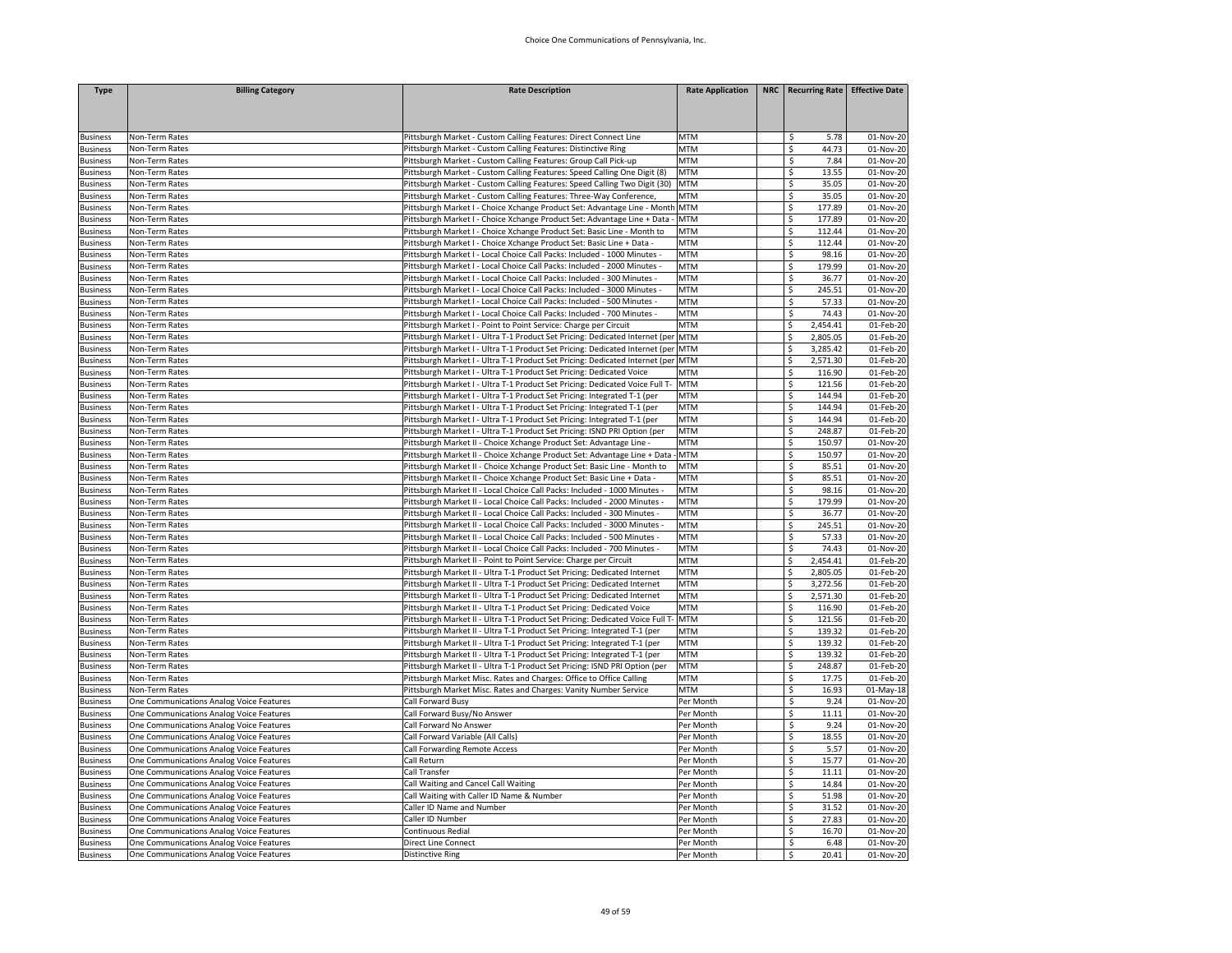| <b>Type</b>                        | <b>Billing Category</b>                                                          | <b>Rate Description</b>                                                                | <b>Rate Application</b>    | NRC   Recurring Rate   Effective Date    |                        |
|------------------------------------|----------------------------------------------------------------------------------|----------------------------------------------------------------------------------------|----------------------------|------------------------------------------|------------------------|
|                                    |                                                                                  |                                                                                        |                            |                                          |                        |
| <b>Business</b>                    | One Communications Analog Voice Features                                         | Enhanced Speed Dialing (30)                                                            | Per Month                  | \$<br>20.41                              | 01-Nov-20              |
| <b>Business</b>                    | One Communications Analog Voice Features                                         | Speed Dialing (8)                                                                      | Per Month                  | \$<br>14.84                              | 01-Nov-20              |
| <b>Business</b>                    | One Communications Analog Voice Features                                         | Three-Way Calling                                                                      | Per Month                  | \$<br>14.84                              | 01-Nov-20              |
| <b>Business</b>                    | One Communications Basic Business Line                                           | Basic Business Line - Cell 1 - 1 year                                                  | 1 Year Term                | \$<br>90.62                              | 01-Nov-20              |
| <b>Business</b>                    | One Communications Basic Business Line                                           | Basic Business Line - Cell 1 - 2 year                                                  | 2 Year Term                | \$<br>82.25                              | 01-Nov-20              |
| <b>Business</b>                    | One Communications Basic Business Line                                           | Basic Business Line - Cell 1 - 3 year                                                  | 3 Year Term                | \$<br>78.10                              | 01-Nov-20              |
| <b>Business</b>                    | One Communications Basic Business Line                                           | Basic Business Line - Cell 1 - Month to Month                                          | MTM                        | \$<br>118.55                             | 01-Nov-20              |
| <b>Business</b>                    | One Communications Basic Business Line                                           | Basic Business Line - Cell 2 - 1 year                                                  | 1 Year Term                | \$<br>98.95                              | 01-Nov-20              |
| <b>Business</b>                    | One Communications Basic Business Line                                           | Basic Business Line - Cell 2 - 2 year                                                  | 2 Year Term                | \$<br>90.62                              | 01-Nov-20              |
| <b>Business</b>                    | One Communications Basic Business Line                                           | Basic Business Line - Cell 2 - 3 year                                                  | 3 Year Term                | \$<br>86.43                              | 01-Nov-20              |
| <b>Business</b>                    | One Communications Basic Business Line                                           | Basic Business Line - Cell 2 - Month to Month                                          | MTM                        | \$<br>129.45                             | 01-Nov-20              |
| <b>Business</b>                    | One Communications Basic Business Line                                           | Basic Business Line - Cell 3 - 1 year                                                  | 1 Year Term                | \$<br>111.42                             | 01-Nov-20              |
| <b>Business</b>                    | One Communications Basic Business Line                                           | Basic Business Line - Cell 3 - 2 year                                                  | 2 Year Term                | \$<br>98.95                              | 01-Nov-20              |
| <b>Business</b>                    | One Communications Basic Business Line                                           | Basic Business Line - Cell 3 - 3 year                                                  | 3 Year Term                | \$<br>94.73                              | 01-Nov-20              |
| <b>Business</b>                    | One Communications Basic Business Line                                           | Basic Business Line - Cell 3 - Month to Month                                          | MTM                        | \$<br>145.85                             | 01-Nov-20              |
| <b>Business</b>                    | One Communications Basic Business Line                                           | Basic Business Line - Cell 4 - 1 year                                                  | 1 Year Term                | \$<br>119.81                             | 01-Nov-20              |
| <b>Business</b>                    | One Communications Basic Business Line                                           | Basic Business Line - Cell 4 - 2 year                                                  | 2 Year Term                | $\overline{\mathsf{S}}$<br>107.28        | 01-Nov-20              |
| <b>Business</b>                    | One Communications Basic Business Line                                           | Basic Business Line - Cell 4 - 3 year                                                  | 3 Year Term                | \$<br>103.15                             | 01-Nov-20              |
| <b>Business</b>                    | One Communications Basic Business Line                                           | Basic Business Line - Cell 4 - Month to Month                                          | MTM                        | \$<br>156.70                             | 01-Nov-20              |
| <b>Business</b>                    | One Communications Basic Business Line                                           | Basic Business Line - Local Feature Package                                            | Per Line                   | 29.68<br>\$                              | 01-Nov-20              |
| <b>Business</b>                    | One Communications Basic Business Line                                           | ocal Usage, per call rate                                                              | Per Call                   | \$<br>0.11                               | 01-Nov-20              |
| Business                           | One Communications Basic Business Line                                           | Local Usage, per minute rate                                                           | Per Minute                 | \$<br>0.03                               | 01-Nov-20              |
| <b>Business</b>                    | One Communications Basic Business Line<br>One Communications Basic Business Line | Unlimited Business Line - Cell 1 - 1 year<br>Unlimited Business Line - Cell 1 - 2 year | 1 Year Term<br>2 Year Term | \$<br>221.97<br>\$<br>209.44             | 01-Nov-20<br>01-Nov-20 |
| <b>Business</b><br><b>Business</b> | One Communications Basic Business Line                                           | Unlimited Business Line - Cell 1 - 3 year                                              | 3 Year Term                | $\overline{\mathcal{S}}$<br>201.06       | 01-Nov-20              |
| <b>Business</b>                    | One Communications Basic Business Line                                           | Unlimited Business Line - Cell 1 - Month to Month                                      | <b>MTM</b>                 | \$<br>292.02                             | 01-Nov-20              |
| <b>Business</b>                    | One Communications Basic Business Line                                           | Unlimited Business Line - Cell 2 - 1 year                                              | 1 Year Term                | \$<br>230.27                             | 01-Nov-20              |
| Business                           | One Communications Basic Business Line                                           | Unlimited Business Line - Cell 2 - 2 year                                              | 2 Year Term                | \$<br>217.74                             | 01-Nov-20              |
| <b>Business</b>                    | One Communications Basic Business Line                                           | Jnlimited Business Line - Cell 2 - 3 year                                              | 3 Year Term                | 209.44<br>\$                             | 01-Nov-20              |
| <b>Business</b>                    | One Communications Basic Business Line                                           | Unlimited Business Line - Cell 2 - Month to Month                                      | MTM                        | \$<br>301.26                             | 01-Nov-20              |
| <b>Business</b>                    | One Communications Basic Business Line                                           | Unlimited Business Line - Cell 3 - 1 year                                              | 1 Year Term                | \$<br>242.76                             | 01-Nov-20              |
| <b>Business</b>                    | One Communications Basic Business Line                                           | Unlimited Business Line - Cell 3 - 2 year                                              | 2 Year Term                | \$<br>230.27                             | 01-Nov-20              |
| <b>Business</b>                    | One Communications Basic Business Line                                           | Unlimited Business Line - Cell 3 - 3 year                                              | 3 Year Term                | \$<br>221.97                             | 01-Nov-20              |
| <b>Business</b>                    | One Communications Basic Business Line                                           | Unlimited Business Line - Cell 3 - Month to Month                                      | <b>MTM</b>                 | \$<br>317.64                             | 01-Nov-20              |
| <b>Business</b>                    | One Communications Basic Business Line                                           | Unlimited Business Line - Cell 4 - 1 year                                              | 1 Year Term                | \$<br>251.09                             | 01-Nov-20              |
| <b>Business</b>                    | One Communications Basic Business Line                                           | Unlimited Business Line - Cell 4 - 2 year                                              | 2 Year Term                | $\overline{\mathcal{S}}$<br>238.63       | 01-Nov-20              |
| <b>Business</b>                    | One Communications Basic Business Line                                           | Unlimited Business Line - Cell 4 - 3 year                                              | 3 Year Term                | \$<br>230.27                             | 01-Nov-20              |
| <b>Business</b>                    | One Communications Basic Business Line                                           | Unlimited Business Line - Cell 4 - Month to Month                                      | MTM                        | \$<br>328.58                             | 01-Nov-20              |
| <b>Business</b>                    | One Communications Basic Business Line                                           | Unlimited Local Business Line - Cell 1 - 1 year                                        | Year Term                  | \$<br>148.98                             | 01-Nov-20              |
| <b>Business</b>                    | One Communications Basic Business Line                                           | Jnlimited Local Business Line - Cell 1 - 2 year                                        | 2 Year Term                | \$<br>136.50                             | 01-Nov-20              |
| <b>Business</b>                    | One Communications Basic Business Line                                           | Unlimited Local Business Line - Cell 1 - 3 year                                        | 3 Year Term                | \$<br>132.32                             | 01-Nov-20              |
| <b>Business</b>                    | One Communications Basic Business Line                                           | Unlimited Local Business Line - Cell 1 - Month to Month                                | MTM                        | \$<br>196.42                             | 01-Nov-20              |
| <b>Business</b>                    | One Communications Basic Business Line                                           | Unlimited Local Business Line - Cell 2 - 1 year                                        | Year Term                  | \$<br>115.64                             | 01-Nov-20              |
| Business                           | One Communications Basic Business Line                                           | Jnlimited Local Business Line - Cell 2 - 2 year                                        | 2 Year Term                | \$<br>144.78                             | 01-Nov-20              |
| <b>Business</b>                    | One Communications Basic Business Line                                           | Unlimited Local Business Line - Cell 2 - 3 year                                        | 3 Year Term                | \$<br>140.58                             | 01-Nov-20              |
| <b>Business</b>                    | One Communications Basic Business Line                                           | Unlimited Local Business Line - Cell 2 - Month to Month                                | MTM                        | \$<br>151.24                             | 01-Nov-20              |
| <b>Business</b>                    | One Communications Basic Business Line                                           | Unlimited Local Business Line - Cell 3 - 1 year                                        | 1 Year Term                | $\overline{\mathcal{S}}$<br>169.80       | 01-Nov-20              |
| <b>Business</b>                    | One Communications Basic Business Line                                           | Unlimited Local Business Line - Cell 3 - 2 year                                        | 2 Year Term                | \$<br>157.27                             | 01-Nov-20              |
| <b>Business</b>                    | One Communications Basic Business Line                                           | Unlimited Local Business Line - Cell 3 - 3 year                                        | 3 Year Term                | \$<br>153.13                             | 01-Nov-20              |
| <b>Business</b>                    | One Communications Basic Business Line                                           | Jnlimited Local Business Line - Cell 3 - Month to Month                                | MTM                        | \$<br>222.16                             | 01-Nov-20              |
| <b>Business</b>                    | One Communications Basic Business Line                                           | Unlimited Local Business Line - Cell 4 - 1 year                                        | 1 Year Term                | \$<br>178.12                             | 01-Nov-20              |
| <b>Business</b>                    | One Communications Basic Business Line                                           | Unlimited Local Business Line - Cell 4 - 2 year                                        | 2 Year Term                | \$<br>165.66                             | 01-Nov-20              |
| <b>Business</b>                    | One Communications Basic Business Line                                           | Unlimited Local Business Line - Cell 4 - 3 year                                        | 3 Year Term                | \$<br>161.47<br>$\overline{\mathcal{S}}$ | 01-Nov-20              |
| <b>Business</b>                    | One Communications Basic Business Line                                           | Unlimited Local Business Line - Cell 4 - Month to Month<br>Block 1010XXX               | MTM<br>Per Line            | 233.08                                   | 01-Nov-20              |
| <b>Business</b>                    | One Communications Blocking Features                                             |                                                                                        |                            | \$<br>$\sim$<br>$\sim$                   | 01-Apr-13              |
| <b>Business</b>                    | One Communications Blocking Features<br>One Communications Blocking Features     | <b>Block 700 Calls</b><br>Block 900 Calls                                              | Per Line<br>Per Line       | \$<br>\$<br>÷                            | 01-Apr-13<br>01-Apr-13 |
| Business<br><b>Business</b>        | One Communications Blocking Features                                             | Block 976 Calls                                                                        | Per Line                   | \$<br>$\sim$                             | 01-Apr-13              |
| <b>Business</b>                    | One Communications Blocking Features                                             | <b>Block Call Return</b>                                                               | Per Line                   | \$<br>$\sim$                             | 01-Apr-13              |
| <b>Business</b>                    | One Communications Blocking Features                                             | <b>Block Call Trace</b>                                                                | Per Line                   | Ŝ.<br>÷.                                 | 01-Apr-13              |
| <b>Business</b>                    | One Communications Blocking Features                                             | <b>Block Collect Calling</b>                                                           | Per Line                   | \$<br>$\sim$                             | 01-Apr-13              |
| <b>Business</b>                    | One Communications Blocking Features                                             | <b>Block Continuous Redial</b>                                                         | Per Line                   | Ŝ.                                       | 01-Apr-13              |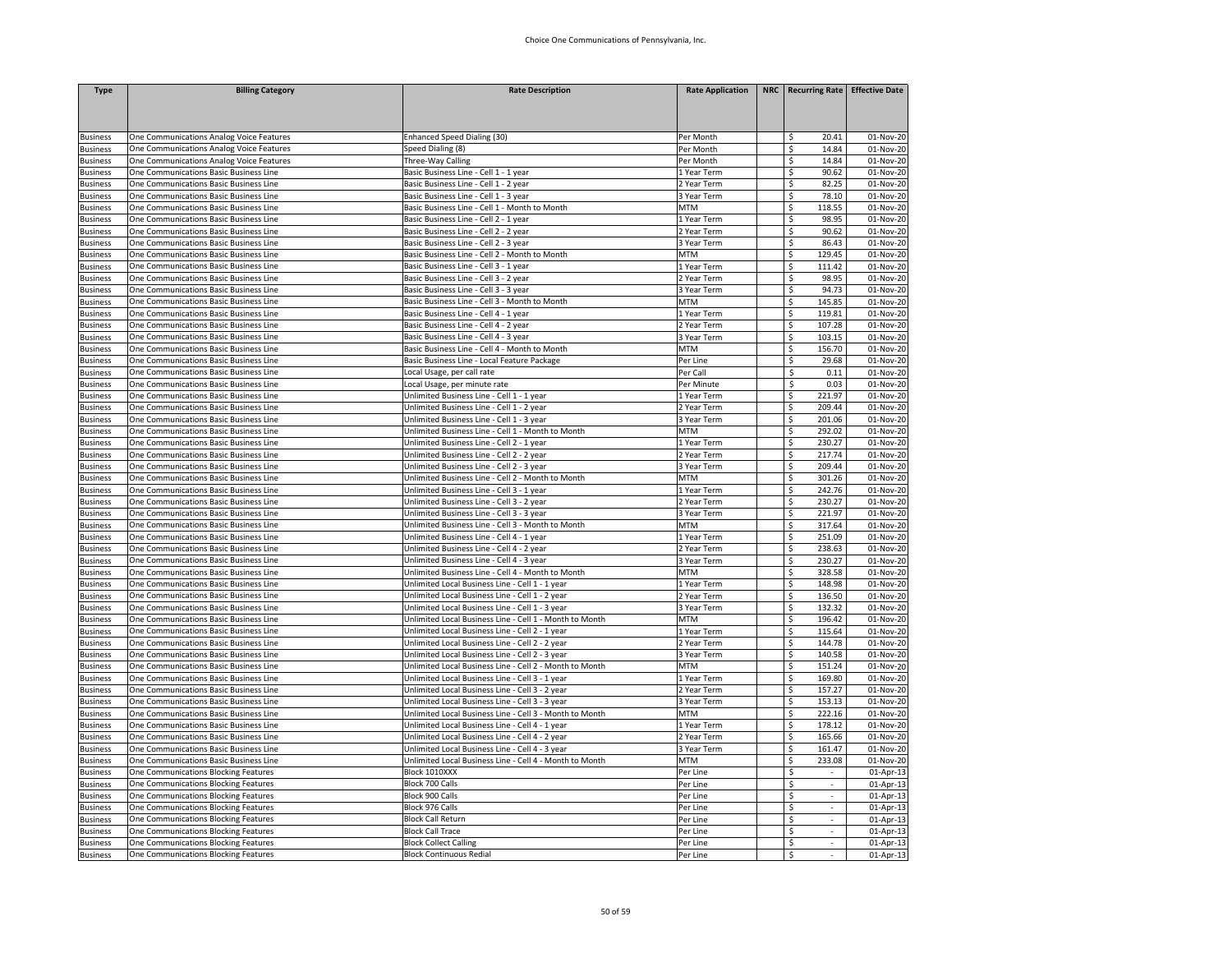| <b>Type</b>                        | <b>Billing Category</b>                                                      | <b>Rate Description</b>                                                    | <b>Rate Application</b> |    | NRC   Recurring Rate   Effective Date |                         |
|------------------------------------|------------------------------------------------------------------------------|----------------------------------------------------------------------------|-------------------------|----|---------------------------------------|-------------------------|
|                                    |                                                                              |                                                                            |                         |    |                                       |                         |
|                                    |                                                                              |                                                                            |                         |    |                                       |                         |
|                                    |                                                                              |                                                                            |                         |    |                                       |                         |
| Business                           | One Communications Blocking Features<br>One Communications Blocking Features | <b>Block DA</b><br><b>Block International</b>                              | Per Line<br>Per Line    |    | \$<br>\$<br>$\overline{\phantom{a}}$  | 01-Apr-13<br>01-Apr-13  |
| <b>Business</b>                    | One Communications Blocking Features                                         | <b>Block Third Party Billed</b>                                            | Per Line                |    | Ś<br>÷.                               | 01-Apr-13               |
| <b>Business</b><br><b>Business</b> | One Communications Blocking Features                                         | Caller ID Blocking                                                         | Per Line                |    | \$                                    | 01-Apr-13               |
| <b>Business</b>                    | One Communications Blocking Features                                         | <b>Toll Restrict</b>                                                       | Per Line                |    | \$<br>$\sim$                          | 01-Apr-13               |
| <b>Business</b>                    | One Communications Deferral of Service                                       | Per DS0                                                                    | Per System              |    | 20.41<br>\$                           | $01$ -May-18            |
| Business                           | One Communications Deferral of Service                                       | Per DS1 (Voice, DIA, Integrated, Multi T1 per T1)                          | Per System              |    | \$<br>136.11                          | $01-May-18$             |
| <b>Business</b>                    | One Communications Deferral of Service                                       | Per DS1 Point to Point                                                     | Per System              |    | \$<br>272.23                          | 01-May-18               |
| <b>Business</b>                    | One Communications Deferral of Service                                       | Per DS3                                                                    | Per System              |    | \$<br>1,361.14                        | 01-May-18               |
| <b>Business</b>                    | One Communications Deferral of Service                                       | Per DS3 Point to Point                                                     | Per System              |    | \$<br>2,722.28                        | 01-May-18               |
| <b>Business</b>                    | One Communications Deferral of Service                                       | Per OneSolutions Essentials bundle                                         | Per System              |    | \$<br>81.67                           | $01-May-18$             |
| <b>Business</b>                    | One Communications Digital and PRI Voice Features                            | Call Forward on Trunks                                                     | Per Month               |    | \$<br>74.11                           | 01-Nov-20               |
| <b>Business</b>                    | One Communications Digital and PRI Voice Features                            | Caller ID Name and Number                                                  | Per Month               |    | \$<br>185.52                          | 01-Nov-20               |
| <b>Business</b>                    | One Communications Digital and PRI Voice Features                            | DID Block of 100 Numbers                                                   | Per Month               |    | \$<br>38.99                           | 01-Nov-20               |
| <b>Business</b>                    | One Communications Digital and PRI Voice Features                            | DID Block of 20 Numbers                                                    | Per Month               |    | \$<br>30.56                           | 01-Nov-20               |
| <b>Business</b>                    | One Communications Digital and PRI Voice Features                            | DID Block of 50 Numbers                                                    | Per Month               |    | \$<br>19.46                           | 01-Nov-20               |
| <b>Business</b>                    | One Communications Digital and PRI Voice Features                            | DID Individual Number                                                      | Per Month               |    | \$<br>0.39                            | 01-Nov-20               |
| <b>Business</b>                    | One Communications Digital and PRI Voice Features                            | NFAS Backup D Channel                                                      | Per Month               |    | \$<br>185.52                          | 01-Nov-20               |
| <b>Business</b>                    | One Communications Digital and PRI Voice Features                            | Two B Channel Transfer                                                     | Per Month               |    | \$<br>185.52                          | 01-Nov-20               |
| <b>Business</b>                    | One Communications Digital Voice Service                                     | Digital Voice Service - 1 year                                             | 1 Year Term             |    | \$<br>1,161.23                        | 01-Feb-20               |
| Business                           | One Communications Digital Voice Service                                     | Digital Voice Service - 2 year                                             | 2 Year Term             |    | \$<br>1,054.02                        | 01-Feb-20               |
| <b>Business</b>                    | One Communications Digital Voice Service                                     | Digital Voice Service - 3 year                                             | 3 Year Term             |    | \$<br>956.35                          | 01-Feb-20               |
| <b>Business</b>                    | One Communications Digital Voice Service                                     | Digital Voice Service - Month to Month                                     | MTM                     |    | \$<br>1,519.32                        | 01-Feb-20               |
| <b>Business</b>                    | One Communications Digital Voice Service                                     | Digital Voice Service with Package of 100,000 Local Minutes or 25,000      | 1 Year Term             |    | 3,065.93<br>\$                        | 01-Nov-20               |
| <b>Business</b>                    | One Communications Digital Voice Service                                     | Digital Voice Service with Package of 100,000 Local Minutes or 25,000      | Year Term               |    | \$<br>2,628.26                        | 01-Nov-20               |
| <b>Business</b>                    | One Communications Digital Voice Service                                     | Digital Voice Service with Package of 100,000 Local Minutes or 25,000      | 3 Year Term             |    | \$<br>2,257.27                        | 01-Nov-20               |
| <b>Business</b>                    | One Communications Digital Voice Service                                     | Digital Voice Service with Package of 100,000 Local Minutes or 25,000      | MTM                     |    | 4,011.51<br>\$                        | 01-Nov-20               |
| <b>Business</b>                    | One Communications Digital Voice Service                                     | Digital Voice Service with Package of 100,000 Local Minutes or 25,000      | 1 Year Term             |    | \$<br>4,795.96                        | 01-Nov-20               |
| <b>Business</b>                    | One Communications Digital Voice Service                                     | Digital Voice Service with Package of 100,000 Local Minutes or 25,000      | 2 Year Term             |    | \$<br>4,099.74                        | 01-Nov-20               |
| <b>Business</b>                    | One Communications Digital Voice Service                                     | Digital Voice Service with Package of 100,000 Local Minutes or 25,000      | 3 Year Term             |    | 3,507.82<br>\$                        | 01-Nov-20               |
| <b>Business</b>                    | One Communications Digital Voice Service                                     | Digital Voice Service with Package of 100,000 Local Minutes or 25,000      | <b>MTM</b>              |    | \$<br>6,274.99                        | 01-Nov-20               |
| <b>Business</b>                    | One Communications Digital Voice Service                                     | Digital Voice with Package of 100,000 Local Minutes or 25,000 Local Calls  | 2 Year Term             |    | \$<br>10,473.58                       | 01-Nov-20               |
| <b>Business</b>                    | One Communications Digital Voice Service                                     | Digital Voice with Package of 100,000 Local Minutes or 25,000 Local Calls  | 3 Year Term             |    | \$<br>8,927.01                        | 01-Nov-20               |
| <b>Business</b>                    | One Communications Digital Voice Service                                     | Digital Voice with Package of 100,000 Local Minutes or 25,000 Local Calls  | Year Term               |    | \$<br>6,238.28                        | 01-Nov-20               |
| <b>Business</b>                    | One Communications Digital Voice Service                                     | Digital Voice with Package of 100,000 Local Minutes or 25,000 Local Calls  | Year Term               |    | \$<br>5,325.36                        | 01-Nov-20               |
| <b>Business</b>                    | One Communications Digital Voice Service                                     | Digital Voice with Package of 100,000 Local Minutes or 25,000 Local Calls  | Year Term               |    | \$<br>4,550.00                        | 01-Nov-20               |
| <b>Business</b>                    | One Communications Digital Voice Service                                     | Digital Voice with Package of 100,000 Local Minutes or 25,000 Local Calls  | MTM                     |    | \$<br>8,162.19                        | 01-Nov-20               |
| <b>Business</b>                    | One Communications Digital Voice Service                                     | Digital Voice with Package of 100,000 Local Minutes or 25,000 Local Calls  | Year Term               |    | \$<br>8,260.05                        | 01-Nov-20               |
| <b>Business</b>                    | One Communications Digital Voice Service                                     | Digital Voice with Package of 100,000 Local Minutes or 25,000 Local Calls  | 2 Year Term             |    | \$<br>7,042.84                        | 01-Nov-20               |
| <b>Business</b>                    | One Communications Digital Voice Service                                     | Digital Voice with Package of 100,000 Local Minutes or 25,000 Local Calls  | 3 Year Term             |    | \$<br>6,009.03                        | $\overline{01}$ -Nov-20 |
| <b>Business</b>                    | One Communications Digital Voice Service                                     | Digital Voice with Package of 100,000 Local Minutes or 25,000 Local Calls  | MTM                     |    | \$<br>10,807.51                       | 01-Nov-20               |
| <b>Business</b>                    | One Communications Digital Voice Service                                     | Digital Voice with Package of 100,000 Local Minutes or 25,000 Local Calls  | Year Term               |    | 10,277.61<br>Ŝ.                       | 01-Nov-20               |
| Business                           | One Communications Digital Voice Service                                     | Digital Voice with Package of 100,000 Local Minutes or 25,000 Local Calls  | Year Term               |    | 8,760.24<br>\$                        | 01-Nov-20               |
| <b>Business</b>                    | One Communications Digital Voice Service                                     | Digital Voice with Package of 100,000 Local Minutes or 25,000 Local Calls  | Year Term               |    | \$<br>7,468.00                        | 01-Nov-20               |
| <b>Business</b>                    | One Communications Digital Voice Service                                     | Digital Voice with Package of 100,000 Local Minutes or 25,000 Local Calls  | MTM                     |    | 13,447.37<br>\$                       | 01-Nov-20               |
| <b>Business</b>                    | One Communications Digital Voice Service                                     | Digital Voice with Package of 100,000 Local Minutes or 25,000 Local Calls] | 1 Year Term             |    | \$<br>12,295.27                       | 01-Nov-20               |
| <b>Business</b>                    | One Communications Digital Voice Service                                     | Digital Voice with Package of 100,000 Local Minutes or 25,000 Local Calls] | <b>MTM</b>              |    | \$<br>16,087.24                       | 01-Nov-20               |
| <b>Business</b>                    | One Communications Digital Voice Service                                     | Local Usage, per call rate                                                 | Per Call                |    | \$<br>0.11                            | 01-Nov-20               |
| <b>Business</b>                    | One Communications Digital Voice Service                                     | Local Usage, per minute rate                                               | Per Minute              |    | \$<br>0.03                            | 01-Nov-20               |
| <b>Business</b>                    | One Communications Directory Assistance                                      | Local Directory Assistance                                                 | Per Call                |    | \$<br>3.10                            | 01-Nov-20               |
| <b>Business</b>                    | One Communications Directory Assistance                                      | Local Directory Assistance Call Completion                                 | Per Call                |    | \$<br>0.61                            | 01-Nov-20               |
| <b>Business</b>                    | One Communications Directory Assistance                                      | National Directory Assistance                                              | Per Call                |    | \$<br>1.77                            | 01-Aug-17               |
| <b>Business</b>                    | One Communications Directory Assistance                                      | <b>Toll-Free Directory Assistance</b>                                      | Per Call                |    | \$                                    | 01-Apr-13               |
| <b>Business</b>                    | One Communications Directory Listings                                        | Additional White Page Listing                                              | Per Listing             |    | \$<br>17.46                           | 01-Feb-20               |
| <b>Business</b>                    | One Communications Directory Listings                                        | Call Intercept                                                             | Per Listing             |    | \$                                    | 01-Apr-13               |
| <b>Business</b>                    | One Communications Directory Listings                                        | National Toll-Free Directory Listing                                       | Per Listing             |    | \$<br>42.42                           | 01-Feb-20               |
| Business                           | One Communications Directory Listings                                        | Non Published (private)                                                    | Per Listing             |    | \$<br>17.46                           | 01-Feb-20               |
| <b>Business</b>                    | One Communications Directory Listings                                        | Non-Directory Listed (semi-private)                                        | Per Listing             |    | \$<br>17.46                           | 01-Feb-20               |
| <b>Business</b>                    | One Communications Directory Listings                                        | State Directory Toll-Free Assistance Listing                               | Per Listing             |    | \$<br>42.42                           | 01-Feb-20               |
| <b>Business</b>                    | One Communications Installation/Service Charges                              | <b>Additional White Page Listing</b>                                       | Per Listing             | 9  | \$                                    | 01-Apr-13               |
| <b>Business</b>                    | One Communications Installation/Service Charges                              | Basic Business Line Install Charge 1 yr                                    | Per Line                | 43 | \$<br>$\mathcal{L}$                   | 01-Apr-13               |
| <b>Business</b>                    | One Communications Installation/Service Charges                              | Basic Business Line Install Charge 2 yr                                    | Per Line                | 43 | \$                                    | 01-Apr-13               |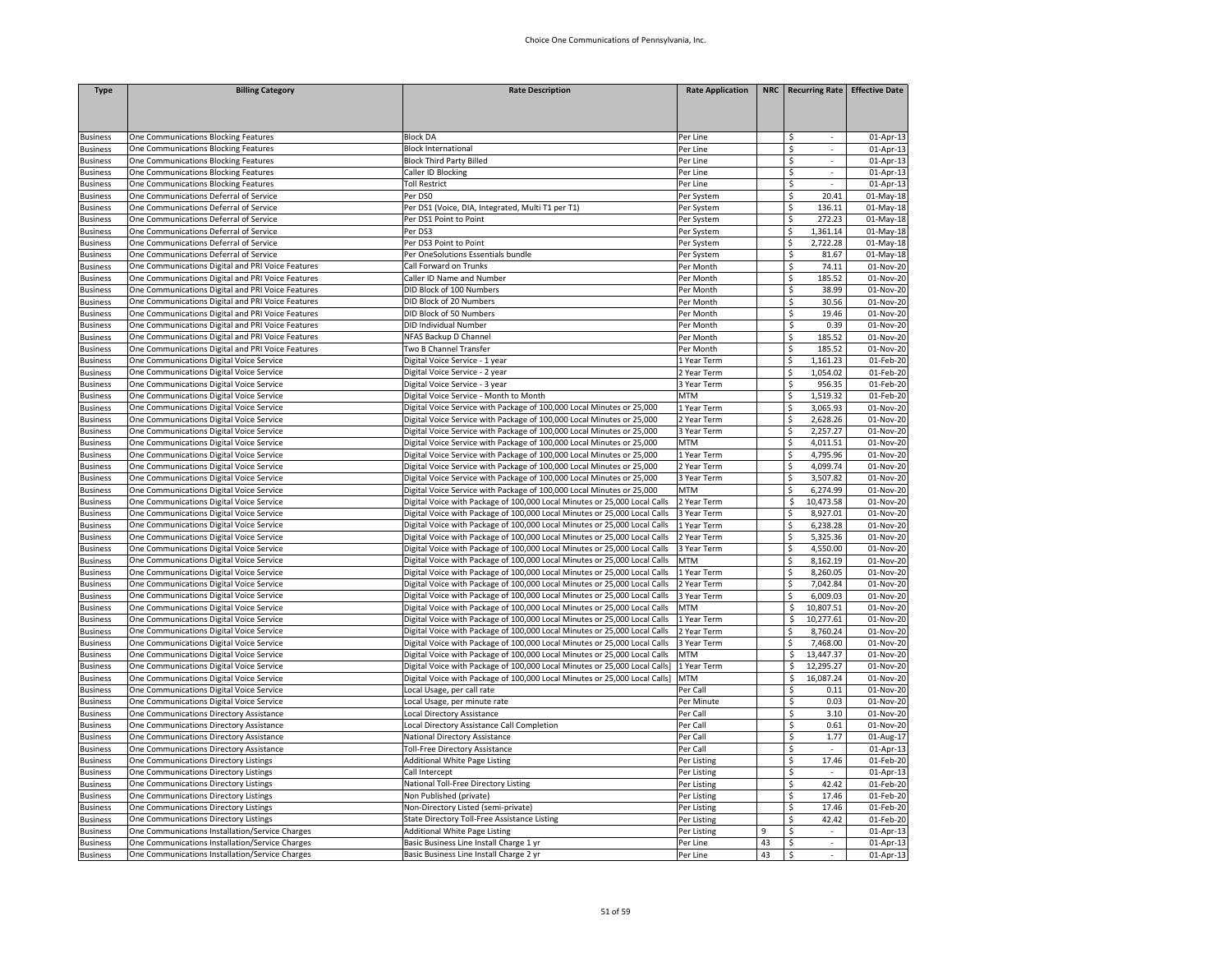| <b>Type</b>                        | <b>Billing Category</b>                                                                            | <b>Rate Description</b>                                                                    | <b>Rate Application</b> |            | NRC   Recurring Rate   Effective Date          |                        |
|------------------------------------|----------------------------------------------------------------------------------------------------|--------------------------------------------------------------------------------------------|-------------------------|------------|------------------------------------------------|------------------------|
|                                    |                                                                                                    |                                                                                            |                         |            |                                                |                        |
|                                    |                                                                                                    |                                                                                            |                         |            |                                                |                        |
| <b>Business</b>                    | One Communications Installation/Service Charges                                                    | Basic Business Line Install Charge 3 yr                                                    | Per Line                | 43         | Ŝ<br>$\overline{\phantom{a}}$                  | 01-Apr-13              |
| <b>Business</b>                    | One Communications Installation/Service Charges                                                    | Digit Transposition, per DID block                                                         | Per Number Group        | 4.99       | \$<br>$\sim$                                   | 01-Apr-13              |
| <b>Business</b>                    | One Communications Installation/Service Charges                                                    | Digital Voice Service Line Install Charge 1 yr                                             | Per Line                | 599        | \$<br>$\sim$                                   | 01-Apr-13              |
| <b>Business</b>                    | One Communications Installation/Service Charges                                                    | Digital Voice Service Line Install Charge 2 yr                                             | Per Line                | 399        | \$<br>٠                                        | 01-Apr-13              |
| <b>Business</b>                    | One Communications Installation/Service Charges                                                    | Digital Voice Service Line Install Charge 3 yr                                             | Per Line                | 199        | \$<br>$\sim$                                   | 01-Apr-13              |
| <b>Business</b>                    | One Communications Installation/Service Charges                                                    | MAC Charge, per order                                                                      | Per Line                | 25         | \$<br>÷.                                       | 01-Apr-13              |
| <b>Business</b>                    | One Communications Installation/Service Charges                                                    | OneSolutions Complete Install Charge 1.5M - 3.0M - 1 Year                                  | 1 Year Term             | 999        | \$<br>$\overline{\phantom{a}}$                 | 01-Apr-13              |
| <b>Business</b>                    | One Communications Installation/Service Charges                                                    | OneSolutions Complete Install Charge 1.5M - 3.0M - 2 Year                                  | 2 Year Term             | 499        | \$<br>$\overline{\phantom{a}}$                 | 01-Apr-13              |
| <b>Business</b>                    | One Communications Installation/Service Charges                                                    | OneSolutions Complete Install Charge 1.5M - 3.0M - 3 Year                                  | 3 Year Term             | 199        | Ŝ.<br>÷.                                       | 01-Apr-13              |
| <b>Business</b>                    | One Communications Installation/Service Charges                                                    | OneSolutions Complete Install Charge 10.5M - 12.0M - 1 Year                                | L Year Term             | 2499       | \$<br>$\overline{a}$                           | 01-Apr-13              |
| <b>Business</b>                    | One Communications Installation/Service Charges                                                    | OneSolutions Complete Install Charge 10.5M - 12.0M - 2 Year                                | 2 Year Term             | 1999       | \$<br>÷.                                       | 01-Apr-13              |
| <b>Business</b>                    | One Communications Installation/Service Charges                                                    | OneSolutions Complete Install Charge 10.5M - 12.0M - 3 Year                                | 3 Year Term             | 1499       | \$<br>$\sim$                                   | 01-Apr-13              |
| <b>Business</b>                    | One Communications Installation/Service Charges                                                    | OneSolutions Complete Install Charge 4.5M - 6.0M - 1 Year                                  | 1 Year Term             | 1499       | \$<br>÷.                                       | 01-Apr-13              |
| <b>Business</b>                    | One Communications Installation/Service Charges                                                    | OneSolutions Complete Install Charge 4.5M - 6.0M - 2 Year                                  | 2 Year Term             | 999        | \$<br>$\sim$                                   | 01-Apr-13              |
| <b>Business</b>                    | One Communications Installation/Service Charges                                                    | OneSolutions Complete Install Charge 4.5M - 6.0M - 3 Year                                  | 3 Year Term             | 499        | \$<br>$\overline{\phantom{a}}$                 | 01-Apr-13              |
| <b>Business</b>                    | One Communications Installation/Service Charges                                                    | OneSolutions Complete Install Charge 7.5M - 9.0M - 1 Year                                  | 1 Year Term             | 1999       | \$<br>$\mathcal{L}_{\mathcal{A}}$              | 01-Apr-13              |
| <b>Business</b>                    | One Communications Installation/Service Charges                                                    | OneSolutions Complete Install Charge 7.5M - 9.0M - 2 Year                                  | 2 Year Term             | 1499       | Ś<br>÷.                                        | 01-Apr-13              |
| <b>Business</b>                    | One Communications Installation/Service Charges                                                    | OneSolutions Complete Install Charge 7.5M - 9.0M - 3 Year                                  | 3 Year Term             | 999        | \$<br>÷.                                       | 01-Apr-13              |
| <b>Business</b>                    | One Communications Installation/Service Charges                                                    | OneSolutions Enhanced Additional Line Charge                                               | Per Line                | 39         | \$<br>$\overline{\phantom{a}}$                 | 01-Apr-13              |
| <b>Business</b>                    | One Communications Installation/Service Charges                                                    | OneSolutions Enhanced Install Charge 1 yr                                                  | Per Line                | 599        | \$<br>$\mathcal{L}_{\mathcal{A}}$              | 01-Apr-13              |
| <b>Business</b>                    | One Communications Installation/Service Charges                                                    | OneSolutions Enhanced Install Charge 2 yr                                                  | Per Line                | 399        | \$<br>ä,                                       | 01-Apr-13              |
| <b>Business</b>                    | One Communications Installation/Service Charges                                                    | OneSolutions Enhanced Install Charge 3 yr                                                  | Per Line                | 199        | \$<br>ä,                                       | 01-Apr-13              |
| <b>Business</b>                    | One Communications Installation/Service Charges                                                    | OneSolutions Essential Additional Line Charge                                              | Per Line                | 39         | \$<br>$\sim$                                   | 01-Apr-13              |
| <b>Business</b>                    | One Communications Installation/Service Charges                                                    | OneSolutions Essential Install Charge 1 yr                                                 | Per Line                | 249        | \$<br>ä,                                       | 01-Apr-13              |
| <b>Business</b>                    | One Communications Installation/Service Charges                                                    | OneSolutions Essential Install Charge 2 yr                                                 | Per Line                | 199<br>149 | \$<br>÷.                                       | 01-Apr-13              |
| <b>Business</b>                    | One Communications Installation/Service Charges<br>One Communications Installation/Service Charges | OneSolutions Essential Install Charge 3 yr<br>Service Restoration Charge                   | Per Line<br>Per Line    | 100        | \$<br>$\overline{\phantom{a}}$<br>\$<br>$\sim$ | 01-Apr-13<br>01-Nov-19 |
| <b>Business</b>                    |                                                                                                    |                                                                                            |                         |            | $\sim$                                         |                        |
| <b>Business</b>                    | One Communications Installation/Service Charges<br>One Communications Installation/Service Charges | Unlimited Business Line Install Charge 1 yr<br>Unlimited Business Line Install Charge 2 yr | Per Line<br>Per Line    | 43<br>43   | \$                                             | 01-Apr-13<br>01-Apr-13 |
| <b>Business</b>                    |                                                                                                    | Unlimited Business Line Install Charge 3 yr                                                | Per Line                | 43         | \$<br>\$<br>$\sim$                             | 01-Apr-13              |
| <b>Business</b><br><b>Business</b> | One Communications Installation/Service Charges<br>One Communications Installation/Service Charges | Unlimited Local Business Line Install Charge 1 yr                                          | Per Line                | 43         | \$<br>÷.                                       | 01-Apr-13              |
| <b>Business</b>                    | One Communications Installation/Service Charges                                                    | Unlimited Local Business Line Install Charge 2 yr                                          | Per Line                | 43         | \$<br>$\sim$                                   | 01-Apr-13              |
| <b>Business</b>                    | One Communications Installation/Service Charges                                                    | Unlimited Local Business Line Install Charge 3 yr                                          | Per Line                | 43         | \$<br>$\sim$                                   | 01-Apr-13              |
| <b>Business</b>                    | One Communications Installation/Service Charges                                                    | Unpaid Balance \$0 - \$50                                                                  | Per Service Order       |            | \$<br>10.00                                    | 01-Nov-19              |
| <b>Business</b>                    | One Communications Installation/Service Charges                                                    | Unpaid Balance \$1000.01 - \$3000                                                          | Per Service Order       |            | \$<br>30.00                                    | 01-Nov-19              |
| <b>Business</b>                    | One Communications Installation/Service Charges                                                    | Unpaid Balance \$150.01 - \$350                                                            | Per Service Order       |            | \$<br>15.00                                    | 01-Nov-19              |
| <b>Business</b>                    | One Communications Installation/Service Charges                                                    | Unpaid Balance \$3000.01 - \$5000                                                          | Per Service Order       |            | 40.00<br>\$                                    | 01-Nov-19              |
| <b>Business</b>                    | One Communications Installation/Service Charges                                                    | Unpaid Balance \$350.01 - \$500                                                            | Per Service Order       |            | 20.00<br>\$                                    | 01-Nov-19              |
| <b>Business</b>                    | One Communications Installation/Service Charges                                                    | Unpaid Balance \$50.01 - \$150                                                             | Per Service Order       |            | \$<br>12.50                                    | 01-Nov-19              |
| <b>Business</b>                    | One Communications Installation/Service Charges                                                    | Unpaid Balance \$500.01 - \$1000                                                           | Per Service Order       |            | \$<br>25.00                                    | 01-Nov-19              |
| <b>Business</b>                    | One Communications Installation/Service Charges                                                    | Unpaid Balance Over \$5000                                                                 | Per Service Order       |            | \$<br>55.00                                    | 01-Nov-19              |
| <b>Business</b>                    | One Communications OneSolutions Complete                                                           | Local Usage, per minute rate                                                               | Per Minute              |            | \$<br>0.03                                     | 01-Nov-20              |
| <b>Business</b>                    | One Communications OneSolutions Complete                                                           | OneSolutions Complete 1.5M - 1 Year                                                        | 1 Year Term             |            | \$<br>1,400.68                                 | 01-Feb-20              |
| <b>Business</b>                    | One Communications OneSolutions Complete                                                           | OneSolutions Complete 1.5M - 1 Year w/ 100,000 Local Mins                                  | 1 Year Term             |            | \$<br>2,701.27                                 | 01-Nov-20              |
| <b>Business</b>                    | One Communications OneSolutions Complete                                                           | OneSolutions Complete 1.5M - 2 Year                                                        | 2 Year Term             |            | \$<br>1,253.94                                 | 01-Feb-20              |
| <b>Business</b>                    | One Communications OneSolutions Complete                                                           | OneSolutions Complete 1.5M - 2 Year w/ 100,000 Local Mins                                  | 2 Year Term             |            | \$<br>2,427.85                                 | 01-Nov-20              |
| <b>Business</b>                    | One Communications OneSolutions Complete                                                           | OneSolutions Complete 1.5M - 3 Year                                                        | 3 Year Term             |            | \$<br>1,000.44                                 | 01-Feb-20              |
| <b>Business</b>                    | One Communications OneSolutions Complete                                                           | OneSolutions Complete 1.5M - 3 Year w/ 100,000 Local Mins                                  | 3 Year Term             |            | \$<br>1,969.66                                 | 01-Nov-20              |
| <b>Business</b>                    | One Communications OneSolutions Complete                                                           | OneSolutions Complete 1.5M - Month to Month                                                | <b>MTM</b>              |            | 1,832.64<br>\$                                 | 01-Feb-20              |
| <b>Business</b>                    | One Communications OneSolutions Complete                                                           | OneSolutions Complete 1.5M - Month to Month w/ 100,000 Local Mins                          | <b>MTM</b>              |            | \$<br>3,534.37                                 | 01-Nov-20              |
| <b>Business</b>                    | One Communications OneSolutions Complete                                                           | OneSolutions Complete 10.5M - 1 Year                                                       | 1 Year Term             |            | \$<br>7,946.57                                 | 01-Feb-20              |
| <b>Business</b>                    | One Communications OneSolutions Complete                                                           | OneSolutions Complete 10.5M - 1 Year w/ 100,000 Local Mins                                 | 1 Year Term             |            | \$<br>14,237.65                                | 01-Nov-20              |
| <b>Business</b>                    | One Communications OneSolutions Complete                                                           | OneSolutions Complete 10.5M - 2 Year                                                       | Year Term               |            | 7,096.63<br>Ś                                  | 01-Feb-20              |
| <b>Business</b>                    | One Communications OneSolutions Complete                                                           | OneSolutions Complete 10.5M - 2 Year w/ 100,000 Local Mins                                 | 2 Year Term             |            | \$<br>12,788.90                                | 01-Nov-20              |
| <b>Business</b>                    | One Communications OneSolutions Complete                                                           | OneSolutions Complete 10.5M - 3 Year                                                       | 3 Year Term             |            | \$<br>5,677.63                                 | 01-Feb-20              |
| <b>Business</b>                    | One Communications OneSolutions Complete                                                           | OneSolutions Complete 10.5M - 3 Year w/ 100,000 Local Mins                                 | 3 Year Term             |            | 10,767.52<br>\$                                | 01-Nov-20              |
| <b>Business</b>                    | One Communications OneSolutions Complete                                                           | OneSolutions Complete 10.5M - Month to Month                                               | MTM                     |            | 10,397.36<br>\$                                | 01-Feb-20              |
| <b>Business</b>                    | One Communications OneSolutions Complete                                                           | OneSolutions Complete 10.5M - Month to Month w/ 100,000 Local Mins                         | MTM                     |            | 19,438.93<br>\$                                | 01-Nov-20              |
| <b>Business</b>                    | One Communications OneSolutions Complete                                                           | OneSolutions Complete 12.0M - 1 Year                                                       | 1 Year Term             |            | \$<br>9,089.93                                 | 01-Feb-20              |
| <b>Business</b>                    | One Communications OneSolutions Complete                                                           | OneSolutions Complete 12.0M - 1 Year w/ 100,000 Local Mins                                 | 1 Year Term             |            | \$<br>16,857.87                                | 01-Nov-20              |
| <b>Business</b>                    | One Communications OneSolutions Complete                                                           | OneSolutions Complete 12.0M - 2 Year                                                       | 2 Year Term             |            | \$<br>8,137.10                                 | 01-Feb-20              |
| <b>Business</b>                    | One Communications OneSolutions Complete                                                           | OneSolutions Complete 12.0M - 2 Year w/ 100.000 Local Mins                                 | 2 Year Term             |            | Ś<br>15.127.02                                 | 01-Nov-20              |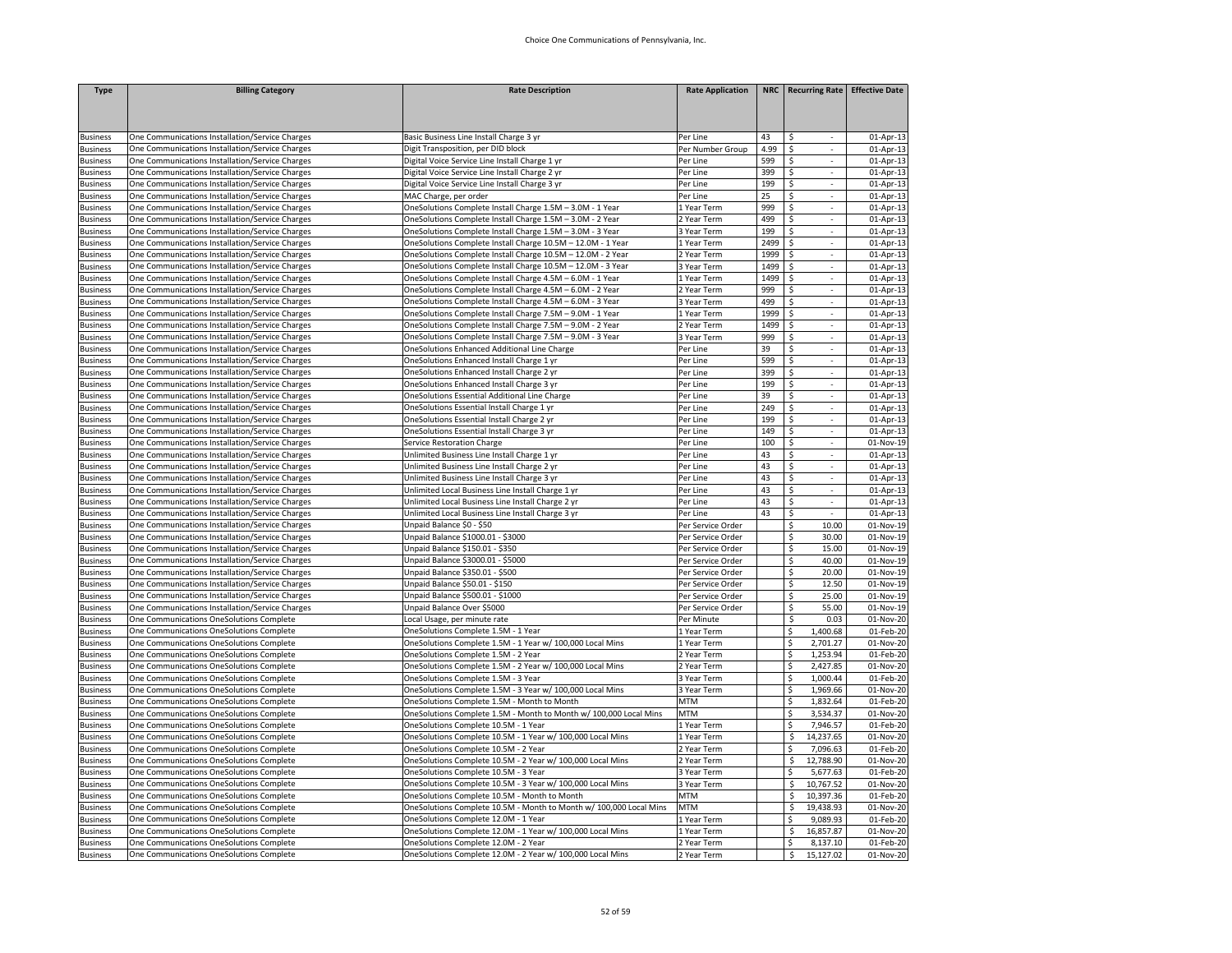| <b>Type</b>                 | <b>Billing Category</b>                                                              | <b>Rate Description</b>                                                                          | <b>Rate Application</b>  | NRC   Recurring Rate   Effective Date |                        |
|-----------------------------|--------------------------------------------------------------------------------------|--------------------------------------------------------------------------------------------------|--------------------------|---------------------------------------|------------------------|
|                             |                                                                                      |                                                                                                  |                          |                                       |                        |
|                             |                                                                                      |                                                                                                  |                          |                                       |                        |
|                             |                                                                                      |                                                                                                  |                          |                                       |                        |
| <b>Business</b>             | One Communications OneSolutions Complete                                             | OneSolutions Complete 12.0M - 3 Year                                                             | 3 Year Term              | 6,478.01<br>\$                        | 01-Feb-20              |
| <b>Business</b>             | One Communications OneSolutions Complete                                             | OneSolutions Complete 12.0M - 3 Year w/ 100,000 Local Mins                                       | 3 Year Term              | \$<br>12,546.26                       | 01-Nov-20              |
| <b>Business</b>             | One Communications OneSolutions Complete                                             | OneSolutions Complete 12.0M - Month to Month                                                     | MTM                      | \$<br>11,893.39                       | 01-Feb-20              |
| <b>Business</b>             | One Communications OneSolutions Complete                                             | OneSolutions Complete 12.0M - Month to Month w/ 100,000 Local Mins                               | MTM                      | 22,056.97<br>\$                       | 01-Nov-20              |
| Business                    | One Communications OneSolutions Complete                                             | OneSolutions Complete 3.0M - 1 Year                                                              | . Year Term              | \$<br>2,515.48                        | 01-Feb-20              |
| <b>Business</b>             | One Communications OneSolutions Complete                                             | OneSolutions Complete 3.0M - 1 Year w/ 100,000 Local Mins<br>OneSolutions Complete 3.0M - 2 Year | 1 Year Term              | 4,777.26<br>\$<br>2,267.71<br>\$      | 01-Nov-20<br>01-Feb-20 |
| Business<br><b>Business</b> | One Communications OneSolutions Complete<br>One Communications OneSolutions Complete | OneSolutions Complete 3.0M - 2 Year w/ 100,000 Local Mins                                        | Year Term<br>2 Year Term | \$<br>4,318.67                        | 01-Nov-20              |
| <b>Business</b>             | One Communications OneSolutions Complete                                             | OneSolutions Complete 3.0M - 3 Year                                                              | 3 Year Term              | \$<br>1,800.83                        | 01-Feb-20              |
| <b>Business</b>             | One Communications OneSolutions Complete                                             | OneSolutions Complete 3.0M - 3 Year w/ 100,000 Local Mins                                        | 3 Year Term              | \$<br>3,479.70                        | 01-Nov-20              |
| <b>Business</b>             | One Communications OneSolutions Complete                                             | OneSolutions Complete 3.0M - Month to Month                                                      | <b>MTM</b>               | \$<br>3,291.29                        | 01-Feb-20              |
| <b>Business</b>             | One Communications OneSolutions Complete                                             | OneSolutions Complete 3.0M - Month to Month w/ 100,000 Local Mins                                | MTM                      | \$<br>6,250.55                        | 01-Nov-20              |
| <b>Business</b>             | One Communications OneSolutions Complete                                             | OneSolutions Complete 4.5M - 1 Year                                                              | 1 Year Term              | 3,658.85<br>\$                        | 01-Feb-20              |
| Business                    | One Communications OneSolutions Complete                                             | OneSolutions Complete 4.5M - 1 Year w/ 100,000 Local Mins                                        | Year Term                | \$<br>6,903.21                        | 01-Nov-20              |
| <b>Business</b>             | One Communications OneSolutions Complete                                             | OneSolutions Complete 4.5M - 2 Year                                                              | Year Term                | \$<br>3,281.53                        | 01-Feb-20              |
| <b>Business</b>             | One Communications OneSolutions Complete                                             | OneSolutions Complete 4.5M - 2 Year w/ 100,000 Local Mins                                        | Year Term                | 6,209.56<br>\$                        | 01-Nov-20              |
| <b>Business</b>             | One Communications OneSolutions Complete                                             | OneSolutions Complete 4.5M - 3 Year                                                              | Year Term                | \$<br>2,601.22                        | 01-Feb-20              |
| <b>Business</b>             | One Communications OneSolutions Complete                                             | OneSolutions Complete 4.5M - 3 Year w/ 100,000 Local Mins                                        | 3 Year Term              | \$<br>4,989.81                        | 01-Nov-20              |
| <b>Business</b>             | One Communications OneSolutions Complete                                             | OneSolutions Complete 4.5M - Month to Month                                                      | MTM                      | \$<br>4,787.28                        | 01-Feb-20              |
| <b>Business</b>             | One Communications OneSolutions Complete                                             | OneSolutions Complete 4.5M - Month to Month w/ 100,000 Local Mins                                | MTM                      | \$<br>9,032.24                        | 01-Nov-20              |
| Business                    | One Communications OneSolutions Complete                                             | OneSolutions Complete 6.0M - 1 Year                                                              | . Year Term              | \$<br>4,887.97                        | 01-Feb-20              |
| <b>Business</b>             | One Communications OneSolutions Complete                                             | OneSolutions Complete 6.0M - 1 Year w/ 100,000 Local Mins                                        | 1 Year Term              | \$<br>9,504.43                        | 01-Nov-20              |
| <b>Business</b>             | One Communications OneSolutions Complete                                             | OneSolutions Complete 6.0M - 2 Year                                                              | Year Term                | \$<br>4,375.36                        | 01-Feb-20              |
| <b>Business</b>             | One Communications OneSolutions Complete                                             | OneSolutions Complete 6.0M - 2 Year w/ 100,000 Local Mins                                        | 2 Year Term              | 8,543.96<br>\$                        | 01-Nov-20              |
| <b>Business</b>             | One Communications OneSolutions Complete                                             | OneSolutions Complete 6.0M - 3 Year                                                              | Year Term                | \$<br>3,476.59                        | 01-Feb-20              |
| <b>Business</b>             | One Communications OneSolutions Complete                                             | OneSolutions Complete 6.0M - 3 Year w/ 100,000 Local Mins                                        | 3 Year Term              | \$<br>6,915.74                        | 01-Nov-20              |
| <b>Business</b>             | One Communications OneSolutions Complete                                             | OneSolutions Complete 6.0M - Month to Month                                                      | MTM                      | 6,395.50<br>\$                        | 01-Feb-20              |
| <b>Business</b>             | One Communications OneSolutions Complete                                             | OneSolutions Complete 6.0M - Month to Month w/ 100,000 Local Mins                                | <b>MTM</b>               | \$<br>12,435.69                       | 01-Nov-20              |
| <b>Business</b>             | One Communications OneSolutions Complete                                             | OneSolutions Complete 7.5M - 1 Year                                                              | 1 Year Term              | \$<br>5,888.45                        | 01-Feb-20              |
| <b>Business</b>             | One Communications OneSolutions Complete                                             | OneSolutions Complete 7.5M - 1 Year w/ 100,000 Local Mins                                        | 1 Year Term              | 11,255.23<br>\$                       | 01-Nov-20              |
| <b>Business</b>             | One Communications OneSolutions Complete                                             | OneSolutions Complete 7.5M - 2 Year                                                              | 2 Year Term              | \$<br>5,255.80                        | 01-Feb-20              |
| <b>Business</b>             | One Communications OneSolutions Complete                                             | OneSolutions Complete 7.5M - 2 Year w/ 100,000 Local Mins                                        | 2 Year Term              | \$<br>10,084.71                       | 01-Nov-20              |
| <b>Business</b>             | One Communications OneSolutions Complete                                             | OneSolutions Complete 7.5M - 3 Year                                                              | 3 Year Term              | \$<br>4,201.94                        | 01-Feb-20              |
| <b>Business</b>             | One Communications OneSolutions Complete                                             | OneSolutions Complete 7.5M - 3 Year w/ 100,000 Local Mins                                        | 3 Year Term              | \$<br>8,184.98                        | 01-Nov-20              |
| <b>Business</b>             | One Communications OneSolutions Complete                                             | OneSolutions Complete 7.5M - Month to Month                                                      | MTM                      | \$<br>7,704.50                        | 01-Feb-20              |
| <b>Business</b>             | One Communications OneSolutions Complete                                             | OneSolutions Complete 7.5M - Month to Month w/ 100,000 Local Mins                                | MTM                      | 14,726.48<br>Ŝ.                       | 01-Nov-20              |
| Business                    | One Communications OneSolutions Complete                                             | OneSolutions Complete 9.0M - 1 Year                                                              | Year Term                | \$<br>7,060.44                        | 01-Feb-20              |
| <b>Business</b>             | One Communications OneSolutions Complete                                             | OneSolutions Complete 9.0M - 1 Year w/ 100,000 Local Mins                                        | 1 Year Term              | \$<br>13,306.20                       | 01-Nov-20              |
| <b>Business</b>             | One Communications OneSolutions Complete                                             | OneSolutions Complete 9.0M - 2 Year                                                              | 2 Year Term              | \$<br>6,322.94                        | 01-Feb-20              |
| <b>Business</b>             | One Communications OneSolutions Complete                                             | OneSolutions Complete 9.0M - 2 Year w/ 100,000 Local Mins                                        | 2 Year Term              | \$<br>11,952.26                       | 01-Nov-20              |
| <b>Business</b>             | One Communications OneSolutions Complete                                             | OneSolutions Complete 9.0M - 3 Year                                                              | 3 Year Term              | \$<br>5,052.36                        | 01-Feb-20              |
| <b>Business</b>             | One Communications OneSolutions Complete                                             | OneSolutions Complete 9.0M - 3 Year w/ 100,000 Local Mins                                        | 3 Year Term              | Ś.<br>9,673.21                        | 01-Nov-20              |
| Business                    | One Communications OneSolutions Complete                                             | OneSolutions Complete 9.0M - Month to Month                                                      | MTM                      | 9,237.92<br>\$                        | 01-Feb-20              |
| <b>Business</b>             | One Communications OneSolutions Complete                                             | OneSolutions Complete 9.0M - Month to Month w/ 100,000 Local Mins                                | <b>MTM</b>               | 17,409.98<br>\$                       | 01-Nov-20              |
| <b>Business</b>             | One Communications Operator Service Charges                                          | <b>Billed to Third Number</b>                                                                    | Per Call                 | \$<br>4.99                            | 01-May-19              |
| <b>Business</b>             | One Communications Operator Service Charges                                          | <b>Busy Line Verification Service</b>                                                            | Per Call                 | \$<br>17.48                           | 01-Nov-20              |
| <b>Business</b>             | One Communications Operator Service Charges                                          | Calling Card                                                                                     | Per Call                 | \$<br>4.99                            | 01-May-19              |
| <b>Business</b>             | One Communications Operator Service Charges                                          | Coin Sent Paid                                                                                   | Per Call                 | \$<br>1.02                            | 01-May-19              |
| <b>Business</b>             | One Communications Operator Service Charges                                          | Collect                                                                                          | Per Call                 | \$<br>1.02                            | 01-May-19              |
| <b>Business</b>             | One Communications Operator Service Charges                                          | <b>Emergency Line Interrupt with Busy Line Verification Service</b>                              | Per Call                 | \$<br>17.48                           | 01-Nov-20              |
| <b>Business</b>             | One Communications Operator Service Charges                                          | Miscellaneous Calls                                                                              | Per Call                 | \$<br>4.99                            | 01-May-19              |
| <b>Business</b>             | One Communications Operator Service Charges                                          | Person-to-Person Billed to Third Party                                                           | Per Call                 | \$<br>9.99                            | 01-May-19              |
| <b>Business</b>             | One Communications Operator Service Charges                                          | Person-to-Person Calling Card                                                                    | Per Call                 | \$<br>9.99                            | 01-May-19              |
| <b>Business</b>             | One Communications Operator Service Charges                                          | Person-to-Person Coin Sent Paid                                                                  | Per Call                 | $\overline{\varsigma}$<br>9.99        | 01-May-19              |
| <b>Business</b>             | One Communications Operator Service Charges                                          | Person-to-Person Collect                                                                         | Per Call                 | \$<br>9.99                            | 01-May-19              |
| <b>Business</b>             | One Communications Operator Service Charges                                          | Station-to-Station Billed to Third Party                                                         | Per Call                 | \$<br>4.99                            | 01-May-19              |
| Business                    | One Communications Operator Service Charges                                          | Station-to-Station Calling Card                                                                  | Per Call                 | \$<br>4.99                            | $01$ -May-19           |
| <b>Business</b>             | One Communications Operator Service Charges                                          | Station-to-Station Coin Sent Paid                                                                | Per Call                 | \$<br>4.99                            | 01-May-19              |
| <b>Business</b>             | One Communications Operator Service Charges                                          | Station-to-Station Collect                                                                       | Per Call                 | \$<br>4.99                            | 01-May-19              |
| <b>Business</b>             | One Communications Pay Per Use Features                                              | Anonymous Call Rejection                                                                         | Per Activation           | Ŝ.                                    | 01-Apr-13              |
| <b>Business</b>             | One Communications Pay Per Use Features                                              | Call Trace                                                                                       | Per Activation           | \$<br>1.75                            | 01-Nov-20              |
| <b>Business</b>             | One Communications Pay Per Use Features                                              | <b>Cancel Call Waiting</b>                                                                       | Per Activation           | \$                                    | 01-Apr-13              |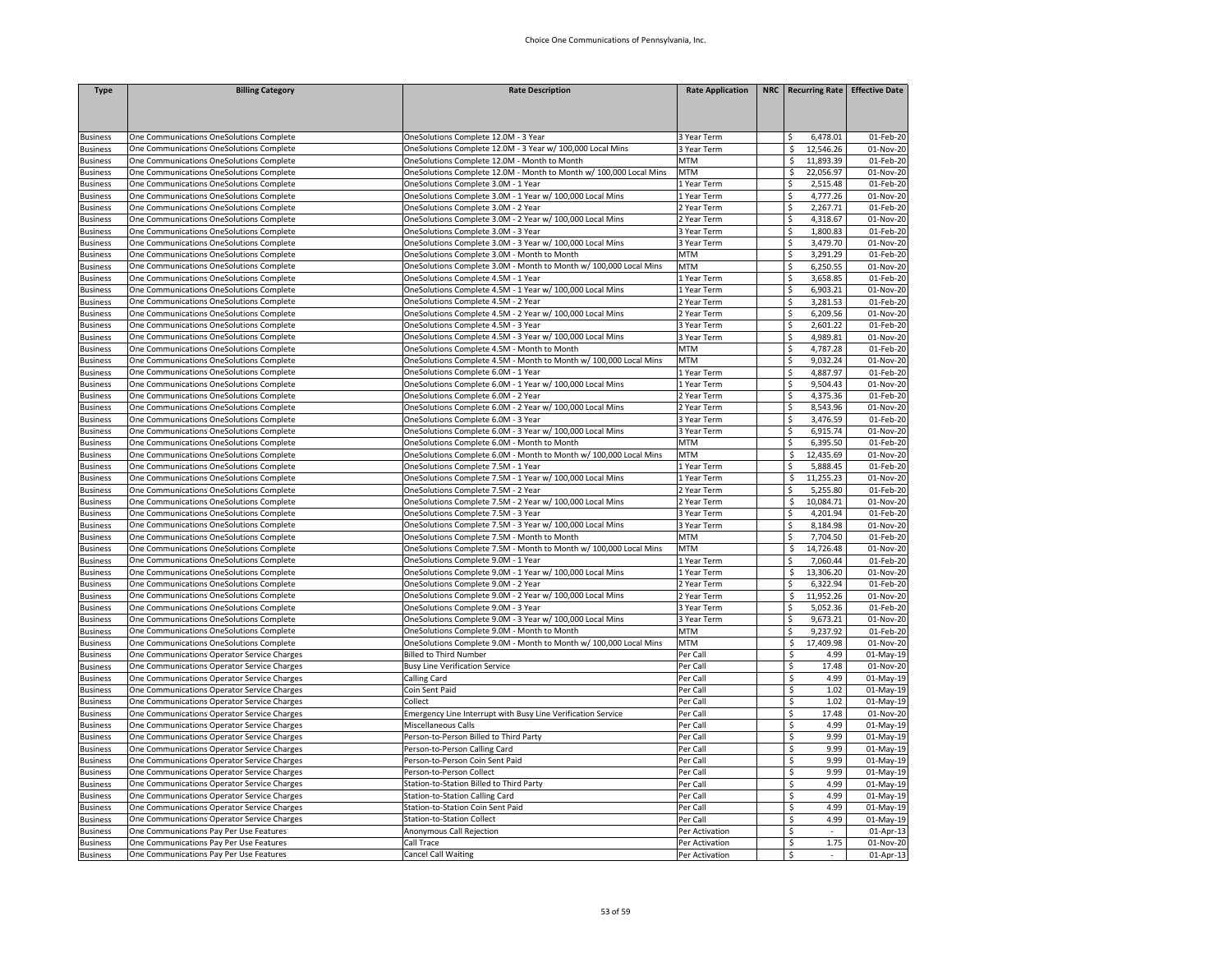| <b>Type</b>                        | <b>Billing Category</b>                                        | <b>Rate Description</b>                                                                    | <b>Rate Application</b>    |    |                                   | NRC   Recurring Rate   Effective Date |
|------------------------------------|----------------------------------------------------------------|--------------------------------------------------------------------------------------------|----------------------------|----|-----------------------------------|---------------------------------------|
|                                    |                                                                |                                                                                            |                            |    |                                   |                                       |
| <b>Business</b>                    | One Communications Pay Per Use Features                        | Continuous Redial                                                                          | Per Activation             |    | 1.31<br>Ŝ                         | 01-Nov-20                             |
| <b>Business</b>                    | One Communications Pay Per Use Features                        | Per Call Display                                                                           | Per Activation             |    | \$<br>$\overline{\phantom{a}}$    | 01-Apr-13                             |
| <b>Business</b>                    | One Communications Pay Per Use Features                        | Per Call ID Blocking                                                                       | Per Activation             |    | \$<br>$\mathcal{L}_{\mathcal{A}}$ | 01-Apr-13                             |
| <b>Business</b>                    | One Communications Pay Per Use Features                        | Per Call Return                                                                            | Per Activation             |    | 1.31<br>\$                        | 01-Nov-20                             |
| <b>Business</b>                    | One Communications Remote Call Forward (RCF) Service           | Local Usage, per call rate                                                                 | Per Call                   |    | 0.11<br>\$                        | 01-Nov-20                             |
| <b>Business</b>                    | One Communications Remote Call Forward (RCF) Service           | RCF Local Usage, per minute rate                                                           | Per Minute                 |    | \$<br>0.03                        | 01-Nov-20                             |
| <b>Business</b>                    | One Communications Remote Call Forward (RCF) Service           | RCF, per initial and additional path                                                       | Per Path                   | 10 | \$                                | 01-Apr-13                             |
| <b>Business</b>                    | One Communications Remote Call Forward (RCF) Service           | RCF, per initial and additional path - 1 year                                              | 1 Year Term                |    | 31.76<br>\$                       | 01-Feb-20                             |
| <b>Business</b>                    | One Communications Remote Call Forward (RCF) Service           | RCF, per initial and additional path - 2 year                                              | Year Term                  |    | \$<br>30.60                       | 01-Feb-20                             |
| <b>Business</b>                    | One Communications Remote Call Forward (RCF) Service           | RCF, per initial and additional path - 3 year                                              | 3 Year Term                |    | \$<br>29.51                       | 01-Feb-20                             |
| <b>Business</b>                    | One Communications Remote Call Forward (RCF) Service           | RCF, per initial and additional path - Month to Month                                      | MTM                        |    | \$<br>43.62                       | 01-Feb-20                             |
| <b>Business</b>                    | <b>OneSolutions Enhanced</b>                                   | OneSolutions Enhanced - initial 6 line - 1 year                                            | 1 Year Term                |    | \$<br>2,313.59                    | 01-Nov-20                             |
| <b>Business</b>                    | <b>OneSolutions Enhanced</b>                                   | OneSolutions Enhanced - initial 6 line - 2 year                                            | 2 Year Term                |    | \$<br>2,105.16                    | 01-Nov-20                             |
| <b>Business</b>                    | <b>OneSolutions Enhanced</b>                                   | OneSolutions Enhanced - initial 6 line - 3 year                                            | 3 Year Term                |    | \$<br>1,896.72                    | 01-Nov-20                             |
| <b>Business</b>                    | <b>OneSolutions Enhanced</b>                                   | OneSolutions Enhanced - initial 6 line - Month to Month                                    | MTM                        |    | \$<br>3,027.08                    | 01-Nov-20                             |
| <b>Business</b>                    | <b>OneSolutions Enhanced</b>                                   | OneSolutions Enhanced Add Line - 1 year                                                    | 1 Year Term                |    | \$<br>104.20                      | 01-Nov-20                             |
| <b>Business</b>                    | <b>OneSolutions Enhanced</b>                                   | OneSolutions Enhanced Add Line - 2 year                                                    | Year Term                  |    | \$<br>104.20                      | 01-Nov-20                             |
| <b>Business</b>                    | <b>OneSolutions Enhanced</b>                                   | OneSolutions Enhanced Add Line - 3 year                                                    | 3 Year Term                |    | \$<br>104.20                      | 01-Nov-20                             |
| <b>Business</b>                    | <b>OneSolutions Enhanced</b>                                   | OneSolutions Enhanced Add Line - Month to Month                                            | MTM                        |    | \$<br>136.33                      | 01-Nov-20                             |
| <b>Business</b>                    | <b>OneSolutions Essential</b>                                  | OneSolutions Essential 1.5Mb - initial 3 line - 1 year                                     | 1 Year Term                |    | \$<br>508.45                      | 01-Nov-20                             |
| <b>Business</b>                    | <b>OneSolutions Essential</b>                                  | OneSolutions Essential 1.5Mb - initial 3 line - 2 year                                     | 2 Year Term                |    | \$<br>483.49                      | 01-Nov-20                             |
| <b>Business</b>                    | <b>OneSolutions Essential</b>                                  | OneSolutions Essential 1.5Mb - initial 3 line - 3 year                                     | 3 Year Term                |    | \$<br>458.47                      | 01-Nov-20                             |
| <b>Business</b>                    | <b>OneSolutions Essential</b>                                  | OneSolutions Essential 1.5Mb - initial 3 line - Month to Month                             | <b>MTM</b>                 |    | \$<br>665.30                      | 01-Nov-20                             |
| <b>Business</b>                    | <b>OneSolutions Essential</b>                                  | OneSolutions Essential 3Mb Upgrade - 1 year                                                | 1 Year Term                |    | \$<br>11.93                       | 01-Feb-20                             |
| <b>Business</b>                    | <b>OneSolutions Essential</b>                                  | OneSolutions Essential 3Mb Upgrade - 2 year                                                | 2 Year Term                |    | \$<br>11.93                       | 01-Feb-20                             |
| <b>Business</b>                    | <b>OneSolutions Essential</b>                                  | OneSolutions Essential 3Mb Upgrade - 3 year                                                | 3 Year Term                |    | \$<br>11.93                       | 01-Feb-20                             |
| <b>Business</b>                    | <b>OneSolutions Essential</b>                                  | OneSolutions Essential 3Mb Upgrade - Month to Month                                        | <b>MTM</b>                 |    | 15.58<br>\$                       | 01-Feb-20                             |
| <b>Business</b>                    | <b>OneSolutions Essential</b><br><b>OneSolutions Essential</b> | OneSolutions Essential 7Mb Upgrade - 1 year<br>OneSolutions Essential 7Mb Upgrade - 2 year | 1 Year Term<br>2 Year Term |    | \$<br>95.30<br>\$<br>90.54        | 01-Feb-20<br>01-Feb-20                |
| <b>Business</b><br><b>Business</b> | <b>OneSolutions Essential</b>                                  | OneSolutions Essential 7Mb Upgrade - 3 year                                                | 3 Year Term                |    | \$<br>85.76                       | 01-Feb-20                             |
| <b>Business</b>                    | <b>OneSolutions Essential</b>                                  | OneSolutions Essential 7Mb Upgrade - Month to Month                                        | <b>MTM</b>                 |    | \$<br>124.66                      | 01-Feb-20                             |
| <b>Business</b>                    | <b>OneSolutions Essential</b>                                  | OneSolutions Essential Add Line - 1 year                                                   | 1 Year Term                |    | $\overline{\mathsf{S}}$<br>112.54 | 01-Nov-20                             |
| <b>Business</b>                    | <b>OneSolutions Essential</b>                                  | OneSolutions Essential Add Line - 2 year                                                   | 2 Year Term                |    | \$<br>112.54                      | 01-Nov-20                             |
| <b>Business</b>                    | <b>OneSolutions Essential</b>                                  | OneSolutions Essential Add Line - 3 year                                                   | 3 Year Term                |    | \$<br>112.54                      | $\overline{01}$ -Nov-20               |
| Business                           | <b>OneSolutions Essential</b>                                  | OneSolutions Essential Add Line - Month to Month                                           | MTM                        |    | \$<br>147.25                      | 01-Nov-20                             |
| <b>Business</b>                    | Pittsburgh Market - Blocking Service                           | 500, 700, 900 Blocking                                                                     | Per Line                   | 15 | \$                                | 01-Apr-13                             |
| <b>Business</b>                    | Pittsburgh Market - Blocking Service                           | Third Number Billed and Collect Call Restriction                                           | Per Line                   | 15 | \$<br>$\sim$                      | 01-Apr-13                             |
| <b>Business</b>                    | Pittsburgh Market - Blocking Service                           | <b>Toll Restriction</b>                                                                    | Per Line                   | 15 | \$<br>$\sim$                      | 01-Apr-13                             |
| <b>Business</b>                    | Pittsburgh Market - Blocking Service                           | Toll Restriction Plus Directory Assistance                                                 | Per Line                   | 15 | \$<br>÷.                          | 01-Apr-13                             |
| <b>Business</b>                    | Pittsburgh Market - Class Line Features                        | Call Return                                                                                | Per Call                   |    | \$<br>1.66                        | 01-Nov-20                             |
| <b>Business</b>                    | Pittsburgh Market - Class Line Features                        | Call Return - per line                                                                     | Per Month                  |    | \$<br>18.15                       | 01-Nov-20                             |
| <b>Business</b>                    | Pittsburgh Market - Class Line Features                        | Call Trace                                                                                 | Per Call                   |    | \$<br>1.75                        | 01-Nov-20                             |
| <b>Business</b>                    | Pittsburgh Market - Class Line Features                        | Caller ID - per line                                                                       | Per Month                  |    | \$<br>44.17                       | 01-Nov-20                             |
| <b>Business</b>                    | Pittsburgh Market - Class Line Features                        | Caller ID Blocking - per line                                                              | Per Month                  |    | \$<br>$\sim$                      | 01-Apr-13                             |
| <b>Business</b>                    | Pittsburgh Market - Class Line Features                        | Connection Charge - Additional                                                             | Per Service Order          | 15 | \$<br>$\sim$                      | 01-Apr-13                             |
| <b>Business</b>                    | Pittsburgh Market - Class Line Features                        | Connection Charge - First                                                                  | Per Service Order          | 15 | \$<br>$\overline{\phantom{a}}$    | 01-Apr-13                             |
| <b>Business</b>                    | Pittsburgh Market - Class Line Features                        | Continuous Redial (Repeat Dialing) - per line                                              | Per Month                  |    | \$<br>18.15                       | 01-Nov-20                             |
| <b>Business</b>                    | Pittsburgh Market - Class Line Features                        | <b>Repeat Dialing</b>                                                                      | Per Call                   |    | \$<br>1.66                        | 01-Nov-20                             |
| <b>Business</b>                    | Pittsburgh Market - Custom Calling Features                    | Call Forward Remote Access                                                                 | Per Month                  |    | \$<br>23.33                       | 01-Nov-20                             |
| <b>Business</b>                    | Pittsburgh Market - Custom Calling Features                    | Call Forwarding BL/DA                                                                      | Per Month                  |    | \$<br>9.05                        | 01-Nov-20                             |
| <b>Business</b>                    | Pittsburgh Market - Custom Calling Features                    | Call Forwarding Busy Line                                                                  | Per Month                  |    | \$<br>9.05                        | 01-Nov-20                             |
| <b>Business</b>                    | Pittsburgh Market - Custom Calling Features                    | Call Forwarding Don't Answer                                                               | Per Month                  |    | \$<br>9.05                        | 01-Nov-20                             |
| <b>Business</b>                    | Pittsburgh Market - Custom Calling Features                    | Call Forwarding Variable                                                                   | Per Month                  |    | 9.05<br>\$                        | 01-Nov-20                             |
| <b>Business</b>                    | Pittsburgh Market - Custom Calling Features                    | Call Transfer                                                                              | Per Month                  |    | \$<br>9.05                        | 01-Nov-20                             |
| <b>Business</b>                    | Pittsburgh Market - Custom Calling Features                    | Call Waiting Originating                                                                   | Per Month                  |    | \$<br>9.05                        | 01-Nov-20                             |
| <b>Business</b>                    | Pittsburgh Market - Custom Calling Features                    | Call Waiting Terminating                                                                   | Per Month                  |    | 9.05<br>\$                        | 01-Nov-20                             |
| <b>Business</b>                    | Pittsburgh Market - Custom Calling Features                    | Call Waiting with Caller ID                                                                | Per Month                  |    | \$<br>67.52                       | 01-Nov-20                             |
| <b>Business</b>                    | Pittsburgh Market - Custom Calling Features                    | Connection Charge - Additional Line                                                        | Per Service Order          | 15 | \$<br>$\blacksquare$              | 01-Apr-13                             |
| <b>Business</b>                    | Pittsburgh Market - Custom Calling Features                    | Connection Charge - First Line                                                             | Per Service Order          | 15 | \$<br>$\mathcal{L}_{\mathcal{A}}$ | 01-Apr-13                             |
| <b>Business</b>                    | Pittsburgh Market - Custom Calling Features                    | Direct Connect Line                                                                        | Per Month                  |    | Ś<br>3.87                         | 01-Nov-20                             |
| <b>Business</b>                    | Pittsburgh Market - Custom Calling Features                    | <b>Distinctive Ring</b><br>Group Call Pick-up                                              | Per Month                  |    | \$<br>29.82                       | 01-Nov-20<br>01-Nov-20                |
| <b>Business</b>                    | Pittsburgh Market - Custom Calling Features                    |                                                                                            | Per Month                  |    | 5.18                              |                                       |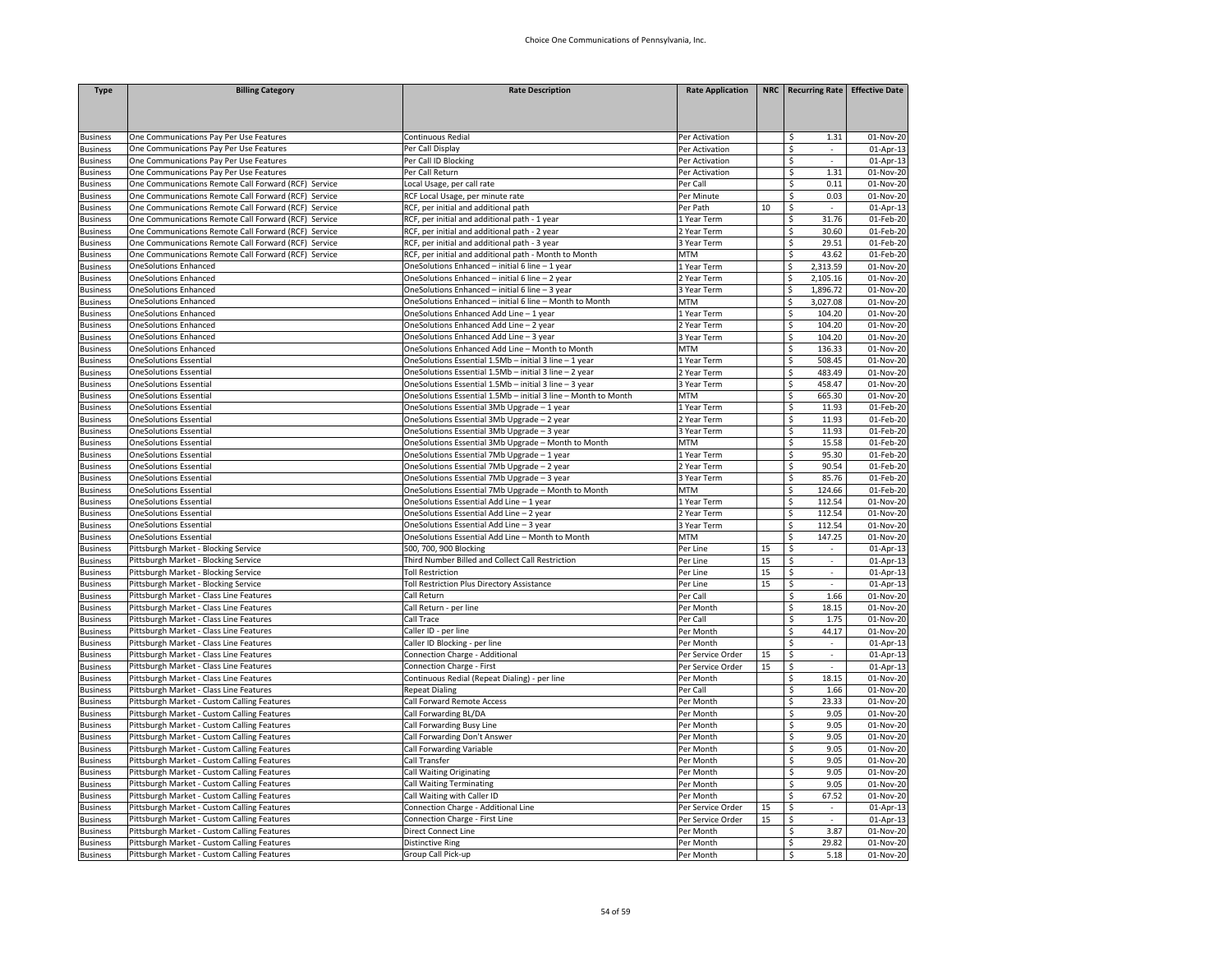| <b>Type</b>                        | <b>Billing Category</b>                                                                        | <b>Rate Description</b>                                         | <b>Rate Application</b> |     |                               |                             | NRC   Recurring Rate   Effective Date |
|------------------------------------|------------------------------------------------------------------------------------------------|-----------------------------------------------------------------|-------------------------|-----|-------------------------------|-----------------------------|---------------------------------------|
|                                    |                                                                                                |                                                                 |                         |     |                               |                             |                                       |
|                                    |                                                                                                |                                                                 | Per Month               |     |                               | 9.05                        |                                       |
| Business<br><b>Business</b>        | Pittsburgh Market - Custom Calling Features<br>Pittsburgh Market - Custom Calling Features     | Speed Calling One Digit (8)<br>Speed Calling Two Digit (30)     | Per Month               |     | \$<br>\$                      | 23.33                       | 01-Nov-20<br>01-Nov-20                |
| <b>Business</b>                    | Pittsburgh Market - Custom Calling Features                                                    | Three-Way Conference, Consultation                              | Per Month               |     | \$                            | 23.33                       | 01-Nov-20                             |
| <b>Business</b>                    | Pittsburgh Market - Directory Assistance                                                       | Directory Assistance                                            | Per Call                |     | \$                            | 1.54                        | 01-Aug-17                             |
| <b>Business</b>                    | Pittsburgh Market - Directory Assistance                                                       | Directory Assistance, Call Completion                           | Per Call                |     | \$                            | 0.63                        | 01-Aug-17                             |
| <b>Business</b>                    | Pittsburgh Market - Hunting Charges                                                            | Group - Connection Charge - Additional                          | Per Service Order       | 15  | \$                            |                             | 01-Apr-13                             |
| <b>Business</b>                    | Pittsburgh Market - Hunting Charges                                                            | Group - Connection Charge - First                               | Per Service Order       | 15  | \$                            | $\mathcal{L}_{\mathcal{A}}$ | 01-Apr-13                             |
| <b>Business</b>                    | Pittsburgh Market - Hunting Charges                                                            | Group Charge - Circular Hunting                                 | Per Month               |     | \$                            |                             | 01-Apr-13                             |
| <b>Business</b>                    | Pittsburgh Market - Hunting Charges                                                            | Group Charge - Sequential Hunting                               | Per Month               |     | \$                            | ÷.                          | 01-Apr-13                             |
| <b>Business</b>                    | Pittsburgh Market - Hunting Charges                                                            | Line - Connection Charge - Additional                           | Per Service Order       | 15  | \$                            | ä,                          | 01-Apr-13                             |
| <b>Business</b>                    | Pittsburgh Market - Hunting Charges                                                            | Line - Connection Charge - First                                | Per Service Order       | 15  | \$                            | $\sim$                      | 01-Apr-13                             |
| <b>Business</b>                    | Pittsburgh Market - Hunting Charges                                                            | Line Charge - Circular Hunting                                  | Per Month               |     | \$                            | $\sim$                      | 01-Apr-13                             |
| <b>Business</b>                    | Pittsburgh Market - Hunting Charges                                                            | Line Charge - Sequential Hunting                                | Per Month               |     | \$                            | $\mathcal{L}_{\mathcal{A}}$ | 01-Apr-13                             |
| Business                           | Pittsburgh Market - Operator Service Charges                                                   | <b>Billed to Third Party</b>                                    | Per Call                |     | \$                            | 1.75                        | 01-Apr-13                             |
| Business                           | Pittsburgh Market - Operator Service Charges                                                   | <b>Busy Line Interrupt</b>                                      | Per Call                |     | \$                            | 17.48                       | 01-Nov-20                             |
| <b>Business</b>                    | Pittsburgh Market - Operator Service Charges                                                   | Busy Line Verification                                          | Per Call                |     | \$                            | 17.48                       | 01-Nov-20                             |
| <b>Business</b>                    | Pittsburgh Market - Operator Service Charges                                                   | Customer Dialed                                                 | Per Call                |     | \$                            | 1.75                        | 01-Apr-13                             |
| <b>Business</b>                    | Pittsburgh Market - Operator Service Charges                                                   | Person-to-Person Collect                                        | Per Call                |     | \$                            | 3.50                        | 01-Apr-13                             |
| <b>Business</b>                    | Pittsburgh Market - Operator Service Charges                                                   | Station-to-Station                                              | Per Call                |     | \$                            | 1.75                        | 01-Apr-13                             |
| <b>Business</b>                    | Pittsburgh Market I - Choice Xchange Product Set                                               | Advantage Line - 12 Month                                       | 1 Year Term             |     | \$                            | 88.27                       | 01-Nov-20                             |
| <b>Business</b>                    | Pittsburgh Market I - Choice Xchange Product Set                                               | Advantage Line - 36 Month                                       | 3 Year Term             |     | \$                            | 82.74                       | 01-Nov-20                             |
| <b>Business</b>                    | Pittsburgh Market I - Choice Xchange Product Set                                               | Advantage Line - 60 Month                                       | S Year Term             |     | \$                            | 74.80                       | 01-Nov-20                             |
| <b>Business</b>                    | Pittsburgh Market I - Choice Xchange Product Set                                               | Advantage Line - Month to Month                                 | MTM                     |     | \$                            | 118.62                      | 01-Nov-20                             |
| <b>Business</b>                    | Pittsburgh Market I - Choice Xchange Product Set                                               | Advantage Line + Data - 12 Month                                | 1 Year Term             |     | \$                            | 84.09                       | 01-Nov-20                             |
| <b>Business</b>                    | Pittsburgh Market I - Choice Xchange Product Set                                               | Advantage Line + Data - 36 Month                                | 3 Year Term             |     | \$                            | 74.43                       | 01-Nov-20                             |
| <b>Business</b>                    | Pittsburgh Market I - Choice Xchange Product Set                                               | Advantage Line + Data - 60 Month                                | 5 Year Term             |     | \$                            | 62.27                       | 01-Nov-20                             |
| <b>Business</b>                    | Pittsburgh Market I - Choice Xchange Product Set                                               | Advantage Line + Data - Month to Month                          | MTM                     |     | \$                            | 118.62                      | 01-Nov-20                             |
| <b>Business</b>                    | Pittsburgh Market I - Choice Xchange Product Set                                               | Basic Line - 12 Month                                           | Year Term               |     | \$                            | 56.09                       | 01-Nov-20                             |
| <b>Business</b>                    | Pittsburgh Market I - Choice Xchange Product Set                                               | Basic Line - 36 Month                                           | 3 Year Term             |     | \$                            | 53.11                       | 01-Nov-20                             |
| <b>Business</b>                    | Pittsburgh Market I - Choice Xchange Product Set                                               | Basic Line - 60 Month                                           | 5 Year Term             |     | \$                            | 48.95                       | 01-Nov-20                             |
| <b>Business</b>                    | Pittsburgh Market I - Choice Xchange Product Set                                               | Basic Line - Month to Month                                     | MTM                     |     | \$                            | 74.94                       | 01-Nov-20                             |
| <b>Business</b>                    | Pittsburgh Market I - Choice Xchange Product Set                                               | Basic Line + Data - 12 Month                                    | l Year Term             |     | \$                            | 51.89                       | 01-Nov-20                             |
| <b>Business</b>                    | Pittsburgh Market I - Choice Xchange Product Set                                               | Basic Line + Data - 36 Month                                    | 3 Year Term             |     | \$                            | 46.90                       | 01-Nov-20                             |
| <b>Business</b>                    | Pittsburgh Market I - Choice Xchange Product Set                                               | Basic Line + Data - 60 Month                                    | 5 Year Term             |     | \$                            | 44.77                       | 01-Nov-20                             |
| Business                           | Pittsburgh Market I - Choice Xchange Product Set                                               | Basic Line + Data - Month to Month                              | <b>MTM</b>              |     | \$                            | 74.94                       | 01-Nov-20                             |
| <b>Business</b>                    | Pittsburgh Market I - Local Choice Call Packs                                                  | <b>Additional to 0 Minutes</b>                                  | Per Minute              |     | \$                            | 0.04                        | 01-Nov-20                             |
| <b>Business</b>                    | Pittsburgh Market I - Local Choice Call Packs                                                  | Additional to 1000 Minutes                                      | Per Minute              |     | \$                            | 0.02                        | 01-Nov-20                             |
| <b>Business</b>                    | Pittsburgh Market I - Local Choice Call Packs                                                  | <b>Additional to 2000 Minutes</b>                               | Per Minute              |     | \$                            | 0.02                        | 01-Nov-20                             |
| <b>Business</b>                    | Pittsburgh Market I - Local Choice Call Packs                                                  | Additional to 300 Minutes                                       | Per Minute              |     | \$                            | 0.03                        | 01-Nov-20                             |
| <b>Business</b>                    | Pittsburgh Market I - Local Choice Call Packs                                                  | Additional to 3000 Minutes                                      | Per Minute              |     | \$                            | 0.02                        | 01-Nov-20                             |
| <b>Business</b>                    | Pittsburgh Market I - Local Choice Call Packs                                                  | <b>Additional to 500 Minutes</b>                                | Per Minute              |     | \$                            | 0.02                        | 01-Nov-20                             |
| Business                           | Pittsburgh Market I - Local Choice Call Packs                                                  | <b>Additional to 700 Minutes</b>                                | Per Minute              |     | \$<br>$\overline{\mathsf{S}}$ | 0.02                        | 01-Nov-20                             |
| <b>Business</b>                    | Pittsburgh Market I - Local Choice Call Packs                                                  | ncluded - 0 Minutes - MRC<br>Included - 1000 Minutes - MRC      | Per Month               |     | \$                            | $\sim$<br>65.42             | 01-Apr-14                             |
| Business<br><b>Business</b>        | Pittsburgh Market I - Local Choice Call Packs<br>Pittsburgh Market I - Local Choice Call Packs | Included - 2000 Minutes - MRC                                   | Per Month<br>Per Month  |     | \$                            | 120.00                      | 01-Nov-20<br>01-Nov-20                |
|                                    | Pittsburgh Market I - Local Choice Call Packs                                                  | Included - 300 Minutes - MRC                                    |                         |     | \$                            | 24.50                       | 01-Nov-20                             |
| Business<br><b>Business</b>        | Pittsburgh Market I - Local Choice Call Packs                                                  | ncluded - 3000 Minutes - MRC                                    | Per Month<br>Per Month  |     | \$                            | 163.68                      | $\overline{01}$ -Nov-20               |
|                                    | Pittsburgh Market I - Local Choice Call Packs                                                  | Included - 500 Minutes - MRC                                    | Per Month               |     | \$                            | 38.19                       | 01-Nov-20                             |
| <b>Business</b><br><b>Business</b> | Pittsburgh Market I - Local Choice Call Packs                                                  | ncluded - 700 Minutes - MRC                                     | Per Month               |     | \$                            | 49.60                       | 01-Nov-20                             |
| <b>Business</b>                    | Pittsburgh Market I - Point to Point Service                                                   | Charge per Circuit                                              | Per Line/Trunk          | 500 | \$                            | 1,636.27                    | 01-Feb-20                             |
| <b>Business</b>                    | Pittsburgh Market I - Ultra T-1 Product Set Pricing                                            | Dedicated Internet (per channel) - 1.024M - 12 Month Term       | 1 Year Term             |     | \$                            | 1,429.24                    | 01-Feb-20                             |
| <b>Business</b>                    | Pittsburgh Market I - Ultra T-1 Product Set Pricing                                            | Dedicated Internet (per channel) - 1.024M - 36 Month Term       | 3 Year Term             |     | \$                            | 1,131.50                    | 01-Feb-20                             |
| <b>Business</b>                    | Pittsburgh Market I - Ultra T-1 Product Set Pricing                                            | Dedicated Internet (per channel) - 1.024M - 60 Month Term       | S Year Term             |     | \$                            | 1,071.96                    | 01-Feb-20                             |
| <b>Business</b>                    | Pittsburgh Market I - Ultra T-1 Product Set Pricing                                            | Dedicated Internet (per channel) - 1.024M - Month to Month Term | <b>MTM</b>              |     | \$                            | 1,870.02                    | 01-Feb-20                             |
| <b>Business</b>                    | Pittsburgh Market I - Ultra T-1 Product Set Pricing                                            | Dedicated Internet (per channel) - 1.54M - 12 Month Term        | 1 Year Term             |     | \$                            | 1,667.44                    | 01-Feb-20                             |
| <b>Business</b>                    | Pittsburgh Market I - Ultra T-1 Product Set Pricing                                            | Dedicated Internet (per channel) - 1.54M - 36 Month Term        | 3 Year Term             |     | \$                            | 1,310.15                    | 01-Feb-20                             |
| Business                           | Pittsburgh Market I - Ultra T-1 Product Set Pricing                                            | Dedicated Internet (per channel) - 1.54M - 60 Month Term        | 5 Year Term             |     | \$                            | 1,191.05                    | 01-Feb-20                             |
| <b>Business</b>                    | Pittsburgh Market I - Ultra T-1 Product Set Pricing                                            | Dedicated Internet (per channel) - 1.54M - Month to Month Term  | MTM                     |     | \$                            | 2,181.70                    | 01-Feb-20                             |
| <b>Business</b>                    | Pittsburgh Market I - Ultra T-1 Product Set Pricing                                            | Dedicated Internet (per channel) - 768K - 12 Month Term         | 1 Year Term             |     | \$                            | 1,310.15                    | 01-Feb-20                             |
| <b>Business</b>                    | Pittsburgh Market I - Ultra T-1 Product Set Pricing                                            | Dedicated Internet (per channel) - 768K - 36 Month Term         | 3 Year Term             |     | \$                            | 1,012.37                    | 01-Feb-20                             |
| <b>Business</b>                    | Pittsburgh Market I - Ultra T-1 Product Set Pricing                                            | Dedicated Internet (per channel) - 768K - 60 Month Term         | 5 Year Term             |     | \$                            | 952.82                      | 01-Feb-20                             |
| <b>Business</b>                    | Pittsburgh Market I - Ultra T-1 Product Set Pricing                                            | Dedicated Internet (per channel) - 768K - Month to Month Term   | <b>MTM</b>              |     | $\mathsf{\hat{S}}$            | 1.714.21                    | 01-Feb-20                             |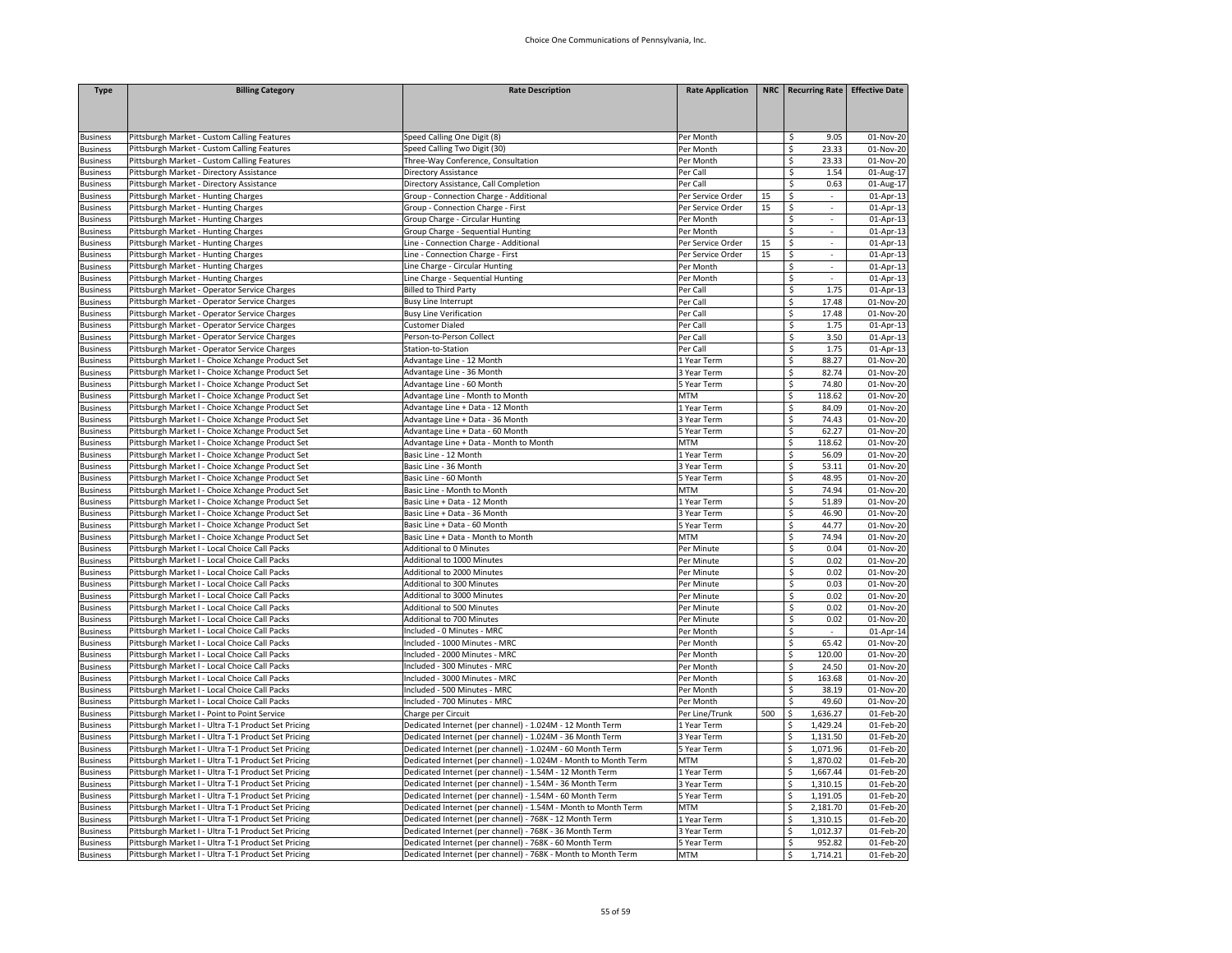| <b>Type</b>                        | <b>Billing Category</b>                                                                                      | <b>Rate Description</b>                                                                                                      | <b>Rate Application</b>    |     | NRC   Recurring Rate   Effective Date |                         |
|------------------------------------|--------------------------------------------------------------------------------------------------------------|------------------------------------------------------------------------------------------------------------------------------|----------------------------|-----|---------------------------------------|-------------------------|
|                                    |                                                                                                              |                                                                                                                              |                            |     |                                       |                         |
|                                    |                                                                                                              |                                                                                                                              |                            |     |                                       |                         |
|                                    | Pittsburgh Market I - Ultra T-1 Product Set Pricing                                                          | Dedicated Voice Fractional T-1 (per channel) - Voice Channel - 12 Month                                                      | 1 Year Term                |     | 59.54                                 | 01-Feb-20               |
| <b>Business</b><br><b>Business</b> | Pittsburgh Market I - Ultra T-1 Product Set Pricing                                                          | Dedicated Voice Fractional T-1 (per channel) - Voice Channel - 36 Month                                                      | 3 Year Term                |     | \$<br>45.26<br>\$                     | 01-Feb-20               |
| <b>Business</b>                    | Pittsburgh Market I - Ultra T-1 Product Set Pricing                                                          | Dedicated Voice Fractional T-1 (per channel) - Voice Channel - 60 Month                                                      | 5 Year Term                |     | \$<br>40.49                           | 01-Feb-20               |
| <b>Business</b>                    | Pittsburgh Market I - Ultra T-1 Product Set Pricing                                                          | Dedicated Voice Fractional T-1 (per channel) - Voice Channel - Month to                                                      | <b>MTM</b>                 |     | \$<br>77.90                           | 01-Feb-20               |
| <b>Business</b>                    | Pittsburgh Market I - Ultra T-1 Product Set Pricing                                                          | Dedicated Voice Full T-1 (per channel) - Voice Channel - 12 Month Term                                                       | 1 Year Term                |     | \$<br>61.97                           | 01-Feb-20               |
| <b>Business</b>                    | Pittsburgh Market I - Ultra T-1 Product Set Pricing                                                          | Dedicated Voice Full T-1 (per channel) - Voice Channel - 36 Month Term                                                       | 3 Year Term                |     | \$<br>47.63                           | 01-Feb-20               |
| <b>Business</b>                    | Pittsburgh Market I - Ultra T-1 Product Set Pricing                                                          | Dedicated Voice Full T-1 (per channel) - Voice Channel - 60 Month Term                                                       | 5 Year Term                |     | \$<br>42.88                           | 01-Feb-20               |
| <b>Business</b>                    | Pittsburgh Market I - Ultra T-1 Product Set Pricing                                                          | Dedicated Voice Full T-1 (per channel) - Voice Channel - Month to Month                                                      | MTM                        |     | \$<br>81.04                           | 01-Feb-20               |
| <b>Business</b>                    | Pittsburgh Market I - Ultra T-1 Product Set Pricing                                                          | Integrated T-1 (per channel) - Data Point to Point - 12 Month Term                                                           | 1 Year Term                |     | \$<br>73.85                           | 01-Feb-20               |
| <b>Business</b>                    | Pittsburgh Market I - Ultra T-1 Product Set Pricing                                                          | Integrated T-1 (per channel) - Data Point to Point - 36 Month Term                                                           | 3 Year Term                |     | \$<br>57.14                           | 01-Feb-20               |
| <b>Business</b>                    | Pittsburgh Market I - Ultra T-1 Product Set Pricing                                                          | Integrated T-1 (per channel) - Data Point to Point - 60 Month Term                                                           | 5 Year Term                |     | \$<br>52.40                           | $\overline{01}$ -Feb-20 |
| <b>Business</b>                    | Pittsburgh Market I - Ultra T-1 Product Set Pricing                                                          | Integrated T-1 (per channel) - Data Point to Point - Month to Month Term                                                     | <b>MTM</b>                 |     | \$<br>96.62                           | 01-Feb-20               |
| <b>Business</b>                    | Pittsburgh Market I - Ultra T-1 Product Set Pricing                                                          | Integrated T-1 (per channel) - Internet Channel - 12 Month Term                                                              | 1 Year Term                |     | \$<br>73.85                           | 01-Feb-20               |
| <b>Business</b>                    | Pittsburgh Market I - Ultra T-1 Product Set Pricing                                                          | Integrated T-1 (per channel) - Internet Channel - 36 Month Term                                                              | 3 Year Term                |     | \$<br>57.14                           | 01-Feb-20               |
| <b>Business</b>                    | Pittsburgh Market I - Ultra T-1 Product Set Pricing                                                          | Integrated T-1 (per channel) - Internet Channel - 60 Month Term                                                              | 5 Year Term                |     | \$<br>52.40                           | 01-Feb-20               |
| <b>Business</b>                    | Pittsburgh Market I - Ultra T-1 Product Set Pricing                                                          | Integrated T-1 (per channel) - Internet Channel - Month to Month Term                                                        | MTM                        |     | \$<br>96.62                           | 01-Feb-20               |
| <b>Business</b>                    | Pittsburgh Market I - Ultra T-1 Product Set Pricing                                                          | Integrated T-1 (per channel) - Voice Channel - 12 Month Term                                                                 | 1 Year Term                |     | \$<br>73.85<br>\$                     | 01-Feb-20               |
| <b>Business</b>                    | Pittsburgh Market I - Ultra T-1 Product Set Pricing<br>Pittsburgh Market I - Ultra T-1 Product Set Pricing   | Integrated T-1 (per channel) - Voice Channel - 36 Month Term<br>Integrated T-1 (per channel) - Voice Channel - 60 Month Term | 3 Year Term<br>5 Year Term |     | 57.14<br>\$<br>52.40                  | 01-Feb-20<br>01-Feb-20  |
| <b>Business</b><br><b>Business</b> | Pittsburgh Market I - Ultra T-1 Product Set Pricing                                                          | Integrated T-1 (per channel) - Voice Channel - Month to Month Term                                                           | <b>MTM</b>                 |     | \$<br>96.62                           | 01-Feb-20               |
| <b>Business</b>                    | Pittsburgh Market I - Ultra T-1 Product Set Pricing                                                          | ISND PRI Option (per circuit) - Pittsburgh Market I                                                                          | Per Month                  |     | \$<br>165.89                          | 01-Feb-20               |
| <b>Business</b>                    | Pittsburgh Market I - Ultra T-1 Product Set Pricing                                                          | T-1 Installation Charge - 12 Month Term                                                                                      | 1 Year Term                | 500 | \$<br>$\overline{\phantom{a}}$        | 01-Apr-13               |
| <b>Business</b>                    | Pittsburgh Market I - Ultra T-1 Product Set Pricing                                                          | T-1 Installation Charge - 36 Month Term                                                                                      | 3 Year Term                | 500 | \$<br>$\sim$                          | 01-Apr-13               |
| <b>Business</b>                    | Pittsburgh Market I - Ultra T-1 Product Set Pricing                                                          | T-1 Installation Charge - 60 Month Term                                                                                      | 5 Year Term                | 500 | \$                                    | 01-Apr-13               |
| <b>Business</b>                    | Pittsburgh Market II - Choice Xchange Product Set                                                            | Advantage Line - 12 Month                                                                                                    | 1 Year Term                |     | \$<br>74.90                           | 01-Nov-20               |
| <b>Business</b>                    | Pittsburgh Market II - Choice Xchange Product Set                                                            | Advantage Line - 36 Month                                                                                                    | 3 Year Term                |     | \$<br>70.35                           | 01-Nov-20               |
| <b>Business</b>                    | Pittsburgh Market II - Choice Xchange Product Set                                                            | Advantage Line - 60 Month                                                                                                    | 5 Year Term                |     | \$<br>63.81                           | 01-Nov-20               |
| <b>Business</b>                    | Pittsburgh Market II - Choice Xchange Product Set                                                            | Advantage Line - Month to Month                                                                                              | MTM                        |     | \$<br>100.61                          | 01-Nov-20               |
| <b>Business</b>                    | Pittsburgh Market II - Choice Xchange Product Set                                                            | Advantage Line + Data - 12 Month                                                                                             | 1 Year Term                |     | \$<br>70.77                           | 01-Nov-20               |
| <b>Business</b>                    | Pittsburgh Market II - Choice Xchange Product Set                                                            | Advantage Line + Data - 36 Month                                                                                             | 3 Year Term                |     | \$<br>62.02                           | 01-Nov-20               |
| <b>Business</b>                    | Pittsburgh Market II - Choice Xchange Product Set                                                            | Advantage Line + Data - 60 Month                                                                                             | 5 Year Term                |     | \$<br>51.31                           | 01-Nov-20               |
| <b>Business</b>                    | Pittsburgh Market II - Choice Xchange Product Set                                                            | Advantage Line + Data - Month to Month                                                                                       | MTM                        |     | \$<br>100.61                          | 01-Nov-20               |
| <b>Business</b>                    | Pittsburgh Market II - Choice Xchange Product Set                                                            | Basic Line - 12 Month                                                                                                        | 1 Year Term                |     | \$<br>42.72                           | $\overline{01}$ -Nov-20 |
| <b>Business</b>                    | Pittsburgh Market II - Choice Xchange Product Set                                                            | Basic Line - 36 Month                                                                                                        | 3 Year Term                |     | \$<br>41.48                           | 01-Nov-20               |
| <b>Business</b>                    | Pittsburgh Market II - Choice Xchange Product Set                                                            | Basic Line - 60 Month                                                                                                        | 5 Year Term                |     | \$<br>37.73                           | 01-Nov-20               |
| <b>Business</b>                    | Pittsburgh Market II - Choice Xchange Product Set                                                            | Basic Line - Month to Month                                                                                                  | <b>MTM</b>                 |     | \$<br>57.02                           | 01-Nov-20               |
| <b>Business</b>                    | Pittsburgh Market II - Choice Xchange Product Set                                                            | Basic Line + Data - 12 Month                                                                                                 | 1 Year Term                |     | \$<br>38.52                           | 01-Nov-20               |
| <b>Business</b>                    | Pittsburgh Market II - Choice Xchange Product Set                                                            | Basic Line + Data - 36 Month                                                                                                 | 3 Year Term                |     | \$<br>34.42                           | 01-Nov-20               |
| <b>Business</b>                    | Pittsburgh Market II - Choice Xchange Product Set<br>Pittsburgh Market II - Choice Xchange Product Set       | Basic Line + Data - 60 Month<br>Basic Line + Data - Month to Month                                                           | 5 Year Term                |     | \$<br>32.31                           | 01-Nov-20               |
| <b>Business</b>                    | Pittsburgh Market II - Local Choice Call Packs                                                               | Additional to 0 Minutes                                                                                                      | MTM                        |     | \$<br>57.02<br>0.04                   | 01-Nov-20<br>01-Nov-20  |
| <b>Business</b><br><b>Business</b> | Pittsburgh Market II - Local Choice Call Packs                                                               | Additional to 1000 Minutes                                                                                                   | Per Minute<br>Per Minute   |     | \$<br>\$<br>0.02                      | 01-Nov-20               |
| <b>Business</b>                    | Pittsburgh Market II - Local Choice Call Packs                                                               | <b>Additional to 2000 Minutes</b>                                                                                            | Per Minute                 |     | \$<br>0.02                            | 01-Nov-20               |
| <b>Business</b>                    | Pittsburgh Market II - Local Choice Call Packs                                                               | <b>Additional to 300 Minutes</b>                                                                                             | Per Minute                 |     | \$<br>0.03                            | 01-Nov-20               |
| <b>Business</b>                    | Pittsburgh Market II - Local Choice Call Packs                                                               | Additional to 3000 Minutes                                                                                                   | Per Minute                 |     | 0.02<br>\$                            | 01-Nov-20               |
| <b>Business</b>                    | Pittsburgh Market II - Local Choice Call Packs                                                               | <b>Additional to 500 Minutes</b>                                                                                             | Per Minute                 |     | \$<br>0.02                            | 01-Nov-20               |
| <b>Business</b>                    | Pittsburgh Market II - Local Choice Call Packs                                                               | <b>Additional to 700 Minutes</b>                                                                                             | Per Minute                 |     | \$<br>0.02                            | 01-Nov-20               |
| <b>Business</b>                    | Pittsburgh Market II - Local Choice Call Packs                                                               | Included - 0 Minutes - MRC                                                                                                   | Per Month                  |     | \$<br>$\sim$                          | 01-Apr-14               |
| <b>Business</b>                    | Pittsburgh Market II - Local Choice Call Packs                                                               | Included - 1000 Minutes - MRC                                                                                                | Per Month                  |     | \$<br>65.42                           | 01-Nov-20               |
| <b>Business</b>                    | Pittsburgh Market II - Local Choice Call Packs                                                               | Included - 2000 Minutes - MRC                                                                                                | Per Month                  |     | \$<br>120.00                          | 01-Nov-20               |
| <b>Business</b>                    | Pittsburgh Market II - Local Choice Call Packs                                                               | Included - 300 Minutes - MRC                                                                                                 | Per Month                  |     | \$<br>24.50                           | 01-Nov-20               |
| <b>Business</b>                    | Pittsburgh Market II - Local Choice Call Packs                                                               | Included - 3000 Minutes - MRC                                                                                                | Per Month                  |     | \$<br>163.68                          | 01-Nov-20               |
| <b>Business</b>                    | Pittsburgh Market II - Local Choice Call Packs                                                               | Included - 500 Minutes - MRC                                                                                                 | Per Month                  |     | \$<br>38.19                           | 01-Nov-20               |
| <b>Business</b>                    | Pittsburgh Market II - Local Choice Call Packs                                                               | Included - 700 Minutes - MRC                                                                                                 | Per Month                  |     | \$<br>49.60                           | 01-Nov-20               |
| <b>Business</b>                    | Pittsburgh Market II - Point to Point Service                                                                | Charge per Circuit                                                                                                           | Per Line/Trunk             | 500 | 1,636.27<br>\$                        | 01-Feb-20               |
| <b>Business</b>                    | Pittsburgh Market II - Ultra T-1 Product Set Pricing                                                         | Dedicated Internet (per channel) - 1.024M - 12 Month Term                                                                    | 1 Year Term                |     | \$<br>1,429.24                        | 01-Feb-20               |
| <b>Business</b>                    | Pittsburgh Market II - Ultra T-1 Product Set Pricing                                                         | Dedicated Internet (per channel) - 1.024M - 36 Month Term                                                                    | 3 Year Term                |     | \$<br>1,131.50                        | 01-Feb-20               |
| <b>Business</b>                    | Pittsburgh Market II - Ultra T-1 Product Set Pricing                                                         | Dedicated Internet (per channel) - 1.024M - 60 Month Term                                                                    | 5 Year Term                |     | \$<br>1,071.96                        | 01-Feb-20               |
| <b>Business</b>                    | Pittsburgh Market II - Ultra T-1 Product Set Pricing                                                         | Dedicated Internet (per channel) - 1.024M - Month to Month Term                                                              | MTM                        |     | 1,870.02<br>\$                        | 01-Feb-20               |
| <b>Business</b>                    | Pittsburgh Market II - Ultra T-1 Product Set Pricing                                                         | Dedicated Internet (per channel) - 1.54M - 12 Month Term                                                                     | 1 Year Term                |     | 1,667.44<br>\$<br>\$<br>1,310.15      | 01-Feb-20<br>01-Feb-20  |
| <b>Business</b><br><b>Business</b> | Pittsburgh Market II - Ultra T-1 Product Set Pricing<br>Pittsburgh Market II - Ultra T-1 Product Set Pricing | Dedicated Internet (per channel) - 1.54M - 36 Month Term<br>Dedicated Internet (per channel) - 1.54M - 60 Month Term         | 3 Year Term<br>5 Year Term |     | \$<br>1,191.05                        | 01-Feb-20               |
|                                    |                                                                                                              |                                                                                                                              |                            |     |                                       |                         |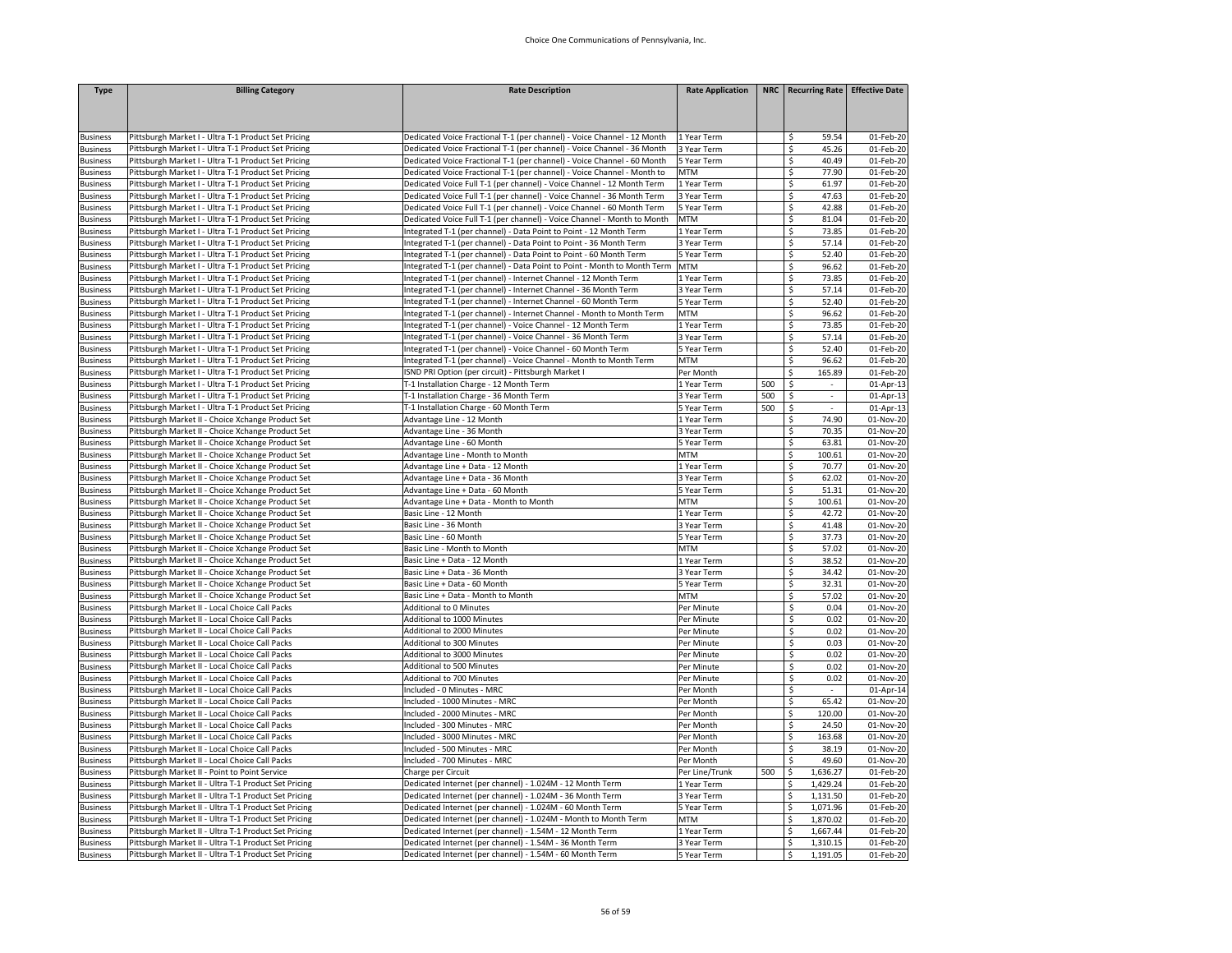| <b>Type</b>                        | <b>Billing Category</b>                                                                                              | <b>Rate Description</b>                                                                                                                           | <b>Rate Application</b>    |     | NRC   Recurring Rate   Effective Date |                                      |
|------------------------------------|----------------------------------------------------------------------------------------------------------------------|---------------------------------------------------------------------------------------------------------------------------------------------------|----------------------------|-----|---------------------------------------|--------------------------------------|
|                                    |                                                                                                                      |                                                                                                                                                   |                            |     |                                       |                                      |
|                                    |                                                                                                                      |                                                                                                                                                   |                            |     |                                       |                                      |
|                                    |                                                                                                                      |                                                                                                                                                   |                            |     |                                       |                                      |
| <b>Business</b>                    | Pittsburgh Market II - Ultra T-1 Product Set Pricing                                                                 | Dedicated Internet (per channel) - 1.54M - Month to Month Term                                                                                    | MTM                        |     | 2,181.70<br>Ś                         | 01-Feb-20                            |
| <b>Business</b>                    | Pittsburgh Market II - Ultra T-1 Product Set Pricing                                                                 | Dedicated Internet (per channel) - 768K - 12 Month Term                                                                                           | 1 Year Term                |     | Ś<br>1,310.15                         | 01-Feb-20                            |
| <b>Business</b>                    | Pittsburgh Market II - Ultra T-1 Product Set Pricing                                                                 | Dedicated Internet (per channel) - 768K - 36 Month Term                                                                                           | 3 Year Term                |     | \$<br>1,012.37                        | 01-Feb-20                            |
| <b>Business</b>                    | Pittsburgh Market II - Ultra T-1 Product Set Pricing                                                                 | Dedicated Internet (per channel) - 768K - 60 Month Term                                                                                           | 5 Year Term                |     | \$<br>952.82                          | 01-Feb-20                            |
| <b>Business</b>                    | Pittsburgh Market II - Ultra T-1 Product Set Pricing                                                                 | Dedicated Internet (per channel) - 768K - Month to Month Term                                                                                     | <b>MTM</b>                 |     | 1,714.21<br>\$                        | 01-Feb-20                            |
| <b>Business</b>                    | Pittsburgh Market II - Ultra T-1 Product Set Pricing                                                                 | Dedicated Voice Fractional T-1 (per channel) - Voice Channel - 12 Month                                                                           | 1 Year Term                |     | 59.54<br>Ś                            | 01-Feb-20                            |
| <b>Business</b>                    | Pittsburgh Market II - Ultra T-1 Product Set Pricing                                                                 | Dedicated Voice Fractional T-1 (per channel) - Voice Channel - 36 Month                                                                           | 3 Year Term                |     | \$<br>45.26                           | 01-Feb-20                            |
| <b>Business</b>                    | Pittsburgh Market II - Ultra T-1 Product Set Pricing<br>Pittsburgh Market II - Ultra T-1 Product Set Pricing         | Dedicated Voice Fractional T-1 (per channel) - Voice Channel - 60 Month                                                                           | 5 Year Term                |     | \$<br>40.49                           | 01-Feb-20                            |
| <b>Business</b>                    | Pittsburgh Market II - Ultra T-1 Product Set Pricing                                                                 | Dedicated Voice Fractional T-1 (per channel) - Voice Channel - Month to<br>Dedicated Voice Full T-1 (per channel) - Voice Channel - 12 Month Term | MTM                        |     | \$<br>77.90                           | 01-Feb-20                            |
| <b>Business</b>                    | Pittsburgh Market II - Ultra T-1 Product Set Pricing                                                                 | Dedicated Voice Full T-1 (per channel) - Voice Channel - 36 Month Term                                                                            | 1 Year Term<br>3 Year Term |     | \$<br>61.97<br>\$<br>47.63            | 01-Feb-20<br>$\overline{01}$ -Feb-20 |
| <b>Business</b><br><b>Business</b> | Pittsburgh Market II - Ultra T-1 Product Set Pricing                                                                 | Dedicated Voice Full T-1 (per channel) - Voice Channel - 60 Month Term                                                                            | 5 Year Term                |     | \$<br>42.88                           | 01-Feb-20                            |
| <b>Business</b>                    | Pittsburgh Market II - Ultra T-1 Product Set Pricing                                                                 | Dedicated Voice Full T-1 (per channel) - Voice Channel - Month to Month                                                                           | <b>MTM</b>                 |     | \$<br>81.04                           | 01-Feb-20                            |
| <b>Business</b>                    | Pittsburgh Market II - Ultra T-1 Product Set Pricing                                                                 | Integrated T-1 (per channel) - Data Point to Point - 12 Month Term                                                                                | Year Term                  |     | \$<br>73.85                           | 01-Feb-20                            |
| <b>Business</b>                    | Pittsburgh Market II - Ultra T-1 Product Set Pricing                                                                 | Integrated T-1 (per channel) - Data Point to Point - 36 Month Term                                                                                | 3 Year Term                |     | \$<br>57.14                           | 01-Feb-20                            |
| <b>Business</b>                    | Pittsburgh Market II - Ultra T-1 Product Set Pricing                                                                 | Integrated T-1 (per channel) - Data Point to Point - 60 Month Term                                                                                | 5 Year Term                |     | \$<br>52.40                           | 01-Feb-20                            |
| <b>Business</b>                    | Pittsburgh Market II - Ultra T-1 Product Set Pricing                                                                 | Integrated T-1 (per channel) - Data Point to Point - Month to Month Term                                                                          | <b>MTM</b>                 |     | \$<br>96.62                           | 01-Feb-20                            |
| <b>Business</b>                    | Pittsburgh Market II - Ultra T-1 Product Set Pricing                                                                 | Integrated T-1 (per channel) - Internet Channel - 12 Month Term                                                                                   | 1 Year Term                |     | \$<br>73.85                           | 01-Feb-20                            |
| <b>Business</b>                    | Pittsburgh Market II - Ultra T-1 Product Set Pricing                                                                 | Integrated T-1 (per channel) - Internet Channel - 36 Month Term                                                                                   | 3 Year Term                |     | \$<br>57.14                           | 01-Feb-20                            |
| <b>Business</b>                    | Pittsburgh Market II - Ultra T-1 Product Set Pricing                                                                 | Integrated T-1 (per channel) - Internet Channel - 60 Month Term                                                                                   | 5 Year Term                |     | \$<br>52.40                           | 01-Feb-20                            |
| <b>Business</b>                    | Pittsburgh Market II - Ultra T-1 Product Set Pricing                                                                 | Integrated T-1 (per channel) - Internet Channel - Month to Month Term                                                                             | MTM                        |     | \$<br>96.62                           | 01-Feb-20                            |
| <b>Business</b>                    | Pittsburgh Market II - Ultra T-1 Product Set Pricing                                                                 | Integrated T-1 (per channel) - Voice Channel - 12 Month Term                                                                                      | Year Term                  |     | \$<br>73.85                           | $\overline{01}$ -Feb-20              |
| <b>Business</b>                    | Pittsburgh Market II - Ultra T-1 Product Set Pricing                                                                 | Integrated T-1 (per channel) - Voice Channel - 36 Month Term                                                                                      | 3 Year Term                |     | \$<br>57.14                           | 01-Feb-20                            |
| <b>Business</b>                    | Pittsburgh Market II - Ultra T-1 Product Set Pricing                                                                 | Integrated T-1 (per channel) - Voice Channel - 60 Month Term                                                                                      | 5 Year Term                |     | \$<br>52.40                           | 01-Feb-20                            |
| <b>Business</b>                    | Pittsburgh Market II - Ultra T-1 Product Set Pricing                                                                 | Integrated T-1 (per channel) - Voice Channel - Month to Month Term                                                                                | MTM                        |     | \$<br>96.62                           | 01-Feb-20                            |
| <b>Business</b>                    | Pittsburgh Market II - Ultra T-1 Product Set Pricing                                                                 | ISND PRI Option (per circuit) - Pittsburgh Market II                                                                                              | Per Month                  |     | \$<br>165.89                          | 01-Feb-20                            |
| <b>Business</b>                    | Pittsburgh Market II - Ultra T-1 Product Set Pricing                                                                 | T-1 Installation Charge - 12 Month Term                                                                                                           | 1 Year Term                | 500 | \$<br>$\sim$                          | 01-Apr-13                            |
| <b>Business</b>                    | Pittsburgh Market II - Ultra T-1 Product Set Pricing                                                                 | T-1 Installation Charge - 36 Month Term                                                                                                           | 3 Year Term                | 500 | \$                                    | 01-Apr-13                            |
| <b>Business</b>                    | Pittsburgh Market II - Ultra T-1 Product Set Pricing                                                                 | T-1 Installation Charge - 60 Month Term                                                                                                           | Year Term                  | 500 | \$                                    | 01-Apr-13                            |
| <b>Business</b>                    | Pittsburgh Market Misc. Rates and Charges                                                                            | Office to Office Calling                                                                                                                          | Per Line                   | 15  | \$<br>11.81                           | 01-Feb-20                            |
| <b>Business</b>                    | Pittsburgh Market Misc. Rates and Charges                                                                            | Vanity Number Service                                                                                                                             | Per Line                   | 15  | \$<br>15.56                           | 01-Feb-20                            |
| <b>Business</b>                    | Pittsburgh Market Service Charges                                                                                    | Primary Interexchange Carrier Change Charge (PICC)                                                                                                | Per PIC Change             | 5   | \$<br>$\sim$                          | 01-Apr-13                            |
| <b>Business</b>                    | Pittsburgh Market Service Charges                                                                                    | Restoral of Service - Additional                                                                                                                  | Per Service Order          | 100 | \$                                    | 01-Nov-19                            |
| <b>Business</b>                    | Pittsburgh Market Service Charges                                                                                    | Restoral of Service - First                                                                                                                       | Per Service Order          | 100 | \$<br>$\sim$                          | 01-Nov-19                            |
| <b>Business</b>                    | Pittsburgh Market Service Charges                                                                                    | Service Activation Fee                                                                                                                            | Per Service Order          | 70  | \$                                    | 01-Apr-13                            |
| <b>Business</b>                    | Pittsburgh Market Service Charges                                                                                    | Time and Materials - Additional 30 minutes                                                                                                        | Per Time Period            | 16  | \$                                    | 01-Apr-13                            |
| <b>Business</b>                    | Pittsburgh Market Service Charges                                                                                    | Time and Materials - First 60 minutes                                                                                                             | Per Time Period            | 42  | \$<br>٠                               | 01-Apr-13                            |
| <b>Business</b>                    | Pittsburgh Market Service Charges                                                                                    | Unpaid Balance \$0 - \$50                                                                                                                         | Per Service Order          |     | \$<br>10.00                           | 01-Nov-19                            |
| <b>Business</b>                    | Pittsburgh Market Service Charges                                                                                    | Unpaid Balance \$1000.01 - \$3000                                                                                                                 | Per Service Order          |     | \$<br>30.00                           | 01-Nov-19                            |
| <b>Business</b>                    | Pittsburgh Market Service Charges                                                                                    | Unpaid Balance \$150.01 - \$350                                                                                                                   | Per Service Order          |     | \$<br>15.00                           | 01-Nov-19                            |
| <b>Business</b>                    | Pittsburgh Market Service Charges                                                                                    | Unpaid Balance \$3000.01 - \$5000                                                                                                                 | Per Service Order          |     | \$<br>40.00                           | 01-Nov-19                            |
| <b>Business</b>                    | Pittsburgh Market Service Charges                                                                                    | Unpaid Balance \$350.01 - \$500                                                                                                                   | Per Service Order          |     | \$<br>20.00                           | 01-Nov-19                            |
| <b>Business</b>                    | Pittsburgh Market Service Charges                                                                                    | Unpaid Balance \$50.01 - \$150                                                                                                                    | Per Service Order          |     | \$<br>12.50                           | 01-Nov-19                            |
| <b>Business</b>                    | Pittsburgh Market Service Charges                                                                                    | Unpaid Balance \$500.01 - \$1000                                                                                                                  | Per Service Order          |     | \$<br>25.00                           | 01-Nov-19                            |
| <b>Business</b>                    | Pittsburgh Market Service Charges                                                                                    | Unpaid Balance Over \$5000                                                                                                                        | Per Service Order          |     | \$<br>55.00                           | 01-Nov-19                            |
| Residential                        | Allentown Market - Alternative Telephone Number Listings                                                             | <b>Additional Listing - Additional</b>                                                                                                            | Per Listing                | 15  | \$<br>$\sim$                          | 01-Apr-13                            |
| Residential                        | Allentown Market - Alternative Telephone Number Listings                                                             | <b>Additional Listing - First</b>                                                                                                                 | Per Listing<br>MTM         | 15  | \$<br>\$<br>5.00                      | 01-Apr-13<br>01-Apr-13               |
| Residential                        | Allentown Market - Alternative Telephone Number Listings                                                             | Additional Listing - Monthly<br>Cross Reference Listing - Additional                                                                              |                            | 15  | \$<br>$\sim$                          |                                      |
| Residential<br>Residential         | Allentown Market - Alternative Telephone Number Listings<br>Allentown Market - Alternative Telephone Number Listings | Cross Reference Listing - First                                                                                                                   | Per Listing<br>Per Listing | 15  | \$                                    | 01-Apr-13<br>01-Apr-13               |
| Residential                        | Allentown Market - Alternative Telephone Number Listings                                                             | Cross Reference Listing - Monthly                                                                                                                 | MTM                        |     | \$<br>5.00                            | 01-Apr-13                            |
| Residential                        | Allentown Market - Alternative Telephone Number Listings                                                             | Extra Line Listing - Additional                                                                                                                   | Per Listing                | 15  | \$<br>$\sim$                          | 01-Apr-13                            |
| Residential                        | Allentown Market - Alternative Telephone Number Listings                                                             | Extra Line Listing - First                                                                                                                        | Per Listing                | 15  | \$<br>$\overline{a}$                  | 01-Apr-13                            |
| Residential                        | Allentown Market - Alternative Telephone Number Listings                                                             | Extra Line Listing - Monthly                                                                                                                      | MTM                        |     | \$<br>5.00                            | 01-Apr-13                            |
| Residential                        | Allentown Market - Alternative Telephone Number Listings                                                             | Foreign Listing - Additional                                                                                                                      | Per Listing                | 15  | \$<br>$\sim$                          | 01-Apr-13                            |
| Residential                        | Allentown Market - Alternative Telephone Number Listings                                                             | Foreign Listing - First                                                                                                                           | Per Listing                | 15  | \$<br>÷                               | 01-Apr-13                            |
| Residential                        | Allentown Market - Alternative Telephone Number Listings                                                             | Foreign Listing - Monthly                                                                                                                         | <b>MTM</b>                 |     | \$<br>5.00                            | 01-Apr-13                            |
| Residential                        | Allentown Market - Alternative Telephone Number Listings                                                             | Non-Listed - Additional                                                                                                                           | Per Listing                | 15  | \$<br>$\overline{\phantom{a}}$        | 01-Apr-13                            |
| Residential                        | Allentown Market - Alternative Telephone Number Listings                                                             | Non-Listed - First                                                                                                                                | Per Listing                | 15  | \$<br>$\sim$                          | 01-Apr-13                            |
| Residential                        | Allentown Market - Alternative Telephone Number Listings                                                             | Non-Listed - Monthly                                                                                                                              | <b>MTM</b>                 |     | 4.69<br>\$                            | 01-Apr-13                            |
| Residential                        | Allentown Market - Alternative Telephone Number Listings                                                             | Non-Published - Additional                                                                                                                        | Per Listing                | 15  | \$                                    | 01-Apr-13                            |
| Residential                        | Allentown Market - Alternative Telephone Number Listings                                                             | Non-Published - First                                                                                                                             | Per Listing                | 15  | $\mathsf{\hat{S}}$<br>4.69            | 01-Apr-13                            |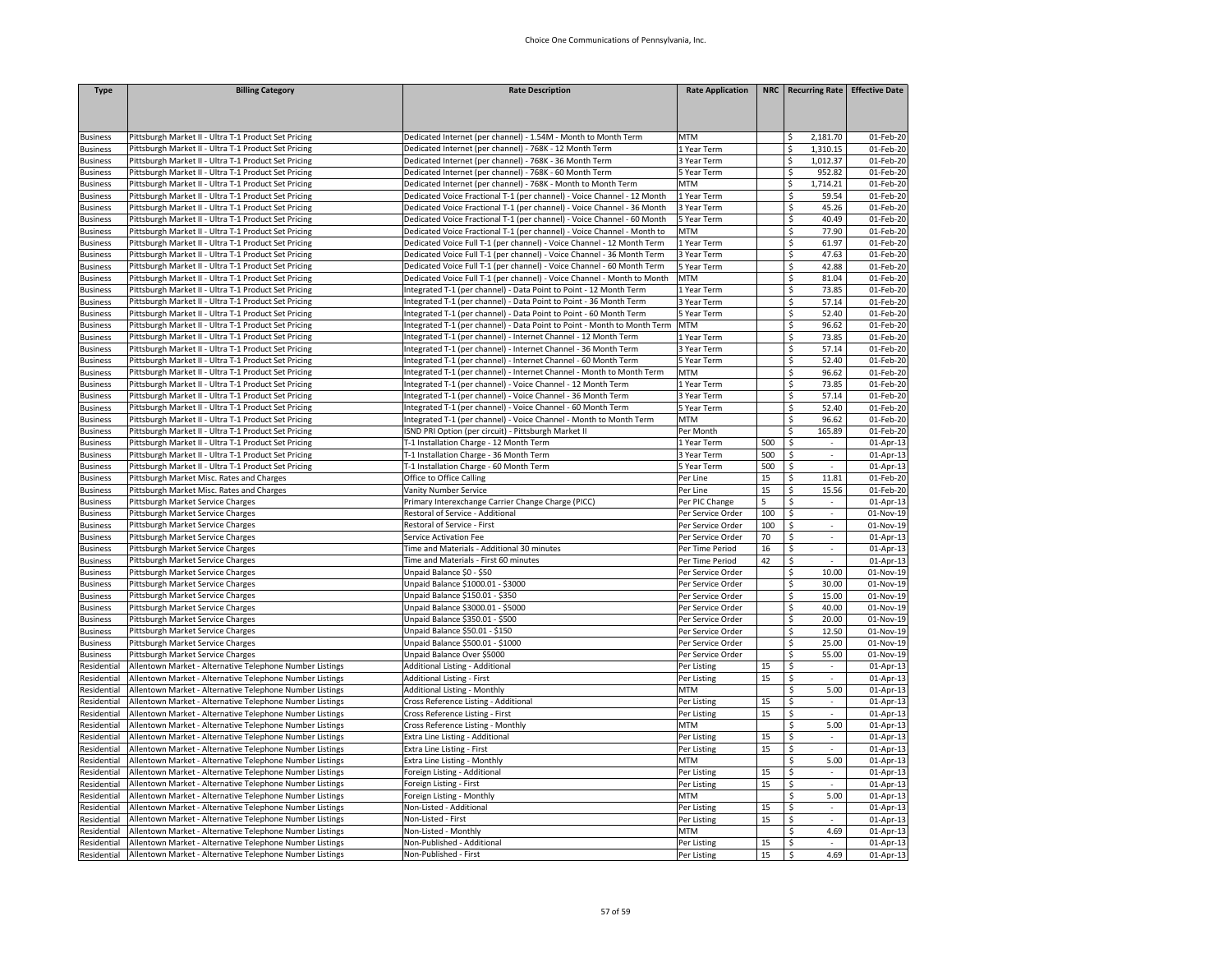| <b>Type</b>                | <b>Billing Category</b>                                                                                                             | <b>Rate Description</b>                                                  | <b>Rate Application</b>          |    | NRC   Recurring Rate   Effective Date |                        |
|----------------------------|-------------------------------------------------------------------------------------------------------------------------------------|--------------------------------------------------------------------------|----------------------------------|----|---------------------------------------|------------------------|
|                            |                                                                                                                                     |                                                                          |                                  |    |                                       |                        |
|                            |                                                                                                                                     |                                                                          |                                  |    |                                       |                        |
| Residential                | Allentown Market - Alternative Telephone Number Listings                                                                            | Non-Published - Monthly                                                  | MTM                              |    | 4.69<br>Ŝ.                            | 01-Apr-13              |
| Residential                | Allentown Market - Blocking Service                                                                                                 | 500, 700, 900 Blocking                                                   | Per Line                         | 15 | \$<br>$\overline{\phantom{a}}$        | 01-Apr-13              |
| Residential                | Allentown Market - Blocking Service                                                                                                 | Third Number Billed and Collect Call Restriction                         | Per Line                         | 15 | \$<br>$\sim$                          | 01-Apr-13              |
| Residential                | Allentown Market - Blocking Service                                                                                                 | <b>Toll Restriction</b>                                                  | Per Line                         | 15 | \$<br>$\overline{\phantom{a}}$        | 01-Apr-13              |
| Residential                | Allentown Market - Blocking Service                                                                                                 | Toll Restriction Plus Directory Assistance                               | Per Line                         | 15 | \$<br>$\sim$                          | 01-Apr-13              |
| Residential                | Allentown Market Misc. Rates and Charges                                                                                            | <b>Vanity Number Service</b>                                             | Per Line                         | 15 | \$<br>5.25                            | 01-Apr-13              |
| Residential                | Allentown Market Service Charges                                                                                                    | Restoral of Service - Additional                                         | Per Service Order                | 79 | \$                                    | 01-Apr-13              |
| Residential                | Allentown Market Service Charges                                                                                                    | Restoral of Service - First                                              | Per Service Order                | 79 | \$<br>$\overline{\phantom{a}}$        | 01-Apr-13              |
| Residential                | Allentown Market Service Charges                                                                                                    | Service Activation Fee                                                   | Per Service Order                | 70 | \$<br>÷.                              | 01-Apr-13              |
| Residential                | Allentown Market Service Charges                                                                                                    | Time and Materials - Additional 30 minutes increments                    | Per Time Period                  | 16 | \$<br>÷                               | 01-Apr-13              |
| Residential                | Allentown Market Service Charges                                                                                                    | Time and Materials - First 60 minutes                                    | Per Time Period                  | 42 | \$                                    | 01-Apr-13              |
| Residential                | Grandfathered - Local Calling Charges - Harrisburg and Scranton Market                                                              | Flat Rate - Per Month, per line                                          | Per Line                         |    | 35.00<br>\$                           | 01-Apr-13              |
| Residential                | Grandfathered - Local Calling Charges - Pittsburgh Market                                                                           | Flat Rate - Per Month, per line                                          | Per Line                         |    | \$<br>35.00                           | 01-Apr-13              |
| Residential                | Grandfathered - Local Calling Charges - Allentown Market                                                                            | Flat Rate - Per Month, per line                                          | Per Line                         |    | \$<br>35.00                           | 01-Apr-13              |
| Residential                | Grandfathered - Local Calling Charges - Harrisburg and Scranton Market                                                              | Flat Rate - Per Month, per line                                          | Per Line                         |    | 35.00<br>\$                           | 01-Apr-13              |
| Residential                | Grandfathered - Network Switched Services - Allentown Market                                                                        | <b>Connection Charge</b>                                                 | Per Service Order                | 75 | \$<br>$\mathcal{L}_{\mathcal{A}}$     | 01-Apr-13              |
| Residential                | Grandfathered - Network Switched Services - Allentown Market                                                                        | Each Base Service Line - 11+ Lines 12 Months                             | 1 Year Term                      |    | \$<br>8.00                            | 01-Apr-13              |
| Residential                | Grandfathered - Network Switched Services - Allentown Market                                                                        | Each Base Service Line - 11+ Lines 24 Months                             | 2 Year Term                      |    | \$<br>7.50                            | 01-Apr-13              |
| Residential                | Grandfathered - Network Switched Services - Allentown Market                                                                        | Each Base Service Line - 11+ Lines 36 Months                             | 3 Year Term                      |    | \$<br>7.00                            | 01-Apr-13              |
| Residential                | Grandfathered - Network Switched Services - Allentown Market                                                                        | Each Base Service Line - 11+ Lines 48 Months                             | 4 Year Term                      |    | \$<br>7.00                            | 01-Apr-13              |
| Residential                | Grandfathered - Network Switched Services - Allentown Market                                                                        | Each Base Service Line - 11+ Lines 60 Months                             | 5 Year Term                      |    | \$<br>7.00                            | 01-Apr-13              |
| Residential                | Grandfathered - Network Switched Services - Allentown Market                                                                        | ach Base Service Line - 11+ Lines Month-to-Month                         | <b>MTM</b>                       |    | \$<br>9.50                            | 01-Apr-13              |
| Residential                | Grandfathered - Network Switched Services - Allentown Market                                                                        | Each Base Service Line - 1-10 Lines 12 Months                            | 1 Year Term                      |    | 13.80<br>\$                           | 01-Apr-13              |
| Residential                | Grandfathered - Network Switched Services - Allentown Market                                                                        | Each Base Service Line - 1-10 Lines 24 Months                            | 2 Year Term                      |    | \$<br>13.15                           | 01-Apr-13              |
| Residential                | Grandfathered - Network Switched Services - Allentown Market                                                                        | Each Base Service Line - 1-10 Lines 36 Months                            | 3 Year Term                      |    | \$<br>12.55                           | 01-Apr-13              |
| Residential                | Grandfathered - Network Switched Services - Allentown Market                                                                        | ach Base Service Line - 1-10 Lines 48 Months                             | 4 Year Term                      |    | \$<br>12.55                           | 01-Apr-13              |
| Residential                | Grandfathered - Network Switched Services - Allentown Market                                                                        | Each Base Service Line - 1-10 Lines 60 Months                            | 5 Year Term                      |    | \$<br>12.55                           | 01-Apr-13              |
| Residential                | Grandfathered - Network Switched Services - Allentown Market                                                                        | Each Base Service Line - 1-10 Lines Month-to-Month                       | MTM                              |    | 14.40<br>\$                           | 01-Apr-13              |
| Residential                | Grandfathered - Network Switched Services - Allentown Market                                                                        | Each Base Service Line - 12 Months                                       | 1 Year Term                      |    | \$<br>13.00<br>12.50                  | 01-Apr-13              |
| Residential                | Grandfathered - Network Switched Services - Allentown Market                                                                        | Each Base Service Line - 24 Months                                       | 2 Year Term                      |    | \$<br>12.00                           | 01-Apr-13              |
| Residential                | Grandfathered - Network Switched Services - Allentown Market                                                                        | Each Base Service Line - 36 Months                                       | 3 Year Term                      |    | \$<br>\$<br>11.50                     | 01-Apr-13<br>01-Apr-13 |
| Residential<br>Residential | Grandfathered - Network Switched Services - Allentown Market<br>Grandfathered - Network Switched Services - Allentown Market        | Each Base Service Line - 48 Months<br>Each Base Service Line - 60 Months | 4 Year Term<br>5 Year Term       |    | \$<br>11.00                           | 01-Apr-13              |
|                            |                                                                                                                                     |                                                                          |                                  |    |                                       |                        |
| Residential                | Grandfathered - Network Switched Services - Allentown Market<br>Grandfathered - Network Switched Services - Harrisburg and Scranton | Each Base Service Line - Month-to-Month<br>Connection Charge             | <b>MTM</b>                       | 75 | \$<br>14.50<br>\$                     | 01-Apr-13              |
| Residential<br>Residential | Grandfathered - Network Switched Services - Harrisburg and Scranton                                                                 | ach Base Service Line - 11+ Lines 12 Months                              | Per Service Order<br>1 Year Term |    | \$<br>8.00                            | 01-Apr-13<br>01-Apr-13 |
| Residential                | Grandfathered - Network Switched Services - Harrisburg and Scranton                                                                 | Each Base Service Line - 11+ Lines 24 Months                             | 2 Year Term                      |    | 7.50<br>\$                            | 01-Apr-13              |
| Residential                | Grandfathered - Network Switched Services - Harrisburg and Scranton                                                                 | Each Base Service Line - 11+ Lines 36 Months                             | 3 Year Term                      |    | \$<br>7.00                            | 01-Apr-13              |
| Residential                | Grandfathered - Network Switched Services - Harrisburg and Scranton                                                                 | Each Base Service Line - 11+ Lines 48 Months                             | 4 Year Term                      |    | \$<br>7.00                            | 01-Apr-13              |
| Residential                | Grandfathered - Network Switched Services - Harrisburg and Scranton                                                                 | ach Base Service Line - 11+ Lines 60 Months                              | 5 Year Term                      |    | \$<br>7.00                            | 01-Apr-13              |
| Residential                | Grandfathered - Network Switched Services - Harrisburg and Scranton                                                                 | Each Base Service Line - 11+ Lines Month-to-Month                        | MTM                              |    | 9.50<br>\$                            | 01-Apr-13              |
| Residential                | Grandfathered - Network Switched Services - Harrisburg and Scranton                                                                 | Each Base Service Line - 1-10 Lines 12 Months                            | 1 Year Term                      |    | \$<br>13.80                           | 01-Apr-13              |
| Residential                | Grandfathered - Network Switched Services - Harrisburg and Scranton                                                                 | Each Base Service Line - 1-10 Lines 24 Months                            | 2 Year Term                      |    | \$<br>13.15                           | 01-Apr-13              |
| Residential                | Grandfathered - Network Switched Services - Harrisburg and Scranton                                                                 | ach Base Service Line - 1-10 Lines 36 Months                             | 3 Year Term                      |    | \$<br>12.55                           | 01-Apr-13              |
| Residential                | Grandfathered - Network Switched Services - Harrisburg and Scranton                                                                 | Each Base Service Line - 1-10 Lines 48 Months                            | 4 Year Term                      |    | \$<br>12.55                           | 01-Apr-13              |
| Residential                | Grandfathered - Network Switched Services - Harrisburg and Scranton                                                                 | Each Base Service Line - 1-10 Lines 60 Months                            | 5 Year Term                      |    | \$<br>12.55                           | 01-Apr-13              |
| Residential                | Grandfathered - Network Switched Services - Harrisburg and Scranton                                                                 | Each Base Service Line - 1-10 Lines Month-to-Month                       | MTM                              |    | \$<br>14.40                           | 01-Apr-13              |
| Residential                | Grandfathered - Network Switched Services - Harrisburg and Scranton                                                                 | Each Base Service Line - 12 Months                                       | 1 Year Term                      |    | \$<br>13.00                           | 01-Apr-13              |
| Residential                | Grandfathered - Network Switched Services - Harrisburg and Scranton                                                                 | Each Base Service Line - 24 Months                                       | 2 Year Term                      |    | 12.50<br>\$                           | 01-Apr-13              |
| Residential                | Grandfathered - Network Switched Services - Harrisburg and Scranton                                                                 | Each Base Service Line - 36 Months                                       | 3 Year Term                      |    | \$<br>12.00                           | 01-Apr-13              |
| Residential                | Grandfathered - Network Switched Services - Harrisburg and Scranton                                                                 | Each Base Service Line - 48 Months                                       | 4 Year Term                      |    | \$<br>11.50                           | 01-Apr-13              |
| Residential                | Grandfathered - Network Switched Services - Harrisburg and Scranton                                                                 | Each Base Service Line - 60 Months                                       | 5 Year Term                      |    | 11.00<br>\$                           | 01-Apr-13              |
| Residential                | Grandfathered - Network Switched Services - Harrisburg and Scranton                                                                 | Each Base Service Line - Month-to-Month                                  | MTM                              |    | \$<br>14.50                           | 01-Apr-13              |
| Residential                | Grandfathered - Network Switched Services - Pittsburgh Market                                                                       | <b>Connection Charge</b>                                                 | Per Service Order                | 75 | \$<br>$\sim$                          | 01-Apr-13              |
| Residential                | Grandfathered - Network Switched Services - Pittsburgh Market                                                                       | Each Base Service Line - 11+ Lines 12 Months                             | 1 Year Term                      |    | \$<br>10.00                           | 01-Apr-13              |
| Residential                | Grandfathered - Network Switched Services - Pittsburgh Market                                                                       | Each Base Service Line - 11+ Lines 24 Months                             | 2 Year Term                      |    | \$<br>9.50                            | 01-Apr-13              |
| Residential                | Grandfathered - Network Switched Services - Pittsburgh Market                                                                       | Each Base Service Line - 11+ Lines 36 Months                             | 3 Year Term                      |    | \$<br>9.00                            | 01-Apr-13              |
| Residential                | Grandfathered - Network Switched Services - Pittsburgh Market                                                                       | Each Base Service Line - 11+ Lines 48 Months                             | 4 Year Term                      |    | \$<br>9.00                            | 01-Apr-13              |
| Residential                | Grandfathered - Network Switched Services - Pittsburgh Market                                                                       | Each Base Service Line - 11+ Lines 60 Months                             | 5 Year Term                      |    | 9.00<br>\$                            | 01-Apr-13              |
| Residential                | Grandfathered - Network Switched Services - Pittsburgh Market                                                                       | Each Base Service Line - 11+ Lines Month-to-Month                        | <b>MTM</b>                       |    | 11.50<br>\$                           | 01-Apr-13              |
| Residential                | Grandfathered - Network Switched Services - Pittsburgh Market                                                                       | Each Base Service Line - 1-10 Lines 12 Months                            | 1 Year Term                      |    | 11.30<br>\$                           | 01-Apr-13              |
| Residential                | Grandfathered - Network Switched Services - Pittsburgh Market                                                                       | Each Base Service Line - 1-10 Lines 24 Months                            | 2 Year Term                      |    | <sup>s</sup><br>10.75                 | 01-Apr-13              |